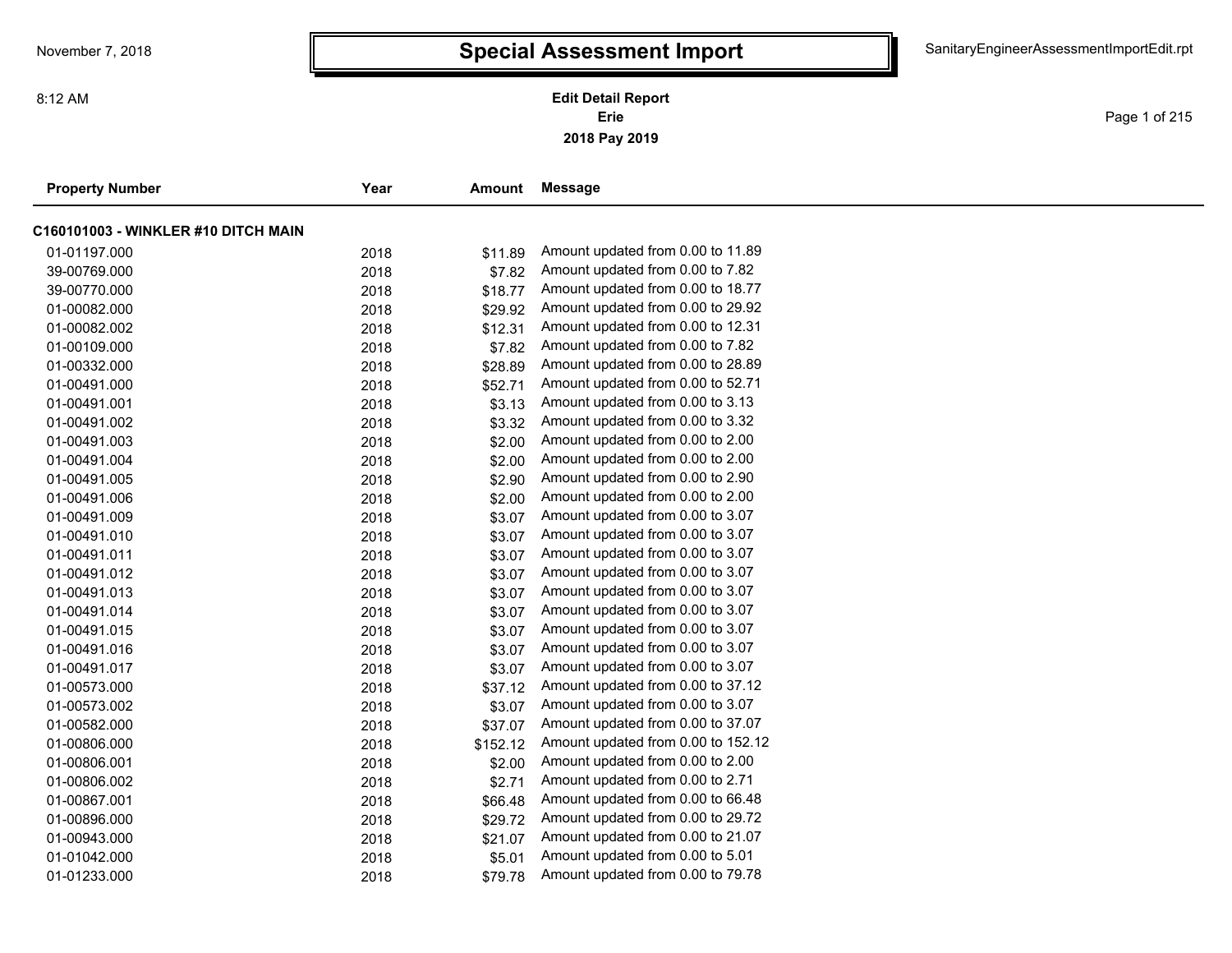**2018 Pay 2019 Erie Edit Detail Report**

Page 2 of 215

| <b>Property Number</b>                       | Year<br>Amount   | <b>Message</b>                     |
|----------------------------------------------|------------------|------------------------------------|
| 01-01234.000                                 | 2018<br>\$2.00   | Amount updated from 0.00 to 2.00   |
| 01-01243.000                                 | 2018<br>\$44.11  | Amount updated from 0.00 to 44.11  |
| 39-00587.000                                 | 2018<br>\$2.92   | Amount updated from 0.00 to 2.92   |
| 39-00607.000                                 | 2018<br>\$3.13   | Amount updated from 0.00 to 3.13   |
| 39-00658.000                                 | 2018<br>\$3.07   | Amount updated from 0.00 to 3.07   |
| 39-00740.000                                 | 2018<br>\$46.93  | Amount updated from 0.00 to 46.93  |
| 39-00869.000                                 | 2018<br>\$15.64  | Amount updated from 0.00 to 15.64  |
| 39-01094.000                                 | 2018<br>\$38.48  | Amount updated from 0.00 to 38.48  |
| 40-00001.000                                 | 2018<br>\$2.00   | Amount updated from 0.00 to 2.00   |
| 40-00002.000                                 | 2018<br>\$100.27 | Amount updated from 0.00 to 100.27 |
| 40-00003.000                                 | 2018<br>\$46.93  | Amount updated from 0.00 to 46.93  |
| Total for C160101003 - WINKLER #10 DITCH MAI | \$954.74         |                                    |
| <b>C160101005 - COUNTRY ACRES SUB #6</b>     |                  |                                    |
| 01-00491.009                                 | 2018<br>\$132.89 | Amount updated from 0.00 to 132.89 |
| 01-00491.010                                 | 2018<br>\$132.89 | Amount updated from 0.00 to 132.89 |
| 01-00491.011                                 | 2018<br>\$132.89 | Amount updated from 0.00 to 132.89 |
| 01-00491.012                                 | 2018<br>\$132.89 | Amount updated from 0.00 to 132.89 |
| 01-00491.013                                 | 2018<br>\$132.89 | Amount updated from 0.00 to 132.89 |
| 01-00491.014                                 | 2018<br>\$132.89 | Amount updated from 0.00 to 132.89 |
| 01-00491.015                                 | 2018<br>\$132.89 | Amount updated from 0.00 to 132.89 |
| 01-00491.016                                 | 2018<br>\$132.89 | Amount updated from 0.00 to 132.89 |
| 01-00491.017                                 | 2018<br>\$132.89 | Amount updated from 0.00 to 132.89 |
| Total for C160101005 - COUNTRY ACRES SUB #   | \$1,196.01       |                                    |
| C160101006 - HUMM TILE #33 R000A33           |                  |                                    |
| 01-00006.000                                 | 2018<br>\$467.01 | Amount updated from 0.00 to 467.01 |
| 01-00113.000                                 | 2018<br>\$12.90  | Amount updated from 0.00 to 12.90  |
| 01-00208.000                                 | 2018<br>\$3.04   | Amount updated from 0.00 to 3.04   |
| 01-00299.002                                 | 2018<br>\$2.00   | Amount updated from 0.00 to 2.00   |
| 01-00476.001                                 | 2018<br>\$24.06  | Amount updated from 0.00 to 24.06  |
| 01-00476.002                                 | 2018<br>\$80.35  | Amount updated from 0.00 to 80.35  |
| 01-00476.004                                 | 2018<br>\$20.91  | Amount updated from 0.00 to 20.91  |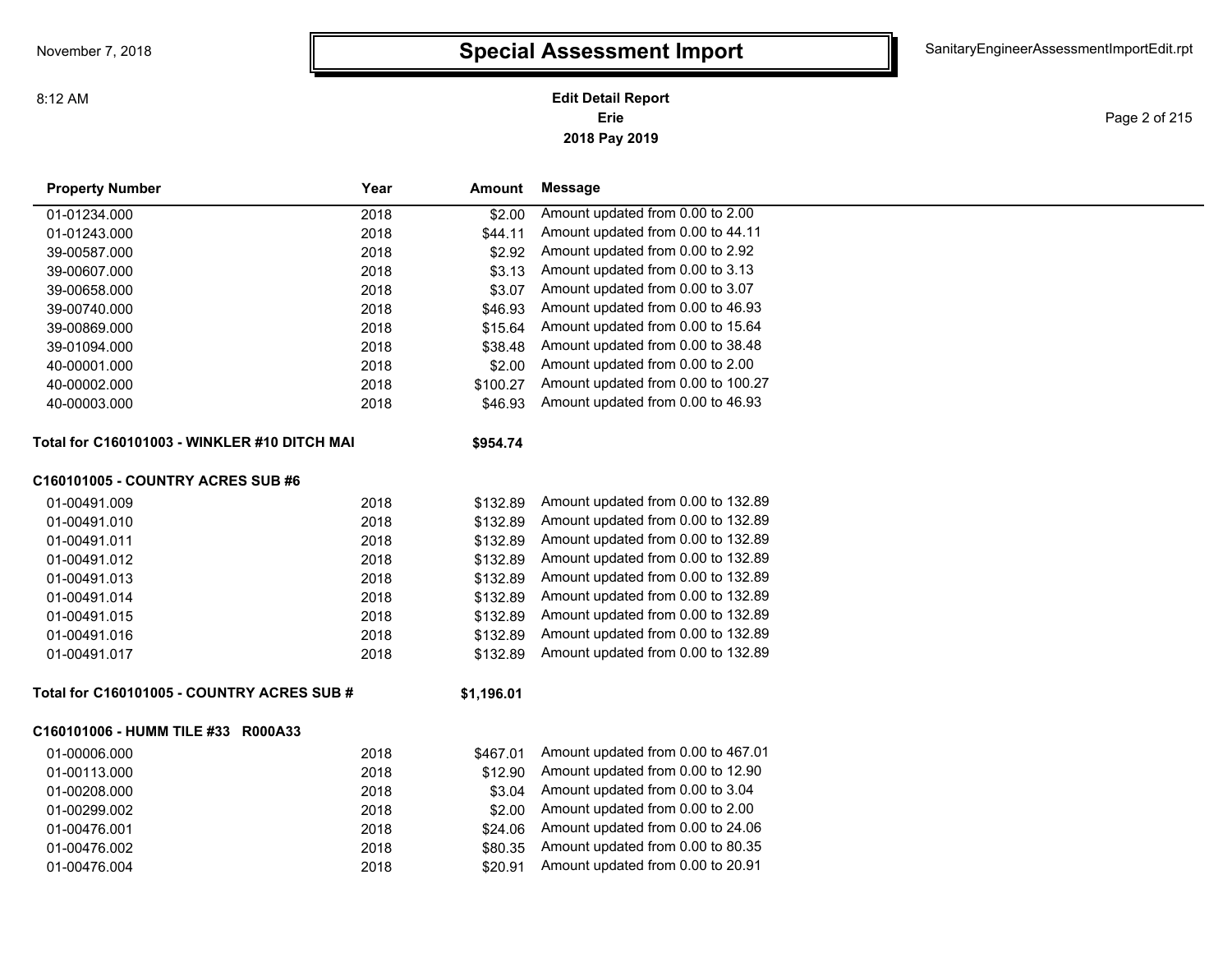Page 3 of 215

| <b>Property Number</b> | Year | <b>Amount</b> | <b>Message</b>                       |
|------------------------|------|---------------|--------------------------------------|
| 01-01058.000           | 2018 | \$60.12       | Amount updated from 0.00 to 60.12    |
| 01-01169.003           | 2018 | \$2.00        | Amount updated from 0.00 to 2.00     |
| 01-01209.000           | 2018 | \$115.70      | Amount updated from 0.00 to 115.70   |
| 01-60699.000           | 2018 | \$5.57        | Amount updated from 0.00 to 5.57     |
| 01-80002.000           | 2018 | \$98.47       | Amount updated from 0.00 to 98.47    |
| 01-00181.000           | 2018 | \$51.89       | Amount updated from 0.00 to 51.89    |
| 01-00208.001           | 2018 | \$34.74       | Amount updated from 0.00 to 34.74    |
| 01-00244.000           | 2018 | \$51.89       | Amount updated from 0.00 to 51.89    |
| 01-00266.000           | 2018 | \$1,344.33    | Amount updated from 0.00 to 1,344.33 |
| 01-00307.000           | 2018 | \$4.35        | Amount updated from 0.00 to 4.35     |
| 01-00308.000           | 2018 | \$4.35        | Amount updated from 0.00 to 4.35     |
| 01-00309.000           | 2018 | \$4.35        | Amount updated from 0.00 to 4.35     |
| 01-00397.000           | 2018 | \$149.83      | Amount updated from 0.00 to 149.83   |
| 01-00476.000           | 2018 | \$664.71      | Amount updated from 0.00 to 664.71   |
| 01-00477.000           | 2018 | \$32.65       | Amount updated from 0.00 to 32.65    |
| 01-00567.000           | 2018 | \$3.65        | Amount updated from 0.00 to 3.65     |
| 01-00592.000           | 2018 | \$3.98        | Amount updated from 0.00 to 3.98     |
| 01-00714.000           | 2018 | \$51.89       | Amount updated from 0.00 to 51.89    |
| 01-00824.000           | 2018 | \$2.00        | Amount updated from 0.00 to 2.00     |
| 01-00970.000           | 2018 | \$15.37       | Amount updated from 0.00 to 15.37    |
| 01-00971.001           | 2018 | \$13.26       | Amount updated from 0.00 to 13.26    |
| 01-00980.000           | 2018 | \$5.14        | Amount updated from 0.00 to 5.14     |
| 01-01022.000           | 2018 | \$85.19       | Amount updated from 0.00 to 85.19    |
| 01-01023.000           | 2018 | \$268.94      | Amount updated from 0.00 to 268.94   |
| 01-01060.000           | 2018 | \$247.90      | Amount updated from 0.00 to 247.90   |
| 01-01138.000           | 2018 | \$6.49        | Amount updated from 0.00 to 6.49     |
| 01-01139.000           | 2018 | \$8.96        | Amount updated from 0.00 to 8.96     |
| 01-01140.000           | 2018 | \$10.83       | Amount updated from 0.00 to 10.83    |
| 01-01141.000           | 2018 | \$9.70        | Amount updated from 0.00 to 9.70     |
| 01-01158.000           | 2018 | \$227.38      | Amount updated from 0.00 to 227.38   |
|                        |      |               |                                      |

**Total for C160101006 - HUMM TILE #33 R000A3**

#### **C160101008 - CHURCH TILE DITCH #30**

| 01-01209.000 |  |
|--------------|--|
| 01-00133.000 |  |

#### **\$4,195.90**

| 01-01209.000 | 2018 | $$42.45$ Amount updated from 0.00 to 42.45 |
|--------------|------|--------------------------------------------|
| 01-00133.000 | 2018 | \$8.06 Amount updated from 0.00 to 8.06    |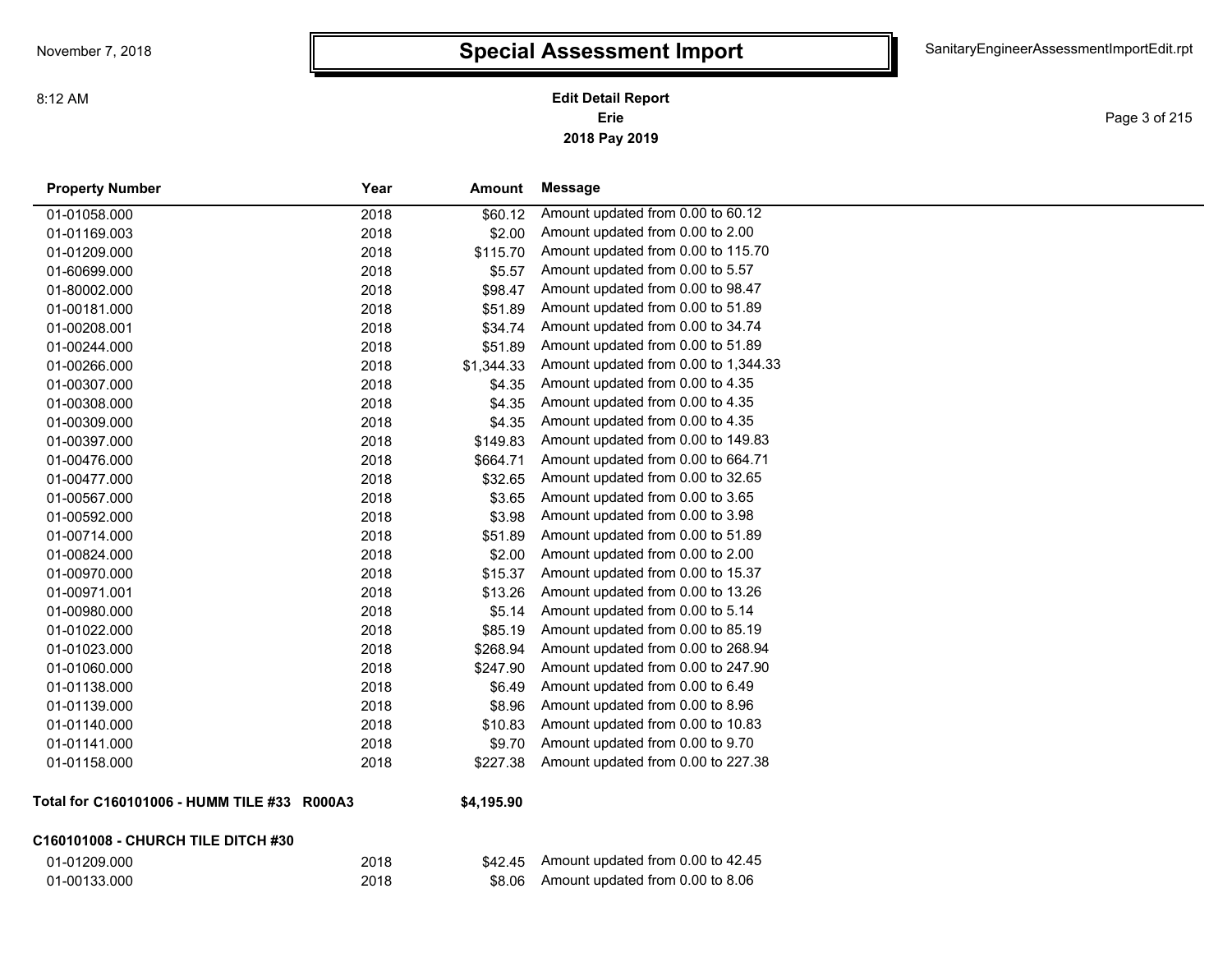**2018 Pay 2019 Erie Edit Detail Report**

Page 4 of 215

| <b>Property Number</b>                       | Year | Amount   | <b>Message</b>                     |
|----------------------------------------------|------|----------|------------------------------------|
| 01-00133.001                                 | 2018 | \$2.30   | Amount updated from 0.00 to 2.30   |
| 01-00231.000                                 | 2018 | \$90.55  | Amount updated from 0.00 to 90.55  |
| 01-00242.000                                 | 2018 | \$2.00   | Amount updated from 0.00 to 2.00   |
| 01-00315.000                                 | 2018 | \$11.33  | Amount updated from 0.00 to 11.33  |
| 01-00316.000                                 | 2018 | \$23.20  | Amount updated from 0.00 to 23.20  |
| 01-00317.000                                 | 2018 | \$31.25  | Amount updated from 0.00 to 31.25  |
| 01-00473.000                                 | 2018 | \$127.11 | Amount updated from 0.00 to 127.11 |
| 01-00473.001                                 | 2018 | \$5.78   | Amount updated from 0.00 to 5.78   |
| 01-00645.000                                 | 2018 | \$2.00   | Amount updated from 0.00 to 2.00   |
| 01-00653.000                                 | 2018 | \$34.95  | Amount updated from 0.00 to 34.95  |
| 01-00658.000                                 | 2018 | \$82.62  | Amount updated from 0.00 to 82.62  |
| 01-00659.000                                 | 2018 | \$2.28   | Amount updated from 0.00 to 2.28   |
| 01-00675.000                                 | 2018 | \$2.00   | Amount updated from 0.00 to 2.00   |
| 01-00719.000                                 | 2018 | \$8.36   | Amount updated from 0.00 to 8.36   |
| 01-00760.000                                 | 2018 | \$13.53  | Amount updated from 0.00 to 13.53  |
| 01-00761.000                                 | 2018 | \$3.85   | Amount updated from 0.00 to 3.85   |
| 01-00762.000                                 | 2018 | \$16.71  | Amount updated from 0.00 to 16.71  |
| 01-00853.000                                 | 2018 | \$2.00   | Amount updated from 0.00 to 2.00   |
| 01-00936.000                                 | 2018 | \$34.95  | Amount updated from 0.00 to 34.95  |
| 01-00937.000                                 | 2018 | \$34.95  | Amount updated from 0.00 to 34.95  |
| 01-00997.000                                 | 2018 | \$146.59 | Amount updated from 0.00 to 146.59 |
| 01-00999.000                                 | 2018 | \$6.16   | Amount updated from 0.00 to 6.16   |
| 01-01079.000                                 | 2018 | \$34.95  | Amount updated from 0.00 to 34.95  |
| 01-01082.000                                 | 2018 | \$6.43   | Amount updated from 0.00 to 6.43   |
| 01-01084.000                                 | 2018 | \$2.00   | Amount updated from 0.00 to 2.00   |
| 01-01096.000                                 | 2018 | \$9.92   | Amount updated from 0.00 to 9.92   |
| 01-01097.000                                 | 2018 | \$66.35  | Amount updated from 0.00 to 66.35  |
| Total for C160101008 - CHURCH TILE DITCH #30 |      | \$854.63 |                                    |
| C160101009 - HUMM TILE ii #126               |      |          |                                    |
|                                              |      |          |                                    |

| 01-00019.000 | 2018 | \$2.00  | Amount updated from 0.00 to 2.00           |
|--------------|------|---------|--------------------------------------------|
| 01-00077.000 | 2018 |         | $$40.56$ Amount updated from 0.00 to 40.56 |
| 01-00113.000 | 2018 |         | $$5.03$ Amount updated from 0.00 to 5.03   |
| 01-00244.000 | 2018 |         | \$2.00 Amount updated from 0.00 to 2.00    |
| 01-00254.000 | 2018 | \$2.00. | Amount updated from 0.00 to 2.00           |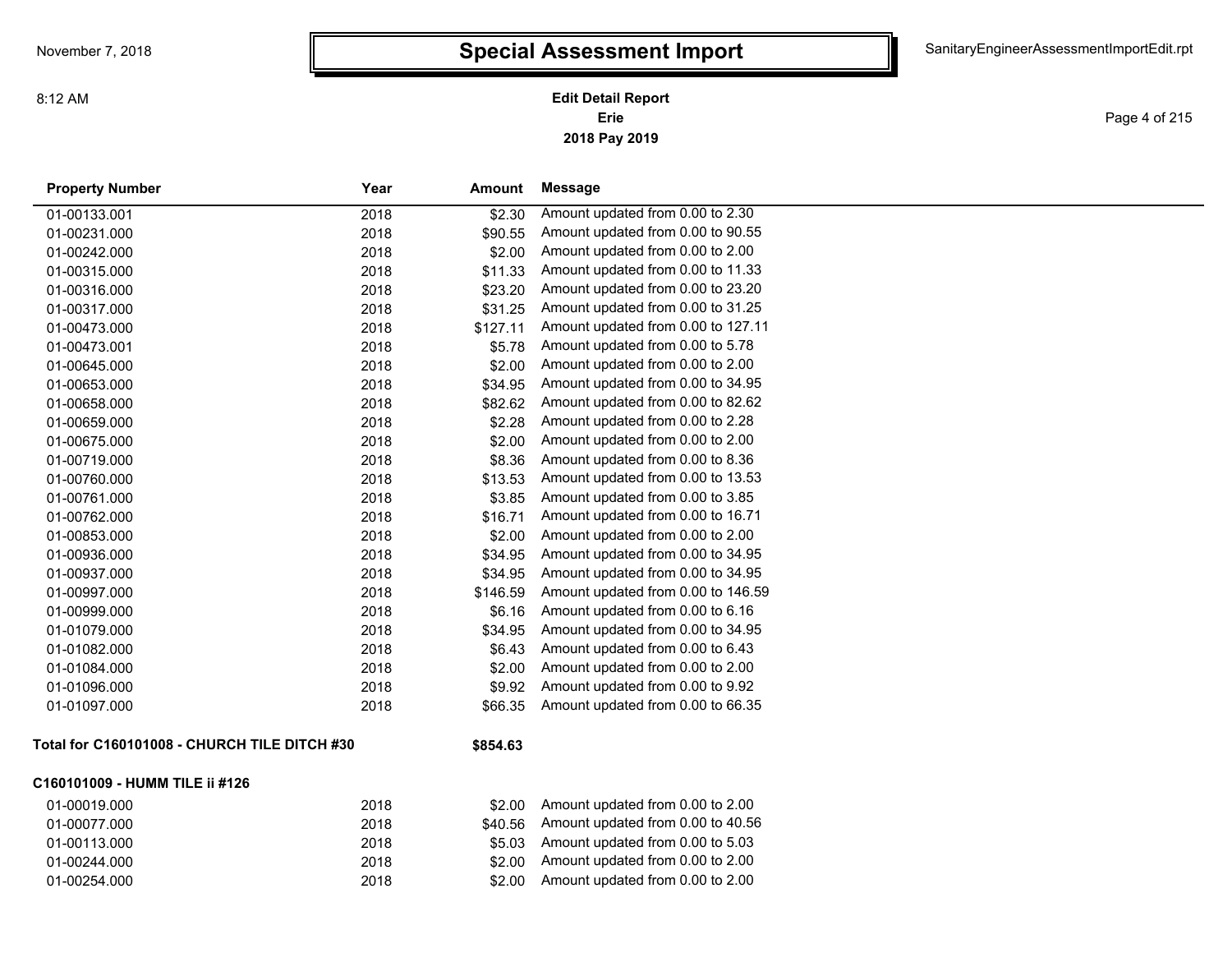Page 5 of 215

| <b>Property Number</b> | Year | Amount   | Message                            |
|------------------------|------|----------|------------------------------------|
| 01-00263.000           | 2018 | \$5.25   | Amount updated from 0.00 to 5.25   |
| 01-00299.002           | 2018 | \$2.00   | Amount updated from 0.00 to 2.00   |
| 01-00307.000           | 2018 | \$2.00   | Amount updated from 0.00 to 2.00   |
| 01-00308.000           | 2018 | \$2.00   | Amount updated from 0.00 to 2.00   |
| 01-00342.000           | 2018 | \$307.03 | Amount updated from 0.00 to 307.03 |
| 01-00476.000           | 2018 | \$147.24 | Amount updated from 0.00 to 147.24 |
| 01-00476.001           | 2018 | \$47.01  | Amount updated from 0.00 to 47.01  |
| 01-00476.004           | 2018 | \$4.81   | Amount updated from 0.00 to 4.81   |
| 01-00535.000           | 2018 | \$2.00   | Amount updated from 0.00 to 2.00   |
| 01-00536.000           | 2018 | \$2.00   | Amount updated from 0.00 to 2.00   |
| 01-00560.002           | 2018 | \$2.00   | Amount updated from 0.00 to 2.00   |
| 01-00569.000           | 2018 | \$28.81  | Amount updated from 0.00 to 28.81  |
| 01-00592.000           | 2018 | \$7.85   | Amount updated from 0.00 to 7.85   |
| 01-00714.000           | 2018 | \$8.73   | Amount updated from 0.00 to 8.73   |
| 01-00824.000           | 2018 | \$4.78   | Amount updated from 0.00 to 4.78   |
| 01-01022.000           | 2018 | \$52.80  | Amount updated from 0.00 to 52.80  |
| 01-01060.000           | 2018 | \$152.50 | Amount updated from 0.00 to 152.50 |
| 01-01140.000           | 2018 | \$6.87   | Amount updated from 0.00 to 6.87   |
| 01-01209.000           | 2018 | \$47.37  | Amount updated from 0.00 to 47.37  |
| 01-80002.000           | 2018 | \$30.82  | Amount updated from 0.00 to 30.82  |
| 01-90092.000           | 2018 | \$3.98   | Amount updated from 0.00 to 3.98   |
| 01-00006.000           | 2018 | \$20.33  | Amount updated from 0.00 to 20.33  |
| 01-00078.001           | 2018 | \$24.18  | Amount updated from 0.00 to 24.18  |
| 01-00181.000           | 2018 | \$8.73   | Amount updated from 0.00 to 8.73   |
| 01-00208.000           | 2018 | \$14.46  | Amount updated from 0.00 to 14.46  |
| 01-00208.001           | 2018 | \$25.89  | Amount updated from 0.00 to 25.89  |
| 01-00266.000           | 2018 | \$302.58 | Amount updated from 0.00 to 302.58 |
| 01-00285.000           | 2018 | \$21.34  | Amount updated from 0.00 to 21.34  |
| 01-00305.000           | 2018 | \$2.00   | Amount updated from 0.00 to 2.00   |
| 01-00306.000           | 2018 | \$2.00   | Amount updated from 0.00 to 2.00   |
| 01-00309.000           | 2018 | \$2.00   | Amount updated from 0.00 to 2.00   |
| 01-00397.000           | 2018 | \$4.81   | Amount updated from 0.00 to 4.81   |
| 01-00476.002           | 2018 | \$13.43  | Amount updated from 0.00 to 13.43  |
| 01-00477.000           | 2018 | \$682.26 | Amount updated from 0.00 to 682.26 |
| 01-00560.000           | 2018 | \$2.82   | Amount updated from 0.00 to 2.82   |
| 01-00564.000           | 2018 | \$5.01   | Amount updated from 0.00 to 5.01   |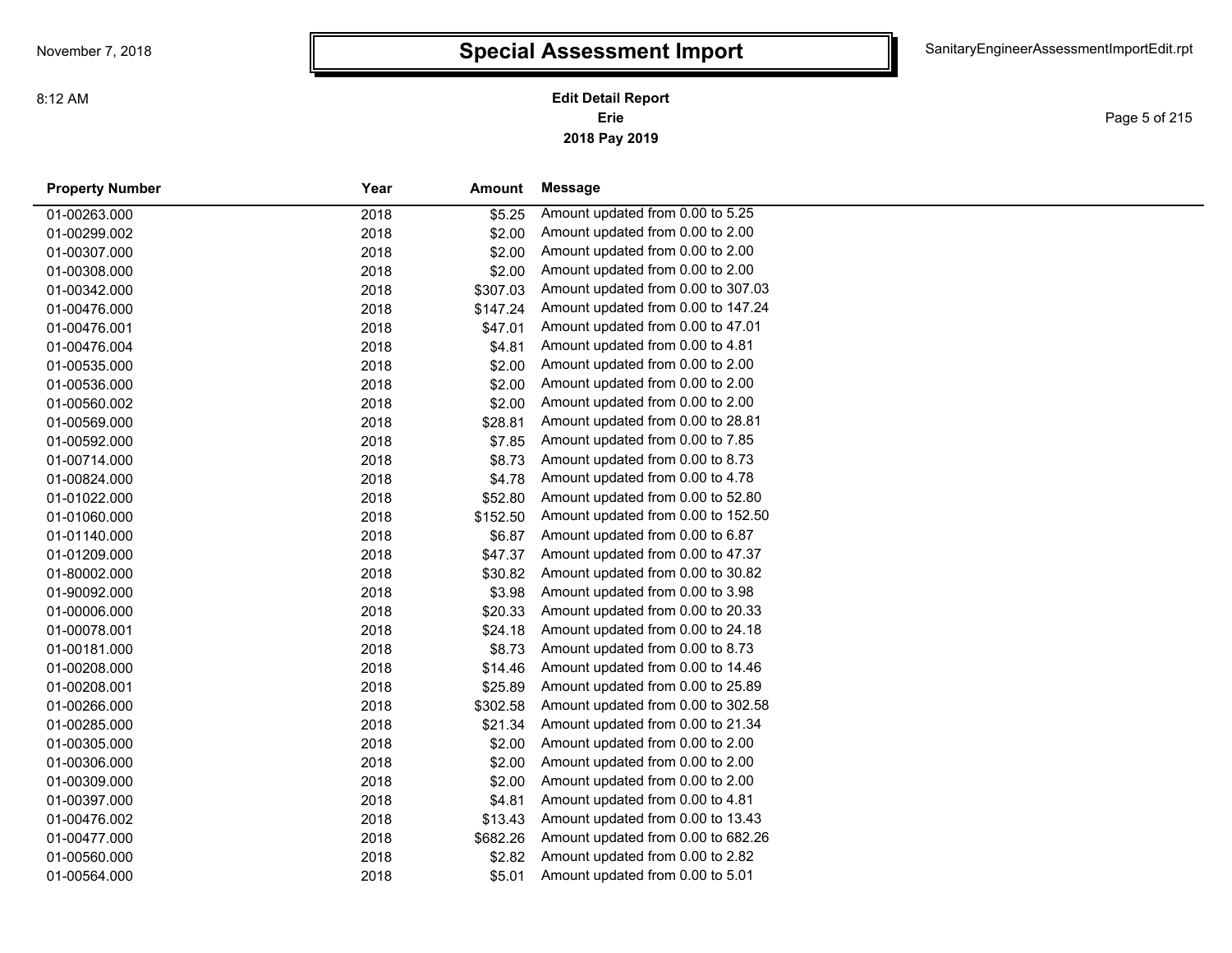Page 6 of 215

| <b>Property Number</b> | Year | <b>Amount</b> | Message                            |
|------------------------|------|---------------|------------------------------------|
| 01-00567.000           | 2018 | \$4.24        | Amount updated from 0.00 to 4.24   |
| 01-00614.000           | 2018 | \$52.05       | Amount updated from 0.00 to 52.05  |
| 01-00614.001           | 2018 | \$2.68        | Amount updated from 0.00 to 2.68   |
| 01-00614.002           | 2018 | \$2.00        | Amount updated from 0.00 to 2.00   |
| 01-00614.003           | 2018 | \$5.46        | Amount updated from 0.00 to 5.46   |
| 01-00614.004           | 2018 | \$3.40        | Amount updated from 0.00 to 3.40   |
| 01-00614.005           | 2018 | \$2.00        | Amount updated from 0.00 to 2.00   |
| 01-00614.006           | 2018 | \$2.00        | Amount updated from 0.00 to 2.00   |
| 01-00616.000           | 2018 | \$36.86       | Amount updated from 0.00 to 36.86  |
| 01-00639.000           | 2018 | \$15.34       | Amount updated from 0.00 to 15.34  |
| 01-00647.000           | 2018 | \$2.00        | Amount updated from 0.00 to 2.00   |
| 01-00666.000           | 2018 | \$318.63      | Amount updated from 0.00 to 318.63 |
| 01-00667.000           | 2018 | \$118.44      | Amount updated from 0.00 to 118.44 |
| 01-00752.000           | 2018 | \$2.02        | Amount updated from 0.00 to 2.02   |
| 01-00807.000           | 2018 | \$26.52       | Amount updated from 0.00 to 26.52  |
| 01-00873.000           | 2018 | \$5.92        | Amount updated from 0.00 to 5.92   |
| 01-00873.002           | 2018 | \$14.81       | Amount updated from 0.00 to 14.81  |
| 01-00968.000           | 2018 | \$3.95        | Amount updated from 0.00 to 3.95   |
| 01-00970.000           | 2018 | \$13.07       | Amount updated from 0.00 to 13.07  |
| 01-00971.000           | 2018 | \$7.49        | Amount updated from 0.00 to 7.49   |
| 01-00971.001           | 2018 | \$4.34        | Amount updated from 0.00 to 4.34   |
| 01-00980.000           | 2018 | \$4.07        | Amount updated from 0.00 to 4.07   |
| 01-01023.000           | 2018 | \$126.96      | Amount updated from 0.00 to 126.96 |
| 01-01058.000           | 2018 | \$152.50      | Amount updated from 0.00 to 152.50 |
| 01-01138.000           | 2018 | \$9.27        | Amount updated from 0.00 to 9.27   |
| 01-01139.000           | 2018 | \$11.34       | Amount updated from 0.00 to 11.34  |
| 01-01141.000           | 2018 | \$10.44       | Amount updated from 0.00 to 10.44  |
| 01-01158.000           | 2018 | \$21.65       | Amount updated from 0.00 to 21.65  |
| 01-01169.003           | 2018 | \$2.00        | Amount updated from 0.00 to 2.00   |
| 01-01218.000           | 2018 | \$22.79       | Amount updated from 0.00 to 22.79  |
| 01-01249.000           | 2018 | \$22.57       | Amount updated from 0.00 to 22.57  |
| 01-01250.000           | 2018 | \$26.09       | Amount updated from 0.00 to 26.09  |
| 01-60699.000           | 2018 | \$4.72        | Amount updated from 0.00 to 4.72   |

**Total for C160101009 - HUMM TILE ii #126**

**\$3,108.90**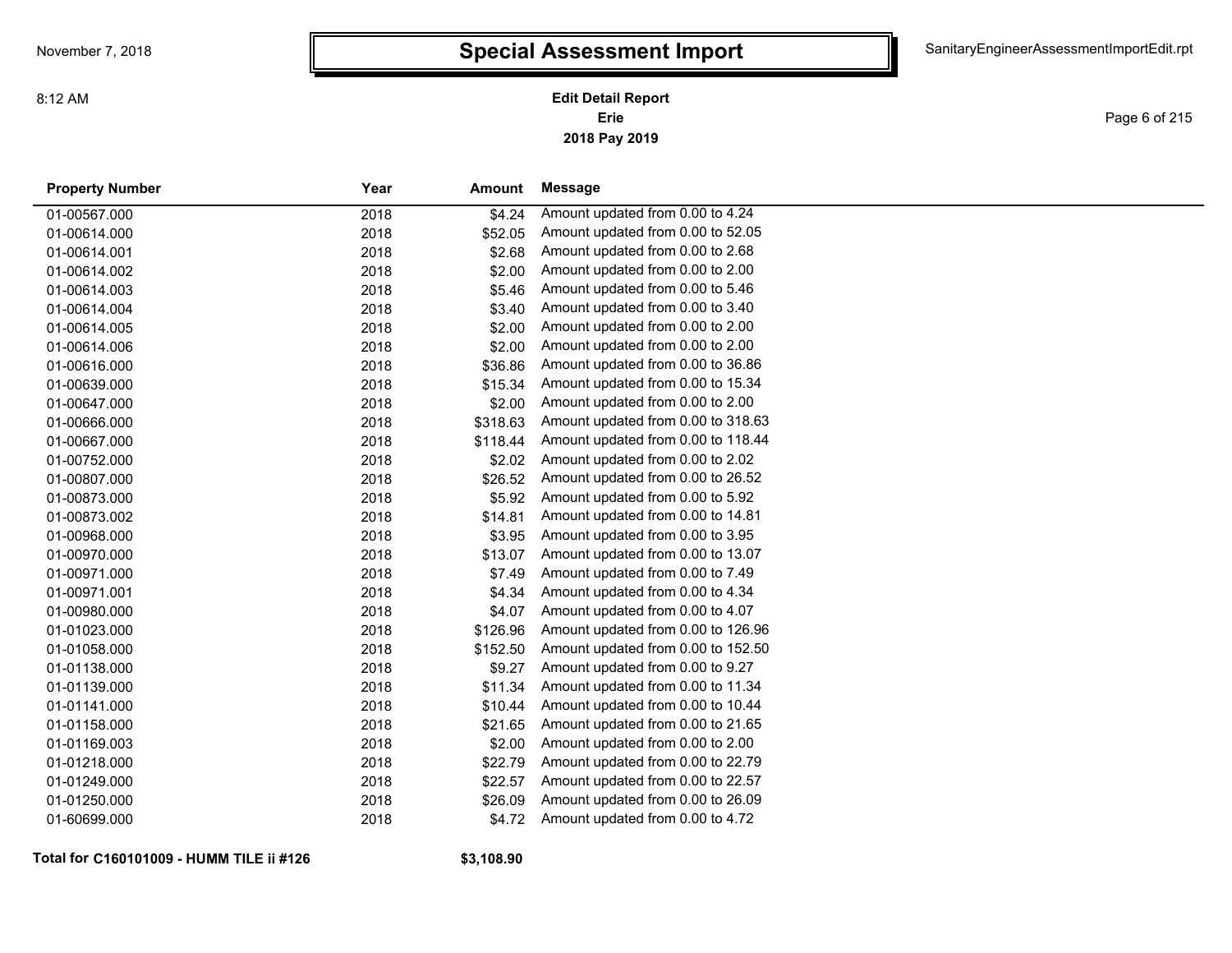Page 7 of 215

—

| <b>Property Number</b>                    | Year | Amount     | <b>Message</b>                     |  |
|-------------------------------------------|------|------------|------------------------------------|--|
| C160101010 - ARLINGTON HGTS SUBD D        |      |            |                                    |  |
| 01-00829.004                              | 2018 | \$23.92    | Amount updated from 0.00 to 23.92  |  |
| 01-00829.005                              | 2018 | \$152.46   | Amount updated from 0.00 to 152.46 |  |
| 01-00829.006                              | 2018 | \$152.46   | Amount updated from 0.00 to 152.46 |  |
| 01-00831.001                              | 2018 | \$152.46   | Amount updated from 0.00 to 152.46 |  |
| 01-00831.002                              | 2018 | \$152.46   | Amount updated from 0.00 to 152.46 |  |
| 01-00831.003                              | 2018 | \$152.46   | Amount updated from 0.00 to 152.46 |  |
| 01-00831.004                              | 2018 | \$152.46   | Amount updated from 0.00 to 152.46 |  |
| 01-00831.005                              | 2018 | \$152.46   | Amount updated from 0.00 to 152.46 |  |
| 01-00829.003                              | 2018 | \$23.92    | Amount updated from 0.00 to 23.92  |  |
| Total for C160101010 - ARLINGTON HGTS SUB |      | \$1,115.06 |                                    |  |
| C160101011 - LAYNE TILE #48               |      |            |                                    |  |
| 01-08801.000                              | 2018 | \$250.68   | Amount updated from 0.00 to 250.68 |  |
| 01-08802.000                              | 2018 | \$34.91    | Amount updated from 0.00 to 34.91  |  |
| 01-00299.000                              | 2018 | \$2.00     | Amount updated from 0.00 to 2.00   |  |
| 01-00299.001                              | 2018 | \$2.00     | Amount updated from 0.00 to 2.00   |  |
| 01-00300.000                              | 2018 | \$2.00     | Amount updated from 0.00 to 2.00   |  |
| 01-00301.000                              | 2018 | \$2.00     | Amount updated from 0.00 to 2.00   |  |
| 01-00304.000                              | 2018 | \$61.32    | Amount updated from 0.00 to 61.32  |  |
| 01-00307.000                              | 2018 | \$2.00     | Amount updated from 0.00 to 2.00   |  |
| 01-00535.000                              | 2018 | \$2.00     | Amount updated from 0.00 to 2.00   |  |
| 01-00536.000                              | 2018 | \$2.00     | Amount updated from 0.00 to 2.00   |  |
| 01-00537.000                              | 2018 | \$2.00     | Amount updated from 0.00 to 2.00   |  |
| 01-00564.000                              | 2018 | \$2.00     | Amount updated from 0.00 to 2.00   |  |
| 01-00564.001                              | 2018 | \$2.00     | Amount updated from 0.00 to 2.00   |  |
| 01-00567.000                              | 2018 | \$2.00     | Amount updated from 0.00 to 2.00   |  |
| 01-00579.000                              | 2018 | \$61.32    | Amount updated from 0.00 to 61.32  |  |
| 01-01138.000                              | 2018 | \$2.00     | Amount updated from 0.00 to 2.00   |  |
| 01-01139.000                              | 2018 | \$2.00     | Amount updated from 0.00 to 2.00   |  |
| 01-01140.000                              | 2018 | \$2.00     | Amount updated from 0.00 to 2.00   |  |
| 01-01140.001                              | 2018 | \$2.00     | Amount updated from 0.00 to 2.00   |  |
| 01-01141.000                              | 2018 | \$2.00     | Amount updated from 0.00 to 2.00   |  |
| 01-60314.000                              | 2018 | \$8.88     | Amount updated from 0.00 to 8.88   |  |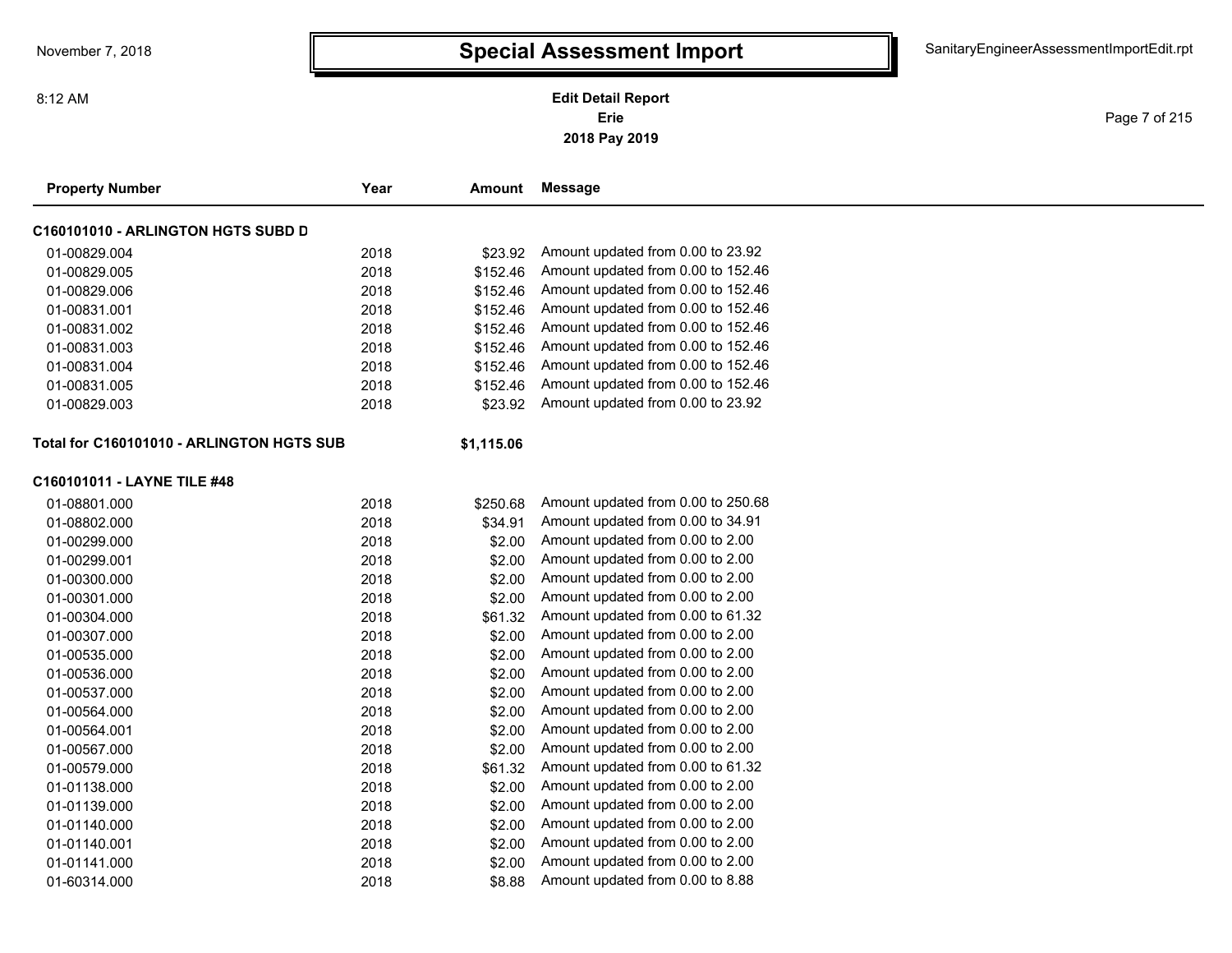Page 8 of 215

| <b>Property Number</b>                      | Year | Amount   | Message                            |  |
|---------------------------------------------|------|----------|------------------------------------|--|
| Total for C160101011 - LAYNE TILE #48       |      | \$449.11 |                                    |  |
| C160101012 - HUFF ROAD DITCH #112           |      |          |                                    |  |
| 01-01209.000                                | 2018 | \$196.19 | Amount updated from 0.00 to 196.19 |  |
| 01-00152.000                                | 2018 | \$12.88  | Amount updated from 0.00 to 12.88  |  |
| 01-00152.002                                | 2018 | \$16.85  | Amount updated from 0.00 to 16.85  |  |
| 01-00152.003                                | 2018 | \$47.29  | Amount updated from 0.00 to 47.29  |  |
| 01-00152.004                                | 2018 | \$3.52   | Amount updated from 0.00 to 3.52   |  |
| 01-00362.000                                | 2018 | \$2.00   | Amount updated from 0.00 to 2.00   |  |
| 01-00366.000                                | 2018 | \$19.55  | Amount updated from 0.00 to 19.55  |  |
| 01-00367.000                                | 2018 | \$2.00   | Amount updated from 0.00 to 2.00   |  |
| 01-00368.000                                | 2018 | \$5.75   | Amount updated from 0.00 to 5.75   |  |
| 01-00805.000                                | 2018 | \$33.23  | Amount updated from 0.00 to 33.23  |  |
| 01-00849.000                                | 2018 | \$95.18  | Amount updated from 0.00 to 95.18  |  |
| 01-00854.000                                | 2018 | \$27.62  | Amount updated from 0.00 to 27.62  |  |
| 01-00854.001                                | 2018 | \$11.24  | Amount updated from 0.00 to 11.24  |  |
| 01-00854.002                                | 2018 | \$2.00   | Amount updated from 0.00 to 2.00   |  |
| 01-00854.003                                | 2018 | \$14.05  | Amount updated from 0.00 to 14.05  |  |
| 01-00854.004                                | 2018 | \$2.00   | Amount updated from 0.00 to 2.00   |  |
| 01-00854.005                                | 2018 | \$6.55   | Amount updated from 0.00 to 6.55   |  |
| Total for C160101012 - HUFF ROAD DITCH #112 |      | \$497.90 |                                    |  |
| C160707001 - DENMAN # 22 R000A22            |      |          |                                    |  |
| 07-00758.000                                | 2018 | \$3.81   | Amount updated from 0.00 to 3.81   |  |
| 07-00108.000                                | 2018 | \$9.58   | Amount updated from 0.00 to 9.58   |  |
| 07-00110.000                                | 2018 | \$7.09   | Amount updated from 0.00 to 7.09   |  |
| 07-00152.000                                | 2018 | \$718.09 | Amount updated from 0.00 to 718.09 |  |
| 07-00153.000                                | 2018 | \$66.67  | Amount updated from 0.00 to 66.67  |  |
| 07-00154.000                                | 2018 | \$59.01  | Amount updated from 0.00 to 59.01  |  |
| 07-00281.000                                | 2018 | \$43.99  | Amount updated from 0.00 to 43.99  |  |
| 07-00282.000                                | 2018 | \$499.91 | Amount updated from 0.00 to 499.91 |  |
| 07-00371.000                                | 2018 | \$156.42 | Amount updated from 0.00 to 156.42 |  |
| 07-00371.001                                | 2018 | \$26.82  | Amount updated from 0.00 to 26.82  |  |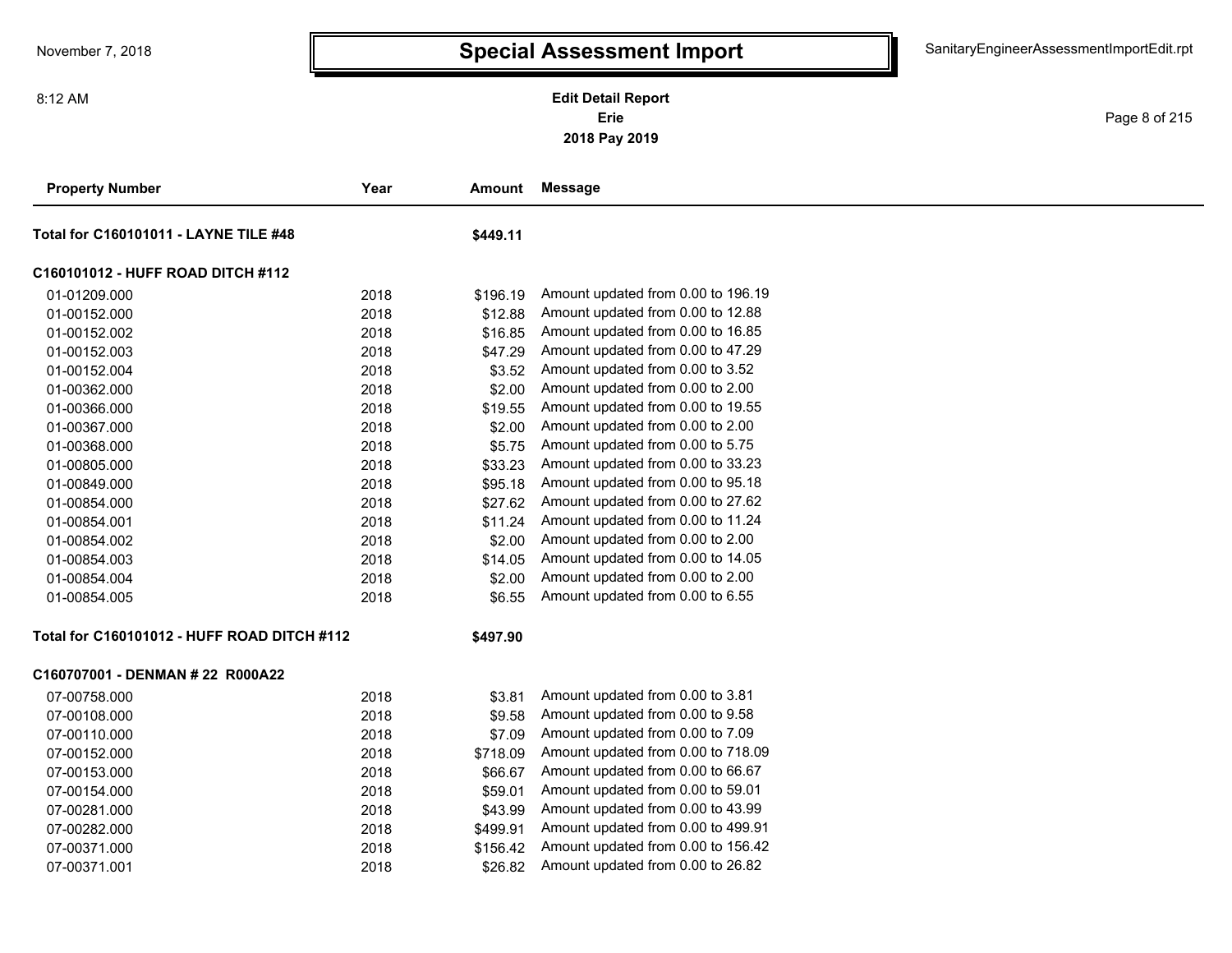#### **2018 Pay 2019 Erie Edit Detail Report**

Page 9 of 215

| <b>Property Number</b>                     | Year | Amount     | <b>Message</b>                     |
|--------------------------------------------|------|------------|------------------------------------|
| 07-00427.000                               | 2018 | \$317.28   | Amount updated from 0.00 to 317.28 |
| 07-00474.001                               | 2018 | \$82.08    | Amount updated from 0.00 to 82.08  |
| 07-00744.000                               | 2018 | \$48.89    | Amount updated from 0.00 to 48.89  |
| 07-00838.000                               | 2018 | \$252.13   | Amount updated from 0.00 to 252.13 |
| 07-00973.000                               | 2018 | \$20.89    | Amount updated from 0.00 to 20.89  |
| 07-00973.001                               | 2018 | \$146.75   | Amount updated from 0.00 to 146.75 |
| 07-00973.004                               | 2018 | \$42.06    | Amount updated from 0.00 to 42.06  |
| 07-00975.000                               | 2018 | \$214.74   | Amount updated from 0.00 to 214.74 |
| 12-01807.000                               | 2018 | \$76.59    | Amount updated from 0.00 to 76.59  |
| Total for C160707001 - DENMAN # 22 R000A22 |      | \$2,792.80 |                                    |
| C160707002 - KNOTT-HUNTER #21 DITC         |      |            |                                    |
| 07-00758.000                               | 2018 | \$57.14    | Amount updated from 0.00 to 57.14  |
| 07-00152.000                               | 2018 | \$594.46   | Amount updated from 0.00 to 594.46 |
| 07-00154.000                               | 2018 | \$99.07    | Amount updated from 0.00 to 99.07  |
| 07-00162.000                               | 2018 | \$8.05     | Amount updated from 0.00 to 8.05   |
| 07-00167.000                               | 2018 | \$110.64   | Amount updated from 0.00 to 110.64 |
| 07-00167.001                               | 2018 | \$8.63     | Amount updated from 0.00 to 8.63   |
| 07-00167.002                               | 2018 | \$119.96   | Amount updated from 0.00 to 119.96 |
| 07-00301.000                               | 2018 | \$17.26    | Amount updated from 0.00 to 17.26  |
| 07-00380.000                               | 2018 | \$19.72    | Amount updated from 0.00 to 19.72  |
| 07-00498.000                               | 2018 | \$211.10   | Amount updated from 0.00 to 211.10 |
| 07-00498.001                               | 2018 | \$16.91    | Amount updated from 0.00 to 16.91  |
| 07-00498.002                               | 2018 | \$14.15    | Amount updated from 0.00 to 14.15  |
| 07-00569.000                               | 2018 | \$16.67    | Amount updated from 0.00 to 16.67  |
| 07-00630.000                               | 2018 | \$16.12    | Amount updated from 0.00 to 16.12  |
| 07-00631.000                               | 2018 | \$16.72    | Amount updated from 0.00 to 16.72  |
| 07-00632.000                               | 2018 | \$16.43    | Amount updated from 0.00 to 16.43  |
| 07-00838.000                               | 2018 | \$419.55   | Amount updated from 0.00 to 419.55 |
| 07-00838.001                               | 2018 | \$31.64    | Amount updated from 0.00 to 31.64  |
| 07-00838.002                               | 2018 | \$39.81    | Amount updated from 0.00 to 39.81  |
| 07-00839.000                               | 2018 | \$80.99    | Amount updated from 0.00 to 80.99  |
| 07-00973.000                               | 2018 | \$94.09    | Amount updated from 0.00 to 94.09  |
| 07-00973.002                               | 2018 | \$119.23   | Amount updated from 0.00 to 119.23 |
| 07-00973.003                               | 2018 | \$93.18    | Amount updated from 0.00 to 93.18  |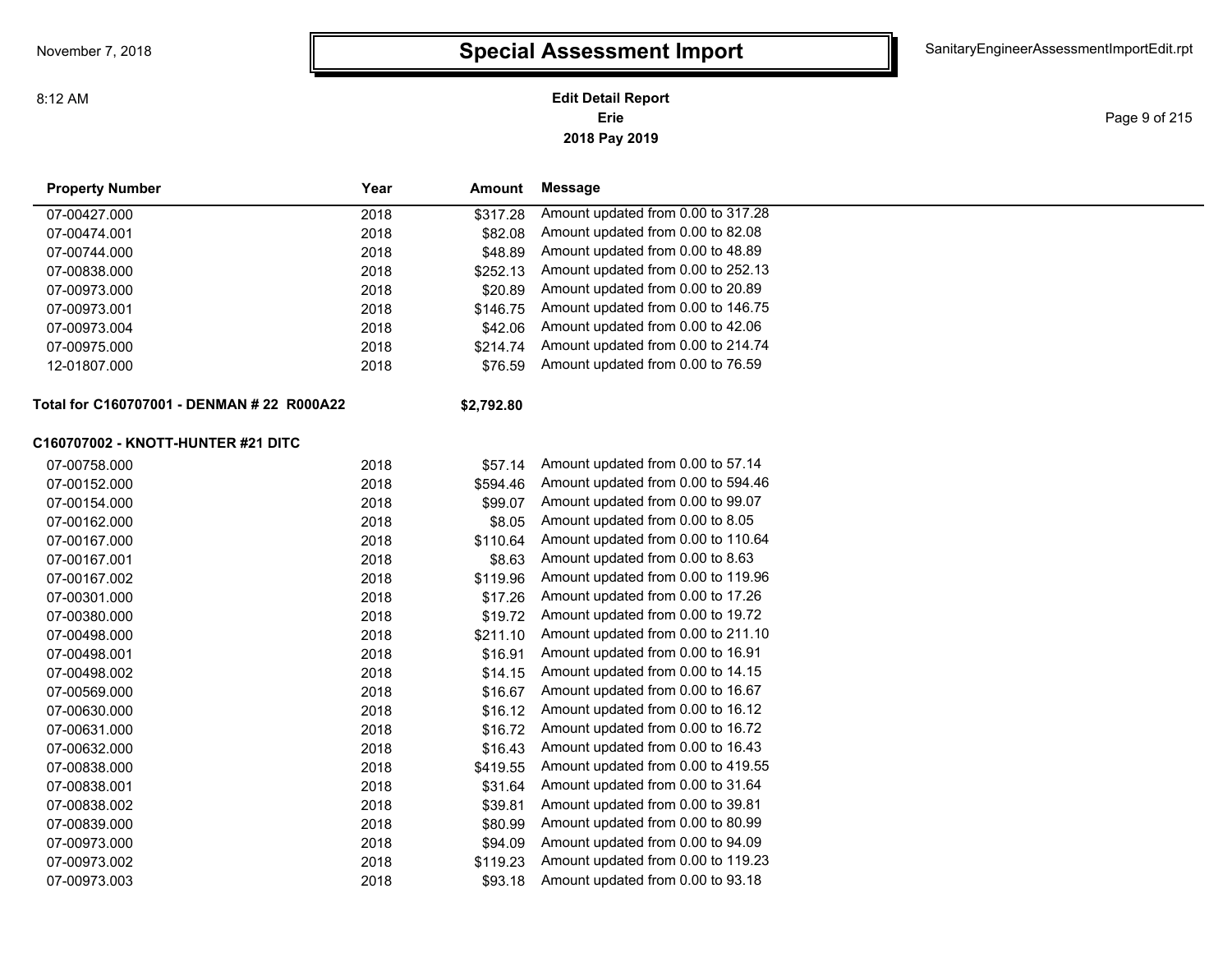**2018 Pay 2019 Erie Edit Detail Report**

Page 10 of 215

| <b>Property Number</b>                      | Year | Amount     | <b>Message</b>                     |  |
|---------------------------------------------|------|------------|------------------------------------|--|
| 07-01029.004                                | 2018 | \$582.71   | Amount updated from 0.00 to 582.71 |  |
| 07-68003.000                                | 2018 | \$21.40    | Amount updated from 0.00 to 21.40  |  |
| Total for C160707002 - KNOTT-HUNTER #21 DIT |      | \$2,825.63 |                                    |  |
| C160707003 - COHA TILE #125                 |      |            |                                    |  |
| 07-83003.000                                | 2018 | \$14.05    | Amount updated from 0.00 to 14.05  |  |
| 07-00048.000                                | 2018 | \$3.95     | Amount updated from 0.00 to 3.95   |  |
| 07-00172.000                                | 2018 | \$2.00     | Amount updated from 0.00 to 2.00   |  |
| 07-00173.000                                | 2018 | \$2.25     | Amount updated from 0.00 to 2.25   |  |
| 07-00176.001                                | 2018 | \$3.85     | Amount updated from 0.00 to 3.85   |  |
| 07-00176.004                                | 2018 | \$2.00     | Amount updated from 0.00 to 2.00   |  |
| 07-00177.000                                | 2018 | \$146.99   | Amount updated from 0.00 to 146.99 |  |
| 07-00296.002                                | 2018 | \$64.15    | Amount updated from 0.00 to 64.15  |  |
| 07-00296.006                                | 2018 | \$4.62     | Amount updated from 0.00 to 4.62   |  |
| 07-00394.000                                | 2018 | \$6.15     | Amount updated from 0.00 to 6.15   |  |
| 11-00003.000                                | 2018 | \$2.00     | Amount updated from 0.00 to 2.00   |  |
| Total for C160707003 - COHA TILE #125       |      | \$252.01   |                                    |  |
| C160707004 - ROLLING ACRES SUBDN #          |      |            |                                    |  |
| 07-00945.009                                | 2018 | \$4.75     | Amount updated from 0.00 to 4.75   |  |
| 07-00945.010                                | 2018 | \$4.75     | Amount updated from 0.00 to 4.75   |  |
| 07-00945.011                                | 2018 | \$4.75     | Amount updated from 0.00 to 4.75   |  |
| 07-00945.012                                | 2018 | \$4.75     | Amount updated from 0.00 to 4.75   |  |
| 07-00945.013                                | 2018 | \$4.75     | Amount updated from 0.00 to 4.75   |  |
| 07-00945.014                                | 2018 | \$4.75     | Amount updated from 0.00 to 4.75   |  |
| 07-00945.015                                | 2018 | \$4.75     | Amount updated from 0.00 to 4.75   |  |
| 07-00945.016                                | 2018 | \$4.75     | Amount updated from 0.00 to 4.75   |  |
| 07-00945.017                                | 2018 | \$4.75     | Amount updated from 0.00 to 4.75   |  |
| 07-00945.018                                | 2018 | \$4.75     | Amount updated from 0.00 to 4.75   |  |
| 07-00945.019                                | 2018 | \$4.75     | Amount updated from 0.00 to 4.75   |  |
| 07-00945.020                                | 2018 | \$4.75     | Amount updated from 0.00 to 4.75   |  |
| 07-00945.021                                | 2018 | \$4.75     | Amount updated from 0.00 to 4.75   |  |
| 07-00945.022                                | 2018 | \$4.75     | Amount updated from 0.00 to 4.75   |  |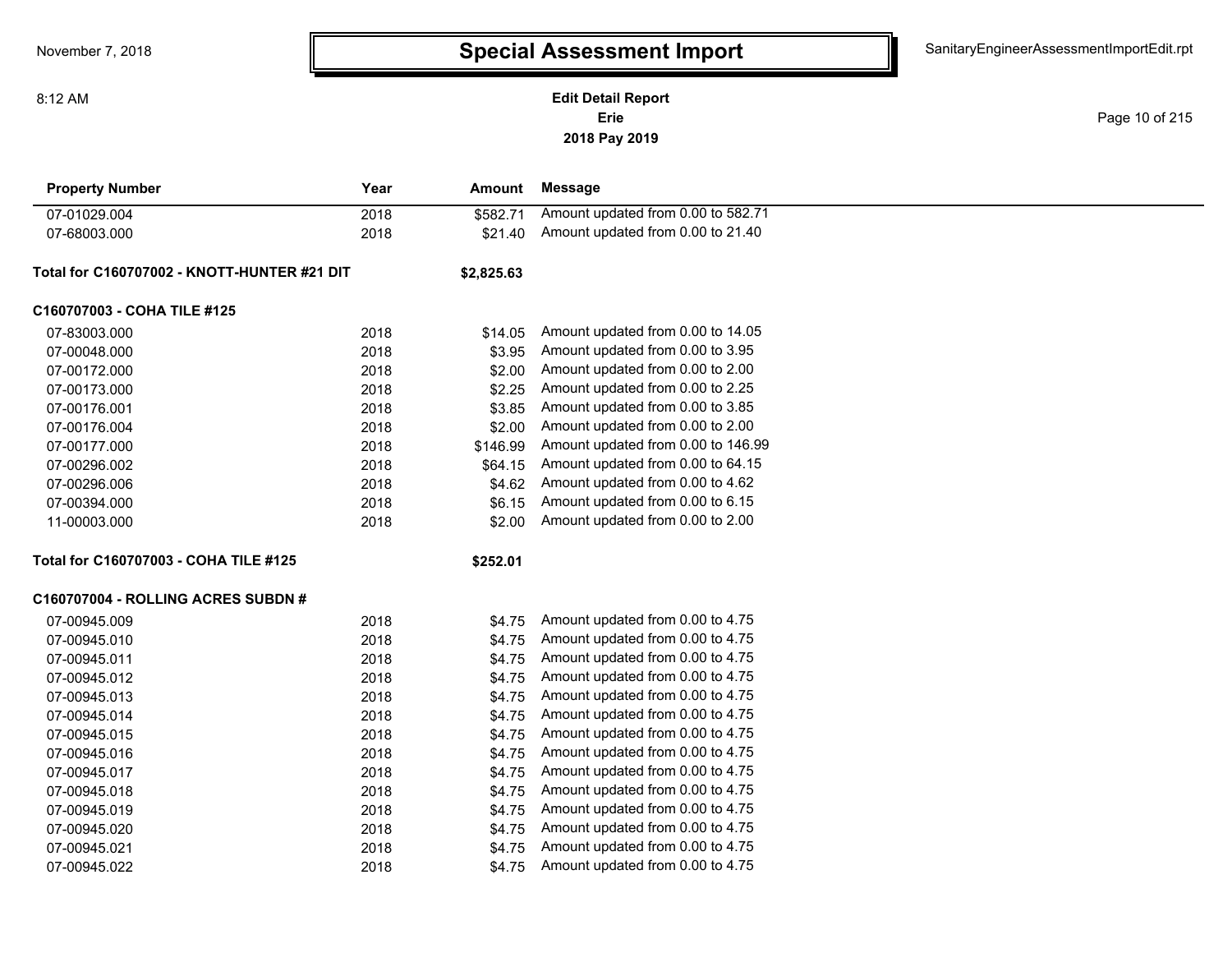**2018 Pay 2019 Erie Edit Detail Report**

Page 11 of 215

| <b>Property Number</b>                     | Year | Amount   | Message                            |  |
|--------------------------------------------|------|----------|------------------------------------|--|
| 07-00945.023                               | 2018 | \$4.75   | Amount updated from 0.00 to 4.75   |  |
| 07-00945.024                               | 2018 | \$4.75   | Amount updated from 0.00 to 4.75   |  |
| 07-00945.025                               | 2018 | \$4.75   | Amount updated from 0.00 to 4.75   |  |
| 07-00945.026                               | 2018 | \$4.75   | Amount updated from 0.00 to 4.75   |  |
| Total for C160707004 - ROLLING ACRES SUBDN |      | \$85.50  |                                    |  |
| C160707006 - SEBOLT #129                   |      |          |                                    |  |
| 01-08802.000                               | 2018 | \$8.19   | Amount updated from 0.00 to 8.19   |  |
| 01-81000.000                               | 2018 | \$4.20   | Amount updated from 0.00 to 4.20   |  |
| 07-00758.000                               | 2018 | \$28.50  | Amount updated from 0.00 to 28.50  |  |
| 07-80001.000                               | 2018 | \$26.11  | Amount updated from 0.00 to 26.11  |  |
| 01-00075.000                               | 2018 | \$4.00   | Amount updated from 0.00 to 4.00   |  |
| 01-00075.001                               | 2018 | \$4.00   | Amount updated from 0.00 to 4.00   |  |
| 01-00370.000                               | 2018 | \$23.13  | Amount updated from 0.00 to 23.13  |  |
| 01-00663.000                               | 2018 | \$4.00   | Amount updated from 0.00 to 4.00   |  |
| 01-00775.000                               | 2018 | \$5.35   | Amount updated from 0.00 to 5.35   |  |
| 01-00791.000                               | 2018 | \$15.31  | Amount updated from 0.00 to 15.31  |  |
| 01-00928.000                               | 2018 | \$54.09  | Amount updated from 0.00 to 54.09  |  |
| 01-00993.001                               | 2018 | \$4.00   | Amount updated from 0.00 to 4.00   |  |
| 01-01132.000                               | 2018 | \$4.00   | Amount updated from 0.00 to 4.00   |  |
| 01-01132.001                               | 2018 | \$4.00   | Amount updated from 0.00 to 4.00   |  |
| 01-01132.002                               | 2018 | \$6.54   | Amount updated from 0.00 to 6.54   |  |
| 01-01133.000                               | 2018 | \$4.00   | Amount updated from 0.00 to 4.00   |  |
| 07-00002.000                               | 2018 | \$161.89 | Amount updated from 0.00 to 161.89 |  |
| 07-00017.000                               | 2018 | \$137.55 | Amount updated from 0.00 to 137.55 |  |
| 07-00036.000                               | 2018 | \$7.54   | Amount updated from 0.00 to 7.54   |  |
| 07-00105.000                               | 2018 | \$4.00   | Amount updated from 0.00 to 4.00   |  |
| 07-00119.000                               | 2018 | \$4.00   | Amount updated from 0.00 to 4.00   |  |
| 07-00119.001                               | 2018 | \$5.27   | Amount updated from 0.00 to 5.27   |  |
| 07-00119.002                               | 2018 | \$6.66   | Amount updated from 0.00 to 6.66   |  |
| 07-00119.003                               | 2018 | \$10.25  | Amount updated from 0.00 to 10.25  |  |
| 07-00120.000                               | 2018 | \$9.29   | Amount updated from 0.00 to 9.29   |  |
| 07-00185.003                               | 2018 | \$8.89   | Amount updated from 0.00 to 8.89   |  |
| 07-00222.000                               | 2018 | \$4.00   | Amount updated from 0.00 to 4.00   |  |
| 07-00261.000                               | 2018 | \$4.00   | Amount updated from 0.00 to 4.00   |  |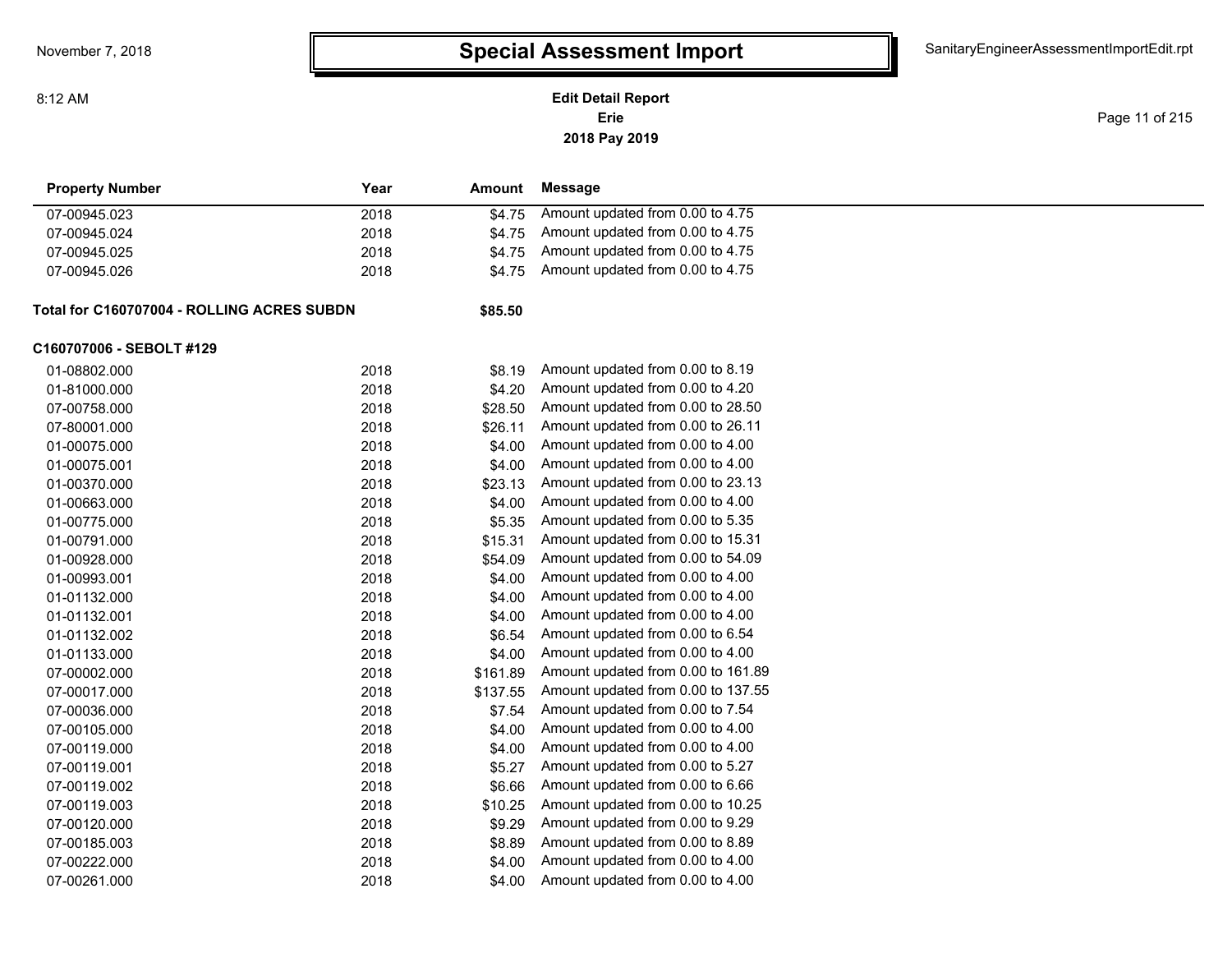**2018 Pay 2019 Erie Edit Detail Report**

Page 12 of 215

| <b>Property Number</b> | Year | Amount   | Message                            |
|------------------------|------|----------|------------------------------------|
| 07-00272.000           | 2018 | \$4.00   | Amount updated from 0.00 to 4.00   |
| 07-00290.000           | 2018 | \$12.46  | Amount updated from 0.00 to 12.46  |
| 07-00293.000           | 2018 | \$81.85  | Amount updated from 0.00 to 81.85  |
| 07-00311.000           | 2018 | \$4.00   | Amount updated from 0.00 to 4.00   |
| 07-00507.000           | 2018 | \$4.00   | Amount updated from 0.00 to 4.00   |
| 07-00530.000           | 2018 | \$8.64   | Amount updated from 0.00 to 8.64   |
| 07-00531.000           | 2018 | \$4.00   | Amount updated from 0.00 to 4.00   |
| 07-00531.001           | 2018 | \$15.93  | Amount updated from 0.00 to 15.93  |
| 07-00555.000           | 2018 | \$4.00   | Amount updated from 0.00 to 4.00   |
| 07-00558.000           | 2018 | \$7.34   | Amount updated from 0.00 to 7.34   |
| 07-00558.001           | 2018 | \$4.00   | Amount updated from 0.00 to 4.00   |
| 07-00558.002           | 2018 | \$4.00   | Amount updated from 0.00 to 4.00   |
| 07-00558.003           | 2018 | \$4.00   | Amount updated from 0.00 to 4.00   |
| 07-00558.004           | 2018 | \$4.40   | Amount updated from 0.00 to 4.40   |
| 07-00558.005           | 2018 | \$4.00   | Amount updated from 0.00 to 4.00   |
| 07-00564.000           | 2018 | \$4.00   | Amount updated from 0.00 to 4.00   |
| 07-00598.000           | 2018 | \$56.32  | Amount updated from 0.00 to 56.32  |
| 07-00598.001           | 2018 | \$11.85  | Amount updated from 0.00 to 11.85  |
| 07-00599.000           | 2018 | \$35.30  | Amount updated from 0.00 to 35.30  |
| 07-00599.001           | 2018 | \$5.78   | Amount updated from 0.00 to 5.78   |
| 07-00601.000           | 2018 | \$43.44  | Amount updated from 0.00 to 43.44  |
| 07-00634.000           | 2018 | \$4.00   | Amount updated from 0.00 to 4.00   |
| 07-00635.000           | 2018 | \$4.00   | Amount updated from 0.00 to 4.00   |
| 07-00652.000           | 2018 | \$100.02 | Amount updated from 0.00 to 100.02 |
| 07-00655.000           | 2018 | \$5.86   | Amount updated from 0.00 to 5.86   |
| 07-00656.000           | 2018 | \$71.68  | Amount updated from 0.00 to 71.68  |
| 07-00683.000           | 2018 | \$4.00   | Amount updated from 0.00 to 4.00   |
| 07-00706.000           | 2018 | \$5.77   | Amount updated from 0.00 to 5.77   |
| 07-00716.000           | 2018 | \$12.54  | Amount updated from 0.00 to 12.54  |
| 07-00716.001           | 2018 | \$4.59   | Amount updated from 0.00 to 4.59   |
| 07-00748.000           | 2018 | \$29.70  | Amount updated from 0.00 to 29.70  |
| 07-00749.000           | 2018 | \$87.99  | Amount updated from 0.00 to 87.99  |
| 07-00773.000           | 2018 | \$267.07 | Amount updated from 0.00 to 267.07 |
| 07-00773.001           | 2018 | \$23.57  | Amount updated from 0.00 to 23.57  |
| 07-00774.000           | 2018 | \$4.00   | Amount updated from 0.00 to 4.00   |
| 07-00780.000           | 2018 | \$18.40  | Amount updated from 0.00 to 18.40  |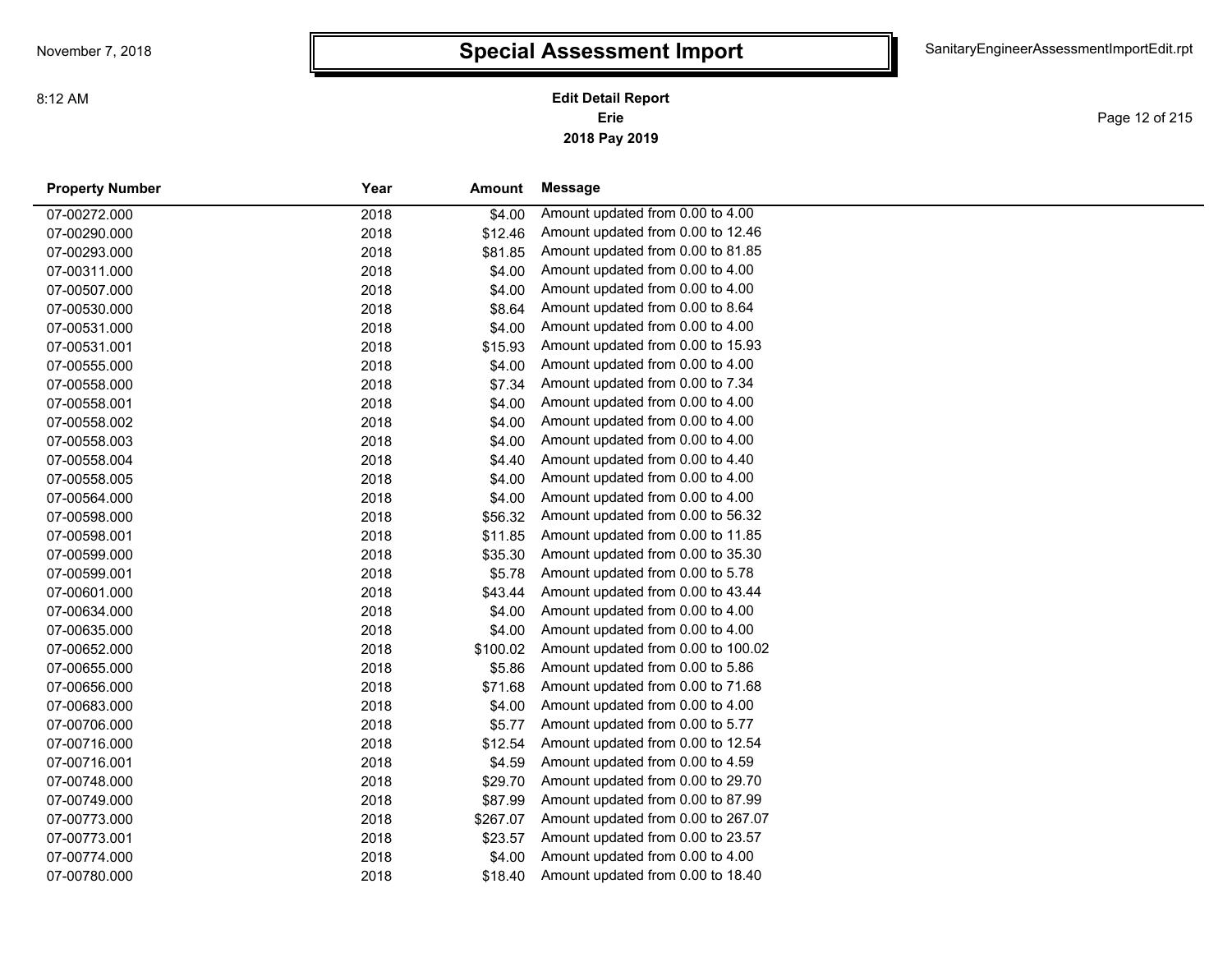**2018 Pay 2019 Erie Edit Detail Report**

Page 13 of 215

| <b>Property Number</b> | Year | Amount   | <b>Message</b>                     |
|------------------------|------|----------|------------------------------------|
| 07-00781.000           | 2018 | \$4.43   | Amount updated from 0.00 to 4.43   |
| 07-00894.001           | 2018 | \$95.27  | Amount updated from 0.00 to 95.27  |
| 07-00981.000           | 2018 | \$24.44  | Amount updated from 0.00 to 24.44  |
| 07-00981.001           | 2018 | \$4.00   | Amount updated from 0.00 to 4.00   |
| 07-00982.000           | 2018 | \$14.31  | Amount updated from 0.00 to 14.31  |
| 07-00982.001           | 2018 | \$89.47  | Amount updated from 0.00 to 89.47  |
| 09-00001.000           | 2018 | \$164.68 | Amount updated from 0.00 to 164.68 |
| 09-00003.000           | 2018 | \$4.00   | Amount updated from 0.00 to 4.00   |
| 09-00004.000           | 2018 | \$38.33  | Amount updated from 0.00 to 38.33  |
| 09-00004.001           | 2018 | \$53.24  | Amount updated from 0.00 to 53.24  |
| 09-00006.000           | 2018 | \$20.05  | Amount updated from 0.00 to 20.05  |
| 09-00006.001           | 2018 | \$198.51 | Amount updated from 0.00 to 198.51 |
| 09-00006.002           | 2018 | \$5.16   | Amount updated from 0.00 to 5.16   |
| 09-00008.000           | 2018 | \$33.85  | Amount updated from 0.00 to 33.85  |
| 09-00010.000           | 2018 | \$4.34   | Amount updated from 0.00 to 4.34   |
| 09-00010.002           | 2018 | \$5.70   | Amount updated from 0.00 to 5.70   |
| 09-00011.000           | 2018 | \$4.89   | Amount updated from 0.00 to 4.89   |
| 09-00014.000           | 2018 | \$4.00   | Amount updated from 0.00 to 4.00   |
| 09-00014.001           | 2018 | \$4.00   | Amount updated from 0.00 to 4.00   |
| 09-00015.000           | 2018 | \$129.43 | Amount updated from 0.00 to 129.43 |
| 09-00015.001           | 2018 | \$4.00   | Amount updated from 0.00 to 4.00   |
| 09-00018.000           | 2018 | \$22.05  | Amount updated from 0.00 to 22.05  |
| 09-00018.001           | 2018 | \$4.00   | Amount updated from 0.00 to 4.00   |
| 09-00019.000           | 2018 | \$7.94   | Amount updated from 0.00 to 7.94   |
| 09-00021.000           | 2018 | \$110.63 | Amount updated from 0.00 to 110.63 |
| 09-00024.000           | 2018 | \$30.82  | Amount updated from 0.00 to 30.82  |
| 09-00029.000           | 2018 | \$127.77 | Amount updated from 0.00 to 127.77 |
| 09-00030.000           | 2018 | \$4.00   | Amount updated from 0.00 to 4.00   |
| 09-00034.000           | 2018 | \$34.69  | Amount updated from 0.00 to 34.69  |
| 09-00034.002           | 2018 | \$13.16  | Amount updated from 0.00 to 13.16  |
| 09-00034.003           | 2018 | \$4.00   | Amount updated from 0.00 to 4.00   |
| 09-00035.000           | 2018 | \$15.87  | Amount updated from 0.00 to 15.87  |
| 09-00038.000           | 2018 | \$4.00   | Amount updated from 0.00 to 4.00   |
| 09-00039.000           | 2018 | \$4.00   | Amount updated from 0.00 to 4.00   |
| 09-00040.000           | 2018 | \$4.00   | Amount updated from 0.00 to 4.00   |
| 09-00041.000           | 2018 | \$4.00   | Amount updated from 0.00 to 4.00   |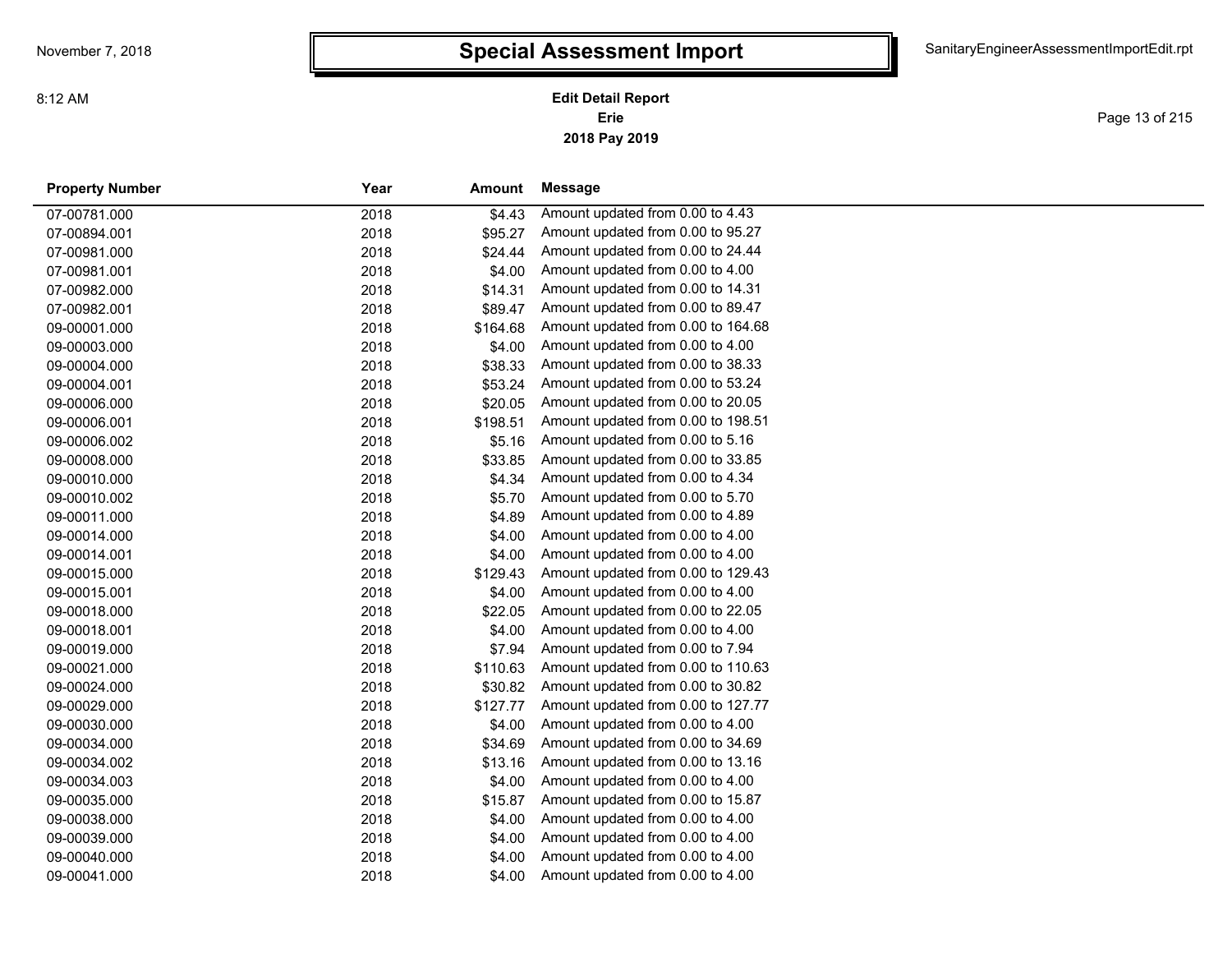**2018 Pay 2019 Erie Edit Detail Report**

Page 14 of 215

| <b>Property Number</b>             | Year | Amount     | <b>Message</b>                     |  |
|------------------------------------|------|------------|------------------------------------|--|
| Total for C160707006 - SEBOLT #129 |      | \$2,826.29 |                                    |  |
| C161212001 - ADAMS #19 R000A19     |      |            |                                    |  |
| 12-00002.000                       | 2018 | \$30.82    | Amount updated from 0.00 to 30.82  |  |
| 12-00067.000                       | 2018 | \$62.40    | Amount updated from 0.00 to 62.40  |  |
| 12-00067.001                       | 2018 | \$76.27    | Amount updated from 0.00 to 76.27  |  |
| 12-00082.000                       | 2018 | \$47.58    | Amount updated from 0.00 to 47.58  |  |
| 12-00121.000                       | 2018 | \$10.25    | Amount updated from 0.00 to 10.25  |  |
| 12-00121.001                       | 2018 | \$27.31    | Amount updated from 0.00 to 27.31  |  |
| 12-00175.000                       | 2018 | \$27.20    | Amount updated from 0.00 to 27.20  |  |
| 12-00175.001                       | 2018 | \$50.30    | Amount updated from 0.00 to 50.30  |  |
| 12-00175.002                       | 2018 | \$12.45    | Amount updated from 0.00 to 12.45  |  |
| 12-00176.000                       | 2018 | \$40.91    | Amount updated from 0.00 to 40.91  |  |
| 12-00184.000                       | 2018 | \$31.07    | Amount updated from 0.00 to 31.07  |  |
| 12-00216.000                       | 2018 | \$30.82    | Amount updated from 0.00 to 30.82  |  |
| 12-00266.000                       | 2018 | \$31.00    | Amount updated from 0.00 to 31.00  |  |
| 12-00281.000                       | 2018 | \$30.82    | Amount updated from 0.00 to 30.82  |  |
| 12-01285.000                       | 2018 | \$159.94   | Amount updated from 0.00 to 159.94 |  |
| 12-01528.002                       | 2018 | \$20.40    | Amount updated from 0.00 to 20.40  |  |
| 12-01529.000                       | 2018 | \$53.08    | Amount updated from 0.00 to 53.08  |  |
| 12-01824.000                       | 2018 | \$138.22   | Amount updated from 0.00 to 138.22 |  |
| 12-64001.000                       | 2018 | \$23.11    | Amount updated from 0.00 to 23.11  |  |
| 12-00282.000                       | 2018 | \$30.82    | Amount updated from 0.00 to 30.82  |  |
| 12-00283.000                       | 2018 | \$30.82    | Amount updated from 0.00 to 30.82  |  |
| 12-00369.000                       | 2018 | \$30.82    | Amount updated from 0.00 to 30.82  |  |
| 12-00451.000                       | 2018 | \$75.99    | Amount updated from 0.00 to 75.99  |  |
| 12-00451.001                       | 2018 | \$5.76     | Amount updated from 0.00 to 5.76   |  |
| 12-00451.002                       | 2018 | \$16.72    | Amount updated from 0.00 to 16.72  |  |
| 12-00454.000                       | 2018 | \$30.82    | Amount updated from 0.00 to 30.82  |  |
| 12-00464.000                       | 2018 | \$31.04    | Amount updated from 0.00 to 31.04  |  |
| 12-00470.000                       | 2018 | \$37.01    | Amount updated from 0.00 to 37.01  |  |
| 12-00470.001                       | 2018 | \$4.00     | Amount updated from 0.00 to 4.00   |  |
| 12-00504.000                       | 2018 | \$38.52    | Amount updated from 0.00 to 38.52  |  |
| 12-00528.000                       | 2018 | \$33.78    | Amount updated from 0.00 to 33.78  |  |
| 12-00536.000                       | 2018 | \$30.82    | Amount updated from 0.00 to 30.82  |  |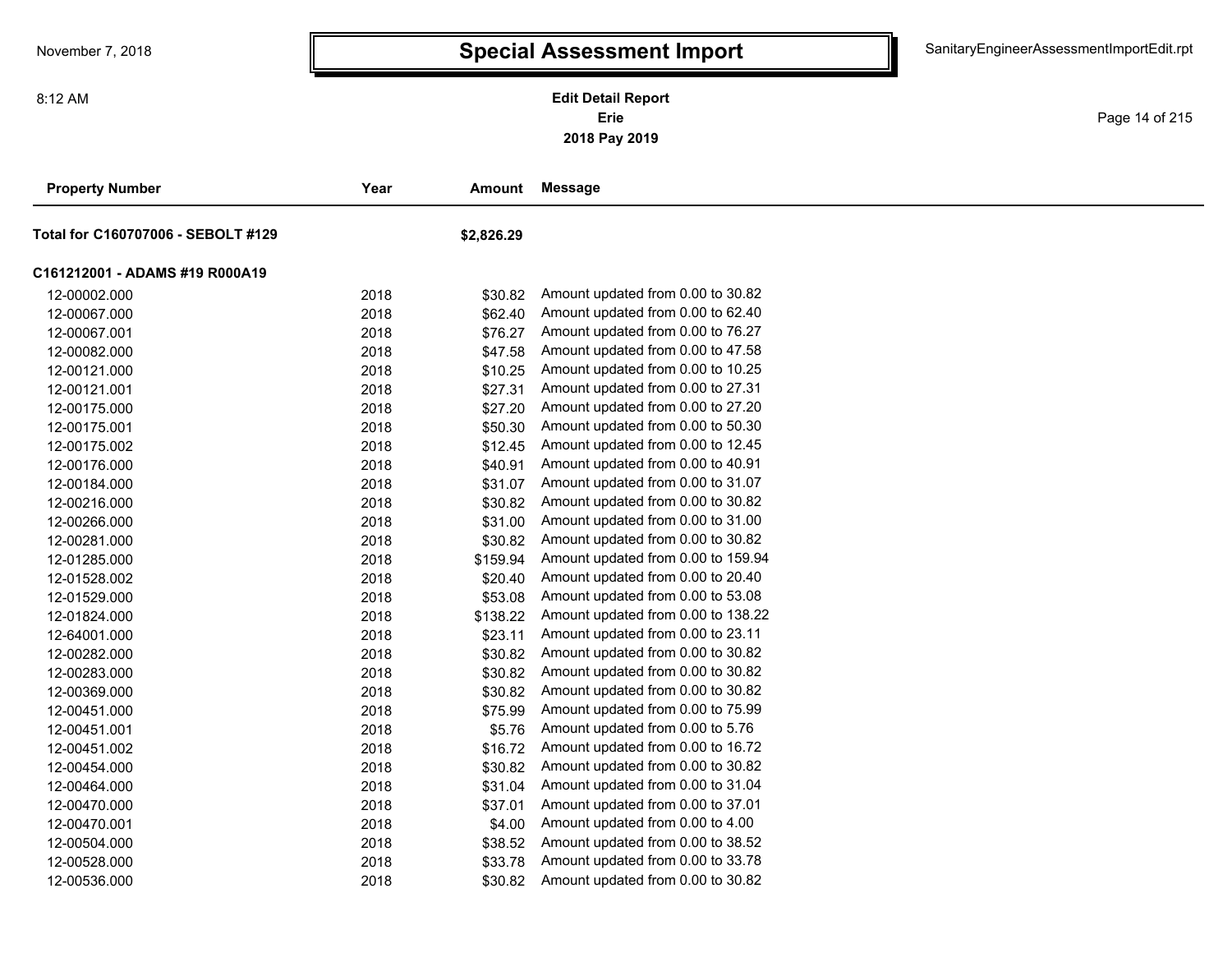**2018 Pay 2019 Erie Edit Detail Report**

Page 15 of 215

| <b>Property Number</b> | Year | Amount   | <b>Message</b>                     |
|------------------------|------|----------|------------------------------------|
| 12-00582.000           | 2018 | \$70.23  | Amount updated from 0.00 to 70.23  |
| 12-00604.000           | 2018 | \$27.95  | Amount updated from 0.00 to 27.95  |
| 12-00670.000           | 2018 | \$31.07  | Amount updated from 0.00 to 31.07  |
| 12-00690.000           | 2018 | \$31.10  | Amount updated from 0.00 to 31.10  |
| 12-00715.000           | 2018 | \$63.56  | Amount updated from 0.00 to 63.56  |
| 12-00788.000           | 2018 | \$30.82  | Amount updated from 0.00 to 30.82  |
| 12-00797.000           | 2018 | \$716.88 | Amount updated from 0.00 to 716.88 |
| 12-00797.001           | 2018 | \$36.60  | Amount updated from 0.00 to 36.60  |
| 12-00797.002           | 2018 | \$8.52   | Amount updated from 0.00 to 8.52   |
| 12-00802.000           | 2018 | \$83.21  | Amount updated from 0.00 to 83.21  |
| 12-00802.001           | 2018 | \$30.82  | Amount updated from 0.00 to 30.82  |
| 12-00802.003           | 2018 | \$30.82  | Amount updated from 0.00 to 30.82  |
| 12-00872.000           | 2018 | \$61.71  | Amount updated from 0.00 to 61.71  |
| 12-00899.000           | 2018 | \$30.82  | Amount updated from 0.00 to 30.82  |
| 12-00976.000           | 2018 | \$30.82  | Amount updated from 0.00 to 30.82  |
| 12-00988.000           | 2018 | \$61.94  | Amount updated from 0.00 to 61.94  |
| 12-01002.000           | 2018 | \$30.82  | Amount updated from 0.00 to 30.82  |
| 12-01241.001           | 2018 | \$7.70   | Amount updated from 0.00 to 7.70   |
| 12-01299.000           | 2018 | \$63.17  | Amount updated from 0.00 to 63.17  |
| 12-01299.001           | 2018 | \$14.64  | Amount updated from 0.00 to 14.64  |
| 12-01301.000           | 2018 | \$22.45  | Amount updated from 0.00 to 22.45  |
| 12-01308.000           | 2018 | \$122.50 | Amount updated from 0.00 to 122.50 |
| 12-01310.000           | 2018 | \$61.64  | Amount updated from 0.00 to 61.64  |
| 12-01395.000           | 2018 | \$46.30  | Amount updated from 0.00 to 46.30  |
| 12-01396.000           | 2018 | \$41.06  | Amount updated from 0.00 to 41.06  |
| 12-01449.000           | 2018 | \$30.82  | Amount updated from 0.00 to 30.82  |
| 12-01450.000           | 2018 | \$37.75  | Amount updated from 0.00 to 37.75  |
| 12-01506.000           | 2018 | \$9.89   | Amount updated from 0.00 to 9.89   |
| 12-01506.001           | 2018 | \$10.30  | Amount updated from 0.00 to 10.30  |
| 12-01506.002           | 2018 | \$5.76   | Amount updated from 0.00 to 5.76   |
| 12-01506.003           | 2018 | \$5.76   | Amount updated from 0.00 to 5.76   |
| 12-01506.004           | 2018 | \$32.46  | Amount updated from 0.00 to 32.46  |
| 12-01506.005           | 2018 | \$27.05  | Amount updated from 0.00 to 27.05  |
| 12-01506.006           | 2018 | \$19.26  | Amount updated from 0.00 to 19.26  |
| 12-01506.007           | 2018 | \$9.89   | Amount updated from 0.00 to 9.89   |
| 12-01508.000           | 2018 | \$63.48  | Amount updated from 0.00 to 63.48  |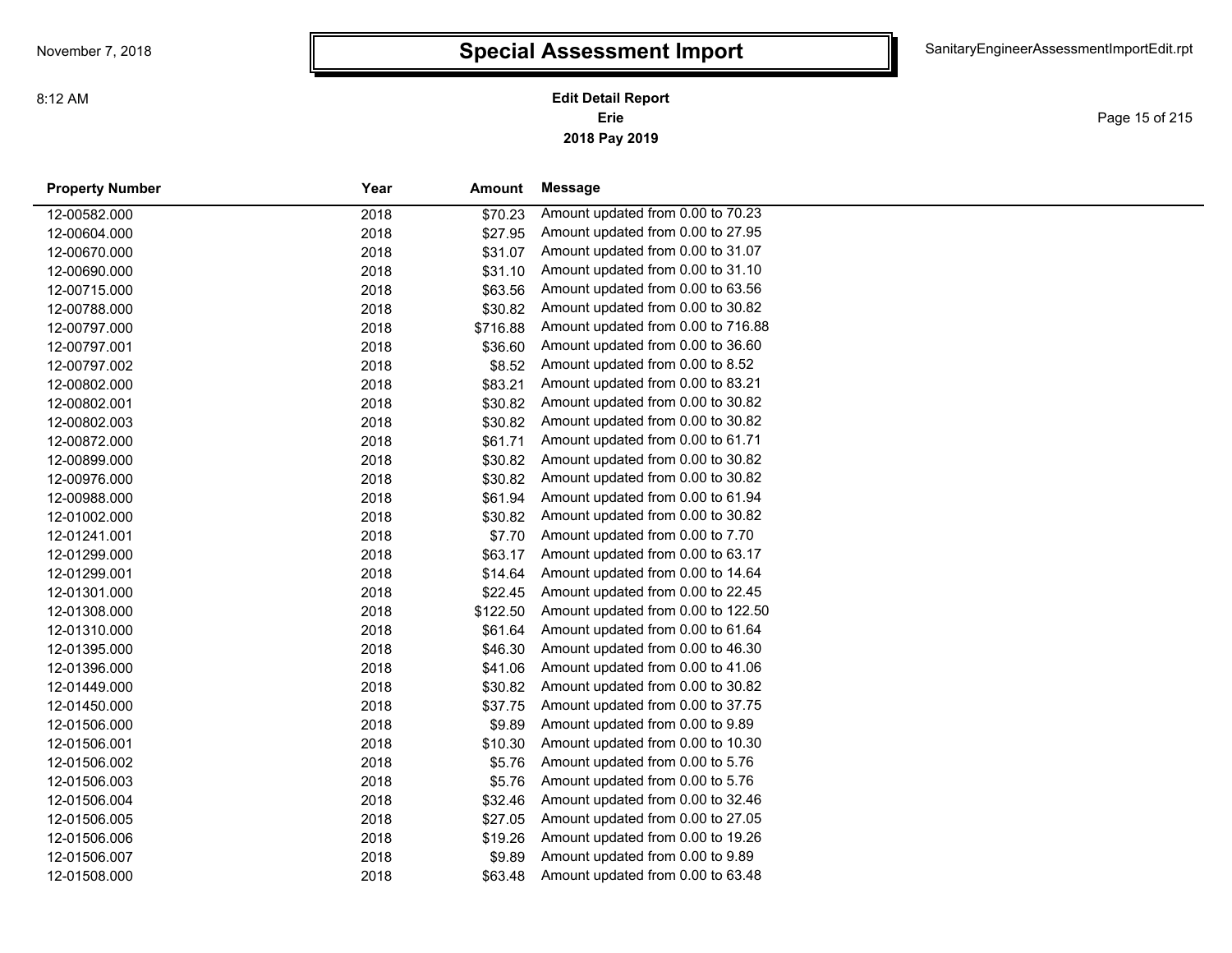**2018 Pay 2019 Erie Edit Detail Report**

Page 16 of 215

| <b>Property Number</b> | Year<br>Amount   |         | Message                            |  |
|------------------------|------------------|---------|------------------------------------|--|
| 12-01517.000           | 2018             | \$11.40 | Amount updated from 0.00 to 11.40  |  |
| 12-01518.000           | 2018             | \$11.40 | Amount updated from 0.00 to 11.40  |  |
| 12-01520.000           | 2018             | \$12.36 | Amount updated from 0.00 to 12.36  |  |
| 12-01528.000           | 2018             | \$9.52  | Amount updated from 0.00 to 9.52   |  |
| 12-01528.001           | 2018             | \$78.81 | Amount updated from 0.00 to 78.81  |  |
| 12-01528.003           | 2018             | \$30.45 | Amount updated from 0.00 to 30.45  |  |
| 12-01528.004           | 2018             | \$27.65 | Amount updated from 0.00 to 27.65  |  |
| 12-01528.005           | 2018             | \$34.14 | Amount updated from 0.00 to 34.14  |  |
| 12-01528.006           | 2018             | \$20.95 | Amount updated from 0.00 to 20.95  |  |
| 12-01528.007           | 2018             | \$18.44 | Amount updated from 0.00 to 18.44  |  |
| 12-01528.009           | 2018             | \$29.64 | Amount updated from 0.00 to 29.64  |  |
| 12-01528.010           | 2018             | \$16.14 | Amount updated from 0.00 to 16.14  |  |
| 12-01528.012           | 2018             | \$15.79 | Amount updated from 0.00 to 15.79  |  |
| 12-01528.013           | 2018             | \$11.86 | Amount updated from 0.00 to 11.86  |  |
| 12-01528.014           | 2018             | \$8.24  | Amount updated from 0.00 to 8.24   |  |
| 12-01672.000           | \$291.61<br>2018 |         | Amount updated from 0.00 to 291.61 |  |
| 12-01672.001           | 2018             | \$30.82 | Amount updated from 0.00 to 30.82  |  |
| 12-01672.002           | 2018             | \$30.82 | Amount updated from 0.00 to 30.82  |  |
| 12-01672.004           | 2018             | \$5.76  | Amount updated from 0.00 to 5.76   |  |
| 12-01672.005           | 2018             | \$30.82 | Amount updated from 0.00 to 30.82  |  |
| 12-01672.006           | 2018             | \$52.29 | Amount updated from 0.00 to 52.29  |  |
| 12-01672.007           | 2018             | \$30.82 | Amount updated from 0.00 to 30.82  |  |
| 12-01673.000           | 2018             | \$33.82 | Amount updated from 0.00 to 33.82  |  |
| 12-01676.000           | 2018             | \$33.74 | Amount updated from 0.00 to 33.74  |  |
| 12-01677.000           | 2018             | \$25.02 | Amount updated from 0.00 to 25.02  |  |
| 12-01698.000           | 2018             | \$12.45 | Amount updated from 0.00 to 12.45  |  |
| 12-01703.000           | 2018             | \$8.97  | Amount updated from 0.00 to 8.97   |  |
| 12-01737.000           | 2018<br>\$190.68 |         | Amount updated from 0.00 to 190.68 |  |
| 12-01738.000           | 2018             | \$45.30 | Amount updated from 0.00 to 45.30  |  |
| 12-01745.000           | 2018             | \$19.11 | Amount updated from 0.00 to 19.11  |  |
| 12-01745.001           | 2018             | \$9.04  | Amount updated from 0.00 to 9.04   |  |
| 12-01747.000           | 2018             | \$38.37 | Amount updated from 0.00 to 38.37  |  |
| 12-01755.000           | \$248.77<br>2018 |         | Amount updated from 0.00 to 248.77 |  |
| 12-01756.000           | 2018             | \$14.60 | Amount updated from 0.00 to 14.60  |  |
| 12-01756.001           | 2018             | \$31.46 | Amount updated from 0.00 to 31.46  |  |
| 12-01756.002           | 2018             | \$15.82 | Amount updated from 0.00 to 15.82  |  |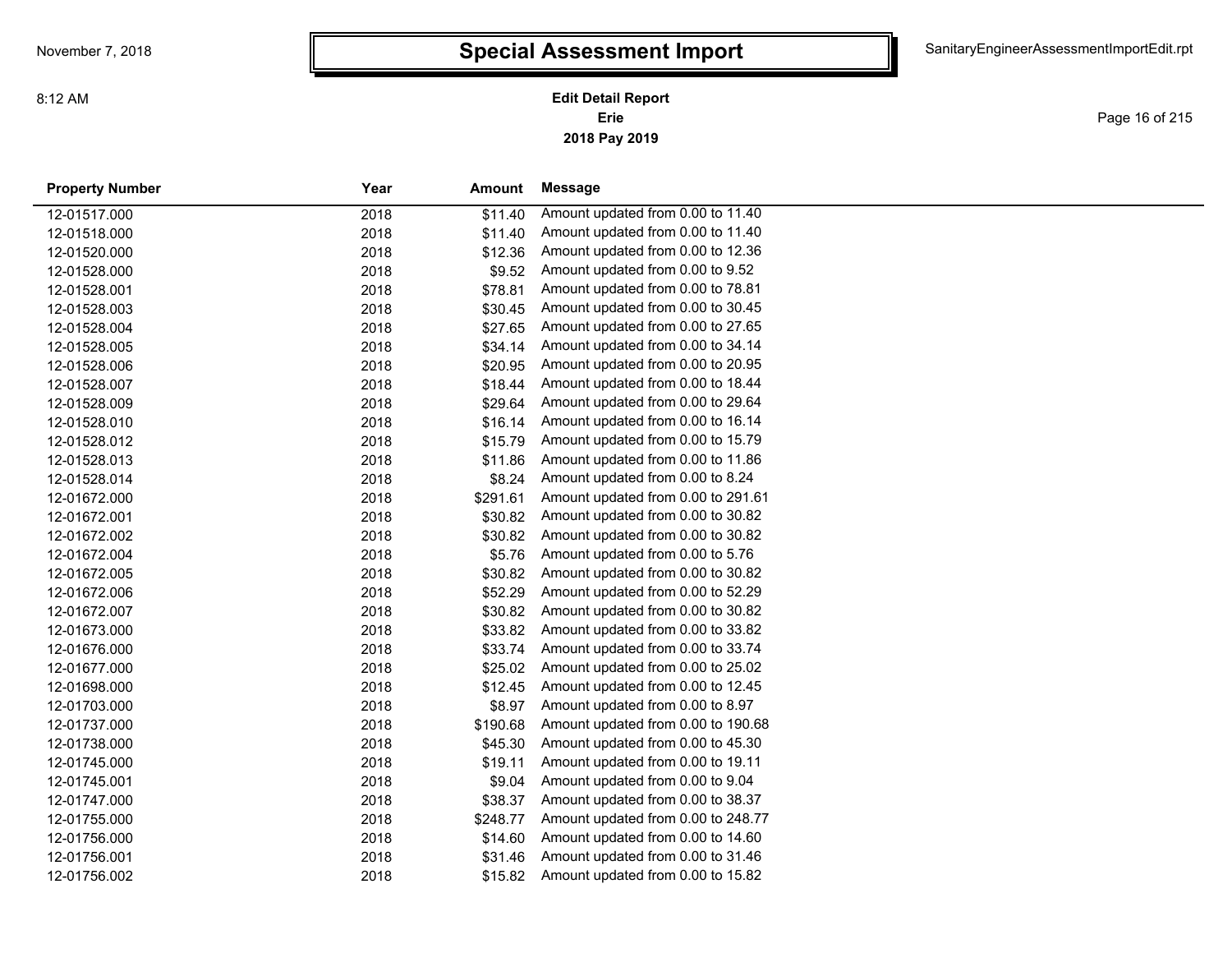### **2018 Pay 2019 Erie Edit Detail Report**

Page 17 of 215

| <b>Property Number</b>                   | Year | Amount     | Message                            |
|------------------------------------------|------|------------|------------------------------------|
| 12-01757.000                             | 2018 | \$15.64    | Amount updated from 0.00 to 15.64  |
| 12-01757.002                             | 2018 | \$11.82    | Amount updated from 0.00 to 11.82  |
| 12-01757.004                             | 2018 | \$28.98    | Amount updated from 0.00 to 28.98  |
| 12-01757.005                             | 2018 | \$163.48   | Amount updated from 0.00 to 163.48 |
| 12-01758.000                             | 2018 | \$28.34    | Amount updated from 0.00 to 28.34  |
| 12-01761.000                             | 2018 | \$19.18    | Amount updated from 0.00 to 19.18  |
| 12-01761.001                             | 2018 | \$9.48     | Amount updated from 0.00 to 9.48   |
| 12-01762.000                             | 2018 | \$11.94    | Amount updated from 0.00 to 11.94  |
| 12-01773.000                             | 2018 | \$7.93     | Amount updated from 0.00 to 7.93   |
| 12-01774.000                             | 2018 | \$7.86     | Amount updated from 0.00 to 7.86   |
| Total for C161212001 - ADAMS #19 R000A19 |      | \$5,151.97 |                                    |
| C161212002 - WASHBURN TILE #49           |      |            |                                    |
| 12-01401.000                             | 2018 | \$91.89    | Amount updated from 0.00 to 91.89  |
| 12-01618.000                             | 2018 | \$133.11   | Amount updated from 0.00 to 133.11 |
| 12-00067.000                             | 2018 | \$413.11   | Amount updated from 0.00 to 413.11 |
| 12-00067.001                             | 2018 | \$234.11   | Amount updated from 0.00 to 234.11 |
| 12-00075.000                             | 2018 | \$4.12     | Amount updated from 0.00 to 4.12   |
| 12-00075.004                             | 2018 | \$3.97     | Amount updated from 0.00 to 3.97   |
| 12-00216.000                             | 2018 | \$91.80    | Amount updated from 0.00 to 91.80  |
| 12-00281.000                             | 2018 | \$91.80    | Amount updated from 0.00 to 91.80  |
| 12-00282.000                             | 2018 | \$91.80    | Amount updated from 0.00 to 91.80  |
| 12-00283.000                             | 2018 | \$91.80    | Amount updated from 0.00 to 91.80  |
| 12-00464.000                             | 2018 | \$2.00     | Amount updated from 0.00 to 2.00   |
| 12-00536.000                             | 2018 | \$91.80    | Amount updated from 0.00 to 91.80  |
| 12-00582.000                             | 2018 | \$142.82   | Amount updated from 0.00 to 142.82 |
| 12-00604.000                             | 2018 | \$507.20   | Amount updated from 0.00 to 507.20 |
| 12-00690.000                             | 2018 | \$2.00     | Amount updated from 0.00 to 2.00   |
| 12-00715.000                             | 2018 | \$2.00     | Amount updated from 0.00 to 2.00   |
| 12-00788.000                             | 2018 | \$91.80    | Amount updated from 0.00 to 91.80  |
| 12-00802.000                             | 2018 | \$247.97   | Amount updated from 0.00 to 247.97 |
| 12-00802.001                             | 2018 | \$73.58    | Amount updated from 0.00 to 73.58  |
| 12-00802.003                             | 2018 | \$61.02    | Amount updated from 0.00 to 61.02  |
| 12-00899.000                             | 2018 | \$91.80    | Amount updated from 0.00 to 91.80  |
| 12-01002.000                             | 2018 | \$91.80    | Amount updated from 0.00 to 91.80  |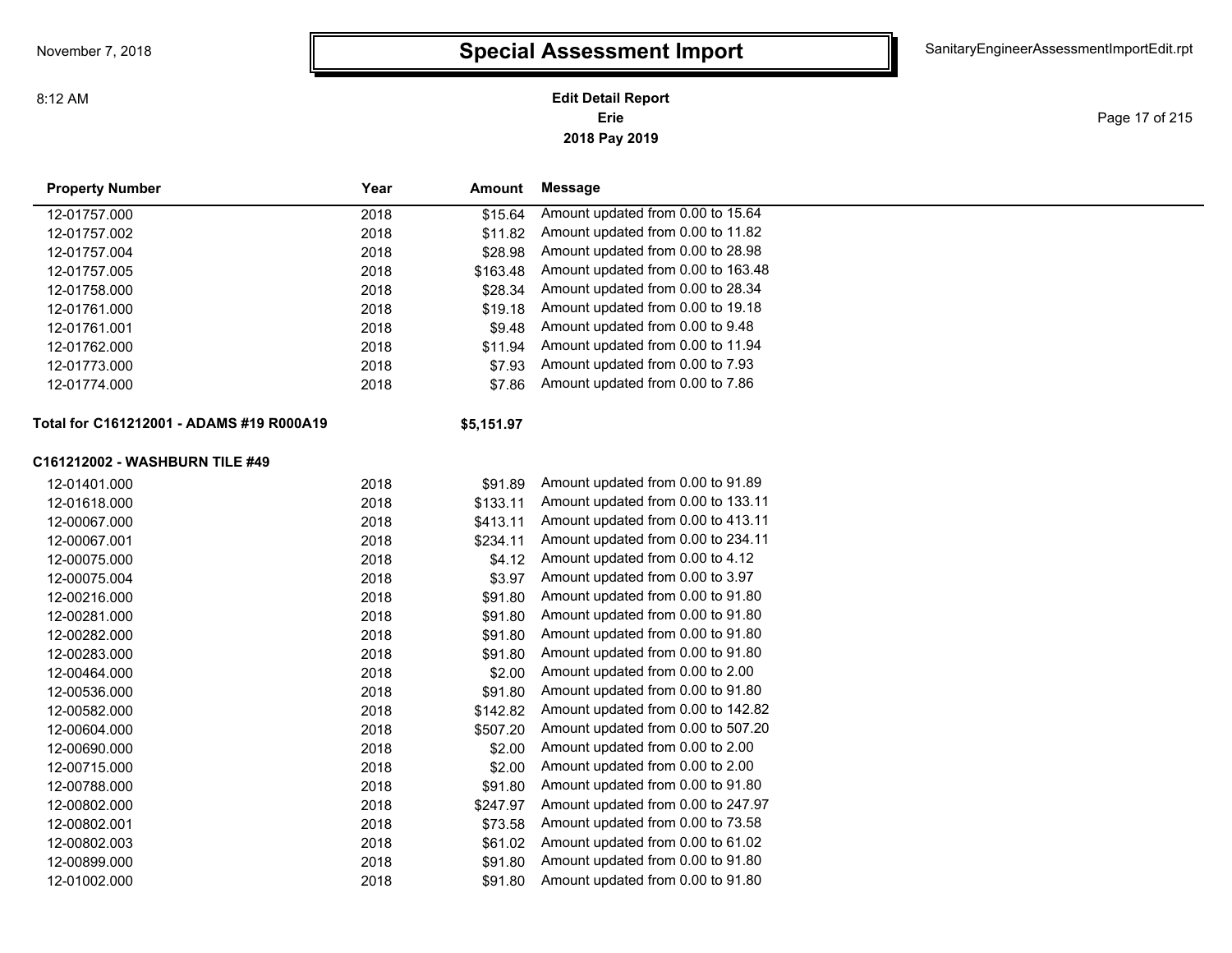**2018 Pay 2019 Erie Edit Detail Report**

Page 18 of 215

| <b>Property Number</b>                   | Year | Amount     | Message                            |
|------------------------------------------|------|------------|------------------------------------|
| 12-01301.000                             | 2018 | \$7.11     | Amount updated from 0.00 to 7.11   |
| 12-01308.000                             | 2018 | \$364.91   | Amount updated from 0.00 to 364.91 |
| 12-01310.000                             | 2018 | \$183.60   | Amount updated from 0.00 to 183.60 |
| 12-01395.000                             | 2018 | \$137.93   | Amount updated from 0.00 to 137.93 |
| 12-01506.000                             | 2018 | \$29.47    | Amount updated from 0.00 to 29.47  |
| 12-01506.001                             | 2018 | \$30.70    | Amount updated from 0.00 to 30.70  |
| 12-01506.002                             | 2018 | \$2.00     | Amount updated from 0.00 to 2.00   |
| 12-01506.003                             | 2018 | \$2.00     | Amount updated from 0.00 to 2.00   |
| 12-01506.004                             | 2018 | \$99.43    | Amount updated from 0.00 to 99.43  |
| 12-01506.005                             | 2018 | \$77.86    | Amount updated from 0.00 to 77.86  |
| 12-01506.006                             | 2018 | \$57.38    | Amount updated from 0.00 to 57.38  |
| 12-01506.007                             | 2018 | \$29.47    | Amount updated from 0.00 to 29.47  |
| 12-01508.000                             | 2018 | \$165.36   | Amount updated from 0.00 to 165.36 |
| 12-01698.000                             | 2018 | \$122.78   | Amount updated from 0.00 to 122.78 |
| 12-01703.000                             | 2018 | \$91.80    | Amount updated from 0.00 to 91.80  |
| 12-01737.000                             | 2018 | \$682.77   | Amount updated from 0.00 to 682.77 |
| 12-01738.000                             | 2018 | \$61.89    | Amount updated from 0.00 to 61.89  |
| 12-01745.000                             | 2018 | \$45.90    | Amount updated from 0.00 to 45.90  |
| 12-01745.001                             | 2018 | \$22.43    | Amount updated from 0.00 to 22.43  |
| 12-01747.000                             | 2018 | \$22.49    | Amount updated from 0.00 to 22.49  |
| 12-64001.000                             | 2018 | \$245.57   | Amount updated from 0.00 to 245.57 |
| Total for C161212002 - WASHBURN TILE #49 |      | \$5,136.15 |                                    |
| C161212003 - TRINTER #18                 |      |            |                                    |
| 12-01285.000                             | 2018 | \$27.96    | Amount updated from 0.00 to 27.96  |
| 12-01401.000                             | 2018 | \$4.41     | Amount updated from 0.00 to 4.41   |
| 12-01407.000                             | 2018 | \$55.35    | Amount updated from 0.00 to 55.35  |
| 12-01824.000                             | 2018 | \$17.19    | Amount updated from 0.00 to 17.19  |
| 12-00001.000                             | 2018 | \$27.96    | Amount updated from 0.00 to 27.96  |
| 12-00042.000                             | 2018 | \$27.96    | Amount updated from 0.00 to 27.96  |
| 12-00090.000                             | 2018 | \$32.07    | Amount updated from 0.00 to 32.07  |
| 12-00090.001                             | 2018 | \$27.96    | Amount updated from 0.00 to 27.96  |
| 12-00090.002                             | 2018 | \$27.96    | Amount updated from 0.00 to 27.96  |
| 12-00090.003                             | 2018 | \$27.96    | Amount updated from 0.00 to 27.96  |
| 12-00090.004                             | 2018 | \$27.96    | Amount updated from 0.00 to 27.96  |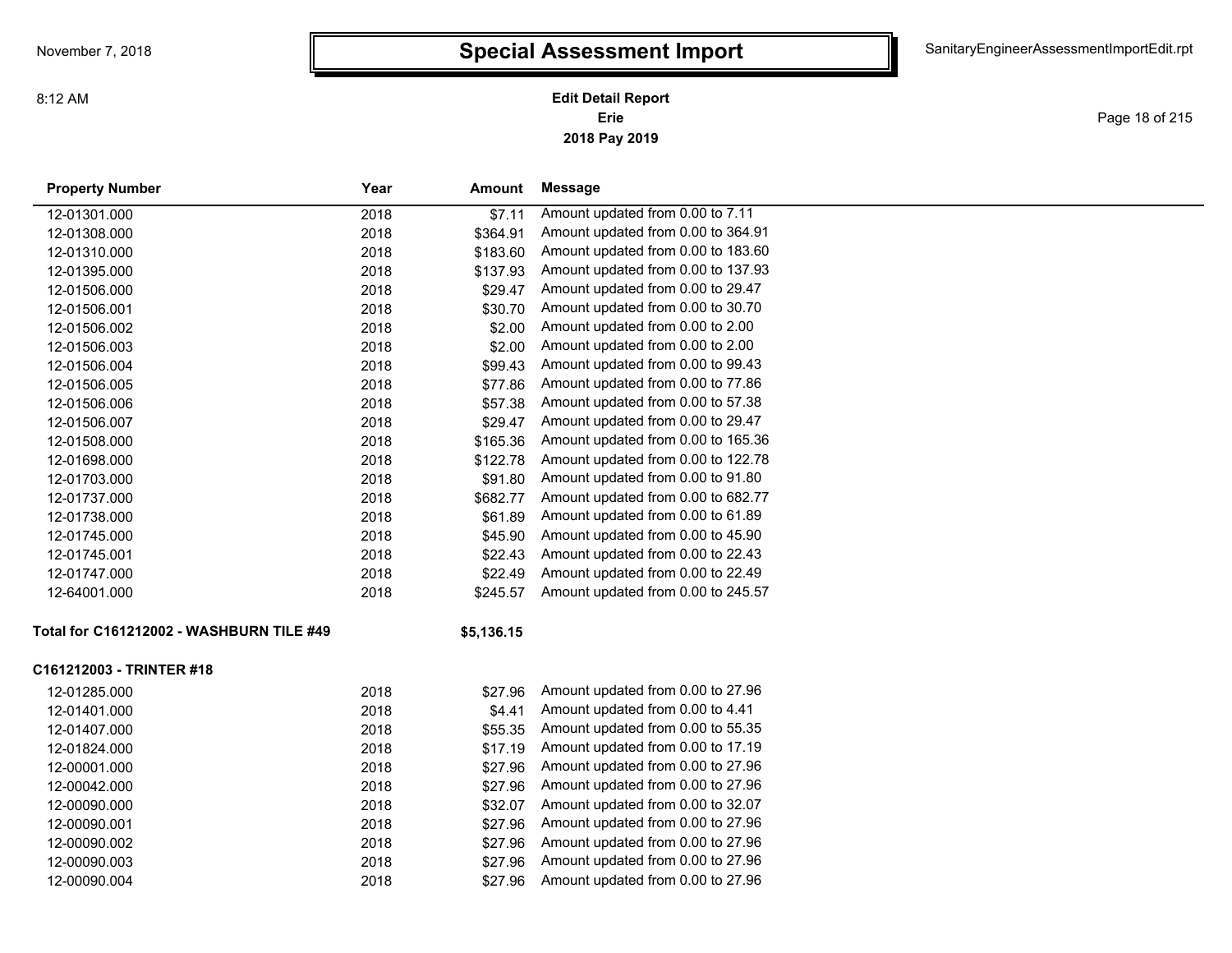Page 19 of 215

| <b>Property Number</b> | Year<br>Amount   |         | Message                            |  |
|------------------------|------------------|---------|------------------------------------|--|
| 12-00090.005           | 2018             | \$27.96 | Amount updated from 0.00 to 27.96  |  |
| 12-00090.006           | 2018             | \$27.96 | Amount updated from 0.00 to 27.96  |  |
| 12-00090.007           | 2018<br>\$245.58 |         | Amount updated from 0.00 to 245.58 |  |
| 12-00090.008           | 2018             | \$38.48 | Amount updated from 0.00 to 38.48  |  |
| 12-00090.009           | 2018<br>\$235.59 |         | Amount updated from 0.00 to 235.59 |  |
| 12-00139.000           | 2018             | \$27.96 | Amount updated from 0.00 to 27.96  |  |
| 12-00171.000           | 2018             | \$27.96 | Amount updated from 0.00 to 27.96  |  |
| 12-00172.000           | 2018             | \$27.09 | Amount updated from 0.00 to 27.09  |  |
| 12-00180.000           | 2018             | \$28.04 | Amount updated from 0.00 to 28.04  |  |
| 12-00187.000           | 2018             | \$27.96 | Amount updated from 0.00 to 27.96  |  |
| 12-00188.000           | 2018             | \$27.96 | Amount updated from 0.00 to 27.96  |  |
| 12-00263.000           | 2018             | \$27.96 | Amount updated from 0.00 to 27.96  |  |
| 12-00272.000           | 2018             | \$27.96 | Amount updated from 0.00 to 27.96  |  |
| 12-00277.000           | 2018             | \$27.96 | Amount updated from 0.00 to 27.96  |  |
| 12-00314.000           | 2018             | \$27.96 | Amount updated from 0.00 to 27.96  |  |
| 12-00338.000           | 2018             | \$29.25 | Amount updated from 0.00 to 29.25  |  |
| 12-00368.000           | 2018             | \$27.96 | Amount updated from 0.00 to 27.96  |  |
| 12-00370.000           | 2018             | \$27.96 | Amount updated from 0.00 to 27.96  |  |
| 12-00373.000           | 2018             | \$33.16 | Amount updated from 0.00 to 33.16  |  |
| 12-00375.000           | 2018             | \$27.96 | Amount updated from 0.00 to 27.96  |  |
| 12-00382.000           | 2018             | \$27.96 | Amount updated from 0.00 to 27.96  |  |
| 12-00383.000           | 2018             | \$27.96 | Amount updated from 0.00 to 27.96  |  |
| 12-00393.000           | 2018             | \$27.96 | Amount updated from 0.00 to 27.96  |  |
| 12-00416.000           | 2018             | \$27.96 | Amount updated from 0.00 to 27.96  |  |
| 12-00417.000           | 2018             | \$27.96 | Amount updated from 0.00 to 27.96  |  |
| 12-00420.000           | 2018             | \$27.96 | Amount updated from 0.00 to 27.96  |  |
| 12-00443.000           | 2018             | \$27.96 | Amount updated from 0.00 to 27.96  |  |
| 12-00494.000           | 2018             | \$27.96 | Amount updated from 0.00 to 27.96  |  |
| 12-00521.000           | 2018             | \$4.41  | Amount updated from 0.00 to 4.41   |  |
| 12-00530.000           | 2018             | \$54.57 | Amount updated from 0.00 to 54.57  |  |
| 12-00678.000           | 2018             | \$27.96 | Amount updated from 0.00 to 27.96  |  |
| 12-00681.000           | 2018             | \$30.55 | Amount updated from 0.00 to 30.55  |  |
| 12-00723.000           | 2018             | \$27.96 | Amount updated from 0.00 to 27.96  |  |
| 12-00734.000           | 2018             | \$27.96 | Amount updated from 0.00 to 27.96  |  |
| 12-00814.000           | 2018             | \$4.41  | Amount updated from 0.00 to 4.41   |  |
| 12-00814.001           | 2018             | \$4.41  | Amount updated from 0.00 to 4.41   |  |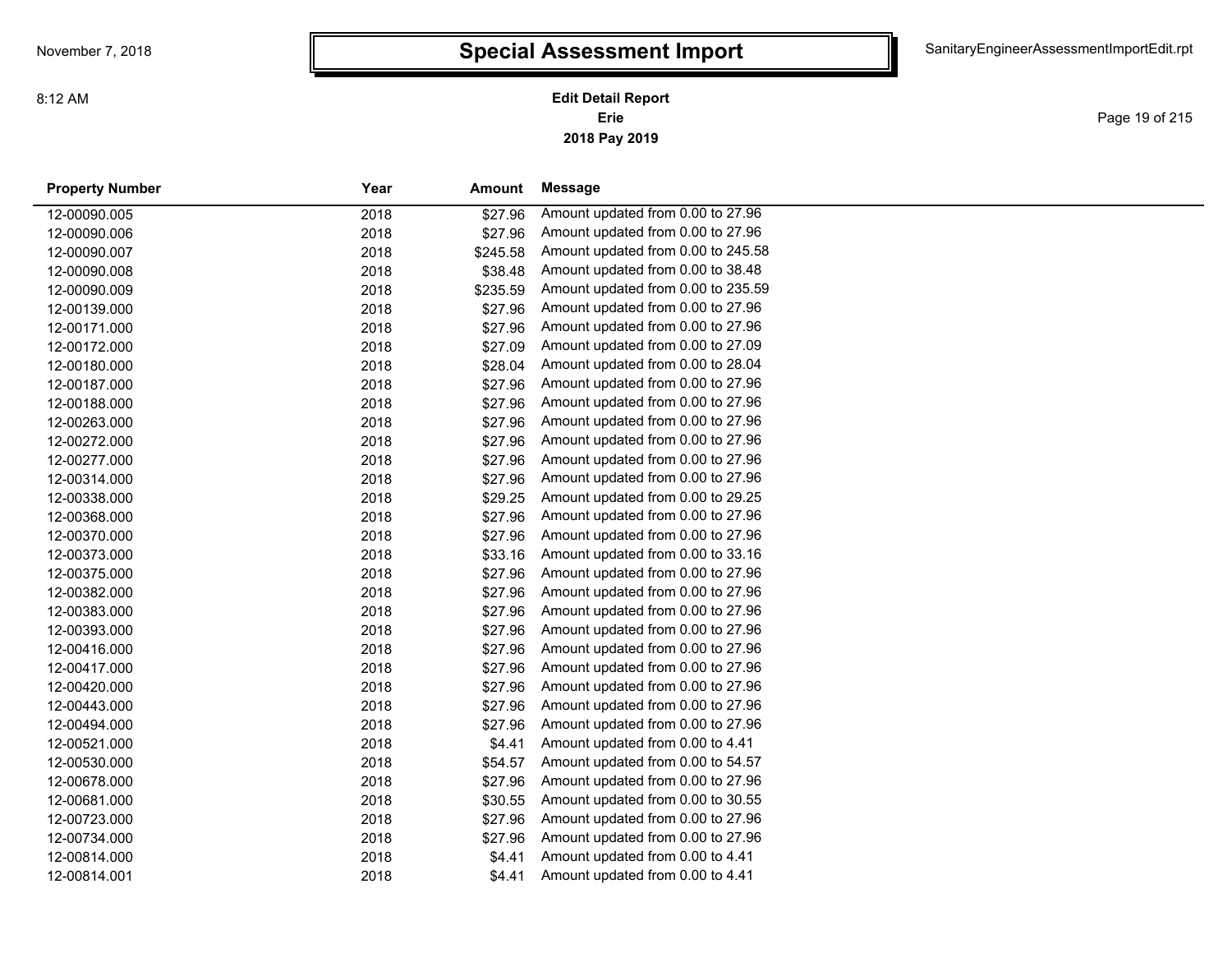Page 20 of 215

| <b>Property Number</b> | Year | Amount  | Message                           |  |
|------------------------|------|---------|-----------------------------------|--|
| 12-00818.000           | 2018 | \$27.96 | Amount updated from 0.00 to 27.96 |  |
| 12-00819.000           | 2018 | \$86.02 | Amount updated from 0.00 to 86.02 |  |
| 12-00822.000           | 2018 | \$27.96 | Amount updated from 0.00 to 27.96 |  |
| 12-00836.000           | 2018 | \$21.47 | Amount updated from 0.00 to 21.47 |  |
| 12-00836.003           | 2018 | \$54.01 | Amount updated from 0.00 to 54.01 |  |
| 12-00881.000           | 2018 | \$37.34 | Amount updated from 0.00 to 37.34 |  |
| 12-00881.001           | 2018 | \$43.88 | Amount updated from 0.00 to 43.88 |  |
| 12-00881.002           | 2018 | \$22.65 | Amount updated from 0.00 to 22.65 |  |
| 12-00881.004           | 2018 | \$27.96 | Amount updated from 0.00 to 27.96 |  |
| 12-00881.005           | 2018 | \$27.96 | Amount updated from 0.00 to 27.96 |  |
| 12-00881.006           | 2018 | \$27.96 | Amount updated from 0.00 to 27.96 |  |
| 12-00881.007           | 2018 | \$27.96 | Amount updated from 0.00 to 27.96 |  |
| 12-00881.008           | 2018 | \$27.96 | Amount updated from 0.00 to 27.96 |  |
| 12-00881.009           | 2018 | \$27.96 | Amount updated from 0.00 to 27.96 |  |
| 12-00881.010           | 2018 | \$27.96 | Amount updated from 0.00 to 27.96 |  |
| 12-00881.011           | 2018 | \$27.96 | Amount updated from 0.00 to 27.96 |  |
| 12-00881.012           | 2018 | \$27.96 | Amount updated from 0.00 to 27.96 |  |
| 12-00881.013           | 2018 | \$37.78 | Amount updated from 0.00 to 37.78 |  |
| 12-00881.014           | 2018 | \$34.66 | Amount updated from 0.00 to 34.66 |  |
| 12-00881.015           | 2018 | \$27.96 | Amount updated from 0.00 to 27.96 |  |
| 12-00881.016           | 2018 | \$27.96 | Amount updated from 0.00 to 27.96 |  |
| 12-00881.017           | 2018 | \$27.96 | Amount updated from 0.00 to 27.96 |  |
| 12-00881.018           | 2018 | \$27.96 | Amount updated from 0.00 to 27.96 |  |
| 12-00881.019           | 2018 | \$27.96 | Amount updated from 0.00 to 27.96 |  |
| 12-00881.020           | 2018 | \$27.96 | Amount updated from 0.00 to 27.96 |  |
| 12-00881.021           | 2018 | \$27.96 | Amount updated from 0.00 to 27.96 |  |
| 12-00881.022           | 2018 | \$27.96 | Amount updated from 0.00 to 27.96 |  |
| 12-00881.023           | 2018 | \$27.96 | Amount updated from 0.00 to 27.96 |  |
| 12-00881.026           | 2018 | \$29.01 | Amount updated from 0.00 to 29.01 |  |
| 12-00881.027           | 2018 | \$37.33 | Amount updated from 0.00 to 37.33 |  |
| 12-00881.028           | 2018 | \$37.37 | Amount updated from 0.00 to 37.37 |  |
| 12-00925.000           | 2018 | \$27.96 | Amount updated from 0.00 to 27.96 |  |
| 12-00935.000           | 2018 | \$28.58 | Amount updated from 0.00 to 28.58 |  |
| 12-00970.000           | 2018 | \$27.96 | Amount updated from 0.00 to 27.96 |  |
| 12-00972.000           | 2018 | \$42.21 | Amount updated from 0.00 to 42.21 |  |
| 12-00972.004           | 2018 | \$17.89 | Amount updated from 0.00 to 17.89 |  |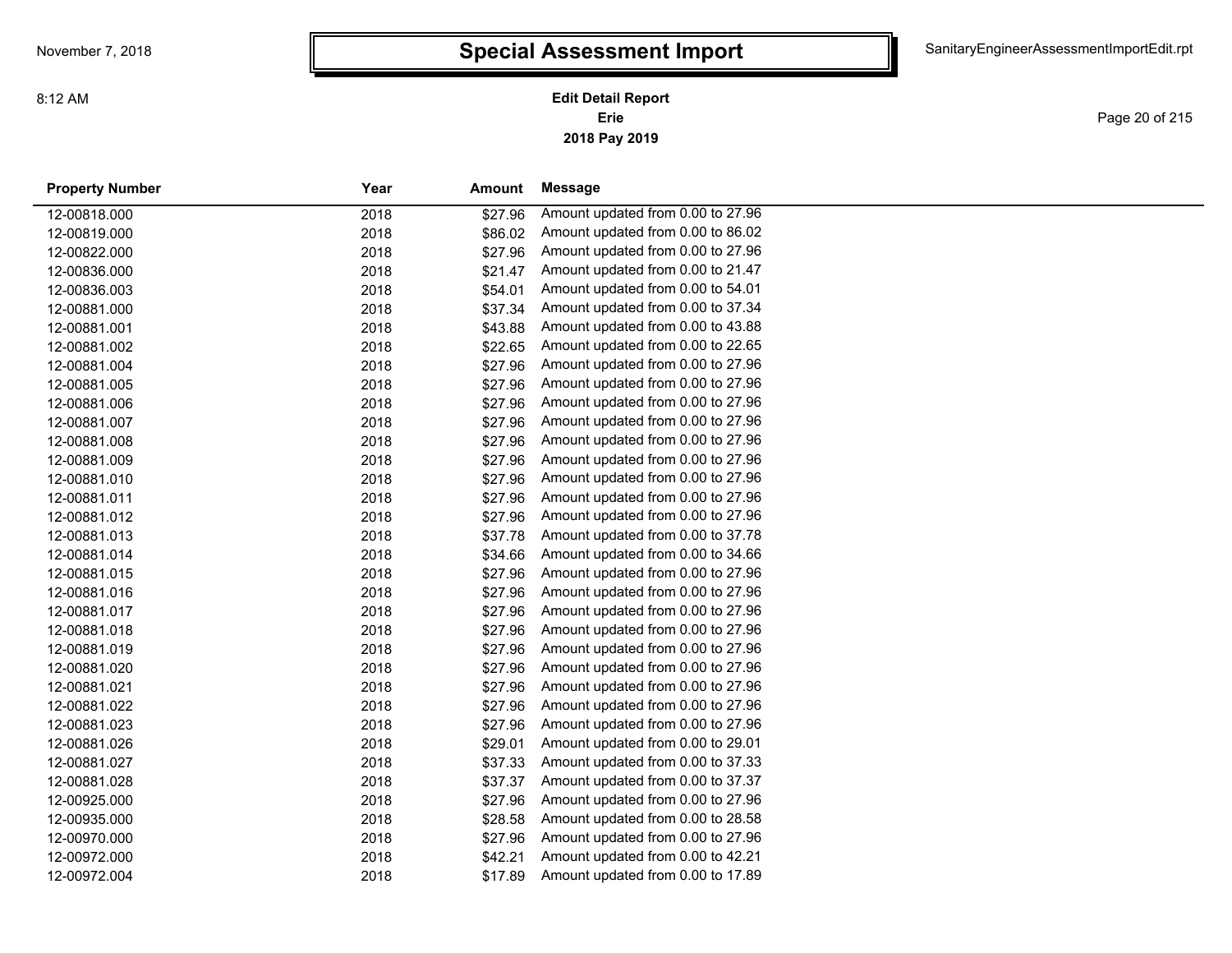Page 21 of 215

| <b>Property Number</b>               | Year | Amount     | <b>Message</b>                       |
|--------------------------------------|------|------------|--------------------------------------|
| 12-00972.008                         | 2018 | \$27.96    | Amount updated from 0.00 to 27.96    |
| 12-00972.012                         | 2018 | \$17.89    | Amount updated from 0.00 to 17.89    |
| 12-00990.000                         | 2018 | \$41.79    | Amount updated from 0.00 to 41.79    |
| 12-00993.000                         | 2018 | \$30.31    | Amount updated from 0.00 to 30.31    |
| 12-00994.000                         | 2018 | \$27.96    | Amount updated from 0.00 to 27.96    |
| 12-01026.000                         | 2018 | \$16.68    | Amount updated from 0.00 to 16.68    |
| 12-01026.001                         | 2018 | \$7.45     | Amount updated from 0.00 to 7.45     |
| 12-01223.000                         | 2018 | \$27.96    | Amount updated from 0.00 to 27.96    |
| 12-01232.000                         | 2018 | \$27.96    | Amount updated from 0.00 to 27.96    |
| 12-01234.000                         | 2018 | \$27.96    | Amount updated from 0.00 to 27.96    |
| 12-01254.000                         | 2018 | \$102.04   | Amount updated from 0.00 to 102.04   |
| 12-01264.000                         | 2018 | \$27.96    | Amount updated from 0.00 to 27.96    |
| 12-01282.000                         | 2018 | \$13.98    | Amount updated from 0.00 to 13.98    |
| 12-01283.000                         | 2018 | \$27.96    | Amount updated from 0.00 to 27.96    |
| 12-01318.000                         | 2018 | \$27.96    | Amount updated from 0.00 to 27.96    |
| 12-01334.000                         | 2018 | \$27.96    | Amount updated from 0.00 to 27.96    |
| 12-01343.000                         | 2018 | \$27.96    | Amount updated from 0.00 to 27.96    |
| 12-01379.000                         | 2018 | \$27.96    | Amount updated from 0.00 to 27.96    |
| 12-01392.000                         | 2018 | \$27.96    | Amount updated from 0.00 to 27.96    |
| 12-01469.000                         | 2018 | \$27.96    | Amount updated from 0.00 to 27.96    |
| 12-01613.000                         | 2018 | \$27.96    | Amount updated from 0.00 to 27.96    |
| 12-01648.000                         | 2018 | \$32.85    | Amount updated from 0.00 to 32.85    |
| 12-01651.000                         | 2018 | \$27.96    | Amount updated from 0.00 to 27.96    |
| 12-01652.000                         | 2018 | \$4.41     | Amount updated from 0.00 to 4.41     |
| 12-01653.000                         | 2018 | \$28.76    | Amount updated from 0.00 to 28.76    |
| 12-60819.001                         | 2018 | \$27.96    | Amount updated from 0.00 to 27.96    |
| 12-60972.006                         | 2018 | \$27.96    | Amount updated from 0.00 to 27.96    |
| Total for C161212003 - TRINTER #18   |      | \$3,628.12 |                                      |
| C161212005 - CROLL #43 DITCH MAINT R |      |            |                                      |
| 12-00067.000                         | 2018 | \$1,780.85 | Amount updated from 0.00 to 1,780.85 |
| 12-00067.001                         | 2018 | \$221.33   | Amount updated from 0.00 to 221.33   |
| 12-00100.001                         | 2018 | \$76.68    | Amount updated from 0.00 to 76.68    |

12-00473.000 2018 \$83.18 Amount updated from 0.00 to 83.18 12-00604.000 2018 \$1,937.34 Amount updated from 0.00 to 1,937.34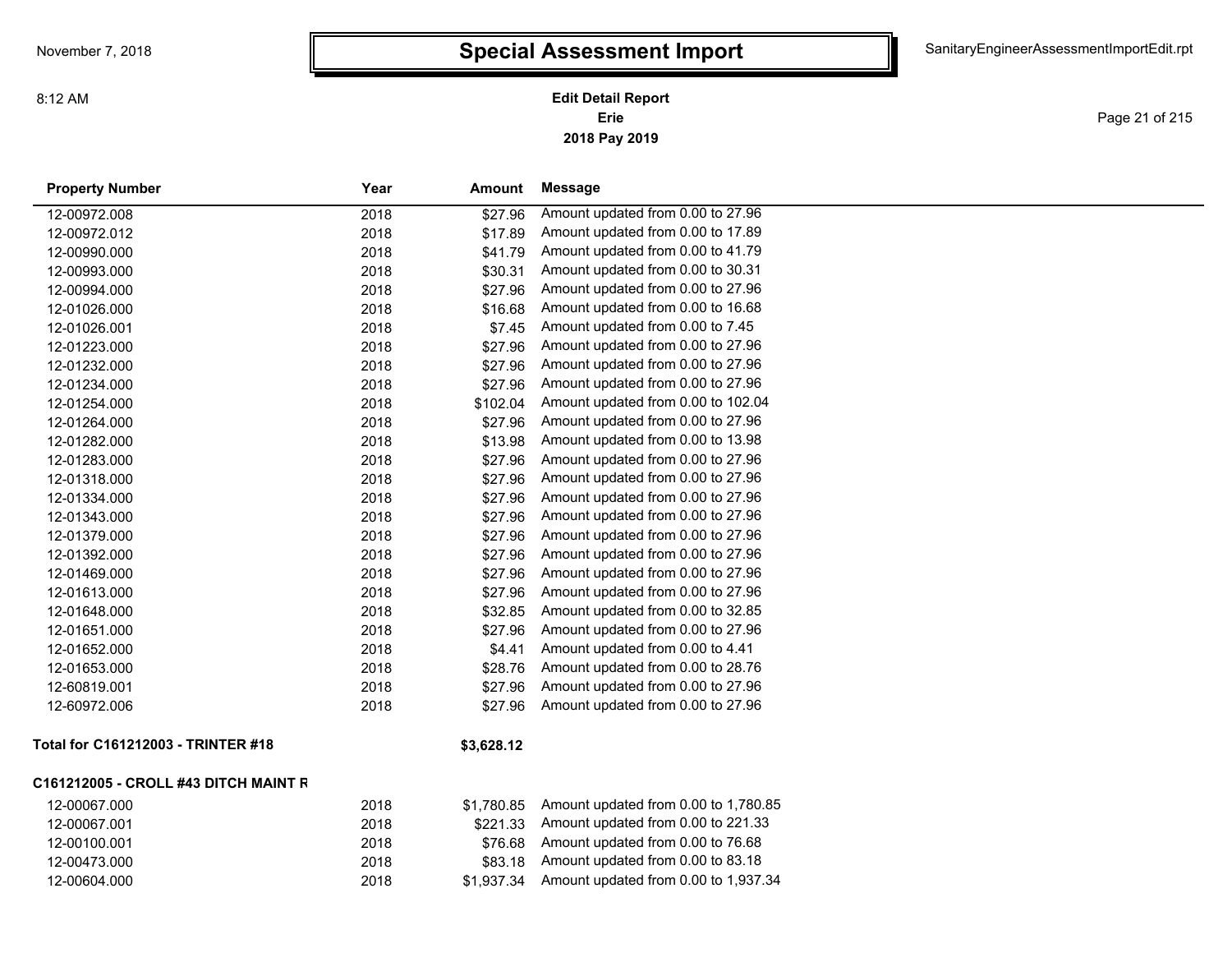**2018 Pay 2019 Erie Edit Detail Report**

Page 22 of 215

| <b>Property Number</b>                      | Year | Amount            | Message                              |
|---------------------------------------------|------|-------------------|--------------------------------------|
| 12-00802.000                                | 2018 | \$965.26          | Amount updated from 0.00 to 965.26   |
| 12-00831.000                                | 2018 | \$35.72           | Amount updated from 0.00 to 35.72    |
| 12-00831.001                                | 2018 | \$25.59           | Amount updated from 0.00 to 25.59    |
| 12-00831.002                                | 2018 | \$68.25           | Amount updated from 0.00 to 68.25    |
| 12-00831.010                                | 2018 | \$42.07           | Amount updated from 0.00 to 42.07    |
| 12-00831.011                                | 2018 | \$37.22           | Amount updated from 0.00 to 37.22    |
| 12-00831.012                                | 2018 | \$35.72           | Amount updated from 0.00 to 35.72    |
| 12-00972.000                                | 2018 | \$1,365.50        | Amount updated from 0.00 to 1,365.50 |
| 12-01259.000                                | 2018 | \$90.98           | Amount updated from 0.00 to 90.98    |
| 12-01285.000                                | 2018 | \$15.47           | Amount updated from 0.00 to 15.47    |
| 12-01310.000                                | 2018 | \$975.01          | Amount updated from 0.00 to 975.01   |
| 12-01407.000                                | 2018 | \$209.62          | Amount updated from 0.00 to 209.62   |
| 12-01450.000                                | 2018 | \$151.13          | Amount updated from 0.00 to 151.13   |
| 12-01506.004                                | 2018 | \$51.80           | Amount updated from 0.00 to 51.80    |
| 12-01506.005                                | 2018 | \$51.80           | Amount updated from 0.00 to 51.80    |
| 12-01508.000                                | 2018 | \$84.83           | Amount updated from 0.00 to 84.83    |
| 12-01646.000                                | 2018 | \$315.26          | Amount updated from 0.00 to 315.26   |
| 12-01647.000                                | 2018 | \$100.31          | Amount updated from 0.00 to 100.31   |
| 12-01698.000                                | 2018 | \$122.95          | Amount updated from 0.00 to 122.95   |
| 12-01737.000                                | 2018 | \$536.25          | Amount updated from 0.00 to 536.25   |
| 12-01745.000                                | 2018 | \$89.69           | Amount updated from 0.00 to 89.69    |
| 12-01747.000                                | 2018 | \$14.63           | Amount updated from 0.00 to 14.63    |
| 12-01765.000                                | 2018 | \$18.65           | Amount updated from 0.00 to 18.65    |
| 12-01765.001                                | 2018 | \$92.62           | Amount updated from 0.00 to 92.62    |
| 12-01800.000                                | 2018 | \$195.00          | Amount updated from 0.00 to 195.00   |
| 12-01807.001                                | 2018 | \$69.87           | Amount updated from 0.00 to 69.87    |
| 12-01807.005                                | 2018 | \$18.59           | Amount updated from 0.00 to 18.59    |
| 12-01809.000                                | 2018 | \$195.00          | Amount updated from 0.00 to 195.00   |
| 12-01824.000                                | 2018 | \$89.70           | Amount updated from 0.00 to 89.70    |
| 12-01807.003                                | 2018 | \$2,087.58        | Amount updated from 0.00 to 2,087.58 |
| Total for C161212005 - CROLL #43 DITCH MAIN |      | <b>412 251 45</b> |                                      |

**Total for C161212005 - CROLL #43 DITCH MAIN**

#### **\$12,251.45**

| C161212007 - SASSAFRAS SUBD #66 DI |
|------------------------------------|
|------------------------------------|

| 12-00586.002 |  |
|--------------|--|
| 12-00586.003 |  |

| \$83.21 | Amount |
|---------|--------|
|         |        |

12-00586.002 2018 \$83.21 Amount updated from 0.00 to 83.21 12-00586.003 2018 \$83.21 Amount updated from 0.00 to 83.21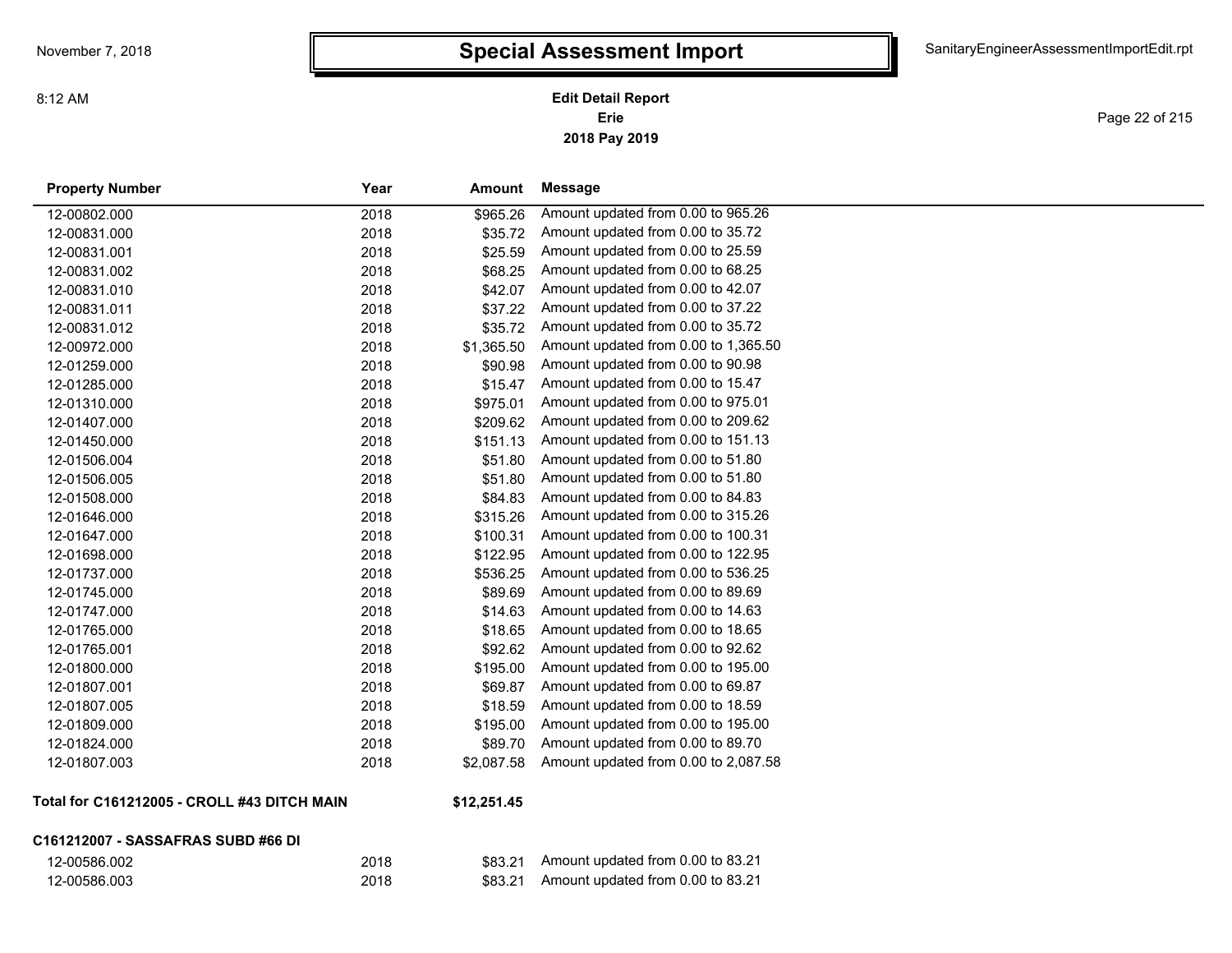### **2018 Pay 2019 Erie Edit Detail Report**

Page 23 of 215

| <b>Property Number</b>                      | Year<br>Amount   |        | Message                            |  |
|---------------------------------------------|------------------|--------|------------------------------------|--|
| 12-00586.004                                | 2018<br>\$83.21  |        | Amount updated from 0.00 to 83.21  |  |
| 12-00586.005                                | 2018<br>\$83.21  |        | Amount updated from 0.00 to 83.21  |  |
| 12-00586.006                                | \$83.21<br>2018  |        | Amount updated from 0.00 to 83.21  |  |
| 12-00586.007                                | 2018<br>\$83.21  |        | Amount updated from 0.00 to 83.21  |  |
| 12-00586.008                                | \$83.21<br>2018  |        | Amount updated from 0.00 to 83.21  |  |
| 12-00586.009                                | 2018<br>\$83.21  |        | Amount updated from 0.00 to 83.21  |  |
| 12-00586.010                                | 2018<br>\$83.21  |        | Amount updated from 0.00 to 83.21  |  |
| 12-00586.011                                | 2018<br>\$62.41  |        | Amount updated from 0.00 to 62.41  |  |
| 12-00586.012                                | \$83.21<br>2018  |        | Amount updated from 0.00 to 83.21  |  |
| 12-00586.013                                | 2018<br>\$83.21  |        | Amount updated from 0.00 to 83.21  |  |
| 12-00586.014                                | 2018<br>\$83.21  |        | Amount updated from 0.00 to 83.21  |  |
| 12-00586.015                                | \$83.21<br>2018  |        | Amount updated from 0.00 to 83.21  |  |
| 12-00586.016                                | \$83.21<br>2018  |        | Amount updated from 0.00 to 83.21  |  |
| Total for C161212007 - SASSAFRAS SUBD #66 D | \$1,227.35       |        |                                    |  |
| C161212008 - WILLARD-MCCONNLEY #6           |                  |        |                                    |  |
| 12-01285.000                                | 2018<br>\$17.06  |        | Amount updated from 0.00 to 17.06  |  |
| 12-01824.000                                | 2018<br>\$28.89  |        | Amount updated from 0.00 to 28.89  |  |
| 12-01825.000                                | 2018<br>\$191.81 |        | Amount updated from 0.00 to 191.81 |  |
| 12-00119.000                                | 2018             | \$9.07 | Amount updated from 0.00 to 9.07   |  |
| 12-00211.000                                | 2018<br>\$59.19  |        | Amount updated from 0.00 to 59.19  |  |
| 12-00450.000                                | 2018             | \$3.58 | Amount updated from 0.00 to 3.58   |  |
| 12-00451.000                                | 2018<br>\$35.79  |        | Amount updated from 0.00 to 35.79  |  |
| 12-00462.000                                | 2018<br>\$79.45  |        | Amount updated from 0.00 to 79.45  |  |
| 12-00463.000                                | 2018<br>\$238.42 |        | Amount updated from 0.00 to 238.42 |  |
| 12-00657.000                                | 2018<br>\$12.38  |        | Amount updated from 0.00 to 12.38  |  |
| 12-00733.000                                | 2018             | \$9.07 | Amount updated from 0.00 to 9.07   |  |
| 12-00806.000                                | 2018<br>\$71.56  |        | Amount updated from 0.00 to 71.56  |  |
| 12-00832.000                                | 2018<br>\$23.30  |        | Amount updated from 0.00 to 23.30  |  |
| 12-00843.000                                | 2018<br>\$23.30  |        | Amount updated from 0.00 to 23.30  |  |
| 12-00879.000                                | 2018<br>\$31.10  |        | Amount updated from 0.00 to 31.10  |  |
| 12-01299.000                                | 2018             | \$8.31 | Amount updated from 0.00 to 8.31   |  |
| 12-01317.000                                | 2018<br>\$14.40  |        | Amount updated from 0.00 to 14.40  |  |
| 12-01335.000                                | 2018<br>\$122.42 |        | Amount updated from 0.00 to 122.42 |  |
| 12-01342.000                                | 2018             | \$3.58 | Amount updated from 0.00 to 3.58   |  |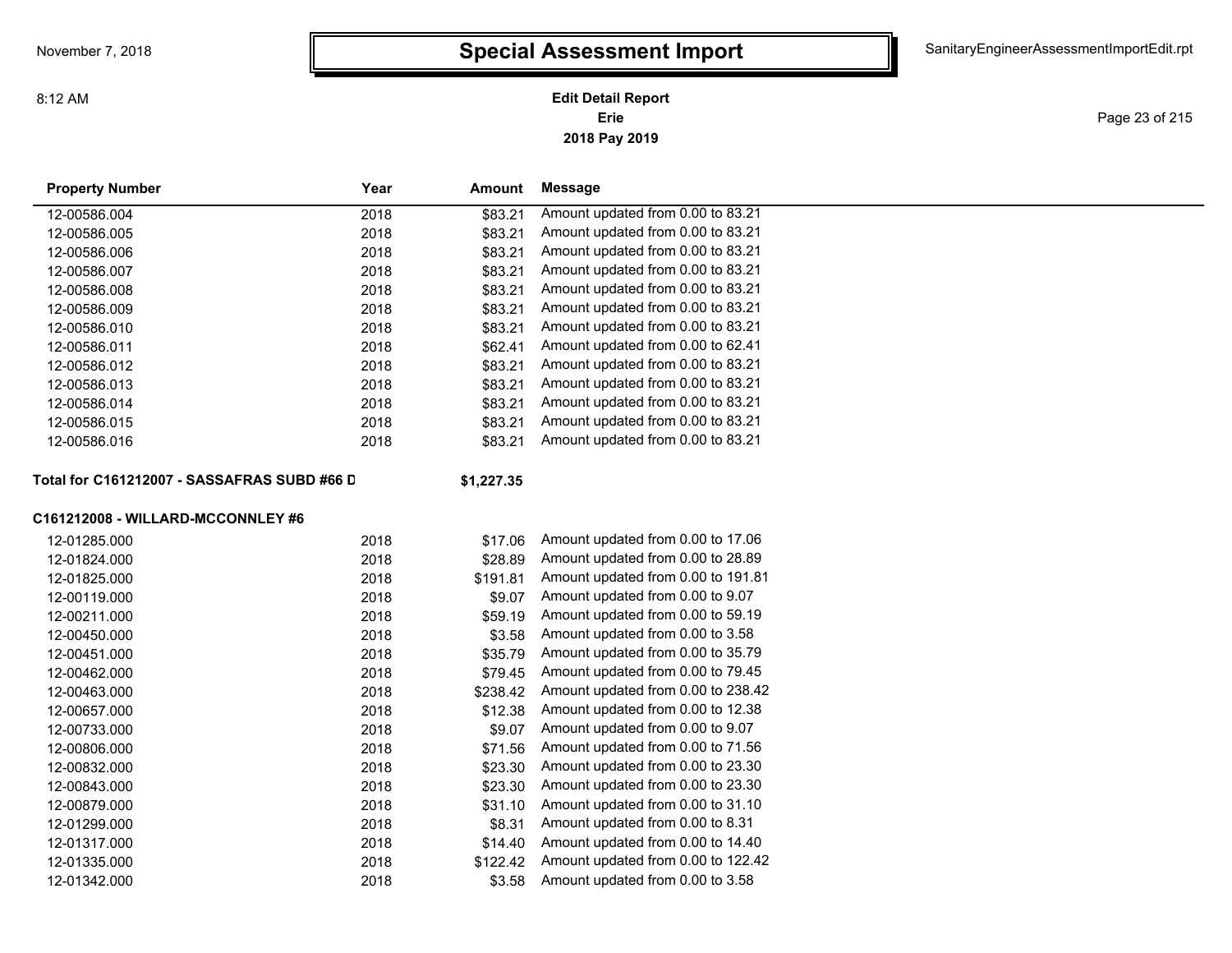### **2018 Pay 2019 Erie Edit Detail Report**

Page 24 of 215

| <b>Property Number</b>                     | Year | Amount     | Message                            |
|--------------------------------------------|------|------------|------------------------------------|
| 12-01424.000                               | 2018 | \$232.01   | Amount updated from 0.00 to 232.01 |
| 12-01425.000                               | 2018 | \$235.87   | Amount updated from 0.00 to 235.87 |
| 12-01426.000                               | 2018 | \$235.85   | Amount updated from 0.00 to 235.85 |
| 12-01492.000                               | 2018 | \$8.03     | Amount updated from 0.00 to 8.03   |
| 12-01522.000                               | 2018 | \$24.26    | Amount updated from 0.00 to 24.26  |
| 12-01631.000                               | 2018 | \$94.77    | Amount updated from 0.00 to 94.77  |
| 12-01676.000                               | 2018 | \$12.00    | Amount updated from 0.00 to 12.00  |
| 12-01755.000                               | 2018 | \$37.98    | Amount updated from 0.00 to 37.98  |
| 12-01757.001                               | 2018 | \$3.58     | Amount updated from 0.00 to 3.58   |
| 12-01757.005                               | 2018 | \$34.15    | Amount updated from 0.00 to 34.15  |
| Total for C161212008 - WILLARD-MCCONNLEY # |      | \$1,901.18 |                                    |
| C161212009 - BLACK TILE #90 R000-A90       |      |            |                                    |
| 12-00086.000                               | 2018 | \$140.98   | Amount updated from 0.00 to 140.98 |
| 12-00319.000                               | 2018 | \$140.98   | Amount updated from 0.00 to 140.98 |
| 12-00467.000                               | 2018 | \$136.92   | Amount updated from 0.00 to 136.92 |
| 12-00646.000                               | 2018 | \$132.62   | Amount updated from 0.00 to 132.62 |
| 12-01401.000                               | 2018 | \$373.59   | Amount updated from 0.00 to 373.59 |
| 12-01650.000                               | 2018 | \$92.63    | Amount updated from 0.00 to 92.63  |
| 12-01766.004                               | 2018 | \$66.48    | Amount updated from 0.00 to 66.48  |
| 12-01766.010                               | 2018 | \$75.46    | Amount updated from 0.00 to 75.46  |
| 12-01766.011                               | 2018 | \$55.36    | Amount updated from 0.00 to 55.36  |
| 12-01766.012                               | 2018 | \$75.46    | Amount updated from 0.00 to 75.46  |
| 12-01766.013                               | 2018 | \$75.46    | Amount updated from 0.00 to 75.46  |
| 12-01766.014                               | 2018 | \$75.46    | Amount updated from 0.00 to 75.46  |
| 12-01766.015                               | 2018 | \$92.31    | Amount updated from 0.00 to 92.31  |
| 12-01766.017                               | 2018 | \$51.24    | Amount updated from 0.00 to 51.24  |
| 12-01824.000                               | 2018 | \$482.69   | Amount updated from 0.00 to 482.69 |
| 12-00719.000                               | 2018 | \$109.54   | Amount updated from 0.00 to 109.54 |
| 12-00723.000                               | 2018 | \$70.90    | Amount updated from 0.00 to 70.90  |
| 12-00814.000                               | 2018 | \$140.98   | Amount updated from 0.00 to 140.98 |
| 12-00814.001                               | 2018 | \$51.24    | Amount updated from 0.00 to 51.24  |
| 12-00819.000                               | 2018 | \$131.45   | Amount updated from 0.00 to 131.45 |
| 12-01212.000                               | 2018 | \$86.07    | Amount updated from 0.00 to 86.07  |
| 12-01215.000                               | 2018 | \$81.41    | Amount updated from 0.00 to 81.41  |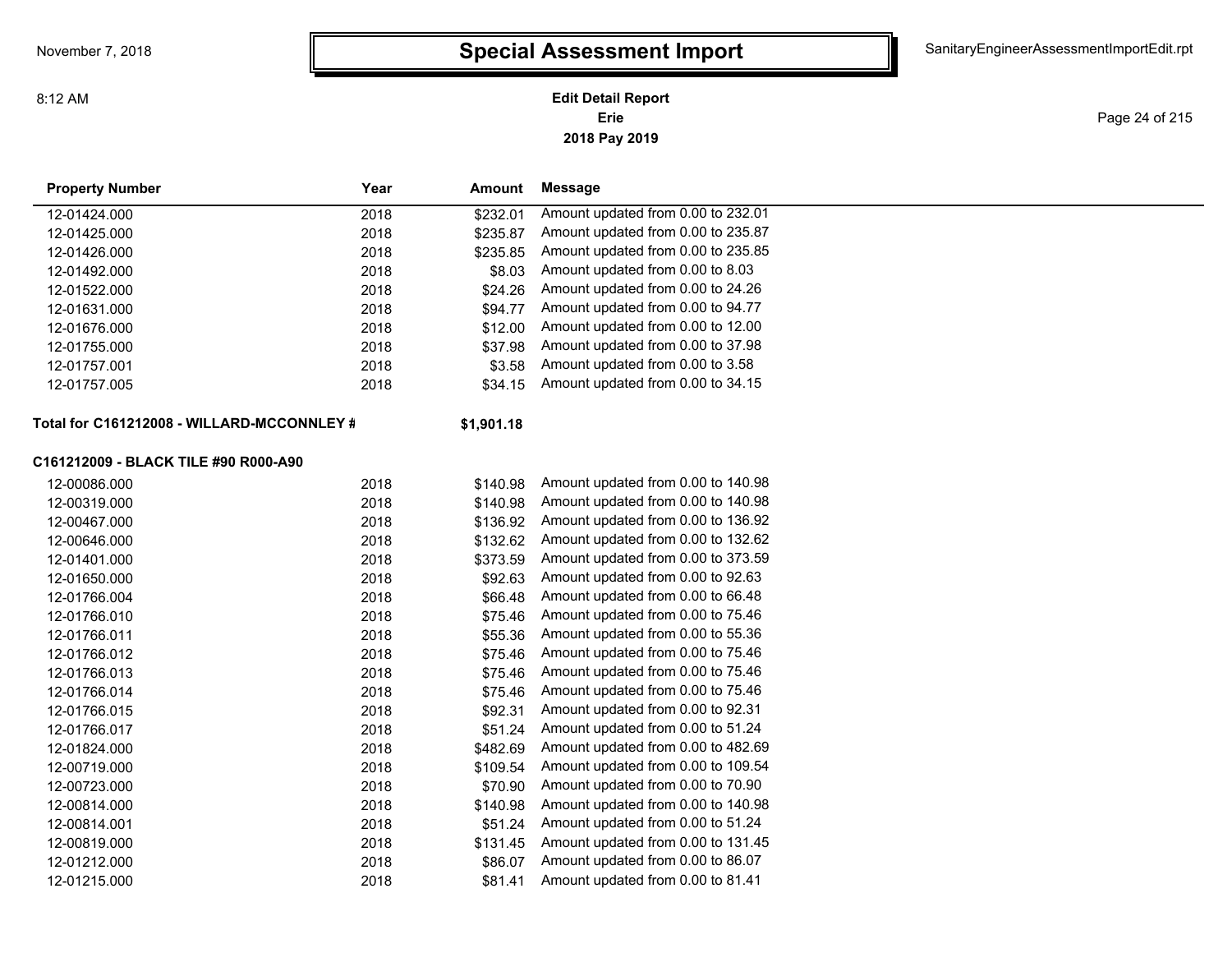8:12 AM

### **2018 Pay 2019 Erie Edit Detail Report**

Page 25 of 215

| <b>Property Number</b>                       | Year | Amount     | Message                            |  |
|----------------------------------------------|------|------------|------------------------------------|--|
| 12-01469.000                                 | 2018 | \$132.62   | Amount updated from 0.00 to 132.62 |  |
| 12-01613.000                                 | 2018 | \$140.98   | Amount updated from 0.00 to 140.98 |  |
| 12-01615.000                                 | 2018 | \$123.67   | Amount updated from 0.00 to 123.67 |  |
| 12-01651.000                                 | 2018 | \$105.79   | Amount updated from 0.00 to 105.79 |  |
| 12-01766.000                                 | 2018 | \$51.24    | Amount updated from 0.00 to 51.24  |  |
| 12-01766.009                                 | 2018 | \$66.48    | Amount updated from 0.00 to 66.48  |  |
| 12-01766.016                                 | 2018 | \$51.24    | Amount updated from 0.00 to 51.24  |  |
| Total for C161212009 - BLACK TILE #90 R000-A |      | \$3,411.25 |                                    |  |
| C161212011 - SHEROD DITCH MAINTENA           |      |            |                                    |  |
| 12-01285.000                                 | 2018 | \$24.63    | Amount updated from 0.00 to 24.63  |  |
| 12-01407.000                                 | 2018 | \$180.59   | Amount updated from 0.00 to 180.59 |  |
| 12-00030.000                                 | 2018 | \$73.80    | Amount updated from 0.00 to 73.80  |  |
| 12-00031.000                                 | 2018 | \$136.94   | Amount updated from 0.00 to 136.94 |  |
| 12-00136.000                                 | 2018 | \$6.19     | Amount updated from 0.00 to 6.19   |  |
| 12-00178.000                                 | 2018 | \$27.63    | Amount updated from 0.00 to 27.63  |  |
| 12-00214.000                                 | 2018 | \$10.51    | Amount updated from 0.00 to 10.51  |  |
| 12-00395.000                                 | 2018 | \$50.20    | Amount updated from 0.00 to 50.20  |  |
| 12-00448.000                                 | 2018 | \$10.02    | Amount updated from 0.00 to 10.02  |  |
| 12-00458.000                                 | 2018 | \$4.77     | Amount updated from 0.00 to 4.77   |  |
| 12-00499.000                                 | 2018 | \$4.73     | Amount updated from 0.00 to 4.73   |  |
| 12-00624.001                                 | 2018 | \$270.12   | Amount updated from 0.00 to 270.12 |  |
| 12-00895.000                                 | 2018 | \$5.12     | Amount updated from 0.00 to 5.12   |  |
| 12-00896.000                                 | 2018 | \$168.53   | Amount updated from 0.00 to 168.53 |  |
| 12-01019.000                                 | 2018 | \$4.89     | Amount updated from 0.00 to 4.89   |  |
| 12-01024.000                                 | 2018 | \$4.31     | Amount updated from 0.00 to 4.31   |  |
| 12-01034.000                                 | 2018 | \$6.03     | Amount updated from 0.00 to 6.03   |  |
| 12-01039.000                                 | 2018 | \$4.81     | Amount updated from 0.00 to 4.81   |  |
| 12-01248.000                                 | 2018 | \$5.12     | Amount updated from 0.00 to 5.12   |  |
| 12-01280.000                                 | 2018 | \$411.85   | Amount updated from 0.00 to 411.85 |  |
| 12-01281.000                                 | 2018 | \$211.13   | Amount updated from 0.00 to 211.13 |  |
| 12-01319.000                                 | 2018 | \$24.37    | Amount updated from 0.00 to 24.37  |  |
| 12-01320.000                                 | 2018 | \$40.14    | Amount updated from 0.00 to 40.14  |  |
| 12-01359.000                                 | 2018 | \$176.23   | Amount updated from 0.00 to 176.23 |  |
| 12-01383.000                                 | 2018 | \$93.90    | Amount updated from 0.00 to 93.90  |  |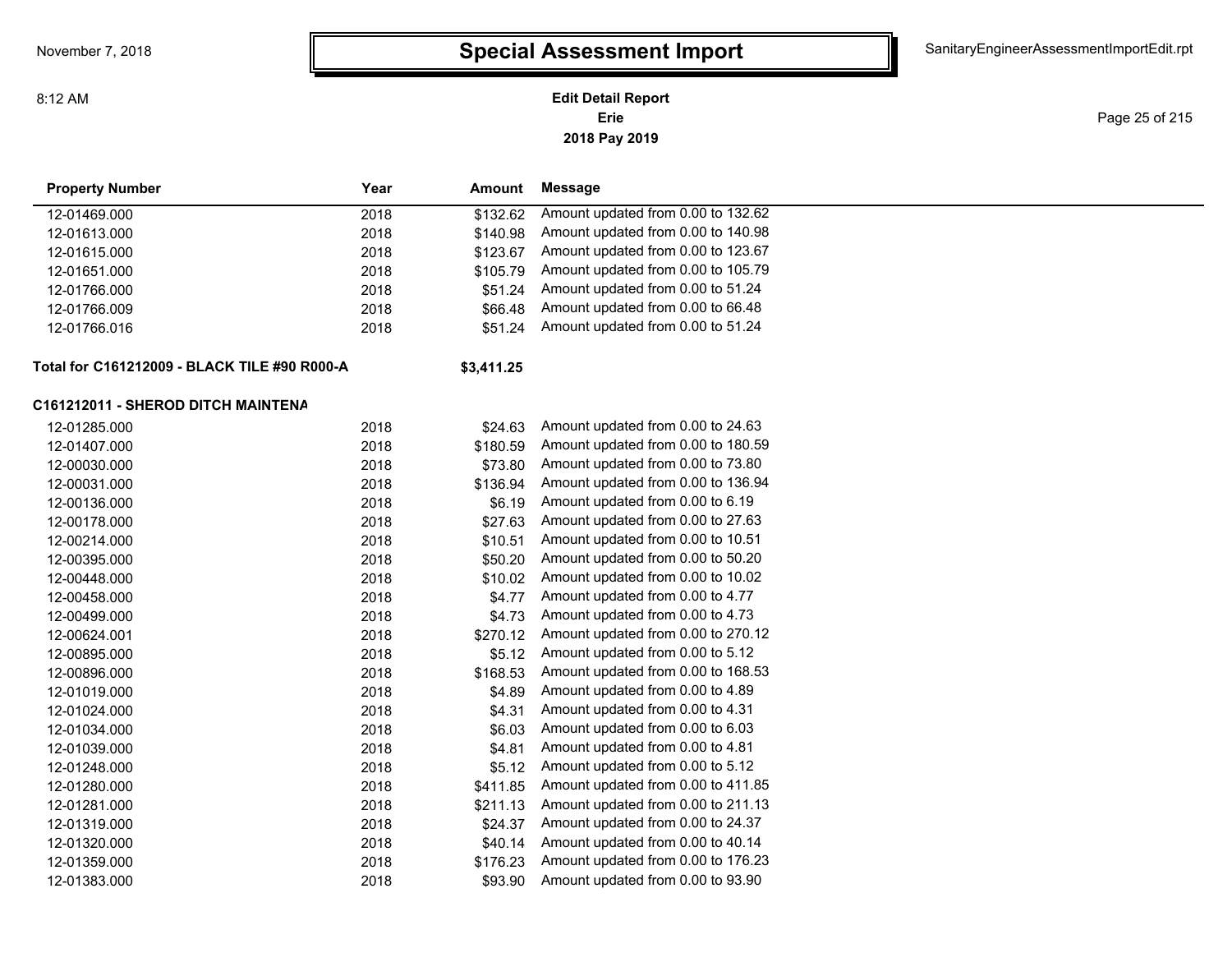**2018 Pay 2019 Erie Edit Detail Report**

Page 26 of 215

| <b>Property Number</b>                      | Year | Amount     | <b>Message</b>                     |  |
|---------------------------------------------|------|------------|------------------------------------|--|
| 12-01383.002                                | 2018 | \$26.80    | Amount updated from 0.00 to 26.80  |  |
| 12-01383.004                                | 2018 | \$19.43    | Amount updated from 0.00 to 19.43  |  |
| 12-01383.006                                | 2018 | \$14.92    | Amount updated from 0.00 to 14.92  |  |
| 12-01383.007                                | 2018 | \$40.57    | Amount updated from 0.00 to 40.57  |  |
| 12-01383.008                                | 2018 | \$10.89    | Amount updated from 0.00 to 10.89  |  |
| 12-01383.009                                | 2018 | \$20.07    | Amount updated from 0.00 to 20.07  |  |
| 12-01383.010                                | 2018 | \$10.82    | Amount updated from 0.00 to 10.82  |  |
| 12-01384.003                                | 2018 | \$4.09     | Amount updated from 0.00 to 4.09   |  |
| 12-01386.000                                | 2018 | \$21.09    | Amount updated from 0.00 to 21.09  |  |
| 12-01430.000                                | 2018 | \$6.93     | Amount updated from 0.00 to 6.93   |  |
| 12-01467.000                                | 2018 | \$51.62    | Amount updated from 0.00 to 51.62  |  |
| 12-01693.000                                | 2018 | \$4.09     | Amount updated from 0.00 to 4.09   |  |
| 12-01718.000                                | 2018 | \$24.79    | Amount updated from 0.00 to 24.79  |  |
| Total for C161212011 - SHEROD DITCH MAINTEN |      | \$2,212.67 |                                    |  |
| C161212012 - CHAPPEL CREEK RESORT           |      |            |                                    |  |
| 12-00505.000                                | 2018 | \$170.62   | Amount updated from 0.00 to 170.62 |  |
| 12-00505.001                                | 2018 | \$10.66    | Amount updated from 0.00 to 10.66  |  |
| 12-00505.002                                | 2018 | \$10.66    | Amount updated from 0.00 to 10.66  |  |
| 12-00505.003                                | 2018 | \$10.66    | Amount updated from 0.00 to 10.66  |  |
| 12-00505.004                                | 2018 | \$10.66    | Amount updated from 0.00 to 10.66  |  |
| 12-00505.005                                | 2018 | \$10.66    | Amount updated from 0.00 to 10.66  |  |
| 12-00505.006                                | 2018 | \$10.66    | Amount updated from 0.00 to 10.66  |  |
| 12-00505.007                                | 2018 | \$10.66    | Amount updated from 0.00 to 10.66  |  |
| 12-00505.008                                | 2018 | \$10.66    | Amount updated from 0.00 to 10.66  |  |
| 12-00505.009                                | 2018 | \$10.66    | Amount updated from 0.00 to 10.66  |  |
| 12-00505.010                                | 2018 | \$10.66    | Amount updated from 0.00 to 10.66  |  |
| 12-00505.011                                | 2018 | \$10.66    | Amount updated from 0.00 to 10.66  |  |
| 12-00505.012                                | 2018 | \$10.66    | Amount updated from 0.00 to 10.66  |  |
| 12-00505.013                                | 2018 | \$10.66    | Amount updated from 0.00 to 10.66  |  |
| 12-00505.014                                | 2018 | \$10.66    | Amount updated from 0.00 to 10.66  |  |
| 12-00505.015                                | 2018 | \$10.66    | Amount updated from 0.00 to 10.66  |  |
| 12-00505.016                                | 2018 | \$10.66    | Amount updated from 0.00 to 10.66  |  |
| 12-00505.017                                | 2018 | \$10.66    | Amount updated from 0.00 to 10.66  |  |

12-00505.018 2018 \$10.66 Amount updated from 0.00 to 10.66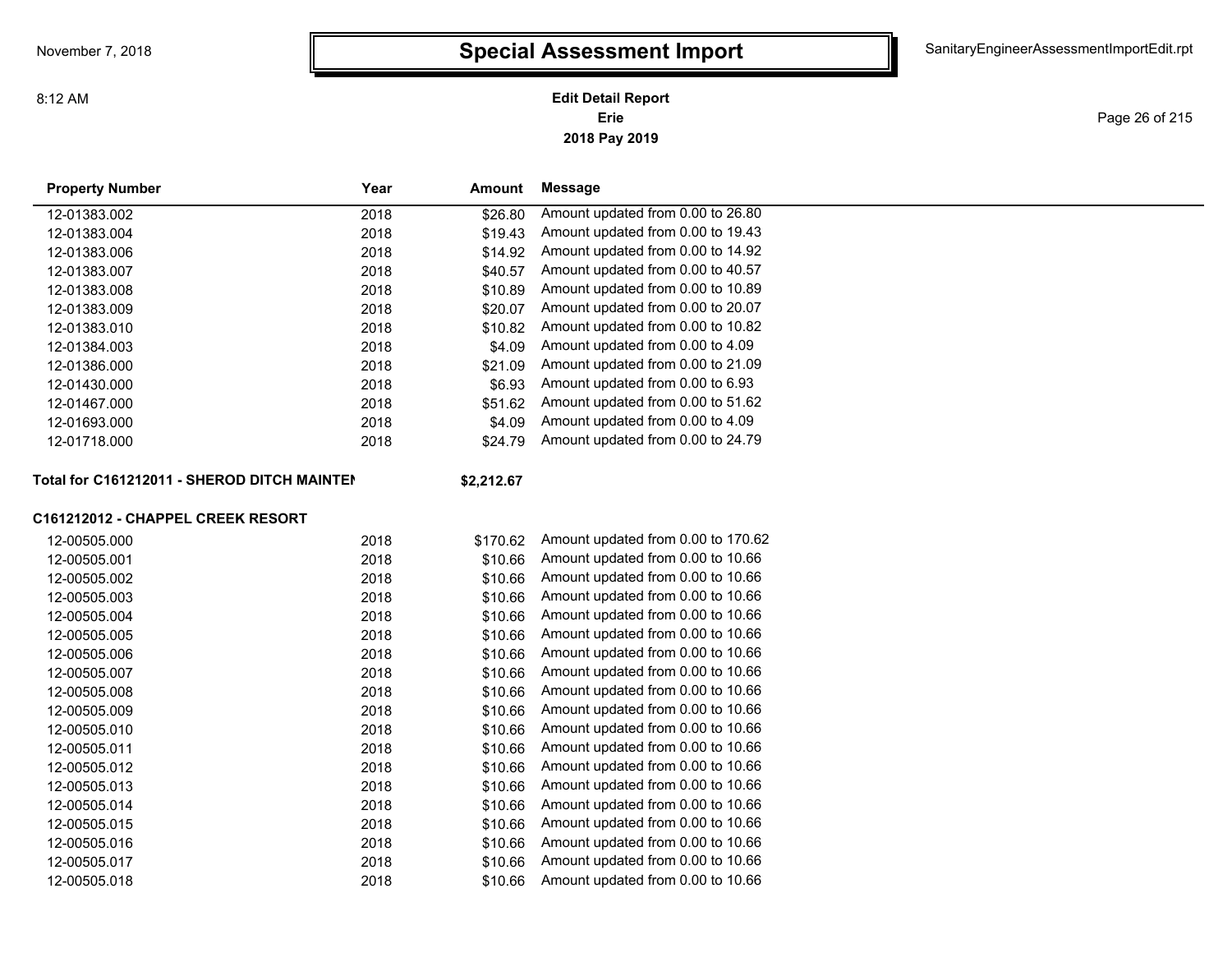**2018 Pay 2019 Erie Edit Detail Report**

Page 27 of 215

| <b>Property Number</b>                     | Year | Amount   | <b>Message</b>                    |
|--------------------------------------------|------|----------|-----------------------------------|
| Total for C161212012 - CHAPPEL CREEK RESOF |      | \$362.50 |                                   |
| C161212013 - EDSON CREEK #128              |      |          |                                   |
| 12-00058.000                               | 2018 | \$11.71  | Amount updated from 0.00 to 11.71 |
| 12-00067.000                               | 2018 | \$38.05  | Amount updated from 0.00 to 38.05 |
| 12-00067.001                               | 2018 | \$4.73   | Amount updated from 0.00 to 4.73  |
| 12-00086.000                               | 2018 | \$8.58   | Amount updated from 0.00 to 8.58  |
| 12-00100.001                               | 2018 | \$2.00   | Amount updated from 0.00 to 2.00  |
| 12-00189.000                               | 2018 | \$52.46  | Amount updated from 0.00 to 52.46 |
| 12-00189.001                               | 2018 | \$32.02  | Amount updated from 0.00 to 32.02 |
| 12-00298.000                               | 2018 | \$2.00   | Amount updated from 0.00 to 2.00  |
| 12-00319.000                               | 2018 | \$5.34   | Amount updated from 0.00 to 5.34  |
| 12-00387.000                               | 2018 | \$7.20   | Amount updated from 0.00 to 7.20  |
| 12-00467.000                               | 2018 | \$4.78   | Amount updated from 0.00 to 4.78  |
| 12-00473.000                               | 2018 | \$4.38   | Amount updated from 0.00 to 4.38  |
| 12-00485.000                               | 2018 | \$14.39  | Amount updated from 0.00 to 14.39 |
| 12-00604.000                               | 2018 | \$58.36  | Amount updated from 0.00 to 58.36 |
| 12-00616.001                               | 2018 | \$9.35   | Amount updated from 0.00 to 9.35  |
| 12-00616.002                               | 2018 | \$8.45   | Amount updated from 0.00 to 8.45  |
| 12-00616.003                               | 2018 | \$6.90   | Amount updated from 0.00 to 6.90  |
| 12-00616.004                               | 2018 | \$6.61   | Amount updated from 0.00 to 6.61  |
| 12-00616.005                               | 2018 | \$2.94   | Amount updated from 0.00 to 2.94  |
| 12-00616.006                               | 2018 | \$2.00   | Amount updated from 0.00 to 2.00  |
| 12-00616.007                               | 2018 | \$2.43   | Amount updated from 0.00 to 2.43  |
| 12-00646.000                               | 2018 | \$4.44   | Amount updated from 0.00 to 4.44  |
| 12-00719.000                               | 2018 | \$3.41   | Amount updated from 0.00 to 3.41  |
| 12-00723.000                               | 2018 | \$2.00   | Amount updated from 0.00 to 2.00  |
| 12-00778.002                               | 2018 | \$2.00   | Amount updated from 0.00 to 2.00  |
| 12-00779.000                               | 2018 | \$10.36  | Amount updated from 0.00 to 10.36 |
| 12-00802.000                               | 2018 | \$16.82  | Amount updated from 0.00 to 16.82 |
| 12-00814.000                               | 2018 | \$10.38  | Amount updated from 0.00 to 10.38 |
| 12-00814.001                               | 2018 | \$2.00   | Amount updated from 0.00 to 2.00  |
| 12-00819.000                               | 2018 | \$3.92   | Amount updated from 0.00 to 3.92  |
| 12-00831.000                               | 2018 | \$6.73   | Amount updated from 0.00 to 6.73  |
| 12-00831.001                               | 2018 | \$8.89   | Amount updated from 0.00 to 8.89  |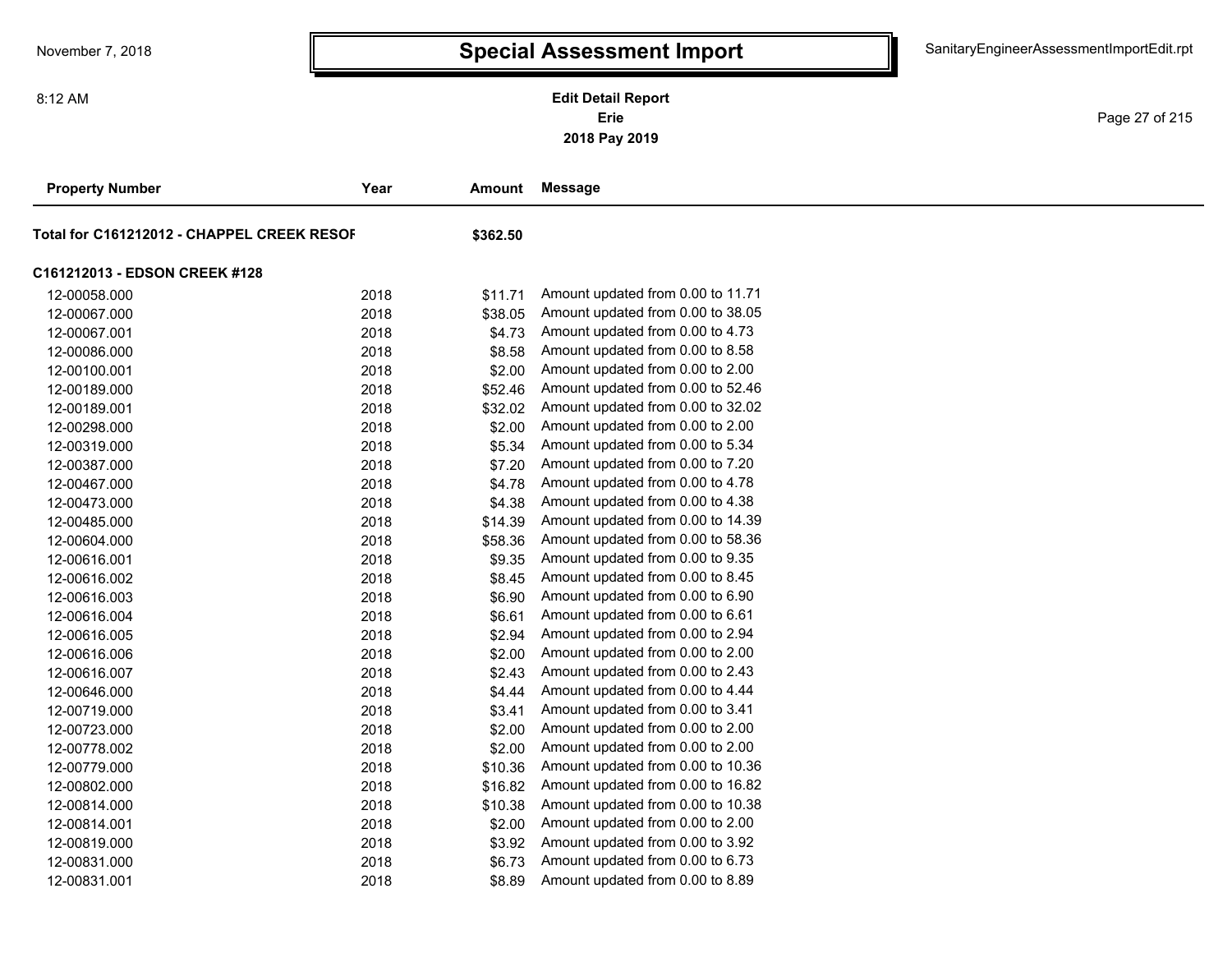Page 28 of 215

| <b>Property Number</b> | Year | Amount   | <b>Message</b>                     |
|------------------------|------|----------|------------------------------------|
| 12-00831.002           | 2018 | \$11.19  | Amount updated from 0.00 to 11.19  |
| 12-00831.003           | 2018 | \$31.91  | Amount updated from 0.00 to 31.91  |
| 12-00831.004           | 2018 | \$5.73   | Amount updated from 0.00 to 5.73   |
| 12-00831.005           | 2018 | \$10.00  | Amount updated from 0.00 to 10.00  |
| 12-00831.006           | 2018 | \$25.71  | Amount updated from 0.00 to 25.71  |
| 12-00831.007           | 2018 | \$18.68  | Amount updated from 0.00 to 18.68  |
| 12-00831.008           | 2018 | \$10.06  | Amount updated from 0.00 to 10.06  |
| 12-00831.009           | 2018 | \$5.04   | Amount updated from 0.00 to 5.04   |
| 12-00831.010           | 2018 | \$15.40  | Amount updated from 0.00 to 15.40  |
| 12-00831.011           | 2018 | \$7.33   | Amount updated from 0.00 to 7.33   |
| 12-00831.012           | 2018 | \$7.04   | Amount updated from 0.00 to 7.04   |
| 12-00831.013           | 2018 | \$7.81   | Amount updated from 0.00 to 7.81   |
| 12-00831.014           | 2018 | \$26.36  | Amount updated from 0.00 to 26.36  |
| 12-00831.015           | 2018 | \$29.63  | Amount updated from 0.00 to 29.63  |
| 12-00831.016           | 2018 | \$35.36  | Amount updated from 0.00 to 35.36  |
| 12-00831.017           | 2018 | \$6.61   | Amount updated from 0.00 to 6.61   |
| 12-00831.018           | 2018 | \$30.24  | Amount updated from 0.00 to 30.24  |
| 12-00831.019           | 2018 | \$31.86  | Amount updated from 0.00 to 31.86  |
| 12-00925.000           | 2018 | \$2.00   | Amount updated from 0.00 to 2.00   |
| 12-00939.000           | 2018 | \$2.00   | Amount updated from 0.00 to 2.00   |
| 12-00956.000           | 2018 | \$17.58  | Amount updated from 0.00 to 17.58  |
| 12-00957.000           | 2018 | \$142.97 | Amount updated from 0.00 to 142.97 |
| 12-00972.000           | 2018 | \$31.70  | Amount updated from 0.00 to 31.70  |
| 12-01202.000           | 2018 | \$2.00   | Amount updated from 0.00 to 2.00   |
| 12-01212.000           | 2018 | \$2.58   | Amount updated from 0.00 to 2.58   |
| 12-01215.000           | 2018 | \$4.11   | Amount updated from 0.00 to 4.11   |
| 12-01256.000           | 2018 | \$107.46 | Amount updated from 0.00 to 107.46 |
| 12-01256.001           | 2018 | \$12.18  | Amount updated from 0.00 to 12.18  |
| 12-01256.002           | 2018 | \$12.52  | Amount updated from 0.00 to 12.52  |
| 12-01256.003           | 2018 | \$3.47   | Amount updated from 0.00 to 3.47   |
| 12-01256.004           | 2018 | \$2.97   | Amount updated from 0.00 to 2.97   |
| 12-01256.005           | 2018 | \$2.99   | Amount updated from 0.00 to 2.99   |
| 12-01259.000           | 2018 | \$4.15   | Amount updated from 0.00 to 4.15   |
| 12-01285.000           | 2018 | \$32.27  | Amount updated from 0.00 to 32.27  |
| 12-01310.000           | 2018 | \$20.25  | Amount updated from 0.00 to 20.25  |
| 12-01407.000           | 2018 | \$54.59  | Amount updated from 0.00 to 54.59  |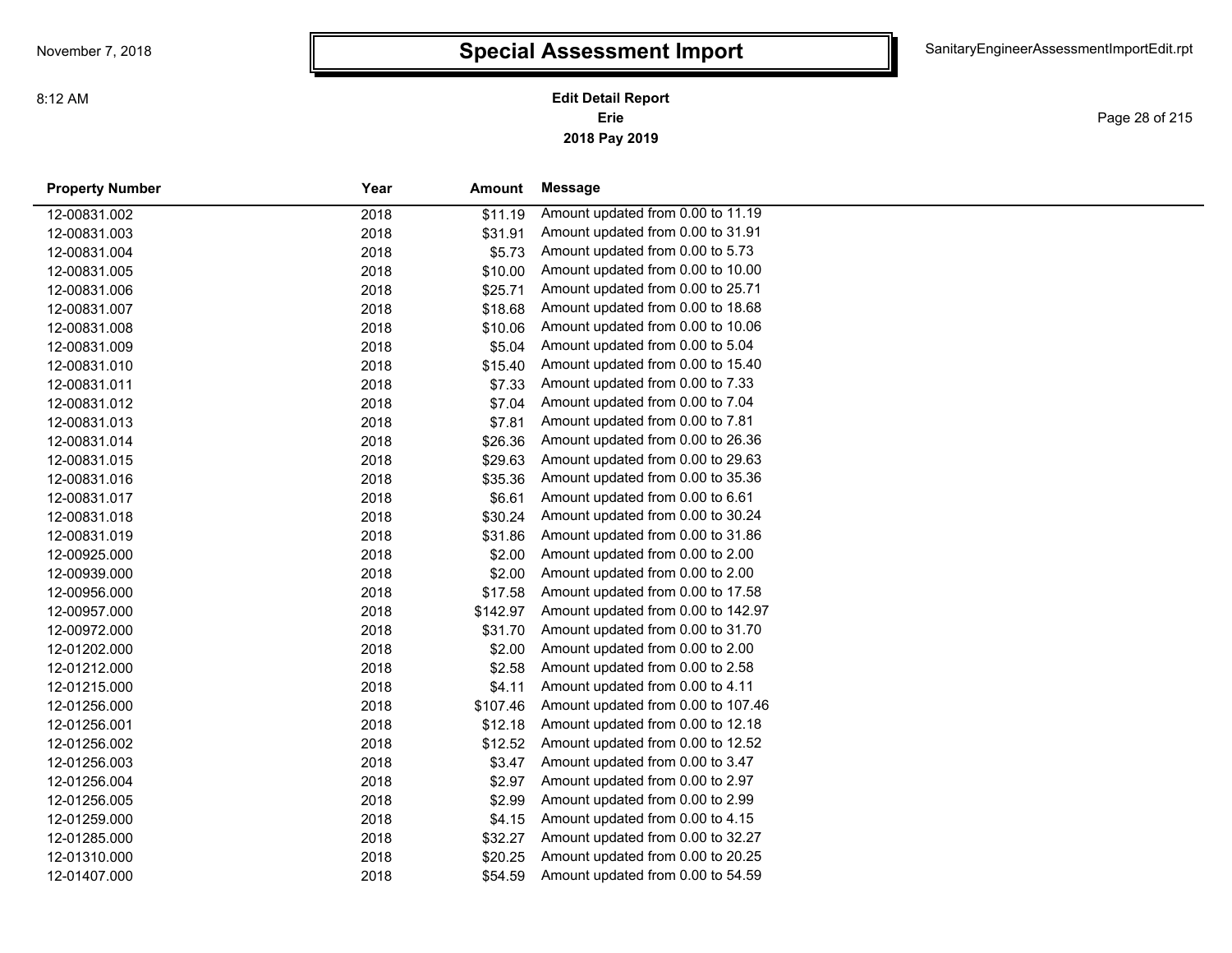**2018 Pay 2019 Erie Edit Detail Report**

Page 29 of 215

| <b>Property Number</b> | Year | Amount   | Message                            |
|------------------------|------|----------|------------------------------------|
| 12-01427.000           | 2018 | \$5.33   | Amount updated from 0.00 to 5.33   |
| 12-01428.000           | 2018 | \$20.76  | Amount updated from 0.00 to 20.76  |
| 12-01429.000           | 2018 | \$16.47  | Amount updated from 0.00 to 16.47  |
| 12-01450.000           | 2018 | \$2.21   | Amount updated from 0.00 to 2.21   |
| 12-01469.000           | 2018 | \$3.04   | Amount updated from 0.00 to 3.04   |
| 12-01506.004           | 2018 | \$2.00   | Amount updated from 0.00 to 2.00   |
| 12-01506.005           | 2018 | \$2.00   | Amount updated from 0.00 to 2.00   |
| 12-01508.000           | 2018 | \$4.09   | Amount updated from 0.00 to 4.09   |
| 12-01613.000           | 2018 | \$3.41   | Amount updated from 0.00 to 3.41   |
| 12-01615.000           | 2018 | \$3.16   | Amount updated from 0.00 to 3.16   |
| 12-01646.000           | 2018 | \$118.35 | Amount updated from 0.00 to 118.35 |
| 12-01647.000           | 2018 | \$27.36  | Amount updated from 0.00 to 27.36  |
| 12-01650.000           | 2018 | \$2.07   | Amount updated from 0.00 to 2.07   |
| 12-01651.000           | 2018 | \$2.39   | Amount updated from 0.00 to 2.39   |
| 12-01698.000           | 2018 | \$7.75   | Amount updated from 0.00 to 7.75   |
| 12-01737.000           | 2018 | \$9.98   | Amount updated from 0.00 to 9.98   |
| 12-01745.000           | 2018 | \$2.00   | Amount updated from 0.00 to 2.00   |
| 12-01747.000           | 2018 | \$2.00   | Amount updated from 0.00 to 2.00   |
| 12-01765.000           | 2018 | \$458.19 | Amount updated from 0.00 to 458.19 |
| 12-01765.001           | 2018 | \$7.30   | Amount updated from 0.00 to 7.30   |
| 12-01766.000           | 2018 | \$20.34  | Amount updated from 0.00 to 20.34  |
| 12-01766.001           | 2018 | \$2.00   | Amount updated from 0.00 to 2.00   |
| 12-01766.002           | 2018 | \$6.58   | Amount updated from 0.00 to 6.58   |
| 12-01766.003           | 2018 | \$5.60   | Amount updated from 0.00 to 5.60   |
| 12-01766.004           | 2018 | \$5.82   | Amount updated from 0.00 to 5.82   |
| 12-01766.005           | 2018 | \$5.84   | Amount updated from 0.00 to 5.84   |
| 12-01766.006           | 2018 | \$5.94   | Amount updated from 0.00 to 5.94   |
| 12-01766.007           | 2018 | \$4.98   | Amount updated from 0.00 to 4.98   |
| 12-01766.008           | 2018 | \$5.09   | Amount updated from 0.00 to 5.09   |
| 12-01766.009           | 2018 | \$5.90   | Amount updated from 0.00 to 5.90   |
| 12-01766.010           | 2018 | \$9.67   | Amount updated from 0.00 to 9.67   |
| 12-01766.011           | 2018 | \$7.43   | Amount updated from 0.00 to 7.43   |
| 12-01766.012           | 2018 | \$7.51   | Amount updated from 0.00 to 7.51   |
| 12-01766.013           | 2018 | \$7.05   | Amount updated from 0.00 to 7.05   |
| 12-01766.014           | 2018 | \$8.27   | Amount updated from 0.00 to 8.27   |
| 12-01766.015           | 2018 | \$12.51  | Amount updated from 0.00 to 12.51  |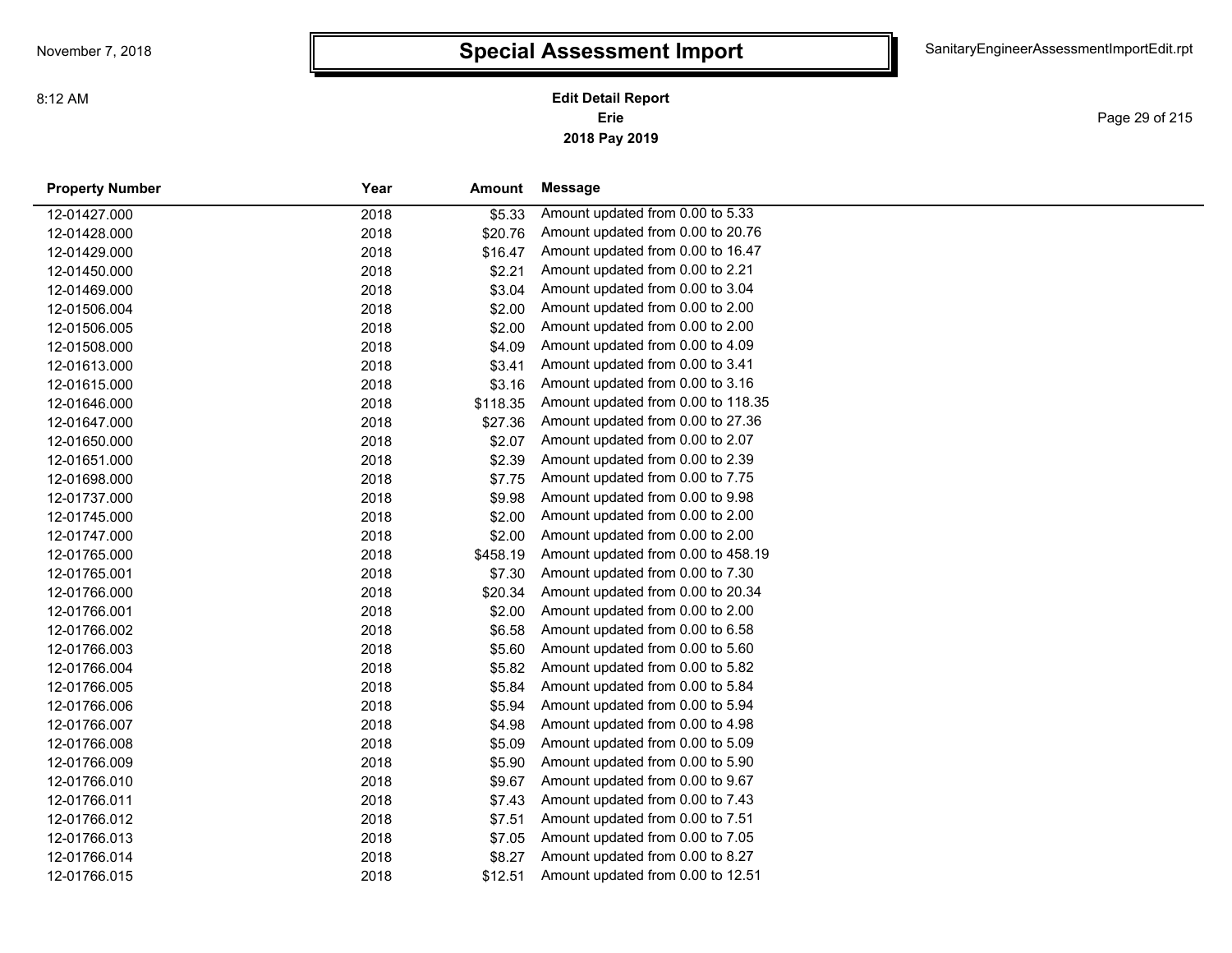**2018 Pay 2019 Erie Edit Detail Report**

Page 30 of 215

| <b>Property Number</b>                  | Year | <b>Amount</b> | Message                           |  |
|-----------------------------------------|------|---------------|-----------------------------------|--|
| 12-01766.016                            | 2018 | \$7.50        | Amount updated from 0.00 to 7.50  |  |
| 12-01766.017                            | 2018 | \$7.50        | Amount updated from 0.00 to 7.50  |  |
| 12-01800.000                            | 2018 | \$2.00        | Amount updated from 0.00 to 2.00  |  |
| 12-01807.001                            | 2018 | \$2.00        | Amount updated from 0.00 to 2.00  |  |
| 12-01807.003                            | 2018 | \$63.87       | Amount updated from 0.00 to 63.87 |  |
| 12-01807.005                            | 2018 | \$2.00        | Amount updated from 0.00 to 2.00  |  |
| 12-01809.000                            | 2018 | \$2.00        | Amount updated from 0.00 to 2.00  |  |
| 12-01824.000                            | 2018 | \$38.67       | Amount updated from 0.00 to 38.67 |  |
| 12-00147.000                            | 2018 | \$2.30        | Amount updated from 0.00 to 2.30  |  |
| Total for C161212013 - EDSON CREEK #128 |      | \$2,077.61    |                                   |  |
| C161212014 - VINEYARDS & WINE #134      |      |               |                                   |  |
| 12-00801.004                            | 2018 | \$34.57       | Amount updated from 0.00 to 34.57 |  |
| 12-00801.005                            | 2018 | \$34.57       | Amount updated from 0.00 to 34.57 |  |
| 12-00801.006                            | 2018 | \$34.57       | Amount updated from 0.00 to 34.57 |  |
| 12-00801.007                            | 2018 | \$34.57       | Amount updated from 0.00 to 34.57 |  |
| 12-00801.008                            | 2018 | \$34.57       | Amount updated from 0.00 to 34.57 |  |
| 12-00801.009                            | 2018 | \$34.57       | Amount updated from 0.00 to 34.57 |  |
| 12-00801.010                            | 2018 | \$34.57       | Amount updated from 0.00 to 34.57 |  |
| 12-00801.011                            | 2018 | \$34.57       | Amount updated from 0.00 to 34.57 |  |
| 12-00801.012                            | 2018 | \$34.57       | Amount updated from 0.00 to 34.57 |  |
| 12-00801.013                            | 2018 | \$34.57       | Amount updated from 0.00 to 34.57 |  |
| 12-00801.014                            | 2018 | \$34.57       | Amount updated from 0.00 to 34.57 |  |
| 12-00801.017                            | 2018 | \$34.57       | Amount updated from 0.00 to 34.57 |  |
| 12-00801.018                            | 2018 | \$34.57       | Amount updated from 0.00 to 34.57 |  |
| 12-00801.020                            | 2018 | \$34.57       | Amount updated from 0.00 to 34.57 |  |
| 12-00801.021                            | 2018 | \$34.57       | Amount updated from 0.00 to 34.57 |  |
| 12-00801.022                            | 2018 | \$34.57       | Amount updated from 0.00 to 34.57 |  |
| 12-00801.024                            | 2018 | \$34.57       | Amount updated from 0.00 to 34.57 |  |
| 12-00801.025                            | 2018 | \$34.57       | Amount updated from 0.00 to 34.57 |  |
| 12-00801.027                            | 2018 | \$34.57       | Amount updated from 0.00 to 34.57 |  |
| 12-00801.028                            | 2018 | \$34.57       | Amount updated from 0.00 to 34.57 |  |
| 12-00801.029                            | 2018 | \$34.57       | Amount updated from 0.00 to 34.57 |  |
| 12-00801.030                            | 2018 | \$34.57       | Amount updated from 0.00 to 34.57 |  |
| 12-00801.033                            | 2018 | \$34.57       | Amount updated from 0.00 to 34.57 |  |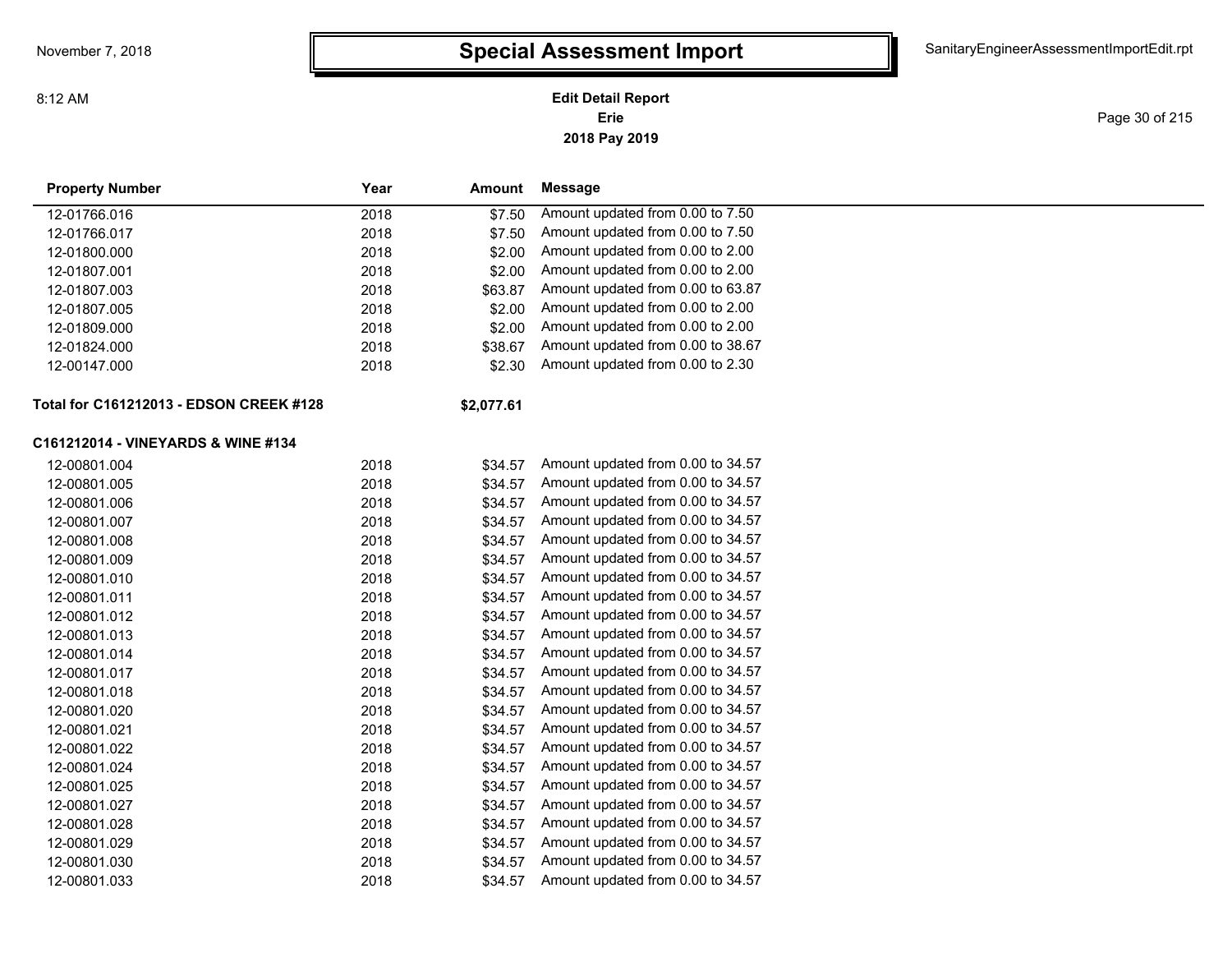**2018 Pay 2019 Erie Edit Detail Report**

Page 31 of 215

| <b>Property Number</b>                      | Year | <b>Amount</b> | <b>Message</b>                     |
|---------------------------------------------|------|---------------|------------------------------------|
| 12-00801.034                                | 2018 | \$34.57       | Amount updated from 0.00 to 34.57  |
| 12-00801.035                                | 2018 | \$34.57       | Amount updated from 0.00 to 34.57  |
| 12-00801.036                                | 2018 | \$34.57       | Amount updated from 0.00 to 34.57  |
| 12-00801.039                                | 2018 | \$34.57       | Amount updated from 0.00 to 34.57  |
| 12-00801.400                                | 2018 | \$644.82      | Amount updated from 0.00 to 644.82 |
| 12-01285.000                                | 2018 | \$986.40      | Amount updated from 0.00 to 986.40 |
| 12-00801.015                                | 2018 | \$34.57       | Amount updated from 0.00 to 34.57  |
| 12-00801.016                                | 2018 | \$34.57       | Amount updated from 0.00 to 34.57  |
| 12-00801.019                                | 2018 | \$34.57       | Amount updated from 0.00 to 34.57  |
| 12-00801.023                                | 2018 | \$34.57       | Amount updated from 0.00 to 34.57  |
| 12-00801.026                                | 2018 | \$34.57       | Amount updated from 0.00 to 34.57  |
| 12-00801.031                                | 2018 | \$34.57       | Amount updated from 0.00 to 34.57  |
| 12-00801.032                                | 2018 | \$34.57       | Amount updated from 0.00 to 34.57  |
| 12-00801.037                                | 2018 | \$34.57       | Amount updated from 0.00 to 34.57  |
| 12-00801.038                                | 2018 | \$34.57       | Amount updated from 0.00 to 34.57  |
| 12-00801.044                                | 2018 | \$284.13      | Amount updated from 0.00 to 284.13 |
| 12-00801.045                                | 2018 | \$284.13      | Amount updated from 0.00 to 284.13 |
| 12-00801.046                                | 2018 | \$284.13      | Amount updated from 0.00 to 284.13 |
| 12-00801.047                                | 2018 | \$284.13      | Amount updated from 0.00 to 284.13 |
| 12-00801.048                                | 2018 | \$284.13      | Amount updated from 0.00 to 284.13 |
| 12-00801.049                                | 2018 | \$284.13      | Amount updated from 0.00 to 284.13 |
| 12-00801.050                                | 2018 | \$284.13      | Amount updated from 0.00 to 284.13 |
| 12-00801.051                                | 2018 | \$284.13      | Amount updated from 0.00 to 284.13 |
| 12-00801.052                                | 2018 | \$284.13      | Amount updated from 0.00 to 284.13 |
| 12-00801.053                                | 2018 | \$284.13      | Amount updated from 0.00 to 284.13 |
| 12-00801.054                                | 2018 | \$284.13      | Amount updated from 0.00 to 284.13 |
| 12-00801.059                                | 2018 | \$135.06      | Amount updated from 0.00 to 135.06 |
| Total for C161212014 - VINEYARDS & WINE #13 |      | \$6,136.23    |                                    |
| C161217004 - FICHTEL # 23                   |      |               |                                    |
|                                             |      |               |                                    |

| 12-01407.000 | 2018 |        | $$69.43$ Amount updated from 0.00 to 69.43 |
|--------------|------|--------|--------------------------------------------|
| 12-01824.000 | 2018 |        | $$6.94$ Amount updated from 0.00 to 6.94   |
| 12-90029.000 | 2018 |        | $$16.14$ Amount updated from 0.00 to 16.14 |
| 12-00069.001 | 2018 | \$6.57 | Amount updated from 0.00 to 6.57           |
| 12-00070.000 | 2018 | \$3.39 | Amount updated from 0.00 to 3.39           |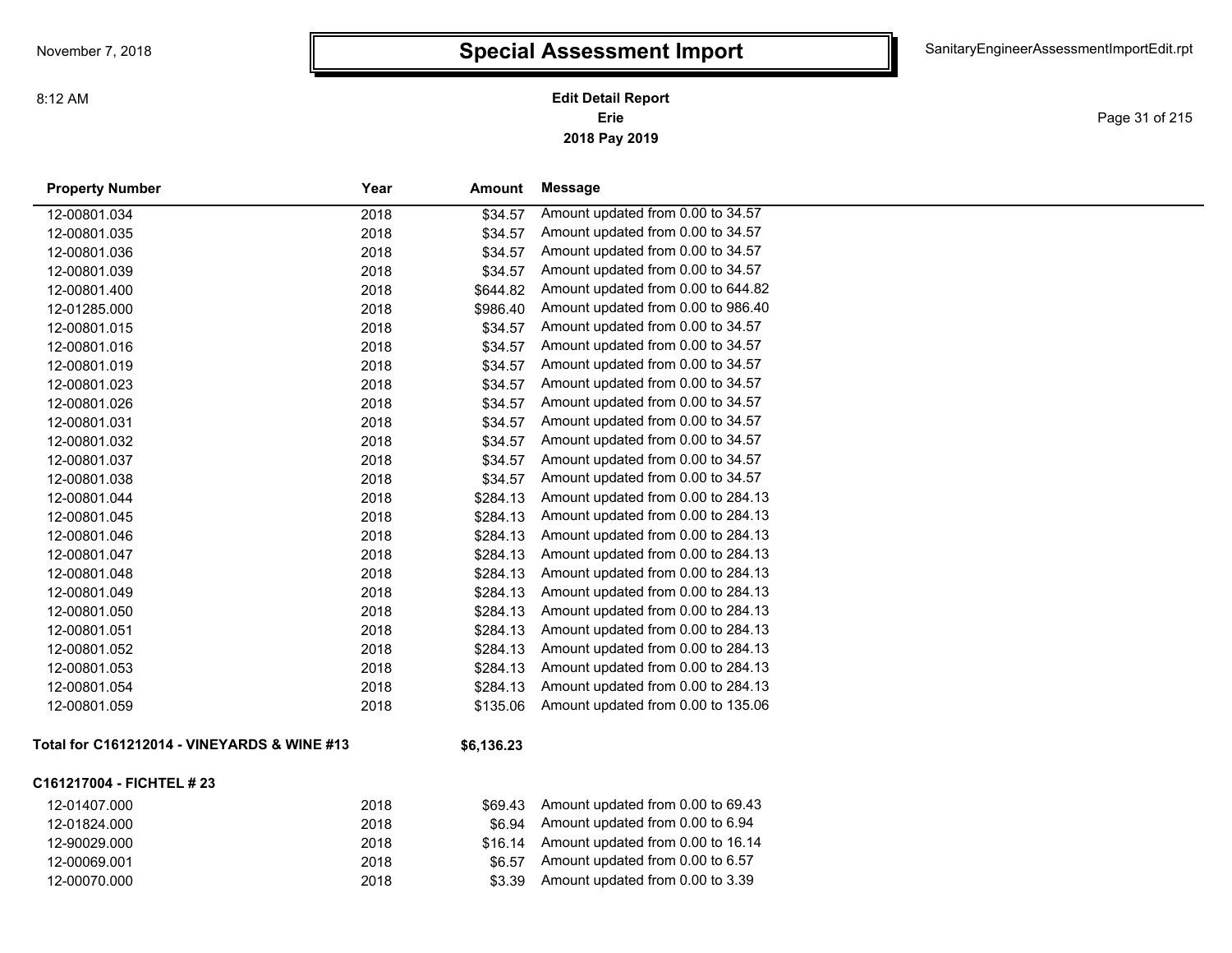**2018 Pay 2019 Erie Edit Detail Report**

Page 32 of 215

| <b>Property Number</b> | Year | Amount   | Message                            |
|------------------------|------|----------|------------------------------------|
| 12-00070.001           | 2018 | \$10.15  | Amount updated from 0.00 to 10.15  |
| 12-00094.000           | 2018 | \$3.39   | Amount updated from 0.00 to 3.39   |
| 12-00254.000           | 2018 | \$19.91  | Amount updated from 0.00 to 19.91  |
| 12-00289.000           | 2018 | \$190.93 | Amount updated from 0.00 to 190.93 |
| 12-00291.000           | 2018 | \$3.39   | Amount updated from 0.00 to 3.39   |
| 12-00292.002           | 2018 | \$3.39   | Amount updated from 0.00 to 3.39   |
| 12-00292.003           | 2018 | \$2.00   | Amount updated from 0.00 to 2.00   |
| 12-00302.000           | 2018 | \$3.39   | Amount updated from 0.00 to 3.39   |
| 12-00411.000           | 2018 | \$10.41  | Amount updated from 0.00 to 10.41  |
| 12-00427.000           | 2018 | \$3.39   | Amount updated from 0.00 to 3.39   |
| 12-00428.000           | 2018 | \$40.96  | Amount updated from 0.00 to 40.96  |
| 12-00557.000           | 2018 | \$3.47   | Amount updated from 0.00 to 3.47   |
| 12-00590.000           | 2018 | \$110.74 | Amount updated from 0.00 to 110.74 |
| 12-00590.001           | 2018 | \$21.17  | Amount updated from 0.00 to 21.17  |
| 12-00597.000           | 2018 | \$13.89  | Amount updated from 0.00 to 13.89  |
| 12-00598.000           | 2018 | \$10.41  | Amount updated from 0.00 to 10.41  |
| 12-00859.000           | 2018 | \$4.29   | Amount updated from 0.00 to 4.29   |
| 12-00859.001           | 2018 | \$7.47   | Amount updated from 0.00 to 7.47   |
| 12-00859.002           | 2018 | \$27.77  | Amount updated from 0.00 to 27.77  |
| 12-00859.003           | 2018 | \$14.99  | Amount updated from 0.00 to 14.99  |
| 12-00885.000           | 2018 | \$34.71  | Amount updated from 0.00 to 34.71  |
| 12-00886.000           | 2018 | \$137.12 | Amount updated from 0.00 to 137.12 |
| 12-00887.000           | 2018 | \$17.70  | Amount updated from 0.00 to 17.70  |
| 12-01262.000           | 2018 | \$10.41  | Amount updated from 0.00 to 10.41  |
| 12-01269.000           | 2018 | \$3.39   | Amount updated from 0.00 to 3.39   |
| 12-01269.001           | 2018 | \$3.39   | Amount updated from 0.00 to 3.39   |
| 12-01403.000           | 2018 | \$187.46 | Amount updated from 0.00 to 187.46 |
| 12-01476.000           | 2018 | \$3.47   | Amount updated from 0.00 to 3.47   |
| 12-01511.000           | 2018 | \$54.43  | Amount updated from 0.00 to 54.43  |
| 12-01511.001           | 2018 | \$3.39   | Amount updated from 0.00 to 3.39   |
| 12-01511.002           | 2018 | \$6.82   | Amount updated from 0.00 to 6.82   |
| 12-01511.003           | 2018 | \$3.81   | Amount updated from 0.00 to 3.81   |
| 12-01511.004           | 2018 | \$30.64  | Amount updated from 0.00 to 30.64  |
| 12-01511.005           | 2018 | \$110.71 | Amount updated from 0.00 to 110.71 |
| 12-01511.006           | 2018 | \$63.40  | Amount updated from 0.00 to 63.40  |
| 12-01511.007           | 2018 | \$3.47   | Amount updated from 0.00 to 3.47   |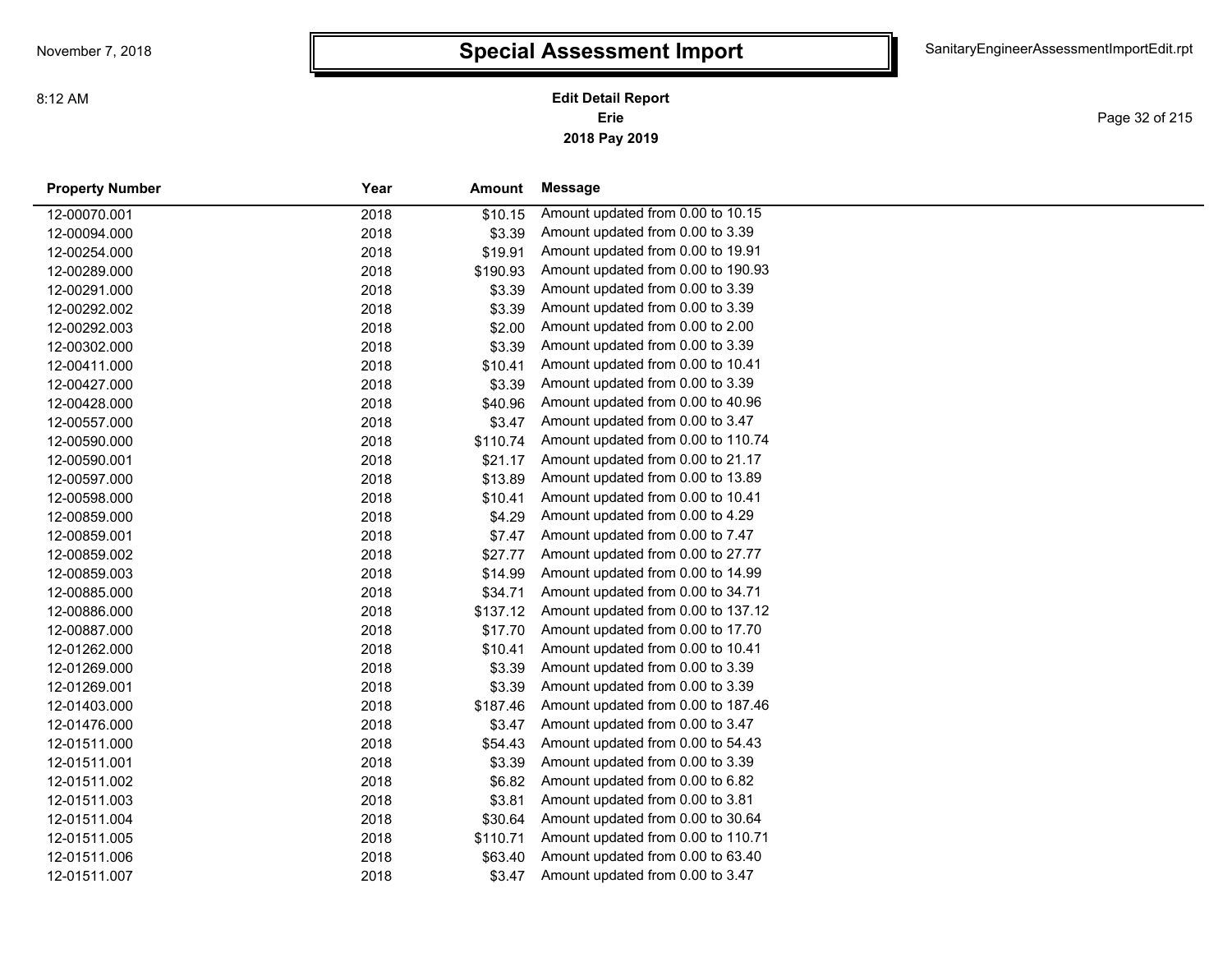**Erie Edit Detail Report**

**2018 Pay 2019**

Page 33 of 215

| <b>Property Number</b>              | Year | <b>Amount</b> | <b>Message</b>                     |
|-------------------------------------|------|---------------|------------------------------------|
| 12-01511.008                        | 2018 | \$3.47        | Amount updated from 0.00 to 3.47   |
| 12-01511.009                        | 2018 | \$10.45       | Amount updated from 0.00 to 10.45  |
| 12-01512.000                        | 2018 | \$3.88        | Amount updated from 0.00 to 3.88   |
| 12-01725.000                        | 2018 | \$55.19       | Amount updated from 0.00 to 55.19  |
| Total for C161217004 - FICHTEL # 23 |      | \$1,355.29    |                                    |
| C162323003 - CLAYTON #15 - R000A15  |      |               |                                    |
| 23-00002.001                        | 2018 | \$96.61       | Amount updated from 0.00 to 96.61  |
| 23-00002.002                        | 2018 | \$4.12        | Amount updated from 0.00 to 4.12   |
| 23-00025.000                        | 2018 | \$7.88        | Amount updated from 0.00 to 7.88   |
| 23-00036.000                        | 2018 | \$4.88        | Amount updated from 0.00 to 4.88   |
| 23-00042.000                        | 2018 | \$53.23       | Amount updated from 0.00 to 53.23  |
| 23-00043.000                        | 2018 | \$35.81       | Amount updated from 0.00 to 35.81  |
| 23-00059.000                        | 2018 | \$245.32      | Amount updated from 0.00 to 245.32 |
| 23-00064.000                        | 2018 | \$183.98      | Amount updated from 0.00 to 183.98 |
| 23-00064.001                        | 2018 | \$4.95        | Amount updated from 0.00 to 4.95   |
| 23-00064.002                        | 2018 | \$12.97       | Amount updated from 0.00 to 12.97  |
| 23-00069.001                        | 2018 | \$25.43       | Amount updated from 0.00 to 25.43  |
| 23-00069.002                        | 2018 | \$4.95        | Amount updated from 0.00 to 4.95   |
| 23-00080.000                        | 2018 | \$4.95        | Amount updated from 0.00 to 4.95   |
| 23-00090.001                        | 2018 | \$4.95        | Amount updated from 0.00 to 4.95   |
| 23-00090.002                        | 2018 | \$12.97       | Amount updated from 0.00 to 12.97  |
| 23-00090.004                        | 2018 | \$196.01      | Amount updated from 0.00 to 196.01 |
| 23-00093.000                        | 2018 | \$223.40      | Amount updated from 0.00 to 223.40 |
| 23-00094.000                        | 2018 | \$4.95        | Amount updated from 0.00 to 4.95   |
| 23-00095.000                        | 2018 | \$4.95        | Amount updated from 0.00 to 4.95   |
| 23-00098.000                        | 2018 | \$3.89        | Amount updated from 0.00 to 3.89   |
| 23-00098.001                        | 2018 | \$16.79       | Amount updated from 0.00 to 16.79  |
| 23-00123.000                        | 2018 | \$135.54      | Amount updated from 0.00 to 135.54 |
| 23-00124.000                        | 2018 | \$5.26        | Amount updated from 0.00 to 5.26   |
| 23-63003.000                        | 2018 | \$4.95        | Amount updated from 0.00 to 4.95   |
| 24-00005.000                        | 2018 | \$4.95        | Amount updated from 0.00 to 4.95   |
| 24-00006.000                        | 2018 | \$4.95        | Amount updated from 0.00 to 4.95   |
| 24-00008.000                        | 2018 | \$4.95        | Amount updated from 0.00 to 4.95   |
| 24-00009.001                        | 2018 | \$3.49        | Amount updated from 0.00 to 3.49   |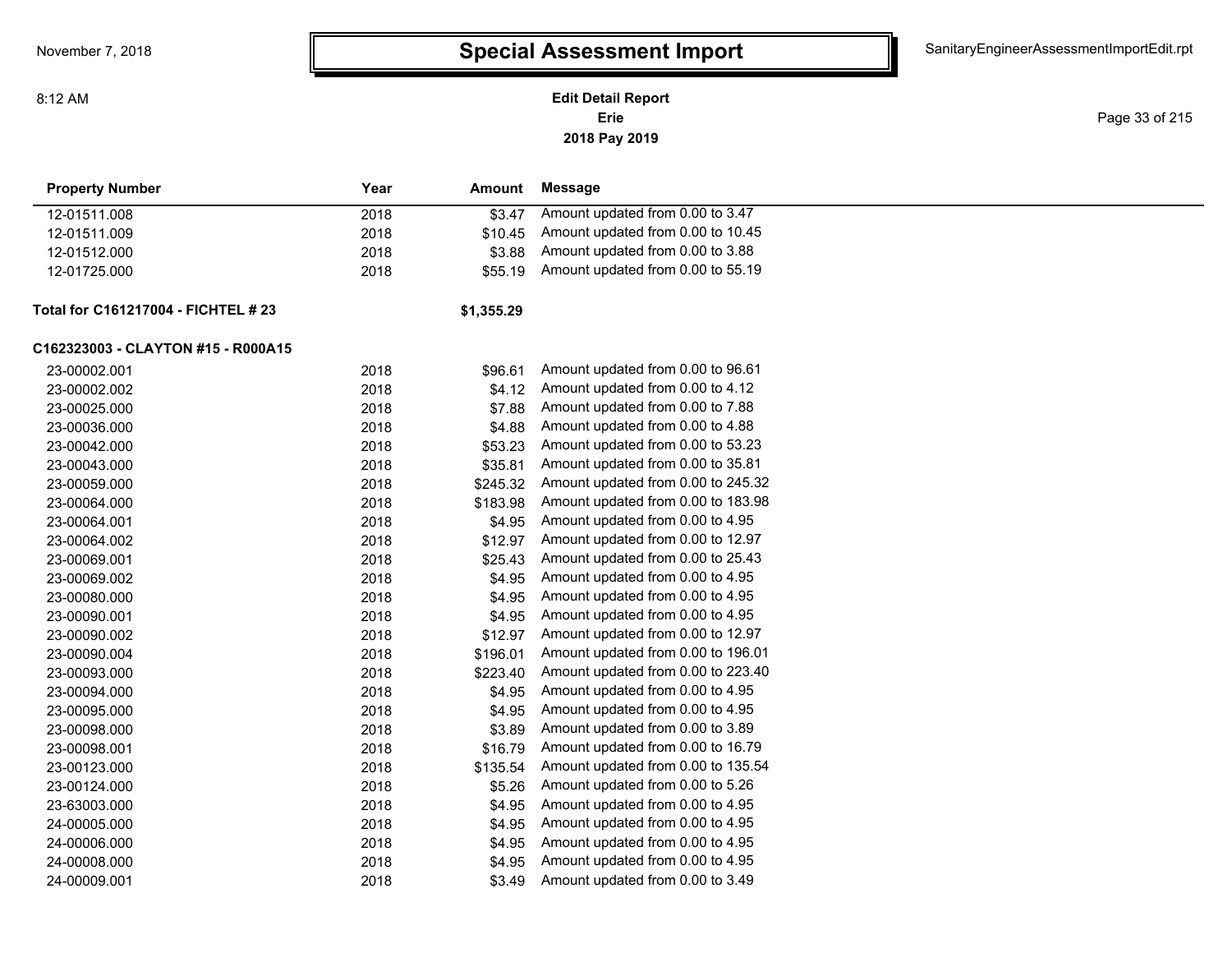Page 34 of 215

| <b>Property Number</b> | Year | Amount   | Message                            |
|------------------------|------|----------|------------------------------------|
| 24-00011.000           | 2018 | \$4.95   | Amount updated from 0.00 to 4.95   |
| 24-00012.000           | 2018 | \$4.95   | Amount updated from 0.00 to 4.95   |
| 24-00013.000           | 2018 | \$4.95   | Amount updated from 0.00 to 4.95   |
| 24-00019.000           | 2018 | \$4.95   | Amount updated from 0.00 to 4.95   |
| 24-00022.000           | 2018 | \$140.62 | Amount updated from 0.00 to 140.62 |
| 24-00022.001           | 2018 | \$6.09   | Amount updated from 0.00 to 6.09   |
| 24-00024.003           | 2018 | \$97.92  | Amount updated from 0.00 to 97.92  |
| 24-00027.001           | 2018 | \$4.12   | Amount updated from 0.00 to 4.12   |
| 24-00031.000           | 2018 | \$4.95   | Amount updated from 0.00 to 4.95   |
| 24-00033.000           | 2018 | \$4.95   | Amount updated from 0.00 to 4.95   |
| 24-00035.000           | 2018 | \$27.28  | Amount updated from 0.00 to 27.28  |
| 24-00036.000           | 2018 | \$22.50  | Amount updated from 0.00 to 22.50  |
| 24-00037.000           | 2018 | \$4.95   | Amount updated from 0.00 to 4.95   |
| 24-00038.000           | 2018 | \$3.00   | Amount updated from 0.00 to 3.00   |
| 24-00039.000           | 2018 | \$3.00   | Amount updated from 0.00 to 3.00   |
| 24-00040.000           | 2018 | \$6.09   | Amount updated from 0.00 to 6.09   |
| 24-00043.000           | 2018 | \$4.95   | Amount updated from 0.00 to 4.95   |
| 24-00044.000           | 2018 | \$41.33  | Amount updated from 0.00 to 41.33  |
| 24-00045.000           | 2018 | \$4.95   | Amount updated from 0.00 to 4.95   |
| 24-00046.000           | 2018 | \$4.95   | Amount updated from 0.00 to 4.95   |
| 24-00047.000           | 2018 | \$4.95   | Amount updated from 0.00 to 4.95   |
| 24-00057.000           | 2018 | \$4.12   | Amount updated from 0.00 to 4.12   |
| 24-00065.000           | 2018 | \$4.95   | Amount updated from 0.00 to 4.95   |
| 24-00066.000           | 2018 | \$4.95   | Amount updated from 0.00 to 4.95   |
| 24-00068.000           | 2018 | \$4.95   | Amount updated from 0.00 to 4.95   |
| 24-00069.000           | 2018 | \$4.95   | Amount updated from 0.00 to 4.95   |
| 24-00071.000           | 2018 | \$4.95   | Amount updated from 0.00 to 4.95   |
| 24-00074.000           | 2018 | \$4.95   | Amount updated from 0.00 to 4.95   |
| 24-00079.000           | 2018 | \$4.95   | Amount updated from 0.00 to 4.95   |
| 24-00080.000           | 2018 | \$4.95   | Amount updated from 0.00 to 4.95   |
| 24-00086.000           | 2018 | \$17.20  | Amount updated from 0.00 to 17.20  |
| 24-00087.000           | 2018 | \$4.95   | Amount updated from 0.00 to 4.95   |
| 24-00088.000           | 2018 | \$4.95   | Amount updated from 0.00 to 4.95   |
| 24-00092.000           | 2018 | \$4.95   | Amount updated from 0.00 to 4.95   |
| 24-00095.000           | 2018 | \$4.95   | Amount updated from 0.00 to 4.95   |
| 24-00098.000           | 2018 | \$4.95   | Amount updated from 0.00 to 4.95   |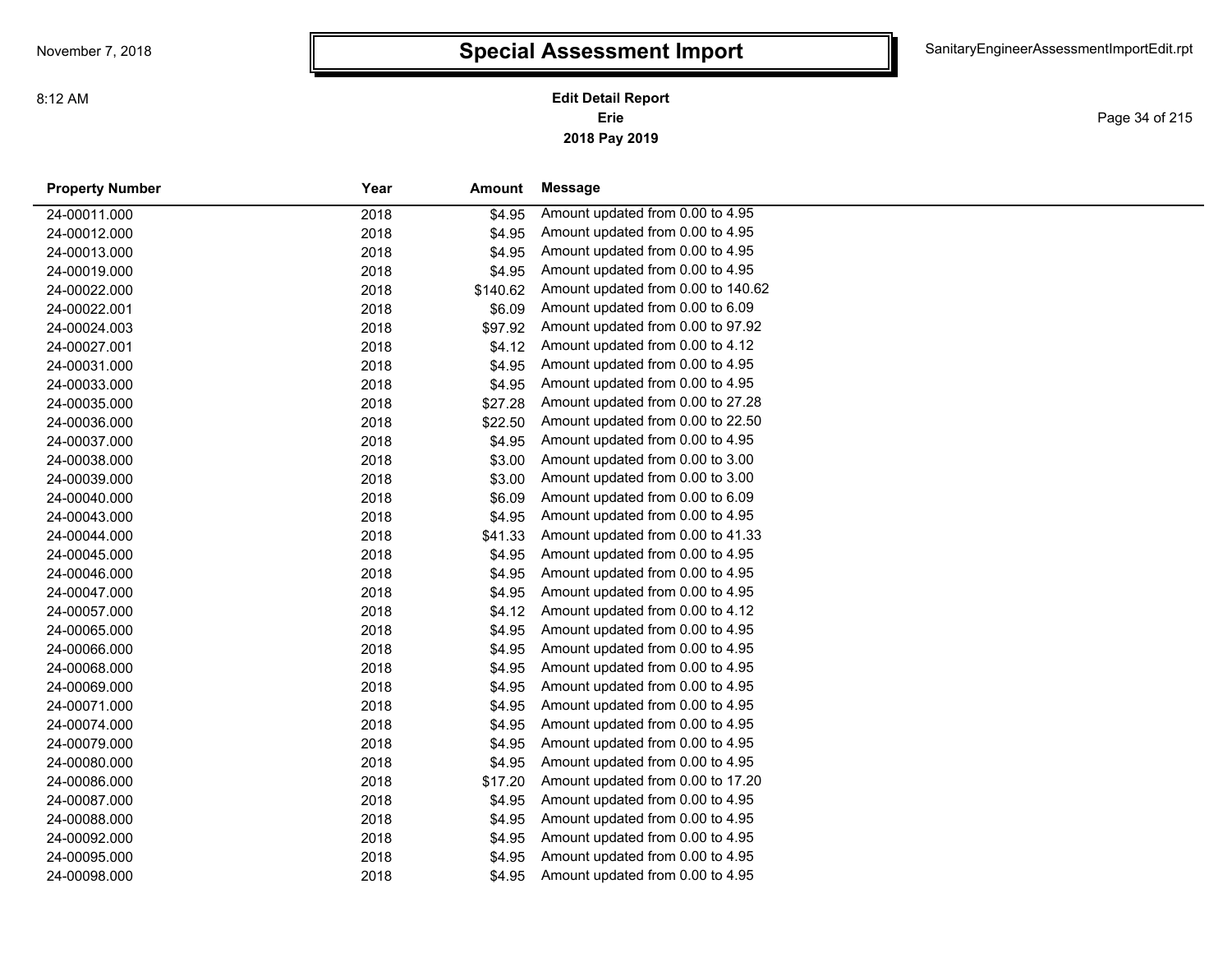Page 35 of 215

| <b>Property Number</b> | Year | Amount  | Message                           |
|------------------------|------|---------|-----------------------------------|
| 24-00099.000           | 2018 | \$4.95  | Amount updated from 0.00 to 4.95  |
| 24-00100.000           | 2018 | \$4.95  | Amount updated from 0.00 to 4.95  |
| 24-00101.000           | 2018 | \$4.95  | Amount updated from 0.00 to 4.95  |
| 24-00103.000           | 2018 | \$4.95  | Amount updated from 0.00 to 4.95  |
| 24-00104.000           | 2018 | \$4.95  | Amount updated from 0.00 to 4.95  |
| 24-00105.000           | 2018 | \$4.95  | Amount updated from 0.00 to 4.95  |
| 24-00108.000           | 2018 | \$4.95  | Amount updated from 0.00 to 4.95  |
| 24-00109.000           | 2018 | \$4.95  | Amount updated from 0.00 to 4.95  |
| 24-00110.000           | 2018 | \$4.95  | Amount updated from 0.00 to 4.95  |
| 24-00112.000           | 2018 | \$12.32 | Amount updated from 0.00 to 12.32 |
| 24-00112.001           | 2018 | \$14.81 | Amount updated from 0.00 to 14.81 |
| 24-00112.002           | 2018 | \$29.19 | Amount updated from 0.00 to 29.19 |
| 24-00118.000           | 2018 | \$4.95  | Amount updated from 0.00 to 4.95  |
| 24-00119.000           | 2018 | \$36.54 | Amount updated from 0.00 to 36.54 |
| 24-00121.000           | 2018 | \$3.49  | Amount updated from 0.00 to 3.49  |
| 24-00126.000           | 2018 | \$4.95  | Amount updated from 0.00 to 4.95  |
| 24-00131.000           | 2018 | \$4.95  | Amount updated from 0.00 to 4.95  |
| 24-00135.000           | 2018 | \$4.12  | Amount updated from 0.00 to 4.12  |
| 24-00136.000           | 2018 | \$4.12  | Amount updated from 0.00 to 4.12  |
| 24-00137.000           | 2018 | \$13.59 | Amount updated from 0.00 to 13.59 |
| 24-00138.000           | 2018 | \$4.95  | Amount updated from 0.00 to 4.95  |
| 24-00139.000           | 2018 | \$4.95  | Amount updated from 0.00 to 4.95  |
| 24-00150.000           | 2018 | \$6.72  | Amount updated from 0.00 to 6.72  |
| 24-00156.000           | 2018 | \$4.95  | Amount updated from 0.00 to 4.95  |
| 24-00158.000           | 2018 | \$4.95  | Amount updated from 0.00 to 4.95  |
| 24-00160.000           | 2018 | \$28.86 | Amount updated from 0.00 to 28.86 |
| 24-00163.000           | 2018 | \$4.95  | Amount updated from 0.00 to 4.95  |
| 24-00164.000           | 2018 | \$4.95  | Amount updated from 0.00 to 4.95  |
| 24-00167.000           | 2018 | \$4.95  | Amount updated from 0.00 to 4.95  |
| 24-00168.000           | 2018 | \$4.95  | Amount updated from 0.00 to 4.95  |
| 24-00169.000           | 2018 | \$13.56 | Amount updated from 0.00 to 13.56 |
| 24-00172.000           | 2018 | \$10.15 | Amount updated from 0.00 to 10.15 |
| 24-00174.000           | 2018 | \$4.95  | Amount updated from 0.00 to 4.95  |
| 24-00175.000           | 2018 | \$4.95  | Amount updated from 0.00 to 4.95  |
| 24-00176.000           | 2018 | \$4.95  | Amount updated from 0.00 to 4.95  |
| 24-00178.000           | 2018 | \$4.95  | Amount updated from 0.00 to 4.95  |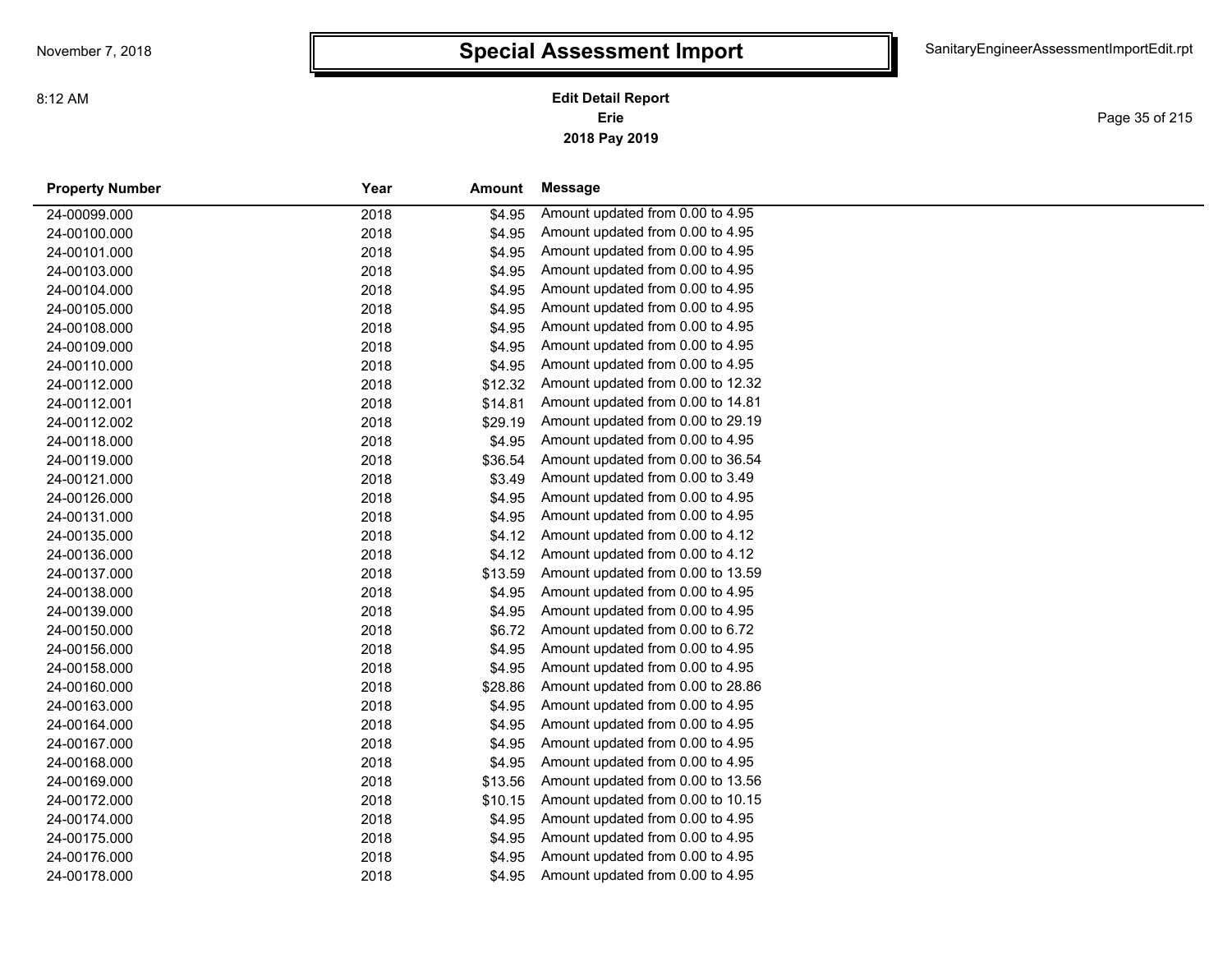Page 36 of 215

| <b>Property Number</b> | Year | Amount   | <b>Message</b>                     |
|------------------------|------|----------|------------------------------------|
| 24-00184.001           | 2018 | \$13.28  | Amount updated from 0.00 to 13.28  |
| 24-00196.000           | 2018 | \$4.95   | Amount updated from 0.00 to 4.95   |
| 24-00198.000           | 2018 | \$55.20  | Amount updated from 0.00 to 55.20  |
| 24-00202.001           | 2018 | \$4.95   | Amount updated from 0.00 to 4.95   |
| 24-00202.002           | 2018 | \$4.95   | Amount updated from 0.00 to 4.95   |
| 24-00202.003           | 2018 | \$4.95   | Amount updated from 0.00 to 4.95   |
| 24-00204.000           | 2018 | \$33.31  | Amount updated from 0.00 to 33.31  |
| 24-00207.000           | 2018 | \$4.95   | Amount updated from 0.00 to 4.95   |
| 24-00211.000           | 2018 | \$7.08   | Amount updated from 0.00 to 7.08   |
| 24-00214.000           | 2018 | \$66.65  | Amount updated from 0.00 to 66.65  |
| 24-00218.001           | 2018 | \$10.15  | Amount updated from 0.00 to 10.15  |
| 24-00223.001           | 2018 | \$9.61   | Amount updated from 0.00 to 9.61   |
| 25-00016.000           | 2018 | \$4.95   | Amount updated from 0.00 to 4.95   |
| 25-00021.001           | 2018 | \$3.49   | Amount updated from 0.00 to 3.49   |
| 25-00021.002           | 2018 | \$3.49   | Amount updated from 0.00 to 3.49   |
| 25-00030.000           | 2018 | \$4.95   | Amount updated from 0.00 to 4.95   |
| 25-00031.000           | 2018 | \$26.28  | Amount updated from 0.00 to 26.28  |
| 25-00036.000           | 2018 | \$4.95   | Amount updated from 0.00 to 4.95   |
| 25-00037.000           | 2018 | \$46.53  | Amount updated from 0.00 to 46.53  |
| 25-00038.000           | 2018 | \$4.95   | Amount updated from 0.00 to 4.95   |
| 25-00040.000           | 2018 | \$4.95   | Amount updated from 0.00 to 4.95   |
| 25-00041.002           | 2018 | \$4.95   | Amount updated from 0.00 to 4.95   |
| 25-00046.000           | 2018 | \$5.58   | Amount updated from 0.00 to 5.58   |
| 25-00047.001           | 2018 | \$6.68   | Amount updated from 0.00 to 6.68   |
| 25-00049.000           | 2018 | \$275.50 | Amount updated from 0.00 to 275.50 |
| 25-00051.000           | 2018 | \$87.80  | Amount updated from 0.00 to 87.80  |
| 25-00051.001           | 2018 | \$4.19   | Amount updated from 0.00 to 4.19   |
| 25-00059.000           | 2018 | \$26.28  | Amount updated from 0.00 to 26.28  |
| 25-00063.000           | 2018 | \$4.95   | Amount updated from 0.00 to 4.95   |
| 25-00072.000           | 2018 | \$4.95   | Amount updated from 0.00 to 4.95   |
| 25-00098.000           | 2018 | \$15.95  | Amount updated from 0.00 to 15.95  |
| 25-00113.000           | 2018 | \$4.95   | Amount updated from 0.00 to 4.95   |
| 25-00127.000           | 2018 | \$4.95   | Amount updated from 0.00 to 4.95   |
| 25-00135.000           | 2018 | \$4.95   | Amount updated from 0.00 to 4.95   |
| 25-00137.000           | 2018 | \$4.95   | Amount updated from 0.00 to 4.95   |
| 25-00141.000           | 2018 | \$4.95   | Amount updated from 0.00 to 4.95   |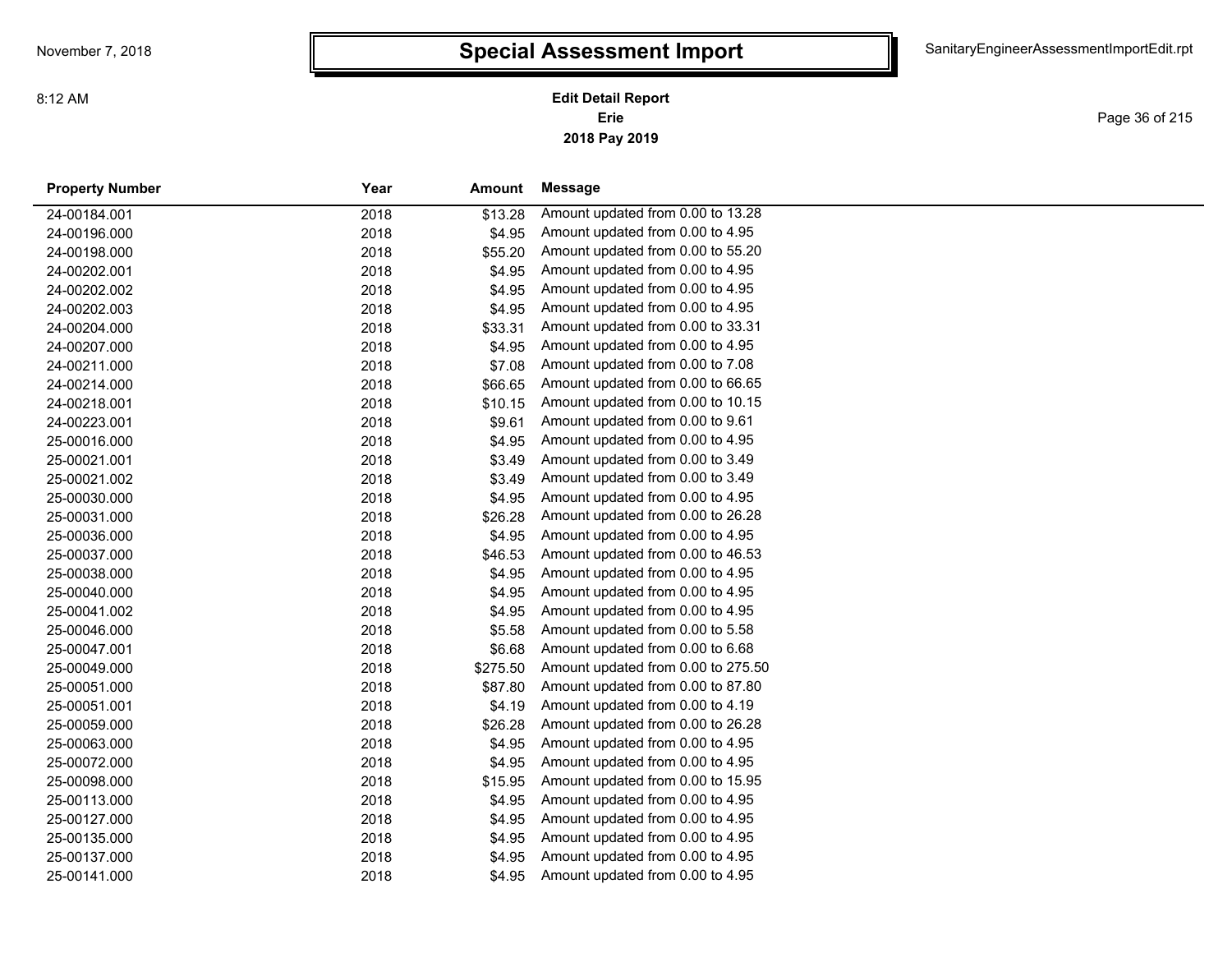**2018 Pay 2019 Erie Edit Detail Report**

Page 37 of 215

| <b>Property Number</b> | Year | Amount   | Message                            |
|------------------------|------|----------|------------------------------------|
| 25-00143.000           | 2018 | \$11.55  | Amount updated from 0.00 to 11.55  |
| 25-00161.000           | 2018 | \$4.12   | Amount updated from 0.00 to 4.12   |
| 25-00180.000           | 2018 | \$13.36  | Amount updated from 0.00 to 13.36  |
| 25-00180.001           | 2018 | \$4.95   | Amount updated from 0.00 to 4.95   |
| 25-00181.000           | 2018 | \$19.77  | Amount updated from 0.00 to 19.77  |
| 25-00184.000           | 2018 | \$4.12   | Amount updated from 0.00 to 4.12   |
| 25-00192.000           | 2018 | \$7.88   | Amount updated from 0.00 to 7.88   |
| 25-00193.000           | 2018 | \$279.38 | Amount updated from 0.00 to 279.38 |
| 25-00193.001           | 2018 | \$4.95   | Amount updated from 0.00 to 4.95   |
| 25-00194.001           | 2018 | \$4.95   | Amount updated from 0.00 to 4.95   |
| 25-00198.000           | 2018 | \$4.95   | Amount updated from 0.00 to 4.95   |
| 25-00201.000           | 2018 | \$183.98 | Amount updated from 0.00 to 183.98 |
| 25-00213.001           | 2018 | \$14.81  | Amount updated from 0.00 to 14.81  |
| 25-00232.000           | 2018 | \$77.13  | Amount updated from 0.00 to 77.13  |
| 25-00237.001           | 2018 | \$4.12   | Amount updated from 0.00 to 4.12   |
| 25-00245.000           | 2018 | \$4.95   | Amount updated from 0.00 to 4.95   |
| 25-00251.000           | 2018 | \$24.71  | Amount updated from 0.00 to 24.71  |
| 25-00266.000           | 2018 | \$309.41 | Amount updated from 0.00 to 309.41 |
| 25-00271.000           | 2018 | \$304.35 | Amount updated from 0.00 to 304.35 |
| 25-00271.002           | 2018 | \$4.12   | Amount updated from 0.00 to 4.12   |
| 25-00302.000           | 2018 | \$32.85  | Amount updated from 0.00 to 32.85  |
| 25-00316.000           | 2018 | \$102.59 | Amount updated from 0.00 to 102.59 |
| 25-00324.000           | 2018 | \$123.42 | Amount updated from 0.00 to 123.42 |
| 25-00341.000           | 2018 | \$383.64 | Amount updated from 0.00 to 383.64 |
| 25-00390.000           | 2018 | \$4.95   | Amount updated from 0.00 to 4.95   |
| 25-00392.000           | 2018 | \$467.41 | Amount updated from 0.00 to 467.41 |
| 25-00393.000           | 2018 | \$12.97  | Amount updated from 0.00 to 12.97  |
| 25-00394.000           | 2018 | \$152.57 | Amount updated from 0.00 to 152.57 |
| 25-90021.000           | 2018 | \$3.49   | Amount updated from 0.00 to 3.49   |
| 26-00013.001           | 2018 | \$4.95   | Amount updated from 0.00 to 4.95   |
| 26-00064.000           | 2018 | \$37.38  | Amount updated from 0.00 to 37.38  |
| 26-00064.001           | 2018 | \$10.00  | Amount updated from 0.00 to 10.00  |
| 26-00157.000           | 2018 | \$34.50  | Amount updated from 0.00 to 34.50  |
| 26-00254.000           | 2018 | \$297.79 | Amount updated from 0.00 to 297.79 |
| 28-00001.000           | 2018 | \$262.83 | Amount updated from 0.00 to 262.83 |
| 23-00002.000           | 2018 | \$83.47  | Amount updated from 0.00 to 83.47  |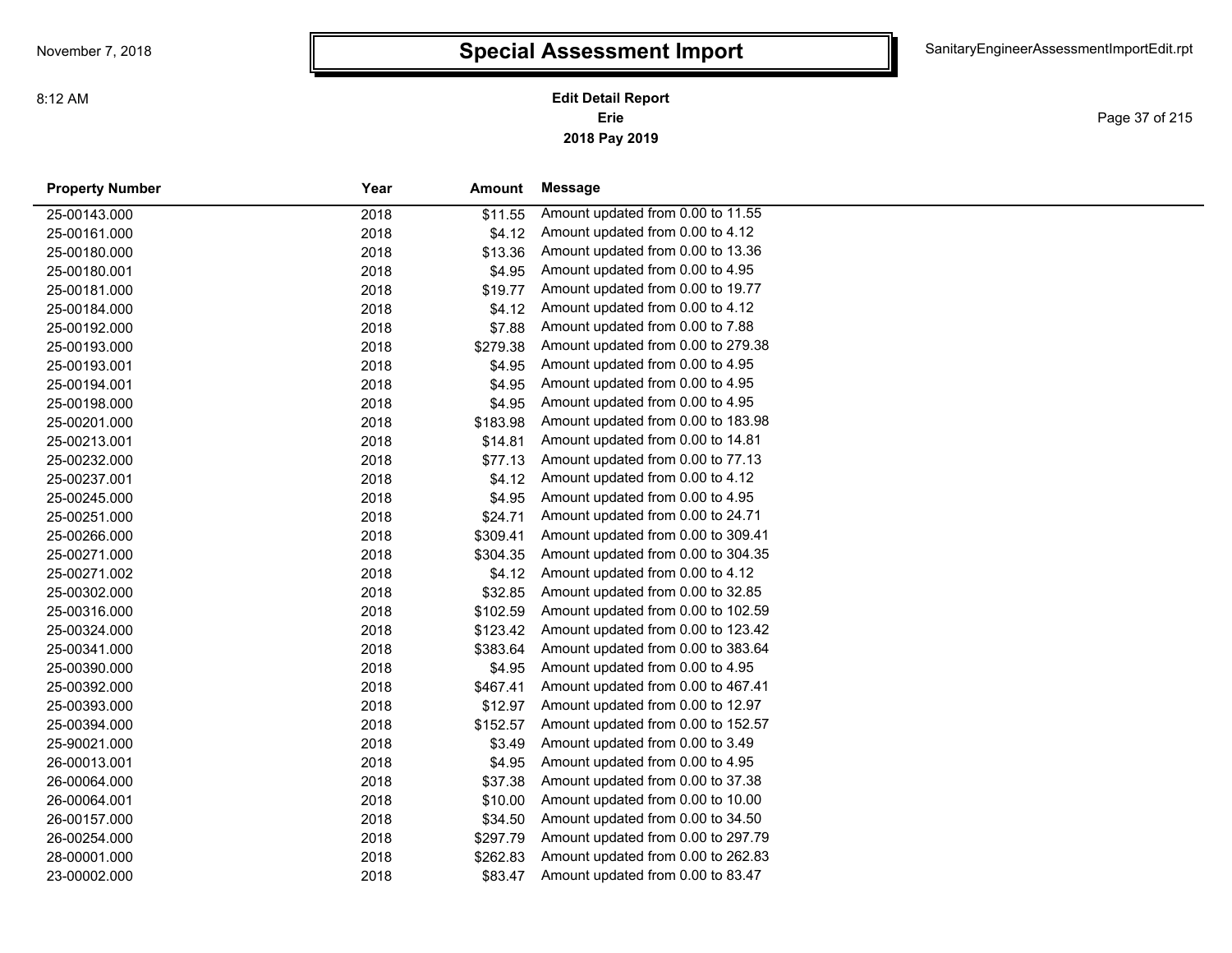**2018 Pay 2019 Erie Edit Detail Report**

Page 38 of 215

| <b>Property Number</b> | Year | Amount   | <b>Message</b>                     |
|------------------------|------|----------|------------------------------------|
| 23-00016.000           | 2018 | \$4.19   | Amount updated from 0.00 to 4.19   |
| 23-00021.000           | 2018 | \$4.65   | Amount updated from 0.00 to 4.65   |
| 23-00028.000           | 2018 | \$225.33 | Amount updated from 0.00 to 225.33 |
| 23-00030.000           | 2018 | \$34.17  | Amount updated from 0.00 to 34.17  |
| 23-00035.000           | 2018 | \$17.01  | Amount updated from 0.00 to 17.01  |
| 23-00041.000           | 2018 | \$4.95   | Amount updated from 0.00 to 4.95   |
| 23-00044.000           | 2018 | \$4.95   | Amount updated from 0.00 to 4.95   |
| 23-00056.000           | 2018 | \$178.72 | Amount updated from 0.00 to 178.72 |
| 23-00057.000           | 2018 | \$46.65  | Amount updated from 0.00 to 46.65  |
| 23-00069.000           | 2018 | \$192.36 | Amount updated from 0.00 to 192.36 |
| 23-00090.003           | 2018 | \$90.88  | Amount updated from 0.00 to 90.88  |
| 23-00098.002           | 2018 | \$3.00   | Amount updated from 0.00 to 3.00   |
| 23-00126.000           | 2018 | \$4.95   | Amount updated from 0.00 to 4.95   |
| 24-00001.000           | 2018 | \$3.49   | Amount updated from 0.00 to 3.49   |
| 24-00002.000           | 2018 | \$4.95   | Amount updated from 0.00 to 4.95   |
| 24-00007.000           | 2018 | \$4.95   | Amount updated from 0.00 to 4.95   |
| 24-00009.000           | 2018 | \$4.95   | Amount updated from 0.00 to 4.95   |
| 24-00009.002           | 2018 | \$3.49   | Amount updated from 0.00 to 3.49   |
| 24-00009.003           | 2018 | \$3.49   | Amount updated from 0.00 to 3.49   |
| 24-00010.000           | 2018 | \$4.95   | Amount updated from 0.00 to 4.95   |
| 24-00017.000           | 2018 | \$4.95   | Amount updated from 0.00 to 4.95   |
| 24-00020.000           | 2018 | \$4.95   | Amount updated from 0.00 to 4.95   |
| 24-00024.000           | 2018 | \$6.58   | Amount updated from 0.00 to 6.58   |
| 24-00024.002           | 2018 | \$143.97 | Amount updated from 0.00 to 143.97 |
| 24-00025.001           | 2018 | \$221.53 | Amount updated from 0.00 to 221.53 |
| 24-00026.000           | 2018 | \$14.27  | Amount updated from 0.00 to 14.27  |
| 24-00028.000           | 2018 | \$41.39  | Amount updated from 0.00 to 41.39  |
| 24-00029.000           | 2018 | \$4.95   | Amount updated from 0.00 to 4.95   |
| 24-00030.000           | 2018 | \$4.95   | Amount updated from 0.00 to 4.95   |
| 24-00034.000           | 2018 | \$9.77   | Amount updated from 0.00 to 9.77   |
| 24-00041.000           | 2018 | \$4.95   | Amount updated from 0.00 to 4.95   |
| 24-00042.000           | 2018 | \$4.95   | Amount updated from 0.00 to 4.95   |
| 24-00048.000           | 2018 | \$4.95   | Amount updated from 0.00 to 4.95   |
| 24-00051.000           | 2018 | \$9.86   | Amount updated from 0.00 to 9.86   |
| 24-00052.000           | 2018 | \$4.95   | Amount updated from 0.00 to 4.95   |
| 24-00053.000           | 2018 | \$4.95   | Amount updated from 0.00 to 4.95   |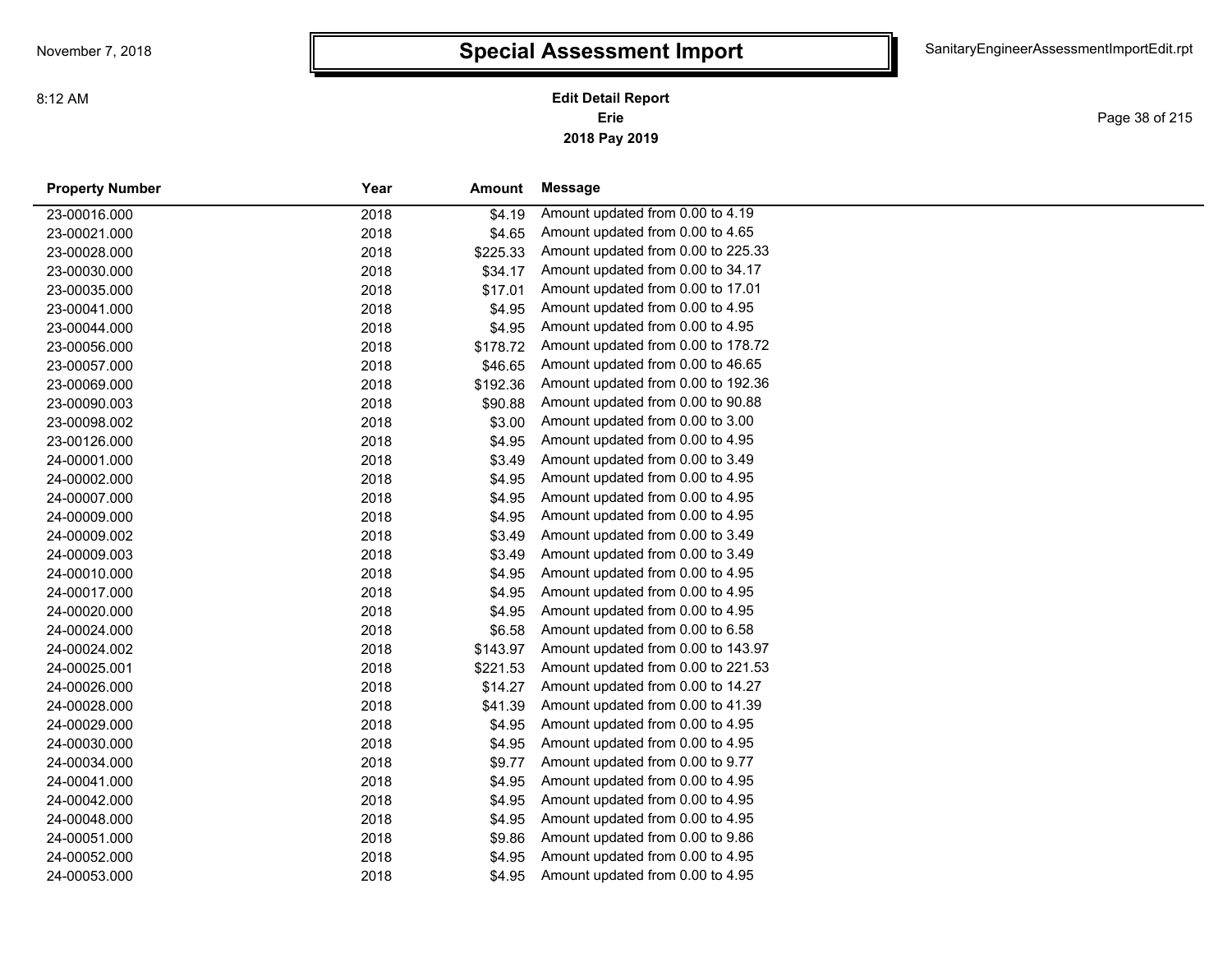Page 39 of 215

| <b>Property Number</b> | Year | <b>Amount</b> | Message                           |
|------------------------|------|---------------|-----------------------------------|
| 24-00054.000           | 2018 | \$4.95        | Amount updated from 0.00 to 4.95  |
| 24-00055.000           | 2018 | \$4.95        | Amount updated from 0.00 to 4.95  |
| 24-00062.000           | 2018 | \$4.95        | Amount updated from 0.00 to 4.95  |
| 24-00063.000           | 2018 | \$4.95        | Amount updated from 0.00 to 4.95  |
| 24-00064.000           | 2018 | \$4.95        | Amount updated from 0.00 to 4.95  |
| 24-00067.000           | 2018 | \$4.95        | Amount updated from 0.00 to 4.95  |
| 24-00070.000           | 2018 | \$4.95        | Amount updated from 0.00 to 4.95  |
| 24-00072.000           | 2018 | \$4.95        | Amount updated from 0.00 to 4.95  |
| 24-00073.000           | 2018 | \$4.95        | Amount updated from 0.00 to 4.95  |
| 24-00075.000           | 2018 | \$4.95        | Amount updated from 0.00 to 4.95  |
| 24-00076.000           | 2018 | \$4.95        | Amount updated from 0.00 to 4.95  |
| 24-00077.000           | 2018 | \$4.95        | Amount updated from 0.00 to 4.95  |
| 24-00081.000           | 2018 | \$4.95        | Amount updated from 0.00 to 4.95  |
| 24-00082.000           | 2018 | \$6.40        | Amount updated from 0.00 to 6.40  |
| 24-00083.000           | 2018 | \$4.95        | Amount updated from 0.00 to 4.95  |
| 24-00084.000           | 2018 | \$4.95        | Amount updated from 0.00 to 4.95  |
| 24-00085.000           | 2018 | \$4.95        | Amount updated from 0.00 to 4.95  |
| 24-00089.000           | 2018 | \$4.95        | Amount updated from 0.00 to 4.95  |
| 24-00090.000           | 2018 | \$4.12        | Amount updated from 0.00 to 4.12  |
| 24-00091.000           | 2018 | \$6.09        | Amount updated from 0.00 to 6.09  |
| 24-00093.000           | 2018 | \$4.95        | Amount updated from 0.00 to 4.95  |
| 24-00094.000           | 2018 | \$4.95        | Amount updated from 0.00 to 4.95  |
| 24-00096.000           | 2018 | \$4.95        | Amount updated from 0.00 to 4.95  |
| 24-00097.000           | 2018 | \$4.95        | Amount updated from 0.00 to 4.95  |
| 24-00102.000           | 2018 | \$4.95        | Amount updated from 0.00 to 4.95  |
| 24-00106.000           | 2018 | \$4.95        | Amount updated from 0.00 to 4.95  |
| 24-00107.000           | 2018 | \$4.95        | Amount updated from 0.00 to 4.95  |
| 24-00111.000           | 2018 | \$4.95        | Amount updated from 0.00 to 4.95  |
| 24-00113.000           | 2018 | \$4.95        | Amount updated from 0.00 to 4.95  |
| 24-00114.000           | 2018 | \$4.95        | Amount updated from 0.00 to 4.95  |
| 24-00115.000           | 2018 | \$4.95        | Amount updated from 0.00 to 4.95  |
| 24-00120.000           | 2018 | \$30.09       | Amount updated from 0.00 to 30.09 |
| 24-00121.001           | 2018 | \$3.49        | Amount updated from 0.00 to 3.49  |
| 24-00122.000           | 2018 | \$4.95        | Amount updated from 0.00 to 4.95  |
| 24-00123.000           | 2018 | \$4.95        | Amount updated from 0.00 to 4.95  |
| 24-00124.000           | 2018 | \$4.95        | Amount updated from 0.00 to 4.95  |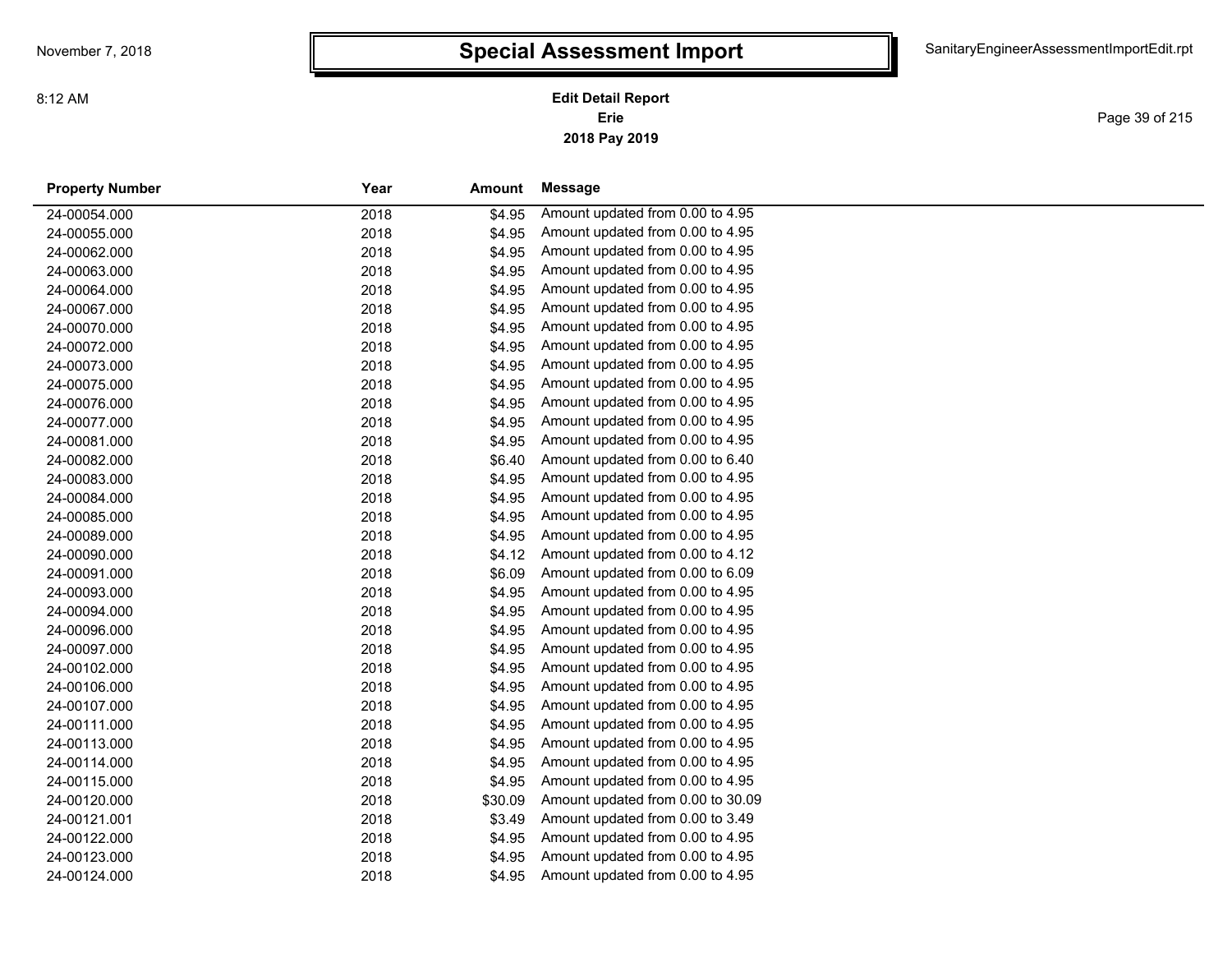8:12 AM

### **2018 Pay 2019 Erie Edit Detail Report**

Page 40 of 215

and a

| <b>Property Number</b> | Year | Amount   | Message                            |
|------------------------|------|----------|------------------------------------|
| 24-00127.000           | 2018 | \$330.82 | Amount updated from 0.00 to 330.82 |
| 24-00128.000           | 2018 | \$117.62 | Amount updated from 0.00 to 117.62 |
| 24-00129.000           | 2018 | \$4.95   | Amount updated from 0.00 to 4.95   |
| 24-00130.001           | 2018 | \$4.95   | Amount updated from 0.00 to 4.95   |
| 24-00134.000           | 2018 | \$8.32   | Amount updated from 0.00 to 8.32   |
| 24-00138.001           | 2018 | \$4.95   | Amount updated from 0.00 to 4.95   |
| 24-00140.000           | 2018 | \$4.95   | Amount updated from 0.00 to 4.95   |
| 24-00141.000           | 2018 | \$4.95   | Amount updated from 0.00 to 4.95   |
| 24-00142.000           | 2018 | \$4.95   | Amount updated from 0.00 to 4.95   |
| 24-00151.000           | 2018 | \$11.36  | Amount updated from 0.00 to 11.36  |
| 24-00153.000           | 2018 | \$4.95   | Amount updated from 0.00 to 4.95   |
| 24-00157.000           | 2018 | \$4.95   | Amount updated from 0.00 to 4.95   |
| 24-00159.000           | 2018 | \$34.64  | Amount updated from 0.00 to 34.64  |
| 24-00162.000           | 2018 | \$4.95   | Amount updated from 0.00 to 4.95   |
| 24-00165.000           | 2018 | \$18.08  | Amount updated from 0.00 to 18.08  |
| 24-00171.000           | 2018 | \$8.84   | Amount updated from 0.00 to 8.84   |
| 24-00179.000           | 2018 | \$4.95   | Amount updated from 0.00 to 4.95   |
| 24-00181.000           | 2018 | \$68.99  | Amount updated from 0.00 to 68.99  |
| 24-00183.000           | 2018 | \$10.67  | Amount updated from 0.00 to 10.67  |
| 24-00184.000           | 2018 | \$33.42  | Amount updated from 0.00 to 33.42  |
| 24-00197.000           | 2018 | \$4.12   | Amount updated from 0.00 to 4.12   |
| 24-00202.000           | 2018 | \$5.94   | Amount updated from 0.00 to 5.94   |
| 24-00202.004           | 2018 | \$4.95   | Amount updated from 0.00 to 4.95   |
| 24-00202.005           | 2018 | \$4.95   | Amount updated from 0.00 to 4.95   |
| 24-00205.000           | 2018 | \$4.95   | Amount updated from 0.00 to 4.95   |
| 24-00206.000           | 2018 | \$4.12   | Amount updated from 0.00 to 4.12   |
| 24-00212.000           | 2018 | \$5.23   | Amount updated from 0.00 to 5.23   |
| 24-00218.000           | 2018 | \$163.22 | Amount updated from 0.00 to 163.22 |
| 24-00220.000           | 2018 | \$4.95   | Amount updated from 0.00 to 4.95   |
| 24-00224.001           | 2018 | \$6.63   | Amount updated from 0.00 to 6.63   |
| 24-63001.000           | 2018 | \$4.95   | Amount updated from 0.00 to 4.95   |
| 24-63002.000           | 2018 | \$4.95   | Amount updated from 0.00 to 4.95   |
| 24-63003.000           | 2018 | \$4.95   | Amount updated from 0.00 to 4.95   |
| 25-00015.000           | 2018 | \$4.12   | Amount updated from 0.00 to 4.12   |
| 25-00020.000           | 2018 | \$4.95   | Amount updated from 0.00 to 4.95   |
| 25-00022.000           | 2018 | \$4.95   | Amount updated from 0.00 to 4.95   |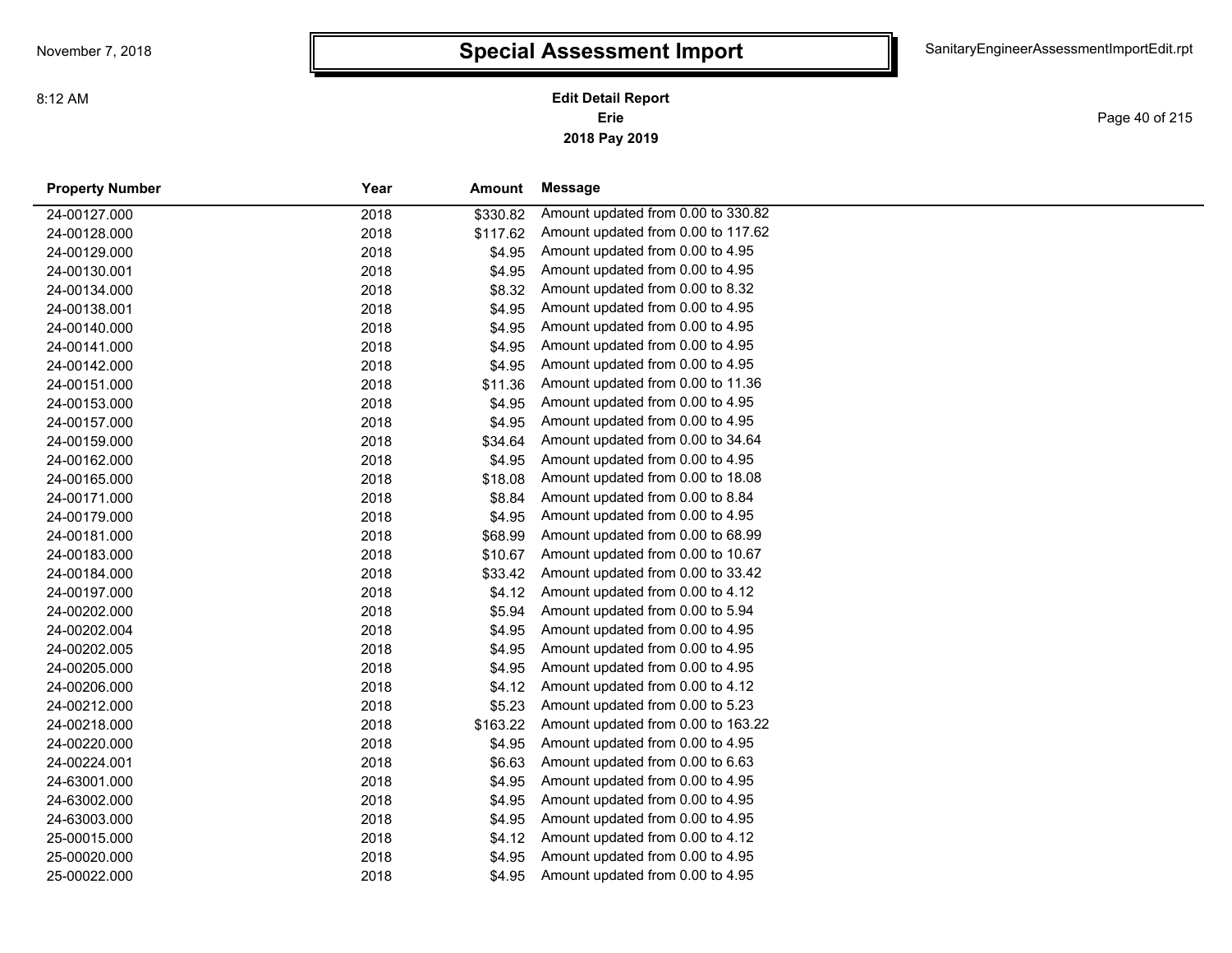Page 41 of 215

| <b>Property Number</b> | Year<br>Amount   | Message                            |
|------------------------|------------------|------------------------------------|
| 25-00024.000           | 2018<br>\$12.56  | Amount updated from 0.00 to 12.56  |
| 25-00033.000           | 2018<br>\$91.99  | Amount updated from 0.00 to 91.99  |
| 25-00034.000           | 2018<br>\$4.95   | Amount updated from 0.00 to 4.95   |
| 25-00035.000           | 2018<br>\$4.95   | Amount updated from 0.00 to 4.95   |
| 25-00039.000           | \$79.53<br>2018  | Amount updated from 0.00 to 79.53  |
| 25-00039.001           | 2018<br>\$5.14   | Amount updated from 0.00 to 5.14   |
| 25-00039.002           | 2018<br>\$4.12   | Amount updated from 0.00 to 4.12   |
| 25-00039.003           | 2018<br>\$4.12   | Amount updated from 0.00 to 4.12   |
| 25-00041.000           | 2018<br>\$6.09   | Amount updated from 0.00 to 6.09   |
| 25-00045.000           | 2018<br>\$67.71  | Amount updated from 0.00 to 67.71  |
| 25-00047.000           | 2018<br>\$157.06 | Amount updated from 0.00 to 157.06 |
| 25-00048.000           | 2018<br>\$84.08  | Amount updated from 0.00 to 84.08  |
| 25-00060.000           | 2018<br>\$4.12   | Amount updated from 0.00 to 4.12   |
| 25-00076.000           | 2018<br>\$17.49  | Amount updated from 0.00 to 17.49  |
| 25-00079.000           | 2018<br>\$4.95   | Amount updated from 0.00 to 4.95   |
| 25-00080.000           | 2018<br>\$4.95   | Amount updated from 0.00 to 4.95   |
| 25-00097.001           | \$15.95<br>2018  | Amount updated from 0.00 to 15.95  |
| 25-00101.000           | 2018<br>\$4.95   | Amount updated from 0.00 to 4.95   |
| 25-00119.000           | 2018<br>\$4.95   | Amount updated from 0.00 to 4.95   |
| 25-00123.000           | 2018<br>\$4.95   | Amount updated from 0.00 to 4.95   |
| 25-00134.000           | 2018<br>\$4.95   | Amount updated from 0.00 to 4.95   |
| 25-00162.000           | 2018<br>\$4.12   | Amount updated from 0.00 to 4.12   |
| 25-00168.000           | \$4.95<br>2018   | Amount updated from 0.00 to 4.95   |
| 25-00182.000           | 2018<br>\$5.94   | Amount updated from 0.00 to 5.94   |
| 25-00187.000           | 2018<br>\$38.84  | Amount updated from 0.00 to 38.84  |
| 25-00193.002           | 2018<br>\$7.88   | Amount updated from 0.00 to 7.88   |
| 25-00193.003           | 2018<br>\$4.95   | Amount updated from 0.00 to 4.95   |
| 25-00194.000           | 2018<br>\$262.83 | Amount updated from 0.00 to 262.83 |
| 25-00213.000           | \$11.47<br>2018  | Amount updated from 0.00 to 11.47  |
| 25-00214.000           | 2018<br>\$152.92 | Amount updated from 0.00 to 152.92 |
| 25-00215.000           | \$12.32<br>2018  | Amount updated from 0.00 to 12.32  |
| 25-00227.000           | \$4.42<br>2018   | Amount updated from 0.00 to 4.42   |
| 25-00228.000           | 2018<br>\$3.00   | Amount updated from 0.00 to 3.00   |
| 25-00228.001           | \$56.15<br>2018  | Amount updated from 0.00 to 56.15  |
| 25-00233.000           | 2018<br>\$499.71 | Amount updated from 0.00 to 499.71 |
| 25-00237.000           | 2018<br>\$69.09  | Amount updated from 0.00 to 69.09  |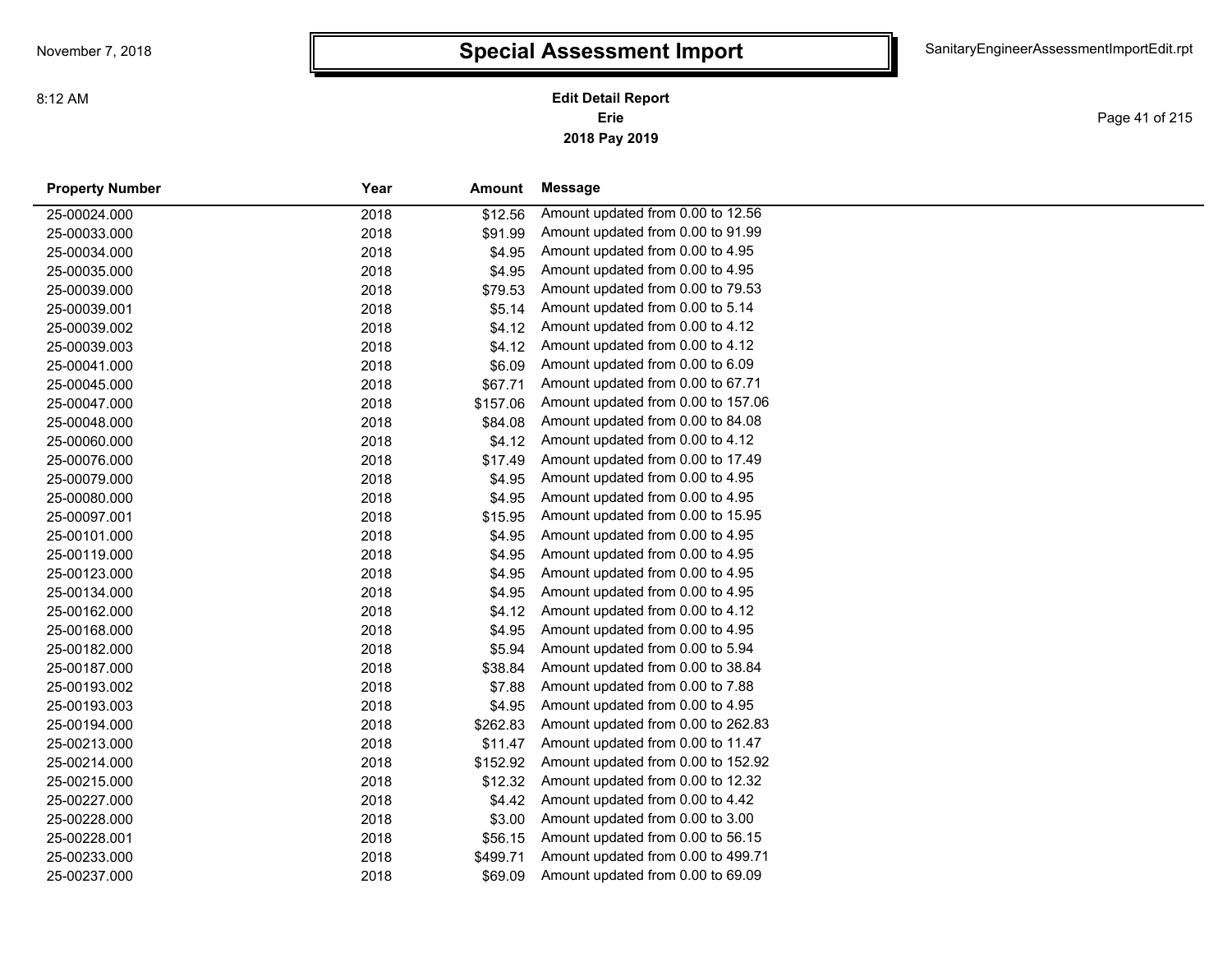**2018 Pay 2019 Erie Edit Detail Report**

Page 42 of 215

| <b>Property Number</b>                       | Year | Amount      | Message                            |
|----------------------------------------------|------|-------------|------------------------------------|
| 25-00242.000                                 | 2018 | \$4.95      | Amount updated from 0.00 to 4.95   |
| 25-00246.000                                 | 2018 | \$14.25     | Amount updated from 0.00 to 14.25  |
| 25-00270.000                                 | 2018 | \$4.95      | Amount updated from 0.00 to 4.95   |
| 25-00271.001                                 | 2018 | \$4.95      | Amount updated from 0.00 to 4.95   |
| 25-00272.000                                 | 2018 | \$4.95      | Amount updated from 0.00 to 4.95   |
| 25-00289.000                                 | 2018 | \$4.95      | Amount updated from 0.00 to 4.95   |
| 25-00294.000                                 | 2018 | \$71.23     | Amount updated from 0.00 to 71.23  |
| 25-00295.000                                 | 2018 | \$4.95      | Amount updated from 0.00 to 4.95   |
| 25-00315.000                                 | 2018 | \$4.95      | Amount updated from 0.00 to 4.95   |
| 25-00318.000                                 | 2018 | \$4.95      | Amount updated from 0.00 to 4.95   |
| 25-00342.000                                 | 2018 | \$4.12      | Amount updated from 0.00 to 4.12   |
| 25-00389.000                                 | 2018 | \$15.73     | Amount updated from 0.00 to 15.73  |
| 25-00391.000                                 | 2018 | \$222.57    | Amount updated from 0.00 to 222.57 |
| 25-90014.000                                 | 2018 | \$4.95      | Amount updated from 0.00 to 4.95   |
| 26-00013.000                                 | 2018 | \$90.70     | Amount updated from 0.00 to 90.70  |
| 26-00158.000                                 | 2018 | \$43.40     | Amount updated from 0.00 to 43.40  |
| 26-00181.000                                 | 2018 | \$173.55    | Amount updated from 0.00 to 173.55 |
| 26-00182.000                                 | 2018 | \$219.84    | Amount updated from 0.00 to 219.84 |
| 26-00195.000                                 | 2018 | \$40.28     | Amount updated from 0.00 to 40.28  |
| 26-00253.000                                 | 2018 | \$4.12      | Amount updated from 0.00 to 4.12   |
| 26-90010.000                                 | 2018 | \$488.08    | Amount updated from 0.00 to 488.08 |
| 29-00166.000                                 | 2018 | \$9.84      | Amount updated from 0.00 to 9.84   |
| 29-00207.000                                 | 2018 | \$19.14     | Amount updated from 0.00 to 19.14  |
| 29-00208.000                                 | 2018 | \$7.88      | Amount updated from 0.00 to 7.88   |
| Total for C162323003 - CLAYTON #15 - R000A15 |      | \$11,859.20 |                                    |
| C162323007 - DECHANT SUB #77                 |      |             |                                    |
| 23-00134.006                                 | 2018 | \$12.66     | Amount updated from 0.00 to 12.66  |
| 23-00134.007                                 | 2018 | \$12.66     | Amount updated from 0.00 to 12.66  |
| 23-00134.008                                 | 2018 | \$12.66     | Amount updated from 0.00 to 12.66  |
| 23-00134.009                                 | 2018 | \$12.66     | Amount updated from 0.00 to 12.66  |
| 23-00134.010                                 | 2018 | \$12.66     | Amount updated from 0.00 to 12.66  |
| 23-00134.011                                 | 2018 | \$12.66     | Amount updated from 0.00 to 12.66  |
| 23-00134.012                                 | 2018 | \$12.66     | Amount updated from 0.00 to 12.66  |
| 23-00134.013                                 | 2018 | \$12.66     | Amount updated from 0.00 to 12.66  |
|                                              |      |             |                                    |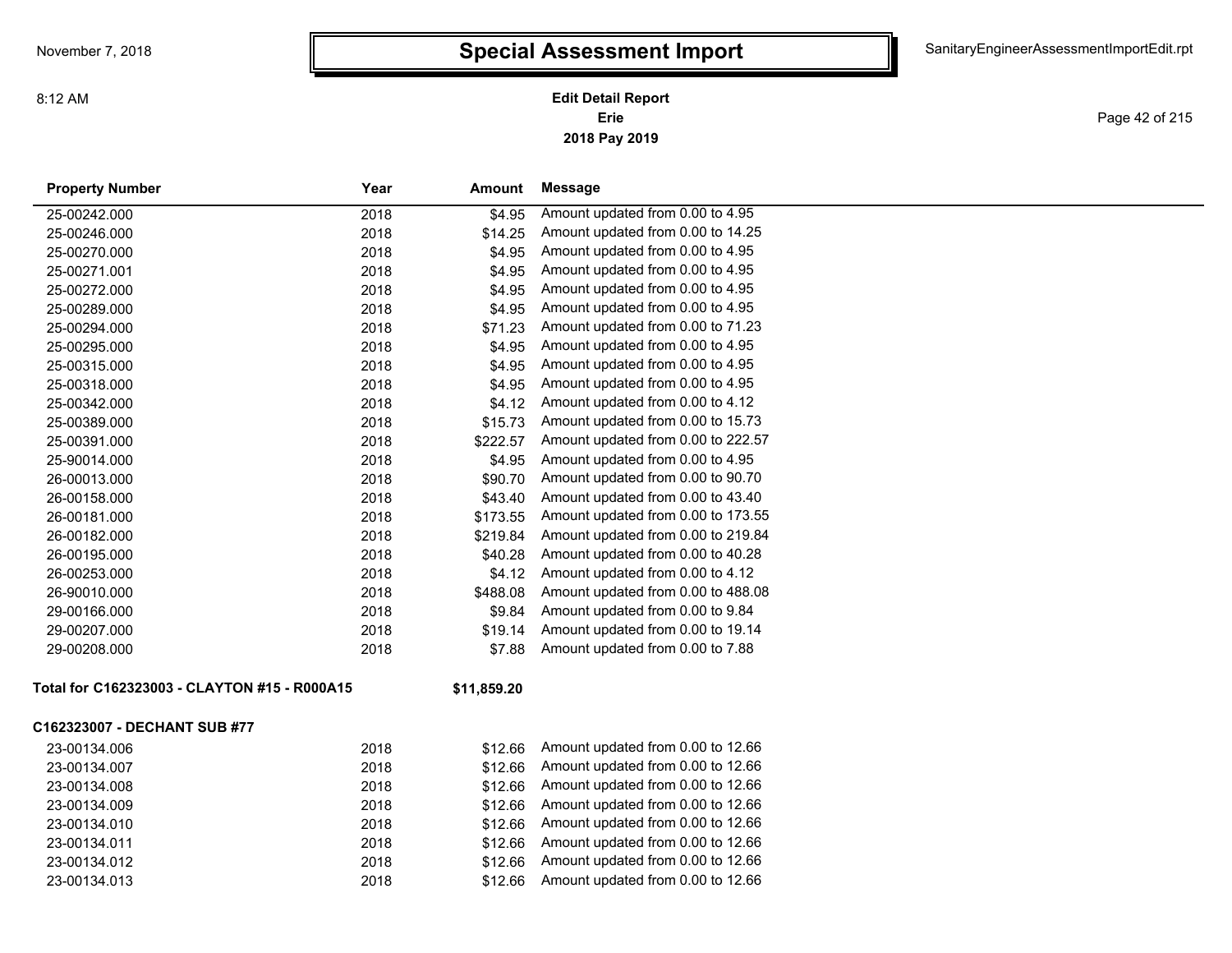8:12 AM

### **2018 Pay 2019 Erie Edit Detail Report**

Page 43 of 215

| <b>Property Number</b>                        | Year | Amount   | Message                            |
|-----------------------------------------------|------|----------|------------------------------------|
| 23-00134.014                                  | 2018 | \$12.66  | Amount updated from 0.00 to 12.66  |
| 23-00134.015                                  | 2018 | \$12.66  | Amount updated from 0.00 to 12.66  |
| 23-00134.016                                  | 2018 | \$12.66  | Amount updated from 0.00 to 12.66  |
| 23-00134.017                                  | 2018 | \$12.66  | Amount updated from 0.00 to 12.66  |
| 23-00134.018                                  | 2018 | \$12.66  | Amount updated from 0.00 to 12.66  |
| 23-00134.019                                  | 2018 | \$12.66  | Amount updated from 0.00 to 12.66  |
| <b>Total for C162323007 - DECHANT SUB #77</b> |      | \$177.24 |                                    |
| C162324003 - DELEMATRE #32 R000A32            |      |          |                                    |
| 23-00041.000                                  | 2018 | \$6.16   | Amount updated from 0.00 to 6.16   |
| 23-00042.000                                  | 2018 | \$30.92  | Amount updated from 0.00 to 30.92  |
| 23-00043.000                                  | 2018 | \$20.80  | Amount updated from 0.00 to 20.80  |
| 23-00069.000                                  | 2018 | \$7.36   | Amount updated from 0.00 to 7.36   |
| 23-00090.003                                  | 2018 | \$3.23   | Amount updated from 0.00 to 3.23   |
| 23-00090.004                                  | 2018 | \$2.00   | Amount updated from 0.00 to 2.00   |
| 24-00001.000                                  | 2018 | \$5.19   | Amount updated from 0.00 to 5.19   |
| 24-00006.000                                  | 2018 | \$2.00   | Amount updated from 0.00 to 2.00   |
| 24-00007.000                                  | 2018 | \$3.83   | Amount updated from 0.00 to 3.83   |
| 24-00008.000                                  | 2018 | \$3.14   | Amount updated from 0.00 to 3.14   |
| 24-00009.000                                  | 2018 | \$2.00   | Amount updated from 0.00 to 2.00   |
| 24-00009.001                                  | 2018 | \$2.44   | Amount updated from 0.00 to 2.44   |
| 24-00009.002                                  | 2018 | \$4.40   | Amount updated from 0.00 to 4.40   |
| 24-00009.003                                  | 2018 | \$3.99   | Amount updated from 0.00 to 3.99   |
| 24-00010.000                                  | 2018 | \$2.00   | Amount updated from 0.00 to 2.00   |
| 24-00011.000                                  | 2018 | \$5.25   | Amount updated from 0.00 to 5.25   |
| 24-00012.000                                  | 2018 | \$2.00   | Amount updated from 0.00 to 2.00   |
| 24-00033.000                                  | 2018 | \$2.64   | Amount updated from 0.00 to 2.64   |
| 24-00036.000                                  | 2018 | \$239.83 | Amount updated from 0.00 to 239.83 |
| 24-00055.000                                  | 2018 | \$2.38   | Amount updated from 0.00 to 2.38   |
| 24-00082.000                                  | 2018 | \$20.48  | Amount updated from 0.00 to 20.48  |
| 24-00112.000                                  | 2018 | \$25.17  | Amount updated from 0.00 to 25.17  |
| 24-00113.000                                  | 2018 | \$4.16   | Amount updated from 0.00 to 4.16   |
| 24-00114.000                                  | 2018 | \$2.00   | Amount updated from 0.00 to 2.00   |
| 24-00121.000                                  | 2018 | \$2.79   | Amount updated from 0.00 to 2.79   |
| 24-00124.000                                  | 2018 | \$3.27   | Amount updated from 0.00 to 3.27   |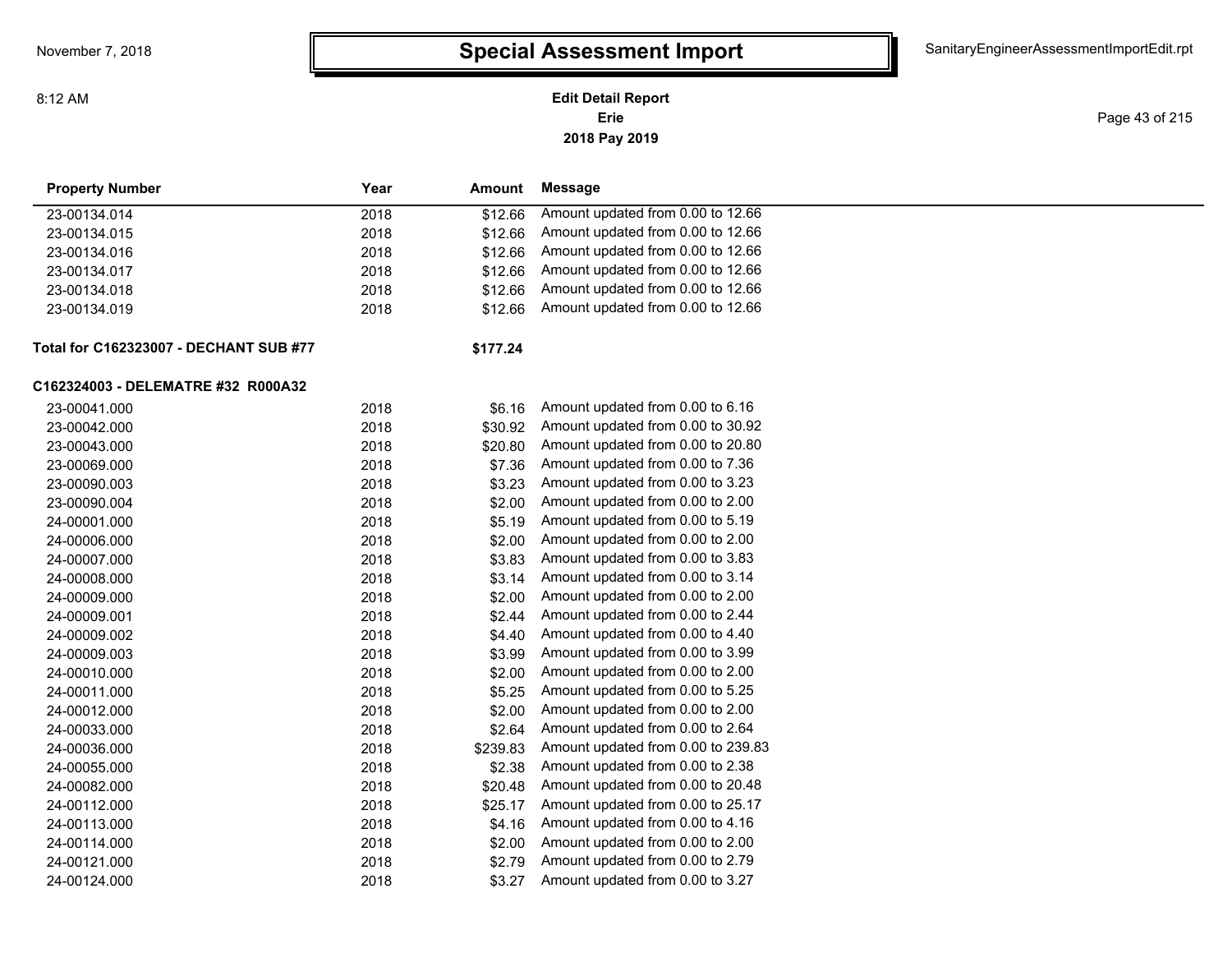**2018 Pay 2019 Erie Edit Detail Report**

Page 44 of 215

| <b>Property Number</b> | Year | Amount   | Message                            |
|------------------------|------|----------|------------------------------------|
| 24-00138.001           | 2018 | \$2.63   | Amount updated from 0.00 to 2.63   |
| 24-00142.000           | 2018 | \$2.73   | Amount updated from 0.00 to 2.73   |
| 24-00165.000           | 2018 | \$141.17 | Amount updated from 0.00 to 141.17 |
| 24-00167.000           | 2018 | \$6.17   | Amount updated from 0.00 to 6.17   |
| 24-00174.000           | 2018 | \$2.00   | Amount updated from 0.00 to 2.00   |
| 24-00175.000           | 2018 | \$2.00   | Amount updated from 0.00 to 2.00   |
| 24-00183.000           | 2018 | \$113.78 | Amount updated from 0.00 to 113.78 |
| 24-00184.000           | 2018 | \$364.39 | Amount updated from 0.00 to 364.39 |
| 24-00185.000           | 2018 | \$79.41  | Amount updated from 0.00 to 79.41  |
| 24-00205.000           | 2018 | \$10.41  | Amount updated from 0.00 to 10.41  |
| 24-00214.000           | 2018 | \$28.46  | Amount updated from 0.00 to 28.46  |
| 24-00223.001           | 2018 | \$61.46  | Amount updated from 0.00 to 61.46  |
| 24-63002.000           | 2018 | \$2.58   | Amount updated from 0.00 to 2.58   |
| 24-00034.000           | 2018 | \$124.93 | Amount updated from 0.00 to 124.93 |
| 24-00035.000           | 2018 | \$292.33 | Amount updated from 0.00 to 292.33 |
| 24-00045.000           | 2018 | \$3.57   | Amount updated from 0.00 to 3.57   |
| 24-00046.000           | 2018 | \$2.00   | Amount updated from 0.00 to 2.00   |
| 24-00063.000           | 2018 | \$4.02   | Amount updated from 0.00 to 4.02   |
| 24-00064.000           | 2018 | \$2.00   | Amount updated from 0.00 to 2.00   |
| 24-00084.000           | 2018 | \$2.00   | Amount updated from 0.00 to 2.00   |
| 24-00086.000           | 2018 | \$12.27  | Amount updated from 0.00 to 12.27  |
| 24-00112.001           | 2018 | \$30.27  | Amount updated from 0.00 to 30.27  |
| 24-00112.002           | 2018 | \$435.65 | Amount updated from 0.00 to 435.65 |
| 24-00115.000           | 2018 | \$2.68   | Amount updated from 0.00 to 2.68   |
| 24-00121.001           | 2018 | \$2.00   | Amount updated from 0.00 to 2.00   |
| 24-00130.001           | 2018 | \$2.00   | Amount updated from 0.00 to 2.00   |
| 24-00138.000           | 2018 | \$4.62   | Amount updated from 0.00 to 4.62   |
| 24-00141.000           | 2018 | \$3.54   | Amount updated from 0.00 to 3.54   |
| 24-00150.000           | 2018 | \$137.58 | Amount updated from 0.00 to 137.58 |
| 24-00151.000           | 2018 | \$130.73 | Amount updated from 0.00 to 130.73 |
| 24-00163.000           | 2018 | \$2.92   | Amount updated from 0.00 to 2.92   |
| 24-00164.000           | 2018 | \$2.51   | Amount updated from 0.00 to 2.51   |
| 24-00169.000           | 2018 | \$185.00 | Amount updated from 0.00 to 185.00 |
| 24-00176.000           | 2018 | \$2.08   | Amount updated from 0.00 to 2.08   |
| 24-00184.001           | 2018 | \$18.26  | Amount updated from 0.00 to 18.26  |
| 24-00204.000           | 2018 | \$340.88 | Amount updated from 0.00 to 340.88 |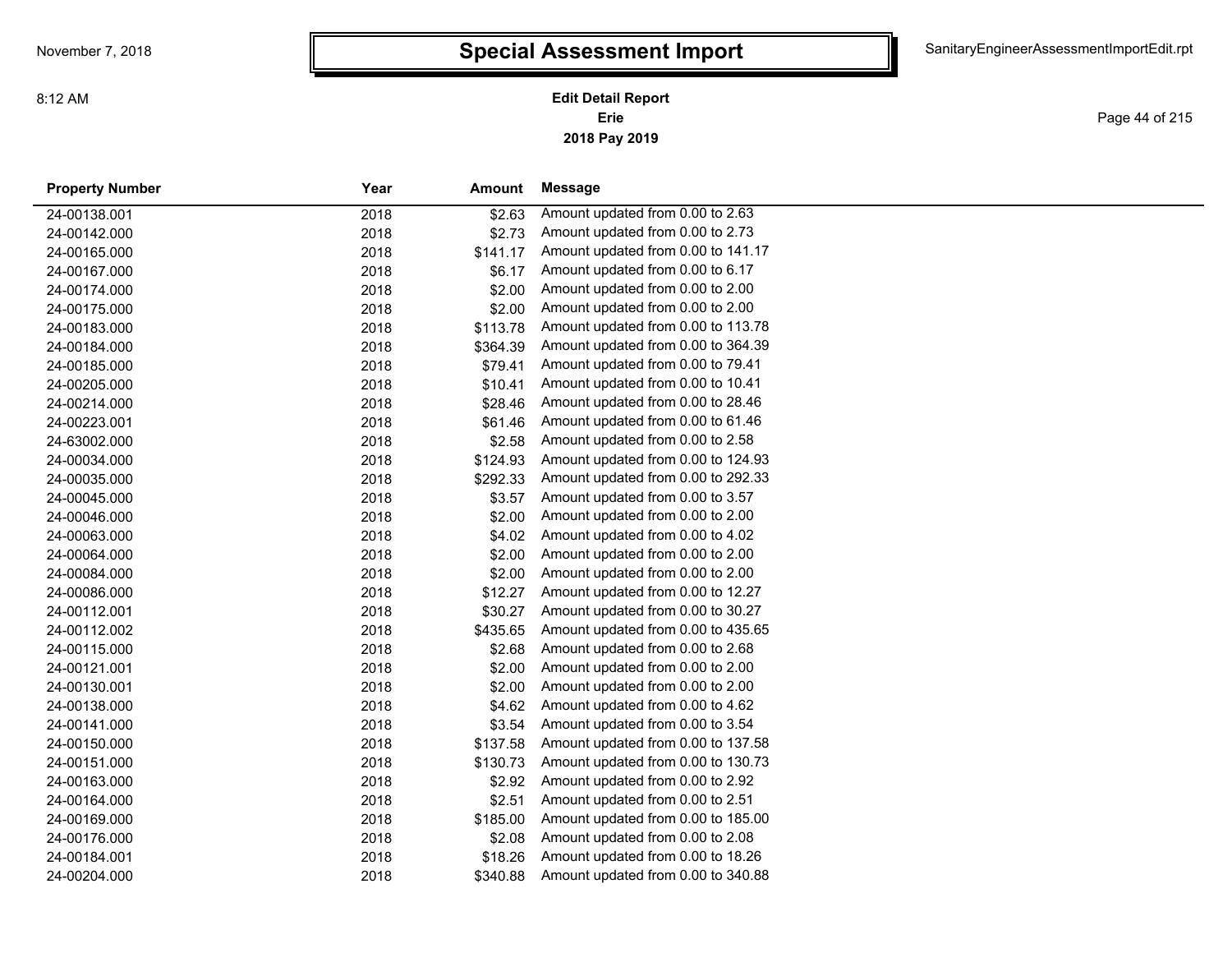8:12 AM

#### **2018 Pay 2019 Erie Edit Detail Report**

Page 45 of 215

| <b>Property Number</b>                     | Year | <b>Amount</b> | <b>Message</b>                       |
|--------------------------------------------|------|---------------|--------------------------------------|
| 24-00211.000                               | 2018 | \$104.27      | Amount updated from 0.00 to 104.27   |
| 24-00212.000                               | 2018 | \$78.09       | Amount updated from 0.00 to 78.09    |
| 24-00224.001                               | 2018 | \$19.85       | Amount updated from 0.00 to 19.85    |
| 24-63001.000                               | 2018 | \$2.58        | Amount updated from 0.00 to 2.58     |
| 24-63003.000                               | 2018 | \$2.58        | Amount updated from 0.00 to 2.58     |
| Total for C162324003 - DELEMATRE #32 R000A |      | \$3,177.83    |                                      |
| C162324004 - SCHLESSMAN-TOMMAS #           |      |               |                                      |
| 24-00165.000                               | 2018 | \$186.21      | Amount updated from 0.00 to 186.21   |
| 24-00150.000                               | 2018 | \$324.45      | Amount updated from 0.00 to 324.45   |
| 24-00151.000                               | 2018 | \$314.50      | Amount updated from 0.00 to 314.50   |
| 24-00204.000                               | 2018 | \$249.81      | Amount updated from 0.00 to 249.81   |
| Total for C162324004 - SCHLESSMAN-TOMMAS   |      | \$1,074.97    |                                      |
| C162324007 - SCHNEE-CLAYTON #45            |      |               |                                      |
| 24-00201.000                               | 2018 | \$1,367.55    | Amount updated from 0.00 to 1,367.55 |
| 25-00389.000                               | 2018 | \$19.88       | Amount updated from 0.00 to 19.88    |
| 26-00158.000                               | 2018 | \$30.88       | Amount updated from 0.00 to 30.88    |
| 26-00182.000                               | 2018 | \$95.17       | Amount updated from 0.00 to 95.17    |
| 26-00195.000                               | 2018 | \$33.42       | Amount updated from 0.00 to 33.42    |
| 26-00253.000                               | 2018 | \$3.81        | Amount updated from 0.00 to 3.81     |
| 29-00166.000                               | 2018 | \$78.68       | Amount updated from 0.00 to 78.68    |
| 29-00207.000                               | 2018 | \$83.13       | Amount updated from 0.00 to 83.13    |
| 29-00224.000                               | 2018 | \$44.84       | Amount updated from 0.00 to 44.84    |
| 29-80277.000                               | 2018 | \$73.60       | Amount updated from 0.00 to 73.60    |
| 24-00120.000                               | 2018 | \$21.20       | Amount updated from 0.00 to 21.20    |
| 24-00127.000                               | 2018 | \$3.59        | Amount updated from 0.00 to 3.59     |
| 26-00013.000                               | 2018 | \$516.02      | Amount updated from 0.00 to 516.02   |
| 26-00013.001                               | 2018 | \$5.29        | Amount updated from 0.00 to 5.29     |
| 26-00157.000                               | 2018 | \$50.34       | Amount updated from 0.00 to 50.34    |
| 26-00181.000                               | 2018 | \$216.36      | Amount updated from 0.00 to 216.36   |
| 26-00254.000                               | 2018 | \$340.72      | Amount updated from 0.00 to 340.72   |
| 29-00208.000                               | 2018 | \$4.11        | Amount updated from 0.00 to 4.11     |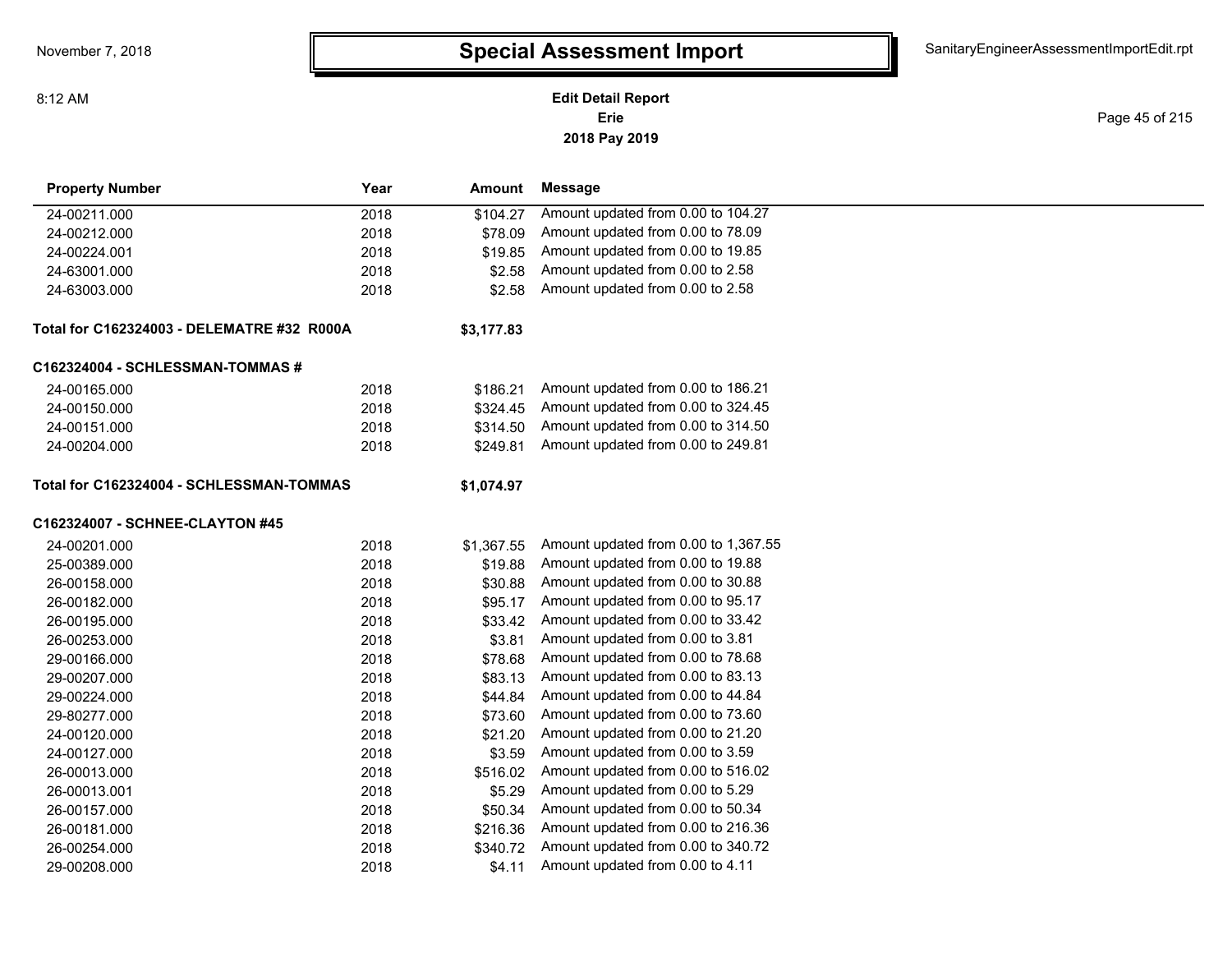8:12 AM

**2018 Pay 2019 Erie Edit Detail Report**

Page 46 of 215

| <b>Property Number</b>                         | Year | Amount     | <b>Message</b>                     |
|------------------------------------------------|------|------------|------------------------------------|
| Total for C162324007 - SCHNEE-CLAYTON #45      |      | \$2,988.59 |                                    |
| C162324010 - TOMMAS DITCH #82                  |      |            |                                    |
| 24-00012.000                                   | 2018 | \$5.87     | Amount updated from 0.00 to 5.87   |
| 24-00115.000                                   | 2018 | \$21.99    | Amount updated from 0.00 to 21.99  |
| 24-00138.001                                   | 2018 | \$14.66    | Amount updated from 0.00 to 14.66  |
| 24-00164.000                                   | 2018 | \$9.13     | Amount updated from 0.00 to 9.13   |
| 24-00165.000                                   | 2018 | \$221.09   | Amount updated from 0.00 to 221.09 |
| 24-00185.000                                   | 2018 | \$161.30   | Amount updated from 0.00 to 161.30 |
| 24-00009.003                                   | 2018 | \$104.11   | Amount updated from 0.00 to 104.11 |
| 24-00010.000                                   | 2018 | \$5.87     | Amount updated from 0.00 to 5.87   |
| 24-00011.000                                   | 2018 | \$27.86    | Amount updated from 0.00 to 27.86  |
| 24-00045.000                                   | 2018 | \$14.66    | Amount updated from 0.00 to 14.66  |
| 24-00046.000                                   | 2018 | \$5.87     | Amount updated from 0.00 to 5.87   |
| 24-00064.000                                   | 2018 | \$4.40     | Amount updated from 0.00 to 4.40   |
| 24-00124.000                                   | 2018 | \$5.87     | Amount updated from 0.00 to 5.87   |
| 24-00134.000                                   | 2018 | \$8.80     | Amount updated from 0.00 to 8.80   |
| 24-00138.000                                   | 2018 | \$24.93    | Amount updated from 0.00 to 24.93  |
| 24-00150.000                                   | 2018 | \$24.93    | Amount updated from 0.00 to 24.93  |
| 24-00151.000                                   | 2018 | \$3.00     | Amount updated from 0.00 to 3.00   |
| 24-00163.000                                   | 2018 | \$14.66    | Amount updated from 0.00 to 14.66  |
| 24-00167.000                                   | 2018 | \$16.13    | Amount updated from 0.00 to 16.13  |
| <b>Total for C162324010 - TOMMAS DITCH #82</b> |      | \$695.13   |                                    |
| C162325003 - STONE CLAYTON #27 R00             |      |            |                                    |
| 23-00035.000                                   | 2018 | \$119.76   | Amount updated from 0.00 to 119.76 |
| 23-00098.000                                   | 2018 | \$24.60    | Amount updated from 0.00 to 24.60  |
| 23-00098.001                                   | 2018 | \$135.43   | Amount updated from 0.00 to 135.43 |
| 24-00005.000                                   | 2018 | \$16.43    | Amount updated from 0.00 to 16.43  |
| 24-00017.000                                   | 2018 | \$21.42    | Amount updated from 0.00 to 21.42  |
| 24-00019.000                                   | 2018 | \$21.42    | Amount updated from 0.00 to 21.42  |
| 24-00021.000                                   | 2018 | \$6.12     | Amount updated from 0.00 to 6.12   |
| 24-00024.002                                   | 2018 | \$3.31     | Amount updated from 0.00 to 3.31   |
|                                                |      |            |                                    |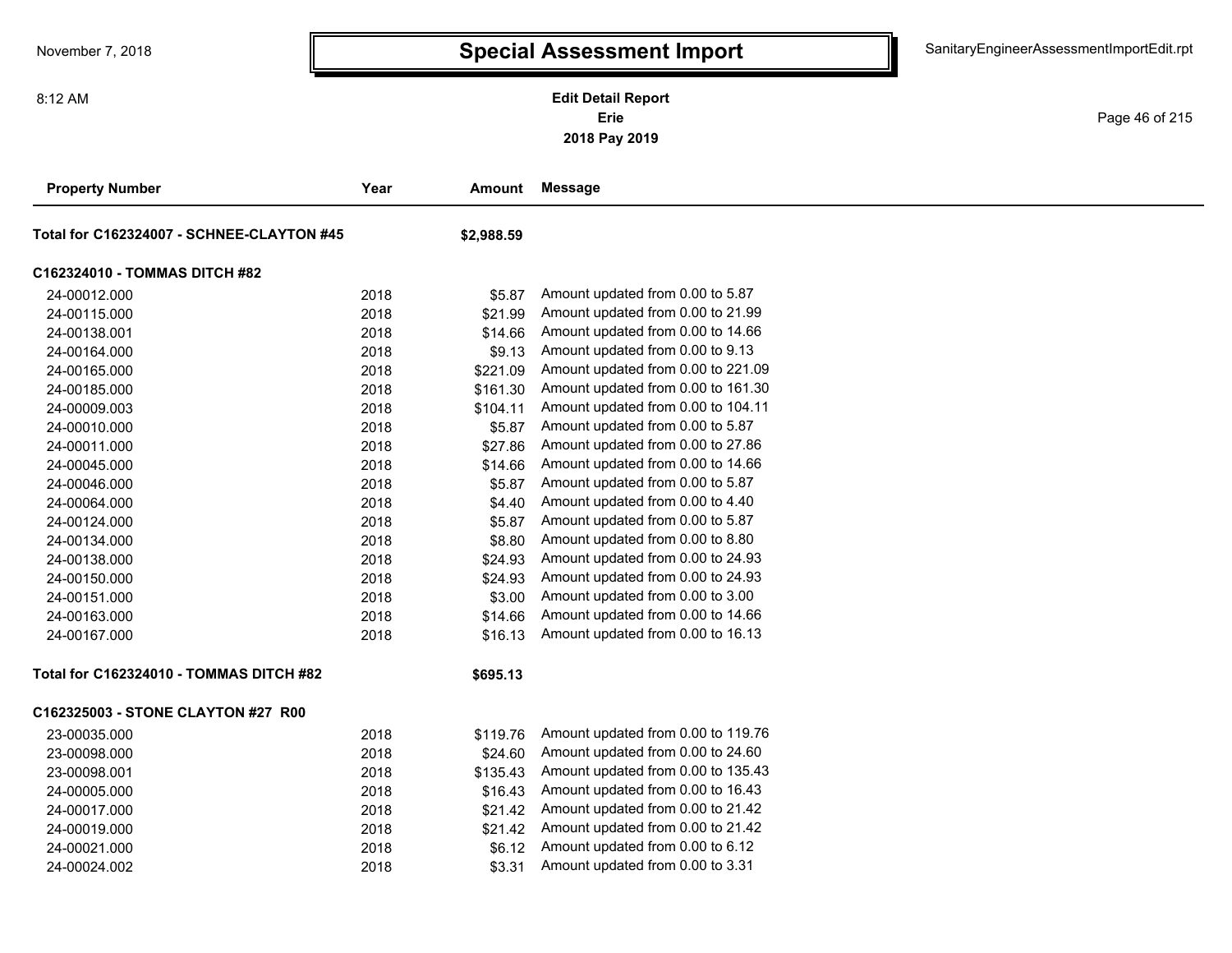Page 47 of 215

| <b>Property Number</b> | Year | Amount   | Message                            |
|------------------------|------|----------|------------------------------------|
| 24-00024.003           | 2018 | \$57.59  | Amount updated from 0.00 to 57.59  |
| 24-00026.000           | 2018 | \$409.86 | Amount updated from 0.00 to 409.86 |
| 24-00029.000           | 2018 | \$21.42  | Amount updated from 0.00 to 21.42  |
| 24-00037.000           | 2018 | \$21.42  | Amount updated from 0.00 to 21.42  |
| 24-00038.000           | 2018 | \$6.12   | Amount updated from 0.00 to 6.12   |
| 24-00039.000           | 2018 | \$21.42  | Amount updated from 0.00 to 21.42  |
| 24-00042.000           | 2018 | \$22.94  | Amount updated from 0.00 to 22.94  |
| 24-00043.000           | 2018 | \$21.42  | Amount updated from 0.00 to 21.42  |
| 24-00047.000           | 2018 | \$21.42  | Amount updated from 0.00 to 21.42  |
| 24-00053.000           | 2018 | \$21.42  | Amount updated from 0.00 to 21.42  |
| 24-00054.000           | 2018 | \$21.42  | Amount updated from 0.00 to 21.42  |
| 24-00062.000           | 2018 | \$21.42  | Amount updated from 0.00 to 21.42  |
| 24-00065.000           | 2018 | \$6.12   | Amount updated from 0.00 to 6.12   |
| 24-00069.000           | 2018 | \$21.42  | Amount updated from 0.00 to 21.42  |
| 24-00070.000           | 2018 | \$6.12   | Amount updated from 0.00 to 6.12   |
| 24-00071.000           | 2018 | \$6.12   | Amount updated from 0.00 to 6.12   |
| 24-00073.000           | 2018 | \$10.71  | Amount updated from 0.00 to 10.71  |
| 24-00074.000           | 2018 | \$10.71  | Amount updated from 0.00 to 10.71  |
| 24-00075.000           | 2018 | \$21.42  | Amount updated from 0.00 to 21.42  |
| 24-00076.000           | 2018 | \$21.42  | Amount updated from 0.00 to 21.42  |
| 24-00081.000           | 2018 | \$21.42  | Amount updated from 0.00 to 21.42  |
| 24-00083.000           | 2018 | \$21.42  | Amount updated from 0.00 to 21.42  |
| 24-00085.000           | 2018 | \$21.42  | Amount updated from 0.00 to 21.42  |
| 24-00086.000           | 2018 | \$317.30 | Amount updated from 0.00 to 317.30 |
| 24-00087.000           | 2018 | \$7.88   | Amount updated from 0.00 to 7.88   |
| 24-00090.000           | 2018 | \$57.27  | Amount updated from 0.00 to 57.27  |
| 24-00091.000           | 2018 | \$6.12   | Amount updated from 0.00 to 6.12   |
| 24-00092.000           | 2018 | \$21.42  | Amount updated from 0.00 to 21.42  |
| 24-00093.000           | 2018 | \$6.12   | Amount updated from 0.00 to 6.12   |
| 24-00094.000           | 2018 | \$6.12   | Amount updated from 0.00 to 6.12   |
| 24-00096.000           | 2018 | \$6.12   | Amount updated from 0.00 to 6.12   |
| 24-00097.000           | 2018 | \$6.12   | Amount updated from 0.00 to 6.12   |
| 24-00099.000           | 2018 | \$6.29   | Amount updated from 0.00 to 6.29   |
| 24-00100.000           | 2018 | \$6.29   | Amount updated from 0.00 to 6.29   |
| 24-00104.000           | 2018 | \$6.12   | Amount updated from 0.00 to 6.12   |
| 24-00105.000           | 2018 | \$6.12   | Amount updated from 0.00 to 6.12   |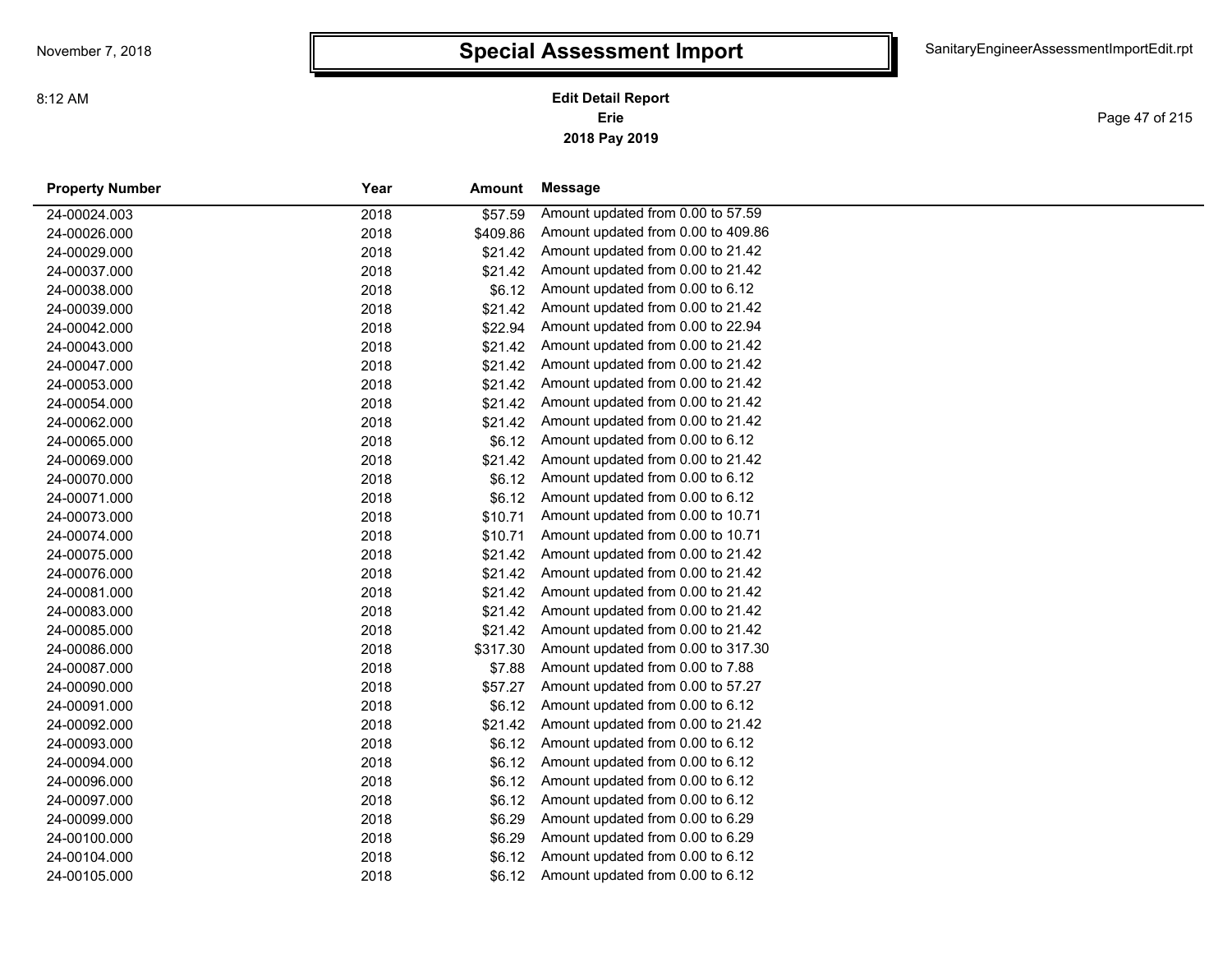**2018 Pay 2019 Erie Edit Detail Report**

Page 48 of 215

| <b>Property Number</b> | Year | Amount   | Message                            |
|------------------------|------|----------|------------------------------------|
| 24-00106.000           | 2018 | \$6.12   | Amount updated from 0.00 to 6.12   |
| 24-00109.000           | 2018 | \$6.12   | Amount updated from 0.00 to 6.12   |
| 24-00110.000           | 2018 | \$6.12   | Amount updated from 0.00 to 6.12   |
| 24-00111.000           | 2018 | \$6.12   | Amount updated from 0.00 to 6.12   |
| 24-00115.000           | 2018 | \$37.86  | Amount updated from 0.00 to 37.86  |
| 24-00119.000           | 2018 | \$359.05 | Amount updated from 0.00 to 359.05 |
| 24-00122.000           | 2018 | \$21.42  | Amount updated from 0.00 to 21.42  |
| 24-00123.000           | 2018 | \$21.42  | Amount updated from 0.00 to 21.42  |
| 24-00126.000           | 2018 | \$21.42  | Amount updated from 0.00 to 21.42  |
| 24-00129.000           | 2018 | \$21.42  | Amount updated from 0.00 to 21.42  |
| 24-00134.000           | 2018 | \$141.18 | Amount updated from 0.00 to 141.18 |
| 24-00139.000           | 2018 | \$21.42  | Amount updated from 0.00 to 21.42  |
| 24-00140.000           | 2018 | \$21.42  | Amount updated from 0.00 to 21.42  |
| 24-00150.000           | 2018 | \$123.92 | Amount updated from 0.00 to 123.92 |
| 24-00153.000           | 2018 | \$21.42  | Amount updated from 0.00 to 21.42  |
| 24-00156.000           | 2018 | \$21.42  | Amount updated from 0.00 to 21.42  |
| 24-00157.000           | 2018 | \$21.42  | Amount updated from 0.00 to 21.42  |
| 24-00158.000           | 2018 | \$22.19  | Amount updated from 0.00 to 22.19  |
| 24-00159.000           | 2018 | \$657.03 | Amount updated from 0.00 to 657.03 |
| 24-00162.000           | 2018 | \$21.42  | Amount updated from 0.00 to 21.42  |
| 24-00168.000           | 2018 | \$21.42  | Amount updated from 0.00 to 21.42  |
| 24-00171.000           | 2018 | \$18.48  | Amount updated from 0.00 to 18.48  |
| 24-00172.000           | 2018 | \$24.71  | Amount updated from 0.00 to 24.71  |
| 24-00178.000           | 2018 | \$21.42  | Amount updated from 0.00 to 21.42  |
| 24-00179.000           | 2018 | \$21.42  | Amount updated from 0.00 to 21.42  |
| 24-00185.000           | 2018 | \$32.33  | Amount updated from 0.00 to 32.33  |
| 24-00197.000           | 2018 | \$61.79  | Amount updated from 0.00 to 61.79  |
| 24-00198.000           | 2018 | \$40.63  | Amount updated from 0.00 to 40.63  |
| 24-00200.000           | 2018 | \$14.42  | Amount updated from 0.00 to 14.42  |
| 24-00201.000           | 2018 | \$54.78  | Amount updated from 0.00 to 54.78  |
| 24-00202.003           | 2018 | \$21.42  | Amount updated from 0.00 to 21.42  |
| 25-00037.000           | 2018 | \$769.71 | Amount updated from 0.00 to 769.71 |
| 25-00046.000           | 2018 | \$372.04 | Amount updated from 0.00 to 372.04 |
| 25-00060.000           | 2018 | \$31.06  | Amount updated from 0.00 to 31.06  |
| 25-00143.000           | 2018 | \$125.35 | Amount updated from 0.00 to 125.35 |
| 25-00168.000           | 2018 | \$21.42  | Amount updated from 0.00 to 21.42  |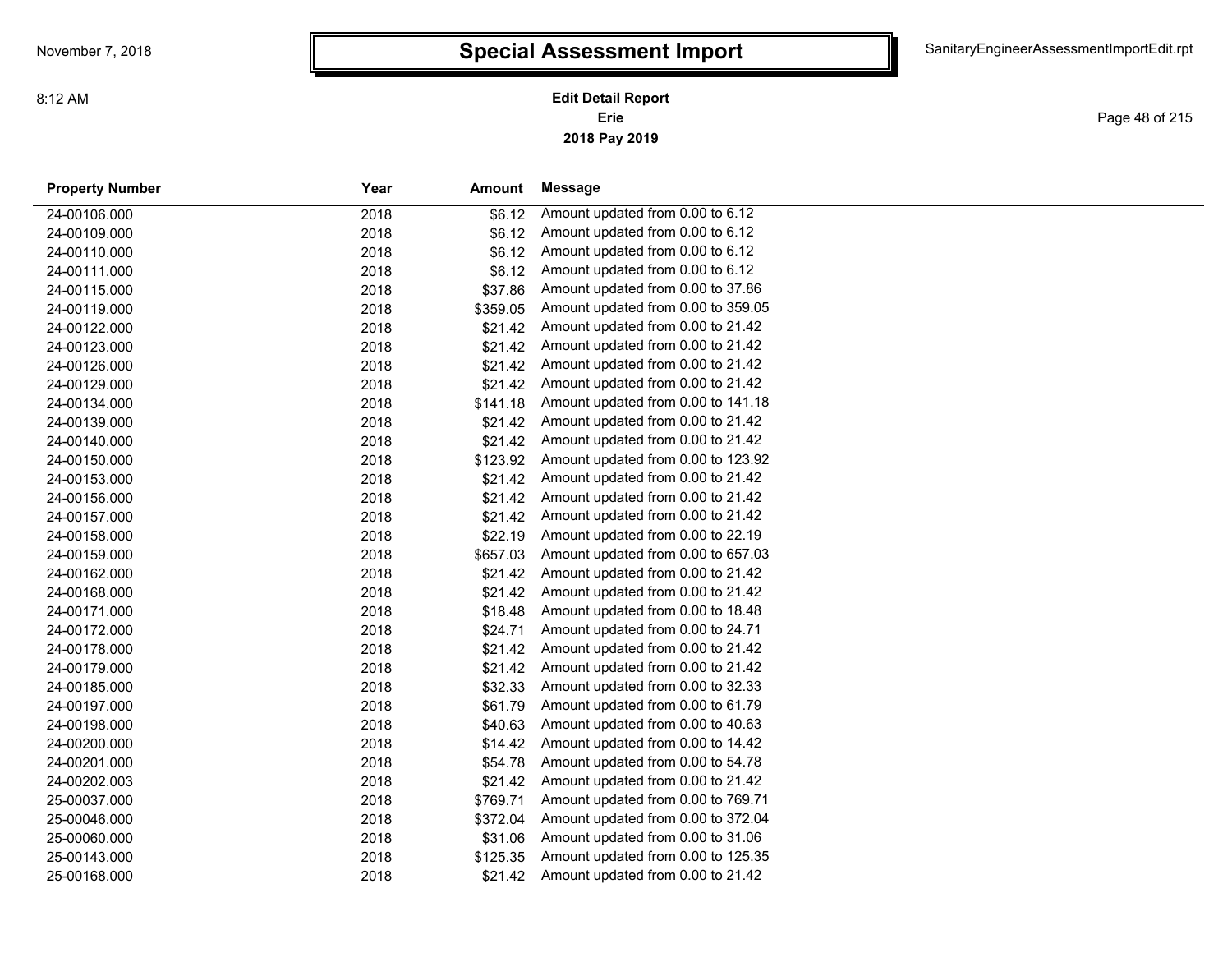**2018 Pay 2019 Erie Edit Detail Report**

Page 49 of 215

| <b>Property Number</b> | Year | Amount   | Message                            |  |
|------------------------|------|----------|------------------------------------|--|
| 25-00180.000           | 2018 | \$21.42  | Amount updated from 0.00 to 21.42  |  |
| 25-00180.001           | 2018 | \$21.42  | Amount updated from 0.00 to 21.42  |  |
| 25-00181.000           | 2018 | \$57.63  | Amount updated from 0.00 to 57.63  |  |
| 25-00182.000           | 2018 | \$9.31   | Amount updated from 0.00 to 9.31   |  |
| 25-00228.000           | 2018 | \$21.42  | Amount updated from 0.00 to 21.42  |  |
| 25-00228.001           | 2018 | \$529.32 | Amount updated from 0.00 to 529.32 |  |
| 25-00246.000           | 2018 | \$215.38 | Amount updated from 0.00 to 215.38 |  |
| 23-00036.000           | 2018 | \$115.05 | Amount updated from 0.00 to 115.05 |  |
| 23-00044.000           | 2018 | \$26.90  | Amount updated from 0.00 to 26.90  |  |
| 23-00080.000           | 2018 | \$21.42  | Amount updated from 0.00 to 21.42  |  |
| 23-00098.002           | 2018 | \$5.31   | Amount updated from 0.00 to 5.31   |  |
| 24-00002.000           | 2018 | \$21.42  | Amount updated from 0.00 to 21.42  |  |
| 24-00006.000           | 2018 | \$21.42  | Amount updated from 0.00 to 21.42  |  |
| 24-00013.000           | 2018 | \$27.33  | Amount updated from 0.00 to 27.33  |  |
| 24-00020.000           | 2018 | \$9.88   | Amount updated from 0.00 to 9.88   |  |
| 24-00022.000           | 2018 | \$319.55 | Amount updated from 0.00 to 319.55 |  |
| 24-00028.000           | 2018 | \$88.64  | Amount updated from 0.00 to 88.64  |  |
| 24-00030.000           | 2018 | \$21.42  | Amount updated from 0.00 to 21.42  |  |
| 24-00031.000           | 2018 | \$21.42  | Amount updated from 0.00 to 21.42  |  |
| 24-00040.000           | 2018 | \$31.78  | Amount updated from 0.00 to 31.78  |  |
| 24-00041.000           | 2018 | \$21.42  | Amount updated from 0.00 to 21.42  |  |
| 24-00044.000           | 2018 | \$96.92  | Amount updated from 0.00 to 96.92  |  |
| 24-00048.000           | 2018 | \$21.42  | Amount updated from 0.00 to 21.42  |  |
| 24-00052.000           | 2018 | \$21.42  | Amount updated from 0.00 to 21.42  |  |
| 24-00057.000           | 2018 | \$34.56  | Amount updated from 0.00 to 34.56  |  |
| 24-00064.000           | 2018 | \$21.42  | Amount updated from 0.00 to 21.42  |  |
| 24-00066.000           | 2018 | \$6.12   | Amount updated from 0.00 to 6.12   |  |
| 24-00067.000           | 2018 | \$6.12   | Amount updated from 0.00 to 6.12   |  |
| 24-00068.000           | 2018 | \$21.42  | Amount updated from 0.00 to 21.42  |  |
| 24-00072.000           | 2018 | \$21.42  | Amount updated from 0.00 to 21.42  |  |
| 24-00077.000           | 2018 | \$21.42  | Amount updated from 0.00 to 21.42  |  |
| 24-00080.000           | 2018 | \$21.42  | Amount updated from 0.00 to 21.42  |  |
| 24-00088.000           | 2018 | \$7.88   | Amount updated from 0.00 to 7.88   |  |
| 24-00089.000           | 2018 | \$7.88   | Amount updated from 0.00 to 7.88   |  |
| 24-00095.000           | 2018 | \$6.12   | Amount updated from 0.00 to 6.12   |  |
| 24-00098.000           | 2018 | \$6.12   | Amount updated from 0.00 to 6.12   |  |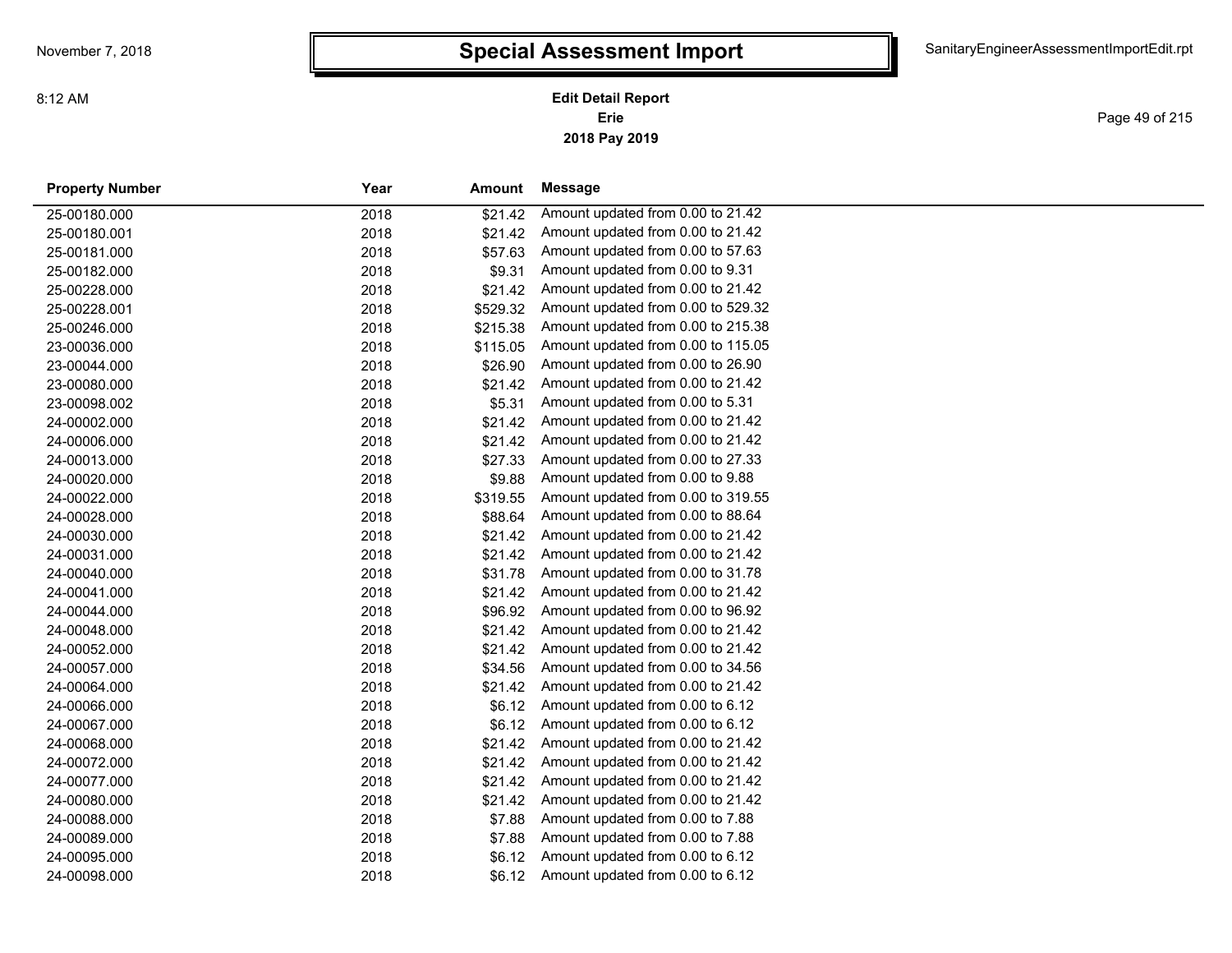**2018 Pay 2019 Erie Edit Detail Report**

Page 50 of 215

| <b>Property Number</b>                     | Year | Amount     | <b>Message</b>                       |  |  |  |
|--------------------------------------------|------|------------|--------------------------------------|--|--|--|
| 24-00101.000                               | 2018 | \$9.64     | Amount updated from 0.00 to 9.64     |  |  |  |
| 24-00102.000                               | 2018 | \$6.64     | Amount updated from 0.00 to 6.64     |  |  |  |
| 24-00103.000                               | 2018 | \$6.12     | Amount updated from 0.00 to 6.12     |  |  |  |
| 24-00107.000                               | 2018 | \$6.12     | Amount updated from 0.00 to 6.12     |  |  |  |
| 24-00108.000                               | 2018 | \$6.12     | Amount updated from 0.00 to 6.12     |  |  |  |
| 24-00118.000                               | 2018 | \$38.51    | Amount updated from 0.00 to 38.51    |  |  |  |
| 24-00127.000                               | 2018 | \$54.78    | Amount updated from 0.00 to 54.78    |  |  |  |
| 24-00131.000                               | 2018 | \$21.42    | Amount updated from 0.00 to 21.42    |  |  |  |
| 24-00135.000                               | 2018 | \$32.21    | Amount updated from 0.00 to 32.21    |  |  |  |
| 24-00136.000                               | 2018 | \$41.08    | Amount updated from 0.00 to 41.08    |  |  |  |
| 24-00137.000                               | 2018 | \$273.11   | Amount updated from 0.00 to 273.11   |  |  |  |
| 24-00160.000                               | 2018 | \$294.08   | Amount updated from 0.00 to 294.08   |  |  |  |
| 24-00196.000                               | 2018 | \$10.96    | Amount updated from 0.00 to 10.96    |  |  |  |
| 24-00202.000                               | 2018 | \$104.29   | Amount updated from 0.00 to 104.29   |  |  |  |
| 24-00202.001                               | 2018 | \$7.07     | Amount updated from 0.00 to 7.07     |  |  |  |
| 24-00202.002                               | 2018 | \$2.66     | Amount updated from 0.00 to 2.66     |  |  |  |
| 24-00202.004                               | 2018 | \$8.84     | Amount updated from 0.00 to 8.84     |  |  |  |
| 24-00202.005                               | 2018 | \$2.66     | Amount updated from 0.00 to 2.66     |  |  |  |
| 24-00206.000                               | 2018 | \$62.51    | Amount updated from 0.00 to 62.51    |  |  |  |
| 24-00207.000                               | 2018 | \$21.42    | Amount updated from 0.00 to 21.42    |  |  |  |
| 24-00218.000                               | 2018 | \$9.59     | Amount updated from 0.00 to 9.59     |  |  |  |
| 24-00220.000                               | 2018 | \$21.42    | Amount updated from 0.00 to 21.42    |  |  |  |
| 25-00024.000                               | 2018 | \$42.95    | Amount updated from 0.00 to 42.95    |  |  |  |
| 25-00187.000                               | 2018 | \$41.03    | Amount updated from 0.00 to 41.03    |  |  |  |
| 25-00271.000                               | 2018 | \$1,193.56 | Amount updated from 0.00 to 1,193.56 |  |  |  |
| Total for C162325003 - STONE CLAYTON #27 R |      | \$9,145.57 |                                      |  |  |  |
| C162325004 - SCHNEE-ZENDRY #28 DIT         |      |            |                                      |  |  |  |
| 24-00198.000                               | 2018 | \$16.64    | Amount updated from 0.00 to 16.64    |  |  |  |
| 25-00021.010                               | 2018 | \$4.00     | Amount updated from 0.00 to 4.00     |  |  |  |
| 25-00021.011                               | 2018 | \$4.00     | Amount updated from 0.00 to 4.00     |  |  |  |
| 25-00021.012                               | 2018 | \$4.00     | Amount updated from 0.00 to 4.00     |  |  |  |
| 25-00125.000                               | 2018 | \$193.88   | Amount updated from 0.00 to 193.88   |  |  |  |
| 25-00125.001                               | 2018 | \$20.96    | Amount updated from 0.00 to 20.96    |  |  |  |
| 25-00296.002                               | 2018 | \$149.47   | Amount updated from 0.00 to 149.47   |  |  |  |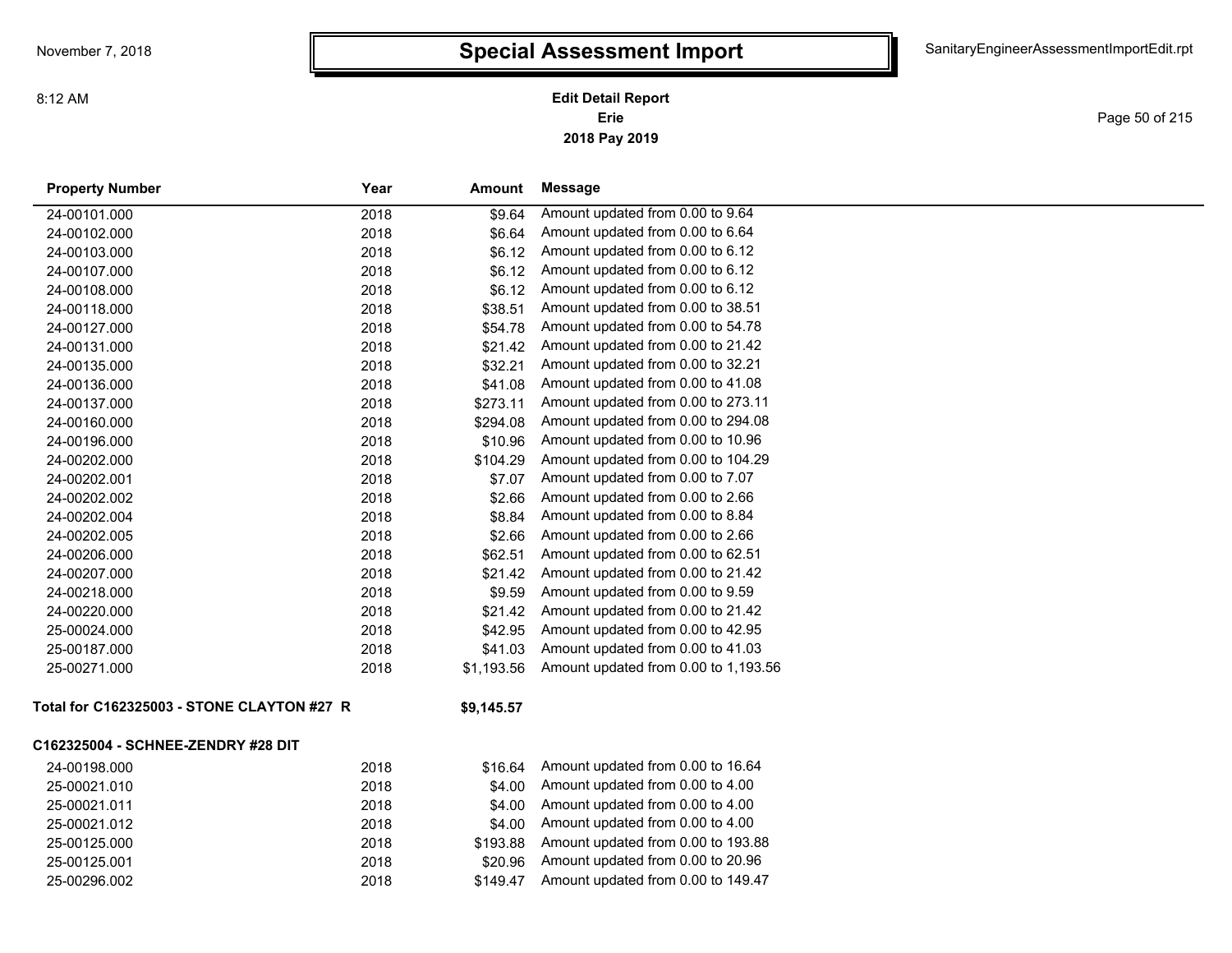Page 51 of 215

| <b>Property Number</b> | Year | Amount   | Message                            |
|------------------------|------|----------|------------------------------------|
| 25-00004.000           | 2018 | \$64.91  | Amount updated from 0.00 to 64.91  |
| 25-00006.000           | 2018 | \$7.22   | Amount updated from 0.00 to 7.22   |
| 25-00012.000           | 2018 | \$7.22   | Amount updated from 0.00 to 7.22   |
| 25-00021.003           | 2018 | \$4.00   | Amount updated from 0.00 to 4.00   |
| 25-00025.000           | 2018 | \$7.22   | Amount updated from 0.00 to 7.22   |
| 25-00026.000           | 2018 | \$4.59   | Amount updated from 0.00 to 4.59   |
| 25-00029.000           | 2018 | \$7.22   | Amount updated from 0.00 to 7.22   |
| 25-00031.000           | 2018 | \$88.37  | Amount updated from 0.00 to 88.37  |
| 25-00032.000           | 2018 | \$197.53 | Amount updated from 0.00 to 197.53 |
| 25-00033.000           | 2018 | \$231.83 | Amount updated from 0.00 to 231.83 |
| 25-00061.000           | 2018 | \$7.22   | Amount updated from 0.00 to 7.22   |
| 25-00062.000           | 2018 | \$7.22   | Amount updated from 0.00 to 7.22   |
| 25-00067.000           | 2018 | \$7.22   | Amount updated from 0.00 to 7.22   |
| 25-00083.000           | 2018 | \$4.00   | Amount updated from 0.00 to 4.00   |
| 25-00083.002           | 2018 | \$4.59   | Amount updated from 0.00 to 4.59   |
| 25-00083.003           | 2018 | \$4.00   | Amount updated from 0.00 to 4.00   |
| 25-00085.000           | 2018 | \$27.90  | Amount updated from 0.00 to 27.90  |
| 25-00091.000           | 2018 | \$33.27  | Amount updated from 0.00 to 33.27  |
| 25-00092.000           | 2018 | \$37.42  | Amount updated from 0.00 to 37.42  |
| 25-00096.001           | 2018 | \$4.59   | Amount updated from 0.00 to 4.59   |
| 25-00096.002           | 2018 | \$4.59   | Amount updated from 0.00 to 4.59   |
| 25-00100.000           | 2018 | \$7.22   | Amount updated from 0.00 to 7.22   |
| 25-00110.000           | 2018 | \$68.62  | Amount updated from 0.00 to 68.62  |
| 25-00111.000           | 2018 | \$43.67  | Amount updated from 0.00 to 43.67  |
| 25-00120.000           | 2018 | \$380.48 | Amount updated from 0.00 to 380.48 |
| 25-00120.001           | 2018 | \$8.76   | Amount updated from 0.00 to 8.76   |
| 25-00121.000           | 2018 | \$201.24 | Amount updated from 0.00 to 201.24 |
| 25-00122.000           | 2018 | \$197.54 | Amount updated from 0.00 to 197.54 |
| 25-00130.000           | 2018 | \$8.44   | Amount updated from 0.00 to 8.44   |
| 25-00149.000           | 2018 | \$11.35  | Amount updated from 0.00 to 11.35  |
| 25-00151.000           | 2018 | \$6.91   | Amount updated from 0.00 to 6.91   |
| 25-00151.001           | 2018 | \$199.28 | Amount updated from 0.00 to 199.28 |
| 25-00156.000           | 2018 | \$7.22   | Amount updated from 0.00 to 7.22   |
| 25-00164.000           | 2018 | \$16.54  | Amount updated from 0.00 to 16.54  |
| 25-00165.000           | 2018 | \$16.54  | Amount updated from 0.00 to 16.54  |
| 25-00172.000           | 2018 | \$394.66 | Amount updated from 0.00 to 394.66 |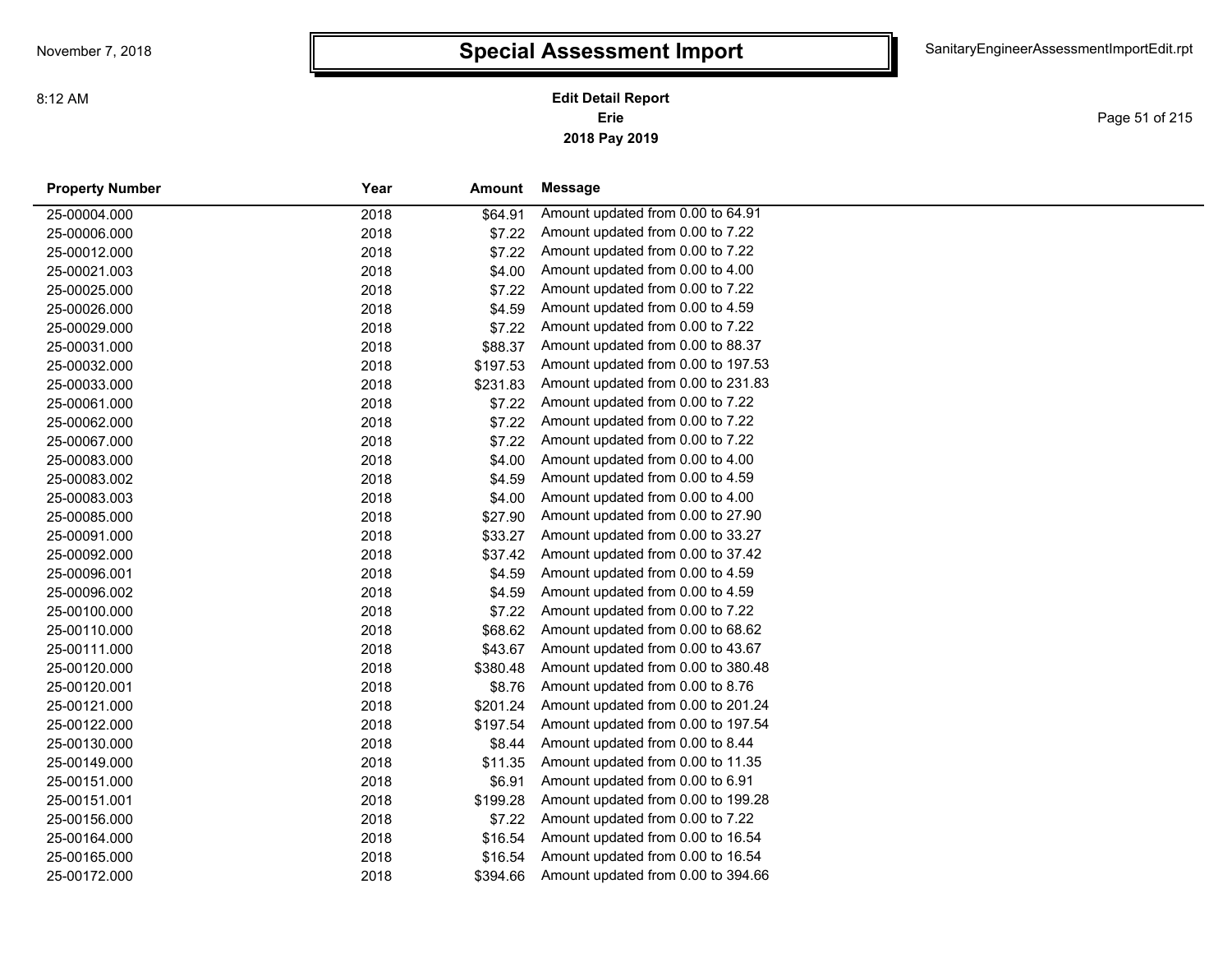**2018 Pay 2019 Erie Edit Detail Report**

Page 52 of 215

| <b>Property Number</b> | Year | Amount   | <b>Message</b>                     |
|------------------------|------|----------|------------------------------------|
| 25-00172.002           | 2018 | \$7.22   | Amount updated from 0.00 to 7.22   |
| 25-00172.003           | 2018 | \$8.74   | Amount updated from 0.00 to 8.74   |
| 25-00190.000           | 2018 | \$397.02 | Amount updated from 0.00 to 397.02 |
| 25-00190.001           | 2018 | \$16.54  | Amount updated from 0.00 to 16.54  |
| 25-00191.000           | 2018 | \$16.54  | Amount updated from 0.00 to 16.54  |
| 25-00204.000           | 2018 | \$16.54  | Amount updated from 0.00 to 16.54  |
| 25-00209.000           | 2018 | \$7.22   | Amount updated from 0.00 to 7.22   |
| 25-00213.000           | 2018 | \$88.37  | Amount updated from 0.00 to 88.37  |
| 25-00213.001           | 2018 | \$15.60  | Amount updated from 0.00 to 15.60  |
| 25-00222.000           | 2018 | \$16.64  | Amount updated from 0.00 to 16.64  |
| 25-00233.000           | 2018 | \$671.39 | Amount updated from 0.00 to 671.39 |
| 25-00235.000           | 2018 | \$141.39 | Amount updated from 0.00 to 141.39 |
| 25-00240.000           | 2018 | \$274.46 | Amount updated from 0.00 to 274.46 |
| 25-00241.000           | 2018 | \$173.83 | Amount updated from 0.00 to 173.83 |
| 25-00243.000           | 2018 | \$16.54  | Amount updated from 0.00 to 16.54  |
| 25-00247.000           | 2018 | \$11.71  | Amount updated from 0.00 to 11.71  |
| 25-00248.000           | 2018 | \$7.22   | Amount updated from 0.00 to 7.22   |
| 25-00251.000           | 2018 | \$232.87 | Amount updated from 0.00 to 232.87 |
| 25-00266.000           | 2018 | \$286.94 | Amount updated from 0.00 to 286.94 |
| 25-00267.000           | 2018 | \$7.22   | Amount updated from 0.00 to 7.22   |
| 25-00268.000           | 2018 | \$7.22   | Amount updated from 0.00 to 7.22   |
| 25-00296.000           | 2018 | \$346.30 | Amount updated from 0.00 to 346.30 |
| 25-00302.000           | 2018 | \$33.27  | Amount updated from 0.00 to 33.27  |
| 25-00303.000           | 2018 | \$312.92 | Amount updated from 0.00 to 312.92 |
| 25-00304.000           | 2018 | \$119.36 | Amount updated from 0.00 to 119.36 |
| 25-00319.000           | 2018 | \$22.92  | Amount updated from 0.00 to 22.92  |
| 25-00320.000           | 2018 | \$7.22   | Amount updated from 0.00 to 7.22   |
| 25-00325.002           | 2018 | \$4.59   | Amount updated from 0.00 to 4.59   |
| 25-00337.000           | 2018 | \$11.52  | Amount updated from 0.00 to 11.52  |
| 25-00337.001           | 2018 | \$15.62  | Amount updated from 0.00 to 15.62  |
| 25-00337.002           | 2018 | \$10.94  | Amount updated from 0.00 to 10.94  |
| 25-00338.000           | 2018 | \$24.60  | Amount updated from 0.00 to 24.60  |
| 25-00399.000           | 2018 | \$129.60 | Amount updated from 0.00 to 129.60 |
| 25-63001.000           | 2018 | \$4.00   | Amount updated from 0.00 to 4.00   |
| 25-90012.000           | 2018 | \$8.32   | Amount updated from 0.00 to 8.32   |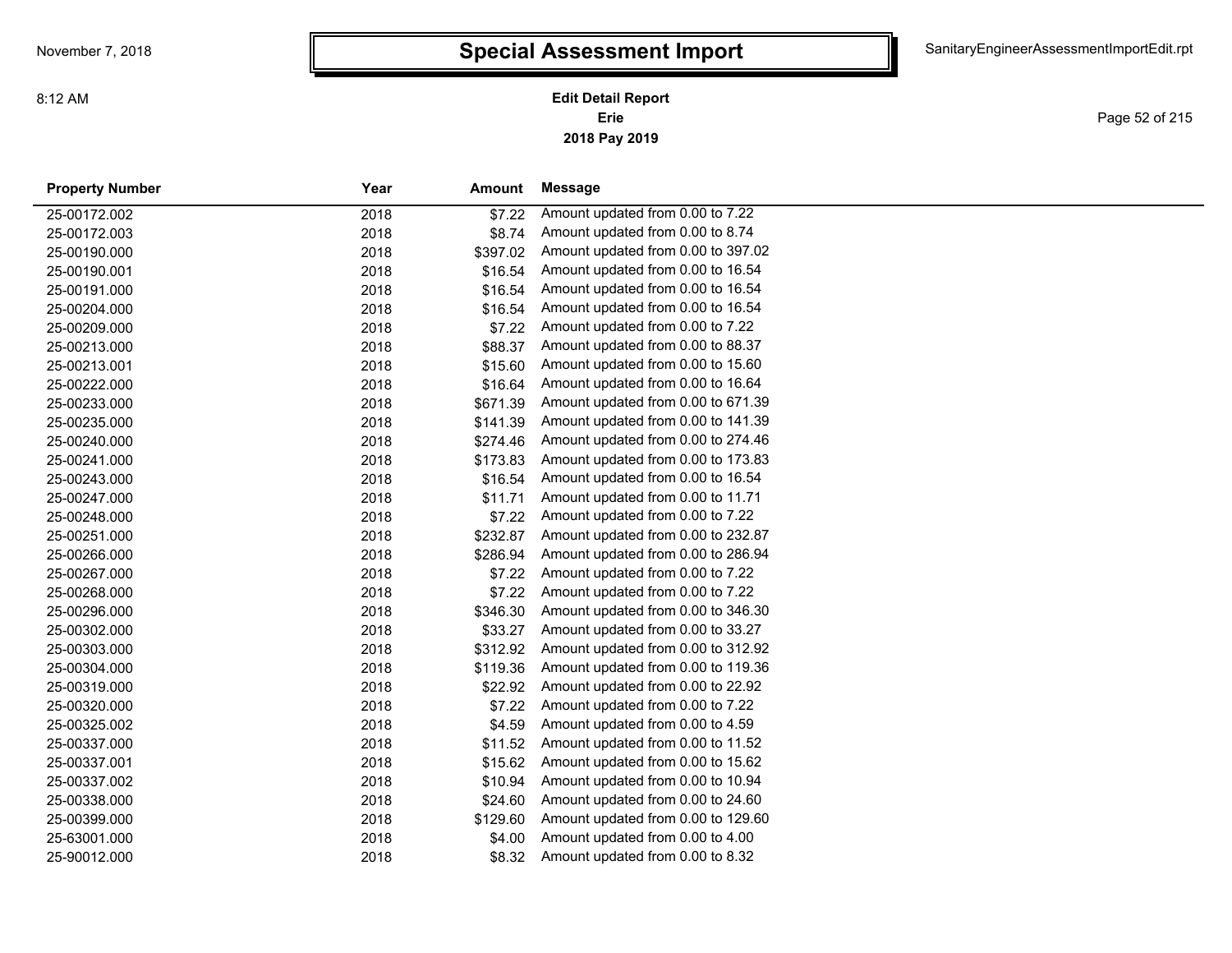8:12 AM

### **2018 Pay 2019 Erie Edit Detail Report**

Page 53 of 215

| <b>Property Number</b>                      | Year | Amount     | <b>Message</b>                     |
|---------------------------------------------|------|------------|------------------------------------|
| Total for C162325004 - SCHNEE-ZENDRY #28 D  |      | \$6,195.95 |                                    |
| C162325006 - PORTLAND ROAD TILE #5          |      |            |                                    |
| 25-00302.000                                | 2018 | \$352.61   | Amount updated from 0.00 to 352.61 |
| 29-80277.000                                | 2018 | \$352.61   | Amount updated from 0.00 to 352.61 |
| 25-00335.000                                | 2018 | \$106.28   | Amount updated from 0.00 to 106.28 |
| 29-00022.000                                | 2018 | \$243.93   | Amount updated from 0.00 to 243.93 |
| 29-00022.001                                | 2018 | \$99.86    | Amount updated from 0.00 to 99.86  |
| 29-00022.002                                | 2018 | \$107.79   | Amount updated from 0.00 to 107.79 |
| 29-00022.003                                | 2018 | \$107.58   | Amount updated from 0.00 to 107.58 |
| 29-00022.004                                | 2018 | \$102.98   | Amount updated from 0.00 to 102.98 |
| 29-00022.005                                | 2018 | \$102.59   | Amount updated from 0.00 to 102.59 |
| 29-00022.006                                | 2018 | \$62.18    | Amount updated from 0.00 to 62.18  |
| 29-00022.007                                | 2018 | \$103.17   | Amount updated from 0.00 to 103.17 |
| 29-00022.008                                | 2018 | \$102.78   | Amount updated from 0.00 to 102.78 |
| 29-00022.009                                | 2018 | \$107.37   | Amount updated from 0.00 to 107.37 |
| 29-00059.000                                | 2018 | \$68.36    | Amount updated from 0.00 to 68.36  |
| 29-00094.000                                | 2018 | \$606.55   | Amount updated from 0.00 to 606.55 |
| 29-00140.000                                | 2018 | \$821.57   | Amount updated from 0.00 to 821.57 |
| Total for C162325006 - PORTLAND ROAD TILE # |      | \$3,448.21 |                                    |
| C162325008 - STEWARD-THORNE - B #8          |      |            |                                    |
| 23-00022.000                                | 2018 | \$176.92   | Amount updated from 0.00 to 176.92 |
| 23-00023.000                                | 2018 | \$4.55     | Amount updated from 0.00 to 4.55   |
| 23-00024.000                                | 2018 | \$8.77     | Amount updated from 0.00 to 8.77   |
| 23-00026.000                                | 2018 | \$5.12     | Amount updated from 0.00 to 5.12   |
| 23-00026.001                                | 2018 | \$341.43   | Amount updated from 0.00 to 341.43 |
| 23-00052.000                                | 2018 | \$4.55     | Amount updated from 0.00 to 4.55   |
| 23-00053.000                                | 2018 | \$141.53   | Amount updated from 0.00 to 141.53 |
| 23-00096.000                                | 2018 | \$4.55     | Amount updated from 0.00 to 4.55   |
| 23-68001.000                                | 2018 | \$23.41    | Amount updated from 0.00 to 23.41  |
| Total for C162325008 - STEWARD-THORNE - B # |      | \$710.83   |                                    |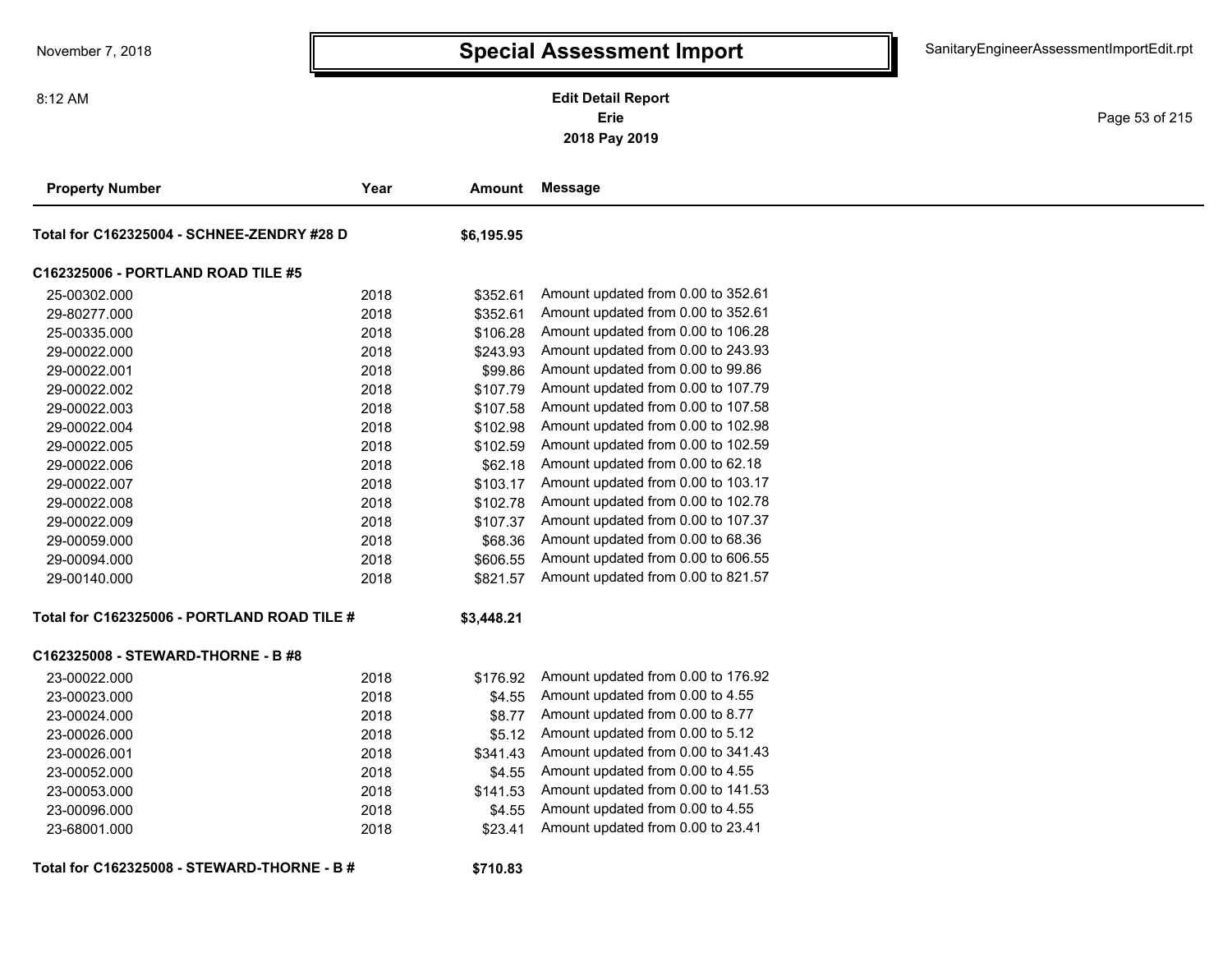Page 54 of 215

| <b>Property Number</b>         | Year | Amount   | Message                            |  |
|--------------------------------|------|----------|------------------------------------|--|
| C162325010 - STEWARD-THORNE #2 |      |          |                                    |  |
| 24-00198.000                   | 2018 | \$9.22   | Amount updated from 0.00 to 9.22   |  |
| 25-00097.001                   | 2018 | \$14.80  | Amount updated from 0.00 to 14.80  |  |
| 25-00302.000                   | 2018 | \$18.68  | Amount updated from 0.00 to 18.68  |  |
| 23-00030.000                   | 2018 | \$47.06  | Amount updated from 0.00 to 47.06  |  |
| 25-00008.000                   | 2018 | \$9.75   | Amount updated from 0.00 to 9.75   |  |
| 25-00049.000                   | 2018 | \$2.00   | Amount updated from 0.00 to 2.00   |  |
| 25-00050.000                   | 2018 | \$262.58 | Amount updated from 0.00 to 262.58 |  |
| 25-00066.000                   | 2018 | \$9.75   | Amount updated from 0.00 to 9.75   |  |
| 25-00086.000                   | 2018 | \$9.75   | Amount updated from 0.00 to 9.75   |  |
| 25-00087.000                   | 2018 | \$9.75   | Amount updated from 0.00 to 9.75   |  |
| 25-00088.000                   | 2018 | \$9.75   | Amount updated from 0.00 to 9.75   |  |
| 25-00089.000                   | 2018 | \$2.00   | Amount updated from 0.00 to 2.00   |  |
| 25-00090.000                   | 2018 | \$5.78   | Amount updated from 0.00 to 5.78   |  |
| 25-00098.000                   | 2018 | \$85.34  | Amount updated from 0.00 to 85.34  |  |
| 25-00102.000                   | 2018 | \$55.91  | Amount updated from 0.00 to 55.91  |  |
| 25-00104.000                   | 2018 | \$9.75   | Amount updated from 0.00 to 9.75   |  |
| 25-00139.000                   | 2018 | \$108.01 | Amount updated from 0.00 to 108.01 |  |
| 25-00140.000                   | 2018 | \$109.52 | Amount updated from 0.00 to 109.52 |  |
| 25-00140.001                   | 2018 | \$4.69   | Amount updated from 0.00 to 4.69   |  |
| 25-00140.002                   | 2018 | \$2.00   | Amount updated from 0.00 to 2.00   |  |
| 25-00142.000                   | 2018 | \$9.75   | Amount updated from 0.00 to 9.75   |  |
| 25-00147.000                   | 2018 | \$2.10   | Amount updated from 0.00 to 2.10   |  |
| 25-00155.000                   | 2018 | \$10.73  | Amount updated from 0.00 to 10.73  |  |
| 25-00183.000                   | 2018 | \$128.25 | Amount updated from 0.00 to 128.25 |  |
| 25-00189.000                   | 2018 | \$9.75   | Amount updated from 0.00 to 9.75   |  |
| 25-00198.000                   | 2018 | \$37.62  | Amount updated from 0.00 to 37.62  |  |
| 25-00199.000                   | 2018 | \$6.06   | Amount updated from 0.00 to 6.06   |  |
| 25-00200.000                   | 2018 | \$11.72  | Amount updated from 0.00 to 11.72  |  |
| 25-00206.000                   | 2018 | \$9.75   | Amount updated from 0.00 to 9.75   |  |
| 25-00210.000                   | 2018 | \$11.43  | Amount updated from 0.00 to 11.43  |  |
| 25-00234.000                   | 2018 | \$12.19  | Amount updated from 0.00 to 12.19  |  |
| 25-00241.000                   | 2018 | \$60.04  | Amount updated from 0.00 to 60.04  |  |
| 25-00241.002                   | 2018 | \$2.00   | Amount updated from 0.00 to 2.00   |  |
| 25-00273.000                   | 2018 | \$30.82  | Amount updated from 0.00 to 30.82  |  |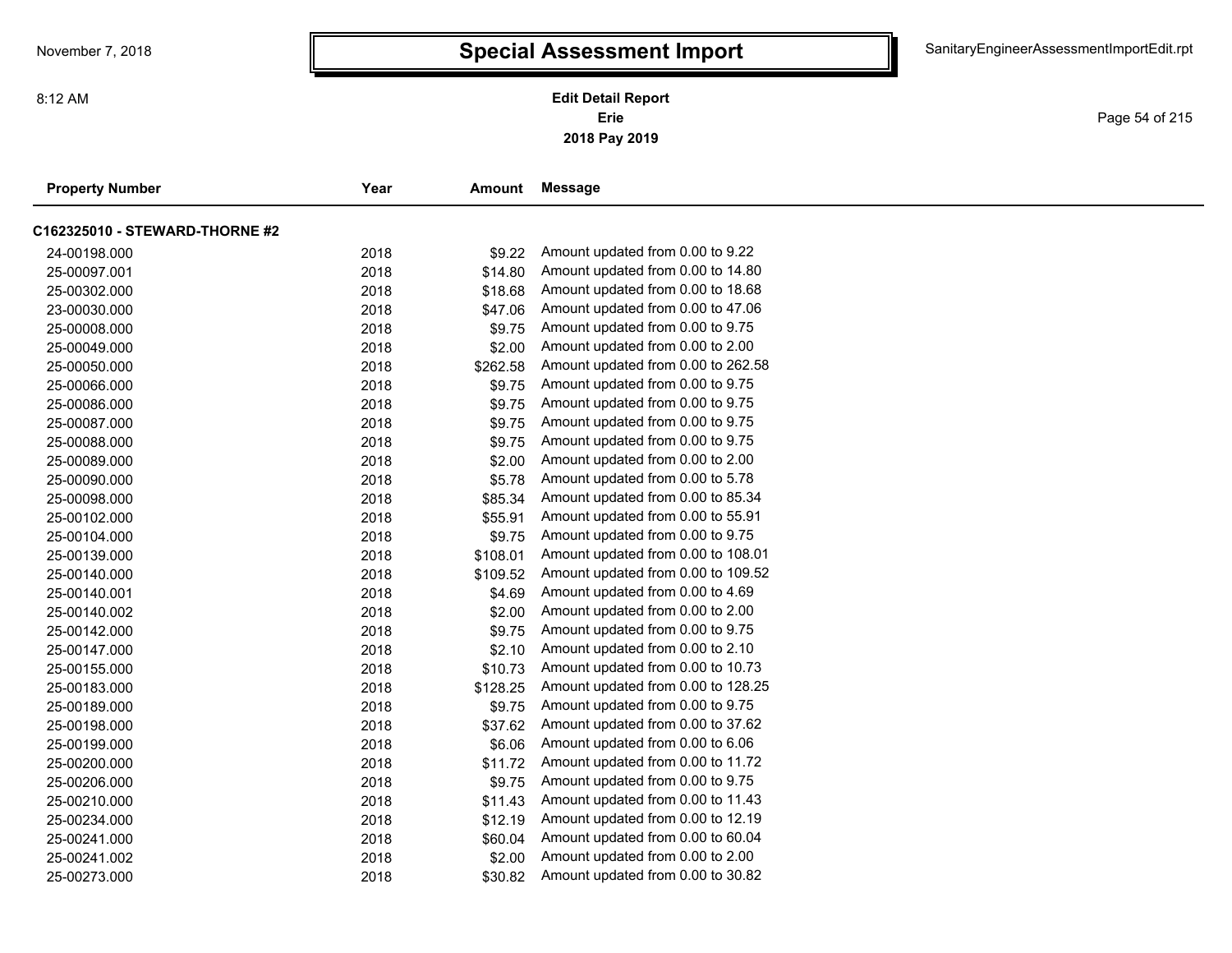8:12 AM

**2018 Pay 2019 Erie Edit Detail Report**

Page 55 of 215

| <b>Property Number</b>                   | Year | Amount     | <b>Message</b>                    |
|------------------------------------------|------|------------|-----------------------------------|
| 25-00274.000                             | 2018 | \$9.75     | Amount updated from 0.00 to 9.75  |
| 25-00279.000                             | 2018 | \$7.09     | Amount updated from 0.00 to 7.09  |
| 25-00296.002                             | 2018 | \$4.63     | Amount updated from 0.00 to 4.63  |
| 25-00298.000                             | 2018 | \$19.51    | Amount updated from 0.00 to 19.51 |
| 25-00300.000                             | 2018 | \$10.93    | Amount updated from 0.00 to 10.93 |
| 25-00300.001                             | 2018 | \$2.84     | Amount updated from 0.00 to 2.84  |
| 25-00339.000                             | 2018 | \$13.26    | Amount updated from 0.00 to 13.26 |
| 25-00340.000                             | 2018 | \$22.09    | Amount updated from 0.00 to 22.09 |
| 25-00367.000                             | 2018 | \$13.47    | Amount updated from 0.00 to 13.47 |
| 25-00376.000                             | 2018 | \$2.80     | Amount updated from 0.00 to 2.80  |
| Total for C162325010 - STEWARD-THORNE #2 |      | \$1,234.67 |                                   |
| C162627005 - WOBSER #41                  |      |            |                                   |
| 27-00128.001                             | 2018 | \$11.37    | Amount updated from 0.00 to 11.37 |
| 27-00301.000                             | 2018 | \$9.14     | Amount updated from 0.00 to 9.14  |
| 26-00012.000                             | 2018 | \$3.32     | Amount updated from 0.00 to 3.32  |
| 26-00066.000                             | 2018 | \$3.08     | Amount updated from 0.00 to 3.08  |
| 26-00147.000                             | 2018 | \$2.59     | Amount updated from 0.00 to 2.59  |
| 26-00216.000                             | 2018 | \$3.63     | Amount updated from 0.00 to 3.63  |
| 26-00217.001                             | 2018 | \$9.59     | Amount updated from 0.00 to 9.59  |
| 26-00217.002                             | 2018 | \$2.00     | Amount updated from 0.00 to 2.00  |
| 26-00217.003                             | 2018 | \$4.47     | Amount updated from 0.00 to 4.47  |
| 26-00217.004                             | 2018 | \$4.47     | Amount updated from 0.00 to 4.47  |
| 26-00217.005                             | 2018 | \$7.72     | Amount updated from 0.00 to 7.72  |
| 26-00217.012                             | 2018 | \$2.00     | Amount updated from 0.00 to 2.00  |
| 26-00247.000                             | 2018 | \$44.32    | Amount updated from 0.00 to 44.32 |
| 26-00247.001                             | 2018 | \$2.00     | Amount updated from 0.00 to 2.00  |
| 26-00248.000                             | 2018 | \$4.06     | Amount updated from 0.00 to 4.06  |
| 27-00053.000                             | 2018 | \$4.46     | Amount updated from 0.00 to 4.46  |
| 27-00112.000                             | 2018 | \$34.97    | Amount updated from 0.00 to 34.97 |
| 27-00128.000                             | 2018 | \$70.27    | Amount updated from 0.00 to 70.27 |
| 27-00173.000                             | 2018 | \$2.00     | Amount updated from 0.00 to 2.00  |

**Total for C162627005 - WOBSER #41**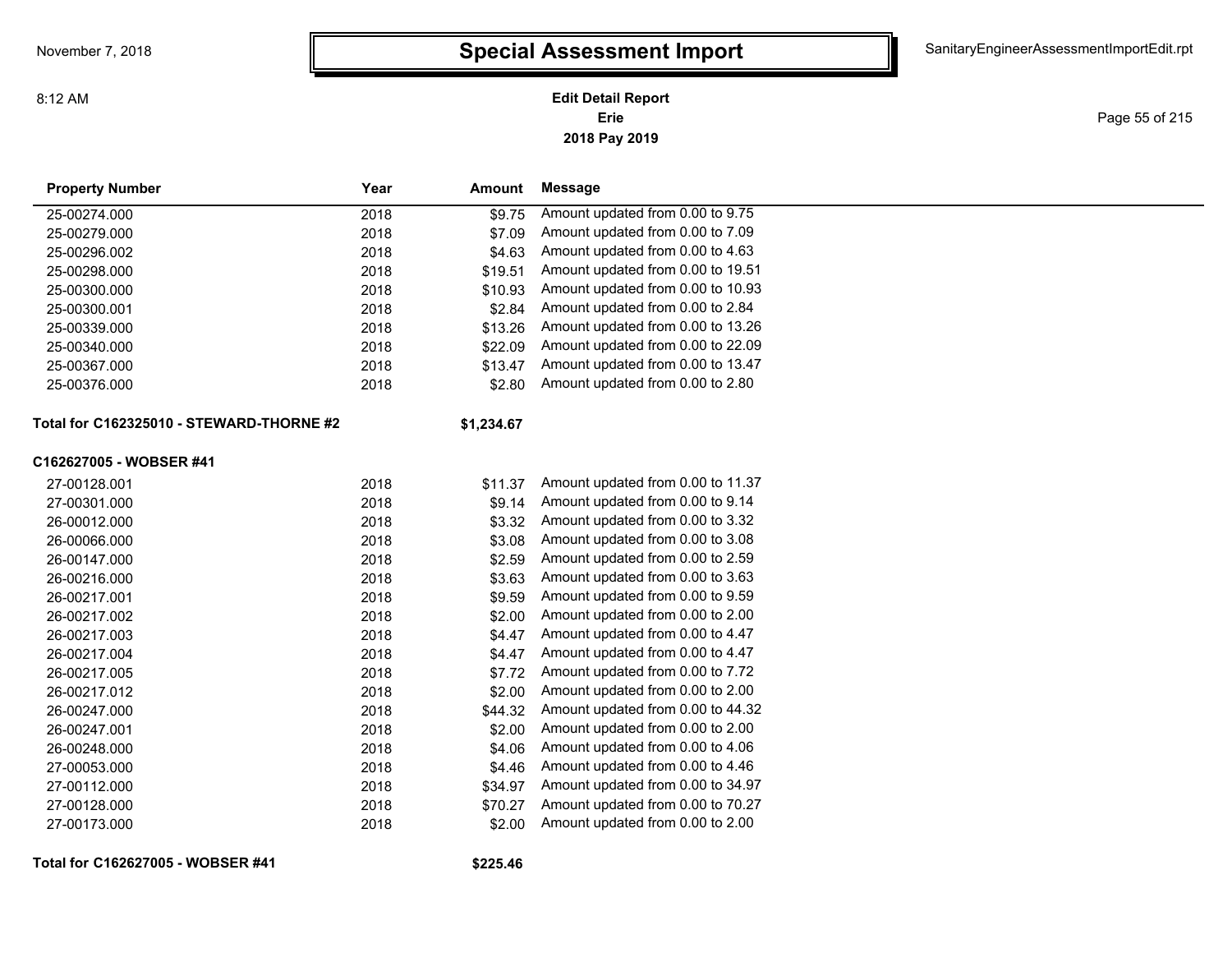Page 56 of 215

| <b>Property Number</b>   | Year | <b>Amount</b> | Message                           |
|--------------------------|------|---------------|-----------------------------------|
| C162627006 - CASWELL #20 |      |               |                                   |
| 27-80277.000             | 2018 | \$3.47        | Amount updated from 0.00 to 3.47  |
| 27-80278.000             | 2018 | \$4.86        | Amount updated from 0.00 to 4.86  |
| 27-00008.000             | 2018 | \$9.64        | Amount updated from 0.00 to 9.64  |
| 27-00008.001             | 2018 | \$2.00        | Amount updated from 0.00 to 2.00  |
| 27-00020.000             | 2018 | \$2.00        | Amount updated from 0.00 to 2.00  |
| 27-00022.000             | 2018 | \$2.00        | Amount updated from 0.00 to 2.00  |
| 27-00035.000             | 2018 | \$2.00        | Amount updated from 0.00 to 2.00  |
| 27-00036.000             | 2018 | \$2.00        | Amount updated from 0.00 to 2.00  |
| 27-00038.001             | 2018 | \$2.00        | Amount updated from 0.00 to 2.00  |
| 27-00041.000             | 2018 | \$2.00        | Amount updated from 0.00 to 2.00  |
| 27-00042.000             | 2018 | \$25.58       | Amount updated from 0.00 to 25.58 |
| 27-00042.002             | 2018 | \$2.00        | Amount updated from 0.00 to 2.00  |
| 27-00042.004             | 2018 | \$2.00        | Amount updated from 0.00 to 2.00  |
| 27-00042.005             | 2018 | \$2.00        | Amount updated from 0.00 to 2.00  |
| 27-00042.006             | 2018 | \$2.00        | Amount updated from 0.00 to 2.00  |
| 27-00043.001             | 2018 | \$2.00        | Amount updated from 0.00 to 2.00  |
| 27-00044.000             | 2018 | \$2.00        | Amount updated from 0.00 to 2.00  |
| 27-00045.000             | 2018 | \$2.00        | Amount updated from 0.00 to 2.00  |
| 27-00050.000             | 2018 | \$2.00        | Amount updated from 0.00 to 2.00  |
| 27-00051.000             | 2018 | \$2.00        | Amount updated from 0.00 to 2.00  |
| 27-00064.000             | 2018 | \$8.22        | Amount updated from 0.00 to 8.22  |
| 27-00065.000             | 2018 | \$2.00        | Amount updated from 0.00 to 2.00  |
| 27-00066.000             | 2018 | \$2.00        | Amount updated from 0.00 to 2.00  |
| 27-00067.000             | 2018 | \$2.00        | Amount updated from 0.00 to 2.00  |
| 27-00068.000             | 2018 | \$2.00        | Amount updated from 0.00 to 2.00  |
| 27-00069.000             | 2018 | \$2.00        | Amount updated from 0.00 to 2.00  |
| 27-00070.000             | 2018 | \$2.00        | Amount updated from 0.00 to 2.00  |
| 27-00071.000             | 2018 | \$2.00        | Amount updated from 0.00 to 2.00  |
| 27-00072.000             | 2018 | \$2.00        | Amount updated from 0.00 to 2.00  |
| 27-00073.000             | 2018 | \$2.00        | Amount updated from 0.00 to 2.00  |
| 27-00074.000             | 2018 | \$2.00        | Amount updated from 0.00 to 2.00  |
| 27-00075.000             | 2018 | \$2.00        | Amount updated from 0.00 to 2.00  |
| 27-00077.000             | 2018 | \$75.69       | Amount updated from 0.00 to 75.69 |
| 27-00083.000             | 2018 | \$2.00        | Amount updated from 0.00 to 2.00  |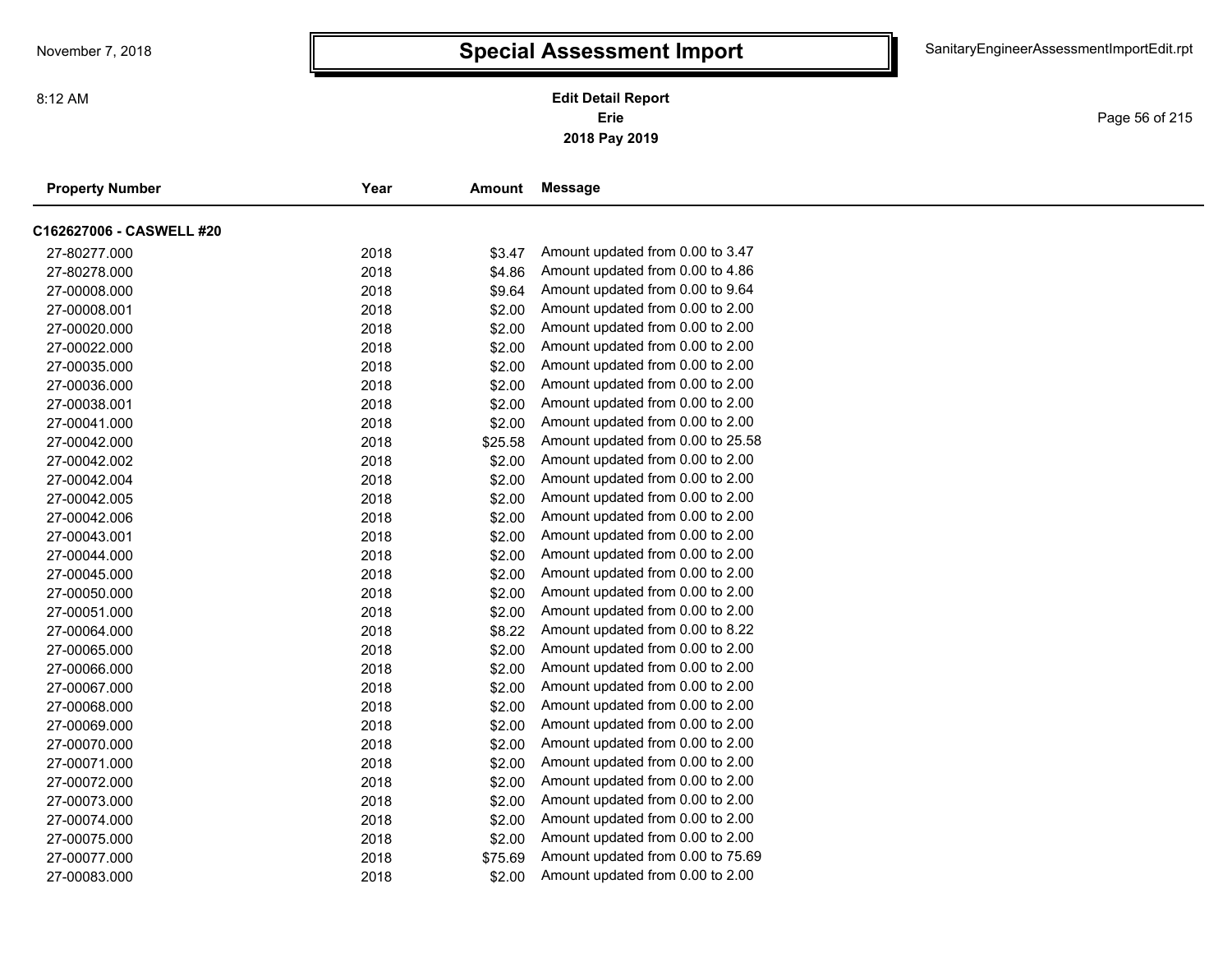Page 57 of 215

| <b>Property Number</b> | Year | Amount   | Message                            |
|------------------------|------|----------|------------------------------------|
| 27-00084.000           | 2018 | \$2.00   | Amount updated from 0.00 to 2.00   |
| 27-00085.000           | 2018 | \$2.00   | Amount updated from 0.00 to 2.00   |
| 27-00086.000           | 2018 | \$2.00   | Amount updated from 0.00 to 2.00   |
| 27-00094.000           | 2018 | \$2.00   | Amount updated from 0.00 to 2.00   |
| 27-00095.000           | 2018 | \$2.00   | Amount updated from 0.00 to 2.00   |
| 27-00096.000           | 2018 | \$2.00   | Amount updated from 0.00 to 2.00   |
| 27-00097.000           | 2018 | \$2.00   | Amount updated from 0.00 to 2.00   |
| 27-00099.000           | 2018 | \$3.47   | Amount updated from 0.00 to 3.47   |
| 27-00100.000           | 2018 | \$2.00   | Amount updated from 0.00 to 2.00   |
| 27-00106.000           | 2018 | \$2.00   | Amount updated from 0.00 to 2.00   |
| 27-00107.000           | 2018 | \$2.00   | Amount updated from 0.00 to 2.00   |
| 27-00109.000           | 2018 | \$3.54   | Amount updated from 0.00 to 3.54   |
| 27-00113.000           | 2018 | \$2.00   | Amount updated from 0.00 to 2.00   |
| 27-00115.000           | 2018 | \$9.37   | Amount updated from 0.00 to 9.37   |
| 27-00116.000           | 2018 | \$8.99   | Amount updated from 0.00 to 8.99   |
| 27-00120.000           | 2018 | \$2.00   | Amount updated from 0.00 to 2.00   |
| 27-00124.000           | 2018 | \$8.07   | Amount updated from 0.00 to 8.07   |
| 27-00131.000           | 2018 | \$2.00   | Amount updated from 0.00 to 2.00   |
| 27-00131.001           | 2018 | \$2.00   | Amount updated from 0.00 to 2.00   |
| 27-00134.000           | 2018 | \$4.47   | Amount updated from 0.00 to 4.47   |
| 27-00134.001           | 2018 | \$2.00   | Amount updated from 0.00 to 2.00   |
| 27-00138.000           | 2018 | \$3.54   | Amount updated from 0.00 to 3.54   |
| 27-00139.000           | 2018 | \$3.33   | Amount updated from 0.00 to 3.33   |
| 27-00140.000           | 2018 | \$3.54   | Amount updated from 0.00 to 3.54   |
| 27-00148.000           | 2018 | \$3.54   | Amount updated from 0.00 to 3.54   |
| 27-00158.000           | 2018 | \$2.00   | Amount updated from 0.00 to 2.00   |
| 27-00160.000           | 2018 | \$2.00   | Amount updated from 0.00 to 2.00   |
| 27-00161.000           | 2018 | \$2.00   | Amount updated from 0.00 to 2.00   |
| 27-00162.000           | 2018 | \$2.00   | Amount updated from 0.00 to 2.00   |
| 27-00167.000           | 2018 | \$6.91   | Amount updated from 0.00 to 6.91   |
| 27-00174.000           | 2018 | \$3.12   | Amount updated from 0.00 to 3.12   |
| 27-00175.000           | 2018 | \$10.77  | Amount updated from 0.00 to 10.77  |
| 27-00176.000           | 2018 | \$2.92   | Amount updated from 0.00 to 2.92   |
| 27-00192.000           | 2018 | \$2.00   | Amount updated from 0.00 to 2.00   |
| 27-00193.000           | 2018 | \$2.00   | Amount updated from 0.00 to 2.00   |
| 27-00197.000           | 2018 | \$263.24 | Amount updated from 0.00 to 263.24 |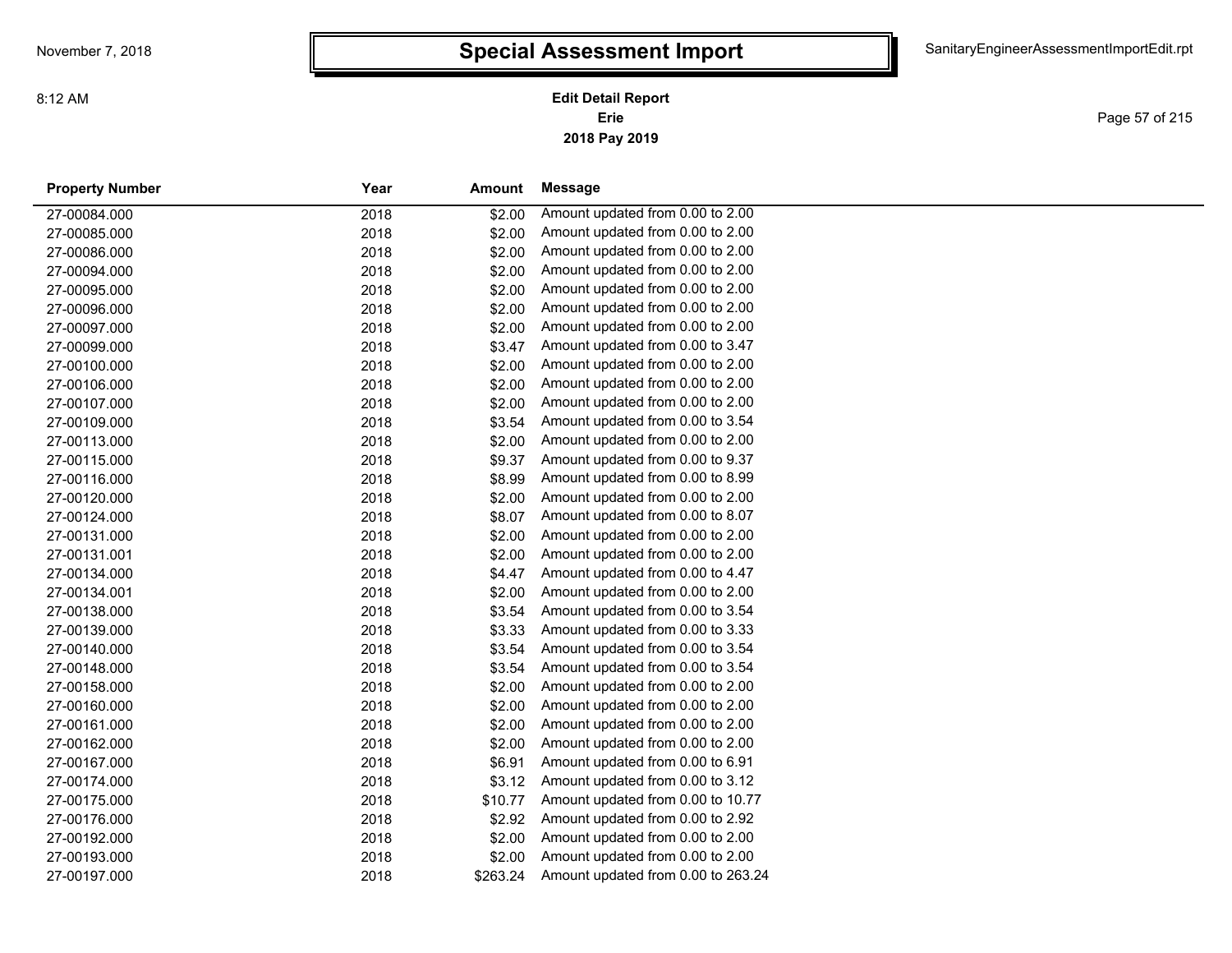**2018 Pay 2019 Erie Edit Detail Report**

Page 58 of 215

| <b>Property Number</b>             | Year | Amount   | Message                            |
|------------------------------------|------|----------|------------------------------------|
| 27-00217.000                       | 2018 | \$13.88  | Amount updated from 0.00 to 13.88  |
| 27-00222.000                       | 2018 | \$2.00   | Amount updated from 0.00 to 2.00   |
| 27-00223.000                       | 2018 | \$2.00   | Amount updated from 0.00 to 2.00   |
| 27-00224.000                       | 2018 | \$2.00   | Amount updated from 0.00 to 2.00   |
| 27-00225.000                       | 2018 | \$2.00   | Amount updated from 0.00 to 2.00   |
| 27-00228.000                       | 2018 | \$2.00   | Amount updated from 0.00 to 2.00   |
| 27-00234.000                       | 2018 | \$6.94   | Amount updated from 0.00 to 6.94   |
| 27-00240.000                       | 2018 | \$8.42   | Amount updated from 0.00 to 8.42   |
| 27-00246.000                       | 2018 | \$2.00   | Amount updated from 0.00 to 2.00   |
| 27-00246.001                       | 2018 | \$2.00   | Amount updated from 0.00 to 2.00   |
| 27-00250.000                       | 2018 | \$2.00   | Amount updated from 0.00 to 2.00   |
| 27-00270.000                       | 2018 | \$2.00   | Amount updated from 0.00 to 2.00   |
| 27-00272.000                       | 2018 | \$22.34  | Amount updated from 0.00 to 22.34  |
| 27-00272.001                       | 2018 | \$2.00   | Amount updated from 0.00 to 2.00   |
| 27-00289.000                       | 2018 | \$2.00   | Amount updated from 0.00 to 2.00   |
| 27-00289.001                       | 2018 | \$2.00   | Amount updated from 0.00 to 2.00   |
| 27-63002.000                       | 2018 | \$2.00   | Amount updated from 0.00 to 2.00   |
| 27-68002.000                       | 2018 | \$2.62   | Amount updated from 0.00 to 2.62   |
| 27-90009.000                       | 2018 | \$2.00   | Amount updated from 0.00 to 2.00   |
| 27-90010.000                       | 2018 | \$2.00   | Amount updated from 0.00 to 2.00   |
| 27-90015.000                       | 2018 | \$8.33   | Amount updated from 0.00 to 8.33   |
| Total for C162627006 - CASWELL #20 |      | \$656.81 |                                    |
| C162629002 - C SMITH #59           |      |          |                                    |
| 25-00031.000                       | 2018 | \$9.06   | Amount updated from 0.00 to 9.06   |
| 25-00194.001                       | 2018 | \$4.36   | Amount updated from 0.00 to 4.36   |
| 25-00250.000                       | 2018 | \$45.12  | Amount updated from 0.00 to 45.12  |
| 25-00302.000                       | 2018 | \$15.71  | Amount updated from 0.00 to 15.71  |
| 25-00379.003                       | 2018 | \$10.37  | Amount updated from 0.00 to 10.37  |
| 25-00379.007                       | 2018 | \$10.37  | Amount updated from 0.00 to 10.37  |
| 25-00379.008                       | 2018 | \$256.23 | Amount updated from 0.00 to 256.23 |
| 25-00390.000                       | 2018 | \$23.97  | Amount updated from 0.00 to 23.97  |
| 26-00013.000                       | 2018 | \$45.50  | Amount updated from 0.00 to 45.50  |
| 26-80277.000                       | 2018 | \$15.47  | Amount updated from 0.00 to 15.47  |
| 29-00015.005                       | 2018 | \$20.16  | Amount updated from 0.00 to 20.16  |
|                                    |      |          |                                    |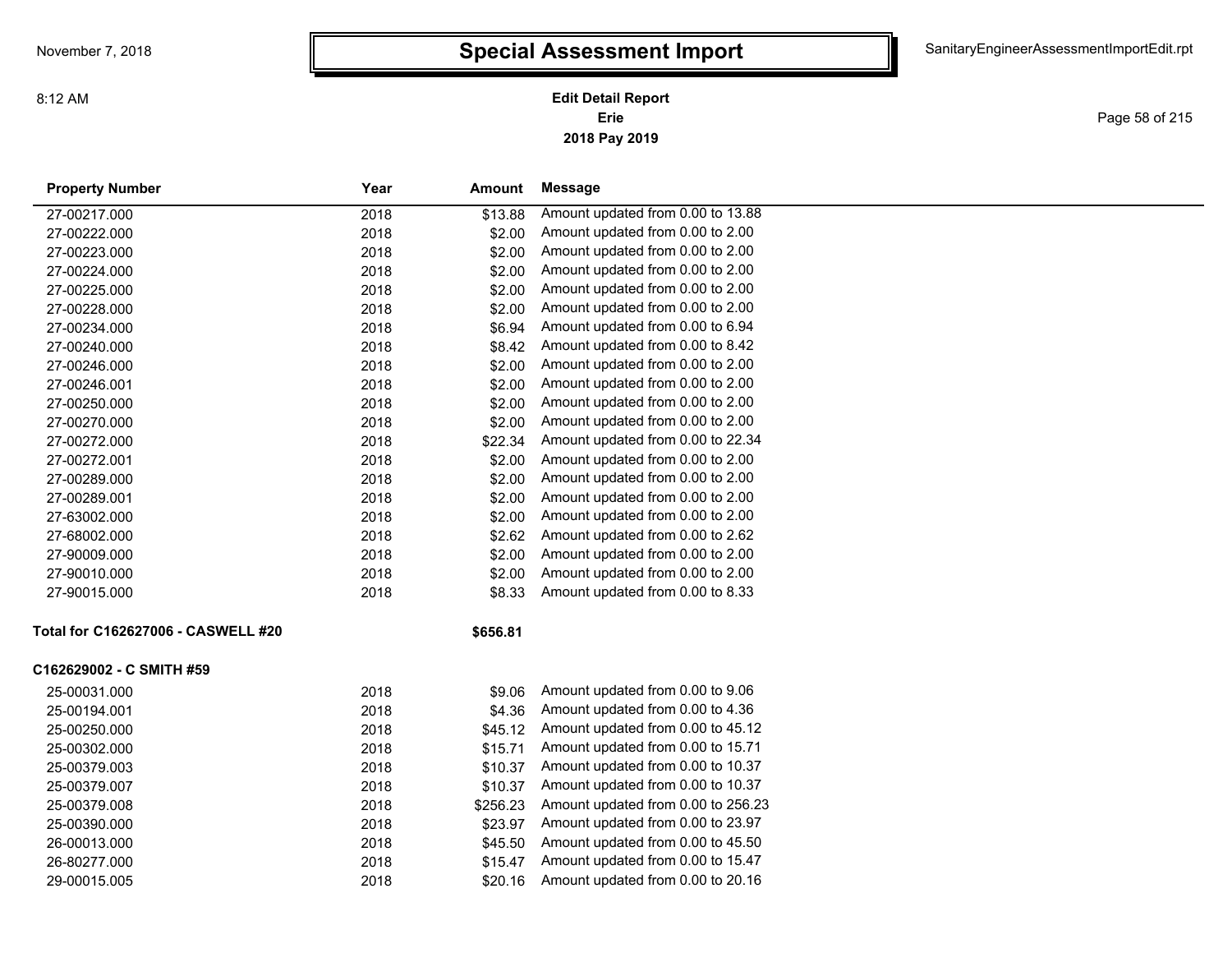**2018 Pay 2019 Erie Edit Detail Report**

Page 59 of 215

| <b>Property Number</b> | Year | Amount   | <b>Message</b>                     |
|------------------------|------|----------|------------------------------------|
| 29-00015.016           | 2018 | \$17.33  | Amount updated from 0.00 to 17.33  |
| 29-00041.000           | 2018 | \$9.92   | Amount updated from 0.00 to 9.92   |
| 29-00041.001           | 2018 | \$4.83   | Amount updated from 0.00 to 4.83   |
| 29-00090.000           | 2018 | \$418.55 | Amount updated from 0.00 to 418.55 |
| 29-00166.000           | 2018 | \$192.24 | Amount updated from 0.00 to 192.24 |
| 29-00199.001           | 2018 | \$9.90   | Amount updated from 0.00 to 9.90   |
| 29-00199.003           | 2018 | \$10.44  | Amount updated from 0.00 to 10.44  |
| 29-00199.004           | 2018 | \$10.08  | Amount updated from 0.00 to 10.08  |
| 29-00199.007           | 2018 | \$10.08  | Amount updated from 0.00 to 10.08  |
| 29-00199.011           | 2018 | \$2.00   | Amount updated from 0.00 to 2.00   |
| 29-00200.000           | 2018 | \$34.57  | Amount updated from 0.00 to 34.57  |
| 29-00200.001           | 2018 | \$14.10  | Amount updated from 0.00 to 14.10  |
| 29-00224.000           | 2018 | \$72.67  | Amount updated from 0.00 to 72.67  |
| 25-00032.000           | 2018 | \$265.86 | Amount updated from 0.00 to 265.86 |
| 25-00059.000           | 2018 | \$185.17 | Amount updated from 0.00 to 185.17 |
| 25-00059.001           | 2018 | \$6.93   | Amount updated from 0.00 to 6.93   |
| 25-00144.000           | 2018 | \$320.25 | Amount updated from 0.00 to 320.25 |
| 25-00145.000           | 2018 | \$11.89  | Amount updated from 0.00 to 11.89  |
| 25-00146.000           | 2018 | \$342.40 | Amount updated from 0.00 to 342.40 |
| 25-00153.000           | 2018 | \$8.53   | Amount updated from 0.00 to 8.53   |
| 25-00172.000           | 2018 | \$186.91 | Amount updated from 0.00 to 186.91 |
| 25-00178.000           | 2018 | \$253.45 | Amount updated from 0.00 to 253.45 |
| 25-00178.001           | 2018 | \$4.36   | Amount updated from 0.00 to 4.36   |
| 25-00192.000           | 2018 | \$145.11 | Amount updated from 0.00 to 145.11 |
| 25-00193.000           | 2018 | \$43.51  | Amount updated from 0.00 to 43.51  |
| 25-00193.003           | 2018 | \$9.73   | Amount updated from 0.00 to 9.73   |
| 25-00194.000           | 2018 | \$82.58  | Amount updated from 0.00 to 82.58  |
| 25-00379.000           | 2018 | \$119.75 | Amount updated from 0.00 to 119.75 |
| 25-00379.001           | 2018 | \$24.18  | Amount updated from 0.00 to 24.18  |
| 25-00379.002           | 2018 | \$10.37  | Amount updated from 0.00 to 10.37  |
| 25-00379.004           | 2018 | \$10.37  | Amount updated from 0.00 to 10.37  |
| 25-00379.005           | 2018 | \$26.21  | Amount updated from 0.00 to 26.21  |
| 25-00379.006           | 2018 | \$10.37  | Amount updated from 0.00 to 10.37  |
| 25-00379.009           | 2018 | \$10.37  | Amount updated from 0.00 to 10.37  |
| 25-00379.010           | 2018 | \$10.37  | Amount updated from 0.00 to 10.37  |
| 25-00379.011           | 2018 | \$5.39   | Amount updated from 0.00 to 5.39   |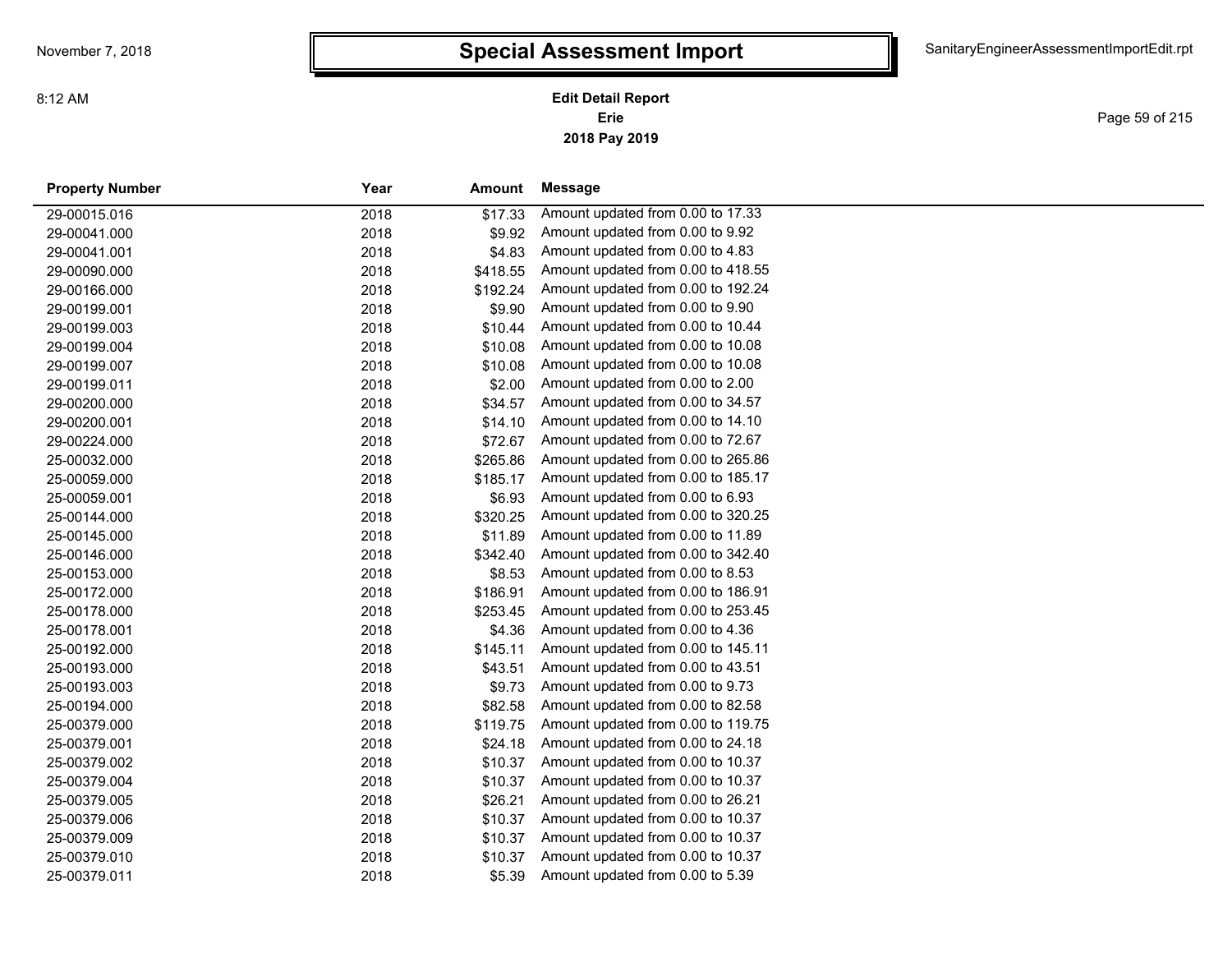**2018 Pay 2019 Erie Edit Detail Report**

Page 60 of 215

| <b>Property Number</b>           | Year | Amount           | <b>Message</b>                     |
|----------------------------------|------|------------------|------------------------------------|
| 25-00380.000                     | 2018 | \$5.66           | Amount updated from 0.00 to 5.66   |
| 29-00015.002                     | 2018 | \$35.46          | Amount updated from 0.00 to 35.46  |
| 29-00015.003                     | 2018 | \$14.50          | Amount updated from 0.00 to 14.50  |
| 29-00015.004                     | 2018 | \$26.22          | Amount updated from 0.00 to 26.22  |
| 29-00015.007                     | 2018 | \$10.24          | Amount updated from 0.00 to 10.24  |
| 29-00015.009                     | 2018 | \$26.18          | Amount updated from 0.00 to 26.18  |
| 29-00015.010                     | 2018 | \$47.44          | Amount updated from 0.00 to 47.44  |
| 29-00015.011                     | 2018 | \$37.90          | Amount updated from 0.00 to 37.90  |
| 29-00015.015                     | 2018 | \$20.57          | Amount updated from 0.00 to 20.57  |
| 29-00016.000                     | 2018 | \$25.41          | Amount updated from 0.00 to 25.41  |
| 29-00048.000                     | 2018 | \$10.07          | Amount updated from 0.00 to 10.07  |
| 29-00082.000                     | 2018 | \$9.43           | Amount updated from 0.00 to 9.43   |
| 29-00089.000                     | 2018 | \$113.64         | Amount updated from 0.00 to 113.64 |
| 29-00091.000                     | 2018 | \$72.51          | Amount updated from 0.00 to 72.51  |
| 29-00119.000                     | 2018 | \$102.63         | Amount updated from 0.00 to 102.63 |
| 29-00121.000                     | 2018 | \$234.89         | Amount updated from 0.00 to 234.89 |
| 29-00121.001                     | 2018 | \$2.82           | Amount updated from 0.00 to 2.82   |
| 29-00121.002                     | 2018 | \$8.01           | Amount updated from 0.00 to 8.01   |
| 29-00165.000                     | 2018 | \$309.72         | Amount updated from 0.00 to 309.72 |
| 29-00199.002                     | 2018 | \$9.75           | Amount updated from 0.00 to 9.75   |
| 29-00199.005                     | 2018 | \$10.08          | Amount updated from 0.00 to 10.08  |
| 29-00199.006                     | 2018 | \$10.08          | Amount updated from 0.00 to 10.08  |
| 29-00199.008                     | 2018 | \$8.33           | Amount updated from 0.00 to 8.33   |
| 29-00199.009                     | 2018 | \$6.42           | Amount updated from 0.00 to 6.42   |
| 29-00199.010                     | 2018 | \$15.10          | Amount updated from 0.00 to 15.10  |
| 29-00199.012                     | 2018 | \$39.44          | Amount updated from 0.00 to 39.44  |
| 29-00207.000                     | 2018 | \$108.56         | Amount updated from 0.00 to 108.56 |
| 29-00208.000                     | 2018 | \$36.86          | Amount updated from 0.00 to 36.86  |
| 29-68001.000                     | 2018 | \$4.03           | Amount updated from 0.00 to 4.03   |
| 29-68002.000                     | 2018 | \$10.07          | Amount updated from 0.00 to 10.07  |
| Total for C162620002 C SMITH #50 |      | <b>CA 700 44</b> |                                    |

#### **Total for C162629002 - C SMITH #59**

#### **\$4,729.11**

| C16262913 - BURDETT-WOOD #137 |      |         |                                   |
|-------------------------------|------|---------|-----------------------------------|
| 26-00016.000                  | 2018 | \$99.65 | Amount updated from 0.00 to 99.65 |
| 26-00078.000                  | 2018 | \$2.00  | Amount updated from 0.00 to 2.00  |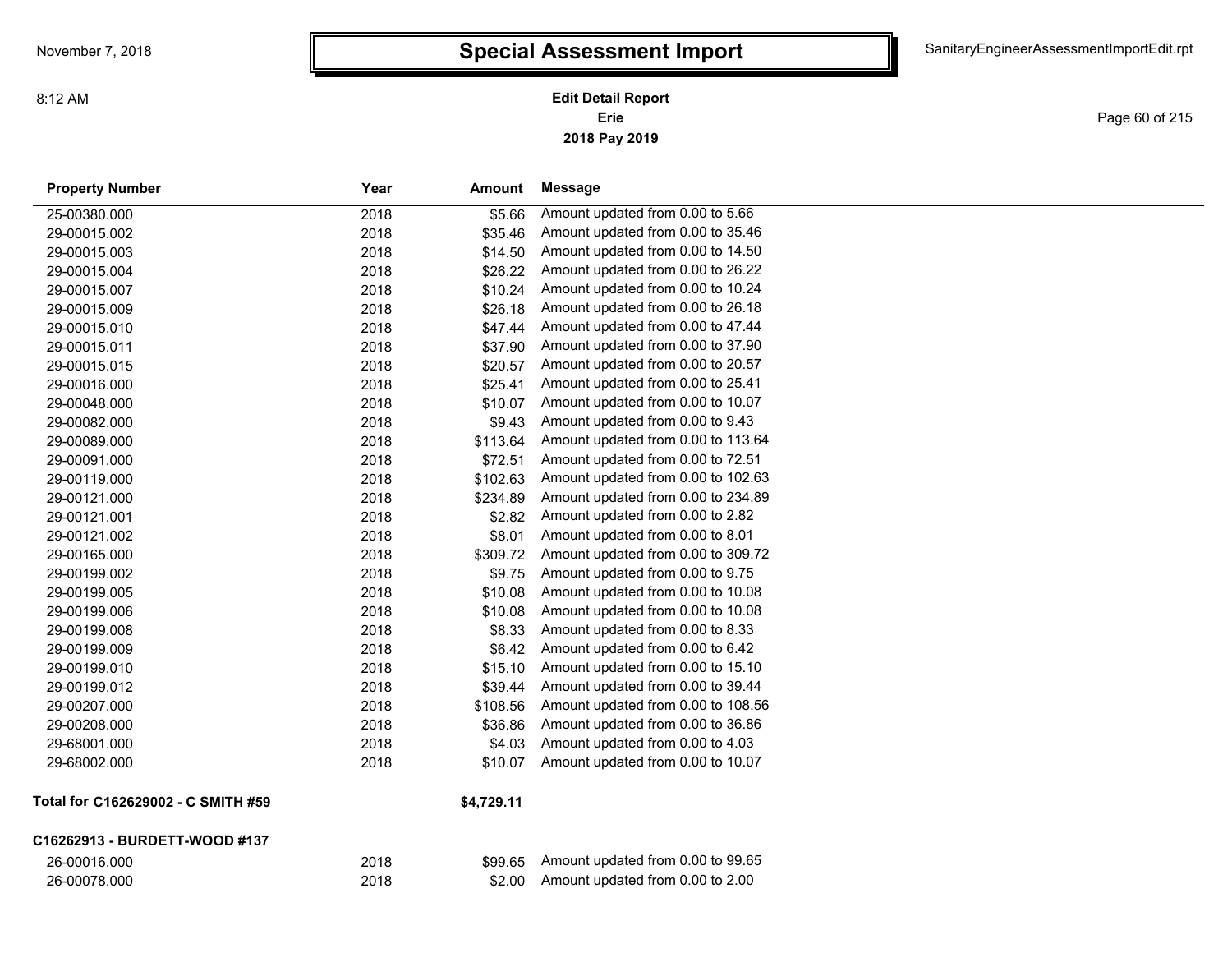**2018 Pay 2019 Erie Edit Detail Report**

Page 61 of 215

| <b>Property Number</b>                    | Year | Amount     | Message                            |
|-------------------------------------------|------|------------|------------------------------------|
| 26-00079.000                              | 2018 | \$2.00     | Amount updated from 0.00 to 2.00   |
| 26-00091.000                              | 2018 | \$116.00   | Amount updated from 0.00 to 116.00 |
| 26-00109.001                              | 2018 | \$16.67    | Amount updated from 0.00 to 16.67  |
| 26-00109.002                              | 2018 | \$5.15     | Amount updated from 0.00 to 5.15   |
| 26-00207.000                              | 2018 | \$125.31   | Amount updated from 0.00 to 125.31 |
| 26-00217.005                              | 2018 | \$56.60    | Amount updated from 0.00 to 56.60  |
| 26-00217.006                              | 2018 | \$111.16   | Amount updated from 0.00 to 111.16 |
| 26-00217.007                              | 2018 | \$280.98   | Amount updated from 0.00 to 280.98 |
| 26-00217.009                              | 2018 | \$148.31   | Amount updated from 0.00 to 148.31 |
| 26-00218.000                              | 2018 | \$268.28   | Amount updated from 0.00 to 268.28 |
| 26-00218.005                              | 2018 | \$2.00     | Amount updated from 0.00 to 2.00   |
| 26-00218.009                              | 2018 | \$594.34   | Amount updated from 0.00 to 594.34 |
| 26-00219.000                              | 2018 | \$208.14   | Amount updated from 0.00 to 208.14 |
| 26-00219.001                              | 2018 | \$2.00     | Amount updated from 0.00 to 2.00   |
| 26-00219.003                              | 2018 | \$2.00     | Amount updated from 0.00 to 2.00   |
| 26-00219.004                              | 2018 | \$29.63    | Amount updated from 0.00 to 29.63  |
| 26-00267.000                              | 2018 | \$123.03   | Amount updated from 0.00 to 123.03 |
| 26-00267.001                              | 2018 | \$2.00     | Amount updated from 0.00 to 2.00   |
| 26-68001.000                              | 2018 | \$16.51    | Amount updated from 0.00 to 16.51  |
| 27-80276.000                              | 2018 | \$69.36    | Amount updated from 0.00 to 69.36  |
| 27-80278.000                              | 2018 | \$84.91    | Amount updated from 0.00 to 84.91  |
| Total for C16262913 - BURDETT-WOOD #137   |      | \$2,366.03 |                                    |
| <b>C162727001 - BEHNKE DITCH SINGLE C</b> |      |            |                                    |
| 27-00070.000                              | 2018 | \$8.40     | Amount updated from 0.00 to 8.40   |
| 27-00071.000                              | 2018 | \$8.03     | Amount updated from 0.00 to 8.03   |
| 27-80276.000                              | 2018 | \$99.67    | Amount updated from 0.00 to 99.67  |
| 27-80278.000                              | 2018 | \$218.83   | Amount updated from 0.00 to 218.83 |
| 29-00056.001                              | 2018 | \$2.00     | Amount updated from 0.00 to 2.00   |
| 29-80277.000                              | 2018 | \$44.57    | Amount updated from 0.00 to 44.57  |
| 27-00040.000                              | 2018 | \$2.52     | Amount updated from 0.00 to 2.52   |
| 27-00042.000                              | 2018 | \$36.91    | Amount updated from 0.00 to 36.91  |
| 27-00042.003                              | 2018 | \$2.00     | Amount updated from 0.00 to 2.00   |
| 27-00043.002                              | 2018 | \$30.17    | Amount updated from 0.00 to 30.17  |
| 27-00043.003                              | 2018 | \$8.01     | Amount updated from 0.00 to 8.01   |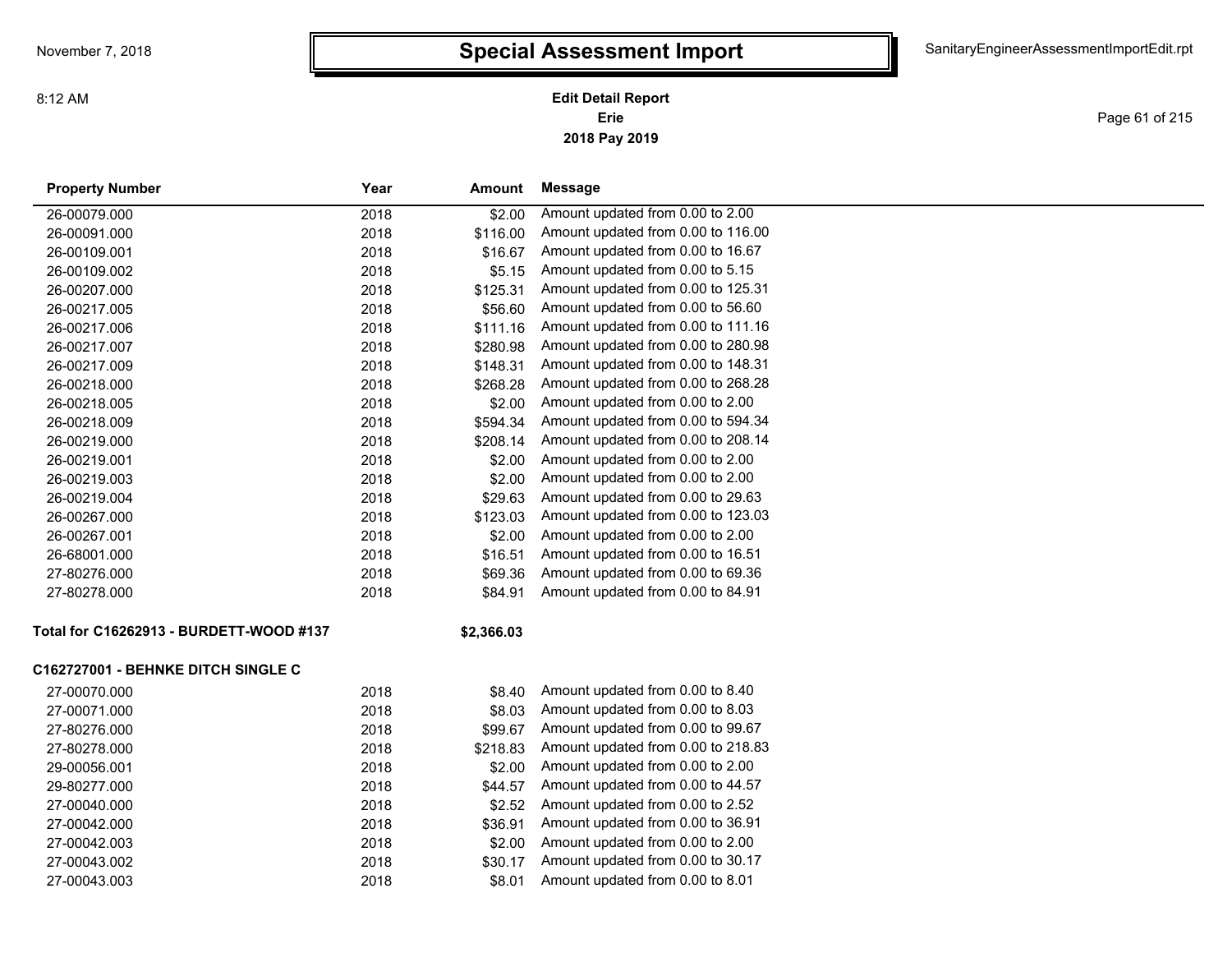8:12 AM

#### **2018 Pay 2019 Erie Edit Detail Report**

Page 62 of 215

| <b>Property Number</b>                       | Year     | Amount   | Message                            |  |
|----------------------------------------------|----------|----------|------------------------------------|--|
| 27-00045.000                                 | 2018     | \$30.28  | Amount updated from 0.00 to 30.28  |  |
| 27-00090.000                                 | 2018     | \$55.00  | Amount updated from 0.00 to 55.00  |  |
| 27-00098.000                                 | 2018     | \$18.70  | Amount updated from 0.00 to 18.70  |  |
| 27-00100.000                                 | 2018     | \$10.44  | Amount updated from 0.00 to 10.44  |  |
| 27-00171.000                                 | 2018     | \$10.35  | Amount updated from 0.00 to 10.35  |  |
| 27-00172.000                                 | 2018     | \$7.87   | Amount updated from 0.00 to 7.87   |  |
| 27-00193.000                                 | 2018     | \$8.17   | Amount updated from 0.00 to 8.17   |  |
| 27-00297.000                                 | 2018     | \$28.14  | Amount updated from 0.00 to 28.14  |  |
| 27-00298.000                                 | 2018     | \$21.19  | Amount updated from 0.00 to 21.19  |  |
| 27-00304.000                                 | 2018     | \$19.38  | Amount updated from 0.00 to 19.38  |  |
| 27-68001.000                                 | 2018     | \$112.89 | Amount updated from 0.00 to 112.89 |  |
| 29-00054.000                                 | 2018     | \$14.48  | Amount updated from 0.00 to 14.48  |  |
| 29-00054.001                                 | 2018     | \$2.00   | Amount updated from 0.00 to 2.00   |  |
| 29-00056.000                                 | 2018     | \$36.83  | Amount updated from 0.00 to 36.83  |  |
| Total for C162727001 - BEHNKE DITCH SINGLE ( | \$836.83 |          |                                    |  |
| C163232001 - STRICKFADEN #16                 |          |          |                                    |  |
| 32-04084.000                                 | 2018     | \$7.89   | Amount updated from 0.00 to 7.89   |  |
| 32-04302.000                                 | 2018     | \$55.25  | Amount updated from 0.00 to 55.25  |  |
| 32-00026.000                                 | 2018     | \$22.64  | Amount updated from 0.00 to 22.64  |  |
| 32-00073.000                                 | 2018     | \$22.64  | Amount updated from 0.00 to 22.64  |  |
| 32-00241.000                                 | 2018     | \$22.64  | Amount updated from 0.00 to 22.64  |  |
| 32-00258.000                                 | 2018     | \$22.64  | Amount updated from 0.00 to 22.64  |  |
| 32-00297.000                                 | 2018     | \$22.64  | Amount updated from 0.00 to 22.64  |  |
| 32-00297.001                                 | 2018     | \$22.64  | Amount updated from 0.00 to 22.64  |  |
| 32-00416.000                                 | 2018     | \$22.64  | Amount updated from 0.00 to 22.64  |  |
| 32-00448.000                                 | 2018     | \$22.64  | Amount updated from 0.00 to 22.64  |  |
| 32-00500.000                                 | 2018     | \$22.64  | Amount updated from 0.00 to 22.64  |  |
| 32-00581.000                                 | 2018     | \$22.64  | Amount updated from 0.00 to 22.64  |  |
| 32-00604.000                                 | 2018     | \$22.64  | Amount updated from 0.00 to 22.64  |  |
| 32-00617.000                                 | 2018     | \$22.64  | Amount updated from 0.00 to 22.64  |  |
| 32-00761.000                                 | 2018     | \$22.64  | Amount updated from 0.00 to 22.64  |  |
| 32-00776.000                                 | 2018     | \$22.64  | Amount updated from 0.00 to 22.64  |  |
| 32-01028.000                                 | 2018     | \$22.64  | Amount updated from 0.00 to 22.64  |  |
| 32-01155.000                                 | 2018     | \$22.64  | Amount updated from 0.00 to 22.64  |  |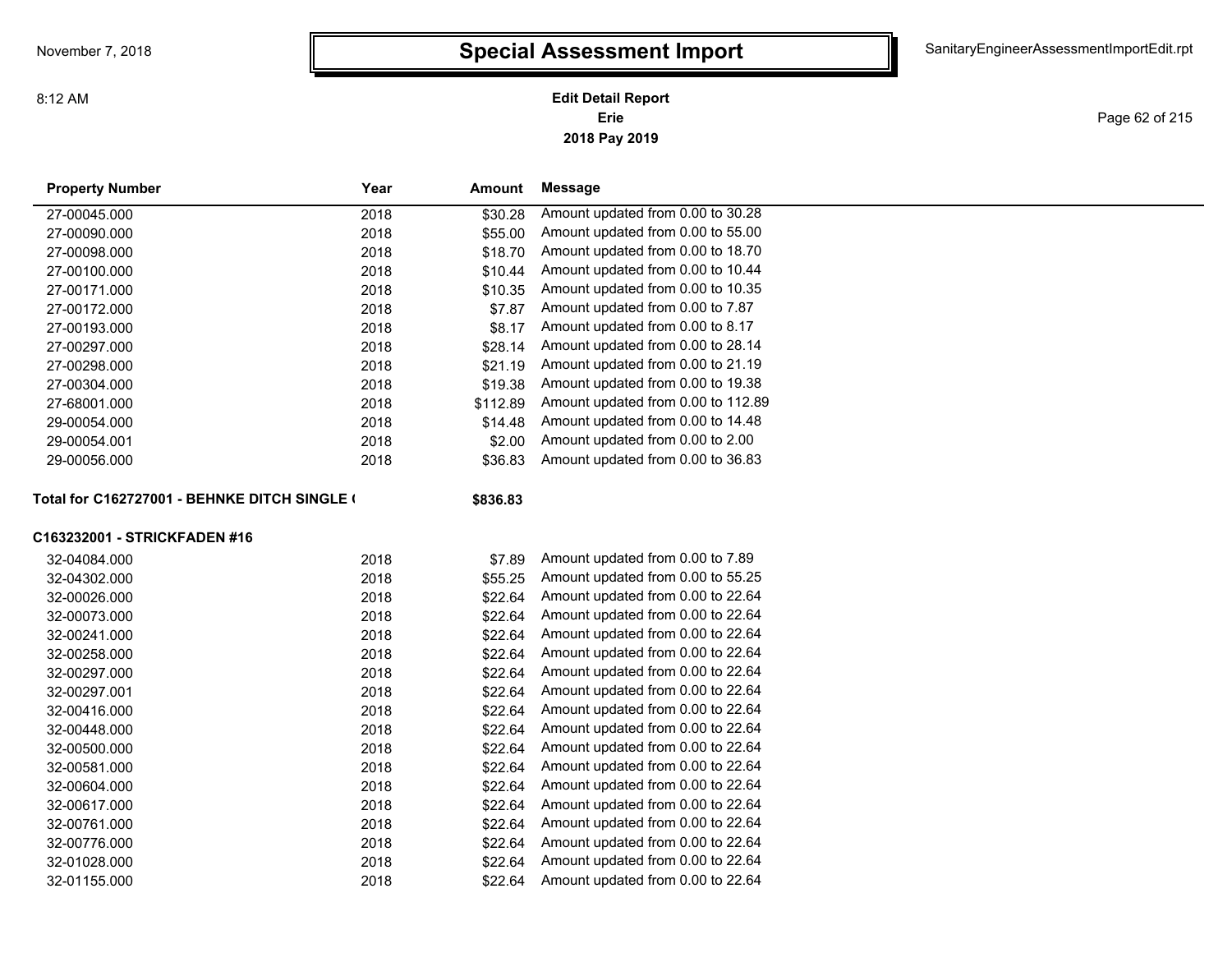**2018 Pay 2019 Erie Edit Detail Report**

Page 63 of 215

| <b>Property Number</b> | Year | Amount  | Message                           |
|------------------------|------|---------|-----------------------------------|
| 32-01163.000           | 2018 | \$22.64 | Amount updated from 0.00 to 22.64 |
| 32-01310.000           | 2018 | \$22.64 | Amount updated from 0.00 to 22.64 |
| 32-01454.000           | 2018 | \$22.64 | Amount updated from 0.00 to 22.64 |
| 32-01489.000           | 2018 | \$22.64 | Amount updated from 0.00 to 22.64 |
| 32-01583.000           | 2018 | \$22.64 | Amount updated from 0.00 to 22.64 |
| 32-01768.000           | 2018 | \$22.64 | Amount updated from 0.00 to 22.64 |
| 32-01793.000           | 2018 | \$22.64 | Amount updated from 0.00 to 22.64 |
| 32-01794.000           | 2018 | \$22.64 | Amount updated from 0.00 to 22.64 |
| 32-01905.000           | 2018 | \$22.64 | Amount updated from 0.00 to 22.64 |
| 32-01971.000           | 2018 | \$22.64 | Amount updated from 0.00 to 22.64 |
| 32-01979.000           | 2018 | \$22.64 | Amount updated from 0.00 to 22.64 |
| 32-02019.000           | 2018 | \$22.64 | Amount updated from 0.00 to 22.64 |
| 32-02264.000           | 2018 | \$22.64 | Amount updated from 0.00 to 22.64 |
| 32-02443.000           | 2018 | \$22.64 | Amount updated from 0.00 to 22.64 |
| 32-02641.000           | 2018 | \$22.64 | Amount updated from 0.00 to 22.64 |
| 32-02669.000           | 2018 | \$22.64 | Amount updated from 0.00 to 22.64 |
| 32-02672.000           | 2018 | \$22.64 | Amount updated from 0.00 to 22.64 |
| 32-02732.000           | 2018 | \$22.64 | Amount updated from 0.00 to 22.64 |
| 32-03152.000           | 2018 | \$51.47 | Amount updated from 0.00 to 51.47 |
| 32-03192.000           | 2018 | \$22.64 | Amount updated from 0.00 to 22.64 |
| 32-03232.000           | 2018 | \$22.64 | Amount updated from 0.00 to 22.64 |
| 32-03293.000           | 2018 | \$22.64 | Amount updated from 0.00 to 22.64 |
| 32-03295.000           | 2018 | \$22.64 | Amount updated from 0.00 to 22.64 |
| 32-03386.000           | 2018 | \$22.64 | Amount updated from 0.00 to 22.64 |
| 32-03594.000           | 2018 | \$22.64 | Amount updated from 0.00 to 22.64 |
| 32-03626.000           | 2018 | \$22.64 | Amount updated from 0.00 to 22.64 |
| 32-03631.000           | 2018 | \$22.64 | Amount updated from 0.00 to 22.64 |
| 32-03634.000           | 2018 | \$22.64 | Amount updated from 0.00 to 22.64 |
| 32-03687.000           | 2018 | \$22.64 | Amount updated from 0.00 to 22.64 |
| 32-03721.000           | 2018 | \$22.64 | Amount updated from 0.00 to 22.64 |
| 32-03884.000           | 2018 | \$22.64 | Amount updated from 0.00 to 22.64 |
| 32-03944.000           | 2018 | \$22.64 | Amount updated from 0.00 to 22.64 |
| 32-03945.000           | 2018 | \$22.64 | Amount updated from 0.00 to 22.64 |
| 32-03995.000           | 2018 | \$22.64 | Amount updated from 0.00 to 22.64 |
| 32-04016.000           | 2018 | \$22.64 | Amount updated from 0.00 to 22.64 |
| 32-04042.000           | 2018 | \$22.64 | Amount updated from 0.00 to 22.64 |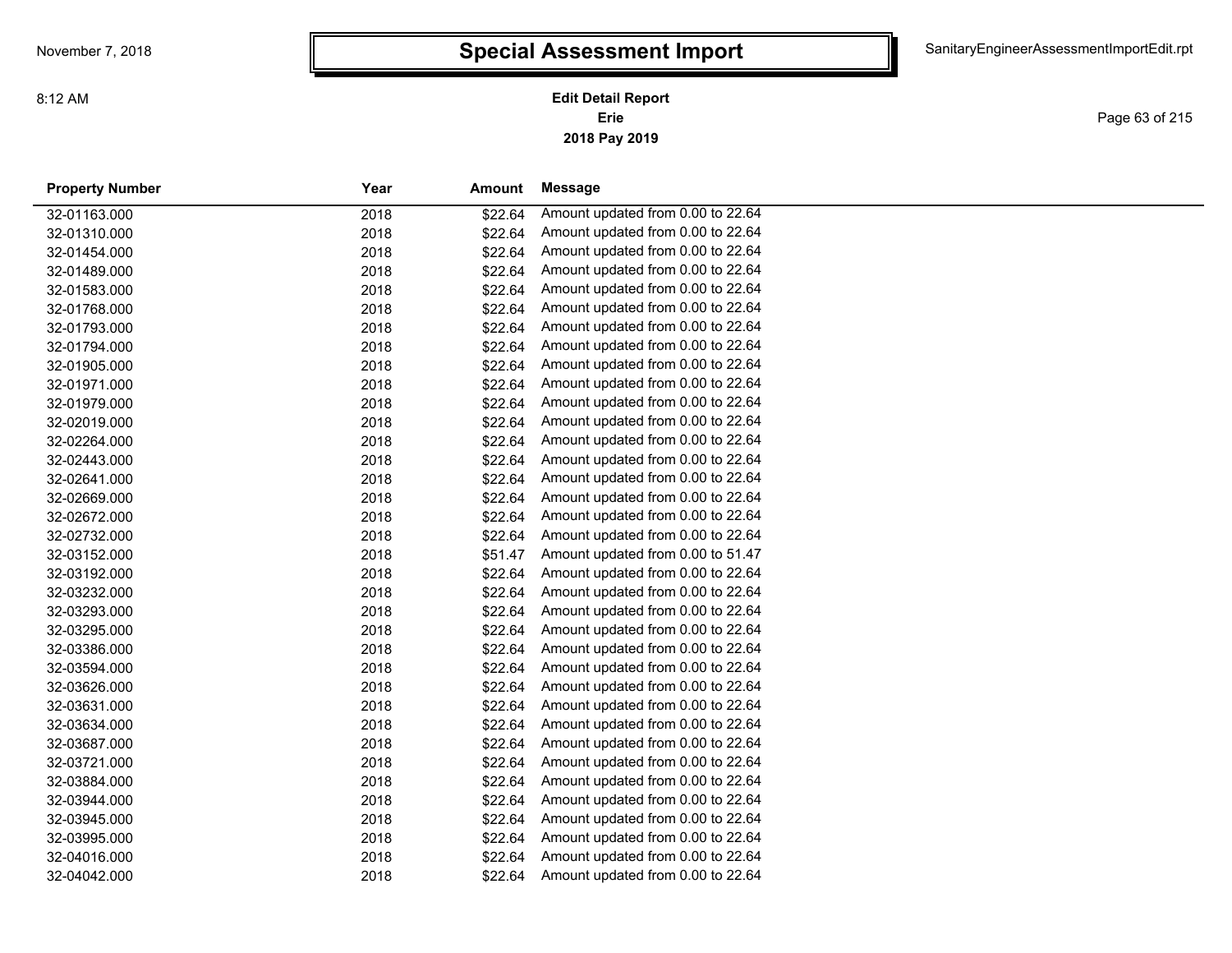**2018 Pay 2019 Erie Edit Detail Report**

Page 64 of 215

| <b>Property Number</b> | Year | Amount  | Message                           |
|------------------------|------|---------|-----------------------------------|
| 32-04043.000           | 2018 | \$22.64 | Amount updated from 0.00 to 22.64 |
| 32-04061.000           | 2018 | \$22.64 | Amount updated from 0.00 to 22.64 |
| 32-04172.000           | 2018 | \$22.64 | Amount updated from 0.00 to 22.64 |
| 32-04173.000           | 2018 | \$22.64 | Amount updated from 0.00 to 22.64 |
| 32-04174.000           | 2018 | \$22.64 | Amount updated from 0.00 to 22.64 |
| 32-04175.000           | 2018 | \$22.64 | Amount updated from 0.00 to 22.64 |
| 32-04176.000           | 2018 | \$22.64 | Amount updated from 0.00 to 22.64 |
| 32-04177.000           | 2018 | \$22.64 | Amount updated from 0.00 to 22.64 |
| 32-04178.000           | 2018 | \$22.64 | Amount updated from 0.00 to 22.64 |
| 32-04179.000           | 2018 | \$22.64 | Amount updated from 0.00 to 22.64 |
| 32-04180.000           | 2018 | \$22.64 | Amount updated from 0.00 to 22.64 |
| 32-04181.000           | 2018 | \$22.64 | Amount updated from 0.00 to 22.64 |
| 32-04185.000           | 2018 | \$22.64 | Amount updated from 0.00 to 22.64 |
| 32-04186.000           | 2018 | \$22.64 | Amount updated from 0.00 to 22.64 |
| 32-04187.000           | 2018 | \$22.64 | Amount updated from 0.00 to 22.64 |
| 32-04188.000           | 2018 | \$22.64 | Amount updated from 0.00 to 22.64 |
| 32-04189.000           | 2018 | \$22.64 | Amount updated from 0.00 to 22.64 |
| 32-04190.000           | 2018 | \$22.64 | Amount updated from 0.00 to 22.64 |
| 32-04191.000           | 2018 | \$22.64 | Amount updated from 0.00 to 22.64 |
| 32-04192.000           | 2018 | \$22.64 | Amount updated from 0.00 to 22.64 |
| 32-04193.000           | 2018 | \$22.64 | Amount updated from 0.00 to 22.64 |
| 32-04194.000           | 2018 | \$22.64 | Amount updated from 0.00 to 22.64 |
| 32-04195.000           | 2018 | \$22.64 | Amount updated from 0.00 to 22.64 |
| 32-04196.000           | 2018 | \$22.64 | Amount updated from 0.00 to 22.64 |
| 32-04197.000           | 2018 | \$22.64 | Amount updated from 0.00 to 22.64 |
| 32-04198.000           | 2018 | \$22.64 | Amount updated from 0.00 to 22.64 |
| 32-04199.000           | 2018 | \$22.64 | Amount updated from 0.00 to 22.64 |
| 32-04200.000           | 2018 | \$22.64 | Amount updated from 0.00 to 22.64 |
| 32-04201.000           | 2018 | \$22.64 | Amount updated from 0.00 to 22.64 |
| 32-04202.000           | 2018 | \$22.64 | Amount updated from 0.00 to 22.64 |
| 32-04203.000           | 2018 | \$22.64 | Amount updated from 0.00 to 22.64 |
| 32-04204.000           | 2018 | \$22.64 | Amount updated from 0.00 to 22.64 |
| 32-04205.000           | 2018 | \$22.64 | Amount updated from 0.00 to 22.64 |
| 32-04206.000           | 2018 | \$22.64 | Amount updated from 0.00 to 22.64 |
| 32-04207.000           | 2018 | \$22.64 | Amount updated from 0.00 to 22.64 |
| 32-04208.000           | 2018 | \$22.64 | Amount updated from 0.00 to 22.64 |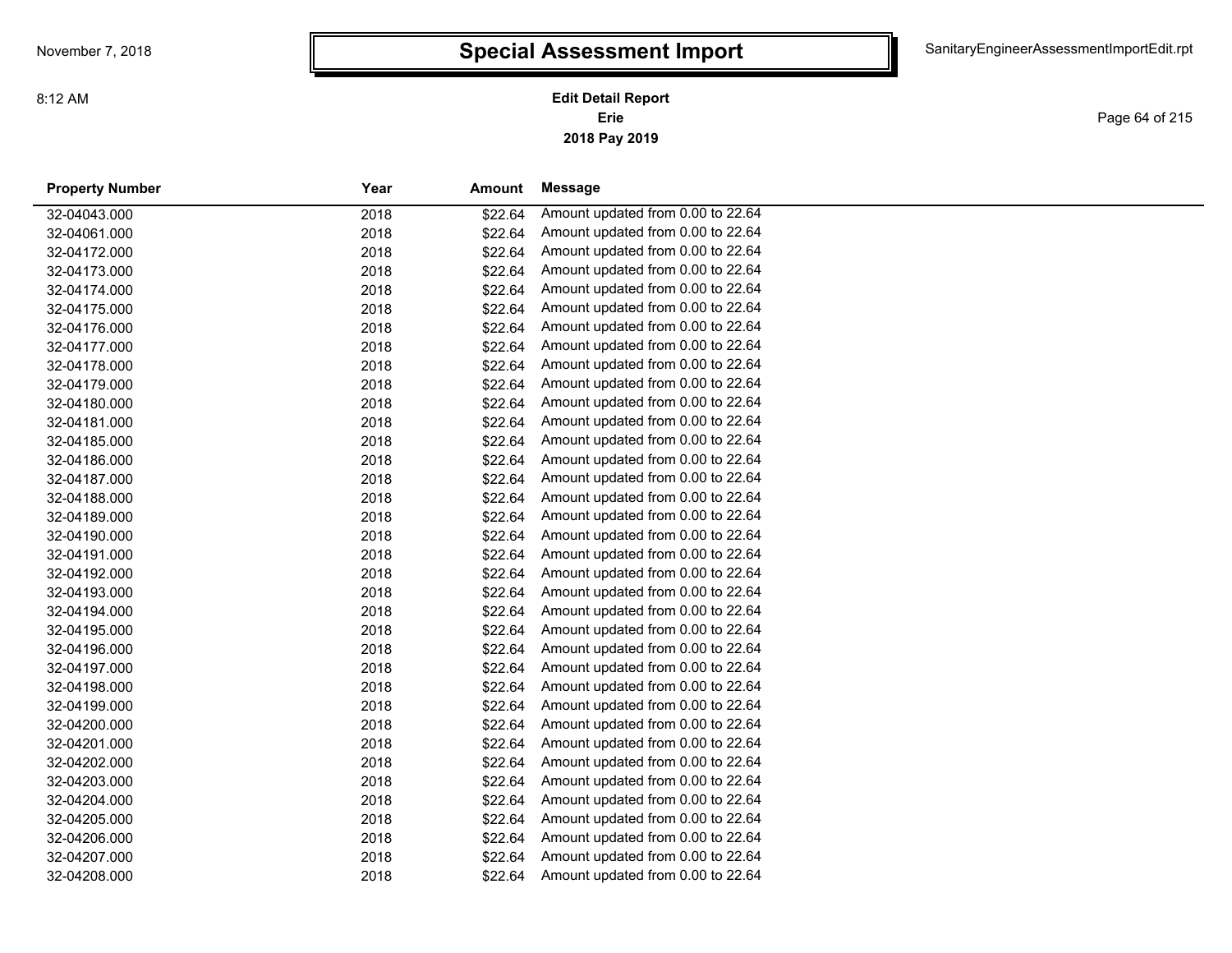Page 65 of 215

| <b>Property Number</b> | Year | <b>Amount</b> | Message                           |
|------------------------|------|---------------|-----------------------------------|
| 32-04209.000           | 2018 | \$22.64       | Amount updated from 0.00 to 22.64 |
| 32-04211.000           | 2018 | \$22.64       | Amount updated from 0.00 to 22.64 |
| 32-04212.000           | 2018 | \$22.64       | Amount updated from 0.00 to 22.64 |
| 32-04213.000           | 2018 | \$22.64       | Amount updated from 0.00 to 22.64 |
| 32-04214.000           | 2018 | \$22.64       | Amount updated from 0.00 to 22.64 |
| 32-04216.000           | 2018 | \$22.64       | Amount updated from 0.00 to 22.64 |
| 32-04218.000           | 2018 | \$22.64       | Amount updated from 0.00 to 22.64 |
| 32-04220.000           | 2018 | \$22.64       | Amount updated from 0.00 to 22.64 |
| 32-04222.000           | 2018 | \$22.64       | Amount updated from 0.00 to 22.64 |
| 32-04223.000           | 2018 | \$22.64       | Amount updated from 0.00 to 22.64 |
| 32-04224.000           | 2018 | \$22.64       | Amount updated from 0.00 to 22.64 |
| 32-04225.000           | 2018 | \$22.64       | Amount updated from 0.00 to 22.64 |
| 32-04226.000           | 2018 | \$22.64       | Amount updated from 0.00 to 22.64 |
| 32-04227.000           | 2018 | \$22.64       | Amount updated from 0.00 to 22.64 |
| 32-04228.000           | 2018 | \$22.64       | Amount updated from 0.00 to 22.64 |
| 32-04229.000           | 2018 | \$22.64       | Amount updated from 0.00 to 22.64 |
| 32-04230.000           | 2018 | \$22.64       | Amount updated from 0.00 to 22.64 |
| 32-04231.000           | 2018 | \$22.64       | Amount updated from 0.00 to 22.64 |
| 32-04232.000           | 2018 | \$22.64       | Amount updated from 0.00 to 22.64 |
| 32-04233.000           | 2018 | \$22.64       | Amount updated from 0.00 to 22.64 |
| 32-04236.000           | 2018 | \$22.64       | Amount updated from 0.00 to 22.64 |
| 32-04237.000           | 2018 | \$22.64       | Amount updated from 0.00 to 22.64 |
| 32-04238.000           | 2018 | \$22.64       | Amount updated from 0.00 to 22.64 |
| 32-04239.000           | 2018 | \$22.64       | Amount updated from 0.00 to 22.64 |
| 32-04240.000           | 2018 | \$22.64       | Amount updated from 0.00 to 22.64 |
| 32-04241.000           | 2018 | \$22.64       | Amount updated from 0.00 to 22.64 |
| 32-04242.000           | 2018 | \$22.64       | Amount updated from 0.00 to 22.64 |
| 32-04243.000           | 2018 | \$22.64       | Amount updated from 0.00 to 22.64 |
| 32-04244.000           | 2018 | \$22.64       | Amount updated from 0.00 to 22.64 |
| 32-04245.000           | 2018 | \$22.64       | Amount updated from 0.00 to 22.64 |
| 32-04246.000           | 2018 | \$22.64       | Amount updated from 0.00 to 22.64 |
| 32-04247.000           | 2018 | \$22.64       | Amount updated from 0.00 to 22.64 |
| 32-04248.000           | 2018 | \$22.64       | Amount updated from 0.00 to 22.64 |
| 32-04251.000           | 2018 | \$22.64       | Amount updated from 0.00 to 22.64 |
| 32-04252.000           | 2018 | \$22.64       | Amount updated from 0.00 to 22.64 |
| 32-04253.000           | 2018 | \$22.64       | Amount updated from 0.00 to 22.64 |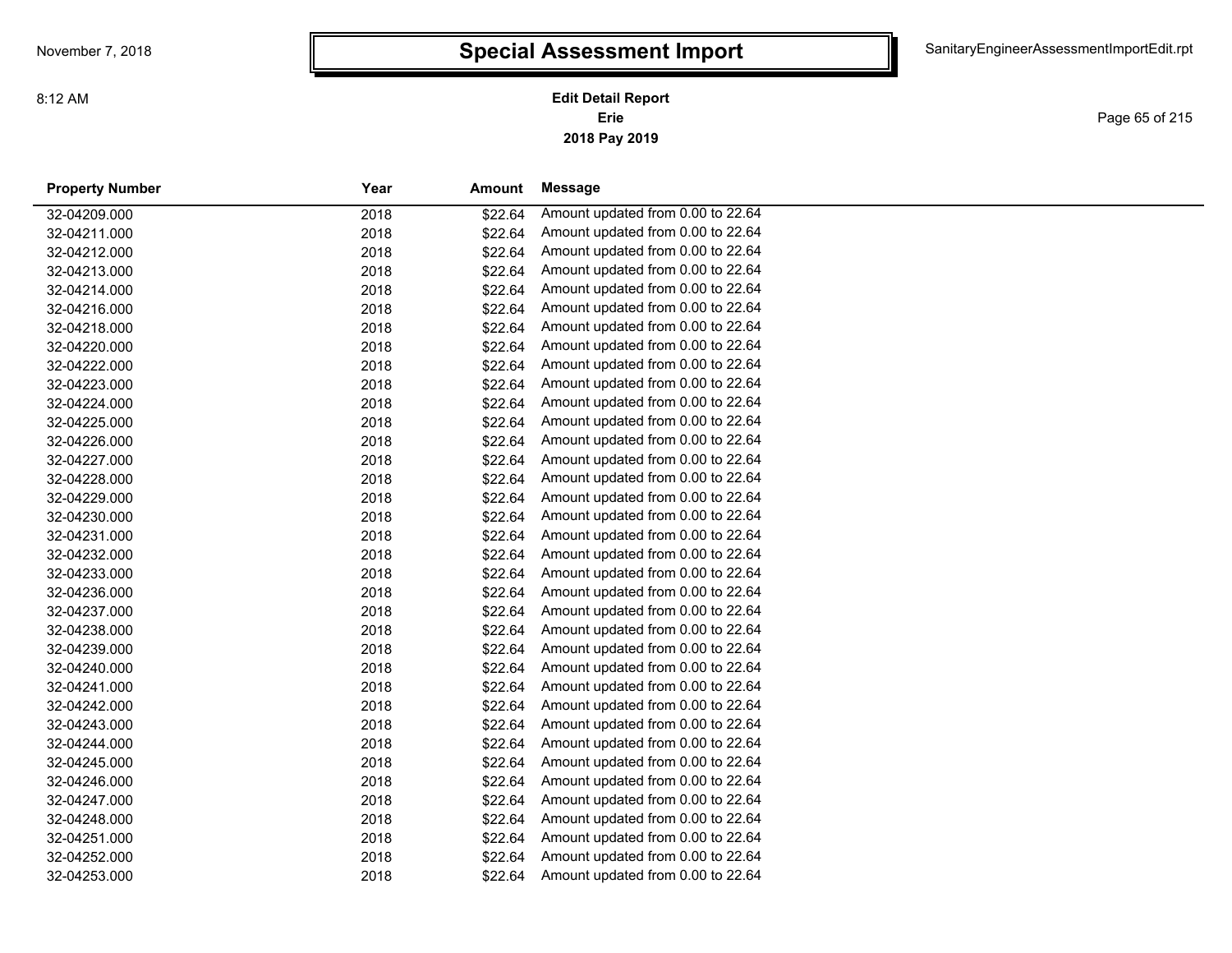Page 66 of 215

| <b>Property Number</b> | Year | <b>Amount</b> | Message                           |
|------------------------|------|---------------|-----------------------------------|
| 32-04254.000           | 2018 | \$22.64       | Amount updated from 0.00 to 22.64 |
| 32-04255.000           | 2018 | \$22.64       | Amount updated from 0.00 to 22.64 |
| 32-04256.000           | 2018 | \$22.64       | Amount updated from 0.00 to 22.64 |
| 32-04390.000           | 2018 | \$22.64       | Amount updated from 0.00 to 22.64 |
| 32-04394.000           | 2018 | \$22.64       | Amount updated from 0.00 to 22.64 |
| 32-04419.000           | 2018 | \$22.64       | Amount updated from 0.00 to 22.64 |
| 32-04423.000           | 2018 | \$22.64       | Amount updated from 0.00 to 22.64 |
| 32-04442.000           | 2018 | \$22.64       | Amount updated from 0.00 to 22.64 |
| 32-04524.000           | 2018 | \$22.64       | Amount updated from 0.00 to 22.64 |
| 32-04525.000           | 2018 | \$22.64       | Amount updated from 0.00 to 22.64 |
| 32-04526.000           | 2018 | \$22.64       | Amount updated from 0.00 to 22.64 |
| 32-04527.000           | 2018 | \$22.64       | Amount updated from 0.00 to 22.64 |
| 32-04527.001           | 2018 | \$22.64       | Amount updated from 0.00 to 22.64 |
| 32-04527.002           | 2018 | \$22.64       | Amount updated from 0.00 to 22.64 |
| 32-04528.000           | 2018 | \$22.64       | Amount updated from 0.00 to 22.64 |
| 32-04529.000           | 2018 | \$22.64       | Amount updated from 0.00 to 22.64 |
| 32-04530.000           | 2018 | \$22.64       | Amount updated from 0.00 to 22.64 |
| 32-04531.000           | 2018 | \$22.64       | Amount updated from 0.00 to 22.64 |
| 32-04534.000           | 2018 | \$22.64       | Amount updated from 0.00 to 22.64 |
| 32-04535.000           | 2018 | \$22.64       | Amount updated from 0.00 to 22.64 |
| 32-04537.000           | 2018 | \$22.64       | Amount updated from 0.00 to 22.64 |
| 32-04541.000           | 2018 | \$22.64       | Amount updated from 0.00 to 22.64 |
| 32-04543.000           | 2018 | \$22.64       | Amount updated from 0.00 to 22.64 |
| 32-04548.000           | 2018 | \$22.64       | Amount updated from 0.00 to 22.64 |
| 32-04551.000           | 2018 | \$22.64       | Amount updated from 0.00 to 22.64 |
| 32-04623.000           | 2018 | \$22.64       | Amount updated from 0.00 to 22.64 |
| 32-04625.000           | 2018 | \$22.64       | Amount updated from 0.00 to 22.64 |
| 32-04636.000           | 2018 | \$22.64       | Amount updated from 0.00 to 22.64 |
| 32-04656.000           | 2018 | \$22.64       | Amount updated from 0.00 to 22.64 |
| 32-04672.000           | 2018 | \$22.64       | Amount updated from 0.00 to 22.64 |
| 32-04687.000           | 2018 | \$22.64       | Amount updated from 0.00 to 22.64 |
| 32-04700.000           | 2018 | \$22.64       | Amount updated from 0.00 to 22.64 |
| 32-04702.000           | 2018 | \$22.64       | Amount updated from 0.00 to 22.64 |
| 32-04905.000           | 2018 | \$22.64       | Amount updated from 0.00 to 22.64 |

**Total for C163232001 - STRICKFADEN #16**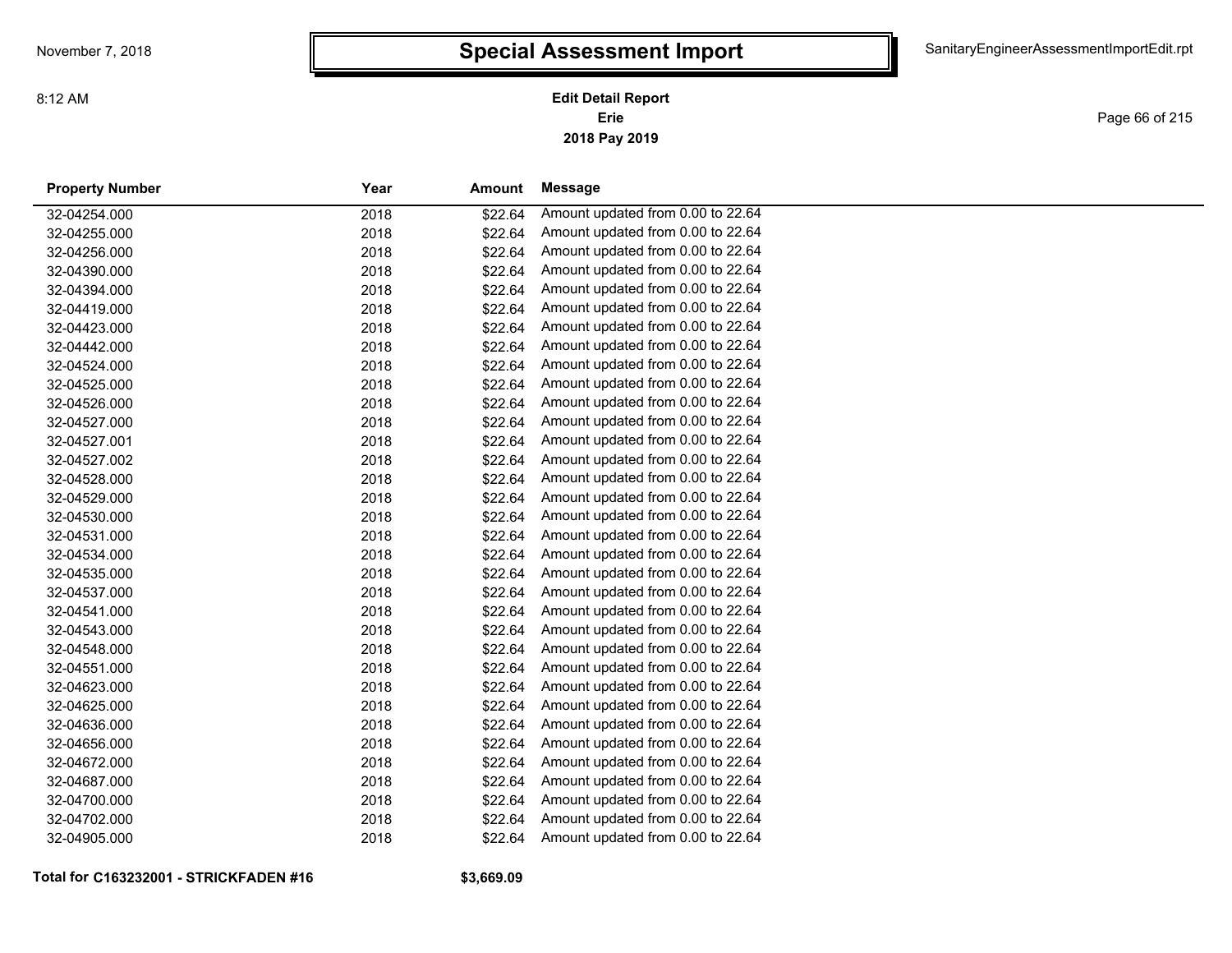Page 67 of 215

 $\overline{\phantom{0}}$ 

| <b>Property Number</b> | Year | Amount   | Message                            |  |
|------------------------|------|----------|------------------------------------|--|
| C163232002 - HINDE #6  |      |          |                                    |  |
| 32-00837.000           | 2018 | \$12.15  | Amount updated from 0.00 to 12.15  |  |
| 32-01427.000           | 2018 | \$167.19 | Amount updated from 0.00 to 167.19 |  |
| 32-01484.000           | 2018 | \$3.00   | Amount updated from 0.00 to 3.00   |  |
| 32-02300.000           | 2018 | \$12.15  | Amount updated from 0.00 to 12.15  |  |
| 32-02546.000           | 2018 | \$13.73  | Amount updated from 0.00 to 13.73  |  |
| 32-03541.000           | 2018 | \$12.15  | Amount updated from 0.00 to 12.15  |  |
| 32-03644.000           | 2018 | \$10.84  | Amount updated from 0.00 to 10.84  |  |
| 32-04082.000           | 2018 | \$12.15  | Amount updated from 0.00 to 12.15  |  |
| 32-04084.000           | 2018 | \$90.57  | Amount updated from 0.00 to 90.57  |  |
| 32-80001.000           | 2018 | \$22.20  | Amount updated from 0.00 to 22.20  |  |
| 32-90041.000           | 2018 | \$28.67  | Amount updated from 0.00 to 28.67  |  |
| 41-00014.000           | 2018 | \$3.00   | Amount updated from 0.00 to 3.00   |  |
| 41-00014.006           | 2018 | \$3.00   | Amount updated from 0.00 to 3.00   |  |
| 41-00014.010           | 2018 | \$3.00   | Amount updated from 0.00 to 3.00   |  |
| 41-00014.017           | 2018 | \$3.00   | Amount updated from 0.00 to 3.00   |  |
| 41-00014.018           | 2018 | \$3.00   | Amount updated from 0.00 to 3.00   |  |
| 41-00014.019           | 2018 | \$3.00   | Amount updated from 0.00 to 3.00   |  |
| 41-00014.020           | 2018 | \$3.00   | Amount updated from 0.00 to 3.00   |  |
| 41-00014.025           | 2018 | \$3.00   | Amount updated from 0.00 to 3.00   |  |
| 41-00014.026           | 2018 | \$3.00   | Amount updated from 0.00 to 3.00   |  |
| 41-00014.027           | 2018 | \$3.00   | Amount updated from 0.00 to 3.00   |  |
| 41-00014.028           | 2018 | \$3.00   | Amount updated from 0.00 to 3.00   |  |
| 41-00014.031           | 2018 | \$3.00   | Amount updated from 0.00 to 3.00   |  |
| 41-00014.036           | 2018 | \$3.00   | Amount updated from 0.00 to 3.00   |  |
| 41-00014.037           | 2018 | \$3.00   | Amount updated from 0.00 to 3.00   |  |
| 32-00216.000           | 2018 | \$46.13  | Amount updated from 0.00 to 46.13  |  |
| 32-00216.001           | 2018 | \$33.95  | Amount updated from 0.00 to 33.95  |  |
| 32-00838.000           | 2018 | \$465.54 | Amount updated from 0.00 to 465.54 |  |
| 32-01106.000           | 2018 | \$31.40  | Amount updated from 0.00 to 31.40  |  |
| 32-01862.000           | 2018 | \$14.11  | Amount updated from 0.00 to 14.11  |  |
| 32-01924.000           | 2018 | \$12.15  | Amount updated from 0.00 to 12.15  |  |
| 32-02214.000           | 2018 | \$54.94  | Amount updated from 0.00 to 54.94  |  |
| 32-03137.000           | 2018 | \$12.15  | Amount updated from 0.00 to 12.15  |  |
| 32-03138.000           | 2018 | \$12.15  | Amount updated from 0.00 to 12.15  |  |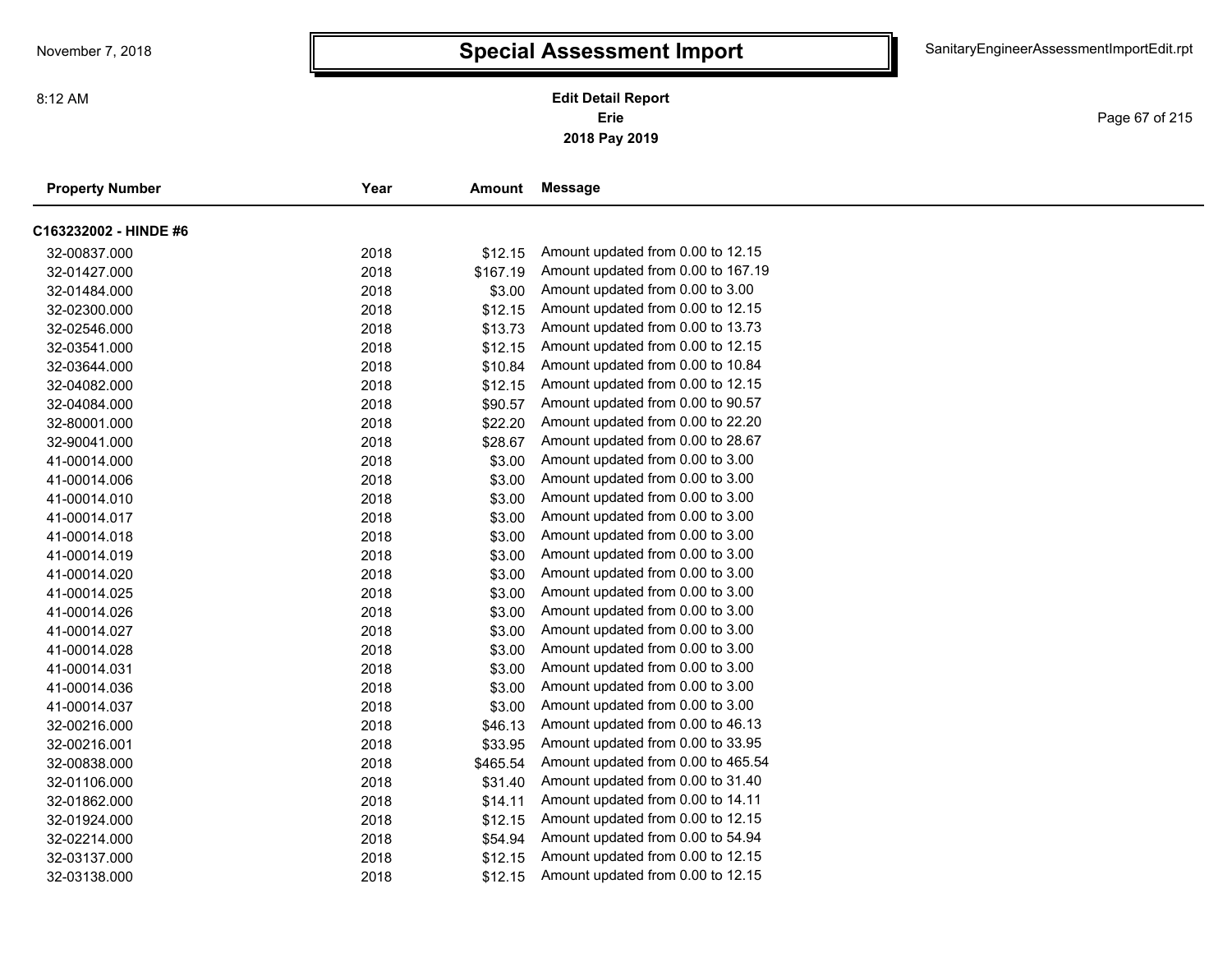Page 68 of 215

| <b>Property Number</b> | Year | Amount  | Message                           |
|------------------------|------|---------|-----------------------------------|
| 32-03613.000           | 2018 | \$3.00  | Amount updated from 0.00 to 3.00  |
| 32-03614.000           | 2018 | \$16.78 | Amount updated from 0.00 to 16.78 |
| 32-03643.000           | 2018 | \$57.13 | Amount updated from 0.00 to 57.13 |
| 32-04047.000           | 2018 | \$14.71 | Amount updated from 0.00 to 14.71 |
| 41-00014.002           | 2018 | \$3.00  | Amount updated from 0.00 to 3.00  |
| 41-00014.003           | 2018 | \$3.00  | Amount updated from 0.00 to 3.00  |
| 41-00014.004           | 2018 | \$3.00  | Amount updated from 0.00 to 3.00  |
| 41-00014.005           | 2018 | \$3.00  | Amount updated from 0.00 to 3.00  |
| 41-00014.007           | 2018 | \$3.00  | Amount updated from 0.00 to 3.00  |
| 41-00014.008           | 2018 | \$3.00  | Amount updated from 0.00 to 3.00  |
| 41-00014.009           | 2018 | \$3.00  | Amount updated from 0.00 to 3.00  |
| 41-00014.011           | 2018 | \$3.00  | Amount updated from 0.00 to 3.00  |
| 41-00014.012           | 2018 | \$3.00  | Amount updated from 0.00 to 3.00  |
| 41-00014.013           | 2018 | \$3.00  | Amount updated from 0.00 to 3.00  |
| 41-00014.014           | 2018 | \$3.00  | Amount updated from 0.00 to 3.00  |
| 41-00014.015           | 2018 | \$3.00  | Amount updated from 0.00 to 3.00  |
| 41-00014.016           | 2018 | \$3.00  | Amount updated from 0.00 to 3.00  |
| 41-00014.021           | 2018 | \$3.00  | Amount updated from 0.00 to 3.00  |
| 41-00014.022           | 2018 | \$3.00  | Amount updated from 0.00 to 3.00  |
| 41-00014.023           | 2018 | \$3.00  | Amount updated from 0.00 to 3.00  |
| 41-00014.024           | 2018 | \$3.00  | Amount updated from 0.00 to 3.00  |
| 41-00014.029           | 2018 | \$3.00  | Amount updated from 0.00 to 3.00  |
| 41-00014.030           | 2018 | \$3.00  | Amount updated from 0.00 to 3.00  |
| 41-00014.032           | 2018 | \$3.00  | Amount updated from 0.00 to 3.00  |
| 41-00014.033           | 2018 | \$3.00  | Amount updated from 0.00 to 3.00  |
| 41-00014.034           | 2018 | \$3.00  | Amount updated from 0.00 to 3.00  |
| 41-00014.035           | 2018 | \$3.00  | Amount updated from 0.00 to 3.00  |
| 41-00014.038           | 2018 | \$3.00  | Amount updated from 0.00 to 3.00  |
| 41-00014.039           | 2018 | \$3.00  | Amount updated from 0.00 to 3.00  |
| 41-00014.040           | 2018 | \$3.00  | Amount updated from 0.00 to 3.00  |
| 41-00014.041           | 2018 | \$3.00  | Amount updated from 0.00 to 3.00  |
| 41-00038.000           | 2018 | \$86.39 | Amount updated from 0.00 to 86.39 |
|                        |      |         |                                   |

**Total for C163232002 - HINDE #6**

**\$1,368.33**

**C163232004 - NESSELHAUF #11**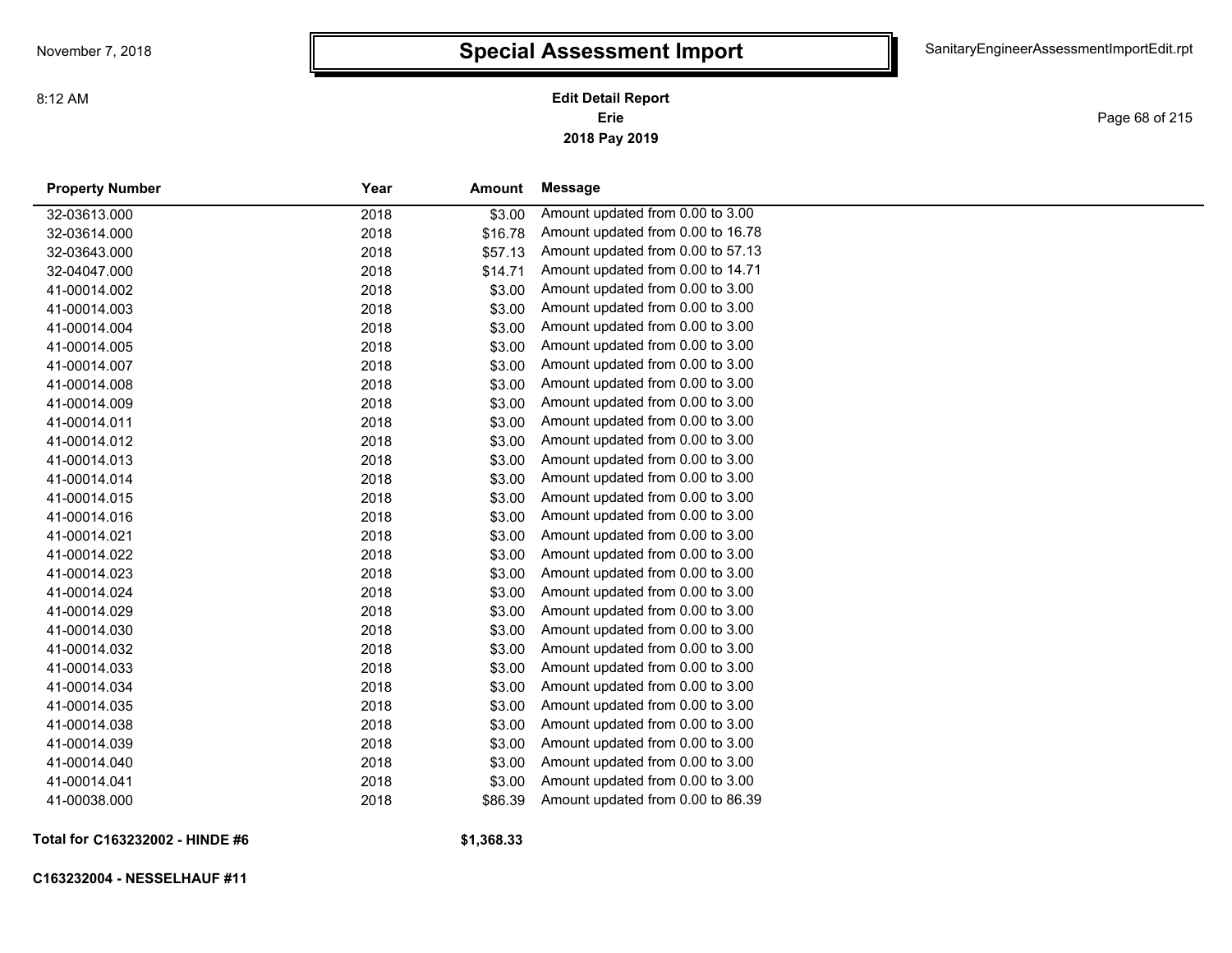**2018 Pay 2019 Erie Edit Detail Report**

Page 69 of 215

| <b>Property Number</b> | Year | Amount  | Message                           |
|------------------------|------|---------|-----------------------------------|
| 32-01274.003           | 2018 | \$2.00  | Amount updated from 0.00 to 2.00  |
| 32-04084.000           | 2018 | \$6.20  | Amount updated from 0.00 to 6.20  |
| 32-04302.000           | 2018 | \$2.00  | Amount updated from 0.00 to 2.00  |
| 32-63829.015           | 2018 | \$42.73 | Amount updated from 0.00 to 42.73 |
| 32-00047.000           | 2018 | \$2.00  | Amount updated from 0.00 to 2.00  |
| 32-00155.000           | 2018 | \$6.20  | Amount updated from 0.00 to 6.20  |
| 32-00160.000           | 2018 | \$6.20  | Amount updated from 0.00 to 6.20  |
| 32-00244.000           | 2018 | \$6.32  | Amount updated from 0.00 to 6.32  |
| 32-00289.000           | 2018 | \$6.20  | Amount updated from 0.00 to 6.20  |
| 32-00481.000           | 2018 | \$6.20  | Amount updated from 0.00 to 6.20  |
| 32-00488.000           | 2018 | \$6.20  | Amount updated from 0.00 to 6.20  |
| 32-00497.000           | 2018 | \$6.20  | Amount updated from 0.00 to 6.20  |
| 32-00644.000           | 2018 | \$6.20  | Amount updated from 0.00 to 6.20  |
| 32-01232.000           | 2018 | \$6.20  | Amount updated from 0.00 to 6.20  |
| 32-01274.001           | 2018 | \$2.00  | Amount updated from 0.00 to 2.00  |
| 32-01275.000           | 2018 | \$6.20  | Amount updated from 0.00 to 6.20  |
| 32-01278.000           | 2018 | \$6.20  | Amount updated from 0.00 to 6.20  |
| 32-01390.000           | 2018 | \$6.20  | Amount updated from 0.00 to 6.20  |
| 32-01528.000           | 2018 | \$6.20  | Amount updated from 0.00 to 6.20  |
| 32-01600.000           | 2018 | \$6.20  | Amount updated from 0.00 to 6.20  |
| 32-01601.000           | 2018 | \$12.12 | Amount updated from 0.00 to 12.12 |
| 32-01601.001           | 2018 | \$3.47  | Amount updated from 0.00 to 3.47  |
| 32-01602.000           | 2018 | \$10.61 | Amount updated from 0.00 to 10.61 |
| 32-01672.000           | 2018 | \$2.42  | Amount updated from 0.00 to 2.42  |
| 32-01915.000           | 2018 | \$7.55  | Amount updated from 0.00 to 7.55  |
| 32-01989.000           | 2018 | \$6.20  | Amount updated from 0.00 to 6.20  |
| 32-02027.000           | 2018 | \$6.20  | Amount updated from 0.00 to 6.20  |
| 32-02028.000           | 2018 | \$2.00  | Amount updated from 0.00 to 2.00  |
| 32-02029.000           | 2018 | \$2.00  | Amount updated from 0.00 to 2.00  |
| 32-02033.000           | 2018 | \$6.20  | Amount updated from 0.00 to 6.20  |
| 32-02034.000           | 2018 | \$2.00  | Amount updated from 0.00 to 2.00  |
| 32-02034.001           | 2018 | \$2.00  | Amount updated from 0.00 to 2.00  |
| 32-02116.000           | 2018 | \$12.28 | Amount updated from 0.00 to 12.28 |
| 32-02211.000           | 2018 | \$19.64 | Amount updated from 0.00 to 19.64 |
| 32-02392.000           | 2018 | \$6.20  | Amount updated from 0.00 to 6.20  |
| 32-02424.000           | 2018 | \$6.20  | Amount updated from 0.00 to 6.20  |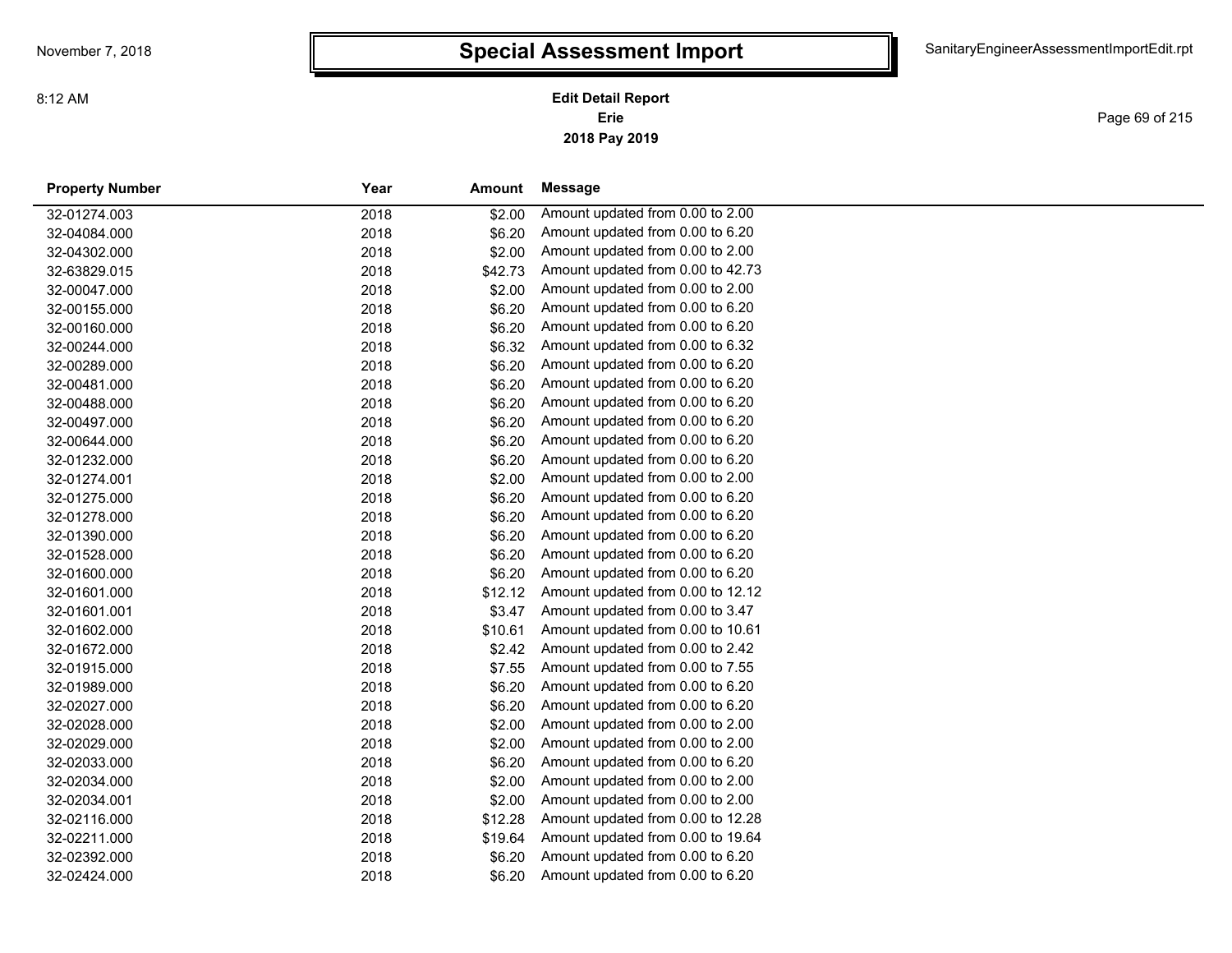**2018 Pay 2019 Erie Edit Detail Report**

Page 70 of 215

| <b>Property Number</b> | Year | <b>Amount</b> | Message                           |
|------------------------|------|---------------|-----------------------------------|
| 32-02425.000           | 2018 | \$6.20        | Amount updated from 0.00 to 6.20  |
| 32-02426.000           | 2018 | \$6.20        | Amount updated from 0.00 to 6.20  |
| 32-02427.000           | 2018 | \$6.20        | Amount updated from 0.00 to 6.20  |
| 32-02430.000           | 2018 | \$6.20        | Amount updated from 0.00 to 6.20  |
| 32-02457.000           | 2018 | \$2.00        | Amount updated from 0.00 to 2.00  |
| 32-02631.000           | 2018 | \$6.20        | Amount updated from 0.00 to 6.20  |
| 32-02705.000           | 2018 | \$10.08       | Amount updated from 0.00 to 10.08 |
| 32-02707.000           | 2018 | \$6.20        | Amount updated from 0.00 to 6.20  |
| 32-02919.000           | 2018 | \$6.20        | Amount updated from 0.00 to 6.20  |
| 32-02953.000           | 2018 | \$6.20        | Amount updated from 0.00 to 6.20  |
| 32-02980.000           | 2018 | \$6.20        | Amount updated from 0.00 to 6.20  |
| 32-03077.000           | 2018 | \$6.20        | Amount updated from 0.00 to 6.20  |
| 32-03246.000           | 2018 | \$6.20        | Amount updated from 0.00 to 6.20  |
| 32-03262.000           | 2018 | \$6.20        | Amount updated from 0.00 to 6.20  |
| 32-03307.001           | 2018 | \$5.25        | Amount updated from 0.00 to 5.25  |
| 32-03307.002           | 2018 | \$2.13        | Amount updated from 0.00 to 2.13  |
| 32-03307.003           | 2018 | \$2.00        | Amount updated from 0.00 to 2.00  |
| 32-03320.000           | 2018 | \$2.00        | Amount updated from 0.00 to 2.00  |
| 32-03379.000           | 2018 | \$6.20        | Amount updated from 0.00 to 6.20  |
| 32-03393.000           | 2018 | \$6.20        | Amount updated from 0.00 to 6.20  |
| 32-03441.000           | 2018 | \$2.00        | Amount updated from 0.00 to 2.00  |
| 32-03528.000           | 2018 | \$6.20        | Amount updated from 0.00 to 6.20  |
| 32-03529.000           | 2018 | \$6.20        | Amount updated from 0.00 to 6.20  |
| 32-03530.000           | 2018 | \$6.20        | Amount updated from 0.00 to 6.20  |
| 32-03544.000           | 2018 | \$6.20        | Amount updated from 0.00 to 6.20  |
| 32-03595.000           | 2018 | \$6.20        | Amount updated from 0.00 to 6.20  |
| 32-03622.000           | 2018 | \$2.00        | Amount updated from 0.00 to 2.00  |
| 32-03636.000           | 2018 | \$6.20        | Amount updated from 0.00 to 6.20  |
| 32-03637.000           | 2018 | \$6.20        | Amount updated from 0.00 to 6.20  |
| 32-03670.000           | 2018 | \$6.20        | Amount updated from 0.00 to 6.20  |
| 32-03674.000           | 2018 | \$6.20        | Amount updated from 0.00 to 6.20  |
| 32-03689.000           | 2018 | \$6.20        | Amount updated from 0.00 to 6.20  |
| 32-03785.000           | 2018 | \$6.83        | Amount updated from 0.00 to 6.83  |
| 32-03818.000           | 2018 | \$6.20        | Amount updated from 0.00 to 6.20  |
| 32-03819.000           | 2018 | \$6.20        | Amount updated from 0.00 to 6.20  |
| 32-03827.000           | 2018 | \$6.20        | Amount updated from 0.00 to 6.20  |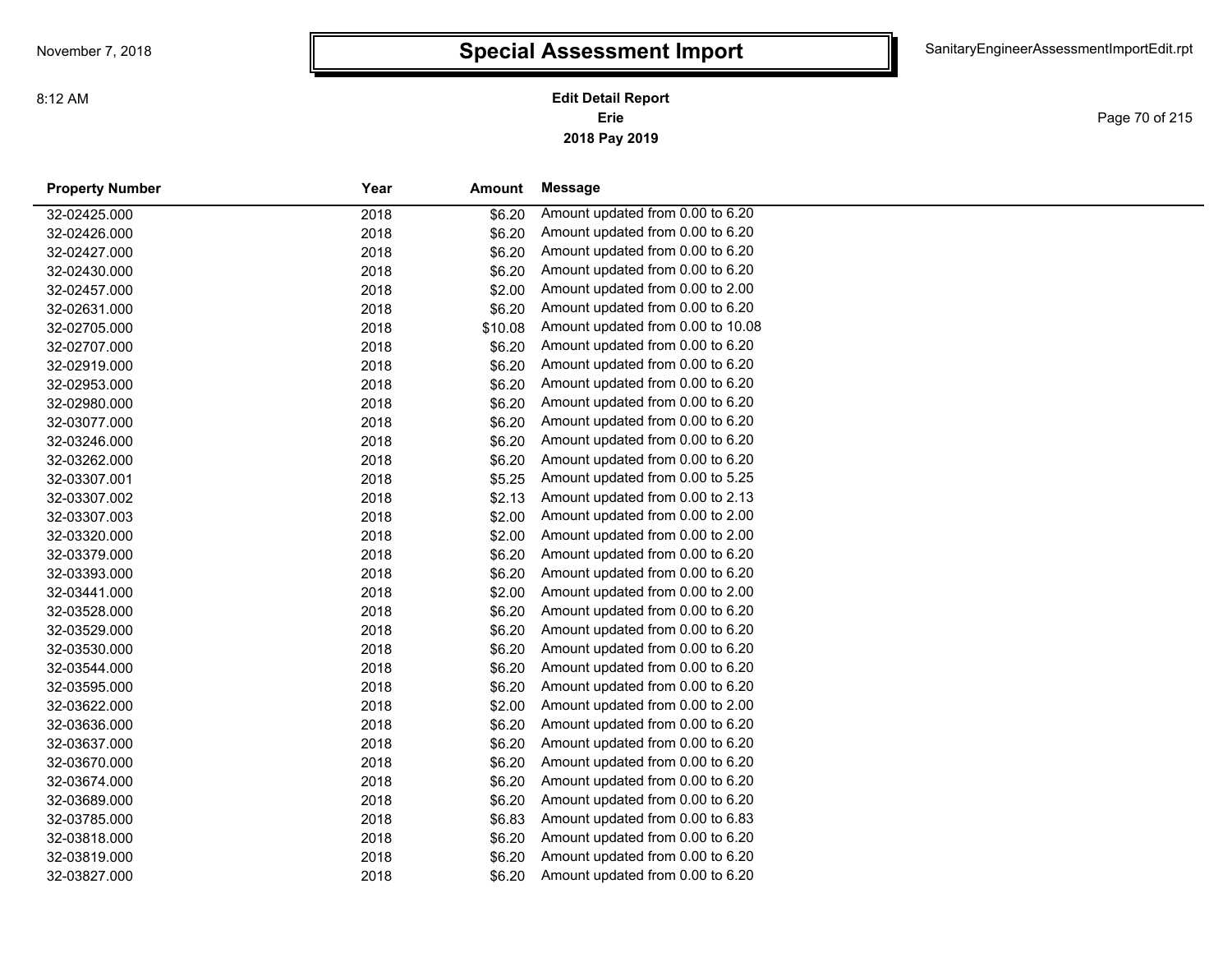8:12 AM

#### **2018 Pay 2019 Erie Edit Detail Report**

Page 71 of 215

| <b>Property Number</b>                | Year | Amount   | Message                           |
|---------------------------------------|------|----------|-----------------------------------|
| 32-03829.005                          | 2018 | \$2.00   | Amount updated from 0.00 to 2.00  |
| 32-03829.006                          | 2018 | \$2.00   | Amount updated from 0.00 to 2.00  |
| 32-03829.007                          | 2018 | \$2.00   | Amount updated from 0.00 to 2.00  |
| 32-03829.008                          | 2018 | \$2.00   | Amount updated from 0.00 to 2.00  |
| 32-03829.009                          | 2018 | \$2.00   | Amount updated from 0.00 to 2.00  |
| 32-03829.010                          | 2018 | \$2.00   | Amount updated from 0.00 to 2.00  |
| 32-03829.011                          | 2018 | \$2.00   | Amount updated from 0.00 to 2.00  |
| 32-03829.012                          | 2018 | \$2.00   | Amount updated from 0.00 to 2.00  |
| 32-03829.013                          | 2018 | \$2.00   | Amount updated from 0.00 to 2.00  |
| 32-03997.000                          | 2018 | \$6.20   | Amount updated from 0.00 to 6.20  |
| 32-04768.000                          | 2018 | \$6.82   | Amount updated from 0.00 to 6.82  |
| 32-04768.001                          | 2018 | \$5.78   | Amount updated from 0.00 to 5.78  |
| 32-04768.005                          | 2018 | \$6.20   | Amount updated from 0.00 to 6.20  |
| 32-04768.006                          | 2018 | \$6.20   | Amount updated from 0.00 to 6.20  |
| 32-04768.007                          | 2018 | \$6.20   | Amount updated from 0.00 to 6.20  |
| 32-04770.000                          | 2018 | \$15.84  | Amount updated from 0.00 to 15.84 |
| Total for C163232004 - NESSELHAUF #11 |      | \$523.87 |                                   |
| C163232005 - TAYLOR #24 DITCH MAINT   |      |          |                                   |
| 32-00013.000                          | 2018 | \$10.08  | Amount updated from 0.00 to 10.08 |
| 32-00014.000                          | 2018 | \$22.14  | Amount updated from 0.00 to 22.14 |
| 32-00032.000                          | 2018 | \$10.08  | Amount updated from 0.00 to 10.08 |
| 32-00128.000                          | 2018 | \$22.14  | Amount updated from 0.00 to 22.14 |
| 32-00298.000                          | 2018 | \$22.14  | Amount updated from 0.00 to 22.14 |
| 32-00411.000                          | 2018 | \$22.14  | Amount updated from 0.00 to 22.14 |
| 32-00422.000                          | 2018 | \$22.14  | Amount updated from 0.00 to 22.14 |
| 32-00460.001                          | 2018 | \$23.34  | Amount updated from 0.00 to 23.34 |
| 32-00493.000                          | 2018 | \$10.08  | Amount updated from 0.00 to 10.08 |
| 32-00589.000                          | 2018 | \$22.14  | Amount updated from 0.00 to 22.14 |
| 32-00592.000                          | 2018 | \$10.08  | Amount updated from 0.00 to 10.08 |
| 32-00660.000                          | 2018 | \$22.14  | Amount updated from 0.00 to 22.14 |
| 32-00706.000                          | 2018 | \$22.14  | Amount updated from 0.00 to 22.14 |
| 32-00708.000                          | 2018 | \$10.08  | Amount updated from 0.00 to 10.08 |
| 32-00786.000                          | 2018 | \$10.08  | Amount updated from 0.00 to 10.08 |
| 32-00878.000                          | 2018 | \$22.14  | Amount updated from 0.00 to 22.14 |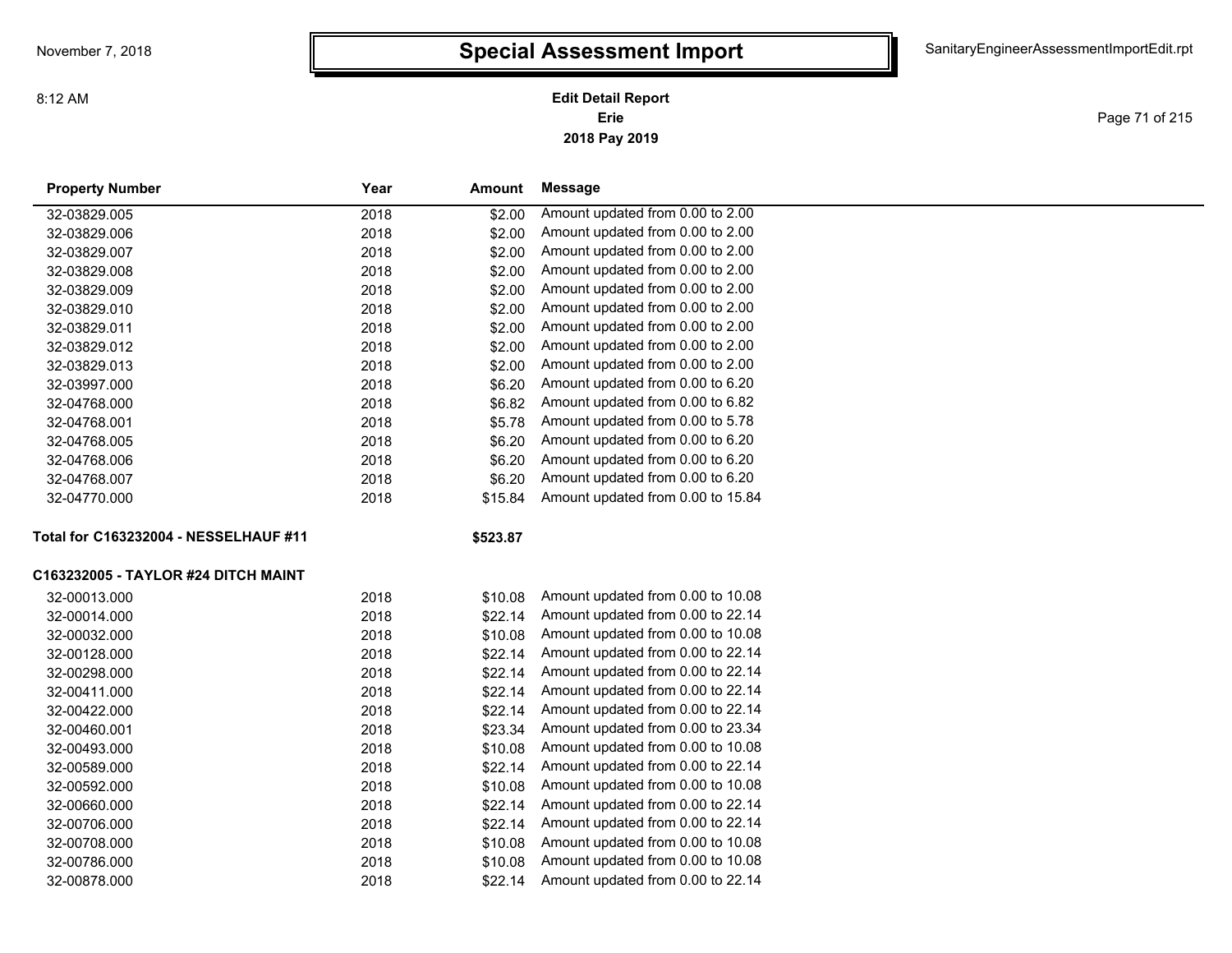Page 72 of 215

| <b>Property Number</b> | Year | <b>Amount</b> | Message                           |
|------------------------|------|---------------|-----------------------------------|
| 32-00894.000           | 2018 | \$10.70       | Amount updated from 0.00 to 10.70 |
| 32-00894.001           | 2018 | \$10.26       | Amount updated from 0.00 to 10.26 |
| 32-00894.002           | 2018 | \$10.27       | Amount updated from 0.00 to 10.27 |
| 32-00906.005           | 2018 | \$10.08       | Amount updated from 0.00 to 10.08 |
| 32-00906.007           | 2018 | \$10.08       | Amount updated from 0.00 to 10.08 |
| 32-01141.001           | 2018 | \$11.94       | Amount updated from 0.00 to 11.94 |
| 32-01154.000           | 2018 | \$22.14       | Amount updated from 0.00 to 22.14 |
| 32-01157.001           | 2018 | \$10.08       | Amount updated from 0.00 to 10.08 |
| 32-01279.000           | 2018 | \$22.14       | Amount updated from 0.00 to 22.14 |
| 32-01300.000           | 2018 | \$10.08       | Amount updated from 0.00 to 10.08 |
| 32-01301.000           | 2018 | \$10.08       | Amount updated from 0.00 to 10.08 |
| 32-01314.000           | 2018 | \$10.08       | Amount updated from 0.00 to 10.08 |
| 32-01331.000           | 2018 | \$22.14       | Amount updated from 0.00 to 22.14 |
| 32-01332.000           | 2018 | \$22.14       | Amount updated from 0.00 to 22.14 |
| 32-01474.000           | 2018 | \$10.08       | Amount updated from 0.00 to 10.08 |
| 32-01592.000           | 2018 | \$10.08       | Amount updated from 0.00 to 10.08 |
| 32-01592.001           | 2018 | \$10.08       | Amount updated from 0.00 to 10.08 |
| 32-01593.000           | 2018 | \$22.14       | Amount updated from 0.00 to 22.14 |
| 32-01666.000           | 2018 | \$10.08       | Amount updated from 0.00 to 10.08 |
| 32-01835.000           | 2018 | \$10.08       | Amount updated from 0.00 to 10.08 |
| 32-01875.000           | 2018 | \$10.08       | Amount updated from 0.00 to 10.08 |
| 32-01959.000           | 2018 | \$10.08       | Amount updated from 0.00 to 10.08 |
| 32-01986.000           | 2018 | \$22.14       | Amount updated from 0.00 to 22.14 |
| 32-02150.000           | 2018 | \$10.08       | Amount updated from 0.00 to 10.08 |
| 32-02262.000           | 2018 | \$10.08       | Amount updated from 0.00 to 10.08 |
| 32-02315.000           | 2018 | \$22.14       | Amount updated from 0.00 to 22.14 |
| 32-02324.000           | 2018 | \$10.08       | Amount updated from 0.00 to 10.08 |
| 32-02480.000           | 2018 | \$22.14       | Amount updated from 0.00 to 22.14 |
| 32-02518.000           | 2018 | \$10.08       | Amount updated from 0.00 to 10.08 |
| 32-02569.000           | 2018 | \$10.08       | Amount updated from 0.00 to 10.08 |
| 32-02783.000           | 2018 | \$10.08       | Amount updated from 0.00 to 10.08 |
| 32-02837.000           | 2018 | \$10.08       | Amount updated from 0.00 to 10.08 |
| 32-02894.000           | 2018 | \$10.08       | Amount updated from 0.00 to 10.08 |
| 32-02922.000           | 2018 | \$22.14       | Amount updated from 0.00 to 22.14 |
| 32-02961.000           | 2018 | \$10.08       | Amount updated from 0.00 to 10.08 |
| 32-02975.000           | 2018 | \$10.08       | Amount updated from 0.00 to 10.08 |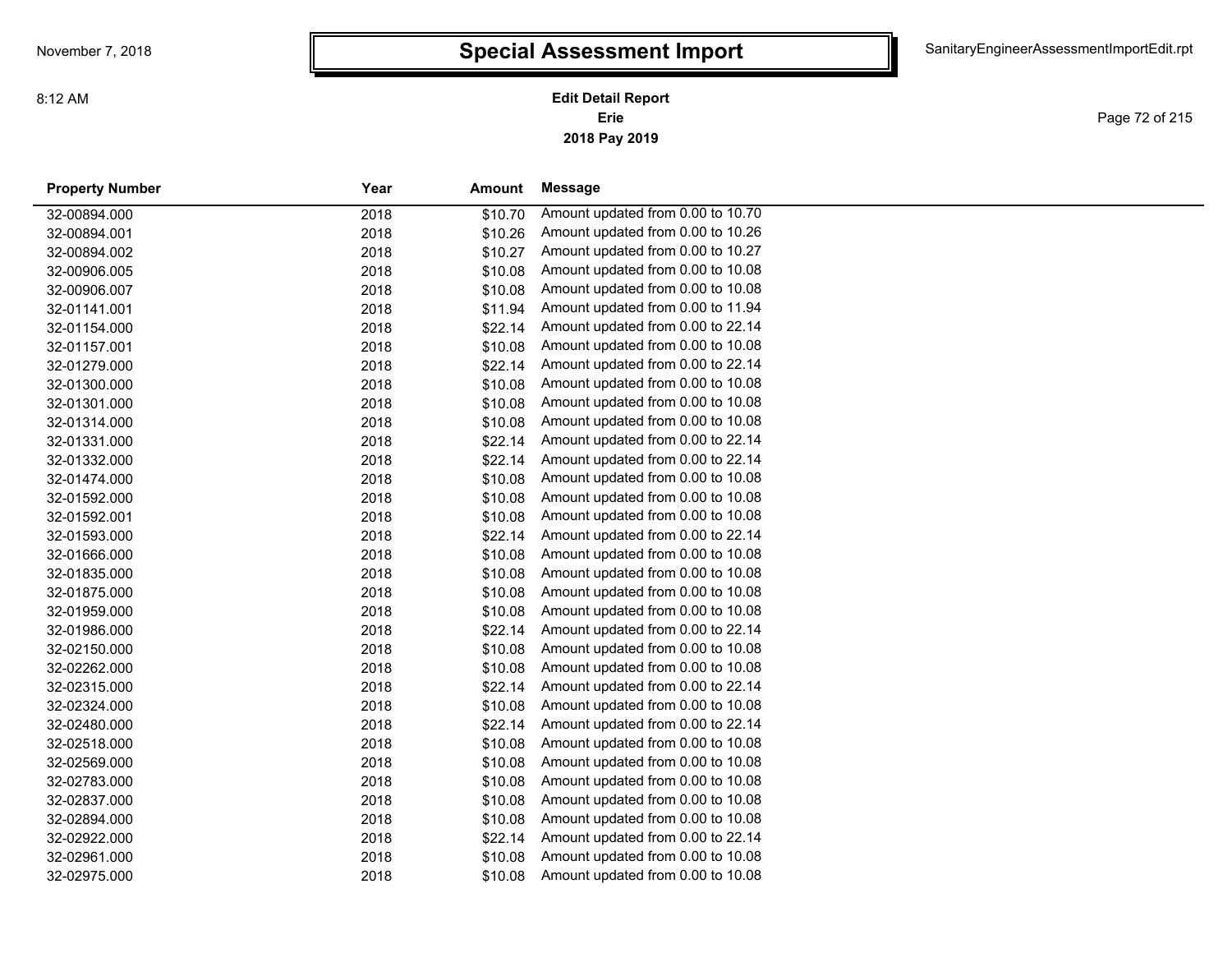**2018 Pay 2019 Erie Edit Detail Report**

Page 73 of 215

| <b>Property Number</b> | Year | Amount  | Message                           |
|------------------------|------|---------|-----------------------------------|
| 32-02985.000           | 2018 | \$22.14 | Amount updated from 0.00 to 22.14 |
| 32-03151.000           | 2018 | \$22.14 | Amount updated from 0.00 to 22.14 |
| 32-03205.000           | 2018 | \$22.14 | Amount updated from 0.00 to 22.14 |
| 32-03237.000           | 2018 | \$44.28 | Amount updated from 0.00 to 44.28 |
| 32-03294.004           | 2018 | \$10.08 | Amount updated from 0.00 to 10.08 |
| 32-03294.008           | 2018 | \$10.08 | Amount updated from 0.00 to 10.08 |
| 32-03294.009           | 2018 | \$10.08 | Amount updated from 0.00 to 10.08 |
| 32-03294.010           | 2018 | \$10.08 | Amount updated from 0.00 to 10.08 |
| 32-03294.011           | 2018 | \$10.08 | Amount updated from 0.00 to 10.08 |
| 32-03294.013           | 2018 | \$10.08 | Amount updated from 0.00 to 10.08 |
| 32-03294.014           | 2018 | \$10.08 | Amount updated from 0.00 to 10.08 |
| 32-03395.000           | 2018 | \$22.14 | Amount updated from 0.00 to 22.14 |
| 32-03434.000           | 2018 | \$10.08 | Amount updated from 0.00 to 10.08 |
| 32-03465.000           | 2018 | \$22.14 | Amount updated from 0.00 to 22.14 |
| 32-03555.000           | 2018 | \$10.08 | Amount updated from 0.00 to 10.08 |
| 32-03578.000           | 2018 | \$10.08 | Amount updated from 0.00 to 10.08 |
| 32-03610.000           | 2018 | \$10.08 | Amount updated from 0.00 to 10.08 |
| 32-03713.000           | 2018 | \$22.14 | Amount updated from 0.00 to 22.14 |
| 32-03757.000           | 2018 | \$10.52 | Amount updated from 0.00 to 10.52 |
| 32-03816.000           | 2018 | \$10.08 | Amount updated from 0.00 to 10.08 |
| 32-03820.000           | 2018 | \$10.08 | Amount updated from 0.00 to 10.08 |
| 32-03880.000           | 2018 | \$22.14 | Amount updated from 0.00 to 22.14 |
| 32-03985.000           | 2018 | \$10.08 | Amount updated from 0.00 to 10.08 |
| 32-04018.000           | 2018 | \$10.08 | Amount updated from 0.00 to 10.08 |
| 32-04025.000           | 2018 | \$22.14 | Amount updated from 0.00 to 22.14 |
| 32-04026.000           | 2018 | \$22.14 | Amount updated from 0.00 to 22.14 |
| 32-04082.000           | 2018 | \$41.04 | Amount updated from 0.00 to 41.04 |
| 32-04147.000           | 2018 | \$10.08 | Amount updated from 0.00 to 10.08 |
| 32-04148.000           | 2018 | \$10.08 | Amount updated from 0.00 to 10.08 |
| 32-04149.000           | 2018 | \$10.08 | Amount updated from 0.00 to 10.08 |
| 32-04155.000           | 2018 | \$10.08 | Amount updated from 0.00 to 10.08 |
| 32-04156.000           | 2018 | \$10.08 | Amount updated from 0.00 to 10.08 |
| 32-04160.000           | 2018 | \$10.08 | Amount updated from 0.00 to 10.08 |
| 32-04289.000           | 2018 | \$10.34 | Amount updated from 0.00 to 10.34 |
| 32-04302.000           | 2018 | \$10.26 | Amount updated from 0.00 to 10.26 |
| 32-04325.000           | 2018 | \$22.14 | Amount updated from 0.00 to 22.14 |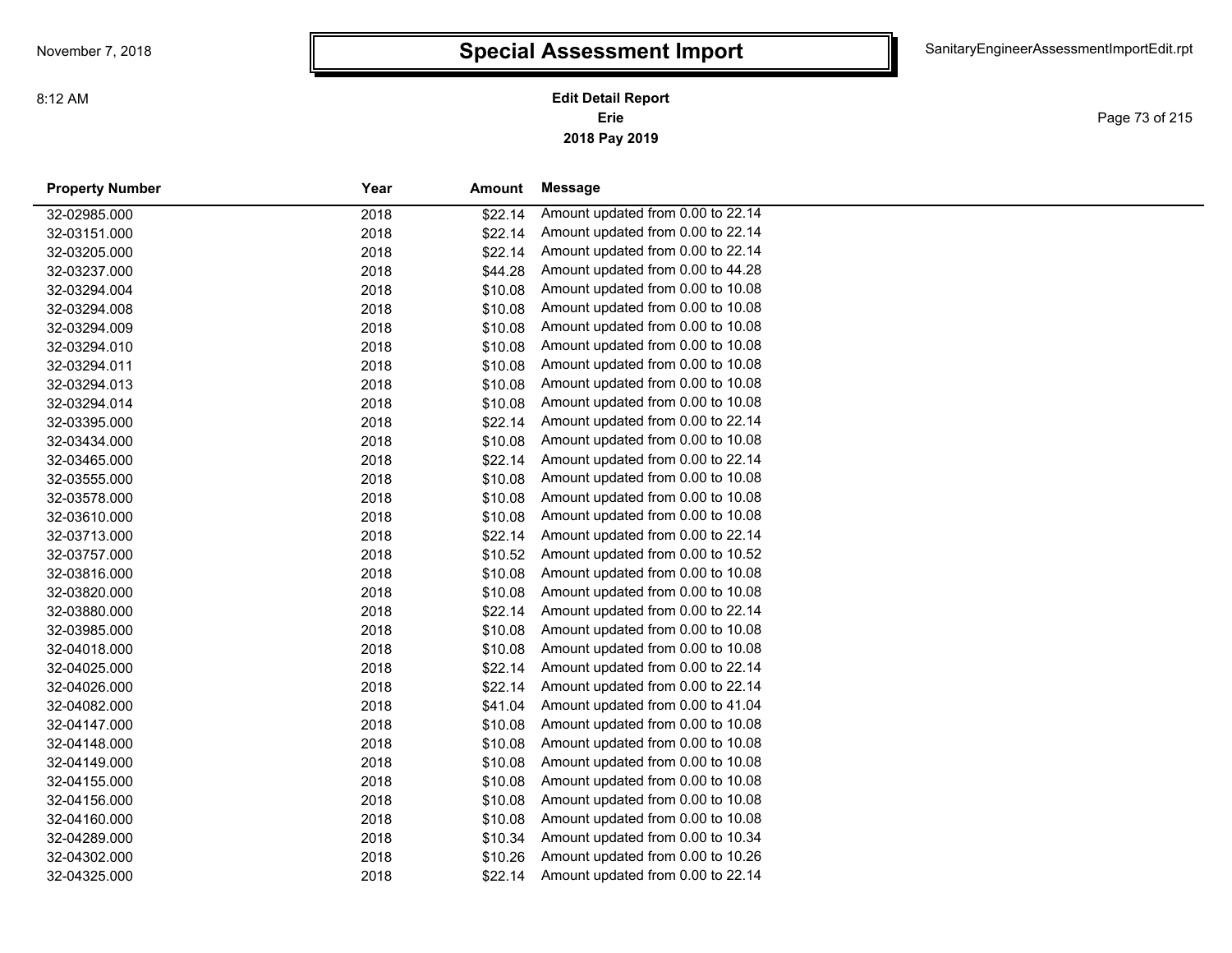Page 74 of 215

| <b>Property Number</b> | Year | Amount   | Message                            |
|------------------------|------|----------|------------------------------------|
| 32-04327.000           | 2018 | \$10.08  | Amount updated from 0.00 to 10.08  |
| 32-04328.000           | 2018 | \$10.08  | Amount updated from 0.00 to 10.08  |
| 32-04410.000           | 2018 | \$22.14  | Amount updated from 0.00 to 22.14  |
| 32-04411.000           | 2018 | \$22.14  | Amount updated from 0.00 to 22.14  |
| 32-04447.000           | 2018 | \$22.14  | Amount updated from 0.00 to 22.14  |
| 32-04449.000           | 2018 | \$22.14  | Amount updated from 0.00 to 22.14  |
| 32-04765.000           | 2018 | \$10.08  | Amount updated from 0.00 to 10.08  |
| 32-04766.000           | 2018 | \$10.08  | Amount updated from 0.00 to 10.08  |
| 32-04802.000           | 2018 | \$10.08  | Amount updated from 0.00 to 10.08  |
| 32-04803.000           | 2018 | \$10.08  | Amount updated from 0.00 to 10.08  |
| 32-80001.000           | 2018 | \$77.15  | Amount updated from 0.00 to 77.15  |
| 32-00015.000           | 2018 | \$22.14  | Amount updated from 0.00 to 22.14  |
| 32-00017.000           | 2018 | \$22.14  | Amount updated from 0.00 to 22.14  |
| 32-00033.000           | 2018 | \$10.08  | Amount updated from 0.00 to 10.08  |
| 32-00095.000           | 2018 | \$22.14  | Amount updated from 0.00 to 22.14  |
| 32-00096.000           | 2018 | \$10.08  | Amount updated from 0.00 to 10.08  |
| 32-00097.000           | 2018 | \$22.14  | Amount updated from 0.00 to 22.14  |
| 32-00129.000           | 2018 | \$22.14  | Amount updated from 0.00 to 22.14  |
| 32-00146.000           | 2018 | \$22.14  | Amount updated from 0.00 to 22.14  |
| 32-00165.000           | 2018 | \$22.14  | Amount updated from 0.00 to 22.14  |
| 32-00181.000           | 2018 | \$10.08  | Amount updated from 0.00 to 10.08  |
| 32-00222.000           | 2018 | \$22.14  | Amount updated from 0.00 to 22.14  |
| 32-00265.000           | 2018 | \$22.14  | Amount updated from 0.00 to 22.14  |
| 32-00271.000           | 2018 | \$22.14  | Amount updated from 0.00 to 22.14  |
| 32-00299.000           | 2018 | \$22.16  | Amount updated from 0.00 to 22.16  |
| 32-00299.001           | 2018 | \$10.08  | Amount updated from 0.00 to 10.08  |
| 32-00311.000           | 2018 | \$22.14  | Amount updated from 0.00 to 22.14  |
| 32-00314.000           | 2018 | \$10.08  | Amount updated from 0.00 to 10.08  |
| 32-00318.000           | 2018 | \$22.14  | Amount updated from 0.00 to 22.14  |
| 32-00335.000           | 2018 | \$10.08  | Amount updated from 0.00 to 10.08  |
| 32-00435.000           | 2018 | \$10.08  | Amount updated from 0.00 to 10.08  |
| 32-00438.000           | 2018 | \$10.54  | Amount updated from 0.00 to 10.54  |
| 32-00450.000           | 2018 | \$22.14  | Amount updated from 0.00 to 22.14  |
| 32-00454.000           | 2018 | \$272.29 | Amount updated from 0.00 to 272.29 |
| 32-00456.000           | 2018 | \$22.14  | Amount updated from 0.00 to 22.14  |
| 32-00457.000           | 2018 | \$22.14  | Amount updated from 0.00 to 22.14  |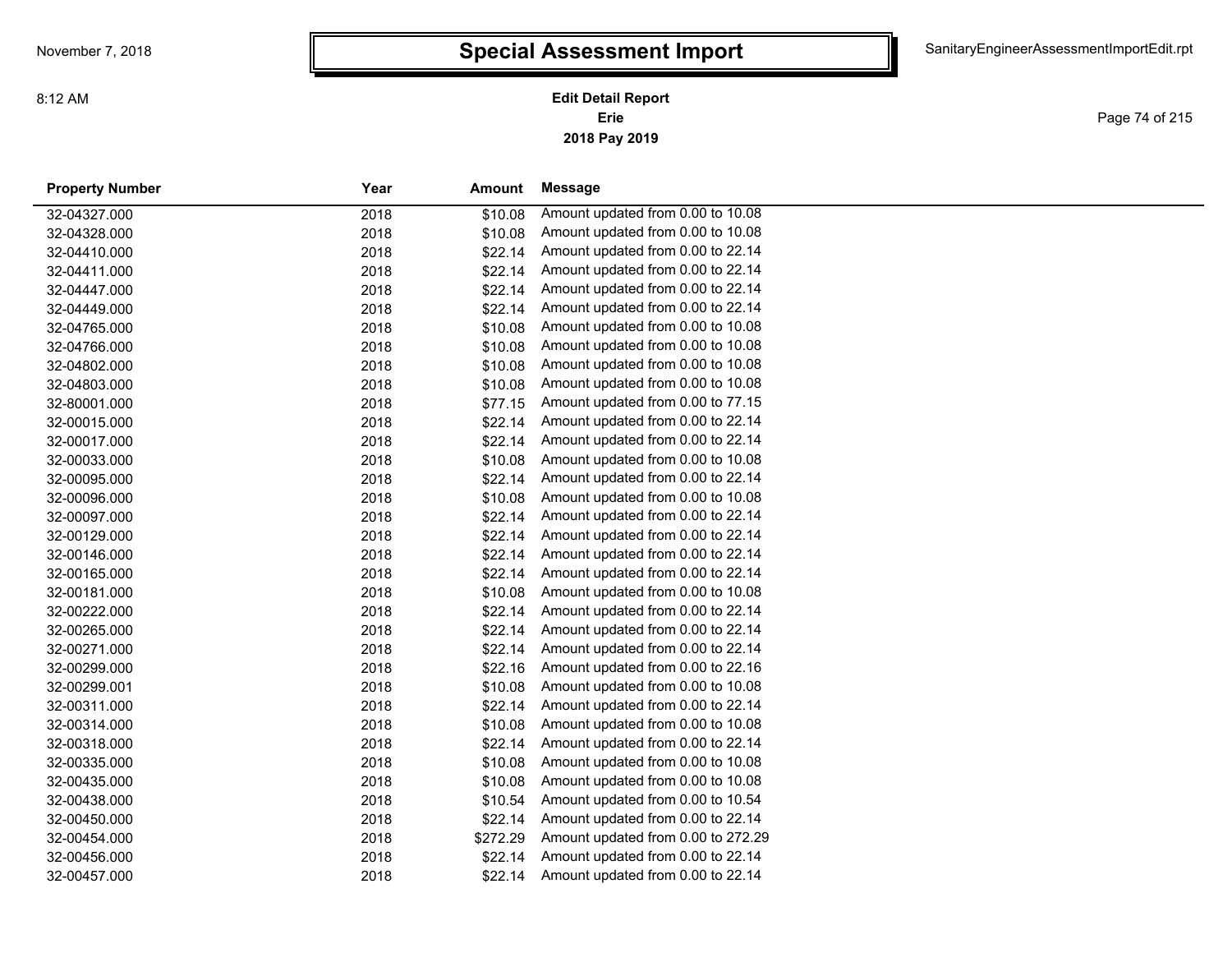**2018 Pay 2019 Erie Edit Detail Report**

Page 75 of 215

| <b>Property Number</b> | Year | Amount   | Message                            |
|------------------------|------|----------|------------------------------------|
| 32-00458.000           | 2018 | \$22.14  | Amount updated from 0.00 to 22.14  |
| 32-00460.000           | 2018 | \$128.02 | Amount updated from 0.00 to 128.02 |
| 32-00490.000           | 2018 | \$14.29  | Amount updated from 0.00 to 14.29  |
| 32-00494.000           | 2018 | \$10.08  | Amount updated from 0.00 to 10.08  |
| 32-00510.000           | 2018 | \$22.14  | Amount updated from 0.00 to 22.14  |
| 32-00520.000           | 2018 | \$22.14  | Amount updated from 0.00 to 22.14  |
| 32-00557.000           | 2018 | \$10.08  | Amount updated from 0.00 to 10.08  |
| 32-00596.000           | 2018 | \$22.14  | Amount updated from 0.00 to 22.14  |
| 32-00613.000           | 2018 | \$22.14  | Amount updated from 0.00 to 22.14  |
| 32-00629.000           | 2018 | \$22.14  | Amount updated from 0.00 to 22.14  |
| 32-00632.000           | 2018 | \$10.08  | Amount updated from 0.00 to 10.08  |
| 32-00664.000           | 2018 | \$10.08  | Amount updated from 0.00 to 10.08  |
| 32-00682.000           | 2018 | \$22.14  | Amount updated from 0.00 to 22.14  |
| 32-00696.000           | 2018 | \$10.08  | Amount updated from 0.00 to 10.08  |
| 32-00736.000           | 2018 | \$10.08  | Amount updated from 0.00 to 10.08  |
| 32-00753.000           | 2018 | \$22.14  | Amount updated from 0.00 to 22.14  |
| 32-00764.000           | 2018 | \$10.08  | Amount updated from 0.00 to 10.08  |
| 32-00794.000           | 2018 | \$22.14  | Amount updated from 0.00 to 22.14  |
| 32-00822.000           | 2018 | \$22.14  | Amount updated from 0.00 to 22.14  |
| 32-00877.000           | 2018 | \$22.14  | Amount updated from 0.00 to 22.14  |
| 32-00882.000           | 2018 | \$10.08  | Amount updated from 0.00 to 10.08  |
| 32-00906.000           | 2018 | \$54.06  | Amount updated from 0.00 to 54.06  |
| 32-00906.002           | 2018 | \$12.67  | Amount updated from 0.00 to 12.67  |
| 32-00906.003           | 2018 | \$10.45  | Amount updated from 0.00 to 10.45  |
| 32-00906.004           | 2018 | \$23.96  | Amount updated from 0.00 to 23.96  |
| 32-00906.006           | 2018 | \$32.62  | Amount updated from 0.00 to 32.62  |
| 32-00906.008           | 2018 | \$10.48  | Amount updated from 0.00 to 10.48  |
| 32-00906.009           | 2018 | \$11.81  | Amount updated from 0.00 to 11.81  |
| 32-00906.010           | 2018 | \$22.14  | Amount updated from 0.00 to 22.14  |
| 32-00912.000           | 2018 | \$10.08  | Amount updated from 0.00 to 10.08  |
| 32-00913.000           | 2018 | \$22.14  | Amount updated from 0.00 to 22.14  |
| 32-00962.000           | 2018 | \$22.14  | Amount updated from 0.00 to 22.14  |
| 32-00990.000           | 2018 | \$44.28  | Amount updated from 0.00 to 44.28  |
| 32-00990.001           | 2018 | \$44.28  | Amount updated from 0.00 to 44.28  |
| 32-00992.000           | 2018 | \$10.08  | Amount updated from 0.00 to 10.08  |
| 32-01049.000           | 2018 | \$22.14  | Amount updated from 0.00 to 22.14  |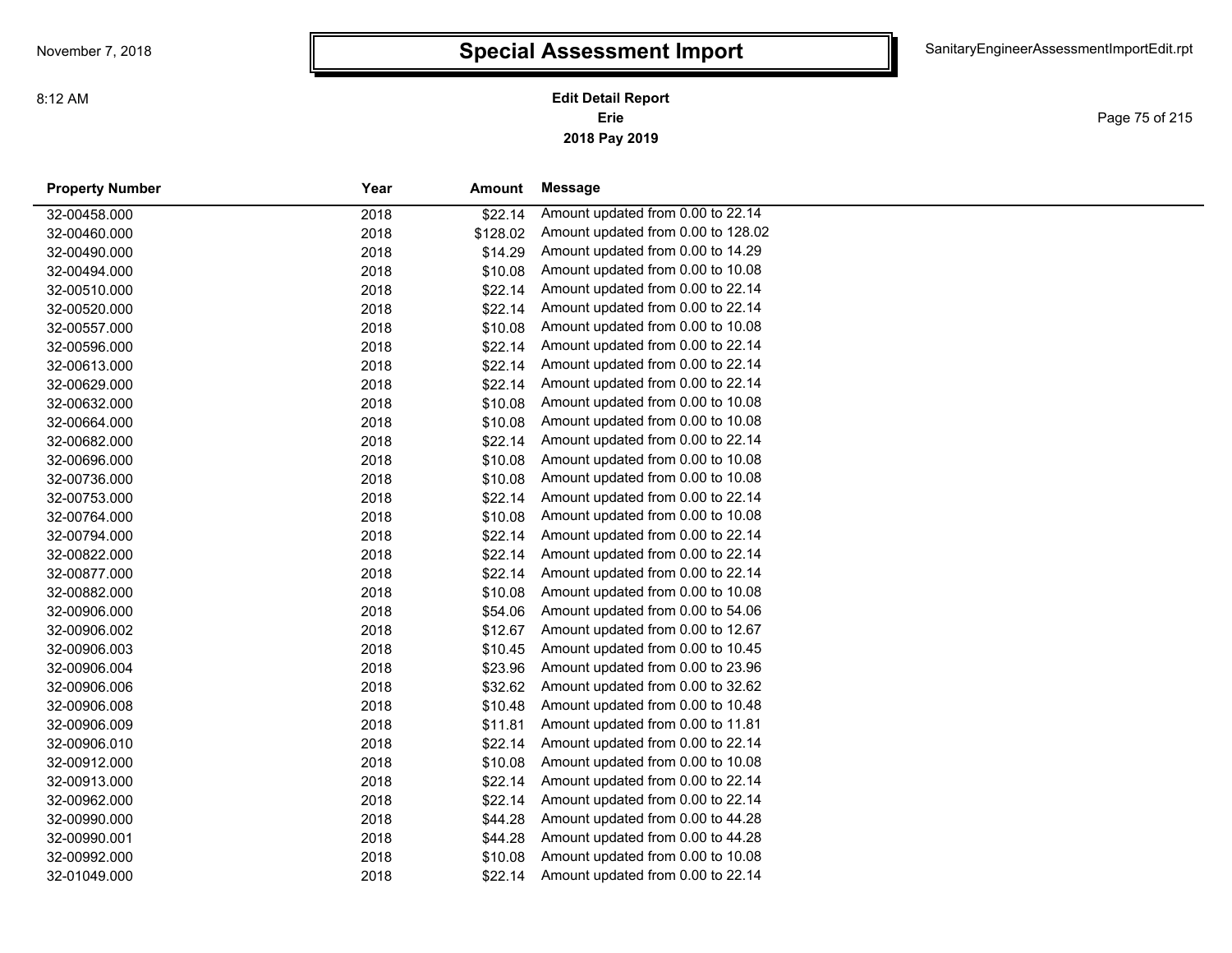**2018 Pay 2019 Erie Edit Detail Report**

Page 76 of 215

| <b>Property Number</b> | Year | Amount  | Message                           |
|------------------------|------|---------|-----------------------------------|
| 32-01107.000           | 2018 | \$22.14 | Amount updated from 0.00 to 22.14 |
| 32-01141.000           | 2018 | \$15.99 | Amount updated from 0.00 to 15.99 |
| 32-01158.000           | 2018 | \$22.14 | Amount updated from 0.00 to 22.14 |
| 32-01168.000           | 2018 | \$22.14 | Amount updated from 0.00 to 22.14 |
| 32-01283.000           | 2018 | \$10.08 | Amount updated from 0.00 to 10.08 |
| 32-01284.000           | 2018 | \$10.08 | Amount updated from 0.00 to 10.08 |
| 32-01303.000           | 2018 | \$22.14 | Amount updated from 0.00 to 22.14 |
| 32-01315.000           | 2018 | \$22.14 | Amount updated from 0.00 to 22.14 |
| 32-01324.000           | 2018 | \$10.08 | Amount updated from 0.00 to 10.08 |
| 32-01324.001           | 2018 | \$15.98 | Amount updated from 0.00 to 15.98 |
| 32-01385.000           | 2018 | \$22.14 | Amount updated from 0.00 to 22.14 |
| 32-01392.000           | 2018 | \$10.08 | Amount updated from 0.00 to 10.08 |
| 32-01457.000           | 2018 | \$22.14 | Amount updated from 0.00 to 22.14 |
| 32-01571.000           | 2018 | \$10.08 | Amount updated from 0.00 to 10.08 |
| 32-01592.002           | 2018 | \$10.08 | Amount updated from 0.00 to 10.08 |
| 32-01609.000           | 2018 | \$10.08 | Amount updated from 0.00 to 10.08 |
| 32-01621.000           | 2018 | \$10.08 | Amount updated from 0.00 to 10.08 |
| 32-01637.000           | 2018 | \$22.14 | Amount updated from 0.00 to 22.14 |
| 32-01641.000           | 2018 | \$10.08 | Amount updated from 0.00 to 10.08 |
| 32-01667.000           | 2018 | \$22.14 | Amount updated from 0.00 to 22.14 |
| 32-01683.000           | 2018 | \$10.08 | Amount updated from 0.00 to 10.08 |
| 32-01737.000           | 2018 | \$22.14 | Amount updated from 0.00 to 22.14 |
| 32-01746.000           | 2018 | \$22.14 | Amount updated from 0.00 to 22.14 |
| 32-01772.000           | 2018 | \$10.08 | Amount updated from 0.00 to 10.08 |
| 32-01781.000           | 2018 | \$22.14 | Amount updated from 0.00 to 22.14 |
| 32-01783.000           | 2018 | \$10.08 | Amount updated from 0.00 to 10.08 |
| 32-01792.000           | 2018 | \$10.08 | Amount updated from 0.00 to 10.08 |
| 32-01807.000           | 2018 | \$22.14 | Amount updated from 0.00 to 22.14 |
| 32-01839.000           | 2018 | \$14.29 | Amount updated from 0.00 to 14.29 |
| 32-01840.000           | 2018 | \$82.10 | Amount updated from 0.00 to 82.10 |
| 32-01841.000           | 2018 | \$71.83 | Amount updated from 0.00 to 71.83 |
| 32-01922.000           | 2018 | \$22.14 | Amount updated from 0.00 to 22.14 |
| 32-01967.000           | 2018 | \$10.08 | Amount updated from 0.00 to 10.08 |
| 32-01969.000           | 2018 | \$22.14 | Amount updated from 0.00 to 22.14 |
| 32-01984.000           | 2018 | \$10.08 | Amount updated from 0.00 to 10.08 |
| 32-01987.000           | 2018 | \$22.14 | Amount updated from 0.00 to 22.14 |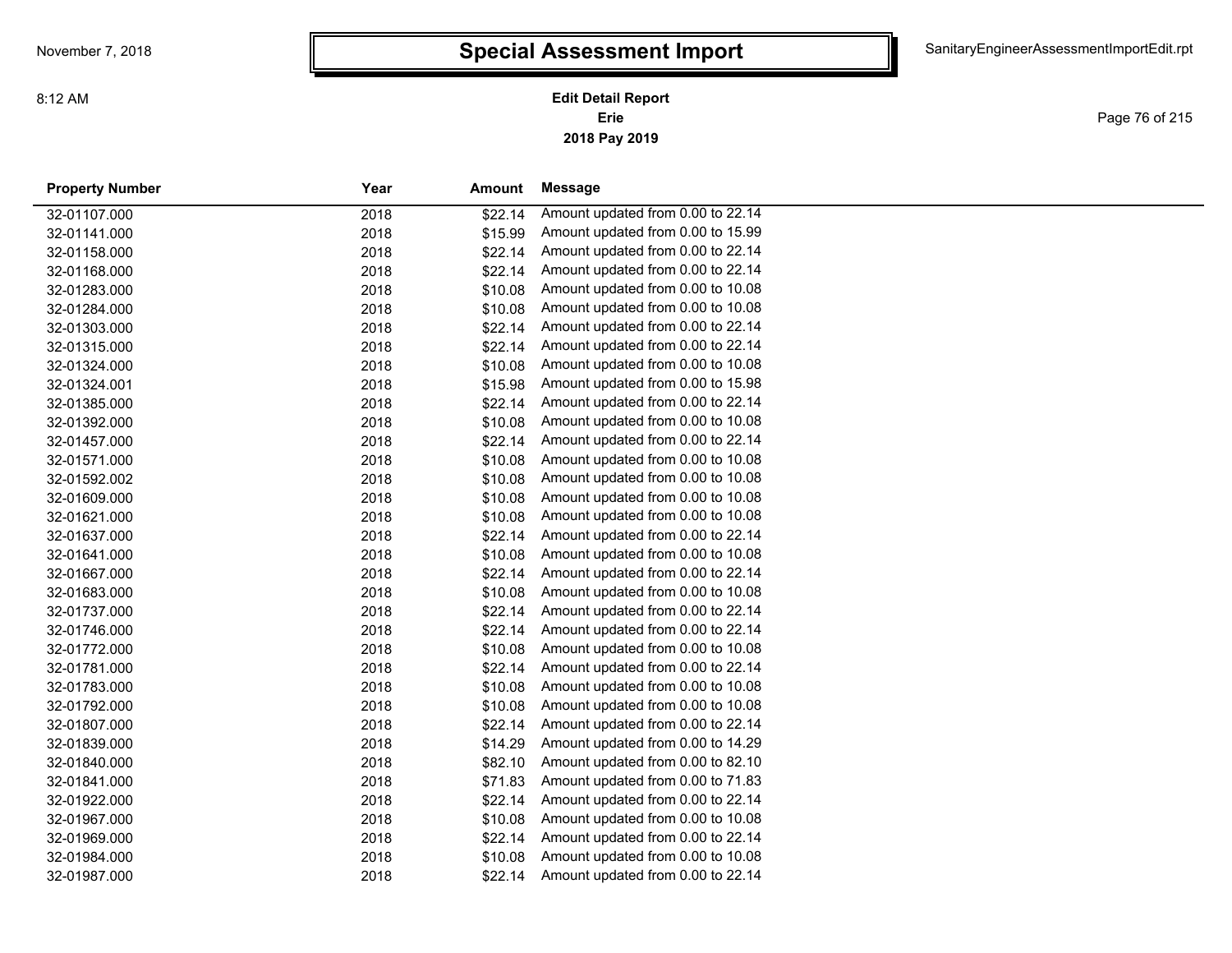**2018 Pay 2019 Erie Edit Detail Report**

Page 77 of 215

| <b>Property Number</b> | Year | Amount  | Message                           |
|------------------------|------|---------|-----------------------------------|
| 32-02071.000           | 2018 | \$22.14 | Amount updated from 0.00 to 22.14 |
| 32-02072.000           | 2018 | \$10.08 | Amount updated from 0.00 to 10.08 |
| 32-02101.000           | 2018 | \$22.14 | Amount updated from 0.00 to 22.14 |
| 32-02201.000           | 2018 | \$10.08 | Amount updated from 0.00 to 10.08 |
| 32-02206.000           | 2018 | \$22.14 | Amount updated from 0.00 to 22.14 |
| 32-02277.000           | 2018 | \$22.14 | Amount updated from 0.00 to 22.14 |
| 32-02306.000           | 2018 | \$10.08 | Amount updated from 0.00 to 10.08 |
| 32-02347.000           | 2018 | \$22.14 | Amount updated from 0.00 to 22.14 |
| 32-02368.000           | 2018 | \$22.14 | Amount updated from 0.00 to 22.14 |
| 32-02390.000           | 2018 | \$22.14 | Amount updated from 0.00 to 22.14 |
| 32-02469.000           | 2018 | \$10.08 | Amount updated from 0.00 to 10.08 |
| 32-02474.000           | 2018 | \$22.14 | Amount updated from 0.00 to 22.14 |
| 32-02510.000           | 2018 | \$22.14 | Amount updated from 0.00 to 22.14 |
| 32-02520.000           | 2018 | \$10.08 | Amount updated from 0.00 to 10.08 |
| 32-02578.000           | 2018 | \$10.08 | Amount updated from 0.00 to 10.08 |
| 32-02629.000           | 2018 | \$10.08 | Amount updated from 0.00 to 10.08 |
| 32-02659.000           | 2018 | \$10.08 | Amount updated from 0.00 to 10.08 |
| 32-02745.000           | 2018 | \$22.14 | Amount updated from 0.00 to 22.14 |
| 32-02810.000           | 2018 | \$22.14 | Amount updated from 0.00 to 22.14 |
| 32-02865.000           | 2018 | \$71.83 | Amount updated from 0.00 to 71.83 |
| 32-02867.000           | 2018 | \$10.08 | Amount updated from 0.00 to 10.08 |
| 32-02888.000           | 2018 | \$22.14 | Amount updated from 0.00 to 22.14 |
| 32-02903.000           | 2018 | \$44.29 | Amount updated from 0.00 to 44.29 |
| 32-02999.000           | 2018 | \$10.08 | Amount updated from 0.00 to 10.08 |
| 32-03027.000           | 2018 | \$22.14 | Amount updated from 0.00 to 22.14 |
| 32-03040.000           | 2018 | \$10.08 | Amount updated from 0.00 to 10.08 |
| 32-03066.000           | 2018 | \$10.08 | Amount updated from 0.00 to 10.08 |
| 32-03075.000           | 2018 | \$22.14 | Amount updated from 0.00 to 22.14 |
| 32-03157.000           | 2018 | \$22.14 | Amount updated from 0.00 to 22.14 |
| 32-03161.000           | 2018 | \$10.08 | Amount updated from 0.00 to 10.08 |
| 32-03169.000           | 2018 | \$22.14 | Amount updated from 0.00 to 22.14 |
| 32-03207.000           | 2018 | \$10.08 | Amount updated from 0.00 to 10.08 |
| 32-03249.000           | 2018 | \$22.14 | Amount updated from 0.00 to 22.14 |
| 32-03268.000           | 2018 | \$22.14 | Amount updated from 0.00 to 22.14 |
| 32-03279.000           | 2018 | \$22.14 | Amount updated from 0.00 to 22.14 |
| 32-03294.000           | 2018 | \$10.08 | Amount updated from 0.00 to 10.08 |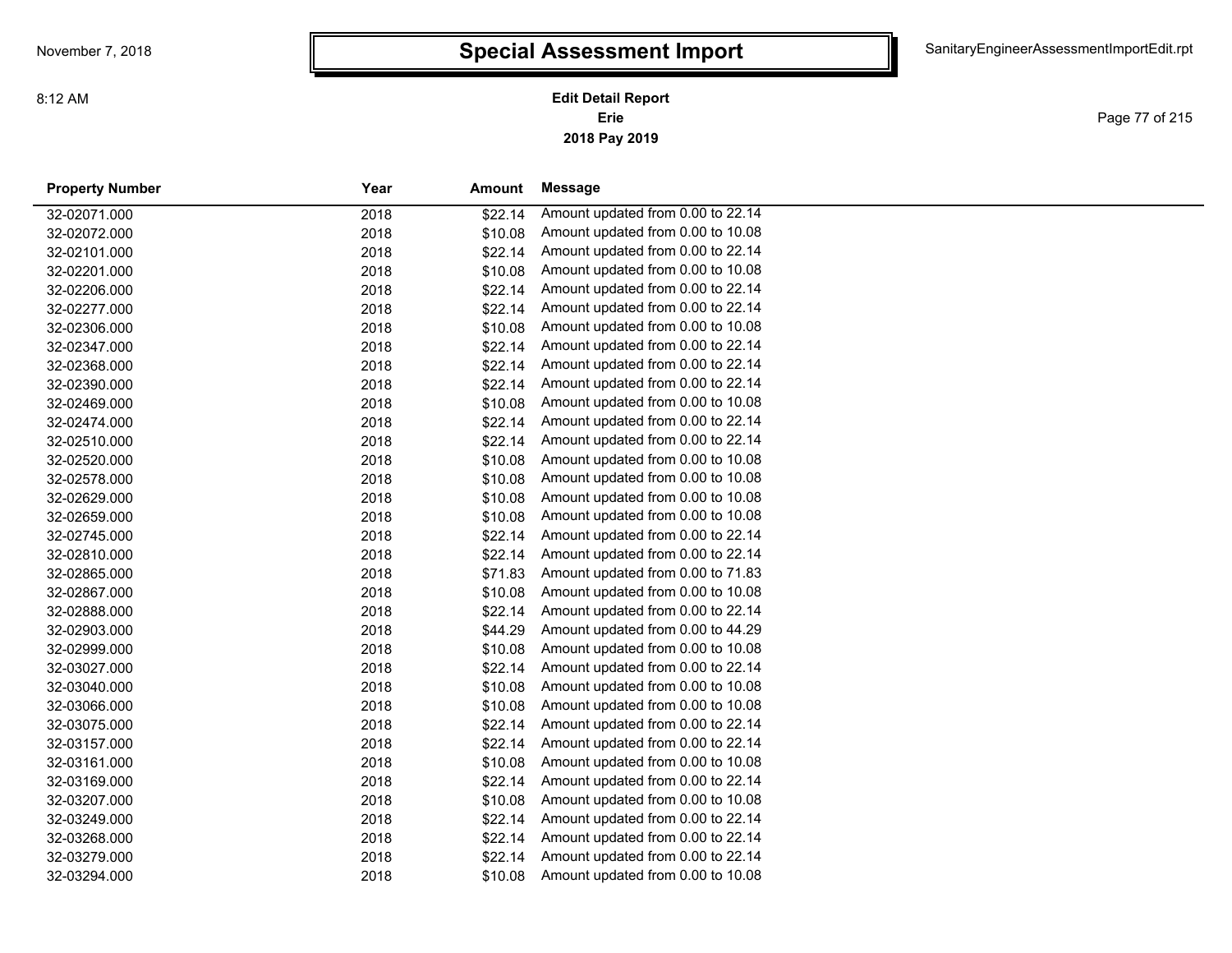Page 78 of 215

| <b>Property Number</b> | Year | <b>Amount</b> | <b>Message</b>                    |
|------------------------|------|---------------|-----------------------------------|
| 32-03294.002           | 2018 | \$10.08       | Amount updated from 0.00 to 10.08 |
| 32-03294.003           | 2018 | \$10.08       | Amount updated from 0.00 to 10.08 |
| 32-03294.005           | 2018 | \$10.08       | Amount updated from 0.00 to 10.08 |
| 32-03294.006           | 2018 | \$10.08       | Amount updated from 0.00 to 10.08 |
| 32-03294.007           | 2018 | \$10.08       | Amount updated from 0.00 to 10.08 |
| 32-03294.012           | 2018 | \$10.08       | Amount updated from 0.00 to 10.08 |
| 32-03294.015           | 2018 | \$10.08       | Amount updated from 0.00 to 10.08 |
| 32-03297.000           | 2018 | \$22.14       | Amount updated from 0.00 to 22.14 |
| 32-03298.000           | 2018 | \$22.14       | Amount updated from 0.00 to 22.14 |
| 32-03314.000           | 2018 | \$22.14       | Amount updated from 0.00 to 22.14 |
| 32-03394.000           | 2018 | \$10.08       | Amount updated from 0.00 to 10.08 |
| 32-03458.000           | 2018 | \$22.14       | Amount updated from 0.00 to 22.14 |
| 32-03490.000           | 2018 | \$22.14       | Amount updated from 0.00 to 22.14 |
| 32-03532.000           | 2018 | \$22.14       | Amount updated from 0.00 to 22.14 |
| 32-03609.000           | 2018 | \$10.08       | Amount updated from 0.00 to 10.08 |
| 32-03700.000           | 2018 | \$22.14       | Amount updated from 0.00 to 22.14 |
| 32-03719.000           | 2018 | \$22.14       | Amount updated from 0.00 to 22.14 |
| 32-03747.000           | 2018 | \$68.32       | Amount updated from 0.00 to 68.32 |
| 32-03751.000           | 2018 | \$48.64       | Amount updated from 0.00 to 48.64 |
| 32-03758.000           | 2018 | \$10.67       | Amount updated from 0.00 to 10.67 |
| 32-03804.000           | 2018 | \$22.14       | Amount updated from 0.00 to 22.14 |
| 32-03807.000           | 2018 | \$10.08       | Amount updated from 0.00 to 10.08 |
| 32-03846.000           | 2018 | \$10.08       | Amount updated from 0.00 to 10.08 |
| 32-03879.000           | 2018 | \$11.07       | Amount updated from 0.00 to 11.07 |
| 32-03946.000           | 2018 | \$21.04       | Amount updated from 0.00 to 21.04 |
| 32-03998.000           | 2018 | \$22.14       | Amount updated from 0.00 to 22.14 |
| 32-04052.000           | 2018 | \$10.08       | Amount updated from 0.00 to 10.08 |
| 32-04146.000           | 2018 | \$10.08       | Amount updated from 0.00 to 10.08 |
| 32-04150.000           | 2018 | \$10.08       | Amount updated from 0.00 to 10.08 |
| 32-04151.000           | 2018 | \$10.08       | Amount updated from 0.00 to 10.08 |
| 32-04153.000           | 2018 | \$10.08       | Amount updated from 0.00 to 10.08 |
| 32-04154.000           | 2018 | \$10.08       | Amount updated from 0.00 to 10.08 |
| 32-04157.000           | 2018 | \$10.08       | Amount updated from 0.00 to 10.08 |
| 32-04158.000           | 2018 | \$10.08       | Amount updated from 0.00 to 10.08 |
| 32-04159.000           | 2018 | \$10.08       | Amount updated from 0.00 to 10.08 |
| 32-04161.000           | 2018 | \$10.08       | Amount updated from 0.00 to 10.08 |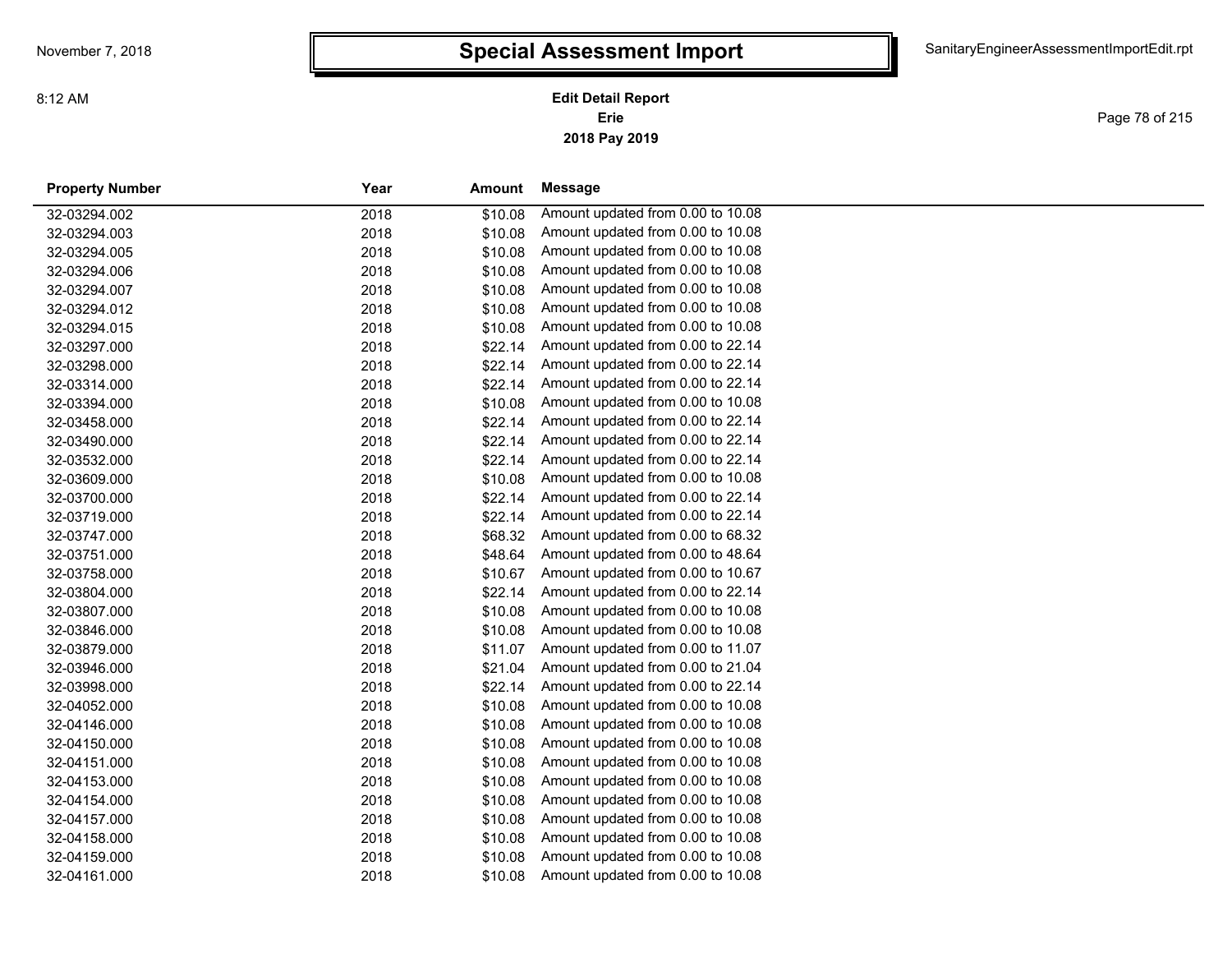8:12 AM

### **2018 Pay 2019 Erie Edit Detail Report**

Page 79 of 215

| <b>Property Number</b>                       | Year | Amount     | <b>Message</b>                    |
|----------------------------------------------|------|------------|-----------------------------------|
| 32-04290.000                                 | 2018 | \$10.08    | Amount updated from 0.00 to 10.08 |
| 32-04308.000                                 | 2018 | \$10.08    | Amount updated from 0.00 to 10.08 |
| 32-04539.000                                 | 2018 | \$67.12    | Amount updated from 0.00 to 67.12 |
| 32-04615.000                                 | 2018 | \$22.14    | Amount updated from 0.00 to 22.14 |
| 32-04616.000                                 | 2018 | \$22.14    | Amount updated from 0.00 to 22.14 |
| 32-04667.000                                 | 2018 | \$10.08    | Amount updated from 0.00 to 10.08 |
| 32-04767.000                                 | 2018 | \$10.08    | Amount updated from 0.00 to 10.08 |
| 32-04788.000                                 | 2018 | \$72.18    | Amount updated from 0.00 to 72.18 |
| 32-04789.000                                 | 2018 | \$10.08    | Amount updated from 0.00 to 10.08 |
| 32-04789.001                                 | 2018 | \$10.08    | Amount updated from 0.00 to 10.08 |
| 32-04789.002                                 | 2018 | \$10.08    | Amount updated from 0.00 to 10.08 |
| 32-04799.000                                 | 2018 | \$10.08    | Amount updated from 0.00 to 10.08 |
| 32-04801.000                                 | 2018 | \$10.08    | Amount updated from 0.00 to 10.08 |
| 32-62905.000                                 | 2018 | \$44.67    | Amount updated from 0.00 to 44.67 |
| 32-66001.000                                 | 2018 | \$10.08    | Amount updated from 0.00 to 10.08 |
| 32-68011.000                                 | 2018 | \$71.83    | Amount updated from 0.00 to 71.83 |
| Total for C163232005 - TAYLOR #24 DITCH MAIN |      | \$5,447.84 |                                   |
| C163232009 - FAIRVIEW LANES DITCH #          |      |            |                                   |
| 32-00003.000                                 | 2018 | \$2.13     | Amount updated from 0.00 to 2.13  |
| 32-00004.000                                 | 2018 | \$2.13     | Amount updated from 0.00 to 2.13  |
| 32-00019.000                                 | 2018 | \$2.13     | Amount updated from 0.00 to 2.13  |
| 32-00020.000                                 | 2018 | \$2.13     | Amount updated from 0.00 to 2.13  |
| 32-00022.000                                 | 2018 | \$2.13     | Amount updated from 0.00 to 2.13  |
| 32-00054.000                                 | 2018 | \$2.13     | Amount updated from 0.00 to 2.13  |
| 32-00057.000                                 | 2018 | \$2.13     | Amount updated from 0.00 to 2.13  |
| 32-00074.000                                 | 2018 | \$2.13     | Amount updated from 0.00 to 2.13  |
| 32-00076.000                                 | 2018 | \$2.13     | Amount updated from 0.00 to 2.13  |
| 32-00081.000                                 | 2018 | \$2.13     | Amount updated from 0.00 to 2.13  |
| 32-00141.000                                 | 2018 | \$2.13     | Amount updated from 0.00 to 2.13  |
| 32-00147.000                                 | 2018 | \$2.13     | Amount updated from 0.00 to 2.13  |
| 32-00148.000                                 | 2018 | \$2.13     | Amount updated from 0.00 to 2.13  |
| 32-00154.000                                 | 2018 | \$2.13     | Amount updated from 0.00 to 2.13  |
| 32-00159.000                                 | 2018 | \$2.13     | Amount updated from 0.00 to 2.13  |
| 32-00186.000                                 | 2018 | \$2.13     | Amount updated from 0.00 to 2.13  |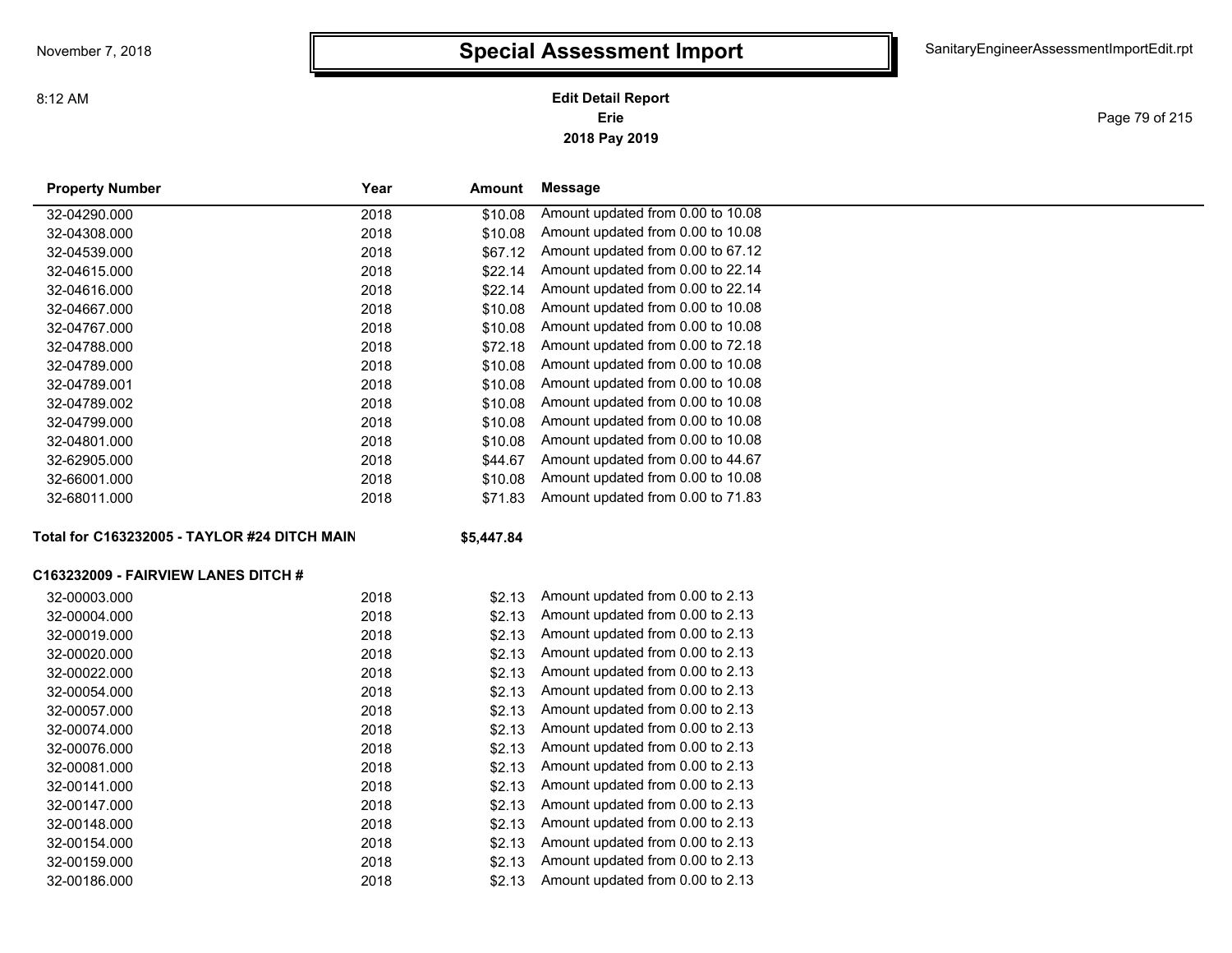**2018 Pay 2019 Erie Edit Detail Report**

Page 80 of 215

| <b>Property Number</b> | Year | Amount | Message                          |
|------------------------|------|--------|----------------------------------|
| 32-00200.000           | 2018 | \$2.13 | Amount updated from 0.00 to 2.13 |
| 32-00205.000           | 2018 | \$2.13 | Amount updated from 0.00 to 2.13 |
| 32-00218.000           | 2018 | \$2.13 | Amount updated from 0.00 to 2.13 |
| 32-00219.000           | 2018 | \$2.13 | Amount updated from 0.00 to 2.13 |
| 32-00224.000           | 2018 | \$2.13 | Amount updated from 0.00 to 2.13 |
| 32-00263.000           | 2018 | \$2.13 | Amount updated from 0.00 to 2.13 |
| 32-00269.000           | 2018 | \$2.13 | Amount updated from 0.00 to 2.13 |
| 32-00294.000           | 2018 | \$2.13 | Amount updated from 0.00 to 2.13 |
| 32-00326.000           | 2018 | \$2.13 | Amount updated from 0.00 to 2.13 |
| 32-00337.000           | 2018 | \$2.13 | Amount updated from 0.00 to 2.13 |
| 32-00345.000           | 2018 | \$2.13 | Amount updated from 0.00 to 2.13 |
| 32-00392.000           | 2018 | \$2.13 | Amount updated from 0.00 to 2.13 |
| 32-00400.000           | 2018 | \$2.13 | Amount updated from 0.00 to 2.13 |
| 32-00409.000           | 2018 | \$2.13 | Amount updated from 0.00 to 2.13 |
| 32-00415.000           | 2018 | \$2.13 | Amount updated from 0.00 to 2.13 |
| 32-00451.000           | 2018 | \$2.13 | Amount updated from 0.00 to 2.13 |
| 32-00452.000           | 2018 | \$2.13 | Amount updated from 0.00 to 2.13 |
| 32-00471.000           | 2018 | \$2.13 | Amount updated from 0.00 to 2.13 |
| 32-00491.000           | 2018 | \$2.13 | Amount updated from 0.00 to 2.13 |
| 32-00492.000           | 2018 | \$2.13 | Amount updated from 0.00 to 2.13 |
| 32-00495.000           | 2018 | \$2.13 | Amount updated from 0.00 to 2.13 |
| 32-00504.000           | 2018 | \$2.13 | Amount updated from 0.00 to 2.13 |
| 32-00513.000           | 2018 | \$2.13 | Amount updated from 0.00 to 2.13 |
| 32-00514.000           | 2018 | \$2.13 | Amount updated from 0.00 to 2.13 |
| 32-00516.000           | 2018 | \$2.13 | Amount updated from 0.00 to 2.13 |
| 32-00522.000           | 2018 | \$2.13 | Amount updated from 0.00 to 2.13 |
| 32-00533.000           | 2018 | \$2.13 | Amount updated from 0.00 to 2.13 |
| 32-00546.000           | 2018 | \$2.13 | Amount updated from 0.00 to 2.13 |
| 32-00552.000           | 2018 | \$2.13 | Amount updated from 0.00 to 2.13 |
| 32-00556.000           | 2018 | \$2.13 | Amount updated from 0.00 to 2.13 |
| 32-00566.000           | 2018 | \$2.13 | Amount updated from 0.00 to 2.13 |
| 32-00590.000           | 2018 | \$2.13 | Amount updated from 0.00 to 2.13 |
| 32-00615.000           | 2018 | \$2.13 | Amount updated from 0.00 to 2.13 |
| 32-00620.000           | 2018 | \$2.13 | Amount updated from 0.00 to 2.13 |
| 32-00621.000           | 2018 | \$2.13 | Amount updated from 0.00 to 2.13 |
| 32-00626.000           | 2018 | \$2.13 | Amount updated from 0.00 to 2.13 |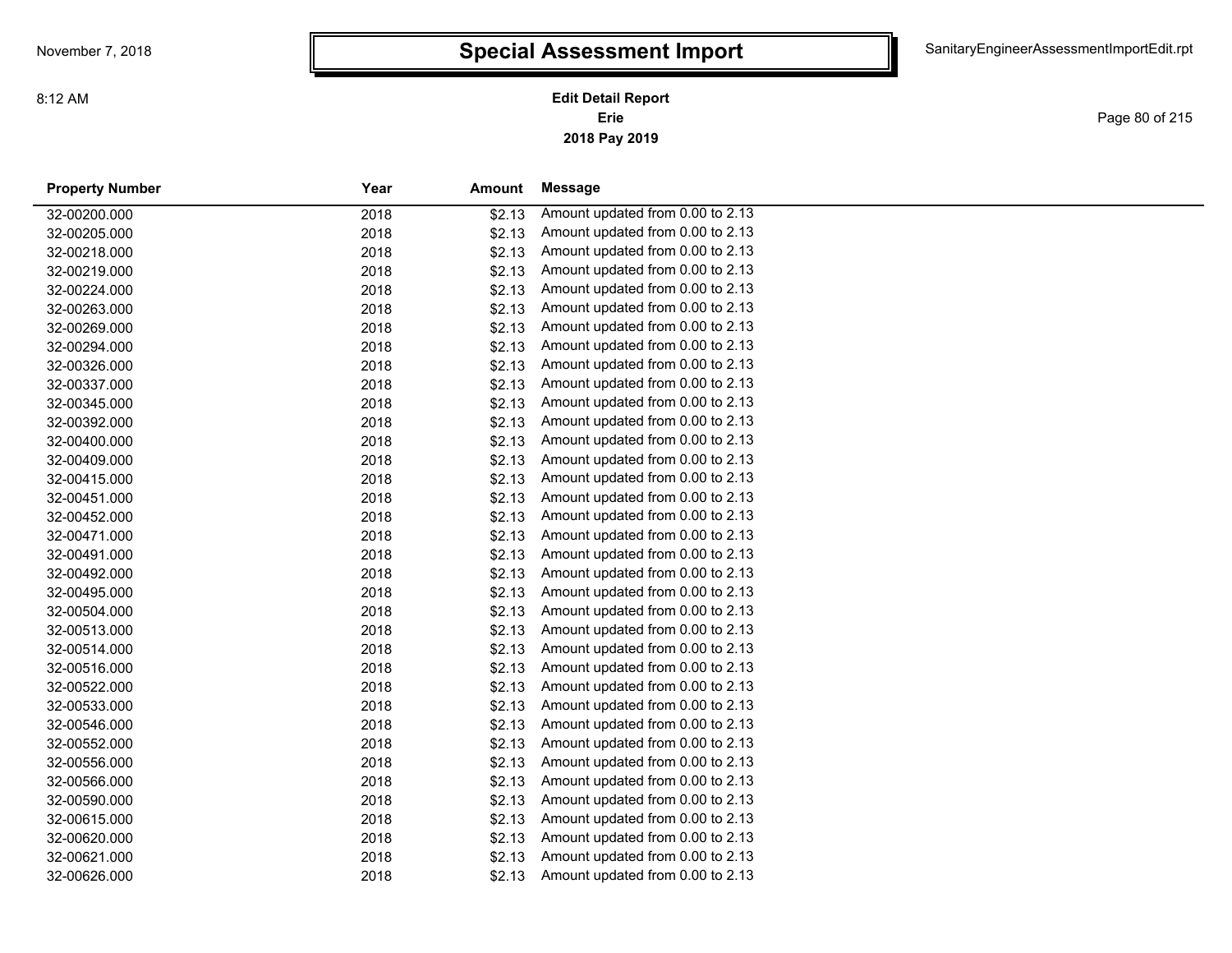**2018 Pay 2019 Erie Edit Detail Report**

Page 81 of 215

| <b>Property Number</b> | Year | Amount | Message                          |
|------------------------|------|--------|----------------------------------|
| 32-00627.000           | 2018 | \$2.13 | Amount updated from 0.00 to 2.13 |
| 32-00630.000           | 2018 | \$2.13 | Amount updated from 0.00 to 2.13 |
| 32-00631.000           | 2018 | \$2.13 | Amount updated from 0.00 to 2.13 |
| 32-00633.000           | 2018 | \$2.13 | Amount updated from 0.00 to 2.13 |
| 32-00639.000           | 2018 | \$2.13 | Amount updated from 0.00 to 2.13 |
| 32-00643.000           | 2018 | \$2.13 | Amount updated from 0.00 to 2.13 |
| 32-00671.000           | 2018 | \$2.13 | Amount updated from 0.00 to 2.13 |
| 32-00679.000           | 2018 | \$2.13 | Amount updated from 0.00 to 2.13 |
| 32-00681.000           | 2018 | \$2.13 | Amount updated from 0.00 to 2.13 |
| 32-00687.000           | 2018 | \$2.13 | Amount updated from 0.00 to 2.13 |
| 32-00707.000           | 2018 | \$2.13 | Amount updated from 0.00 to 2.13 |
| 32-00710.000           | 2018 | \$2.13 | Amount updated from 0.00 to 2.13 |
| 32-00712.000           | 2018 | \$2.13 | Amount updated from 0.00 to 2.13 |
| 32-00723.000           | 2018 | \$2.13 | Amount updated from 0.00 to 2.13 |
| 32-00741.000           | 2018 | \$2.13 | Amount updated from 0.00 to 2.13 |
| 32-00754.000           | 2018 | \$2.13 | Amount updated from 0.00 to 2.13 |
| 32-00755.000           | 2018 | \$2.13 | Amount updated from 0.00 to 2.13 |
| 32-00762.000           | 2018 | \$2.13 | Amount updated from 0.00 to 2.13 |
| 32-00810.000           | 2018 | \$2.13 | Amount updated from 0.00 to 2.13 |
| 32-00817.000           | 2018 | \$2.13 | Amount updated from 0.00 to 2.13 |
| 32-00833.000           | 2018 | \$2.13 | Amount updated from 0.00 to 2.13 |
| 32-00848.000           | 2018 | \$2.13 | Amount updated from 0.00 to 2.13 |
| 32-00851.000           | 2018 | \$2.13 | Amount updated from 0.00 to 2.13 |
| 32-00854.000           | 2018 | \$2.13 | Amount updated from 0.00 to 2.13 |
| 32-00870.000           | 2018 | \$2.13 | Amount updated from 0.00 to 2.13 |
| 32-00981.000           | 2018 | \$2.13 | Amount updated from 0.00 to 2.13 |
| 32-00996.000           | 2018 | \$2.13 | Amount updated from 0.00 to 2.13 |
| 32-00997.000           | 2018 | \$2.13 | Amount updated from 0.00 to 2.13 |
| 32-00999.000           | 2018 | \$2.13 | Amount updated from 0.00 to 2.13 |
| 32-01006.000           | 2018 | \$2.13 | Amount updated from 0.00 to 2.13 |
| 32-01014.000           | 2018 | \$2.13 | Amount updated from 0.00 to 2.13 |
| 32-01015.000           | 2018 | \$2.13 | Amount updated from 0.00 to 2.13 |
| 32-01044.000           | 2018 | \$2.13 | Amount updated from 0.00 to 2.13 |
| 32-01051.000           | 2018 | \$2.13 | Amount updated from 0.00 to 2.13 |
| 32-01056.000           | 2018 | \$2.13 | Amount updated from 0.00 to 2.13 |
| 32-01057.000           | 2018 | \$2.13 | Amount updated from 0.00 to 2.13 |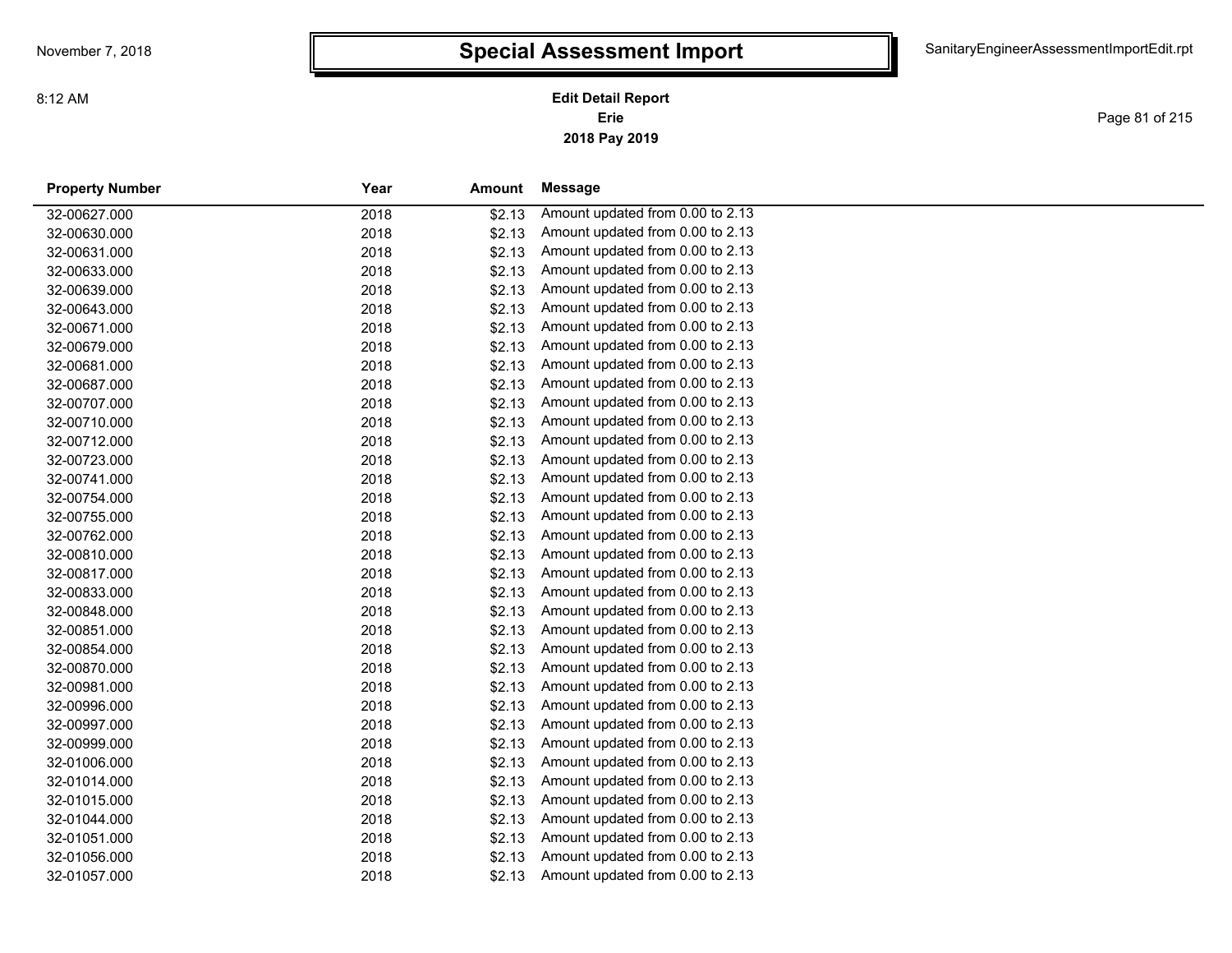**2018 Pay 2019 Erie Edit Detail Report**

Page 82 of 215

| <b>Property Number</b> | Year | <b>Amount</b> | Message                          |
|------------------------|------|---------------|----------------------------------|
| 32-01070.000           | 2018 | \$2.13        | Amount updated from 0.00 to 2.13 |
| 32-01082.000           | 2018 | \$2.13        | Amount updated from 0.00 to 2.13 |
| 32-01084.000           | 2018 | \$2.13        | Amount updated from 0.00 to 2.13 |
| 32-01088.000           | 2018 | \$2.13        | Amount updated from 0.00 to 2.13 |
| 32-01092.000           | 2018 | \$2.13        | Amount updated from 0.00 to 2.13 |
| 32-01100.000           | 2018 | \$2.13        | Amount updated from 0.00 to 2.13 |
| 32-01182.000           | 2018 | \$2.13        | Amount updated from 0.00 to 2.13 |
| 32-01198.000           | 2018 | \$2.13        | Amount updated from 0.00 to 2.13 |
| 32-01199.000           | 2018 | \$2.13        | Amount updated from 0.00 to 2.13 |
| 32-01201.000           | 2018 | \$2.13        | Amount updated from 0.00 to 2.13 |
| 32-01212.000           | 2018 | \$2.13        | Amount updated from 0.00 to 2.13 |
| 32-01213.000           | 2018 | \$2.13        | Amount updated from 0.00 to 2.13 |
| 32-01214.000           | 2018 | \$2.13        | Amount updated from 0.00 to 2.13 |
| 32-01218.000           | 2018 | \$2.13        | Amount updated from 0.00 to 2.13 |
| 32-01223.000           | 2018 | \$2.13        | Amount updated from 0.00 to 2.13 |
| 32-01250.000           | 2018 | \$2.13        | Amount updated from 0.00 to 2.13 |
| 32-01293.000           | 2018 | \$2.13        | Amount updated from 0.00 to 2.13 |
| 32-01316.000           | 2018 | \$2.13        | Amount updated from 0.00 to 2.13 |
| 32-01317.000           | 2018 | \$2.13        | Amount updated from 0.00 to 2.13 |
| 32-01320.000           | 2018 | \$2.13        | Amount updated from 0.00 to 2.13 |
| 32-01349.000           | 2018 | \$2.13        | Amount updated from 0.00 to 2.13 |
| 32-01360.000           | 2018 | \$2.13        | Amount updated from 0.00 to 2.13 |
| 32-01370.000           | 2018 | \$2.13        | Amount updated from 0.00 to 2.13 |
| 32-01372.000           | 2018 | \$2.13        | Amount updated from 0.00 to 2.13 |
| 32-01374.000           | 2018 | \$2.13        | Amount updated from 0.00 to 2.13 |
| 32-01377.000           | 2018 | \$2.13        | Amount updated from 0.00 to 2.13 |
| 32-01393.000           | 2018 | \$2.13        | Amount updated from 0.00 to 2.13 |
| 32-01396.000           | 2018 | \$2.13        | Amount updated from 0.00 to 2.13 |
| 32-01398.000           | 2018 | \$2.13        | Amount updated from 0.00 to 2.13 |
| 32-01399.000           | 2018 | \$2.13        | Amount updated from 0.00 to 2.13 |
| 32-01404.000           | 2018 | \$2.13        | Amount updated from 0.00 to 2.13 |
| 32-01416.000           | 2018 | \$2.13        | Amount updated from 0.00 to 2.13 |
| 32-01421.000           | 2018 | \$2.13        | Amount updated from 0.00 to 2.13 |
| 32-01423.000           | 2018 | \$2.13        | Amount updated from 0.00 to 2.13 |
| 32-01435.000           | 2018 | \$2.13        | Amount updated from 0.00 to 2.13 |
| 32-01437.000           | 2018 | \$2.13        | Amount updated from 0.00 to 2.13 |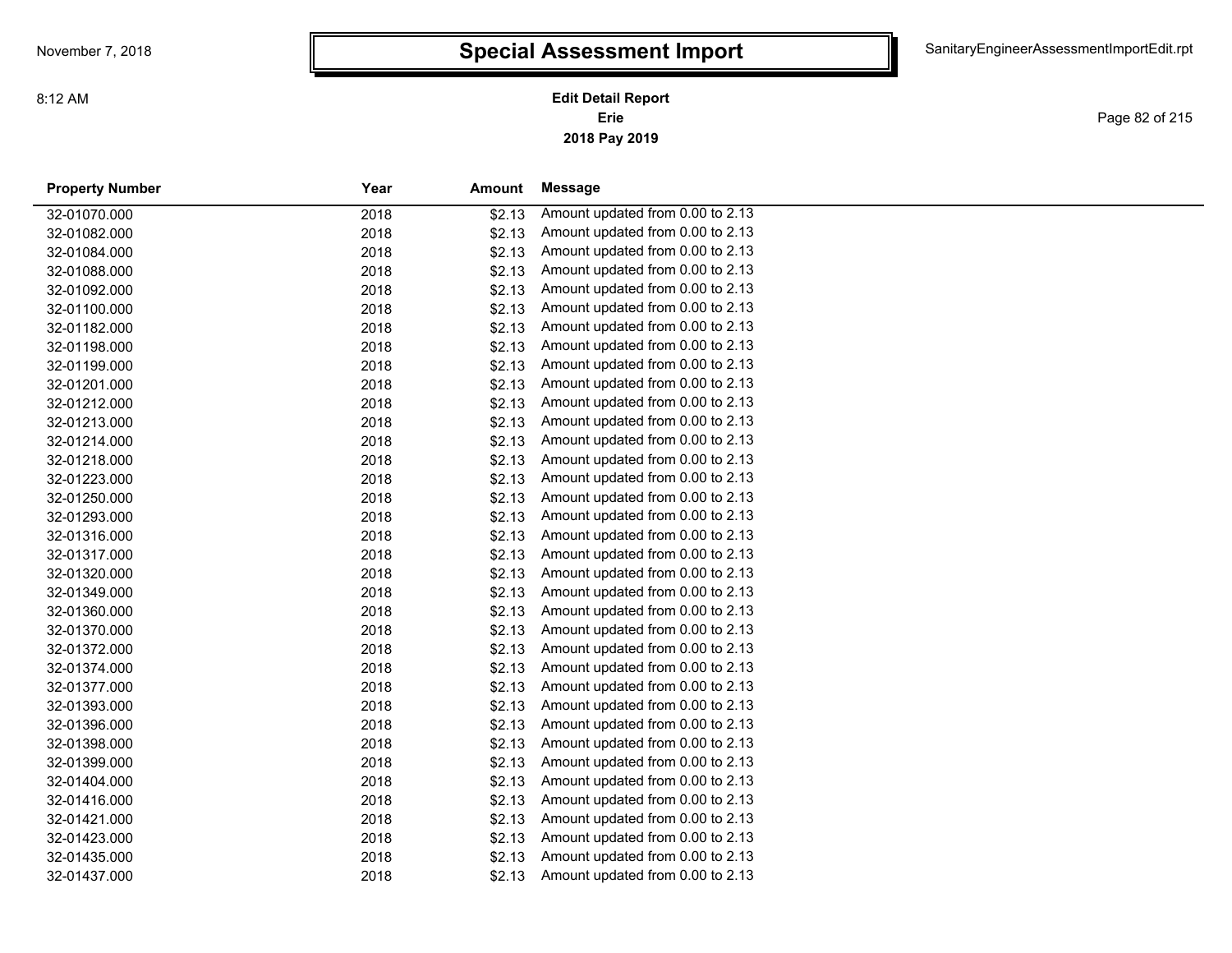**2018 Pay 2019 Erie Edit Detail Report**

Page 83 of 215

| <b>Property Number</b> | Year | Amount | Message                          |  |
|------------------------|------|--------|----------------------------------|--|
| 32-01449.000           | 2018 | \$2.13 | Amount updated from 0.00 to 2.13 |  |
| 32-01467.000           | 2018 | \$2.13 | Amount updated from 0.00 to 2.13 |  |
| 32-01469.000           | 2018 | \$2.13 | Amount updated from 0.00 to 2.13 |  |
| 32-01470.000           | 2018 | \$2.13 | Amount updated from 0.00 to 2.13 |  |
| 32-01488.000           | 2018 | \$2.13 | Amount updated from 0.00 to 2.13 |  |
| 32-01524.000           | 2018 | \$2.13 | Amount updated from 0.00 to 2.13 |  |
| 32-01527.000           | 2018 | \$2.13 | Amount updated from 0.00 to 2.13 |  |
| 32-01529.000           | 2018 | \$2.13 | Amount updated from 0.00 to 2.13 |  |
| 32-01530.000           | 2018 | \$2.13 | Amount updated from 0.00 to 2.13 |  |
| 32-01535.000           | 2018 | \$2.13 | Amount updated from 0.00 to 2.13 |  |
| 32-01560.000           | 2018 | \$2.13 | Amount updated from 0.00 to 2.13 |  |
| 32-01584.000           | 2018 | \$2.13 | Amount updated from 0.00 to 2.13 |  |
| 32-01613.000           | 2018 | \$2.13 | Amount updated from 0.00 to 2.13 |  |
| 32-01619.000           | 2018 | \$2.13 | Amount updated from 0.00 to 2.13 |  |
| 32-01620.000           | 2018 | \$2.13 | Amount updated from 0.00 to 2.13 |  |
| 32-01622.000           | 2018 | \$2.13 | Amount updated from 0.00 to 2.13 |  |
| 32-01633.000           | 2018 | \$2.13 | Amount updated from 0.00 to 2.13 |  |
| 32-01634.000           | 2018 | \$2.13 | Amount updated from 0.00 to 2.13 |  |
| 32-01636.000           | 2018 | \$2.13 | Amount updated from 0.00 to 2.13 |  |
| 32-01659.000           | 2018 | \$2.13 | Amount updated from 0.00 to 2.13 |  |
| 32-01665.000           | 2018 | \$2.13 | Amount updated from 0.00 to 2.13 |  |
| 32-01679.000           | 2018 | \$2.13 | Amount updated from 0.00 to 2.13 |  |
| 32-01704.000           | 2018 | \$2.13 | Amount updated from 0.00 to 2.13 |  |
| 32-01708.000           | 2018 | \$2.13 | Amount updated from 0.00 to 2.13 |  |
| 32-01710.000           | 2018 | \$2.13 | Amount updated from 0.00 to 2.13 |  |
| 32-01713.000           | 2018 | \$2.13 | Amount updated from 0.00 to 2.13 |  |
| 32-01715.000           | 2018 | \$2.13 | Amount updated from 0.00 to 2.13 |  |
| 32-01726.000           | 2018 | \$2.13 | Amount updated from 0.00 to 2.13 |  |
| 32-01727.000           | 2018 | \$2.13 | Amount updated from 0.00 to 2.13 |  |
| 32-01751.000           | 2018 | \$2.13 | Amount updated from 0.00 to 2.13 |  |
| 32-01752.000           | 2018 | \$2.13 | Amount updated from 0.00 to 2.13 |  |
| 32-01782.000           | 2018 | \$2.13 | Amount updated from 0.00 to 2.13 |  |
| 32-01796.000           | 2018 | \$2.13 | Amount updated from 0.00 to 2.13 |  |
| 32-01798.000           | 2018 | \$2.13 | Amount updated from 0.00 to 2.13 |  |
| 32-01825.000           | 2018 | \$2.13 | Amount updated from 0.00 to 2.13 |  |
| 32-01858.000           | 2018 | \$2.13 | Amount updated from 0.00 to 2.13 |  |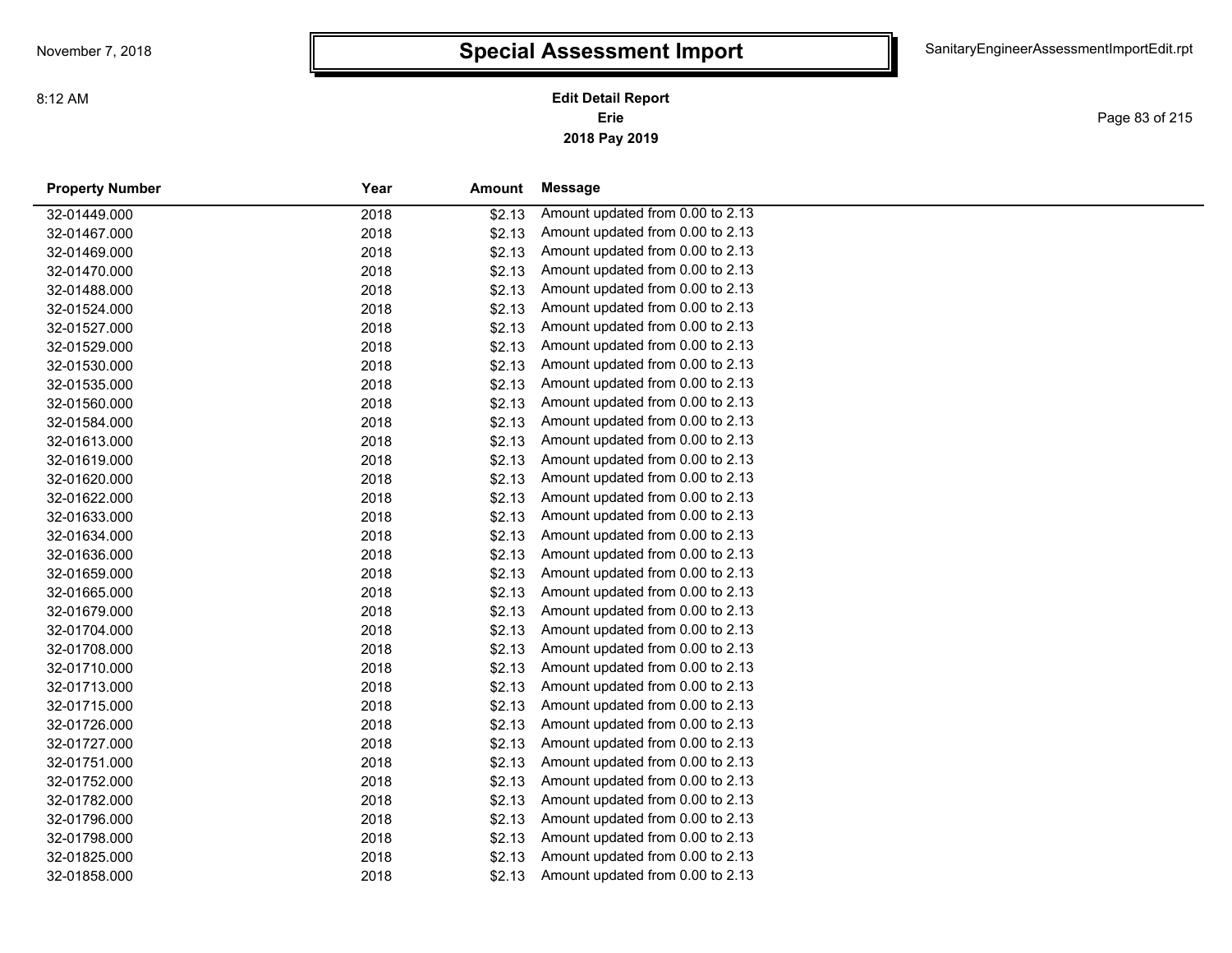**2018 Pay 2019 Erie Edit Detail Report**

Page 84 of 215

| <b>Property Number</b> | Year | <b>Amount</b> | <b>Message</b>                   |
|------------------------|------|---------------|----------------------------------|
| 32-01859.000           | 2018 | \$2.13        | Amount updated from 0.00 to 2.13 |
| 32-01863.000           | 2018 | \$2.13        | Amount updated from 0.00 to 2.13 |
| 32-01881.000           | 2018 | \$2.13        | Amount updated from 0.00 to 2.13 |
| 32-01898.000           | 2018 | \$2.13        | Amount updated from 0.00 to 2.13 |
| 32-01902.000           | 2018 | \$2.13        | Amount updated from 0.00 to 2.13 |
| 32-01907.000           | 2018 | \$2.13        | Amount updated from 0.00 to 2.13 |
| 32-01936.000           | 2018 | \$2.13        | Amount updated from 0.00 to 2.13 |
| 32-01997.000           | 2018 | \$2.13        | Amount updated from 0.00 to 2.13 |
| 32-02007.000           | 2018 | \$2.13        | Amount updated from 0.00 to 2.13 |
| 32-02015.000           | 2018 | \$2.13        | Amount updated from 0.00 to 2.13 |
| 32-02020.000           | 2018 | \$2.13        | Amount updated from 0.00 to 2.13 |
| 32-02041.000           | 2018 | \$2.13        | Amount updated from 0.00 to 2.13 |
| 32-02046.000           | 2018 | \$2.13        | Amount updated from 0.00 to 2.13 |
| 32-02091.000           | 2018 | \$2.13        | Amount updated from 0.00 to 2.13 |
| 32-02102.000           | 2018 | \$2.13        | Amount updated from 0.00 to 2.13 |
| 32-02105.000           | 2018 | \$2.13        | Amount updated from 0.00 to 2.13 |
| 32-02107.000           | 2018 | \$2.13        | Amount updated from 0.00 to 2.13 |
| 32-02110.000           | 2018 | \$2.13        | Amount updated from 0.00 to 2.13 |
| 32-02113.000           | 2018 | \$2.13        | Amount updated from 0.00 to 2.13 |
| 32-02125.000           | 2018 | \$2.13        | Amount updated from 0.00 to 2.13 |
| 32-02128.000           | 2018 | \$2.13        | Amount updated from 0.00 to 2.13 |
| 32-02159.000           | 2018 | \$2.13        | Amount updated from 0.00 to 2.13 |
| 32-02164.000           | 2018 | \$2.13        | Amount updated from 0.00 to 2.13 |
| 32-02165.000           | 2018 | \$2.13        | Amount updated from 0.00 to 2.13 |
| 32-02167.000           | 2018 | \$2.13        | Amount updated from 0.00 to 2.13 |
| 32-02173.000           | 2018 | \$2.13        | Amount updated from 0.00 to 2.13 |
| 32-02177.000           | 2018 | \$2.13        | Amount updated from 0.00 to 2.13 |
| 32-02181.000           | 2018 | \$2.13        | Amount updated from 0.00 to 2.13 |
| 32-02204.000           | 2018 | \$2.13        | Amount updated from 0.00 to 2.13 |
| 32-02205.000           | 2018 | \$2.13        | Amount updated from 0.00 to 2.13 |
| 32-02268.000           | 2018 | \$2.13        | Amount updated from 0.00 to 2.13 |
| 32-02273.000           | 2018 | \$2.13        | Amount updated from 0.00 to 2.13 |
| 32-02279.000           | 2018 | \$2.13        | Amount updated from 0.00 to 2.13 |
| 32-02281.000           | 2018 | \$2.13        | Amount updated from 0.00 to 2.13 |
| 32-02289.000           | 2018 | \$2.13        | Amount updated from 0.00 to 2.13 |
| 32-02290.000           | 2018 | \$2.13        | Amount updated from 0.00 to 2.13 |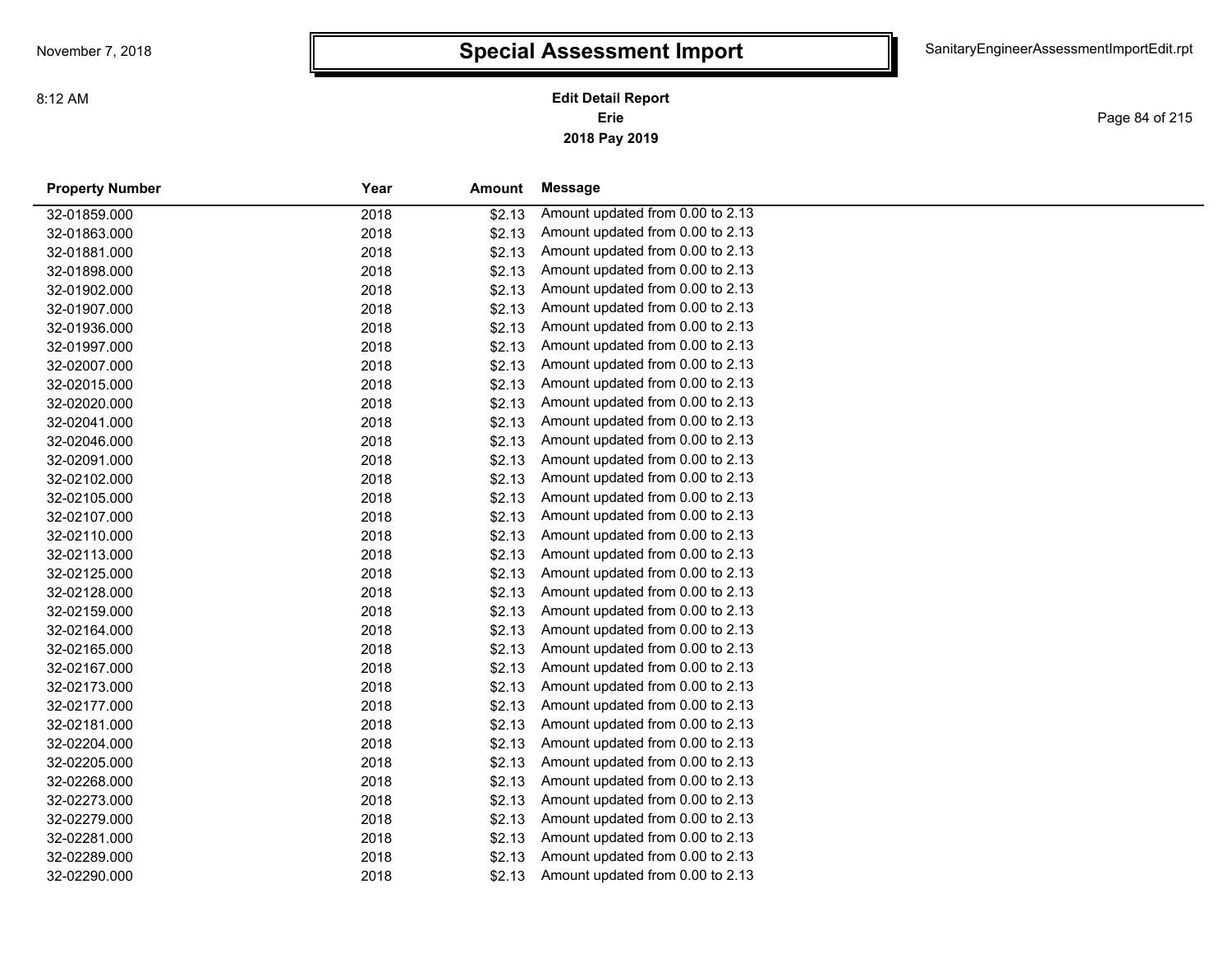**2018 Pay 2019 Erie Edit Detail Report**

Page 85 of 215

| <b>Property Number</b> | Year | Amount | Message                          |
|------------------------|------|--------|----------------------------------|
| 32-02295.000           | 2018 | \$2.13 | Amount updated from 0.00 to 2.13 |
| 32-02297.000           | 2018 | \$2.13 | Amount updated from 0.00 to 2.13 |
| 32-02319.000           | 2018 | \$2.13 | Amount updated from 0.00 to 2.13 |
| 32-02329.000           | 2018 | \$2.13 | Amount updated from 0.00 to 2.13 |
| 32-02332.000           | 2018 | \$2.13 | Amount updated from 0.00 to 2.13 |
| 32-02342.000           | 2018 | \$2.13 | Amount updated from 0.00 to 2.13 |
| 32-02352.000           | 2018 | \$2.13 | Amount updated from 0.00 to 2.13 |
| 32-02354.000           | 2018 | \$2.13 | Amount updated from 0.00 to 2.13 |
| 32-02358.000           | 2018 | \$2.13 | Amount updated from 0.00 to 2.13 |
| 32-02380.000           | 2018 | \$2.13 | Amount updated from 0.00 to 2.13 |
| 32-02382.000           | 2018 | \$2.13 | Amount updated from 0.00 to 2.13 |
| 32-02383.000           | 2018 | \$2.13 | Amount updated from 0.00 to 2.13 |
| 32-02451.000           | 2018 | \$2.13 | Amount updated from 0.00 to 2.13 |
| 32-02454.000           | 2018 | \$2.13 | Amount updated from 0.00 to 2.13 |
| 32-02467.000           | 2018 | \$2.13 | Amount updated from 0.00 to 2.13 |
| 32-02471.000           | 2018 | \$2.13 | Amount updated from 0.00 to 2.13 |
| 32-02481.000           | 2018 | \$2.13 | Amount updated from 0.00 to 2.13 |
| 32-02489.000           | 2018 | \$2.13 | Amount updated from 0.00 to 2.13 |
| 32-02493.000           | 2018 | \$2.13 | Amount updated from 0.00 to 2.13 |
| 32-02494.000           | 2018 | \$2.13 | Amount updated from 0.00 to 2.13 |
| 32-02515.000           | 2018 | \$2.13 | Amount updated from 0.00 to 2.13 |
| 32-02530.000           | 2018 | \$2.13 | Amount updated from 0.00 to 2.13 |
| 32-02538.000           | 2018 | \$2.13 | Amount updated from 0.00 to 2.13 |
| 32-02540.000           | 2018 | \$2.13 | Amount updated from 0.00 to 2.13 |
| 32-02544.000           | 2018 | \$2.13 | Amount updated from 0.00 to 2.13 |
| 32-02545.000           | 2018 | \$2.13 | Amount updated from 0.00 to 2.13 |
| 32-02568.000           | 2018 | \$2.13 | Amount updated from 0.00 to 2.13 |
| 32-02575.000           | 2018 | \$2.13 | Amount updated from 0.00 to 2.13 |
| 32-02580.000           | 2018 | \$2.13 | Amount updated from 0.00 to 2.13 |
| 32-02583.000           | 2018 | \$2.13 | Amount updated from 0.00 to 2.13 |
| 32-02591.000           | 2018 | \$2.13 | Amount updated from 0.00 to 2.13 |
| 32-02596.000           | 2018 | \$2.13 | Amount updated from 0.00 to 2.13 |
| 32-02625.000           | 2018 | \$2.13 | Amount updated from 0.00 to 2.13 |
| 32-02627.000           | 2018 | \$2.13 | Amount updated from 0.00 to 2.13 |
| 32-02628.000           | 2018 | \$2.13 | Amount updated from 0.00 to 2.13 |
| 32-02636.000           | 2018 | \$2.13 | Amount updated from 0.00 to 2.13 |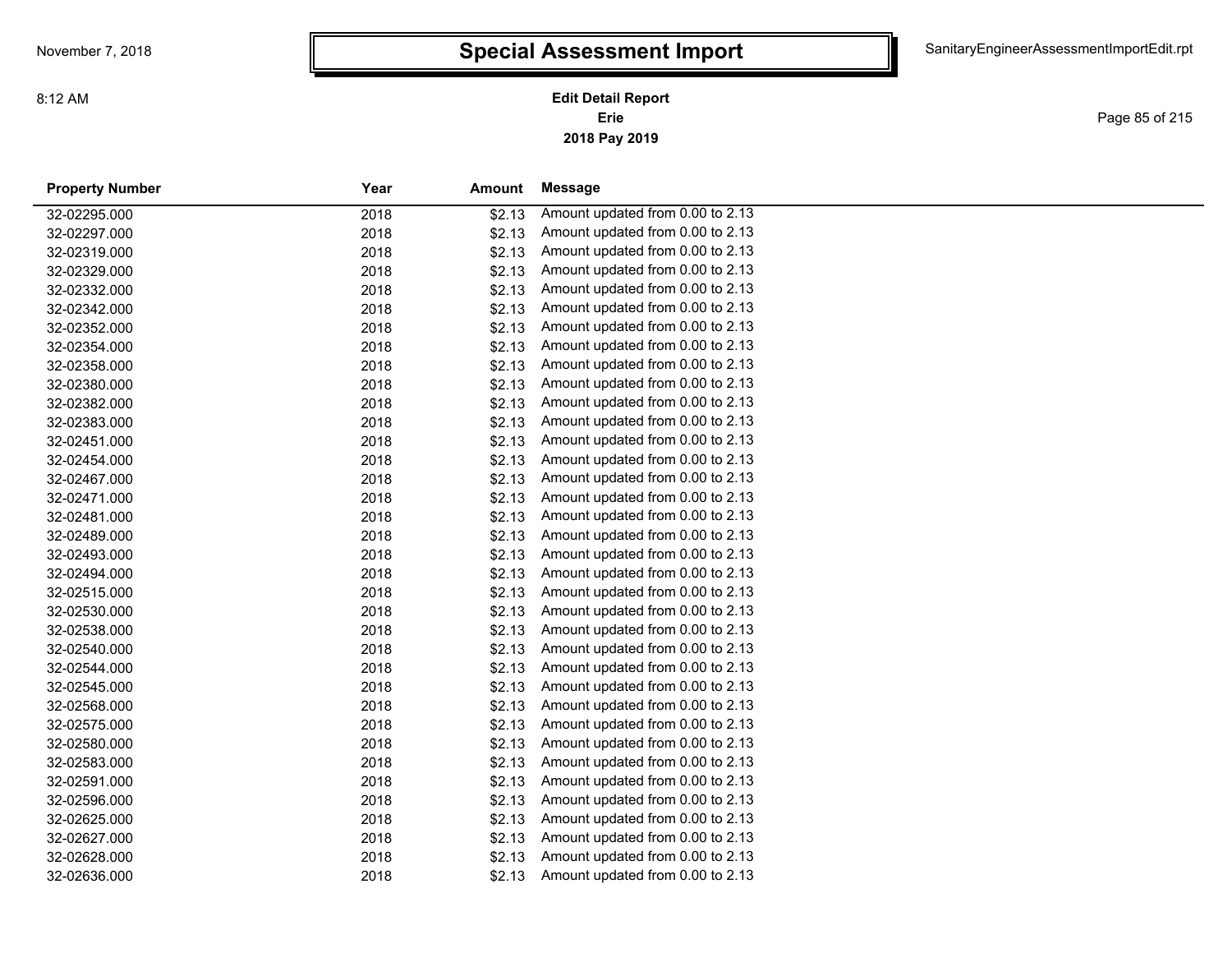**2018 Pay 2019 Erie Edit Detail Report**

Page 86 of 215

| <b>Property Number</b> | Year | <b>Amount</b> | <b>Message</b>                   |  |
|------------------------|------|---------------|----------------------------------|--|
| 32-02643.000           | 2018 | \$2.13        | Amount updated from 0.00 to 2.13 |  |
| 32-02644.000           | 2018 | \$2.13        | Amount updated from 0.00 to 2.13 |  |
| 32-02652.000           | 2018 | \$2.13        | Amount updated from 0.00 to 2.13 |  |
| 32-02654.000           | 2018 | \$2.13        | Amount updated from 0.00 to 2.13 |  |
| 32-02655.000           | 2018 | \$2.13        | Amount updated from 0.00 to 2.13 |  |
| 32-02662.000           | 2018 | \$2.13        | Amount updated from 0.00 to 2.13 |  |
| 32-02663.000           | 2018 | \$2.13        | Amount updated from 0.00 to 2.13 |  |
| 32-02676.000           | 2018 | \$2.13        | Amount updated from 0.00 to 2.13 |  |
| 32-02694.000           | 2018 | \$2.13        | Amount updated from 0.00 to 2.13 |  |
| 32-02715.000           | 2018 | \$2.13        | Amount updated from 0.00 to 2.13 |  |
| 32-02726.000           | 2018 | \$2.13        | Amount updated from 0.00 to 2.13 |  |
| 32-02737.000           | 2018 | \$2.13        | Amount updated from 0.00 to 2.13 |  |
| 32-02775.000           | 2018 | \$2.13        | Amount updated from 0.00 to 2.13 |  |
| 32-02776.000           | 2018 | \$2.13        | Amount updated from 0.00 to 2.13 |  |
| 32-02796.000           | 2018 | \$2.13        | Amount updated from 0.00 to 2.13 |  |
| 32-02797.000           | 2018 | \$2.13        | Amount updated from 0.00 to 2.13 |  |
| 32-02802.000           | 2018 | \$2.13        | Amount updated from 0.00 to 2.13 |  |
| 32-02806.000           | 2018 | \$2.13        | Amount updated from 0.00 to 2.13 |  |
| 32-02820.000           | 2018 | \$2.13        | Amount updated from 0.00 to 2.13 |  |
| 32-02838.000           | 2018 | \$2.13        | Amount updated from 0.00 to 2.13 |  |
| 32-02841.000           | 2018 | \$2.13        | Amount updated from 0.00 to 2.13 |  |
| 32-02847.000           | 2018 | \$2.13        | Amount updated from 0.00 to 2.13 |  |
| 32-02874.000           | 2018 | \$2.13        | Amount updated from 0.00 to 2.13 |  |
| 32-02881.000           | 2018 | \$2.13        | Amount updated from 0.00 to 2.13 |  |
| 32-02885.000           | 2018 | \$2.13        | Amount updated from 0.00 to 2.13 |  |
| 32-02887.000           | 2018 | \$2.13        | Amount updated from 0.00 to 2.13 |  |
| 32-02890.000           | 2018 | \$2.13        | Amount updated from 0.00 to 2.13 |  |
| 32-02891.000           | 2018 | \$2.13        | Amount updated from 0.00 to 2.13 |  |
| 32-02893.000           | 2018 | \$2.13        | Amount updated from 0.00 to 2.13 |  |
| 32-02895.000           | 2018 | \$2.13        | Amount updated from 0.00 to 2.13 |  |
| 32-02906.000           | 2018 | \$2.13        | Amount updated from 0.00 to 2.13 |  |
| 32-02918.000           | 2018 | \$2.13        | Amount updated from 0.00 to 2.13 |  |
| 32-02921.000           | 2018 | \$2.13        | Amount updated from 0.00 to 2.13 |  |
| 32-02924.000           | 2018 | \$2.13        | Amount updated from 0.00 to 2.13 |  |
| 32-02928.000           | 2018 | \$2.13        | Amount updated from 0.00 to 2.13 |  |
| 32-02931.000           | 2018 | \$2.13        | Amount updated from 0.00 to 2.13 |  |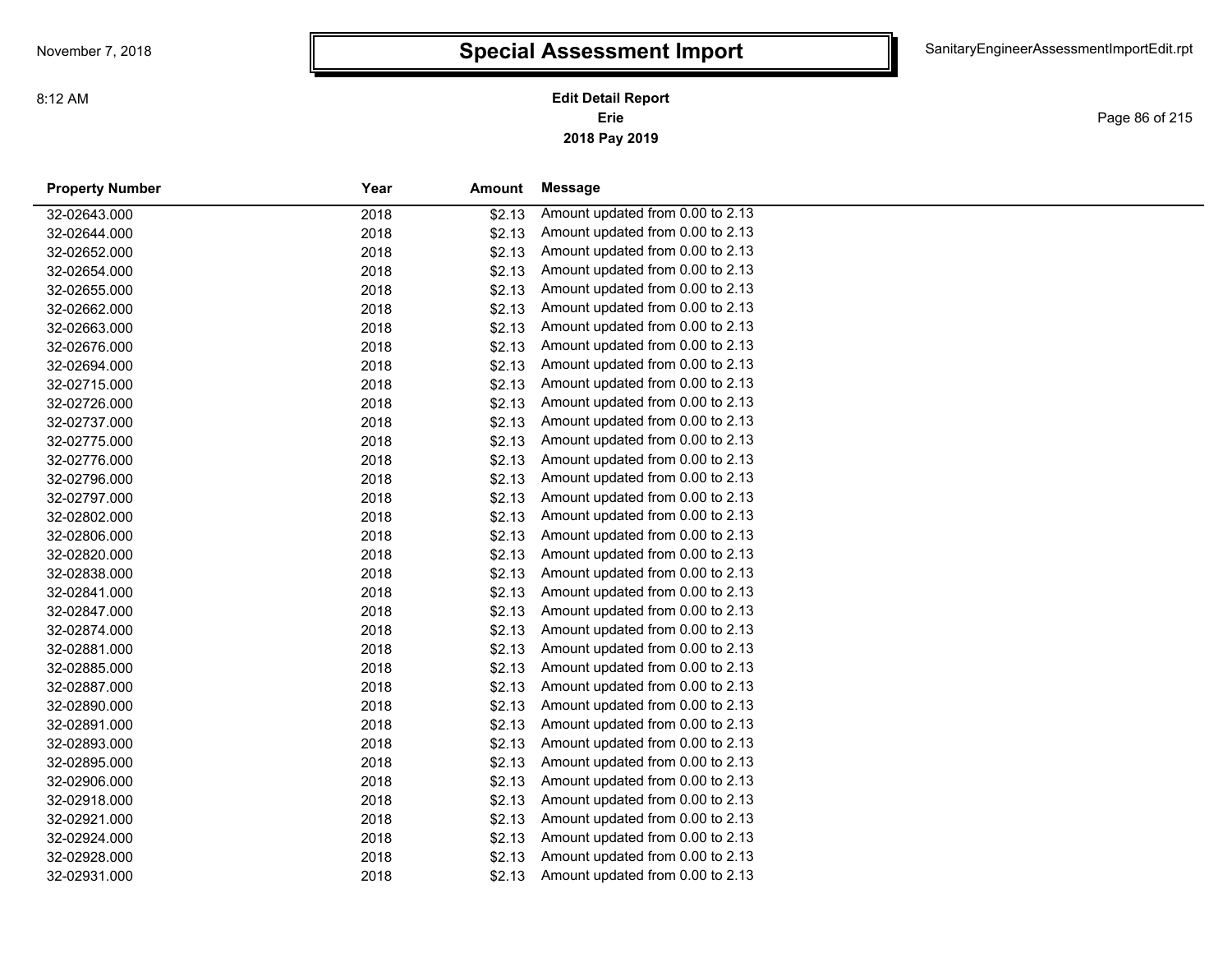**2018 Pay 2019 Erie Edit Detail Report**

Page 87 of 215

| <b>Property Number</b> | Year | <b>Amount</b> | <b>Message</b>                   |
|------------------------|------|---------------|----------------------------------|
| 32-02933.000           | 2018 | \$2.13        | Amount updated from 0.00 to 2.13 |
| 32-02935.000           | 2018 | \$2.13        | Amount updated from 0.00 to 2.13 |
| 32-02940.000           | 2018 | \$2.13        | Amount updated from 0.00 to 2.13 |
| 32-02954.000           | 2018 | \$2.13        | Amount updated from 0.00 to 2.13 |
| 32-02960.000           | 2018 | \$2.13        | Amount updated from 0.00 to 2.13 |
| 32-02962.000           | 2018 | \$2.13        | Amount updated from 0.00 to 2.13 |
| 32-03007.000           | 2018 | \$2.13        | Amount updated from 0.00 to 2.13 |
| 32-03009.000           | 2018 | \$2.13        | Amount updated from 0.00 to 2.13 |
| 32-03014.000           | 2018 | \$2.13        | Amount updated from 0.00 to 2.13 |
| 32-03015.000           | 2018 | \$2.13        | Amount updated from 0.00 to 2.13 |
| 32-03017.000           | 2018 | \$2.13        | Amount updated from 0.00 to 2.13 |
| 32-03018.000           | 2018 | \$2.13        | Amount updated from 0.00 to 2.13 |
| 32-03028.000           | 2018 | \$2.13        | Amount updated from 0.00 to 2.13 |
| 32-03031.000           | 2018 | \$2.13        | Amount updated from 0.00 to 2.13 |
| 32-03049.000           | 2018 | \$2.13        | Amount updated from 0.00 to 2.13 |
| 32-03065.000           | 2018 | \$2.13        | Amount updated from 0.00 to 2.13 |
| 32-03076.000           | 2018 | \$2.13        | Amount updated from 0.00 to 2.13 |
| 32-03083.000           | 2018 | \$2.13        | Amount updated from 0.00 to 2.13 |
| 32-03086.000           | 2018 | \$2.13        | Amount updated from 0.00 to 2.13 |
| 32-03131.000           | 2018 | \$2.13        | Amount updated from 0.00 to 2.13 |
| 32-03133.000           | 2018 | \$2.13        | Amount updated from 0.00 to 2.13 |
| 32-03140.000           | 2018 | \$2.13        | Amount updated from 0.00 to 2.13 |
| 32-03163.000           | 2018 | \$2.13        | Amount updated from 0.00 to 2.13 |
| 32-03200.000           | 2018 | \$2.13        | Amount updated from 0.00 to 2.13 |
| 32-03216.000           | 2018 | \$2.13        | Amount updated from 0.00 to 2.13 |
| 32-03222.000           | 2018 | \$2.13        | Amount updated from 0.00 to 2.13 |
| 32-03228.000           | 2018 | \$2.13        | Amount updated from 0.00 to 2.13 |
| 32-03260.000           | 2018 | \$2.13        | Amount updated from 0.00 to 2.13 |
| 32-03261.000           | 2018 | \$2.13        | Amount updated from 0.00 to 2.13 |
| 32-03263.000           | 2018 | \$2.13        | Amount updated from 0.00 to 2.13 |
| 32-03274.000           | 2018 | \$2.13        | Amount updated from 0.00 to 2.13 |
| 32-03276.000           | 2018 | \$2.13        | Amount updated from 0.00 to 2.13 |
| 32-03281.000           | 2018 | \$2.13        | Amount updated from 0.00 to 2.13 |
| 32-03284.000           | 2018 | \$2.13        | Amount updated from 0.00 to 2.13 |
| 32-03311.000           | 2018 | \$2.13        | Amount updated from 0.00 to 2.13 |
| 32-03313.000           | 2018 | \$2.13        | Amount updated from 0.00 to 2.13 |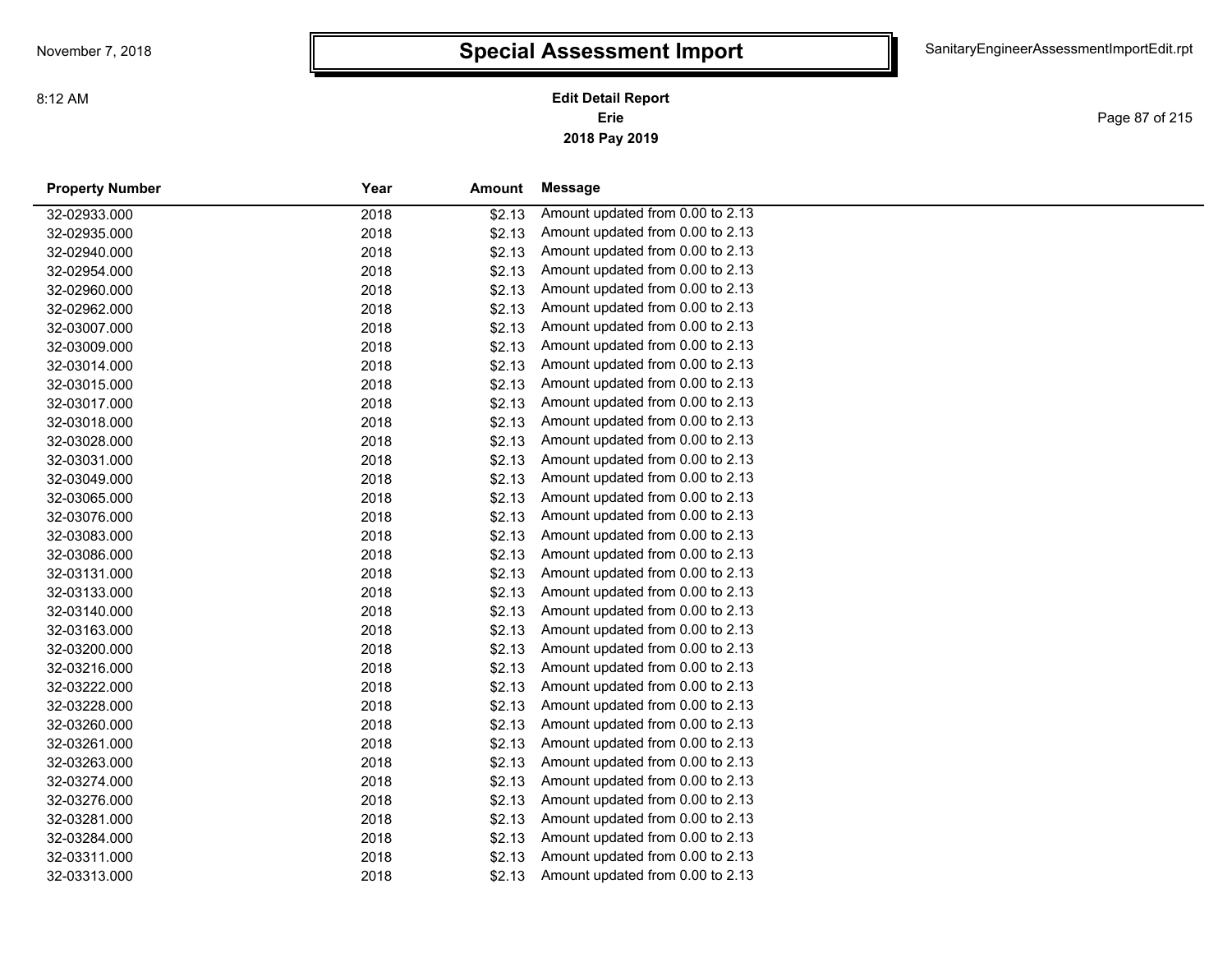**2018 Pay 2019 Erie Edit Detail Report**

Page 88 of 215

| <b>Property Number</b> | Year | <b>Amount</b> | <b>Message</b>                   |
|------------------------|------|---------------|----------------------------------|
| 32-03323.000           | 2018 | \$2.13        | Amount updated from 0.00 to 2.13 |
| 32-03325.000           | 2018 | \$2.13        | Amount updated from 0.00 to 2.13 |
| 32-03344.000           | 2018 | \$2.13        | Amount updated from 0.00 to 2.13 |
| 32-03347.000           | 2018 | \$2.13        | Amount updated from 0.00 to 2.13 |
| 32-03367.000           | 2018 | \$2.13        | Amount updated from 0.00 to 2.13 |
| 32-03376.000           | 2018 | \$2.13        | Amount updated from 0.00 to 2.13 |
| 32-03381.000           | 2018 | \$2.13        | Amount updated from 0.00 to 2.13 |
| 32-03384.000           | 2018 | \$2.13        | Amount updated from 0.00 to 2.13 |
| 32-03387.000           | 2018 | \$2.13        | Amount updated from 0.00 to 2.13 |
| 32-03412.000           | 2018 | \$2.13        | Amount updated from 0.00 to 2.13 |
| 32-03417.000           | 2018 | \$2.13        | Amount updated from 0.00 to 2.13 |
| 32-03419.000           | 2018 | \$2.13        | Amount updated from 0.00 to 2.13 |
| 32-03462.000           | 2018 | \$2.13        | Amount updated from 0.00 to 2.13 |
| 32-03471.000           | 2018 | \$2.13        | Amount updated from 0.00 to 2.13 |
| 32-03506.000           | 2018 | \$2.13        | Amount updated from 0.00 to 2.13 |
| 32-03554.000           | 2018 | \$2.13        | Amount updated from 0.00 to 2.13 |
| 32-03582.000           | 2018 | \$2.13        | Amount updated from 0.00 to 2.13 |
| 32-03601.000           | 2018 | \$2.13        | Amount updated from 0.00 to 2.13 |
| 32-03617.000           | 2018 | \$2.13        | Amount updated from 0.00 to 2.13 |
| 32-03627.000           | 2018 | \$2.13        | Amount updated from 0.00 to 2.13 |
| 32-03690.000           | 2018 | \$2.13        | Amount updated from 0.00 to 2.13 |
| 32-03693.000           | 2018 | \$2.13        | Amount updated from 0.00 to 2.13 |
| 32-03701.000           | 2018 | \$2.13        | Amount updated from 0.00 to 2.13 |
| 32-03704.000           | 2018 | \$2.13        | Amount updated from 0.00 to 2.13 |
| 32-03715.000           | 2018 | \$2.13        | Amount updated from 0.00 to 2.13 |
| 32-03716.000           | 2018 | \$2.13        | Amount updated from 0.00 to 2.13 |
| 32-03731.000           | 2018 | \$2.13        | Amount updated from 0.00 to 2.13 |
| 32-03735.000           | 2018 | \$2.13        | Amount updated from 0.00 to 2.13 |
| 32-03781.000           | 2018 | \$2.13        | Amount updated from 0.00 to 2.13 |
| 32-03786.000           | 2018 | \$2.13        | Amount updated from 0.00 to 2.13 |
| 32-03805.000           | 2018 | \$2.13        | Amount updated from 0.00 to 2.13 |
| 32-03812.000           | 2018 | \$2.13        | Amount updated from 0.00 to 2.13 |
| 32-03842.000           | 2018 | \$2.13        | Amount updated from 0.00 to 2.13 |
| 32-03845.000           | 2018 | \$2.13        | Amount updated from 0.00 to 2.13 |
| 32-03851.000           | 2018 | \$2.13        | Amount updated from 0.00 to 2.13 |
| 32-03854.000           | 2018 | \$2.13        | Amount updated from 0.00 to 2.13 |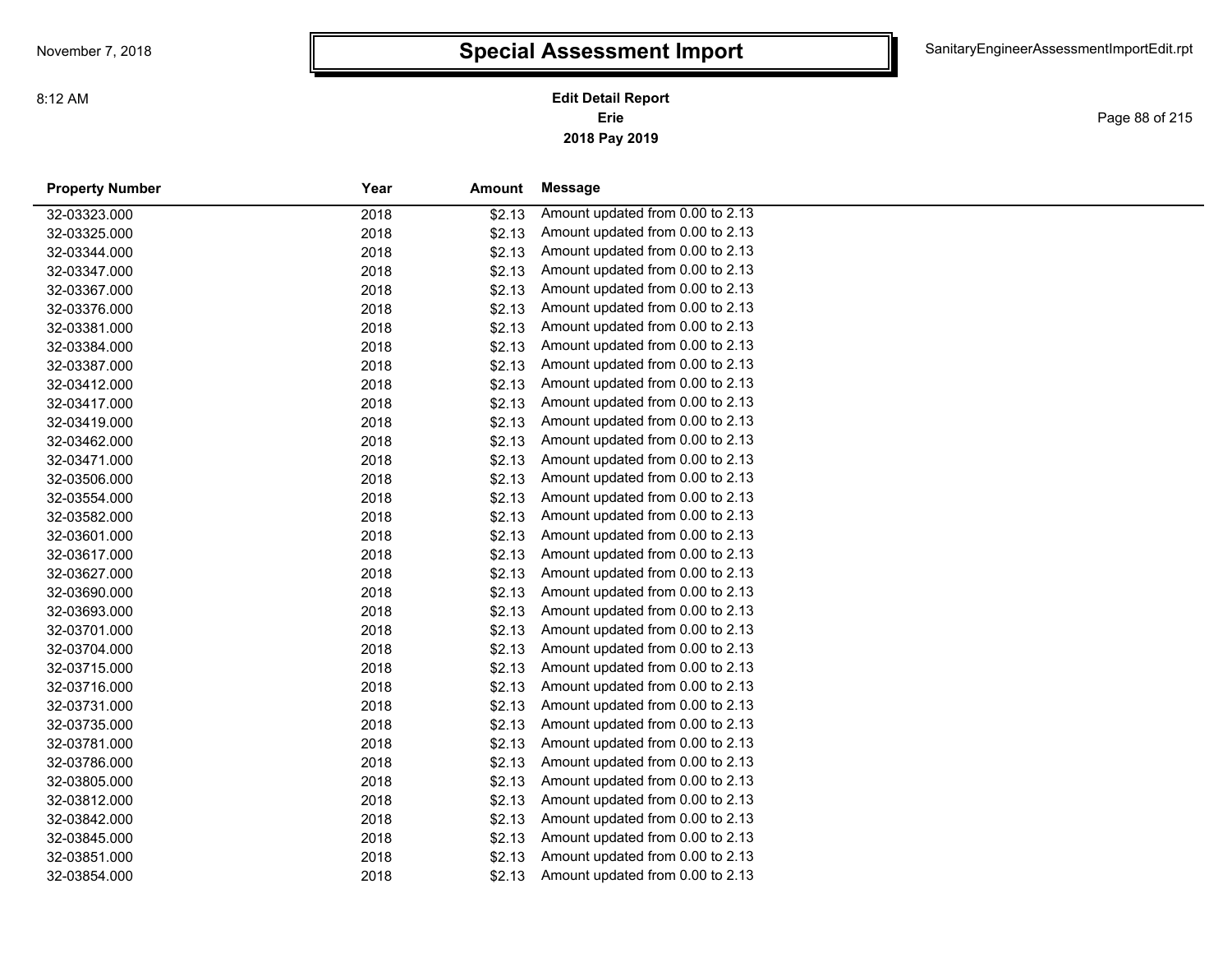**2018 Pay 2019 Erie Edit Detail Report**

Page 89 of 215

| <b>Property Number</b> | Year | <b>Amount</b> | <b>Message</b>                    |
|------------------------|------|---------------|-----------------------------------|
| 32-03857.000           | 2018 | \$2.13        | Amount updated from 0.00 to 2.13  |
| 32-03860.000           | 2018 | \$2.13        | Amount updated from 0.00 to 2.13  |
| 32-03863.000           | 2018 | \$2.13        | Amount updated from 0.00 to 2.13  |
| 32-03872.000           | 2018 | \$2.13        | Amount updated from 0.00 to 2.13  |
| 32-03874.000           | 2018 | \$2.13        | Amount updated from 0.00 to 2.13  |
| 32-03885.000           | 2018 | \$2.13        | Amount updated from 0.00 to 2.13  |
| 32-03889.000           | 2018 | \$2.13        | Amount updated from 0.00 to 2.13  |
| 32-03911.000           | 2018 | \$2.13        | Amount updated from 0.00 to 2.13  |
| 32-03920.000           | 2018 | \$2.13        | Amount updated from 0.00 to 2.13  |
| 32-03926.000           | 2018 | \$2.13        | Amount updated from 0.00 to 2.13  |
| 32-03942.000           | 2018 | \$2.13        | Amount updated from 0.00 to 2.13  |
| 32-03963.000           | 2018 | \$2.13        | Amount updated from 0.00 to 2.13  |
| 32-03972.000           | 2018 | \$2.13        | Amount updated from 0.00 to 2.13  |
| 32-03978.000           | 2018 | \$2.13        | Amount updated from 0.00 to 2.13  |
| 32-03986.000           | 2018 | \$2.13        | Amount updated from 0.00 to 2.13  |
| 32-03996.000           | 2018 | \$2.13        | Amount updated from 0.00 to 2.13  |
| 32-04029.000           | 2018 | \$2.13        | Amount updated from 0.00 to 2.13  |
| 32-04049.000           | 2018 | \$2.13        | Amount updated from 0.00 to 2.13  |
| 32-04050.000           | 2018 | \$2.13        | Amount updated from 0.00 to 2.13  |
| 32-04060.000           | 2018 | \$2.13        | Amount updated from 0.00 to 2.13  |
| 32-04067.000           | 2018 | \$2.13        | Amount updated from 0.00 to 2.13  |
| 32-04077.000           | 2018 | \$2.13        | Amount updated from 0.00 to 2.13  |
| 32-04271.000           | 2018 | \$2.13        | Amount updated from 0.00 to 2.13  |
| 32-04272.000           | 2018 | \$2.13        | Amount updated from 0.00 to 2.13  |
| 32-04302.000           | 2018 | \$40.00       | Amount updated from 0.00 to 40.00 |
| 32-60892.000           | 2018 | \$2.13        | Amount updated from 0.00 to 2.13  |
| 32-62001.000           | 2018 | \$3.38        | Amount updated from 0.00 to 3.38  |
| 32-63008.000           | 2018 | \$3.67        | Amount updated from 0.00 to 3.67  |
| 32-63009.000           | 2018 | \$3.67        | Amount updated from 0.00 to 3.67  |
| 32-90040.000           | 2018 | \$9.47        | Amount updated from 0.00 to 9.47  |
|                        |      |               |                                   |

#### **Total for C163232009 - FAIRVIEW LANES DITCH \$837.64**

#### **C163232012 - COUNTRY CLUB TILE #44**

| 32-04084.000 |  |  |
|--------------|--|--|
| 32-04302.000 |  |  |

| 32-04084.000 | 2018 | \$15.22 Amount updated from 0.00 to 15.22  |
|--------------|------|--------------------------------------------|
| 32-04302.000 | 2018 | $$10.03$ Amount updated from 0.00 to 10.03 |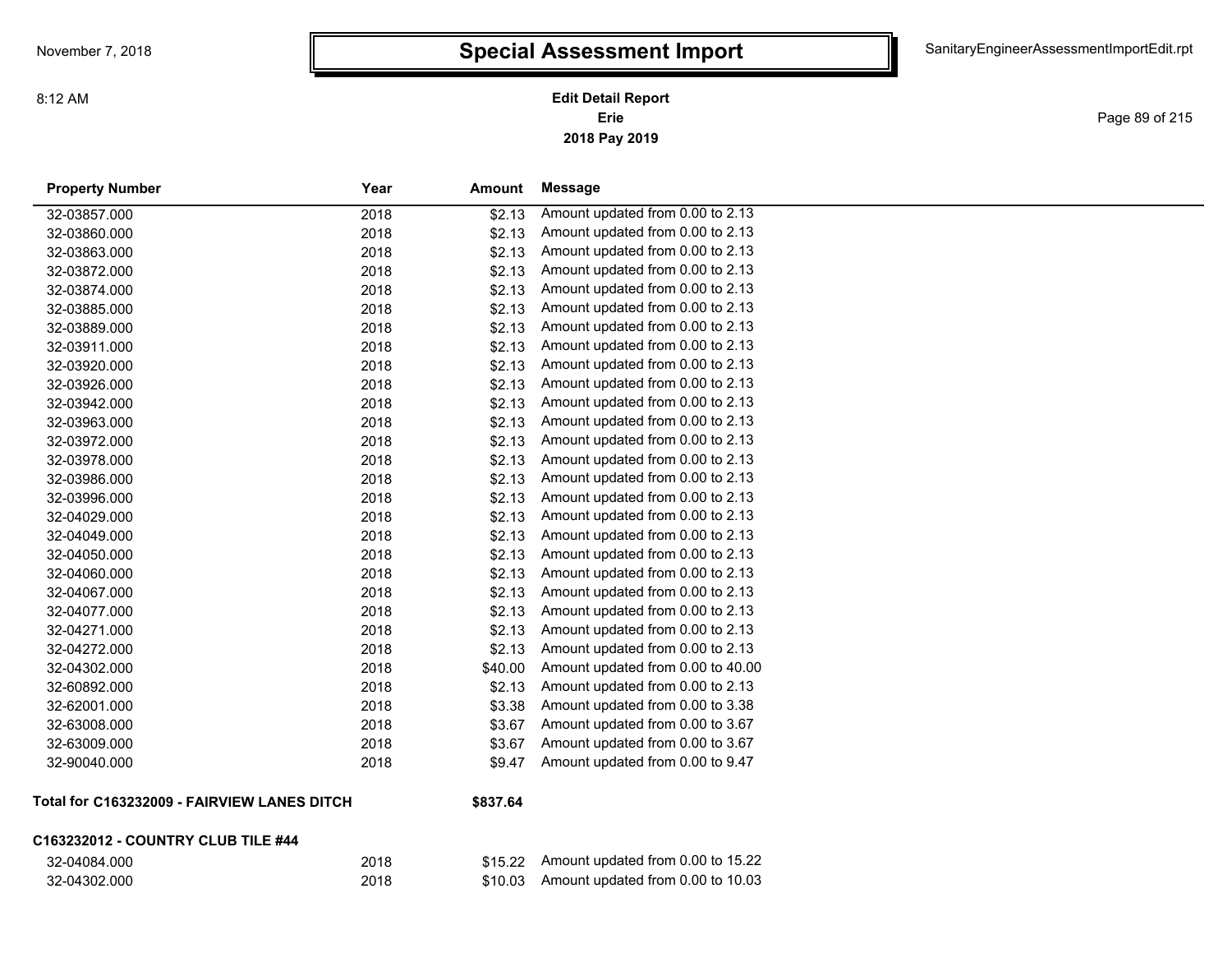**2018 Pay 2019 Erie Edit Detail Report**

Page 90 of 215

| <b>Property Number</b>                      | Year | <b>Amount</b> | <b>Message</b>                    |
|---------------------------------------------|------|---------------|-----------------------------------|
| 39-00876.000                                | 2018 | \$10.03       | Amount updated from 0.00 to 10.03 |
| 32-00464.000                                | 2018 | \$3.76        | Amount updated from 0.00 to 3.76  |
| 32-01897.000                                | 2018 | \$2.00        | Amount updated from 0.00 to 2.00  |
| 32-01897.001                                | 2018 | \$15.52       | Amount updated from 0.00 to 15.52 |
| 32-04441.005                                | 2018 | \$3.72        | Amount updated from 0.00 to 3.72  |
| 32-04452.000                                | 2018 | \$49.68       | Amount updated from 0.00 to 49.68 |
| 41-00005.000                                | 2018 | \$8.78        | Amount updated from 0.00 to 8.78  |
| 41-00006.000                                | 2018 | \$2.00        | Amount updated from 0.00 to 2.00  |
| 41-00029.000                                | 2018 | \$2.00        | Amount updated from 0.00 to 2.00  |
| 41-00037.000                                | 2018 | \$2.00        | Amount updated from 0.00 to 2.00  |
| 41-00048.000                                | 2018 | \$48.42       | Amount updated from 0.00 to 48.42 |
| 41-00054.000                                | 2018 | \$48.42       | Amount updated from 0.00 to 48.42 |
| 41-00080.000                                | 2018 | \$3.24        | Amount updated from 0.00 to 3.24  |
| 41-00103.001                                | 2018 | \$2.00        | Amount updated from 0.00 to 2.00  |
| 41-00120.000                                | 2018 | \$2.00        | Amount updated from 0.00 to 2.00  |
| 41-00121.000                                | 2018 | \$2.00        | Amount updated from 0.00 to 2.00  |
| 41-00122.000                                | 2018 | \$46.44       | Amount updated from 0.00 to 46.44 |
| 41-00123.000                                | 2018 | \$15.94       | Amount updated from 0.00 to 15.94 |
| 41-00124.000                                | 2018 | \$49.81       | Amount updated from 0.00 to 49.81 |
| 41-00125.000                                | 2018 | \$47.63       | Amount updated from 0.00 to 47.63 |
| 41-00126.000                                | 2018 | \$2.45        | Amount updated from 0.00 to 2.45  |
| 41-00140.000                                | 2018 | \$2.00        | Amount updated from 0.00 to 2.00  |
| 41-00141.000                                | 2018 | \$2.05        | Amount updated from 0.00 to 2.05  |
| 41-00142.000                                | 2018 | \$2.00        | Amount updated from 0.00 to 2.00  |
| 41-00142.001                                | 2018 | \$2.00        | Amount updated from 0.00 to 2.00  |
| Total for C163232012 - COUNTRY CLUB TILE #4 |      | \$401.14      |                                   |
| C163232014 - MILLER ROAD TILE #53           |      |               |                                   |
| 32-04082.000                                | 2018 | \$23.19       | Amount updated from 0.00 to 23.19 |
| 32-04084.000                                | 2018 | \$10.54       | Amount updated from 0.00 to 10.54 |
| 32-00742.000                                | 2018 | \$42.02       | Amount updated from 0.00 to 42.02 |
| 32-01410.000                                | 2018 | \$65.16       | Amount updated from 0.00 to 65.16 |
| 32-01410.001                                | 2018 | \$14.52       | Amount updated from 0.00 to 14.52 |
| 32-02054.000                                | 2018 | \$30.12       | Amount updated from 0.00 to 30.12 |
| 32-02356.000                                | 2018 | \$16.08       | Amount updated from 0.00 to 16.08 |
|                                             |      |               |                                   |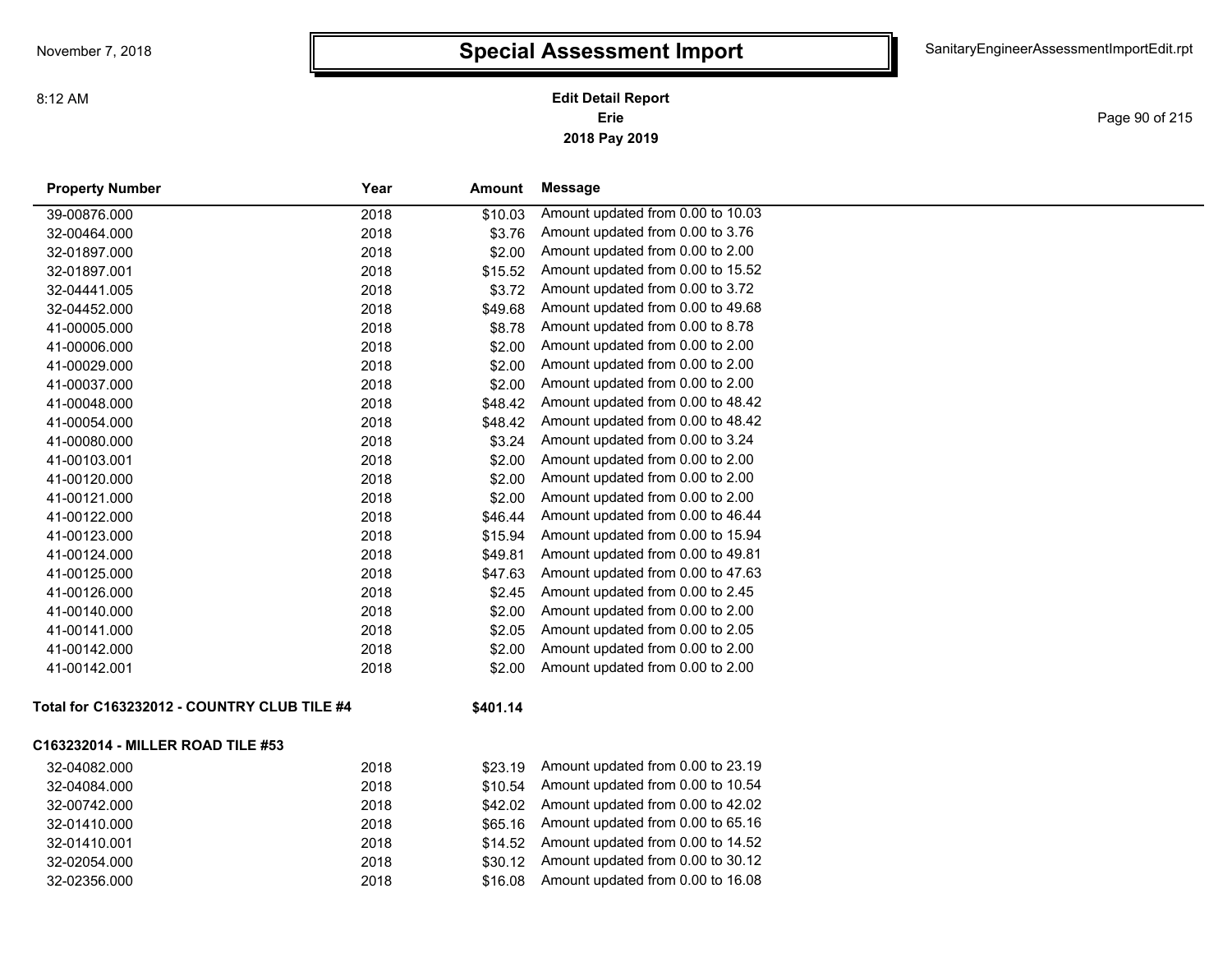Page 91 of 215

| <b>Property Number</b>                             | Year | Amount     | <b>Message</b>                     |
|----------------------------------------------------|------|------------|------------------------------------|
| 32-02357.000                                       | 2018 | \$34.83    | Amount updated from 0.00 to 34.83  |
| 32-03463.000                                       | 2018 | \$39.61    | Amount updated from 0.00 to 39.61  |
| 32-03720.000                                       | 2018 | \$30.12    | Amount updated from 0.00 to 30.12  |
| 32-04402.000                                       | 2018 | \$30.34    | Amount updated from 0.00 to 30.34  |
| 32-04403.000                                       | 2018 | \$29.75    | Amount updated from 0.00 to 29.75  |
| 32-04908.000                                       | 2018 | \$27.84    | Amount updated from 0.00 to 27.84  |
| 32-04908.001                                       | 2018 | \$22.19    | Amount updated from 0.00 to 22.19  |
| 32-04908.002                                       | 2018 | \$11.77    | Amount updated from 0.00 to 11.77  |
| 32-64402.001                                       | 2018 | \$2.00     | Amount updated from 0.00 to 2.00   |
| 33-01838.000                                       | 2018 | \$2.03     | Amount updated from 0.00 to 2.03   |
| 33-01839.000                                       | 2018 | \$3.77     | Amount updated from 0.00 to 3.77   |
| <b>Total for C163232014 - MILLER ROAD TILE #53</b> |      | \$435.88   |                                    |
| C163232015 - HERBER TILE #54 R000A5                |      |            |                                    |
| 32-04957.000                                       | 2018 | \$207.73   | Amount updated from 0.00 to 207.73 |
| 32-08036.000                                       | 2018 | \$103.86   | Amount updated from 0.00 to 103.86 |
| 32-00417.000                                       | 2018 | \$207.73   | Amount updated from 0.00 to 207.73 |
| 32-00779.000                                       | 2018 | \$207.73   | Amount updated from 0.00 to 207.73 |
| 32-00901.000                                       | 2018 | \$103.86   | Amount updated from 0.00 to 103.86 |
| 32-01145.000                                       | 2018 | \$207.73   | Amount updated from 0.00 to 207.73 |
| 32-01323.000                                       | 2018 | \$207.73   | Amount updated from 0.00 to 207.73 |
| 32-01850.000                                       | 2018 | \$207.73   | Amount updated from 0.00 to 207.73 |
| 32-02445.000                                       | 2018 | \$103.86   | Amount updated from 0.00 to 103.86 |
| 32-02466.000                                       | 2018 | \$207.73   | Amount updated from 0.00 to 207.73 |
| 32-02792.000                                       | 2018 | \$83.09    | Amount updated from 0.00 to 83.09  |
| 32-02794.001                                       | 2018 | \$20.77    | Amount updated from 0.00 to 20.77  |
| 32-02794.002                                       | 2018 | \$41.55    | Amount updated from 0.00 to 41.55  |
| Total for C163232015 - HERBER TILE #54 R000        |      | \$1,911.10 |                                    |
| C163232016 - JOHNSON #55 R000A55                   |      |            |                                    |
| 32-04302.000                                       | 2018 | \$9.04     | Amount updated from 0.00 to 9.04   |
| 32-64402.001                                       | 2018 | \$3.29     | Amount updated from 0.00 to 3.29   |
| 32-00016.000                                       | 2018 | \$282.55   | Amount updated from 0.00 to 282.55 |

8:12 AM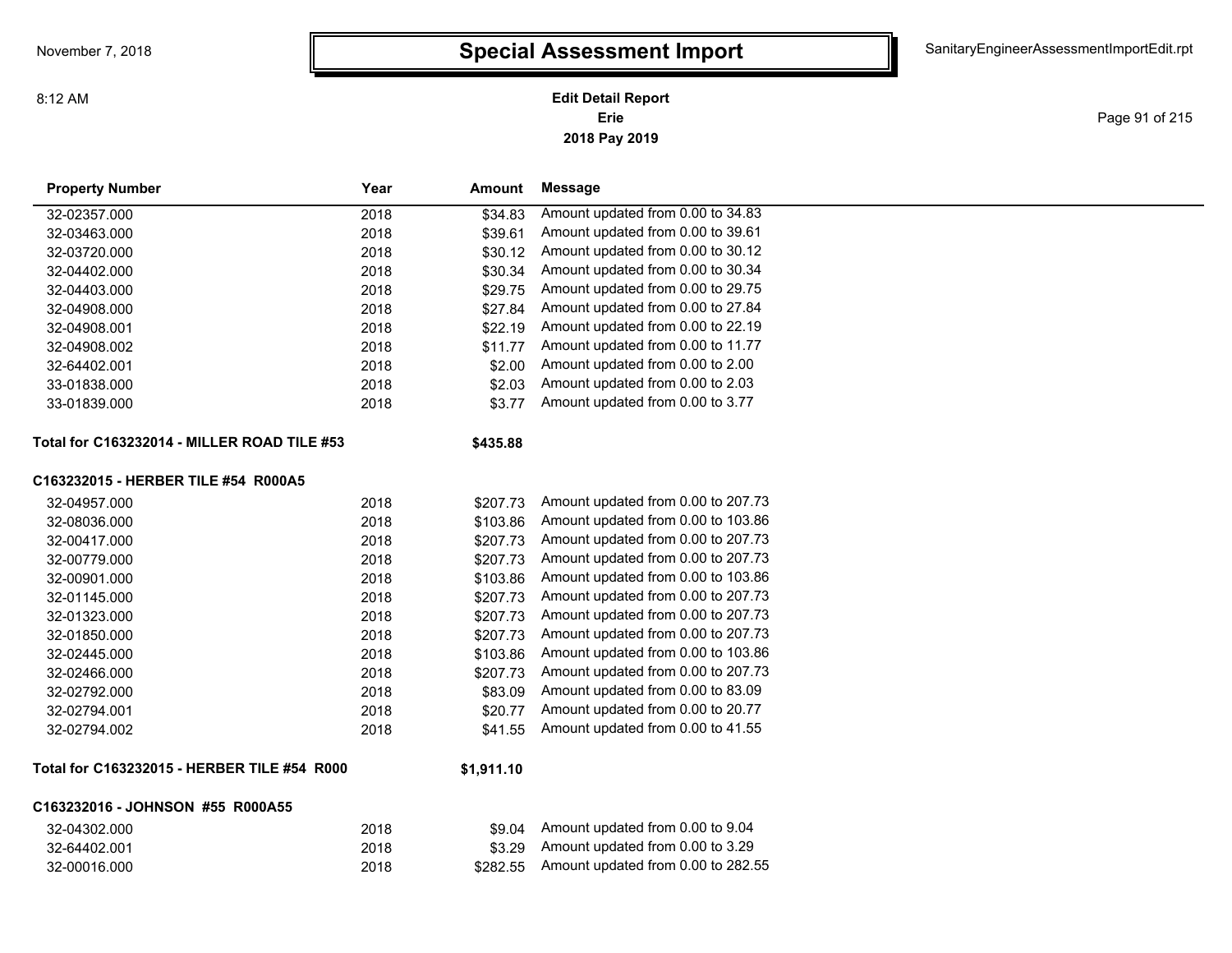**2018 Pay 2019 Erie Edit Detail Report**

Page 92 of 215

| <b>Property Number</b> | Year | Amount  | Message                           |
|------------------------|------|---------|-----------------------------------|
| 32-00016.001           | 2018 | \$11.23 | Amount updated from 0.00 to 11.23 |
| 32-00016.002           | 2018 | \$13.82 | Amount updated from 0.00 to 13.82 |
| 32-00016.003           | 2018 | \$31.45 | Amount updated from 0.00 to 31.45 |
| 32-00016.004           | 2018 | \$31.45 | Amount updated from 0.00 to 31.45 |
| 32-00016.005           | 2018 | \$31.45 | Amount updated from 0.00 to 31.45 |
| 32-00016.006           | 2018 | \$31.45 | Amount updated from 0.00 to 31.45 |
| 32-00016.007           | 2018 | \$31.45 | Amount updated from 0.00 to 31.45 |
| 32-00016.008           | 2018 | \$31.45 | Amount updated from 0.00 to 31.45 |
| 32-00016.011           | 2018 | \$31.45 | Amount updated from 0.00 to 31.45 |
| 32-00016.012           | 2018 | \$10.79 | Amount updated from 0.00 to 10.79 |
| 32-00016.013           | 2018 | \$10.35 | Amount updated from 0.00 to 10.35 |
| 32-00016.014           | 2018 | \$26.92 | Amount updated from 0.00 to 26.92 |
| 32-00016.015           | 2018 | \$10.21 | Amount updated from 0.00 to 10.21 |
| 32-00064.000           | 2018 | \$2.00  | Amount updated from 0.00 to 2.00  |
| 32-00319.000           | 2018 | \$2.00  | Amount updated from 0.00 to 2.00  |
| 32-00548.000           | 2018 | \$2.00  | Amount updated from 0.00 to 2.00  |
| 32-00816.000           | 2018 | \$2.00  | Amount updated from 0.00 to 2.00  |
| 32-00829.000           | 2018 | \$2.04  | Amount updated from 0.00 to 2.04  |
| 32-00835.000           | 2018 | \$2.54  | Amount updated from 0.00 to 2.54  |
| 32-00849.000           | 2018 | \$2.00  | Amount updated from 0.00 to 2.00  |
| 32-00995.000           | 2018 | \$2.00  | Amount updated from 0.00 to 2.00  |
| 32-01103.000           | 2018 | \$2.38  | Amount updated from 0.00 to 2.38  |
| 32-01148.000           | 2018 | \$2.00  | Amount updated from 0.00 to 2.00  |
| 32-01164.000           | 2018 | \$2.00  | Amount updated from 0.00 to 2.00  |
| 32-01165.000           | 2018 | \$2.00  | Amount updated from 0.00 to 2.00  |
| 32-01175.000           | 2018 | \$2.00  | Amount updated from 0.00 to 2.00  |
| 32-01359.000           | 2018 | \$2.00  | Amount updated from 0.00 to 2.00  |
| 32-01436.000           | 2018 | \$2.00  | Amount updated from 0.00 to 2.00  |
| 32-01525.000           | 2018 | \$2.00  | Amount updated from 0.00 to 2.00  |
| 32-01591.000           | 2018 | \$2.00  | Amount updated from 0.00 to 2.00  |
| 32-01749.000           | 2018 | \$2.00  | Amount updated from 0.00 to 2.00  |
| 32-01750.000           | 2018 | \$2.85  | Amount updated from 0.00 to 2.85  |
| 32-01780.000           | 2018 | \$2.00  | Amount updated from 0.00 to 2.00  |
| 32-02062.000           | 2018 | \$7.28  | Amount updated from 0.00 to 7.28  |
| 32-02063.000           | 2018 | \$2.00  | Amount updated from 0.00 to 2.00  |
| 32-02065.000           | 2018 | \$2.00  | Amount updated from 0.00 to 2.00  |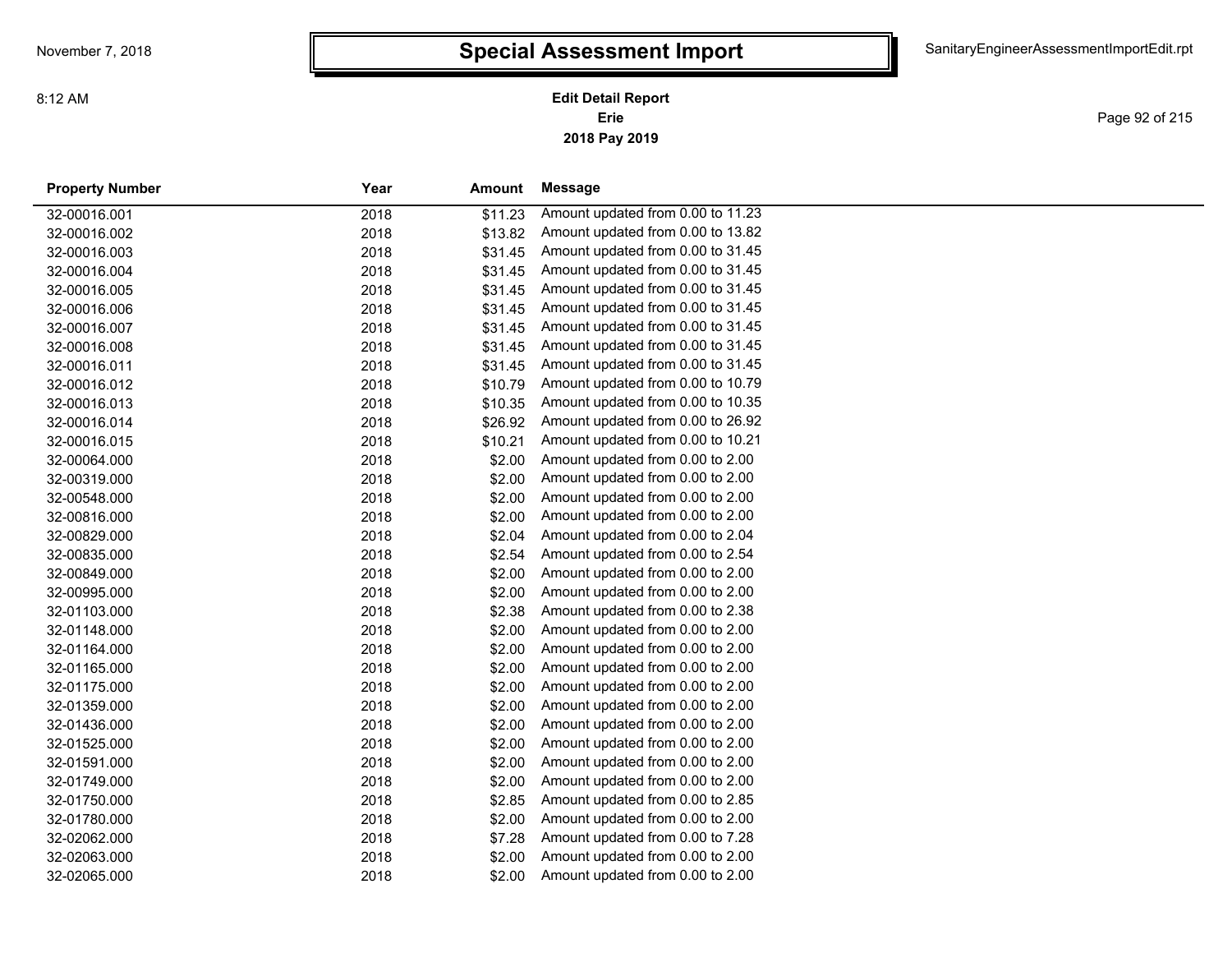Page 93 of 215

| <b>Property Number</b> | Year | <b>Amount</b> | <b>Message</b>                    |
|------------------------|------|---------------|-----------------------------------|
| 32-02066.000           | 2018 | \$2.00        | Amount updated from 0.00 to 2.00  |
| 32-02080.000           | 2018 | \$2.00        | Amount updated from 0.00 to 2.00  |
| 32-02131.000           | 2018 | \$2.00        | Amount updated from 0.00 to 2.00  |
| 32-02209.000           | 2018 | \$2.00        | Amount updated from 0.00 to 2.00  |
| 32-02335.000           | 2018 | \$3.80        | Amount updated from 0.00 to 3.80  |
| 32-02488.000           | 2018 | \$2.00        | Amount updated from 0.00 to 2.00  |
| 32-02588.000           | 2018 | \$2.00        | Amount updated from 0.00 to 2.00  |
| 32-02619.000           | 2018 | \$5.08        | Amount updated from 0.00 to 5.08  |
| 32-02619.001           | 2018 | \$3.70        | Amount updated from 0.00 to 3.70  |
| 32-02666.000           | 2018 | \$2.00        | Amount updated from 0.00 to 2.00  |
| 32-02878.000           | 2018 | \$2.00        | Amount updated from 0.00 to 2.00  |
| 32-03160.000           | 2018 | \$2.00        | Amount updated from 0.00 to 2.00  |
| 32-03210.000           | 2018 | \$2.00        | Amount updated from 0.00 to 2.00  |
| 32-03241.000           | 2018 | \$2.00        | Amount updated from 0.00 to 2.00  |
| 32-03310.000           | 2018 | \$2.00        | Amount updated from 0.00 to 2.00  |
| 32-03421.000           | 2018 | \$2.00        | Amount updated from 0.00 to 2.00  |
| 32-03436.000           | 2018 | \$6.80        | Amount updated from 0.00 to 6.80  |
| 32-03472.000           | 2018 | \$2.00        | Amount updated from 0.00 to 2.00  |
| 32-03661.000           | 2018 | \$2.00        | Amount updated from 0.00 to 2.00  |
| 32-03673.000           | 2018 | \$2.76        | Amount updated from 0.00 to 2.76  |
| 32-03685.000           | 2018 | \$2.00        | Amount updated from 0.00 to 2.00  |
| 32-03853.000           | 2018 | \$2.00        | Amount updated from 0.00 to 2.00  |
| 32-03979.000           | 2018 | \$2.00        | Amount updated from 0.00 to 2.00  |
| 32-03987.000           | 2018 | \$2.00        | Amount updated from 0.00 to 2.00  |
| 32-04262.000           | 2018 | \$2.00        | Amount updated from 0.00 to 2.00  |
| 32-04375.000           | 2018 | \$14.87       | Amount updated from 0.00 to 14.87 |
| 32-04375.001           | 2018 | \$2.00        | Amount updated from 0.00 to 2.00  |
| 32-04375.002           | 2018 | \$2.00        | Amount updated from 0.00 to 2.00  |
| 32-04375.014           | 2018 | \$28.07       | Amount updated from 0.00 to 28.07 |
| 32-04783.000           | 2018 | \$2.77        | Amount updated from 0.00 to 2.77  |
| 32-04783.001           | 2018 | \$3.18        | Amount updated from 0.00 to 3.18  |
| 32-04956.000           | 2018 | \$56.60       | Amount updated from 0.00 to 56.60 |
| 32-68009.000           | 2018 | \$37.77       | Amount updated from 0.00 to 37.77 |
|                        |      |               |                                   |

**Total for C163232016 - JOHNSON #55 R000A55**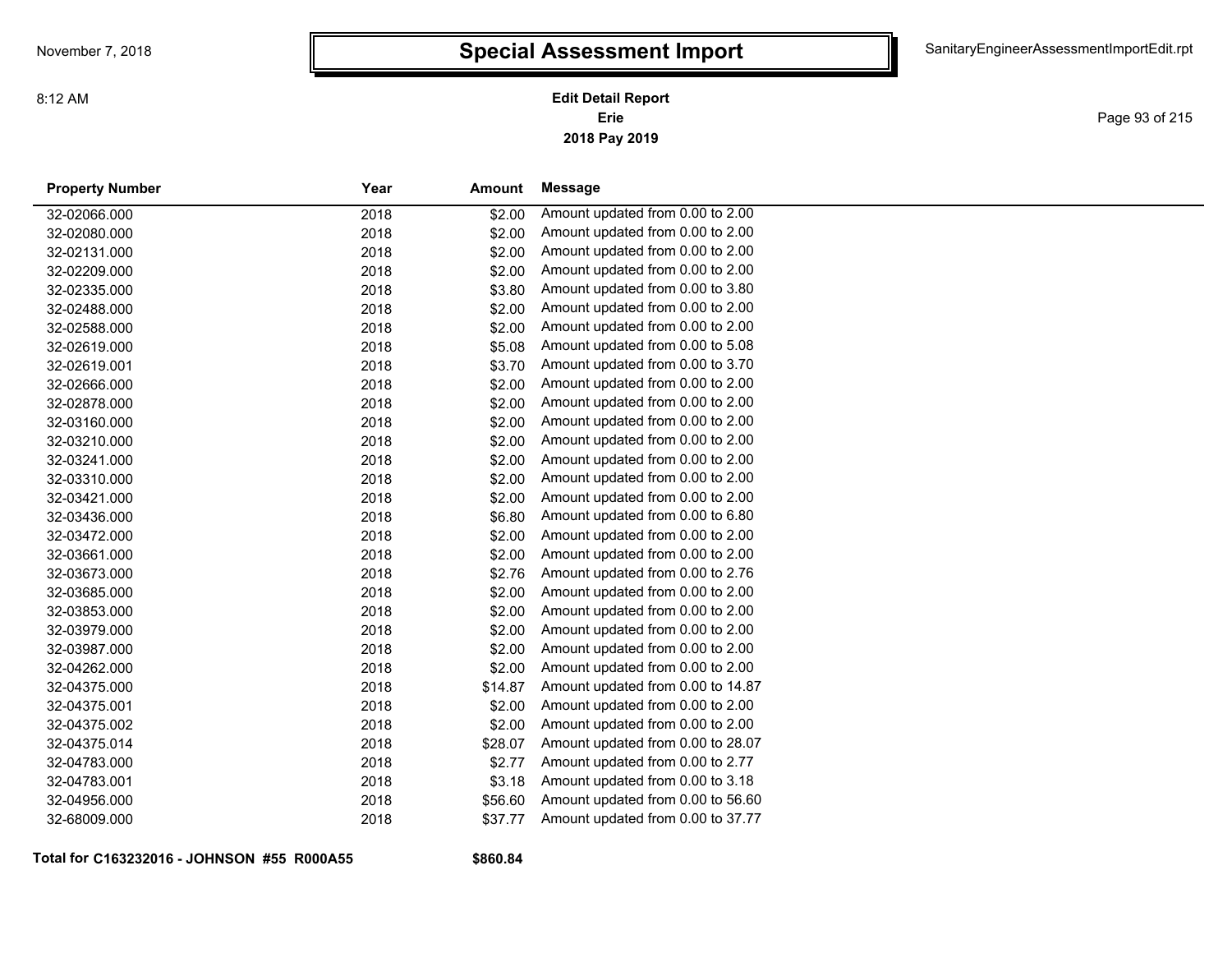Page 94 of 215

| <b>Property Number</b>                        | Year | <b>Amount</b> | Message                            |  |
|-----------------------------------------------|------|---------------|------------------------------------|--|
| C163232017 - ATLANTIC AVE TILE - DITC         |      |               |                                    |  |
| 32-03495.002                                  | 2018 | \$73.89       | Amount updated from 0.00 to 73.89  |  |
| 32-03495.003                                  | 2018 | \$73.89       | Amount updated from 0.00 to 73.89  |  |
| 32-03495.004                                  | 2018 | \$73.89       | Amount updated from 0.00 to 73.89  |  |
| 32-03495.005                                  | 2018 | \$73.89       | Amount updated from 0.00 to 73.89  |  |
| 32-03495.006                                  | 2018 | \$73.89       | Amount updated from 0.00 to 73.89  |  |
| 32-03495.007                                  | 2018 | \$73.89       | Amount updated from 0.00 to 73.89  |  |
| 32-03495.008                                  | 2018 | \$73.89       | Amount updated from 0.00 to 73.89  |  |
| 32-03495.009                                  | 2018 | \$73.89       | Amount updated from 0.00 to 73.89  |  |
| 32-03495.010                                  | 2018 | \$73.89       | Amount updated from 0.00 to 73.89  |  |
| 32-03495.011                                  | 2018 | \$73.89       | Amount updated from 0.00 to 73.89  |  |
| 32-03495.012                                  | 2018 | \$73.89       | Amount updated from 0.00 to 73.89  |  |
| 32-03495.013                                  | 2018 | \$73.89       | Amount updated from 0.00 to 73.89  |  |
| 32-03495.014                                  | 2018 | \$73.89       | Amount updated from 0.00 to 73.89  |  |
| 32-03495.015                                  | 2018 | \$73.89       | Amount updated from 0.00 to 73.89  |  |
| 32-04302.000                                  | 2018 | \$31.77       | Amount updated from 0.00 to 31.77  |  |
| Total for C163232017 - ATLANTIC AVE TILE - DI |      | \$1,066.23    |                                    |  |
| C163232019 - KOB #13                          |      |               |                                    |  |
| 32-04082.000                                  | 2018 | \$56.43       | Amount updated from 0.00 to 56.43  |  |
| 32-04302.000                                  | 2018 | \$194.32      | Amount updated from 0.00 to 194.32 |  |
| 32-04441.001                                  | 2018 | \$109.96      | Amount updated from 0.00 to 109.96 |  |
| 32-04441.003                                  | 2018 | \$36.65       | Amount updated from 0.00 to 36.65  |  |
| 32-04441.056                                  | 2018 | \$109.96      | Amount updated from 0.00 to 109.96 |  |
| 32-80001.000                                  | 2018 | \$38.10       | Amount updated from 0.00 to 38.10  |  |
| 32-00069.000                                  | 2018 | \$18.33       | Amount updated from 0.00 to 18.33  |  |
| 32-00157.000                                  | 2018 | \$18.33       | Amount updated from 0.00 to 18.33  |  |
| 32-00182.000                                  | 2018 | \$18.33       | Amount updated from 0.00 to 18.33  |  |
| 32-00221.000                                  | 2018 | \$18.33       | Amount updated from 0.00 to 18.33  |  |
| 32-00276.000                                  | 2018 | \$18.33       | Amount updated from 0.00 to 18.33  |  |
| 32-00291.000                                  | 2018 | \$18.33       | Amount updated from 0.00 to 18.33  |  |
| 32-00364.000                                  | 2018 | \$18.33       | Amount updated from 0.00 to 18.33  |  |
| 32-00583.000                                  | 2018 | \$18.33       | Amount updated from 0.00 to 18.33  |  |
| 32-00700.000                                  | 2018 | \$18.33       | Amount updated from 0.00 to 18.33  |  |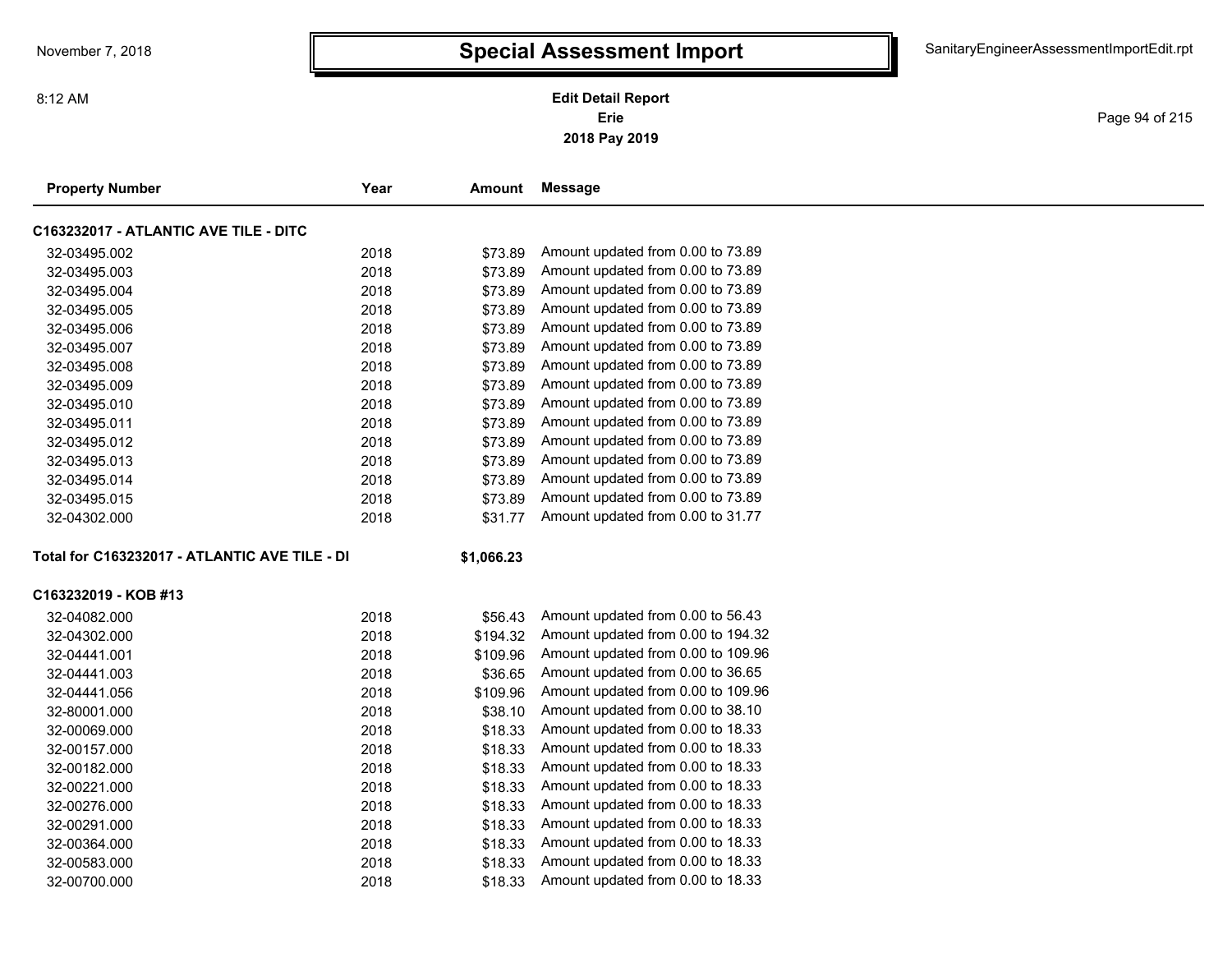Page 95 of 215

| <b>Property Number</b> | Year<br>Amount  | Message                           |
|------------------------|-----------------|-----------------------------------|
| 32-00844.035           | 2018<br>\$18.33 | Amount updated from 0.00 to 18.33 |
| 32-00844.036           | \$18.33<br>2018 | Amount updated from 0.00 to 18.33 |
| 32-00844.051           | \$18.33<br>2018 | Amount updated from 0.00 to 18.33 |
| 32-00844.052           | \$18.33<br>2018 | Amount updated from 0.00 to 18.33 |
| 32-00844.053           | \$18.33<br>2018 | Amount updated from 0.00 to 18.33 |
| 32-00844.054           | 2018<br>\$18.33 | Amount updated from 0.00 to 18.33 |
| 32-00844.067           | \$18.33<br>2018 | Amount updated from 0.00 to 18.33 |
| 32-00844.068           | 2018<br>\$18.33 | Amount updated from 0.00 to 18.33 |
| 32-00844.070           | 2018<br>\$18.33 | Amount updated from 0.00 to 18.33 |
| 32-00844.071           | 2018<br>\$18.33 | Amount updated from 0.00 to 18.33 |
| 32-00844.072           | 2018<br>\$18.33 | Amount updated from 0.00 to 18.33 |
| 32-00844.073           | \$18.33<br>2018 | Amount updated from 0.00 to 18.33 |
| 32-00844.074           | \$18.33<br>2018 | Amount updated from 0.00 to 18.33 |
| 32-00844.075           | \$18.33<br>2018 | Amount updated from 0.00 to 18.33 |
| 32-00844.076           | \$18.33<br>2018 | Amount updated from 0.00 to 18.33 |
| 32-00844.077           | \$18.33<br>2018 | Amount updated from 0.00 to 18.33 |
| 32-00844.078           | \$18.33<br>2018 | Amount updated from 0.00 to 18.33 |
| 32-00844.079           | \$18.33<br>2018 | Amount updated from 0.00 to 18.33 |
| 32-00844.081           | \$18.33<br>2018 | Amount updated from 0.00 to 18.33 |
| 32-00844.082           | \$18.33<br>2018 | Amount updated from 0.00 to 18.33 |
| 32-00844.083           | \$18.33<br>2018 | Amount updated from 0.00 to 18.33 |
| 32-00844.084           | 2018<br>\$18.33 | Amount updated from 0.00 to 18.33 |
| 32-00844.085           | \$18.33<br>2018 | Amount updated from 0.00 to 18.33 |
| 32-00844.086           | 2018<br>\$18.33 | Amount updated from 0.00 to 18.33 |
| 32-00844.087           | 2018<br>\$18.33 | Amount updated from 0.00 to 18.33 |
| 32-00844.088           | 2018<br>\$18.33 | Amount updated from 0.00 to 18.33 |
| 32-00844.098           | \$18.33<br>2018 | Amount updated from 0.00 to 18.33 |
| 32-00844.100           | 2018<br>\$18.33 | Amount updated from 0.00 to 18.33 |
| 32-00875.000           | \$18.33<br>2018 | Amount updated from 0.00 to 18.33 |
| 32-00964.000           | 2018<br>\$18.33 | Amount updated from 0.00 to 18.33 |
| 32-01137.000           | \$18.33<br>2018 | Amount updated from 0.00 to 18.33 |
| 32-01137.002           | 2018<br>\$18.33 | Amount updated from 0.00 to 18.33 |
| 32-01137.003           | 2018<br>\$18.33 | Amount updated from 0.00 to 18.33 |
| 32-01137.004           | 2018<br>\$18.33 | Amount updated from 0.00 to 18.33 |
| 32-01137.005           | 2018<br>\$18.33 | Amount updated from 0.00 to 18.33 |
| 32-01137.006           | 2018<br>\$18.33 | Amount updated from 0.00 to 18.33 |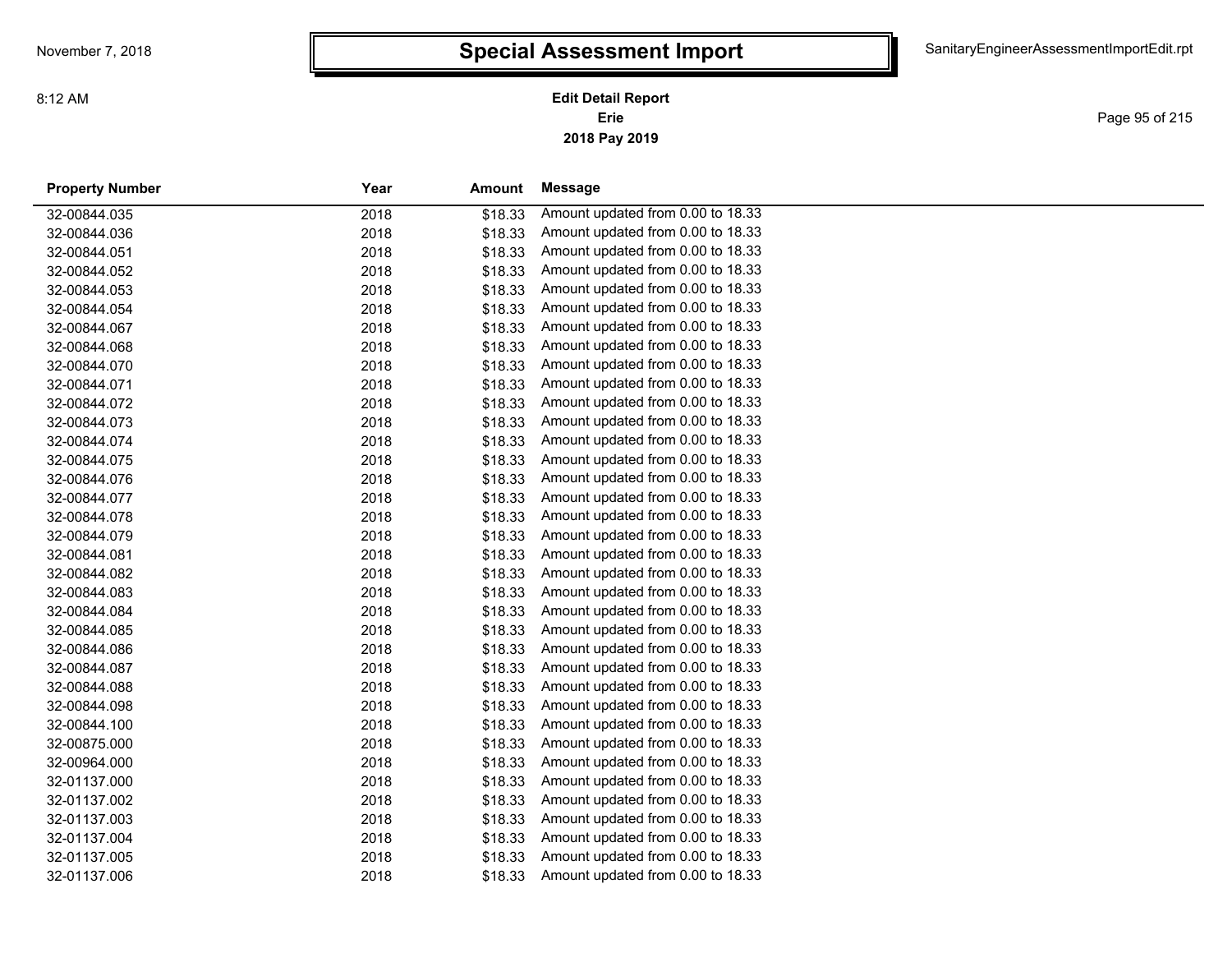**2018 Pay 2019 Erie Edit Detail Report**

Page 96 of 215

| <b>Property Number</b> | Year | Amount  | Message                           |  |
|------------------------|------|---------|-----------------------------------|--|
| 32-01137.007           | 2018 | \$18.33 | Amount updated from 0.00 to 18.33 |  |
| 32-01137.008           | 2018 | \$18.33 | Amount updated from 0.00 to 18.33 |  |
| 32-01137.009           | 2018 | \$18.33 | Amount updated from 0.00 to 18.33 |  |
| 32-01137.010           | 2018 | \$18.33 | Amount updated from 0.00 to 18.33 |  |
| 32-01137.011           | 2018 | \$18.33 | Amount updated from 0.00 to 18.33 |  |
| 32-01137.012           | 2018 | \$18.33 | Amount updated from 0.00 to 18.33 |  |
| 32-01137.013           | 2018 | \$18.33 | Amount updated from 0.00 to 18.33 |  |
| 32-01137.014           | 2018 | \$18.33 | Amount updated from 0.00 to 18.33 |  |
| 32-01137.015           | 2018 | \$2.00  | Amount updated from 0.00 to 2.00  |  |
| 32-01137.016           | 2018 | \$18.33 | Amount updated from 0.00 to 18.33 |  |
| 32-01137.017           | 2018 | \$18.33 | Amount updated from 0.00 to 18.33 |  |
| 32-01137.018           | 2018 | \$18.33 | Amount updated from 0.00 to 18.33 |  |
| 32-01137.019           | 2018 | \$18.33 | Amount updated from 0.00 to 18.33 |  |
| 32-01137.020           | 2018 | \$18.33 | Amount updated from 0.00 to 18.33 |  |
| 32-01137.021           | 2018 | \$18.33 | Amount updated from 0.00 to 18.33 |  |
| 32-01137.022           | 2018 | \$18.33 | Amount updated from 0.00 to 18.33 |  |
| 32-01137.023           | 2018 | \$18.33 | Amount updated from 0.00 to 18.33 |  |
| 32-01137.024           | 2018 | \$18.33 | Amount updated from 0.00 to 18.33 |  |
| 32-01137.025           | 2018 | \$18.33 | Amount updated from 0.00 to 18.33 |  |
| 32-01137.026           | 2018 | \$18.33 | Amount updated from 0.00 to 18.33 |  |
| 32-01137.027           | 2018 | \$18.33 | Amount updated from 0.00 to 18.33 |  |
| 32-01137.028           | 2018 | \$18.33 | Amount updated from 0.00 to 18.33 |  |
| 32-01137.029           | 2018 | \$18.33 | Amount updated from 0.00 to 18.33 |  |
| 32-01137.030           | 2018 | \$18.33 | Amount updated from 0.00 to 18.33 |  |
| 32-01137.031           | 2018 | \$18.33 | Amount updated from 0.00 to 18.33 |  |
| 32-01137.032           | 2018 | \$18.33 | Amount updated from 0.00 to 18.33 |  |
| 32-01137.033           | 2018 | \$83.57 | Amount updated from 0.00 to 83.57 |  |
| 32-01276.000           | 2018 | \$18.33 | Amount updated from 0.00 to 18.33 |  |
| 32-01277.000           | 2018 | \$65.92 | Amount updated from 0.00 to 65.92 |  |
| 32-01282.000           | 2018 | \$85.57 | Amount updated from 0.00 to 85.57 |  |
| 32-01288.000           | 2018 | \$88.90 | Amount updated from 0.00 to 88.90 |  |
| 32-01361.000           | 2018 | \$18.33 | Amount updated from 0.00 to 18.33 |  |
| 32-01368.000           | 2018 | \$18.33 | Amount updated from 0.00 to 18.33 |  |
| 32-01383.000           | 2018 | \$18.33 | Amount updated from 0.00 to 18.33 |  |
| 32-01387.000           | 2018 | \$18.33 | Amount updated from 0.00 to 18.33 |  |
| 32-01420.000           | 2018 | \$18.33 | Amount updated from 0.00 to 18.33 |  |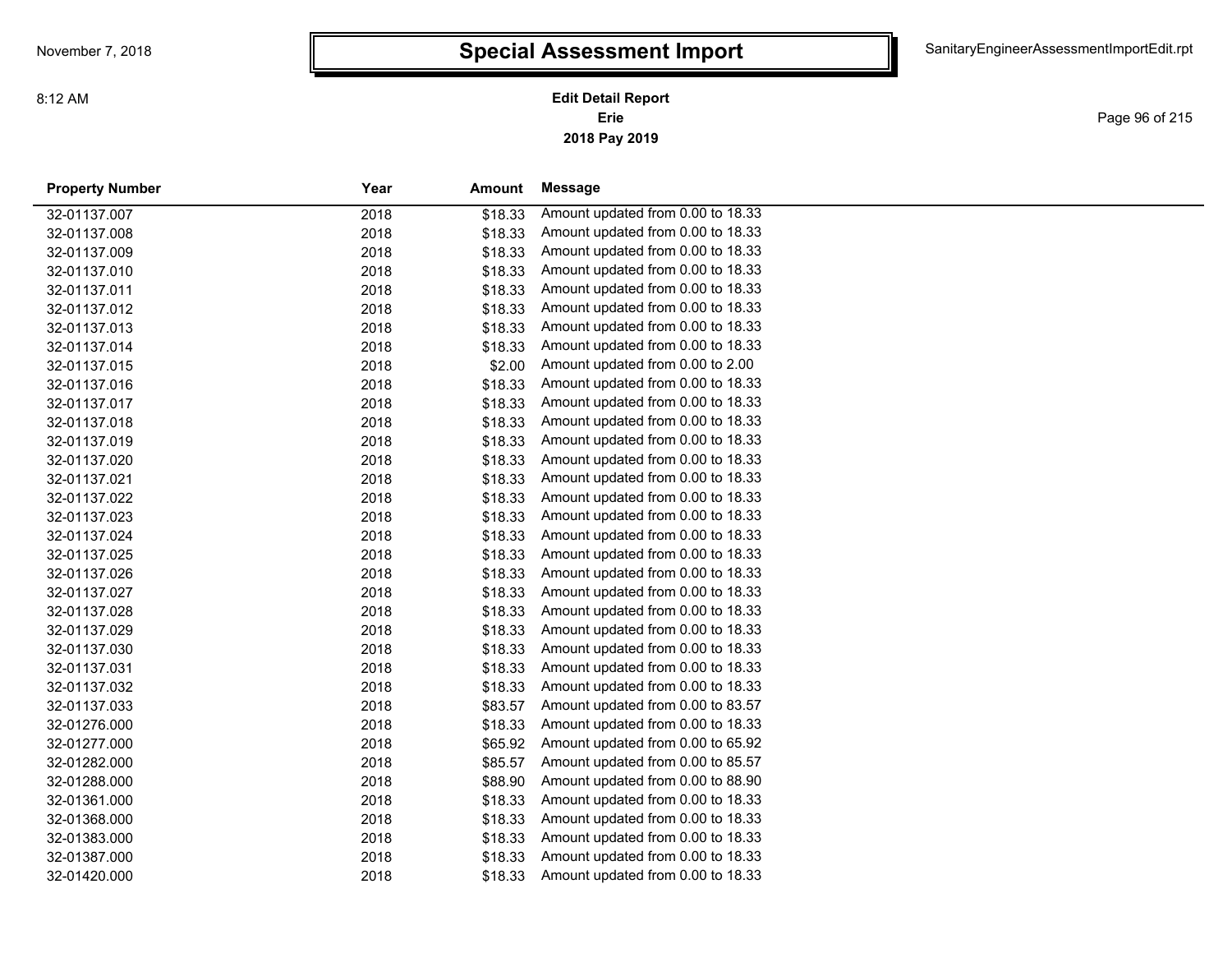**2018 Pay 2019 Erie Edit Detail Report**

Page 97 of 215

| <b>Property Number</b> | Year | Amount   | Message                            |
|------------------------|------|----------|------------------------------------|
| 32-01447.000           | 2018 | \$18.33  | Amount updated from 0.00 to 18.33  |
| 32-01585.000           | 2018 | \$18.33  | Amount updated from 0.00 to 18.33  |
| 32-01585.001           | 2018 | \$2.00   | Amount updated from 0.00 to 2.00   |
| 32-01690.000           | 2018 | \$18.33  | Amount updated from 0.00 to 18.33  |
| 32-01742.000           | 2018 | \$18.33  | Amount updated from 0.00 to 18.33  |
| 32-01743.000           | 2018 | \$18.33  | Amount updated from 0.00 to 18.33  |
| 32-01814.000           | 2018 | \$18.33  | Amount updated from 0.00 to 18.33  |
| 32-01818.000           | 2018 | \$18.33  | Amount updated from 0.00 to 18.33  |
| 32-01851.000           | 2018 | \$18.33  | Amount updated from 0.00 to 18.33  |
| 32-01897.000           | 2018 | \$67.70  | Amount updated from 0.00 to 67.70  |
| 32-01914.000           | 2018 | \$18.33  | Amount updated from 0.00 to 18.33  |
| 32-01983.000           | 2018 | \$18.33  | Amount updated from 0.00 to 18.33  |
| 32-02000.000           | 2018 | \$18.33  | Amount updated from 0.00 to 18.33  |
| 32-02001.000           | 2018 | \$18.33  | Amount updated from 0.00 to 18.33  |
| 32-02017.000           | 2018 | \$18.33  | Amount updated from 0.00 to 18.33  |
| 32-02212.000           | 2018 | \$18.33  | Amount updated from 0.00 to 18.33  |
| 32-02257.000           | 2018 | \$18.33  | Amount updated from 0.00 to 18.33  |
| 32-02321.000           | 2018 | \$18.33  | Amount updated from 0.00 to 18.33  |
| 32-02350.000           | 2018 | \$18.33  | Amount updated from 0.00 to 18.33  |
| 32-02351.000           | 2018 | \$18.33  | Amount updated from 0.00 to 18.33  |
| 32-02439.000           | 2018 | \$18.33  | Amount updated from 0.00 to 18.33  |
| 32-02460.000           | 2018 | \$135.64 | Amount updated from 0.00 to 135.64 |
| 32-02463.000           | 2018 | \$18.33  | Amount updated from 0.00 to 18.33  |
| 32-02522.000           | 2018 | \$18.33  | Amount updated from 0.00 to 18.33  |
| 32-02592.000           | 2018 | \$18.33  | Amount updated from 0.00 to 18.33  |
| 32-02594.000           | 2018 | \$18.33  | Amount updated from 0.00 to 18.33  |
| 32-02595.000           | 2018 | \$18.33  | Amount updated from 0.00 to 18.33  |
| 32-02614.000           | 2018 | \$18.33  | Amount updated from 0.00 to 18.33  |
| 32-02718.000           | 2018 | \$18.33  | Amount updated from 0.00 to 18.33  |
| 32-02723.000           | 2018 | \$18.33  | Amount updated from 0.00 to 18.33  |
| 32-02733.000           | 2018 | \$18.33  | Amount updated from 0.00 to 18.33  |
| 32-02739.000           | 2018 | \$18.33  | Amount updated from 0.00 to 18.33  |
| 32-02861.000           | 2018 | \$18.33  | Amount updated from 0.00 to 18.33  |
| 32-02872.000           | 2018 | \$18.33  | Amount updated from 0.00 to 18.33  |
| 32-02882.000           | 2018 | \$18.33  | Amount updated from 0.00 to 18.33  |
| 32-02945.000           | 2018 | \$18.33  | Amount updated from 0.00 to 18.33  |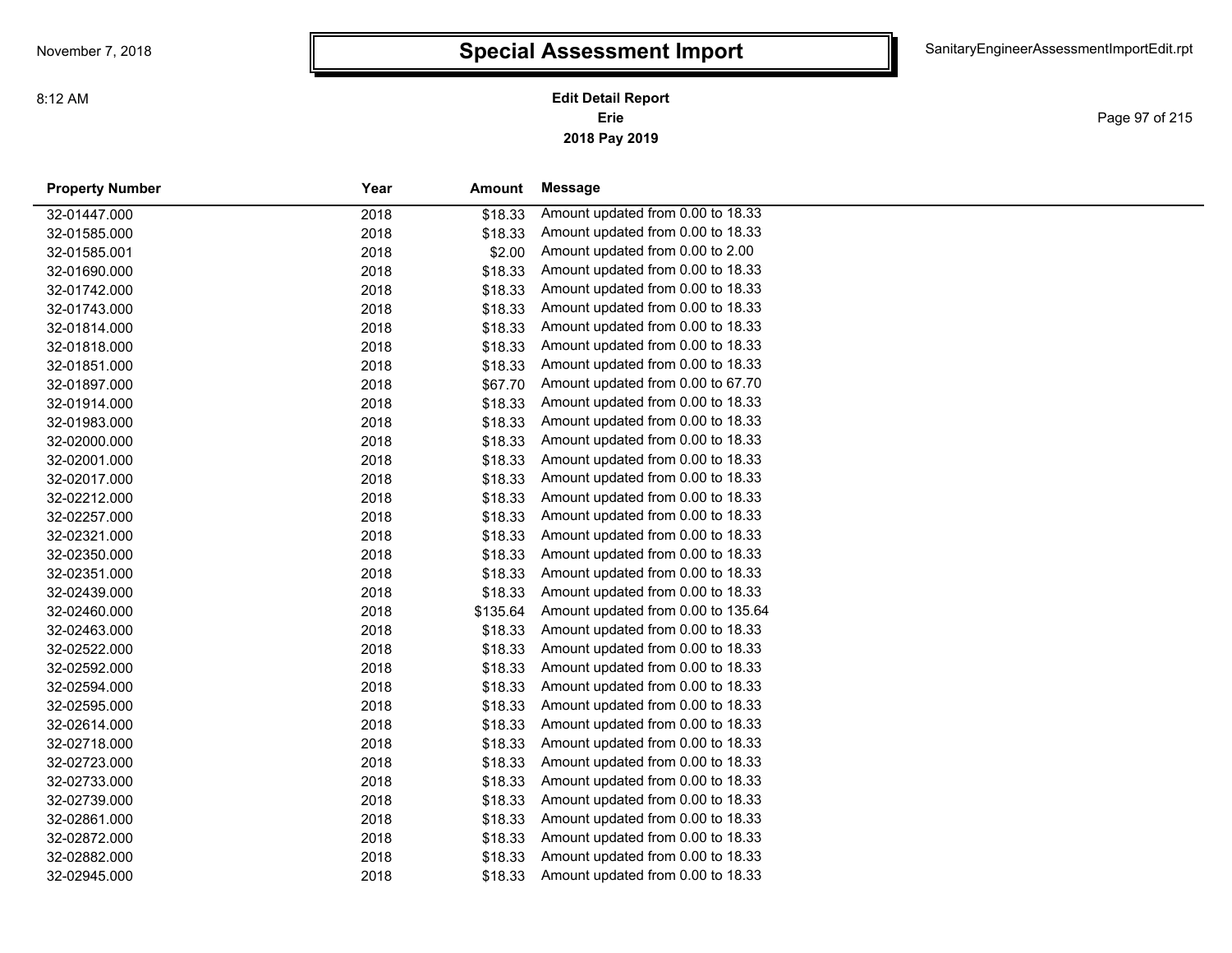Page 98 of 215

| <b>Property Number</b> | Year | Amount   | Message                            |
|------------------------|------|----------|------------------------------------|
| 32-02951.000           | 2018 | \$18.33  | Amount updated from 0.00 to 18.33  |
| 32-02952.000           | 2018 | \$18.33  | Amount updated from 0.00 to 18.33  |
| 32-03021.000           | 2018 | \$18.33  | Amount updated from 0.00 to 18.33  |
| 32-03050.000           | 2018 | \$18.33  | Amount updated from 0.00 to 18.33  |
| 32-03185.000           | 2018 | \$18.33  | Amount updated from 0.00 to 18.33  |
| 32-03185.001           | 2018 | \$18.33  | Amount updated from 0.00 to 18.33  |
| 32-03275.000           | 2018 | \$18.33  | Amount updated from 0.00 to 18.33  |
| 32-03285.000           | 2018 | \$18.33  | Amount updated from 0.00 to 18.33  |
| 32-03290.000           | 2018 | \$18.33  | Amount updated from 0.00 to 18.33  |
| 32-03291.000           | 2018 | \$18.33  | Amount updated from 0.00 to 18.33  |
| 32-03308.000           | 2018 | \$18.33  | Amount updated from 0.00 to 18.33  |
| 32-03446.000           | 2018 | \$18.33  | Amount updated from 0.00 to 18.33  |
| 32-03469.000           | 2018 | \$18.33  | Amount updated from 0.00 to 18.33  |
| 32-03494.001           | 2018 | \$273.80 | Amount updated from 0.00 to 273.80 |
| 32-03494.008           | 2018 | \$18.33  | Amount updated from 0.00 to 18.33  |
| 32-03494.011           | 2018 | \$54.98  | Amount updated from 0.00 to 54.98  |
| 32-03494.024           | 2018 | \$108.64 | Amount updated from 0.00 to 108.64 |
| 32-03494.025           | 2018 | \$18.33  | Amount updated from 0.00 to 18.33  |
| 32-03494.026           | 2018 | \$90.75  | Amount updated from 0.00 to 90.75  |
| 32-03494.027           | 2018 | \$18.33  | Amount updated from 0.00 to 18.33  |
| 32-03494.028           | 2018 | \$18.33  | Amount updated from 0.00 to 18.33  |
| 32-03654.000           | 2018 | \$18.33  | Amount updated from 0.00 to 18.33  |
| 32-03655.000           | 2018 | \$18.33  | Amount updated from 0.00 to 18.33  |
| 32-03677.001           | 2018 | \$18.33  | Amount updated from 0.00 to 18.33  |
| 32-03677.002           | 2018 | \$18.33  | Amount updated from 0.00 to 18.33  |
| 32-03677.003           | 2018 | \$18.33  | Amount updated from 0.00 to 18.33  |
| 32-03677.004           | 2018 | \$18.33  | Amount updated from 0.00 to 18.33  |
| 32-03677.005           | 2018 | \$18.33  | Amount updated from 0.00 to 18.33  |
| 32-03677.006           | 2018 | \$18.33  | Amount updated from 0.00 to 18.33  |
| 32-03677.007           | 2018 | \$18.33  | Amount updated from 0.00 to 18.33  |
| 32-03677.008           | 2018 | \$18.33  | Amount updated from 0.00 to 18.33  |
| 32-03677.009           | 2018 | \$18.33  | Amount updated from 0.00 to 18.33  |
| 32-03677.010           | 2018 | \$18.33  | Amount updated from 0.00 to 18.33  |
| 32-03677.011           | 2018 | \$18.33  | Amount updated from 0.00 to 18.33  |
| 32-03677.012           | 2018 | \$18.33  | Amount updated from 0.00 to 18.33  |
| 32-03677.013           | 2018 | \$18.33  | Amount updated from 0.00 to 18.33  |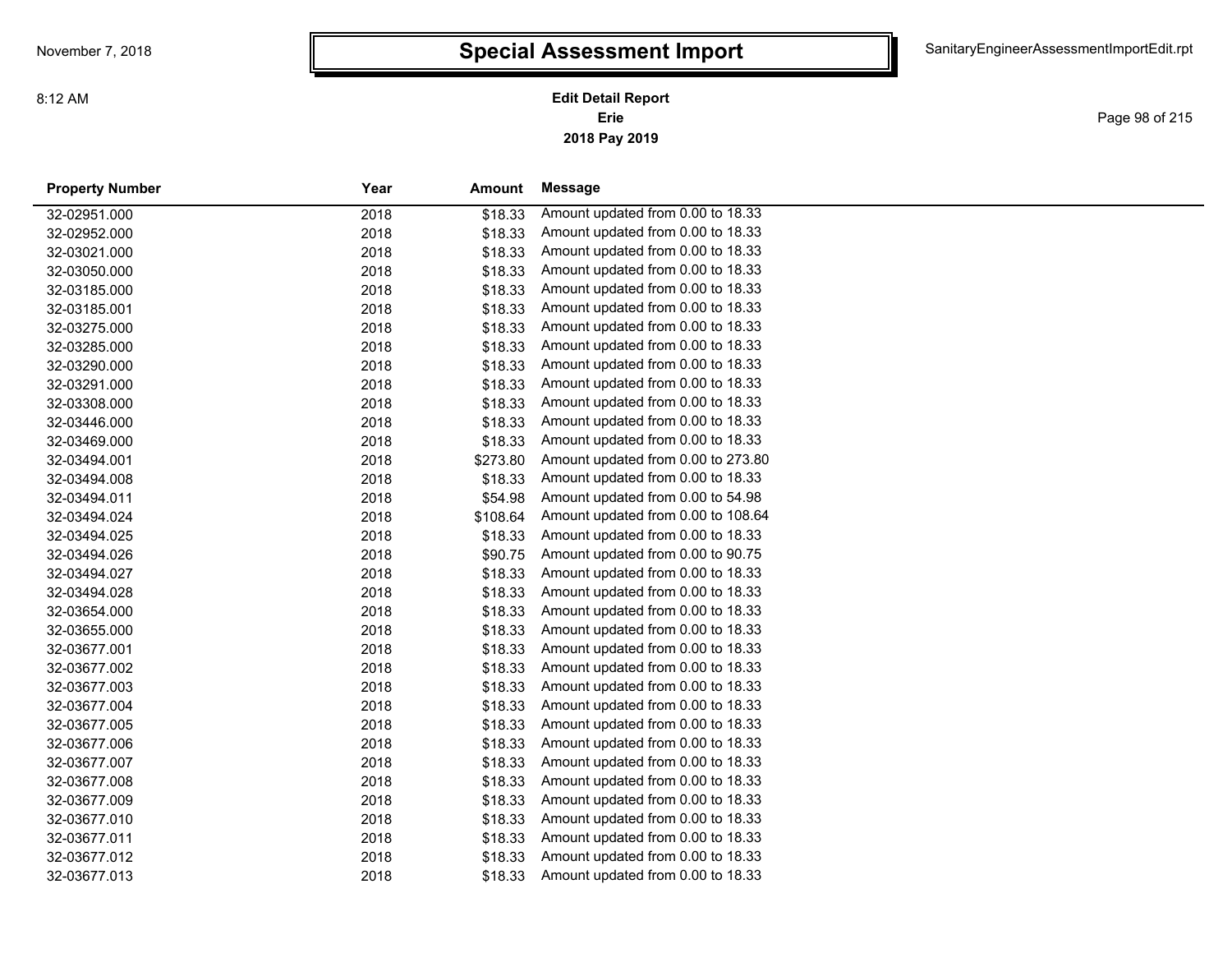Page 99 of 215

| <b>Property Number</b> | Year | Amount   | Message                            |  |
|------------------------|------|----------|------------------------------------|--|
| 32-03677.014           | 2018 | \$18.33  | Amount updated from 0.00 to 18.33  |  |
| 32-03677.015           | 2018 | \$18.33  | Amount updated from 0.00 to 18.33  |  |
| 32-03782.000           | 2018 | \$18.33  | Amount updated from 0.00 to 18.33  |  |
| 32-03826.000           | 2018 | \$18.33  | Amount updated from 0.00 to 18.33  |  |
| 32-03903.000           | 2018 | \$18.33  | Amount updated from 0.00 to 18.33  |  |
| 32-03908.000           | 2018 | \$18.33  | Amount updated from 0.00 to 18.33  |  |
| 32-03960.000           | 2018 | \$18.33  | Amount updated from 0.00 to 18.33  |  |
| 32-04273.000           | 2018 | \$18.33  | Amount updated from 0.00 to 18.33  |  |
| 32-04395.000           | 2018 | \$18.33  | Amount updated from 0.00 to 18.33  |  |
| 32-04396.000           | 2018 | \$18.33  | Amount updated from 0.00 to 18.33  |  |
| 32-04397.000           | 2018 | \$18.33  | Amount updated from 0.00 to 18.33  |  |
| 32-04397.003           | 2018 | \$18.33  | Amount updated from 0.00 to 18.33  |  |
| 32-04406.000           | 2018 | \$312.07 | Amount updated from 0.00 to 312.07 |  |
| 32-04441.002           | 2018 | \$36.65  | Amount updated from 0.00 to 36.65  |  |
| 32-04441.004           | 2018 | \$31.05  | Amount updated from 0.00 to 31.05  |  |
| 32-04441.005           | 2018 | \$53.07  | Amount updated from 0.00 to 53.07  |  |
| 32-04441.006           | 2018 | \$18.33  | Amount updated from 0.00 to 18.33  |  |
| 32-04441.007           | 2018 | \$18.33  | Amount updated from 0.00 to 18.33  |  |
| 32-04441.008           | 2018 | \$18.33  | Amount updated from 0.00 to 18.33  |  |
| 32-04441.009           | 2018 | \$18.33  | Amount updated from 0.00 to 18.33  |  |
| 32-04441.010           | 2018 | \$18.33  | Amount updated from 0.00 to 18.33  |  |
| 32-04441.011           | 2018 | \$18.33  | Amount updated from 0.00 to 18.33  |  |
| 32-04441.012           | 2018 | \$18.33  | Amount updated from 0.00 to 18.33  |  |
| 32-04441.013           | 2018 | \$18.33  | Amount updated from 0.00 to 18.33  |  |
| 32-04441.014           | 2018 | \$18.33  | Amount updated from 0.00 to 18.33  |  |
| 32-04441.015           | 2018 | \$18.33  | Amount updated from 0.00 to 18.33  |  |
| 32-04441.016           | 2018 | \$18.33  | Amount updated from 0.00 to 18.33  |  |
| 32-04441.017           | 2018 | \$18.33  | Amount updated from 0.00 to 18.33  |  |
| 32-04441.018           | 2018 | \$18.33  | Amount updated from 0.00 to 18.33  |  |
| 32-04441.019           | 2018 | \$18.33  | Amount updated from 0.00 to 18.33  |  |
| 32-04441.020           | 2018 | \$18.33  | Amount updated from 0.00 to 18.33  |  |
| 32-04441.021           | 2018 | \$18.33  | Amount updated from 0.00 to 18.33  |  |
| 32-04441.022           | 2018 | \$18.33  | Amount updated from 0.00 to 18.33  |  |
| 32-04441.023           | 2018 | \$18.33  | Amount updated from 0.00 to 18.33  |  |
| 32-04441.024           | 2018 | \$18.33  | Amount updated from 0.00 to 18.33  |  |
| 32-04441.025           | 2018 | \$18.33  | Amount updated from 0.00 to 18.33  |  |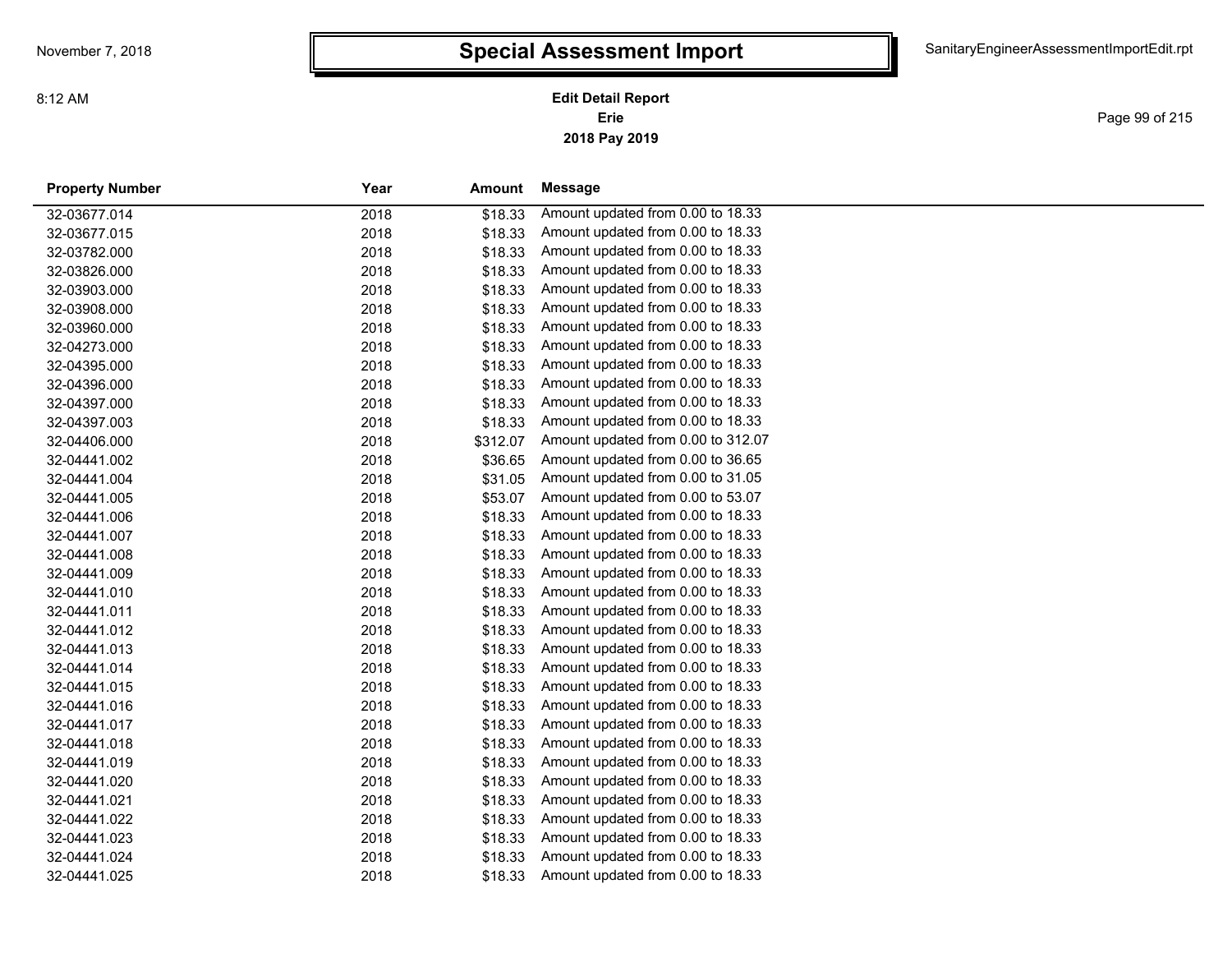**2018 Pay 2019 Erie Edit Detail Report**

Page 100 of 215

| <b>Property Number</b> | Year<br>Amount  | Message                           |
|------------------------|-----------------|-----------------------------------|
| 32-04441.026           | 2018<br>\$18.33 | Amount updated from 0.00 to 18.33 |
| 32-04441.027           | 2018<br>\$18.33 | Amount updated from 0.00 to 18.33 |
| 32-04441.028           | 2018<br>\$18.33 | Amount updated from 0.00 to 18.33 |
| 32-04441.029           | \$18.33<br>2018 | Amount updated from 0.00 to 18.33 |
| 32-04441.030           | \$18.33<br>2018 | Amount updated from 0.00 to 18.33 |
| 32-04441.031           | 2018<br>\$18.33 | Amount updated from 0.00 to 18.33 |
| 32-04441.032           | 2018<br>\$18.33 | Amount updated from 0.00 to 18.33 |
| 32-04441.033           | 2018<br>\$18.33 | Amount updated from 0.00 to 18.33 |
| 32-04441.034           | 2018<br>\$18.33 | Amount updated from 0.00 to 18.33 |
| 32-04441.035           | 2018<br>\$18.33 | Amount updated from 0.00 to 18.33 |
| 32-04441.036           | 2018<br>\$18.33 | Amount updated from 0.00 to 18.33 |
| 32-04441.037           | \$18.33<br>2018 | Amount updated from 0.00 to 18.33 |
| 32-04441.038           | \$18.33<br>2018 | Amount updated from 0.00 to 18.33 |
| 32-04441.039           | \$18.33<br>2018 | Amount updated from 0.00 to 18.33 |
| 32-04441.040           | \$18.33<br>2018 | Amount updated from 0.00 to 18.33 |
| 32-04441.041           | \$18.33<br>2018 | Amount updated from 0.00 to 18.33 |
| 32-04441.042           | \$18.33<br>2018 | Amount updated from 0.00 to 18.33 |
| 32-04441.043           | \$18.33<br>2018 | Amount updated from 0.00 to 18.33 |
| 32-04441.044           | \$18.33<br>2018 | Amount updated from 0.00 to 18.33 |
| 32-04441.045           | 2018<br>\$18.33 | Amount updated from 0.00 to 18.33 |
| 32-04441.046           | 2018<br>\$18.33 | Amount updated from 0.00 to 18.33 |
| 32-04441.047           | \$18.33<br>2018 | Amount updated from 0.00 to 18.33 |
| 32-04441.048           | 2018<br>\$18.33 | Amount updated from 0.00 to 18.33 |
| 32-04441.049           | 2018<br>\$18.33 | Amount updated from 0.00 to 18.33 |
| 32-04441.050           | 2018<br>\$18.33 | Amount updated from 0.00 to 18.33 |
| 32-04441.051           | 2018<br>\$18.33 | Amount updated from 0.00 to 18.33 |
| 32-04441.052           | 2018<br>\$18.33 | Amount updated from 0.00 to 18.33 |
| 32-04441.053           | 2018<br>\$18.33 | Amount updated from 0.00 to 18.33 |
| 32-04441.054           | 2018<br>\$36.65 | Amount updated from 0.00 to 36.65 |
| 32-04441.055           | 2018<br>\$36.65 | Amount updated from 0.00 to 36.65 |
| 32-04464.000           | \$18.33<br>2018 | Amount updated from 0.00 to 18.33 |
| 32-04465.000           | 2018<br>\$18.33 | Amount updated from 0.00 to 18.33 |
| 32-04466.000           | 2018<br>\$18.33 | Amount updated from 0.00 to 18.33 |
| 32-04467.000           | 2018<br>\$18.33 | Amount updated from 0.00 to 18.33 |
| 32-04468.000           | 2018<br>\$18.33 | Amount updated from 0.00 to 18.33 |
| 32-04469.000           | 2018<br>\$18.33 | Amount updated from 0.00 to 18.33 |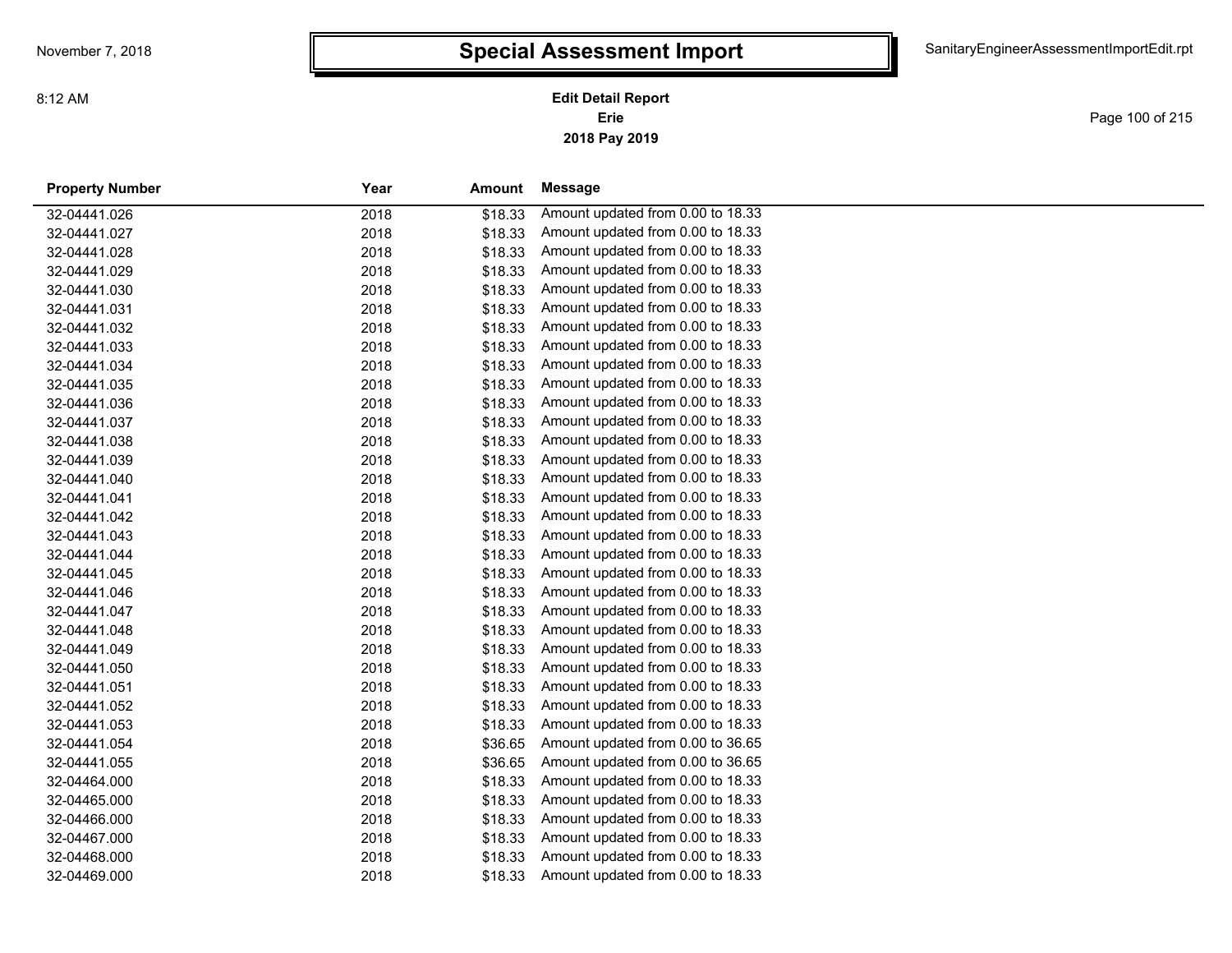**2018 Pay 2019 Erie Edit Detail Report**

Page 101 of 215

| <b>Property Number</b> | Year | Amount  | Message                           |
|------------------------|------|---------|-----------------------------------|
| 32-04470.001           | 2018 | \$18.33 | Amount updated from 0.00 to 18.33 |
| 32-04471.000           | 2018 | \$18.33 | Amount updated from 0.00 to 18.33 |
| 32-04472.000           | 2018 | \$18.33 | Amount updated from 0.00 to 18.33 |
| 32-04473.000           | 2018 | \$18.33 | Amount updated from 0.00 to 18.33 |
| 32-04474.000           | 2018 | \$18.33 | Amount updated from 0.00 to 18.33 |
| 32-04475.000           | 2018 | \$18.33 | Amount updated from 0.00 to 18.33 |
| 32-04476.000           | 2018 | \$18.33 | Amount updated from 0.00 to 18.33 |
| 32-04477.000           | 2018 | \$18.33 | Amount updated from 0.00 to 18.33 |
| 32-04478.000           | 2018 | \$18.33 | Amount updated from 0.00 to 18.33 |
| 32-04479.000           | 2018 | \$18.33 | Amount updated from 0.00 to 18.33 |
| 32-04480.000           | 2018 | \$18.33 | Amount updated from 0.00 to 18.33 |
| 32-04481.000           | 2018 | \$18.33 | Amount updated from 0.00 to 18.33 |
| 32-04482.000           | 2018 | \$18.33 | Amount updated from 0.00 to 18.33 |
| 32-04483.000           | 2018 | \$18.33 | Amount updated from 0.00 to 18.33 |
| 32-04617.000           | 2018 | \$18.33 | Amount updated from 0.00 to 18.33 |
| 32-04618.000           | 2018 | \$18.33 | Amount updated from 0.00 to 18.33 |
| 32-04639.000           | 2018 | \$18.33 | Amount updated from 0.00 to 18.33 |
| 32-04640.000           | 2018 | \$18.33 | Amount updated from 0.00 to 18.33 |
| 32-04641.000           | 2018 | \$18.33 | Amount updated from 0.00 to 18.33 |
| 32-04642.000           | 2018 | \$18.33 | Amount updated from 0.00 to 18.33 |
| 32-04643.000           | 2018 | \$18.33 | Amount updated from 0.00 to 18.33 |
| 32-04644.000           | 2018 | \$18.33 | Amount updated from 0.00 to 18.33 |
| 32-04645.000           | 2018 | \$18.33 | Amount updated from 0.00 to 18.33 |
| 32-04647.000           | 2018 | \$18.33 | Amount updated from 0.00 to 18.33 |
| 32-04648.001           | 2018 | \$18.33 | Amount updated from 0.00 to 18.33 |
| 32-04648.002           | 2018 | \$18.33 | Amount updated from 0.00 to 18.33 |
| 32-04648.003           | 2018 | \$18.33 | Amount updated from 0.00 to 18.33 |
| 32-04648.004           | 2018 | \$18.33 | Amount updated from 0.00 to 18.33 |
| 32-04648.005           | 2018 | \$18.33 | Amount updated from 0.00 to 18.33 |
| 32-04648.006           | 2018 | \$18.33 | Amount updated from 0.00 to 18.33 |
| 32-04648.007           | 2018 | \$18.33 | Amount updated from 0.00 to 18.33 |
| 32-04648.008           | 2018 | \$18.33 | Amount updated from 0.00 to 18.33 |
| 32-04648.009           | 2018 | \$18.33 | Amount updated from 0.00 to 18.33 |
| 32-04648.011           | 2018 | \$18.33 | Amount updated from 0.00 to 18.33 |
| 32-04648.012           | 2018 | \$18.33 | Amount updated from 0.00 to 18.33 |
| 32-04648.013           | 2018 | \$18.33 | Amount updated from 0.00 to 18.33 |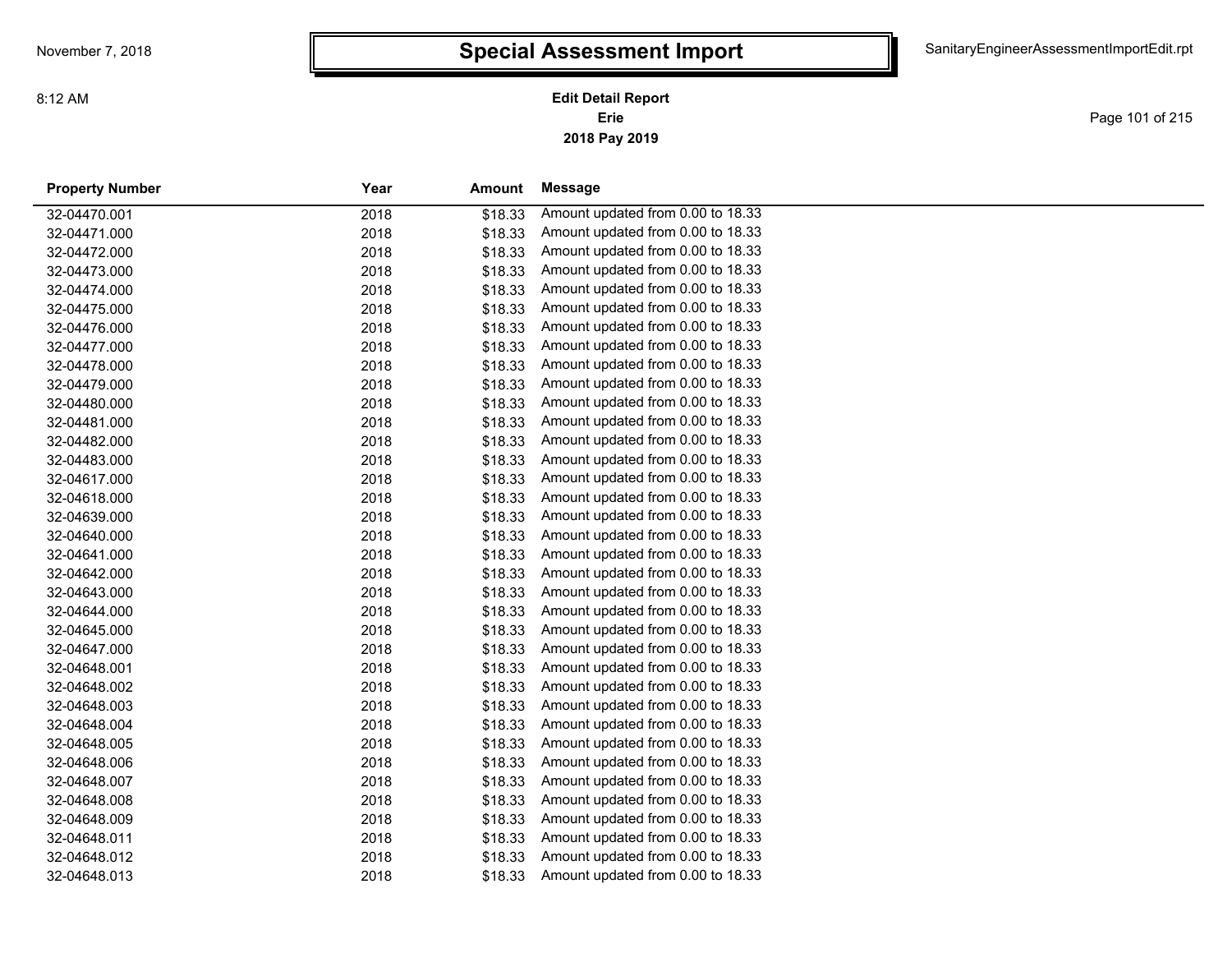**2018 Pay 2019 Erie Edit Detail Report**

Page 102 of 215

| <b>Property Number</b> | Year | Amount  | Message                           |
|------------------------|------|---------|-----------------------------------|
| 32-04648.014           | 2018 | \$18.33 | Amount updated from 0.00 to 18.33 |
| 32-04648.015           | 2018 | \$18.33 | Amount updated from 0.00 to 18.33 |
| 32-04648.016           | 2018 | \$18.33 | Amount updated from 0.00 to 18.33 |
| 32-04648.017           | 2018 | \$18.33 | Amount updated from 0.00 to 18.33 |
| 32-04648.018           | 2018 | \$18.33 | Amount updated from 0.00 to 18.33 |
| 32-04648.019           | 2018 | \$18.33 | Amount updated from 0.00 to 18.33 |
| 32-04648.020           | 2018 | \$18.33 | Amount updated from 0.00 to 18.33 |
| 32-04648.021           | 2018 | \$18.33 | Amount updated from 0.00 to 18.33 |
| 32-04648.022           | 2018 | \$18.33 | Amount updated from 0.00 to 18.33 |
| 32-04648.023           | 2018 | \$18.33 | Amount updated from 0.00 to 18.33 |
| 32-04648.024           | 2018 | \$18.33 | Amount updated from 0.00 to 18.33 |
| 32-04648.025           | 2018 | \$18.33 | Amount updated from 0.00 to 18.33 |
| 32-04648.026           | 2018 | \$18.33 | Amount updated from 0.00 to 18.33 |
| 32-04648.027           | 2018 | \$18.33 | Amount updated from 0.00 to 18.33 |
| 32-04648.028           | 2018 | \$18.33 | Amount updated from 0.00 to 18.33 |
| 32-04648.029           | 2018 | \$18.33 | Amount updated from 0.00 to 18.33 |
| 32-04648.030           | 2018 | \$18.33 | Amount updated from 0.00 to 18.33 |
| 32-04648.036           | 2018 | \$18.33 | Amount updated from 0.00 to 18.33 |
| 32-04648.037           | 2018 | \$18.33 | Amount updated from 0.00 to 18.33 |
| 32-04648.038           | 2018 | \$18.33 | Amount updated from 0.00 to 18.33 |
| 32-04648.039           | 2018 | \$18.33 | Amount updated from 0.00 to 18.33 |
| 32-04648.040           | 2018 | \$18.33 | Amount updated from 0.00 to 18.33 |
| 32-04648.041           | 2018 | \$18.33 | Amount updated from 0.00 to 18.33 |
| 32-04648.042           | 2018 | \$18.33 | Amount updated from 0.00 to 18.33 |
| 32-04648.043           | 2018 | \$18.33 | Amount updated from 0.00 to 18.33 |
| 32-04648.044           | 2018 | \$18.33 | Amount updated from 0.00 to 18.33 |
| 32-04648.047           | 2018 | \$18.33 | Amount updated from 0.00 to 18.33 |
| 32-04648.048           | 2018 | \$18.33 | Amount updated from 0.00 to 18.33 |
| 32-04648.049           | 2018 | \$18.33 | Amount updated from 0.00 to 18.33 |
| 32-04648.050           | 2018 | \$18.33 | Amount updated from 0.00 to 18.33 |
| 32-04648.052           | 2018 | \$18.33 | Amount updated from 0.00 to 18.33 |
| 32-04648.053           | 2018 | \$18.33 | Amount updated from 0.00 to 18.33 |
| 32-04648.054           | 2018 | \$18.33 | Amount updated from 0.00 to 18.33 |
| 32-04648.055           | 2018 | \$18.33 | Amount updated from 0.00 to 18.33 |
| 32-04648.056           | 2018 | \$18.33 | Amount updated from 0.00 to 18.33 |
| 32-04648.057           | 2018 | \$18.33 | Amount updated from 0.00 to 18.33 |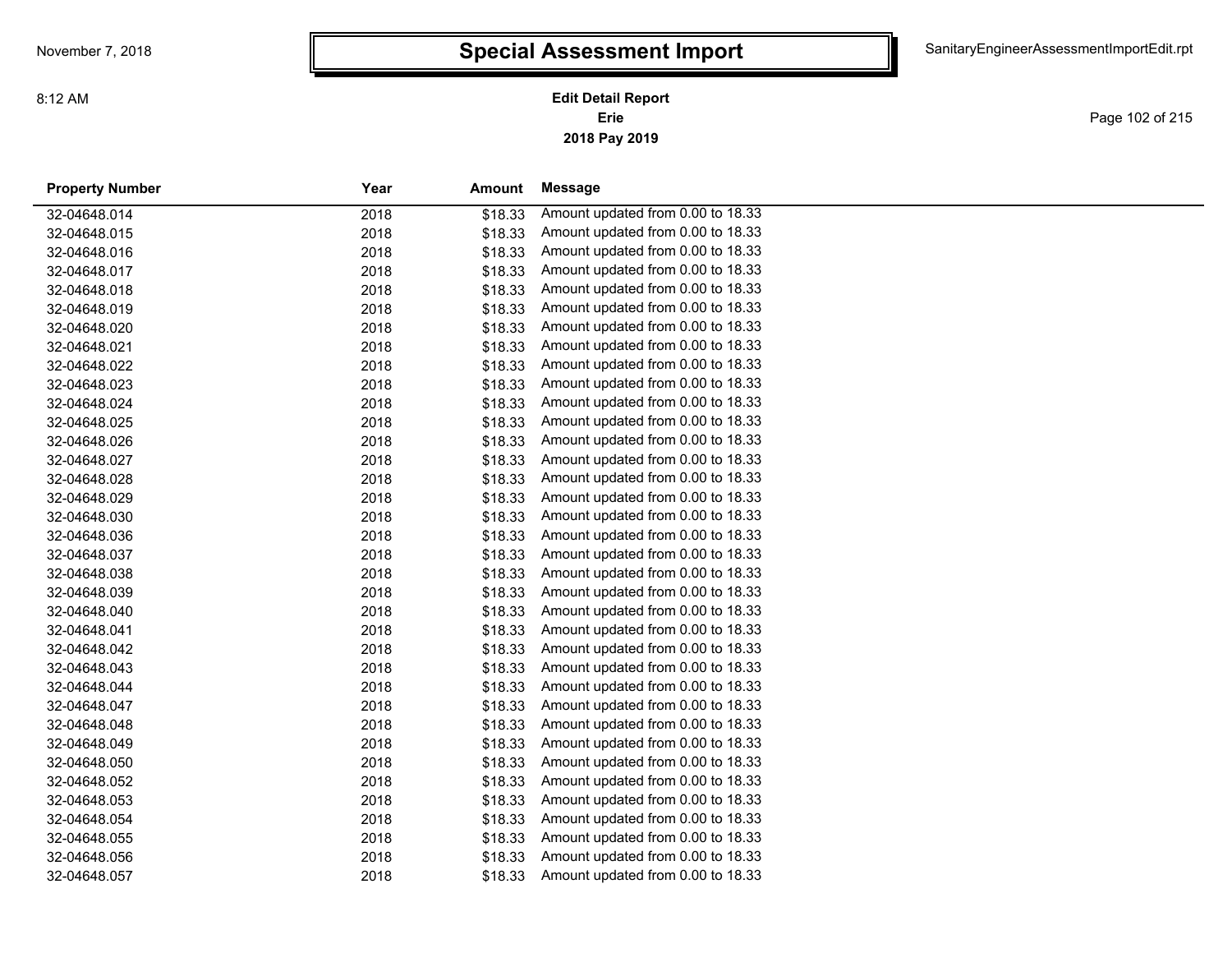Page 103 of 215

| <b>Property Number</b> | Year<br>Amount |         | Message                           |  |
|------------------------|----------------|---------|-----------------------------------|--|
| 32-04648.059           | 2018           | \$18.33 | Amount updated from 0.00 to 18.33 |  |
| 32-04648.060           | 2018           | \$18.33 | Amount updated from 0.00 to 18.33 |  |
| 32-04648.063           | 2018           | \$18.33 | Amount updated from 0.00 to 18.33 |  |
| 32-04648.064           | 2018           | \$18.33 | Amount updated from 0.00 to 18.33 |  |
| 32-04650.000           | 2018           | \$18.33 | Amount updated from 0.00 to 18.33 |  |
| 32-04684.000           | 2018           | \$18.33 | Amount updated from 0.00 to 18.33 |  |
| 32-04685.001           | 2018           | \$18.33 | Amount updated from 0.00 to 18.33 |  |
| 32-04685.002           | 2018           | \$53.55 | Amount updated from 0.00 to 53.55 |  |
| 32-04685.003           | 2018           | \$18.33 | Amount updated from 0.00 to 18.33 |  |
| 32-04685.004           | 2018           | \$18.33 | Amount updated from 0.00 to 18.33 |  |
| 32-04685.005           | 2018           | \$18.33 | Amount updated from 0.00 to 18.33 |  |
| 32-04685.006           | 2018           | \$18.33 | Amount updated from 0.00 to 18.33 |  |
| 32-04685.007           | 2018           | \$18.33 | Amount updated from 0.00 to 18.33 |  |
| 32-04685.008           | 2018           | \$18.33 | Amount updated from 0.00 to 18.33 |  |
| 32-04685.009           | 2018           | \$18.33 | Amount updated from 0.00 to 18.33 |  |
| 32-04685.010           | 2018           | \$18.33 | Amount updated from 0.00 to 18.33 |  |
| 32-04685.011           | 2018           | \$18.33 | Amount updated from 0.00 to 18.33 |  |
| 32-04685.012           | 2018           | \$18.33 | Amount updated from 0.00 to 18.33 |  |
| 32-04685.013           | 2018           | \$18.33 | Amount updated from 0.00 to 18.33 |  |
| 32-04685.014           | 2018           | \$18.33 | Amount updated from 0.00 to 18.33 |  |
| 32-04685.015           | 2018           | \$18.33 | Amount updated from 0.00 to 18.33 |  |
| 32-04685.016           | 2018           | \$18.33 | Amount updated from 0.00 to 18.33 |  |
| 32-04685.017           | 2018           | \$18.33 | Amount updated from 0.00 to 18.33 |  |
| 32-04685.018           | 2018           | \$18.33 | Amount updated from 0.00 to 18.33 |  |
| 32-04685.019           | 2018           | \$18.33 | Amount updated from 0.00 to 18.33 |  |
| 32-04685.020           | 2018           | \$18.33 | Amount updated from 0.00 to 18.33 |  |
| 32-04685.021           | 2018           | \$18.33 | Amount updated from 0.00 to 18.33 |  |
| 32-04685.022           | 2018           | \$18.33 | Amount updated from 0.00 to 18.33 |  |
| 32-04685.023           | 2018           | \$18.33 | Amount updated from 0.00 to 18.33 |  |
| 32-04686.000           | 2018           | \$18.33 | Amount updated from 0.00 to 18.33 |  |
| 32-04748.000           | 2018           | \$18.33 | Amount updated from 0.00 to 18.33 |  |
| 32-04748.001           | 2018           | \$18.33 | Amount updated from 0.00 to 18.33 |  |
| 32-04750.000           | 2018           | \$18.33 | Amount updated from 0.00 to 18.33 |  |
| 32-04871.000           | 2018           | \$18.33 | Amount updated from 0.00 to 18.33 |  |
| 32-04873.000           | 2018           | \$18.33 | Amount updated from 0.00 to 18.33 |  |
| 32-62011.000           | 2018           | \$23.23 | Amount updated from 0.00 to 23.23 |  |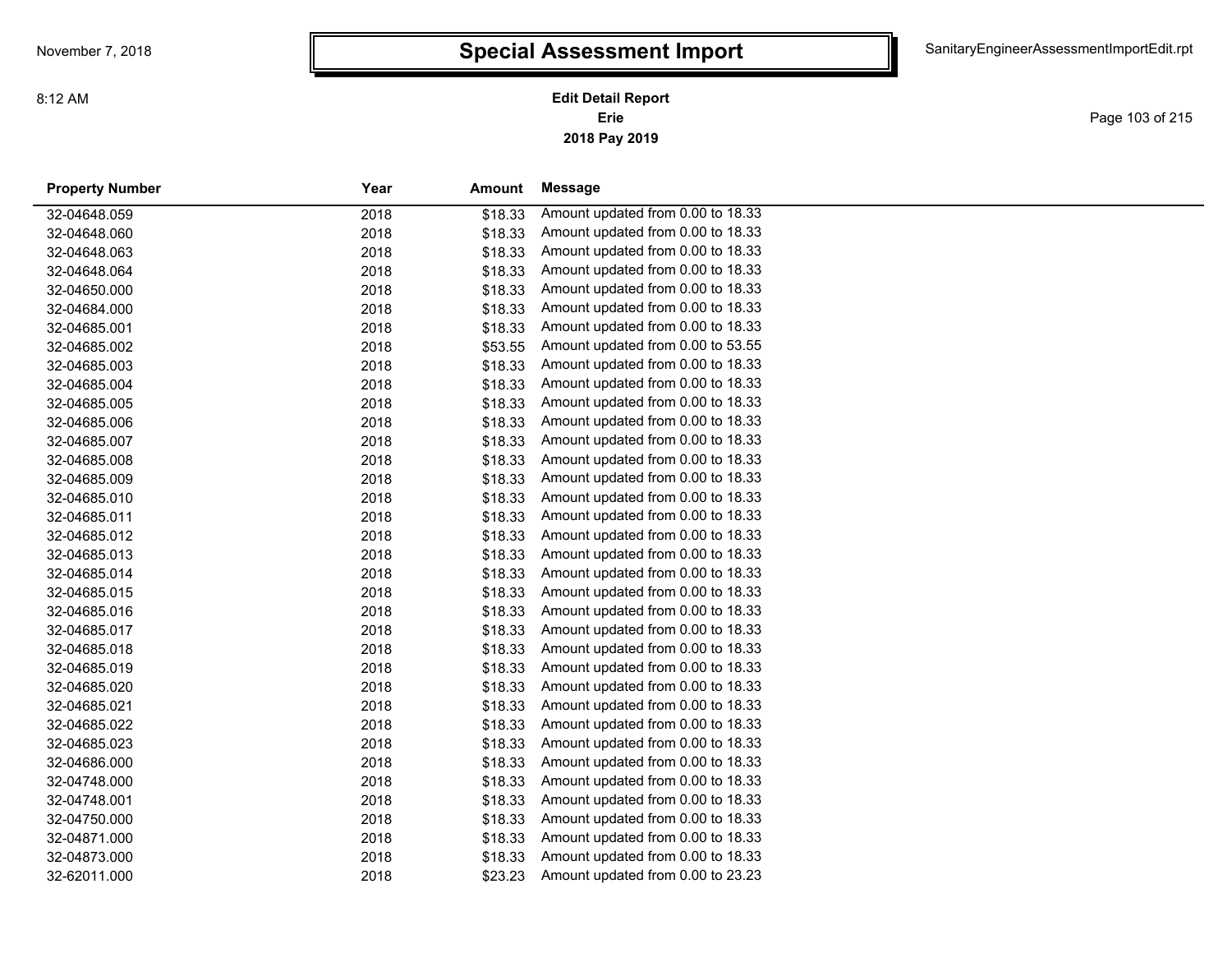8:12 AM

**2018 Pay 2019 Erie Edit Detail Report**

Page 104 of 215

| <b>Property Number</b>          | Year | Amount     | <b>Message</b>                     |  |
|---------------------------------|------|------------|------------------------------------|--|
| 32-63010.000                    | 2018 | \$18.33    | Amount updated from 0.00 to 18.33  |  |
| Total for C163232019 - KOB #13  |      | \$7,943.43 |                                    |  |
| C163232020 - HERMES #25 R000A25 |      |            |                                    |  |
| 32-04578.004                    | 2018 | \$11.28    | Amount updated from 0.00 to 11.28  |  |
| 32-80001.000                    | 2018 | \$8.51     | Amount updated from 0.00 to 8.51   |  |
| 32-00198.000                    | 2018 | \$59.20    | Amount updated from 0.00 to 59.20  |  |
| 32-00397.000                    | 2018 | \$143.61   | Amount updated from 0.00 to 143.61 |  |
| 32-00398.000                    | 2018 | \$7.40     | Amount updated from 0.00 to 7.40   |  |
| 32-00507.001                    | 2018 | \$176.67   | Amount updated from 0.00 to 176.67 |  |
| 32-00600.000                    | 2018 | \$7.40     | Amount updated from 0.00 to 7.40   |  |
| 32-00808.000                    | 2018 | \$12.12    | Amount updated from 0.00 to 12.12  |  |
| 32-01604.000                    | 2018 | \$28.78    | Amount updated from 0.00 to 28.78  |  |
| 32-01605.000                    | 2018 | \$29.83    | Amount updated from 0.00 to 29.83  |  |
| 32-01606.000                    | 2018 | \$7.75     | Amount updated from 0.00 to 7.75   |  |
| 32-02185.000                    | 2018 | \$7.40     | Amount updated from 0.00 to 7.40   |  |
| 32-02482.000                    | 2018 | \$7.40     | Amount updated from 0.00 to 7.40   |  |
| 32-02485.000                    | 2018 | \$7.40     | Amount updated from 0.00 to 7.40   |  |
| 32-02613.000                    | 2018 | \$39.81    | Amount updated from 0.00 to 39.81  |  |
| 32-02665.000                    | 2018 | \$15.72    | Amount updated from 0.00 to 15.72  |  |
| 32-02665.001                    | 2018 | \$8.69     | Amount updated from 0.00 to 8.69   |  |
| 32-02674.000                    | 2018 | \$7.40     | Amount updated from 0.00 to 7.40   |  |
| 32-02721.000                    | 2018 | \$7.40     | Amount updated from 0.00 to 7.40   |  |
| 32-02859.000                    | 2018 | \$7.40     | Amount updated from 0.00 to 7.40   |  |
| 32-02860.000                    | 2018 | \$15.96    | Amount updated from 0.00 to 15.96  |  |
| 32-02968.000                    | 2018 | \$25.86    | Amount updated from 0.00 to 25.86  |  |
| 32-02969.000                    | 2018 | \$36.01    | Amount updated from 0.00 to 36.01  |  |
| 32-02970.000                    | 2018 | \$7.40     | Amount updated from 0.00 to 7.40   |  |
| 32-03212.001                    | 2018 | \$7.40     | Amount updated from 0.00 to 7.40   |  |
| 32-03768.000                    | 2018 | \$109.72   | Amount updated from 0.00 to 109.72 |  |
| 32-03769.000                    | 2018 | \$73.97    | Amount updated from 0.00 to 73.97  |  |
| 32-04265.000                    | 2018 | \$7.40     | Amount updated from 0.00 to 7.40   |  |
| 32-04266.000                    | 2018 | \$7.40     | Amount updated from 0.00 to 7.40   |  |
| 32-04267.001                    | 2018 | \$7.40     | Amount updated from 0.00 to 7.40   |  |
| 32-04267.002                    | 2018 | \$7.40     | Amount updated from 0.00 to 7.40   |  |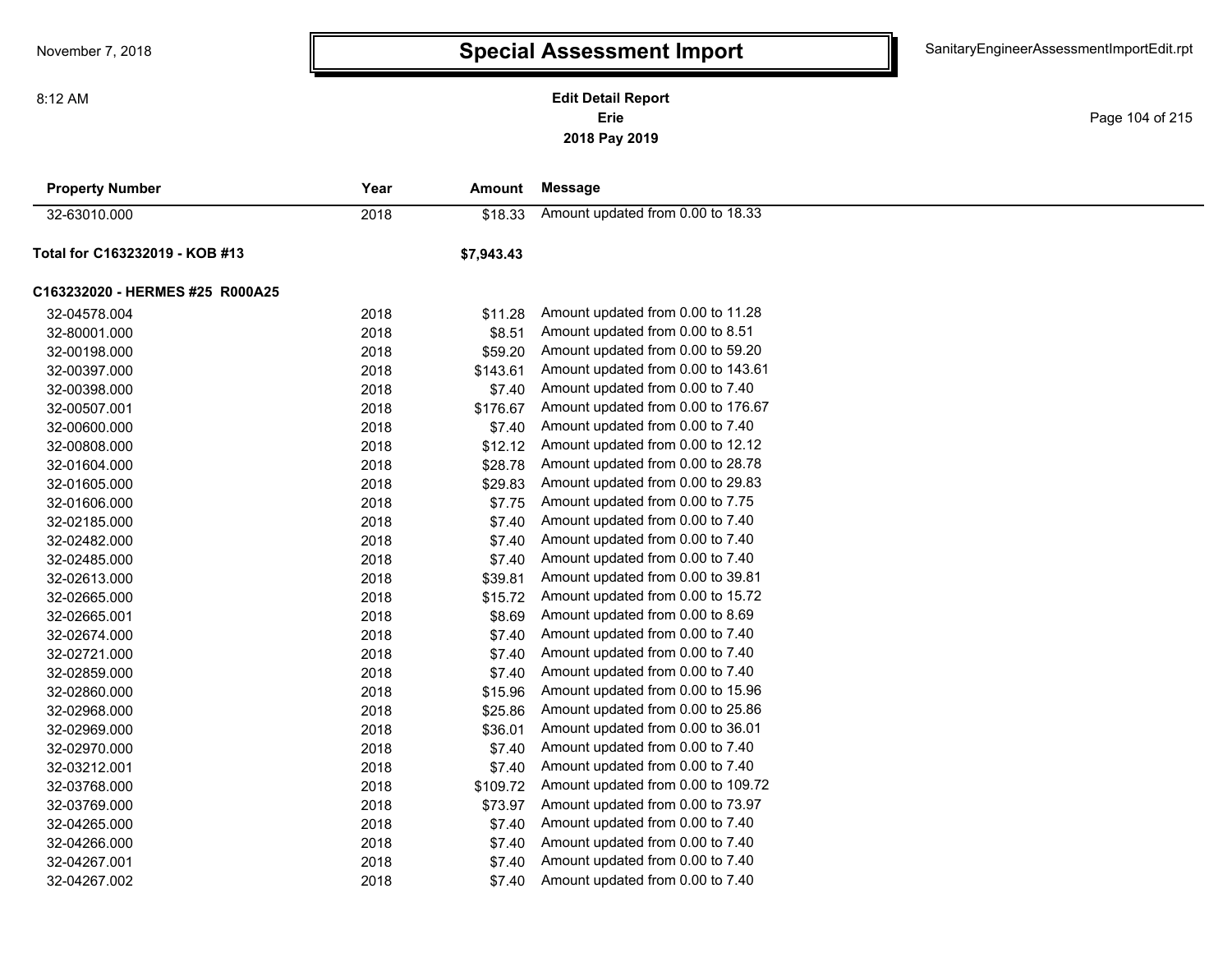8:12 AM

### **2018 Pay 2019 Erie Edit Detail Report**

Page 105 of 215

| <b>Property Number</b>                    | Year | Amount     | <b>Message</b>                     |
|-------------------------------------------|------|------------|------------------------------------|
| 32-04268.000                              | 2018 | \$7.40     | Amount updated from 0.00 to 7.40   |
| 32-04546.000                              | 2018 | \$24.34    | Amount updated from 0.00 to 24.34  |
| 32-04547.000                              | 2018 | \$7.40     | Amount updated from 0.00 to 7.40   |
| 32-04578.001                              | 2018 | \$69.38    | Amount updated from 0.00 to 69.38  |
| 32-04578.003                              | 2018 | \$28.67    | Amount updated from 0.00 to 28.67  |
| 32-04579.000                              | 2018 | \$7.40     | Amount updated from 0.00 to 7.40   |
| 32-04731.000                              | 2018 | \$24.41    | Amount updated from 0.00 to 24.41  |
| 32-04890.000                              | 2018 | \$26.47    | Amount updated from 0.00 to 26.47  |
| Total for C163232020 - HERMES #25 R000A25 |      | \$1,102.56 |                                    |
| C163232021 - B & O #31 DITCH MAINT R      |      |            |                                    |
| 32-00349.001                              | 2018 | \$10.40    | Amount updated from 0.00 to 10.40  |
| 32-00349.002                              | 2018 | \$10.23    | Amount updated from 0.00 to 10.23  |
| 32-01262.001                              | 2018 | \$30.09    | Amount updated from 0.00 to 30.09  |
| 32-01262.003                              | 2018 | \$30.09    | Amount updated from 0.00 to 30.09  |
| 32-04084.000                              | 2018 | \$151.54   | Amount updated from 0.00 to 151.54 |
| 32-04279.003                              | 2018 | \$8.62     | Amount updated from 0.00 to 8.62   |
| 32-04302.000                              | 2018 | \$27.31    | Amount updated from 0.00 to 27.31  |
| 32-04951.001                              | 2018 | \$2.00     | Amount updated from 0.00 to 2.00   |
| 32-64951.003                              | 2018 | \$2.00     | Amount updated from 0.00 to 2.00   |
| 32-00078.000                              | 2018 | \$2.00     | Amount updated from 0.00 to 2.00   |
| 32-00349.003                              | 2018 | \$11.31    | Amount updated from 0.00 to 11.31  |
| 32-00349.004                              | 2018 | \$10.23    | Amount updated from 0.00 to 10.23  |
| 32-00401.000                              | 2018 | \$3.70     | Amount updated from 0.00 to 3.70   |
| 32-00597.000                              | 2018 | \$16.42    | Amount updated from 0.00 to 16.42  |
| 32-00598.000                              | 2018 | \$24.55    | Amount updated from 0.00 to 24.55  |
| 32-00612.000                              | 2018 | \$5.06     | Amount updated from 0.00 to 5.06   |
| 32-00793.000                              | 2018 | \$7.69     | Amount updated from 0.00 to 7.69   |
| 32-01085.000                              | 2018 | \$59.90    | Amount updated from 0.00 to 59.90  |
| 32-01098.000                              | 2018 | \$9.88     | Amount updated from 0.00 to 9.88   |
| 32-01403.000                              | 2018 | \$2.00     | Amount updated from 0.00 to 2.00   |
| 32-01433.002                              | 2018 | \$37.50    | Amount updated from 0.00 to 37.50  |
| 32-01433.003                              | 2018 | \$37.50    | Amount updated from 0.00 to 37.50  |
| 32-01819.000                              | 2018 | \$2.16     | Amount updated from 0.00 to 2.16   |
| 32-02057.000                              | 2018 | \$29.88    | Amount updated from 0.00 to 29.88  |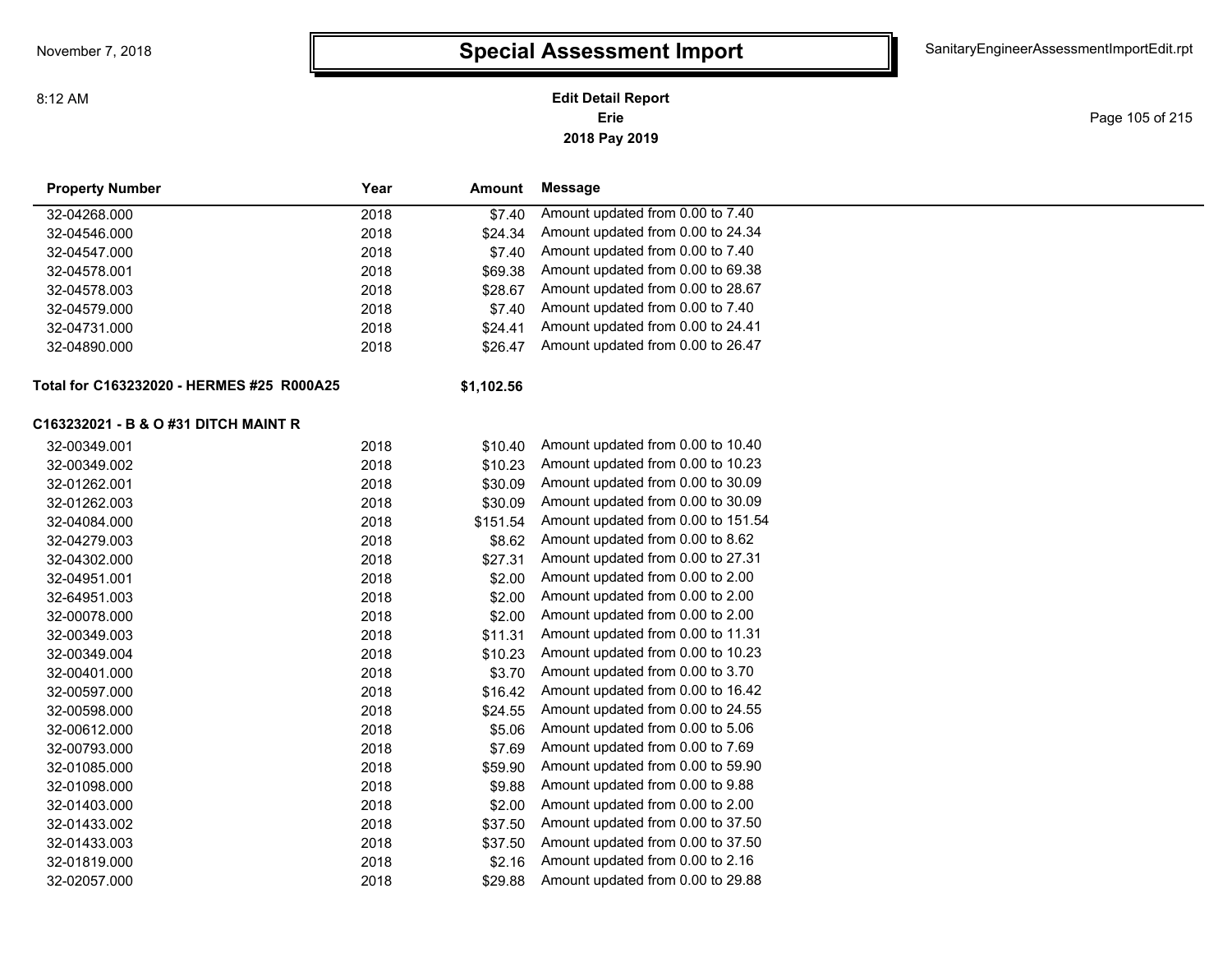**2018 Pay 2019 Erie Edit Detail Report**

Page 106 of 215

| <b>Property Number</b> | Year | <b>Amount</b> | Message                           |  |
|------------------------|------|---------------|-----------------------------------|--|
| 32-02058.000           | 2018 | \$3.25        | Amount updated from 0.00 to 3.25  |  |
| 32-02104.000           | 2018 | \$2.00        | Amount updated from 0.00 to 2.00  |  |
| 32-02288.000           | 2018 | \$18.66       | Amount updated from 0.00 to 18.66 |  |
| 32-02750.000           | 2018 | \$23.40       | Amount updated from 0.00 to 23.40 |  |
| 32-03278.000           | 2018 | \$8.10        | Amount updated from 0.00 to 8.10  |  |
| 32-03534.000           | 2018 | \$3.00        | Amount updated from 0.00 to 3.00  |  |
| 32-03796.000           | 2018 | \$27.95       | Amount updated from 0.00 to 27.95 |  |
| 32-03797.000           | 2018 | \$19.62       | Amount updated from 0.00 to 19.62 |  |
| 32-03797.001           | 2018 | \$11.33       | Amount updated from 0.00 to 11.33 |  |
| 32-03797.002           | 2018 | \$10.78       | Amount updated from 0.00 to 10.78 |  |
| 32-03797.003           | 2018 | \$11.88       | Amount updated from 0.00 to 11.88 |  |
| 32-03955.000           | 2018 | \$10.26       | Amount updated from 0.00 to 10.26 |  |
| 32-04122.000           | 2018 | \$28.66       | Amount updated from 0.00 to 28.66 |  |
| 32-04123.000           | 2018 | \$20.16       | Amount updated from 0.00 to 20.16 |  |
| 32-04193.000           | 2018 | \$6.78        | Amount updated from 0.00 to 6.78  |  |
| 32-04252.000           | 2018 | \$4.28        | Amount updated from 0.00 to 4.28  |  |
| 32-04279.000           | 2018 | \$15.00       | Amount updated from 0.00 to 15.00 |  |
| 32-04279.001           | 2018 | \$11.55       | Amount updated from 0.00 to 11.55 |  |
| 32-04279.004           | 2018 | \$30.09       | Amount updated from 0.00 to 30.09 |  |
| 32-04279.005           | 2018 | \$30.09       | Amount updated from 0.00 to 30.09 |  |
| 32-04279.006           | 2018 | \$30.09       | Amount updated from 0.00 to 30.09 |  |
| 32-04279.007           | 2018 | \$30.09       | Amount updated from 0.00 to 30.09 |  |
| 32-04279.008           | 2018 | \$30.09       | Amount updated from 0.00 to 30.09 |  |
| 32-04279.009           | 2018 | \$30.09       | Amount updated from 0.00 to 30.09 |  |
| 32-04279.010           | 2018 | \$30.09       | Amount updated from 0.00 to 30.09 |  |
| 32-04279.011           | 2018 | \$30.09       | Amount updated from 0.00 to 30.09 |  |
| 32-04279.012           | 2018 | \$15.00       | Amount updated from 0.00 to 15.00 |  |
| 32-04279.013           | 2018 | \$30.09       | Amount updated from 0.00 to 30.09 |  |
| 32-04279.014           | 2018 | \$30.09       | Amount updated from 0.00 to 30.09 |  |
| 32-04279.015           | 2018 | \$30.09       | Amount updated from 0.00 to 30.09 |  |
| 32-04279.016           | 2018 | \$30.09       | Amount updated from 0.00 to 30.09 |  |
| 32-04279.017           | 2018 | \$30.09       | Amount updated from 0.00 to 30.09 |  |
| 32-04279.018           | 2018 | \$2.00        | Amount updated from 0.00 to 2.00  |  |
| 32-04279.019           | 2018 | \$15.00       | Amount updated from 0.00 to 15.00 |  |
| 32-04279.020           | 2018 | \$30.09       | Amount updated from 0.00 to 30.09 |  |
| 32-04279.021           | 2018 | \$30.09       | Amount updated from 0.00 to 30.09 |  |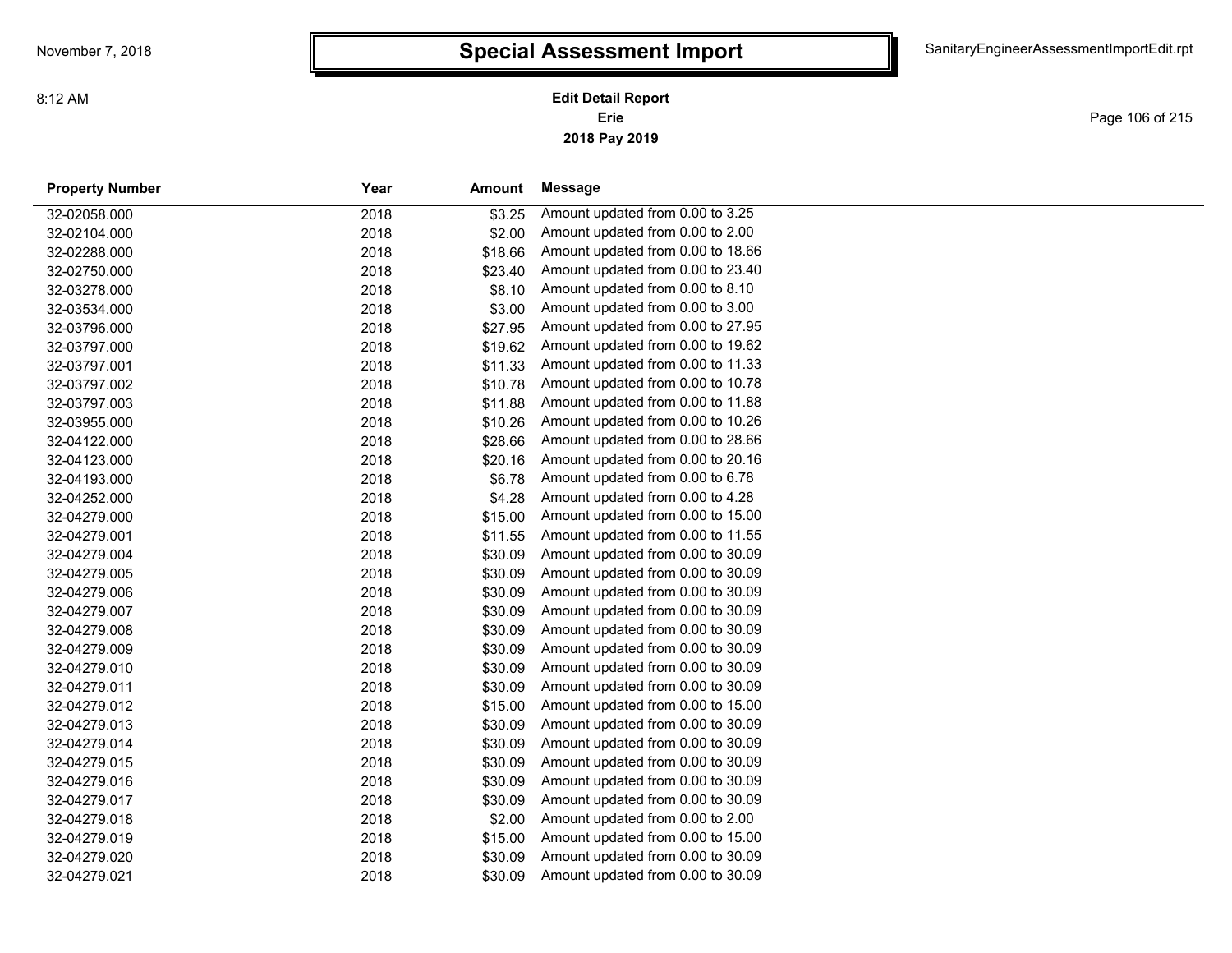**2018 Pay 2019 Erie Edit Detail Report**

Page 107 of 215

| <b>Property Number</b> | Year | Amount  | Message                           |
|------------------------|------|---------|-----------------------------------|
| 32-04279.022           | 2018 | \$2.00  | Amount updated from 0.00 to 2.00  |
| 32-04279.023           | 2018 | \$15.00 | Amount updated from 0.00 to 15.00 |
| 32-04279.024           | 2018 | \$30.09 | Amount updated from 0.00 to 30.09 |
| 32-04279.025           | 2018 | \$28.59 | Amount updated from 0.00 to 28.59 |
| 32-04279.026           | 2018 | \$15.05 | Amount updated from 0.00 to 15.05 |
| 32-04279.027           | 2018 | \$2.00  | Amount updated from 0.00 to 2.00  |
| 32-04279.028           | 2018 | \$15.00 | Amount updated from 0.00 to 15.00 |
| 32-04280.000           | 2018 | \$3.36  | Amount updated from 0.00 to 3.36  |
| 32-04280.001           | 2018 | \$2.00  | Amount updated from 0.00 to 2.00  |
| 32-04286.000           | 2018 | \$30.74 | Amount updated from 0.00 to 30.74 |
| 32-04524.000           | 2018 | \$2.00  | Amount updated from 0.00 to 2.00  |
| 32-04525.000           | 2018 | \$2.00  | Amount updated from 0.00 to 2.00  |
| 32-04526.000           | 2018 | \$2.59  | Amount updated from 0.00 to 2.59  |
| 32-04527.001           | 2018 | \$2.00  | Amount updated from 0.00 to 2.00  |
| 32-04559.000           | 2018 | \$2.00  | Amount updated from 0.00 to 2.00  |
| 32-04562.000           | 2018 | \$2.00  | Amount updated from 0.00 to 2.00  |
| 32-04566.004           | 2018 | \$30.09 | Amount updated from 0.00 to 30.09 |
| 32-04566.005           | 2018 | \$30.09 | Amount updated from 0.00 to 30.09 |
| 32-04566.006           | 2018 | \$30.09 | Amount updated from 0.00 to 30.09 |
| 32-04566.007           | 2018 | \$30.09 | Amount updated from 0.00 to 30.09 |
| 32-04566.008           | 2018 | \$30.09 | Amount updated from 0.00 to 30.09 |
| 32-04566.009           | 2018 | \$30.09 | Amount updated from 0.00 to 30.09 |
| 32-04566.010           | 2018 | \$30.09 | Amount updated from 0.00 to 30.09 |
| 32-04566.011           | 2018 | \$30.09 | Amount updated from 0.00 to 30.09 |
| 32-04566.012           | 2018 | \$30.09 | Amount updated from 0.00 to 30.09 |
| 32-04566.013           | 2018 | \$30.09 | Amount updated from 0.00 to 30.09 |
| 32-04566.014           | 2018 | \$30.09 | Amount updated from 0.00 to 30.09 |
| 32-04566.015           | 2018 | \$30.09 | Amount updated from 0.00 to 30.09 |
| 32-04566.016           | 2018 | \$30.09 | Amount updated from 0.00 to 30.09 |
| 32-04566.017           | 2018 | \$30.09 | Amount updated from 0.00 to 30.09 |
| 32-04566.018           | 2018 | \$30.09 | Amount updated from 0.00 to 30.09 |
| 32-04566.019           | 2018 | \$30.09 | Amount updated from 0.00 to 30.09 |
| 32-04566.020           | 2018 | \$30.09 | Amount updated from 0.00 to 30.09 |
| 32-04566.021           | 2018 | \$15.00 | Amount updated from 0.00 to 15.00 |
| 32-04691.000           | 2018 | \$22.45 | Amount updated from 0.00 to 22.45 |
| 32-04693.000           | 2018 | \$16.74 | Amount updated from 0.00 to 16.74 |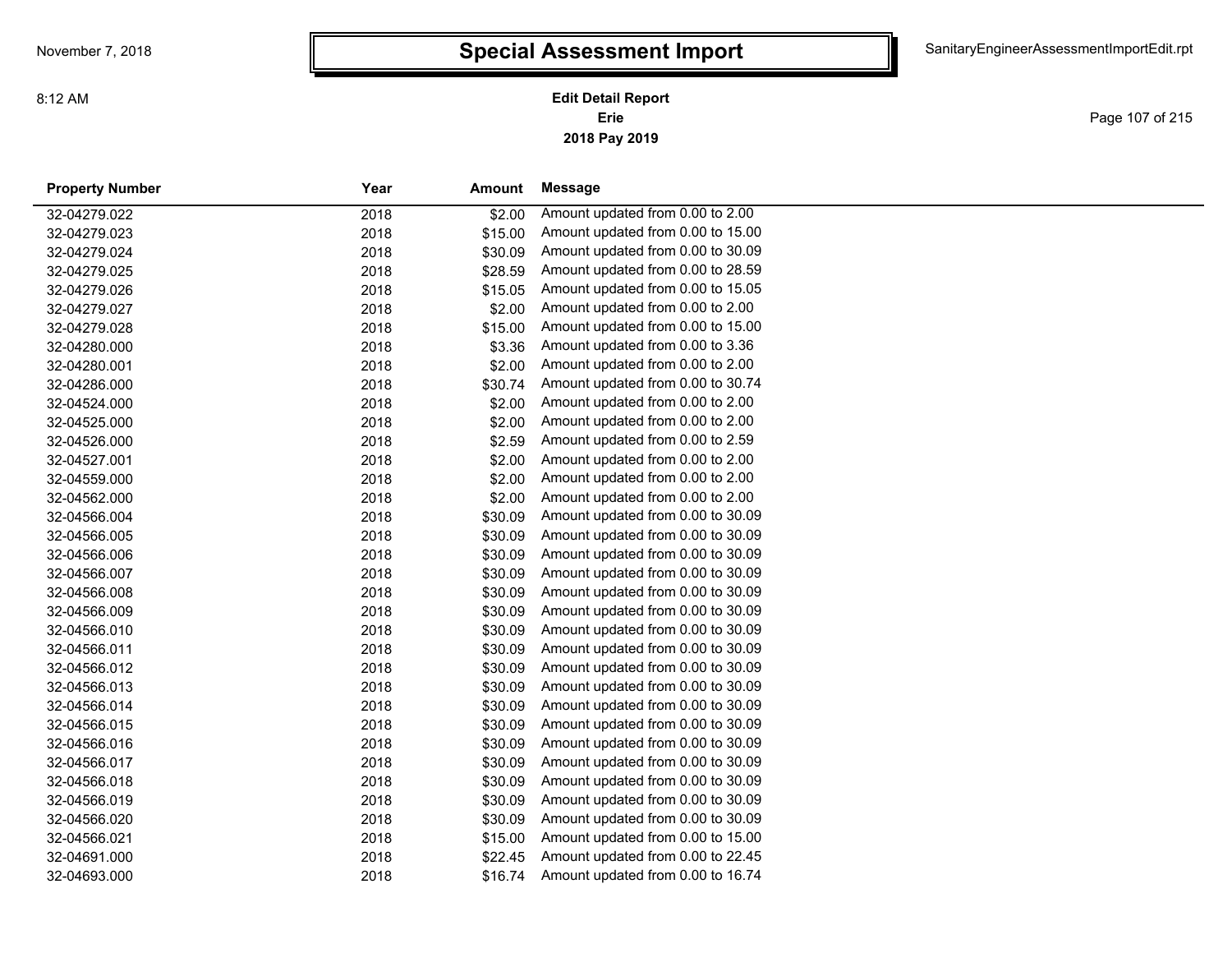8:12 AM

#### **2018 Pay 2019 Erie Edit Detail Report**

Page 108 of 215

| <b>Property Number</b>                         | Year | Amount     | <b>Message</b>                       |
|------------------------------------------------|------|------------|--------------------------------------|
| 32-04698.000                                   | 2018 | \$10.00    | Amount updated from 0.00 to 10.00    |
| 32-04913.000                                   | 2018 | \$33.80    | Amount updated from 0.00 to 33.80    |
| 32-04951.002                                   | 2018 | \$2.00     | Amount updated from 0.00 to 2.00     |
| 32-04951.004                                   | 2018 | \$2.00     | Amount updated from 0.00 to 2.00     |
| 32-04951.008                                   | 2018 | \$2.00     | Amount updated from 0.00 to 2.00     |
| 32-04951.009                                   | 2018 | \$2.00     | Amount updated from 0.00 to 2.00     |
| 32-04951.010                                   | 2018 | \$2.00     | Amount updated from 0.00 to 2.00     |
| 32-04951.011                                   | 2018 | \$2.00     | Amount updated from 0.00 to 2.00     |
| 32-04951.012                                   | 2018 | \$2.00     | Amount updated from 0.00 to 2.00     |
| 32-04951.013                                   | 2018 | \$2.00     | Amount updated from 0.00 to 2.00     |
| 32-04951.015                                   | 2018 | \$2.00     | Amount updated from 0.00 to 2.00     |
| 32-04951.016                                   | 2018 | \$2.00     | Amount updated from 0.00 to 2.00     |
| 32-64910.000                                   | 2018 | \$112.67   | Amount updated from 0.00 to 112.67   |
| 32-65013.000                                   | 2018 | \$251.10   | Amount updated from 0.00 to 251.10   |
| 32-65014.000                                   | 2018 | \$1,089.71 | Amount updated from 0.00 to 1,089.71 |
| Total for C163232021 - B & O #31 DITCH MAINT I |      | \$3,491.49 |                                      |
| C163232022 - WINDAMERE SUBD 1 #99 D            |      |            |                                      |
| 32-04302.000                                   | 2018 | \$329.36   | Amount updated from 0.00 to 329.36   |
| 32-04912.001                                   | 2018 | \$47.05    | Amount updated from 0.00 to 47.05    |
| 32-04912.002                                   | 2018 | \$47.05    | Amount updated from 0.00 to 47.05    |
| 32-04912.003                                   | 2018 | \$47.05    | Amount updated from 0.00 to 47.05    |
| 32-04912.004                                   | 2018 | \$47.05    | Amount updated from 0.00 to 47.05    |
| 32-04912.005                                   | 2018 | \$47.05    | Amount updated from 0.00 to 47.05    |
| 32-04912.006                                   | 2018 | \$47.05    | Amount updated from 0.00 to 47.05    |
| 32-04912.007                                   | 2018 | \$47.05    | Amount updated from 0.00 to 47.05    |
| 32-04912.008                                   | 2018 | \$47.05    | Amount updated from 0.00 to 47.05    |
| 32-04912.009                                   | 2018 | \$47.05    | Amount updated from 0.00 to 47.05    |
| 32-04912.011                                   | 2018 | \$47.05    | Amount updated from 0.00 to 47.05    |
| 32-04912.012                                   | 2018 | \$47.05    | Amount updated from 0.00 to 47.05    |
| 32-04912.013                                   | 2018 | \$47.05    | Amount updated from 0.00 to 47.05    |
| 32-04912.014                                   | 2018 | \$47.05    | Amount updated from 0.00 to 47.05    |
| 32-04912.015                                   | 2018 | \$47.05    | Amount updated from 0.00 to 47.05    |
| 32-04912.016                                   | 2018 | \$47.05    | Amount updated from 0.00 to 47.05    |
| 32-04912.017                                   | 2018 | \$47.05    | Amount updated from 0.00 to 47.05    |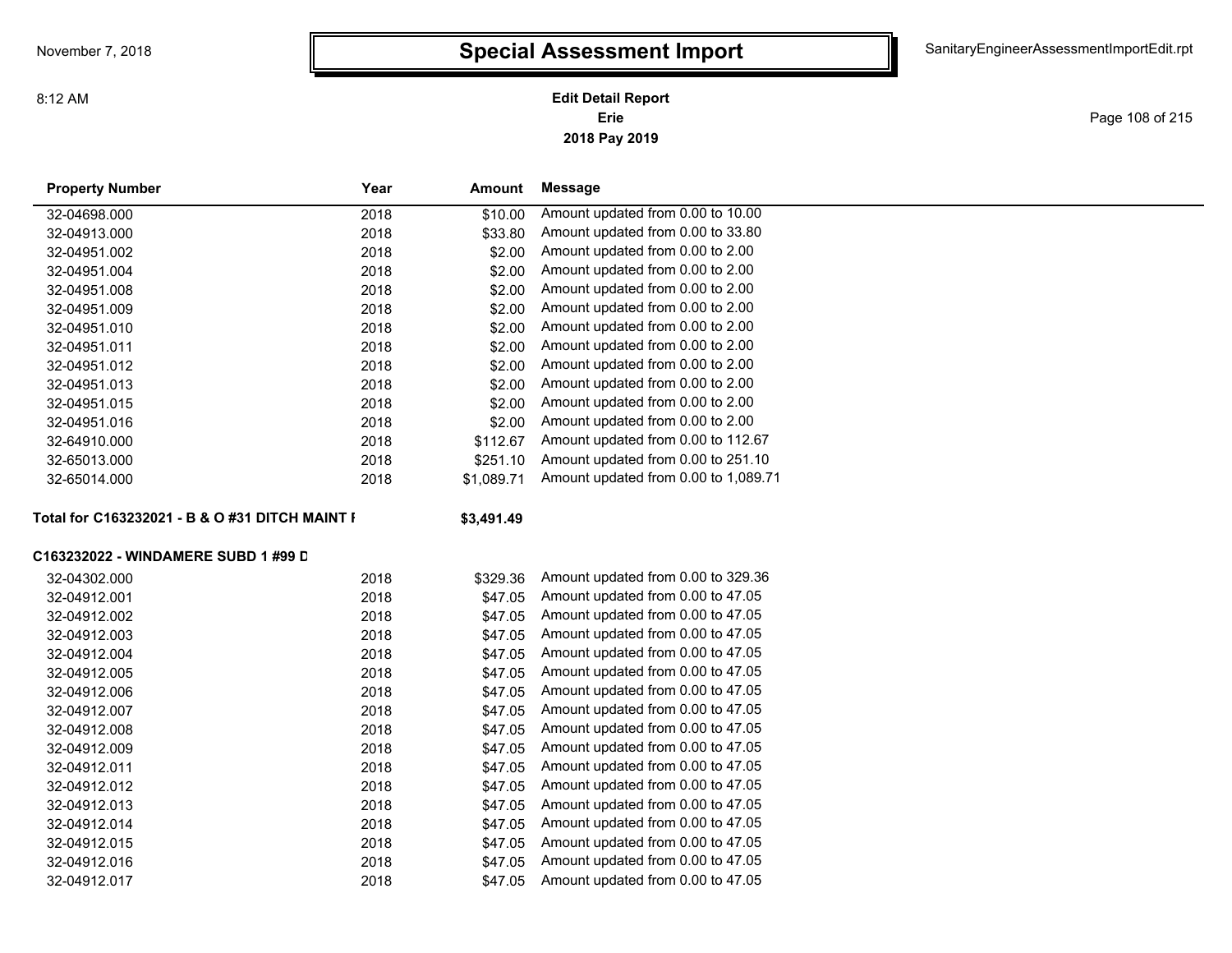**2018 Pay 2019 Erie Edit Detail Report**

Page 109 of 215

| <b>Property Number</b>                     | Year | <b>Amount</b> | <b>Message</b>                    |  |
|--------------------------------------------|------|---------------|-----------------------------------|--|
| 32-04912.018                               | 2018 | \$47.05       | Amount updated from 0.00 to 47.05 |  |
| 32-04912.019                               | 2018 | \$47.05       | Amount updated from 0.00 to 47.05 |  |
| 32-04912.020                               | 2018 | \$47.05       | Amount updated from 0.00 to 47.05 |  |
| 32-04912.021                               | 2018 | \$47.05       | Amount updated from 0.00 to 47.05 |  |
| 32-04912.022                               | 2018 | \$47.05       | Amount updated from 0.00 to 47.05 |  |
| 32-04912.023                               | 2018 | \$47.05       | Amount updated from 0.00 to 47.05 |  |
| 32-04912.024                               | 2018 | \$47.05       | Amount updated from 0.00 to 47.05 |  |
| 32-04912.025                               | 2018 | \$47.05       | Amount updated from 0.00 to 47.05 |  |
| 32-04912.026                               | 2018 | \$47.05       | Amount updated from 0.00 to 47.05 |  |
| 32-04912.027                               | 2018 | \$47.05       | Amount updated from 0.00 to 47.05 |  |
| 32-04912.028                               | 2018 | \$47.05       | Amount updated from 0.00 to 47.05 |  |
| 32-04912.029                               | 2018 | \$47.05       | Amount updated from 0.00 to 47.05 |  |
| 32-04912.033                               | 2018 | \$47.05       | Amount updated from 0.00 to 47.05 |  |
|                                            |      |               |                                   |  |
| Total for C163232022 - WINDAMERE SUBD 1 #9 |      | \$1,693.81    |                                   |  |
| C163232023 - ATLANTIC AVE SUB-2 DIT        |      |               |                                   |  |
| 32-03495.016                               | 2018 | \$59.07       | Amount updated from 0.00 to 59.07 |  |
| 32-03495.017                               | 2018 | \$59.07       | Amount updated from 0.00 to 59.07 |  |
| 32-03495.018                               | 2018 | \$59.07       | Amount updated from 0.00 to 59.07 |  |
| 32-03495.019                               | 2018 | \$59.07       | Amount updated from 0.00 to 59.07 |  |
| 32-03495.020                               | 2018 | \$59.07       | Amount updated from 0.00 to 59.07 |  |
| 32-03495.021                               | 2018 | \$59.07       | Amount updated from 0.00 to 59.07 |  |
| 32-03495.022                               | 2018 | \$59.07       | Amount updated from 0.00 to 59.07 |  |
| 32-03495.023                               | 2018 | \$59.07       | Amount updated from 0.00 to 59.07 |  |
| 32-03495.024                               | 2018 | \$59.07       | Amount updated from 0.00 to 59.07 |  |
| 32-03495.025                               | 2018 | \$59.07       | Amount updated from 0.00 to 59.07 |  |
| 32-03495.026                               | 2018 | \$59.07       | Amount updated from 0.00 to 59.07 |  |
| 32-03495.027                               | 2018 | \$59.07       | Amount updated from 0.00 to 59.07 |  |
| 32-03495.028                               | 2018 | \$59.07       | Amount updated from 0.00 to 59.07 |  |
| 32-03495.029                               | 2018 | \$59.07       | Amount updated from 0.00 to 59.07 |  |
| 32-03495.030                               | 2018 | \$59.07       | Amount updated from 0.00 to 59.07 |  |
| 32-03495.031                               | 2018 | \$59.07       | Amount updated from 0.00 to 59.07 |  |
| 32-03495.032                               | 2018 | \$59.07       | Amount updated from 0.00 to 59.07 |  |
| 32-03495.033                               | 2018 | \$59.07       | Amount updated from 0.00 to 59.07 |  |

32-03495.034 2018 \$59.07 Amount updated from 0.00 to 59.07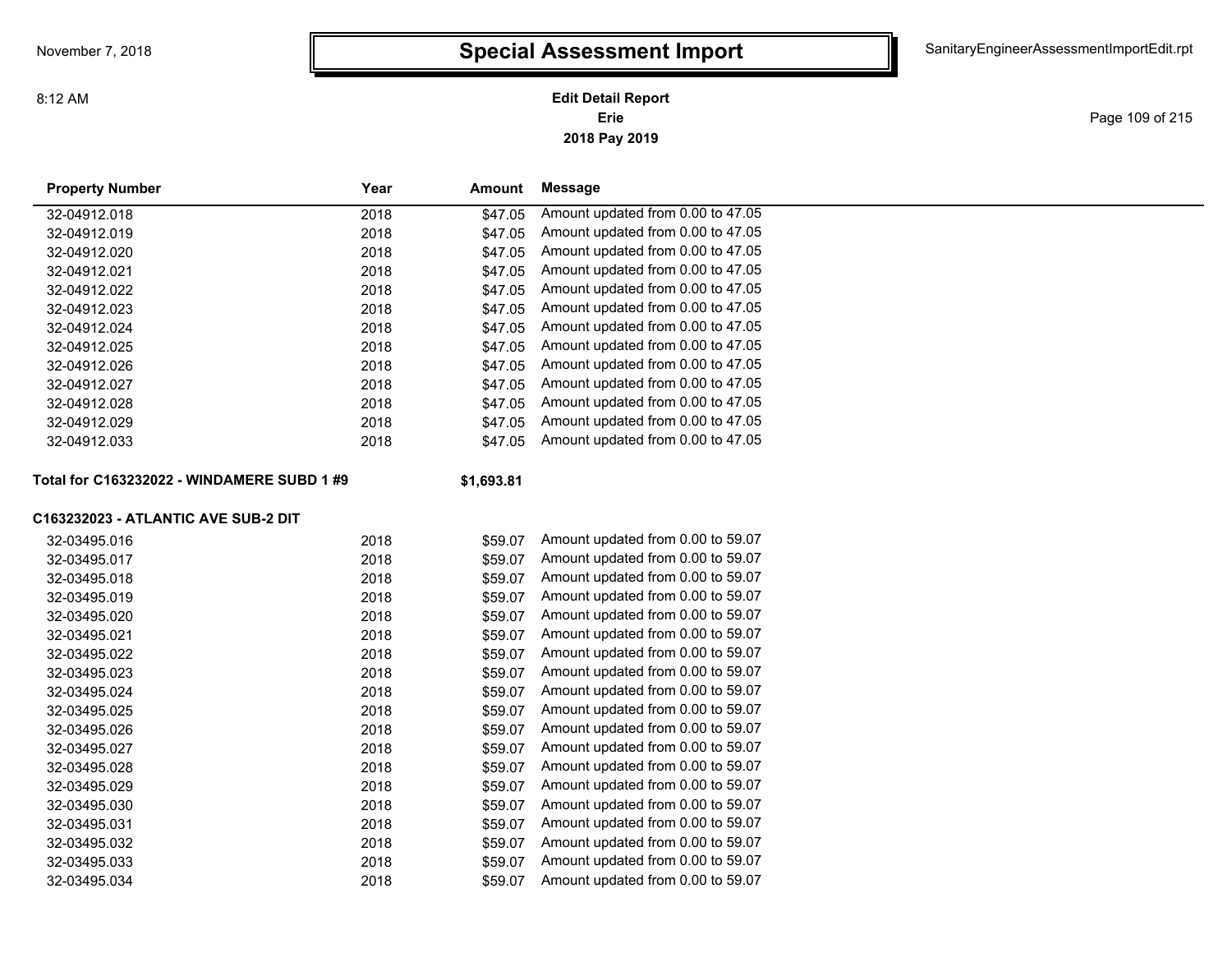#### **2018 Pay 2019 Erie Edit Detail Report**

Page 110 of 215

| <b>Property Number</b>                       | Year | Amount     | <b>Message</b>                     |
|----------------------------------------------|------|------------|------------------------------------|
| 32-03495.035                                 | 2018 | \$59.07    | Amount updated from 0.00 to 59.07  |
| 32-03495.036                                 | 2018 | \$59.07    | Amount updated from 0.00 to 59.07  |
| 32-03495.037                                 | 2018 | \$59.07    | Amount updated from 0.00 to 59.07  |
| 32-03495.038                                 | 2018 | \$59.07    | Amount updated from 0.00 to 59.07  |
| 32-04302.000                                 | 2018 | \$59.07    | Amount updated from 0.00 to 59.07  |
| Total for C163232023 - ATLANTIC AVE SUB-2 DI |      | \$1,417.68 |                                    |
| C163232024 - DAHS SUB-2 #115                 |      |            |                                    |
| 32-08006.000                                 | 2018 | \$343.92   | Amount updated from 0.00 to 343.92 |
| 32-00800.003                                 | 2018 | \$81.77    | Amount updated from 0.00 to 81.77  |
| 32-00800.004                                 | 2018 | \$81.77    | Amount updated from 0.00 to 81.77  |
| 32-00800.005                                 | 2018 | \$81.77    | Amount updated from 0.00 to 81.77  |
| 32-00800.006                                 | 2018 | \$81.77    | Amount updated from 0.00 to 81.77  |
| 32-00800.007                                 | 2018 | \$81.77    | Amount updated from 0.00 to 81.77  |
| 32-00800.008                                 | 2018 | \$81.77    | Amount updated from 0.00 to 81.77  |
| 32-00800.009                                 | 2018 | \$81.77    | Amount updated from 0.00 to 81.77  |
| 32-00800.010                                 | 2018 | \$81.77    | Amount updated from 0.00 to 81.77  |
| 32-00800.011                                 | 2018 | \$81.77    | Amount updated from 0.00 to 81.77  |
| 32-00800.012                                 | 2018 | \$81.77    | Amount updated from 0.00 to 81.77  |
| 32-00800.013                                 | 2018 | \$81.77    | Amount updated from 0.00 to 81.77  |
| 32-00800.014                                 | 2018 | \$81.77    | Amount updated from 0.00 to 81.77  |
| 32-00800.015                                 | 2018 | \$163.54   | Amount updated from 0.00 to 163.54 |
| 32-00800.017                                 | 2018 | \$81.77    | Amount updated from 0.00 to 81.77  |
| 32-00800.018                                 | 2018 | \$81.77    | Amount updated from 0.00 to 81.77  |
| 32-00800.019                                 | 2018 | \$81.77    | Amount updated from 0.00 to 81.77  |
| 32-00800.020                                 | 2018 | \$81.77    | Amount updated from 0.00 to 81.77  |
| 32-00800.021                                 | 2018 | \$81.77    | Amount updated from 0.00 to 81.77  |
| 32-00800.022                                 | 2018 | \$81.77    | Amount updated from 0.00 to 81.77  |
| 32-00800.023                                 | 2018 | \$81.77    | Amount updated from 0.00 to 81.77  |
| 32-00800.025                                 | 2018 | \$32.78    | Amount updated from 0.00 to 32.78  |
| 32-00800.026                                 | 2018 | \$32.78    | Amount updated from 0.00 to 32.78  |
| 32-00801.000                                 | 2018 | \$870.42   | Amount updated from 0.00 to 870.42 |

**Total for C163232024 - DAHS SUB-2 #115**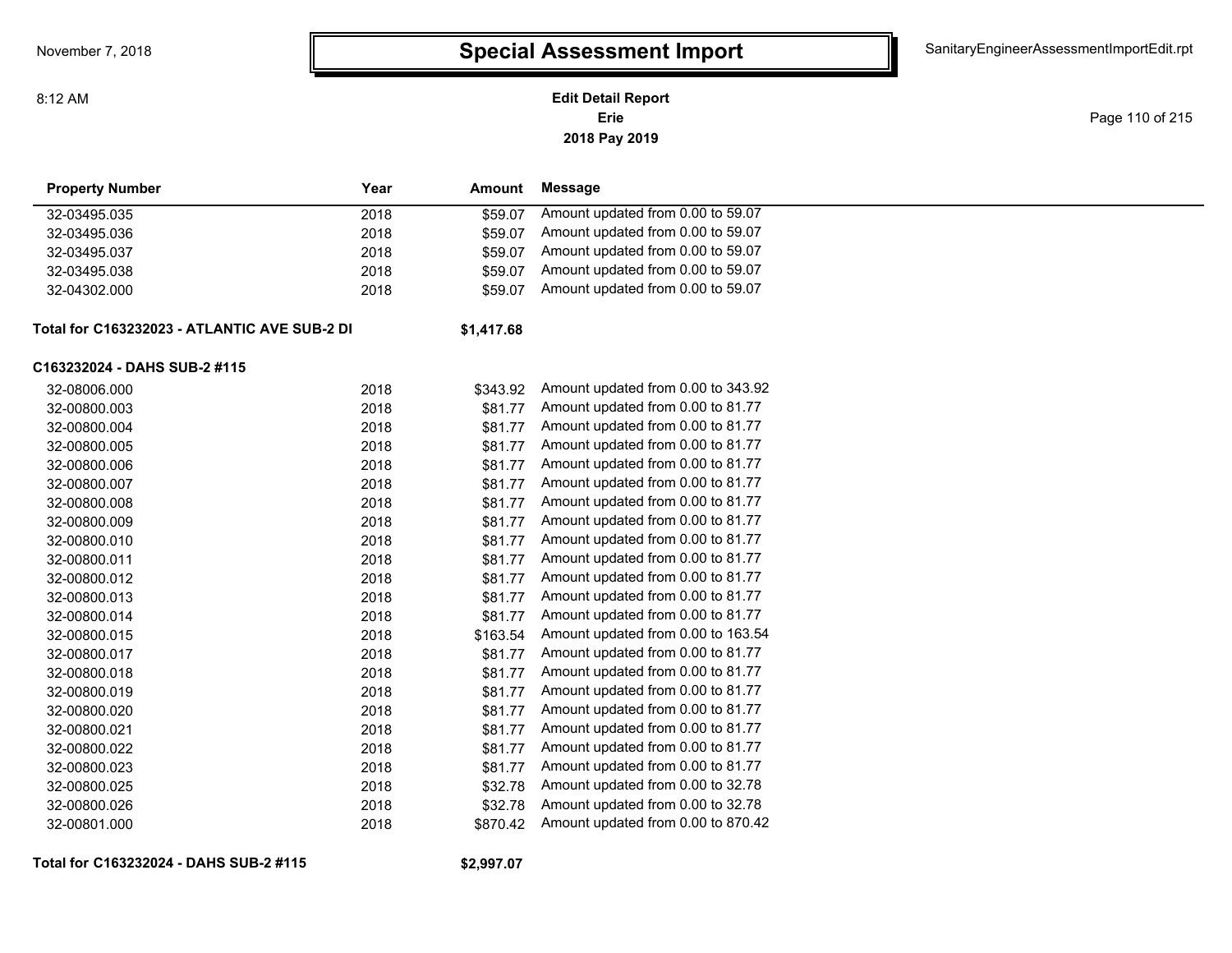Page 111 of 215

| <b>Property Number</b>                     | Year | Amount   | <b>Message</b>                     |
|--------------------------------------------|------|----------|------------------------------------|
| C163232025 - DEER WALK SUB #79             |      |          |                                    |
| 32-00016.000                               | 2018 | \$220.05 | Amount updated from 0.00 to 220.05 |
| 32-00016.012                               | 2018 | \$44.01  | Amount updated from 0.00 to 44.01  |
| 32-00016.013                               | 2018 | \$44.01  | Amount updated from 0.00 to 44.01  |
| 32-00016.014                               | 2018 | \$44.01  | Amount updated from 0.00 to 44.01  |
| 32-00016.015                               | 2018 | \$44.01  | Amount updated from 0.00 to 44.01  |
| Total for C163232025 - DEER WALK SUB #79   |      | \$396.09 |                                    |
| C163232026 - ORCHARD COURT SUB #8          |      |          |                                    |
| 32-04302.000                               | 2018 | \$31.12  | Amount updated from 0.00 to 31.12  |
| 32-03294.002                               | 2018 | \$31.12  | Amount updated from 0.00 to 31.12  |
| 32-03294.003                               | 2018 | \$31.12  | Amount updated from 0.00 to 31.12  |
| 32-03294.004                               | 2018 | \$31.12  | Amount updated from 0.00 to 31.12  |
| 32-03294.005                               | 2018 | \$31.12  | Amount updated from 0.00 to 31.12  |
| 32-03294.006                               | 2018 | \$31.12  | Amount updated from 0.00 to 31.12  |
| 32-03294.007                               | 2018 | \$31.12  | Amount updated from 0.00 to 31.12  |
| 32-03294.008                               | 2018 | \$31.12  | Amount updated from 0.00 to 31.12  |
| 32-03294.009                               | 2018 | \$31.12  | Amount updated from 0.00 to 31.12  |
| 32-03294.010                               | 2018 | \$31.12  | Amount updated from 0.00 to 31.12  |
| 32-03294.011                               | 2018 | \$31.12  | Amount updated from 0.00 to 31.12  |
| 32-03294.012                               | 2018 | \$31.12  | Amount updated from 0.00 to 31.12  |
| 32-03294.013                               | 2018 | \$31.12  | Amount updated from 0.00 to 31.12  |
| 32-03294.014                               | 2018 | \$31.12  | Amount updated from 0.00 to 31.12  |
| 32-03294.015                               | 2018 | \$31.12  | Amount updated from 0.00 to 31.12  |
| Total for C163232026 - ORCHARD COURT SUB # |      | \$466.80 |                                    |
| C163232027 - TAYLOR BROOK SUB-1 #8         |      |          |                                    |
| 32-00900.005                               | 2018 | \$23.79  | Amount updated from 0.00 to 23.79  |
| 32-04302.000                               | 2018 | \$47.58  | Amount updated from 0.00 to 47.58  |
| 32-00900.003                               | 2018 | \$23.79  | Amount updated from 0.00 to 23.79  |
| 32-00900.004                               | 2018 | \$23.79  | Amount updated from 0.00 to 23.79  |
| 32-00900.006                               | 2018 | \$23.79  | Amount updated from 0.00 to 23.79  |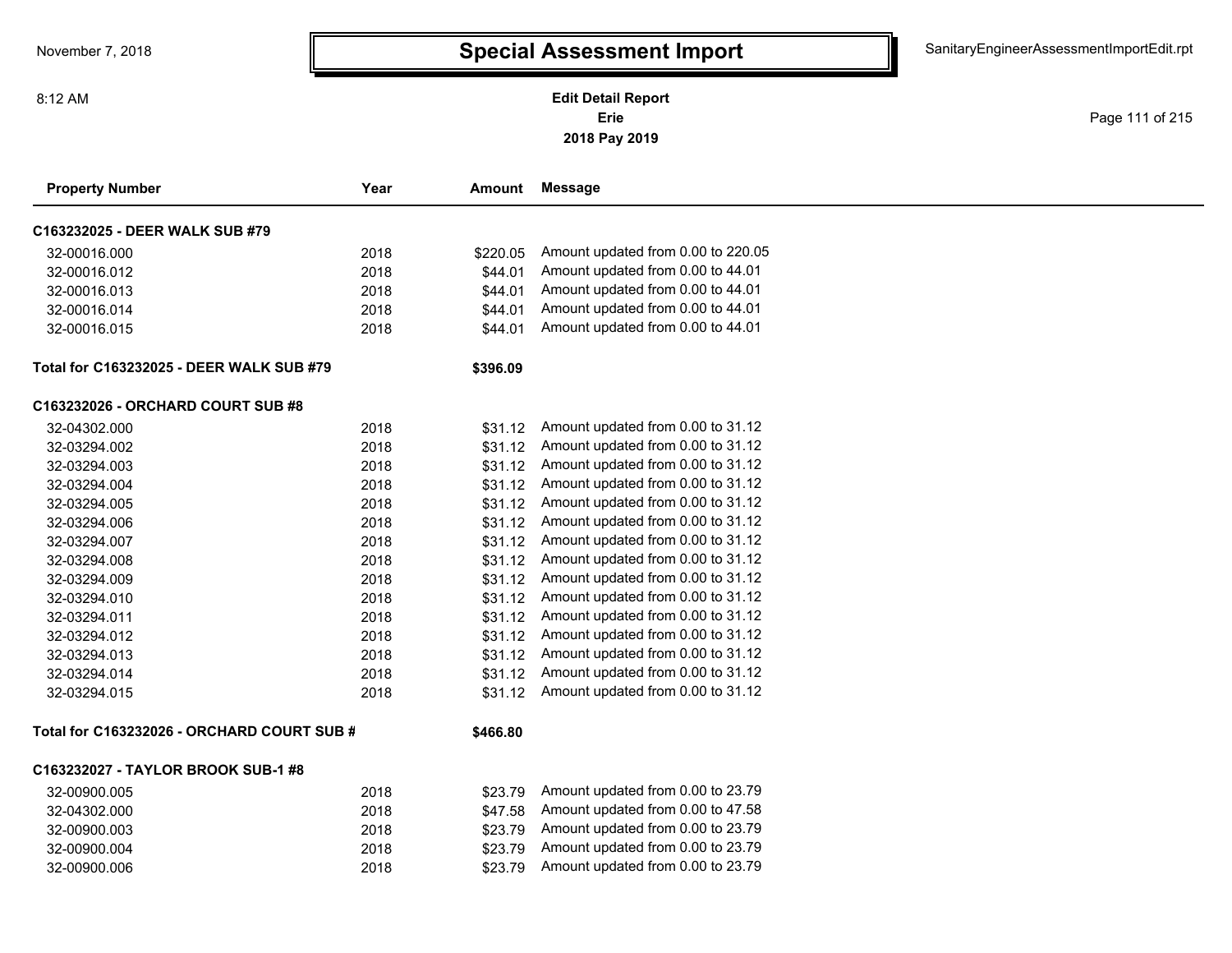## **2018 Pay 2019 Erie Edit Detail Report**

Page 112 of 215

| <b>Property Number</b>                      | Year<br>Amount   | <b>Message</b>                     |  |
|---------------------------------------------|------------------|------------------------------------|--|
| 32-00900.007                                | 2018<br>\$23.79  | Amount updated from 0.00 to 23.79  |  |
| 32-00900.008                                | 2018<br>\$23.79  | Amount updated from 0.00 to 23.79  |  |
| 32-00900.009                                | 2018<br>\$23.79  | Amount updated from 0.00 to 23.79  |  |
| 32-00900.010                                | 2018<br>\$23.79  | Amount updated from 0.00 to 23.79  |  |
| 32-00900.011                                | \$23.79<br>2018  | Amount updated from 0.00 to 23.79  |  |
| 32-00900.012                                | 2018<br>\$23.79  | Amount updated from 0.00 to 23.79  |  |
| 32-00900.013                                | 2018<br>\$23.79  | Amount updated from 0.00 to 23.79  |  |
| 32-00900.014                                | 2018<br>\$23.79  | Amount updated from 0.00 to 23.79  |  |
| Total for C163232027 - TAYLOR BROOK SUB-1 # | \$333.06         |                                    |  |
| C163232028 - THE RESERVE SUB-7 #104         |                  |                                    |  |
| 32-04302.000                                | 2018<br>\$274.91 | Amount updated from 0.00 to 274.91 |  |
| 32-04539.004                                | 2018<br>\$59.95  | Amount updated from 0.00 to 59.95  |  |
| 32-04539.005                                | 2018<br>\$59.95  | Amount updated from 0.00 to 59.95  |  |
| 32-04539.006                                | \$59.95<br>2018  | Amount updated from 0.00 to 59.95  |  |
| 32-04539.007                                | 2018<br>\$59.95  | Amount updated from 0.00 to 59.95  |  |
| 32-04539.008                                | 2018<br>\$59.95  | Amount updated from 0.00 to 59.95  |  |
| 32-04539.009                                | 2018<br>\$59.95  | Amount updated from 0.00 to 59.95  |  |
| 32-04539.010                                | 2018<br>\$59.95  | Amount updated from 0.00 to 59.95  |  |
| 32-04539.011                                | \$59.95<br>2018  | Amount updated from 0.00 to 59.95  |  |
| 32-04539.012                                | \$59.95<br>2018  | Amount updated from 0.00 to 59.95  |  |
| 32-04539.013                                | 2018<br>\$59.95  | Amount updated from 0.00 to 59.95  |  |
| 32-04539.014                                | \$59.95<br>2018  | Amount updated from 0.00 to 59.95  |  |
| 32-04539.015                                | \$59.95<br>2018  | Amount updated from 0.00 to 59.95  |  |
| 32-04539.016                                | 2018<br>\$59.95  | Amount updated from 0.00 to 59.95  |  |
| 32-04539.017                                | 2018<br>\$59.95  | Amount updated from 0.00 to 59.95  |  |
| 32-04539.018                                | 2018<br>\$59.95  | Amount updated from 0.00 to 59.95  |  |
| 32-04539.019                                | 2018<br>\$59.95  | Amount updated from 0.00 to 59.95  |  |
| 32-04539.020                                | 2018<br>\$59.95  | Amount updated from 0.00 to 59.95  |  |
| 32-04539.021                                | 2018<br>\$59.95  | Amount updated from 0.00 to 59.95  |  |
| 32-04539.022                                | 2018<br>\$59.95  | Amount updated from 0.00 to 59.95  |  |
| 32-04539.023                                | 2018<br>\$59.95  | Amount updated from 0.00 to 59.95  |  |
| 32-04539.024                                | 2018<br>\$59.95  | Amount updated from 0.00 to 59.95  |  |
| 32-04539.025                                | 2018<br>\$59.95  | Amount updated from 0.00 to 59.95  |  |
| 32-04539.026                                | 2018<br>\$59.95  | Amount updated from 0.00 to 59.95  |  |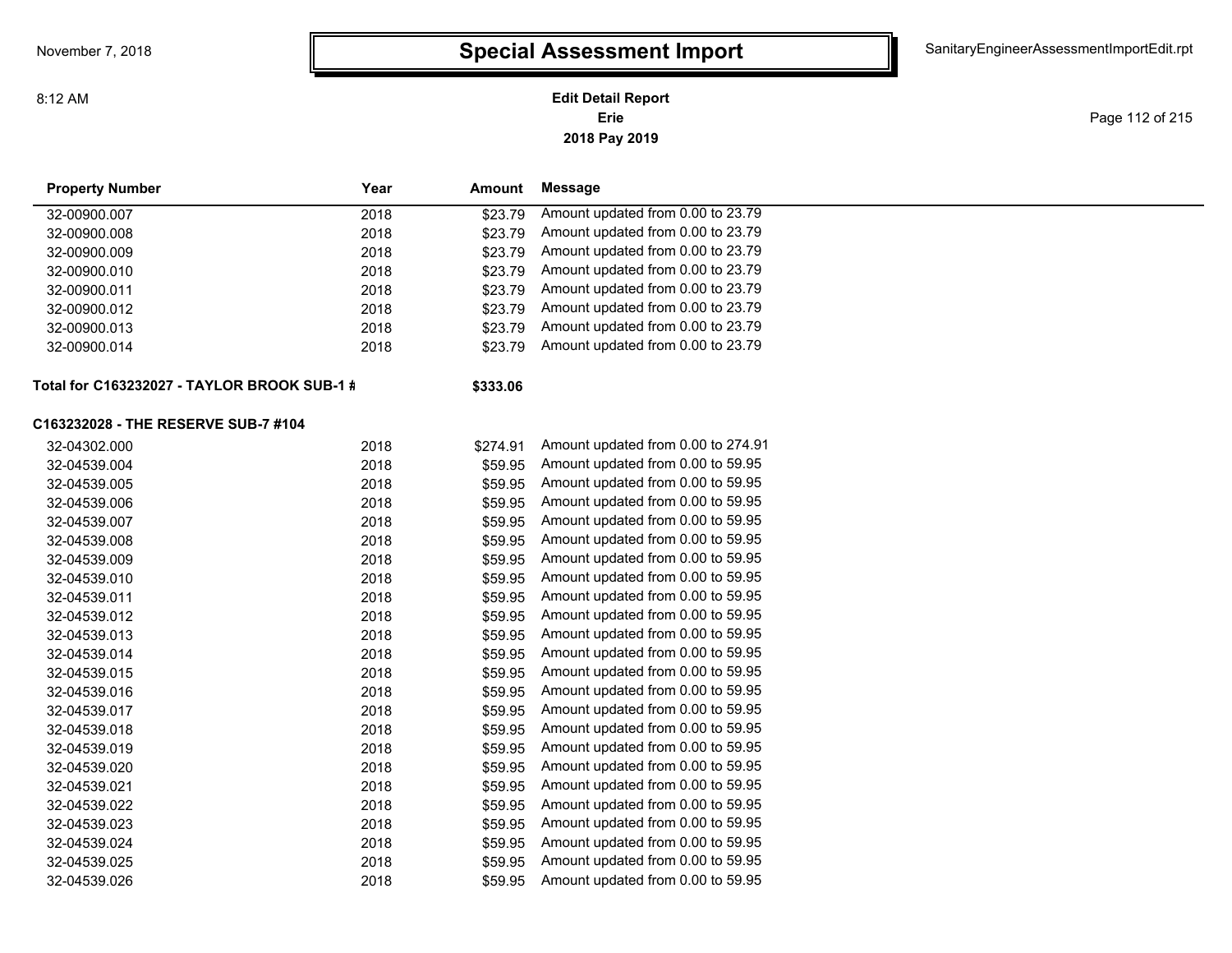**2018 Pay 2019 Erie Edit Detail Report**

Page 113 of 215

| <b>Property Number</b>                      | Year | Amount     | <b>Message</b>                     |  |
|---------------------------------------------|------|------------|------------------------------------|--|
| 32-04539.027                                | 2018 | \$59.95    | Amount updated from 0.00 to 59.95  |  |
| 32-04539.028                                | 2018 | \$59.95    | Amount updated from 0.00 to 59.95  |  |
| Total for C163232028 - THE RESERVE SUB-7 #1 |      | \$1,773.66 |                                    |  |
| C163232029 - THE RESERVE SUB-8,9 #1         |      |            |                                    |  |
| 32-08035.000                                | 2018 | \$188.24   | Amount updated from 0.00 to 188.24 |  |
| 32-04539.037                                | 2018 | \$32.64    | Amount updated from 0.00 to 32.64  |  |
| 32-04539.038                                | 2018 | \$32.64    | Amount updated from 0.00 to 32.64  |  |
| 32-04539.039                                | 2018 | \$32.64    | Amount updated from 0.00 to 32.64  |  |
| 32-04539.040                                | 2018 | \$32.64    | Amount updated from 0.00 to 32.64  |  |
| 32-04539.041                                | 2018 | \$32.64    | Amount updated from 0.00 to 32.64  |  |
| 32-04539.042                                | 2018 | \$32.64    | Amount updated from 0.00 to 32.64  |  |
| 32-04539.043                                | 2018 | \$32.64    | Amount updated from 0.00 to 32.64  |  |
| 32-04539.044                                | 2018 | \$32.64    | Amount updated from 0.00 to 32.64  |  |
| 32-04539.045                                | 2018 | \$32.64    | Amount updated from 0.00 to 32.64  |  |
| 32-04539.046                                | 2018 | \$32.64    | Amount updated from 0.00 to 32.64  |  |
| 32-04539.048                                | 2018 | \$32.64    | Amount updated from 0.00 to 32.64  |  |
| 32-04539.049                                | 2018 | \$32.64    | Amount updated from 0.00 to 32.64  |  |
| 32-04539.050                                | 2018 | \$32.64    | Amount updated from 0.00 to 32.64  |  |
| 32-04539.051                                | 2018 | \$32.64    | Amount updated from 0.00 to 32.64  |  |
| 32-04539.052                                | 2018 | \$32.64    | Amount updated from 0.00 to 32.64  |  |
| 32-04539.053                                | 2018 | \$32.64    | Amount updated from 0.00 to 32.64  |  |
| 32-04539.054                                | 2018 | \$32.64    | Amount updated from 0.00 to 32.64  |  |
| 32-04539.055                                | 2018 | \$32.64    | Amount updated from 0.00 to 32.64  |  |
| 32-04539.056                                | 2018 | \$32.64    | Amount updated from 0.00 to 32.64  |  |
| 32-04539.057                                | 2018 | \$32.64    | Amount updated from 0.00 to 32.64  |  |
| 32-04539.058                                | 2018 | \$32.64    | Amount updated from 0.00 to 32.64  |  |
| 32-04539.059                                | 2018 | \$32.64    | Amount updated from 0.00 to 32.64  |  |
| 32-04539.060                                | 2018 | \$32.64    | Amount updated from 0.00 to 32.64  |  |
| 32-04539.061                                | 2018 | \$32.64    | Amount updated from 0.00 to 32.64  |  |
| 32-04539.062                                | 2018 | \$32.64    | Amount updated from 0.00 to 32.64  |  |
| 32-04539.063                                | 2018 | \$32.64    | Amount updated from 0.00 to 32.64  |  |
| 32-04539.064                                | 2018 | \$32.64    | Amount updated from 0.00 to 32.64  |  |
| 32-04539.065                                | 2018 | \$32.64    | Amount updated from 0.00 to 32.64  |  |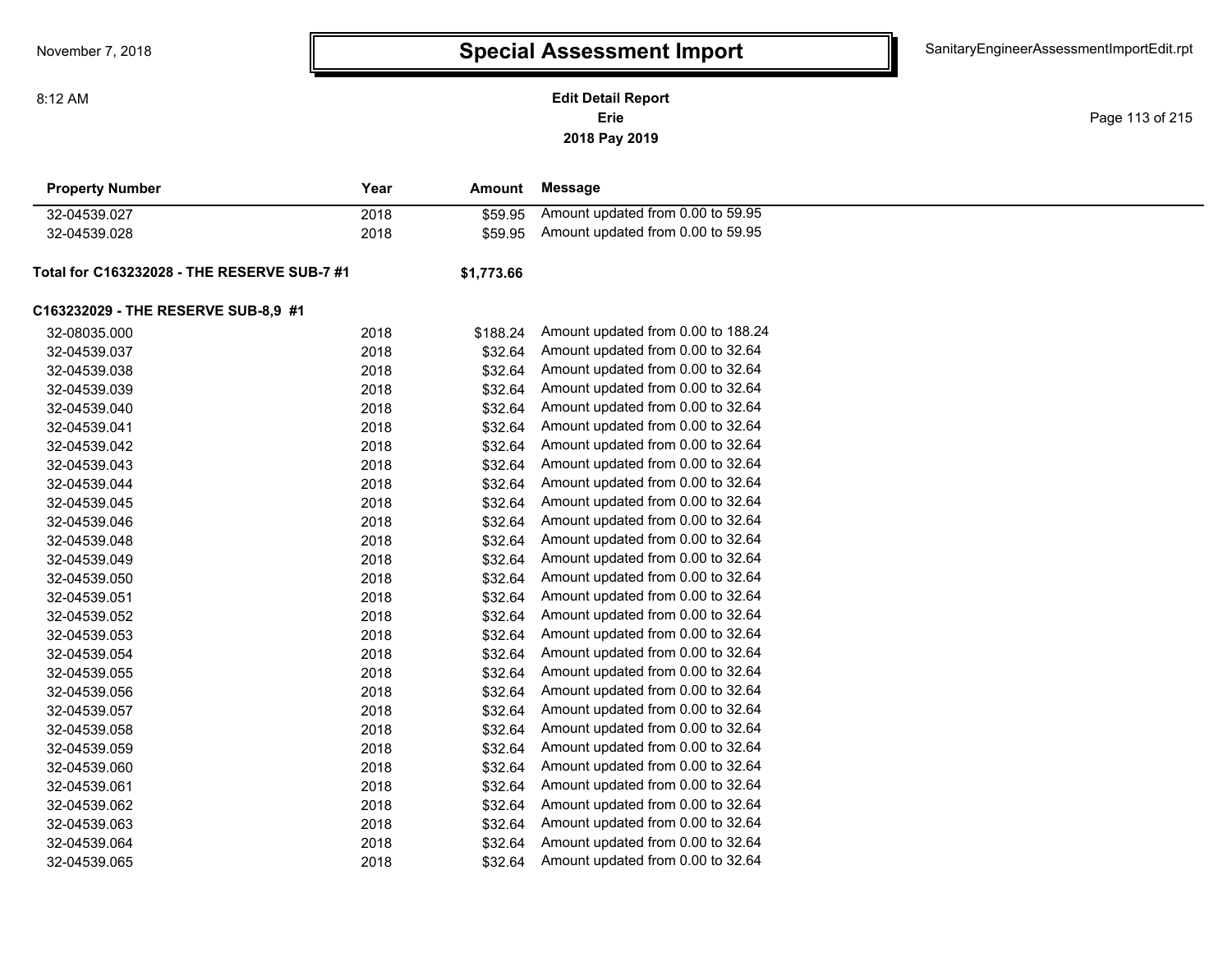**2018 Pay 2019 Erie Edit Detail Report**

Page 114 of 215

| <b>Property Number</b>                       | Year | Amount     | <b>Message</b>                     |
|----------------------------------------------|------|------------|------------------------------------|
| Total for C163232029 - THE RESERVE SUB-8,9 # |      | \$1,102.16 |                                    |
| C163232030 - TIMBERLAKE SUBD-3 #70           |      |            |                                    |
| 32-04302.000                                 | 2018 | \$178.66   | Amount updated from 0.00 to 178.66 |
| 32-00844.035                                 | 2018 | \$89.33    | Amount updated from 0.00 to 89.33  |
| 32-00844.036                                 | 2018 | \$89.33    | Amount updated from 0.00 to 89.33  |
| 32-00844.068                                 | 2018 | \$89.33    | Amount updated from 0.00 to 89.33  |
| 32-00844.070                                 | 2018 | \$89.33    | Amount updated from 0.00 to 89.33  |
| 32-00844.071                                 | 2018 | \$89.33    | Amount updated from 0.00 to 89.33  |
| 32-00844.072                                 | 2018 | \$89.33    | Amount updated from 0.00 to 89.33  |
| 32-00844.073                                 | 2018 | \$89.33    | Amount updated from 0.00 to 89.33  |
| 32-00844.074                                 | 2018 | \$89.33    | Amount updated from 0.00 to 89.33  |
| 32-00844.075                                 | 2018 | \$89.33    | Amount updated from 0.00 to 89.33  |
| 32-00844.076                                 | 2018 | \$89.33    | Amount updated from 0.00 to 89.33  |
| 32-00844.077                                 | 2018 | \$89.33    | Amount updated from 0.00 to 89.33  |
| 32-00844.078                                 | 2018 | \$59.55    | Amount updated from 0.00 to 59.55  |
| 32-00844.079                                 | 2018 | \$89.33    | Amount updated from 0.00 to 89.33  |
| 32-00844.081                                 | 2018 | \$89.33    | Amount updated from 0.00 to 89.33  |
| 32-00844.082                                 | 2018 | \$89.33    | Amount updated from 0.00 to 89.33  |
| 32-00844.083                                 | 2018 | \$89.33    | Amount updated from 0.00 to 89.33  |
| 32-00844.084                                 | 2018 | \$89.33    | Amount updated from 0.00 to 89.33  |
| 32-00844.085                                 | 2018 | \$89.33    | Amount updated from 0.00 to 89.33  |
| 32-00844.086                                 | 2018 | \$89.33    | Amount updated from 0.00 to 89.33  |
| 32-00844.087                                 | 2018 | \$89.33    | Amount updated from 0.00 to 89.33  |
| 32-00844.088                                 | 2018 | \$44.66    | Amount updated from 0.00 to 44.66  |
| 32-04685.004                                 | 2018 | \$22.33    | Amount updated from 0.00 to 22.33  |
| Total for C163232030 - TIMBERLAKE SUBD-3 #   |      | \$2,002.47 |                                    |
| C163232031 - TIMBERLAKE SUB-4 #100           |      |            |                                    |
| 32-04302.000                                 | 2018 | \$146.13   | Amount updated from 0.00 to 146.13 |
| 32-00844.100                                 | 2018 | \$16.45    | Amount updated from 0.00 to 16.45  |
| 32-04685.005                                 | 2018 | \$65.81    | Amount updated from 0.00 to 65.81  |
| 32-04685.006                                 | 2018 | \$65.81    | Amount updated from 0.00 to 65.81  |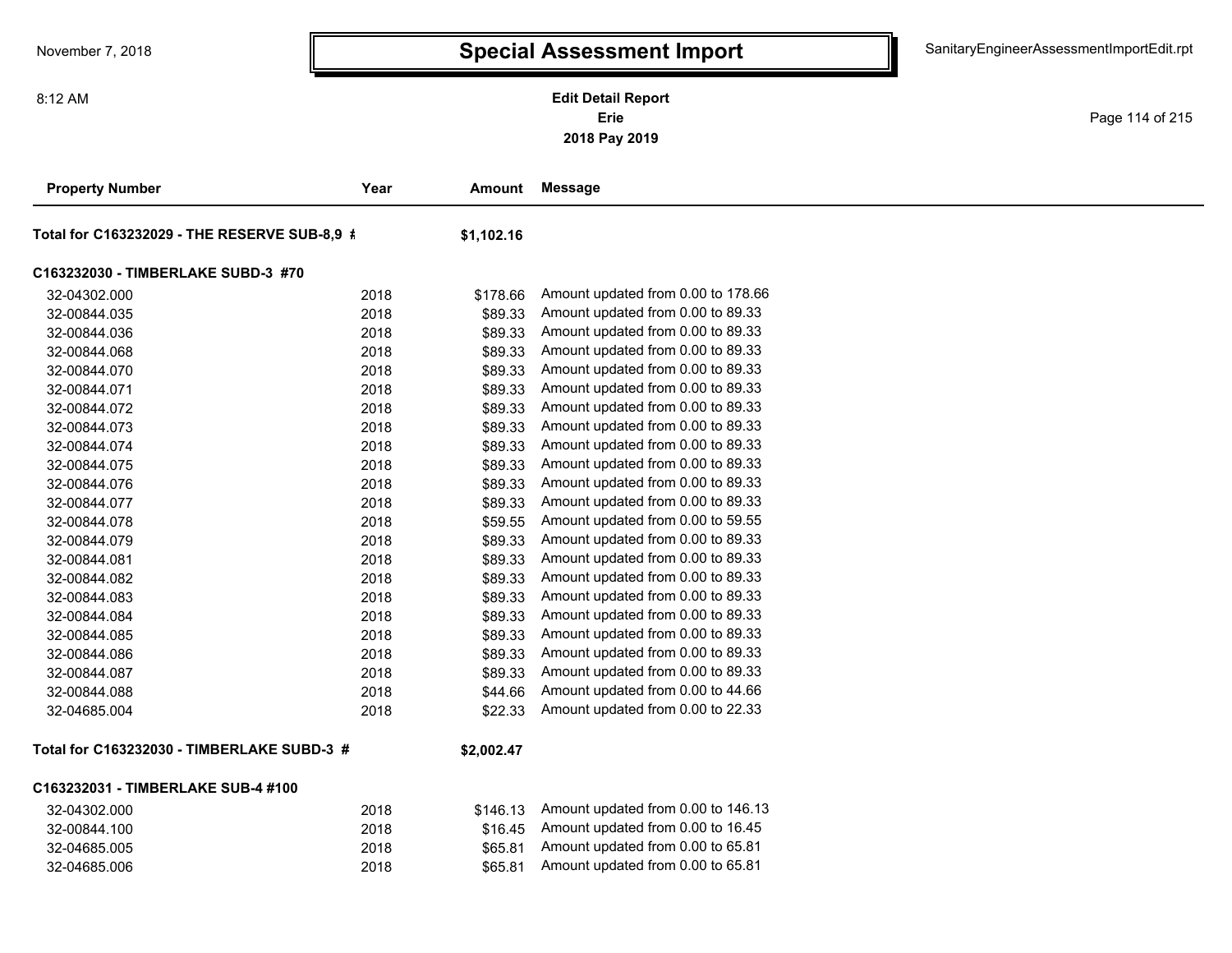**2018 Pay 2019 Erie Edit Detail Report**

Page 115 of 215

| <b>Property Number</b>                      | Year | Amount     | <b>Message</b>                     |
|---------------------------------------------|------|------------|------------------------------------|
| 32-04685.007                                | 2018 | \$65.81    | Amount updated from 0.00 to 65.81  |
| 32-04685.008                                | 2018 | \$65.81    | Amount updated from 0.00 to 65.81  |
| 32-04685.009                                | 2018 | \$65.81    | Amount updated from 0.00 to 65.81  |
| 32-04685.010                                | 2018 | \$65.81    | Amount updated from 0.00 to 65.81  |
| 32-04685.011                                | 2018 | \$65.81    | Amount updated from 0.00 to 65.81  |
| 32-04685.012                                | 2018 | \$65.81    | Amount updated from 0.00 to 65.81  |
| 32-04685.013                                | 2018 | \$65.81    | Amount updated from 0.00 to 65.81  |
| 32-04685.014                                | 2018 | \$65.81    | Amount updated from 0.00 to 65.81  |
| 32-04685.015                                | 2018 | \$65.81    | Amount updated from 0.00 to 65.81  |
| 32-04685.016                                | 2018 | \$65.81    | Amount updated from 0.00 to 65.81  |
| 32-04685.017                                | 2018 | \$65.81    | Amount updated from 0.00 to 65.81  |
| 32-04685.018                                | 2018 | \$65.81    | Amount updated from 0.00 to 65.81  |
| 32-04685.019                                | 2018 | \$65.81    | Amount updated from 0.00 to 65.81  |
| 32-04685.020                                | 2018 | \$65.81    | Amount updated from 0.00 to 65.81  |
| 32-04685.021                                | 2018 | \$65.81    | Amount updated from 0.00 to 65.81  |
| 32-04685.022                                | 2018 | \$65.81    | Amount updated from 0.00 to 65.81  |
| 32-04685.023                                | 2018 | \$65.81    | Amount updated from 0.00 to 65.81  |
| Total for C163232031 - TIMBERLAKE SUB-4 #10 |      | \$1,412.97 |                                    |
|                                             |      |            |                                    |
| <b>C163232032 - UNITED CHURCH HOME #</b>    |      |            |                                    |
| 32-03494.023                                | 2018 | \$67.51    | Amount updated from 0.00 to 67.51  |
| 32-03495.000                                | 2018 | \$376.07   | Amount updated from 0.00 to 376.07 |
| 32-03495.016                                | 2018 | \$26.27    | Amount updated from 0.00 to 26.27  |
| 32-03495.017                                | 2018 | \$26.27    | Amount updated from 0.00 to 26.27  |
| 32-03495.018                                | 2018 | \$26.27    | Amount updated from 0.00 to 26.27  |
| 32-03495.019                                | 2018 | \$26.27    | Amount updated from 0.00 to 26.27  |
| 32-03495.020                                | 2018 | \$26.27    | Amount updated from 0.00 to 26.27  |
| 32-03495.021                                | 2018 | \$26.27    | Amount updated from 0.00 to 26.27  |
| 32-03495.022                                | 2018 | \$26.27    | Amount updated from 0.00 to 26.27  |
| 32-03495.023                                | 2018 | \$26.27    | Amount updated from 0.00 to 26.27  |
| 32-03495.024                                | 2018 | \$26.27    | Amount updated from 0.00 to 26.27  |
| 32-03495.025                                | 2018 | \$26.27    | Amount updated from 0.00 to 26.27  |
| 32-03495.026                                | 2018 | \$26.27    | Amount updated from 0.00 to 26.27  |
| 32-03495.027                                | 2018 | \$26.27    | Amount updated from 0.00 to 26.27  |
| 32-03495.028                                | 2018 | \$26.27    | Amount updated from 0.00 to 26.27  |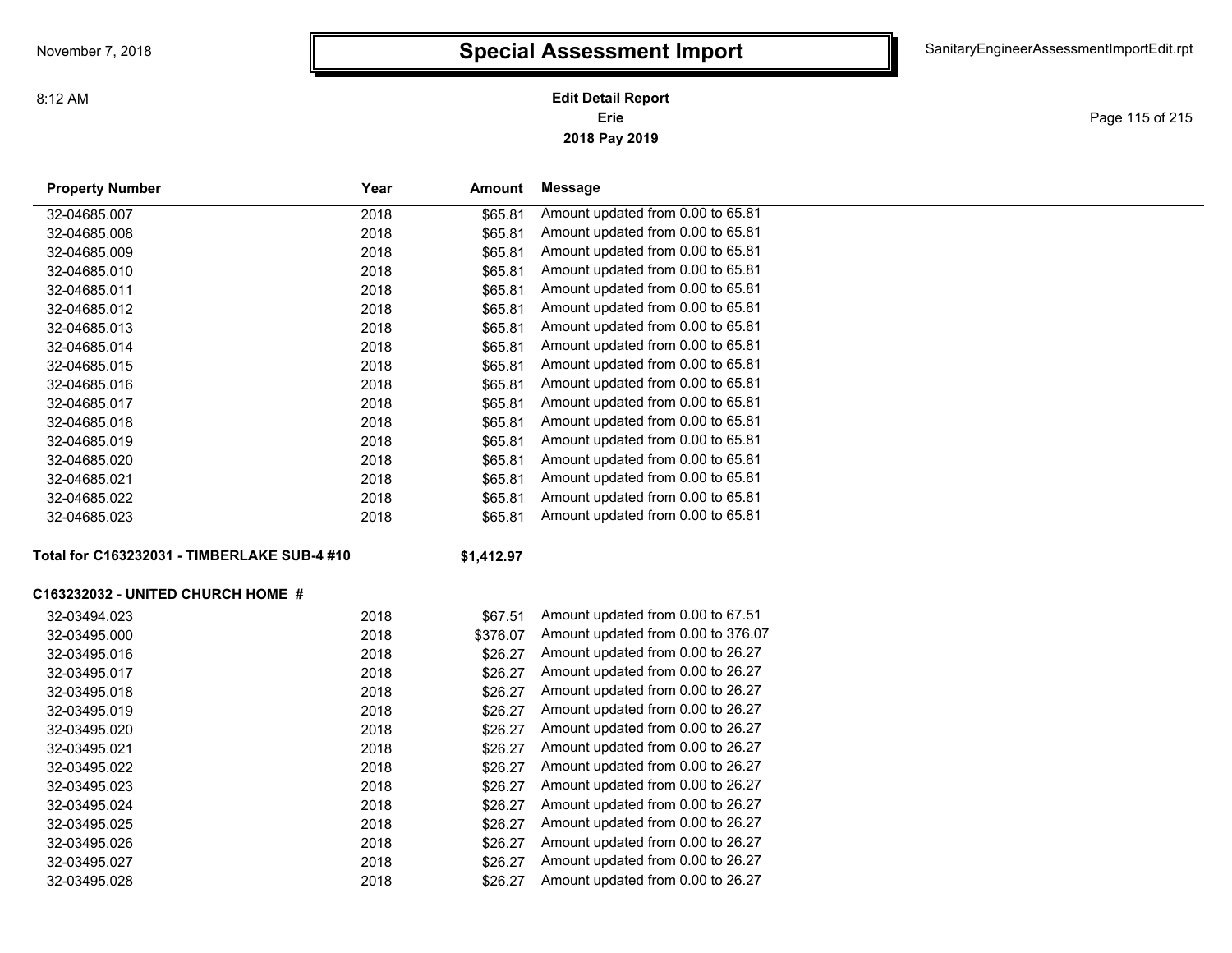8:12 AM

**2018 Pay 2019 Erie Edit Detail Report**

Page 116 of 215

| <b>Property Number</b>                    | Year          | Amount     | Message                            |
|-------------------------------------------|---------------|------------|------------------------------------|
| 32-03495.029                              | 2018          | \$26.27    | Amount updated from 0.00 to 26.27  |
| 32-03495.030                              | 2018          | \$26.27    | Amount updated from 0.00 to 26.27  |
| 32-03495.031                              | 2018          | \$26.27    | Amount updated from 0.00 to 26.27  |
| 32-03495.032                              | 2018          | \$26.27    | Amount updated from 0.00 to 26.27  |
| 32-03495.033                              | 2018          | \$26.27    | Amount updated from 0.00 to 26.27  |
| 32-03495.034                              | 2018          | \$26.27    | Amount updated from 0.00 to 26.27  |
| 32-03495.035                              | 2018          | \$26.27    | Amount updated from 0.00 to 26.27  |
| 32-03495.036                              | 2018          | \$26.27    | Amount updated from 0.00 to 26.27  |
| 32-03495.037                              | 2018          | \$26.27    | Amount updated from 0.00 to 26.27  |
| 32-03495.038                              | 2018          | \$26.27    | Amount updated from 0.00 to 26.27  |
| 32-63494.002                              | 2018          | \$271.95   | Amount updated from 0.00 to 271.95 |
| Total for C163232032 - UNITED CHURCH HOME |               | \$1,319.74 |                                    |
| C163232033 - CAMPBELL ST STORM SE         |               |            |                                    |
| 32-08003.000                              | 2018          | \$13.49    | Amount updated from 0.00 to 13.49  |
| 32-08004.000                              | 2018          | \$262.45   | Amount updated from 0.00 to 262.45 |
| 32-08005.000                              | 2018          | \$217.35   | Amount updated from 0.00 to 217.35 |
| 32-00138.000                              | 2018          | \$31.14    | Amount updated from 0.00 to 31.14  |
| 32-00180.000                              | 2018          | \$20.34    | Amount updated from 0.00 to 20.34  |
| 0.0000000000                              | $\sim$ $\sim$ |            |                                    |

| 32-00138.000 | 2018 | \$31.14 | Amount updated from 0.00 to 31.14 |
|--------------|------|---------|-----------------------------------|
| 32-00180.000 | 2018 | \$20.34 | Amount updated from 0.00 to 20.34 |
| 32-00653.000 | 2018 | \$34.20 | Amount updated from 0.00 to 34.20 |
| 32-01245.000 | 2018 | \$18.89 | Amount updated from 0.00 to 18.89 |
| 32-01292.000 | 2018 | \$20.72 | Amount updated from 0.00 to 20.72 |
| 32-01430.000 | 2018 | \$20.72 | Amount updated from 0.00 to 20.72 |
| 32-01504.000 | 2018 | \$18.89 | Amount updated from 0.00 to 18.89 |
| 32-01564.000 | 2018 | \$18.89 | Amount updated from 0.00 to 18.89 |
| 32-01614.000 | 2018 | \$4.63  | Amount updated from 0.00 to 4.63  |
| 32-02169.000 | 2018 | \$33.71 | Amount updated from 0.00 to 33.71 |
| 32-02200.000 | 2018 | \$33.71 | Amount updated from 0.00 to 33.71 |
| 32-02470.000 | 2018 | \$37.03 | Amount updated from 0.00 to 37.03 |
| 32-03089.000 | 2018 | \$45.09 | Amount updated from 0.00 to 45.09 |
| 32-03456.000 | 2018 | \$6.07  | Amount updated from 0.00 to 6.07  |
| 32-03457.000 | 2018 | \$35.24 | Amount updated from 0.00 to 35.24 |
| 32-03606.000 | 2018 | \$19.10 | Amount updated from 0.00 to 19.10 |
| 32-03668.000 | 2018 | \$29.39 | Amount updated from 0.00 to 29.39 |
| 32-03844.000 | 2018 | \$50.37 | Amount updated from 0.00 to 50.37 |
|              |      |         |                                   |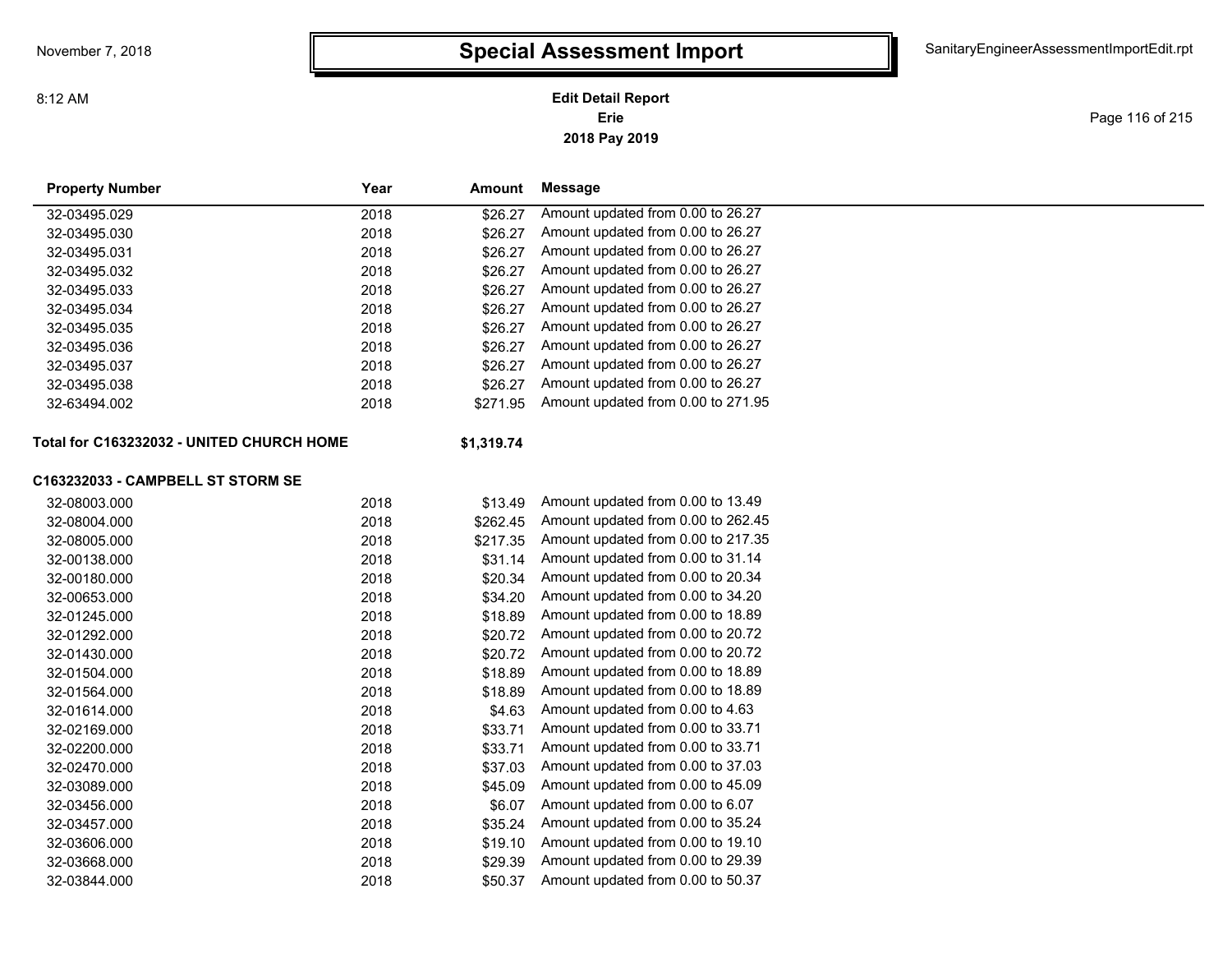### **2018 Pay 2019 Erie Edit Detail Report**

Page 117 of 215

| <b>Property Number</b>                     | Year | Amount     | <b>Message</b>                       |  |
|--------------------------------------------|------|------------|--------------------------------------|--|
| 32-03897.000                               | 2018 | \$39.80    | Amount updated from 0.00 to 39.80    |  |
| 32-03898.000                               | 2018 | \$62.99    | Amount updated from 0.00 to 62.99    |  |
| 32-03898.001                               | 2018 | \$66.04    | Amount updated from 0.00 to 66.04    |  |
| 32-04277.000                               | 2018 | \$21.80    | Amount updated from 0.00 to 21.80    |  |
| 32-04277.001                               | 2018 | \$8.06     | Amount updated from 0.00 to 8.06     |  |
| 32-04277.002                               | 2018 | \$7.94     | Amount updated from 0.00 to 7.94     |  |
| 32-04278.000                               | 2018 | \$23.36    | Amount updated from 0.00 to 23.36    |  |
| 32-04330.000                               | 2018 | \$18.89    | Amount updated from 0.00 to 18.89    |  |
| 32-04332.000                               | 2018 | \$2.49     | Amount updated from 0.00 to 2.49     |  |
| Total for C163232033 - CAMPBELL ST STORM S |      | \$1,222.79 |                                      |  |
| C163232034 - ANGELS PATH SUBD #1,2         |      |            |                                      |  |
| 32-04302.000                               | 2018 | \$3,900.06 | Amount updated from 0.00 to 3,900.06 |  |
| 32-04441.001                               | 2018 | \$1,449.84 | Amount updated from 0.00 to 1,449.84 |  |
| 32-04441.003                               | 2018 | \$483.28   | Amount updated from 0.00 to 483.28   |  |
| 32-04441.060                               | 2018 | \$136.54   | Amount updated from 0.00 to 136.54   |  |
| 32-04441.002                               | 2018 | \$483.28   | Amount updated from 0.00 to 483.28   |  |
| 32-04441.004                               | 2018 | \$60.41    | Amount updated from 0.00 to 60.41    |  |
| 32-04441.005                               | 2018 | \$60.41    | Amount updated from 0.00 to 60.41    |  |
| 32-04441.006                               | 2018 | \$241.64   | Amount updated from 0.00 to 241.64   |  |
| 32-04441.007                               | 2018 | \$241.64   | Amount updated from 0.00 to 241.64   |  |
| 32-04441.008                               | 2018 | \$241.64   | Amount updated from 0.00 to 241.64   |  |
| 32-04441.009                               | 2018 | \$241.64   | Amount updated from 0.00 to 241.64   |  |
| 32-04441.010                               | 2018 | \$241.64   | Amount updated from 0.00 to 241.64   |  |
| 32-04441.011                               | 2018 | \$241.64   | Amount updated from 0.00 to 241.64   |  |
| 32-04441.012                               | 2018 | \$241.64   | Amount updated from 0.00 to 241.64   |  |
| 32-04441.013                               | 2018 | \$241.64   | Amount updated from 0.00 to 241.64   |  |
| 32-04441.014                               | 2018 | \$241.64   | Amount updated from 0.00 to 241.64   |  |
| 32-04441.015                               | 2018 | \$241.64   | Amount updated from 0.00 to 241.64   |  |
| 32-04441.016                               | 2018 | \$241.64   | Amount updated from 0.00 to 241.64   |  |
| 32-04441.017                               | 2018 | \$241.64   | Amount updated from 0.00 to 241.64   |  |
| 32-04441.018                               | 2018 | \$241.64   | Amount updated from 0.00 to 241.64   |  |
| 32-04441.019                               | 2018 | \$241.64   | Amount updated from 0.00 to 241.64   |  |
| 32-04441.020                               | 2018 | \$241.64   | Amount updated from 0.00 to 241.64   |  |
| 32-04441.021                               | 2018 | \$241.64   | Amount updated from 0.00 to 241.64   |  |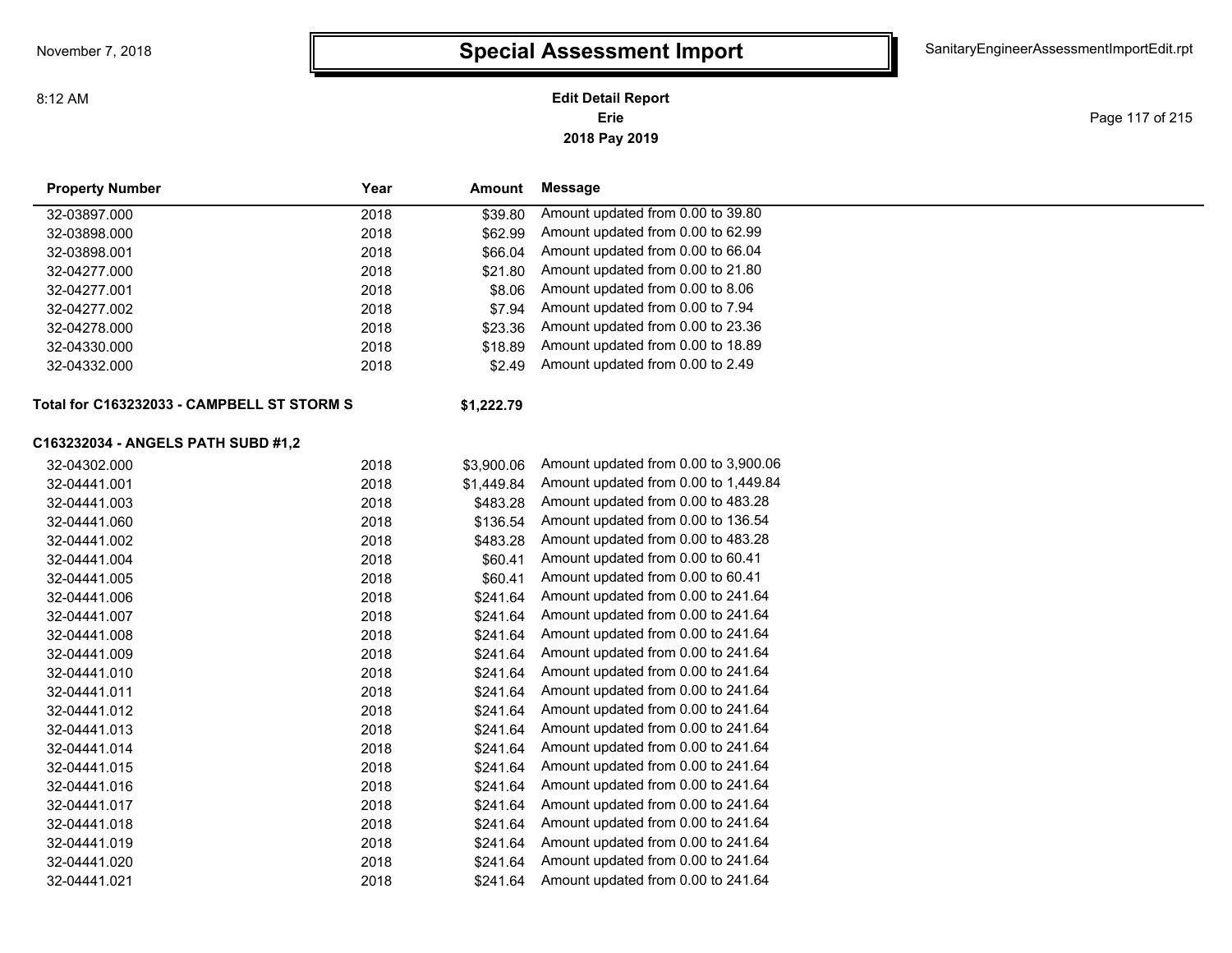Page 118 of 215

| <b>Property Number</b> | Year | Amount   | Message                            |
|------------------------|------|----------|------------------------------------|
| 32-04441.022           | 2018 | \$241.64 | Amount updated from 0.00 to 241.64 |
| 32-04441.023           | 2018 | \$241.64 | Amount updated from 0.00 to 241.64 |
| 32-04441.024           | 2018 | \$241.64 | Amount updated from 0.00 to 241.64 |
| 32-04441.025           | 2018 | \$241.64 | Amount updated from 0.00 to 241.64 |
| 32-04441.026           | 2018 | \$241.64 | Amount updated from 0.00 to 241.64 |
| 32-04441.027           | 2018 | \$241.64 | Amount updated from 0.00 to 241.64 |
| 32-04441.028           | 2018 | \$241.64 | Amount updated from 0.00 to 241.64 |
| 32-04441.029           | 2018 | \$241.64 | Amount updated from 0.00 to 241.64 |
| 32-04441.030           | 2018 | \$241.64 | Amount updated from 0.00 to 241.64 |
| 32-04441.031           | 2018 | \$241.64 | Amount updated from 0.00 to 241.64 |
| 32-04441.032           | 2018 | \$241.64 | Amount updated from 0.00 to 241.64 |
| 32-04441.033           | 2018 | \$241.64 | Amount updated from 0.00 to 241.64 |
| 32-04441.034           | 2018 | \$241.64 | Amount updated from 0.00 to 241.64 |
| 32-04441.035           | 2018 | \$241.64 | Amount updated from 0.00 to 241.64 |
| 32-04441.036           | 2018 | \$241.64 | Amount updated from 0.00 to 241.64 |
| 32-04441.037           | 2018 | \$241.64 | Amount updated from 0.00 to 241.64 |
| 32-04441.038           | 2018 | \$241.64 | Amount updated from 0.00 to 241.64 |
| 32-04441.039           | 2018 | \$241.64 | Amount updated from 0.00 to 241.64 |
| 32-04441.040           | 2018 | \$241.64 | Amount updated from 0.00 to 241.64 |
| 32-04441.041           | 2018 | \$241.64 | Amount updated from 0.00 to 241.64 |
| 32-04441.042           | 2018 | \$241.64 | Amount updated from 0.00 to 241.64 |
| 32-04441.043           | 2018 | \$241.64 | Amount updated from 0.00 to 241.64 |
| 32-04441.044           | 2018 | \$241.64 | Amount updated from 0.00 to 241.64 |
| 32-04441.045           | 2018 | \$241.64 | Amount updated from 0.00 to 241.64 |
| 32-04441.046           | 2018 | \$241.64 | Amount updated from 0.00 to 241.64 |
| 32-04441.047           | 2018 | \$241.64 | Amount updated from 0.00 to 241.64 |
| 32-04441.048           | 2018 | \$241.64 | Amount updated from 0.00 to 241.64 |
| 32-04441.049           | 2018 | \$241.64 | Amount updated from 0.00 to 241.64 |
| 32-04441.050           | 2018 | \$241.64 | Amount updated from 0.00 to 241.64 |
| 32-04441.051           | 2018 | \$241.64 | Amount updated from 0.00 to 241.64 |
| 32-04441.052           | 2018 | \$241.64 | Amount updated from 0.00 to 241.64 |
| 32-04441.053           | 2018 | \$241.64 | Amount updated from 0.00 to 241.64 |
| 32-04441.054           | 2018 | \$483.28 | Amount updated from 0.00 to 483.28 |
| 32-04441.055           | 2018 | \$483.28 | Amount updated from 0.00 to 483.28 |
| 32-04441.056           | 2018 | \$846.50 | Amount updated from 0.00 to 846.50 |
| 32-04441.059           | 2018 | \$201.48 | Amount updated from 0.00 to 201.48 |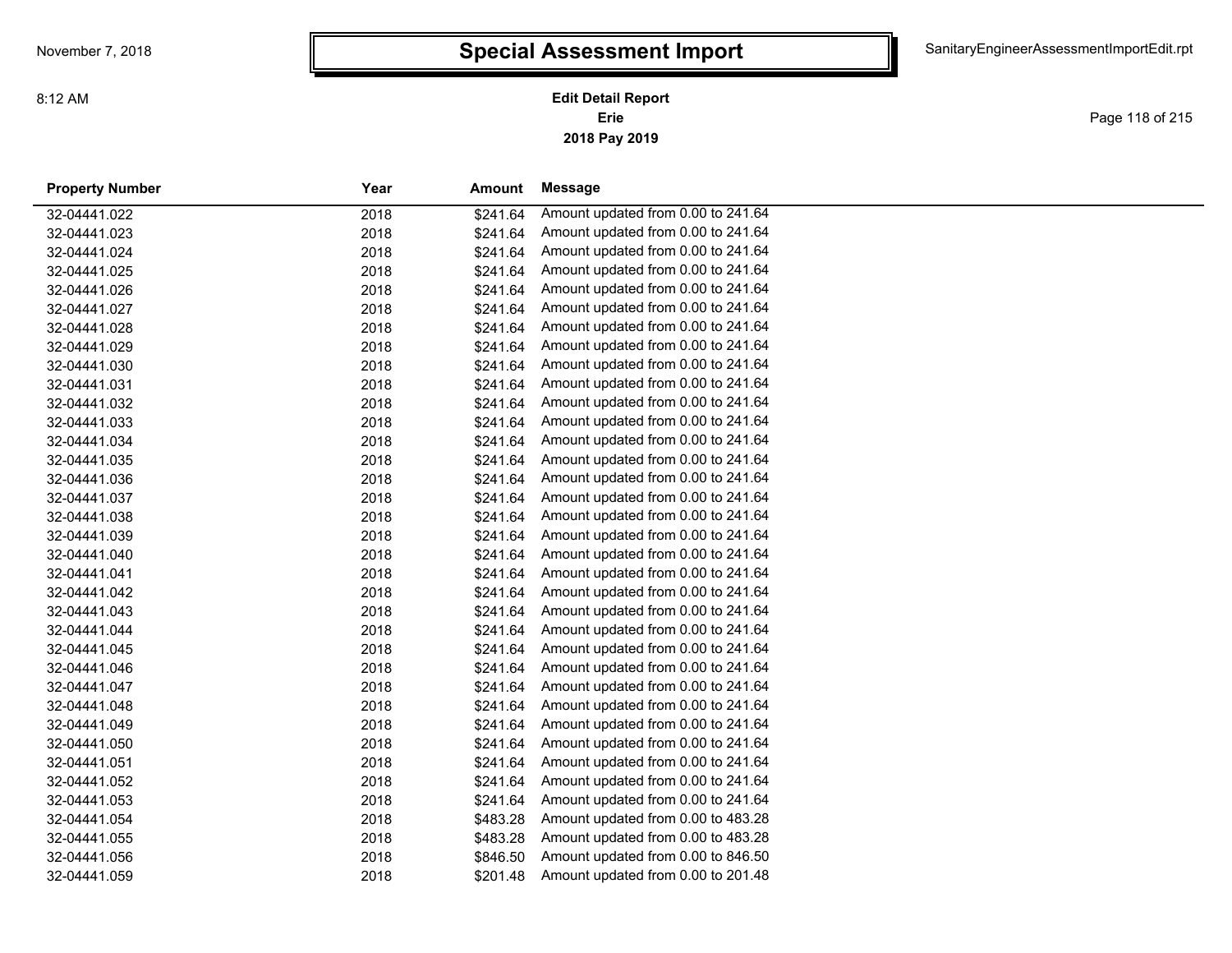**2018 Pay 2019 Erie Edit Detail Report**

Page 119 of 215

| <b>Property Number</b>                     | Year | Amount      | Message                            |  |
|--------------------------------------------|------|-------------|------------------------------------|--|
| 32-04441.061                               | 2018 | \$138.09    | Amount updated from 0.00 to 138.09 |  |
| 32-04441.062                               | 2018 | \$127.23    | Amount updated from 0.00 to 127.23 |  |
| Total for C163232034 - ANGELS PATH SUBD #1 |      | \$20,452.40 |                                    |  |
| C163232035 - WINDAMERE SUB 2,3,4 #1        |      |             |                                    |  |
| 32-04302.000                               | 2018 | \$314.49    | Amount updated from 0.00 to 314.49 |  |
| 32-03029.006                               | 2018 | \$48.46     | Amount updated from 0.00 to 48.46  |  |
| 32-03029.007                               | 2018 | \$48.46     | Amount updated from 0.00 to 48.46  |  |
| 32-03029.008                               | 2018 | \$48.46     | Amount updated from 0.00 to 48.46  |  |
| 32-03029.009                               | 2018 | \$48.46     | Amount updated from 0.00 to 48.46  |  |
| 32-03029.010                               | 2018 | \$48.46     | Amount updated from 0.00 to 48.46  |  |
| 32-03029.011                               | 2018 | \$48.46     | Amount updated from 0.00 to 48.46  |  |
| 32-03029.012                               | 2018 | \$48.46     | Amount updated from 0.00 to 48.46  |  |
| 32-03029.013                               | 2018 | \$48.46     | Amount updated from 0.00 to 48.46  |  |
| 32-03029.014                               | 2018 | \$48.46     | Amount updated from 0.00 to 48.46  |  |
| 32-03029.015                               | 2018 | \$48.46     | Amount updated from 0.00 to 48.46  |  |
| 32-03029.016                               | 2018 | \$48.46     | Amount updated from 0.00 to 48.46  |  |
| 32-03029.017                               | 2018 | \$48.46     | Amount updated from 0.00 to 48.46  |  |
| 32-03029.018                               | 2018 | \$48.46     | Amount updated from 0.00 to 48.46  |  |
| 32-03029.019                               | 2018 | \$48.46     | Amount updated from 0.00 to 48.46  |  |
| 32-03029.020                               | 2018 | \$48.46     | Amount updated from 0.00 to 48.46  |  |
| 32-03029.021                               | 2018 | \$48.46     | Amount updated from 0.00 to 48.46  |  |
| 32-03029.022                               | 2018 | \$48.46     | Amount updated from 0.00 to 48.46  |  |
| 32-03029.023                               | 2018 | \$48.46     | Amount updated from 0.00 to 48.46  |  |
| 32-04912.034                               | 2018 | \$48.46     | Amount updated from 0.00 to 48.46  |  |
| 32-04912.035                               | 2018 | \$48.46     | Amount updated from 0.00 to 48.46  |  |
| 32-04912.036                               | 2018 | \$48.46     | Amount updated from 0.00 to 48.46  |  |
| 32-04912.037                               | 2018 | \$48.46     | Amount updated from 0.00 to 48.46  |  |
| 32-04912.038                               | 2018 | \$48.46     | Amount updated from 0.00 to 48.46  |  |
| 32-04912.039                               | 2018 | \$48.46     | Amount updated from 0.00 to 48.46  |  |
| 32-04912.040                               | 2018 | \$48.46     | Amount updated from 0.00 to 48.46  |  |
| 32-04912.041                               | 2018 | \$48.46     | Amount updated from 0.00 to 48.46  |  |
| 32-04912.042                               | 2018 | \$48.46     | Amount updated from 0.00 to 48.46  |  |
| 32-04912.043                               | 2018 | \$48.46     | Amount updated from 0.00 to 48.46  |  |
| 32-04912.044                               | 2018 | \$2.00      | Amount updated from 0.00 to 2.00   |  |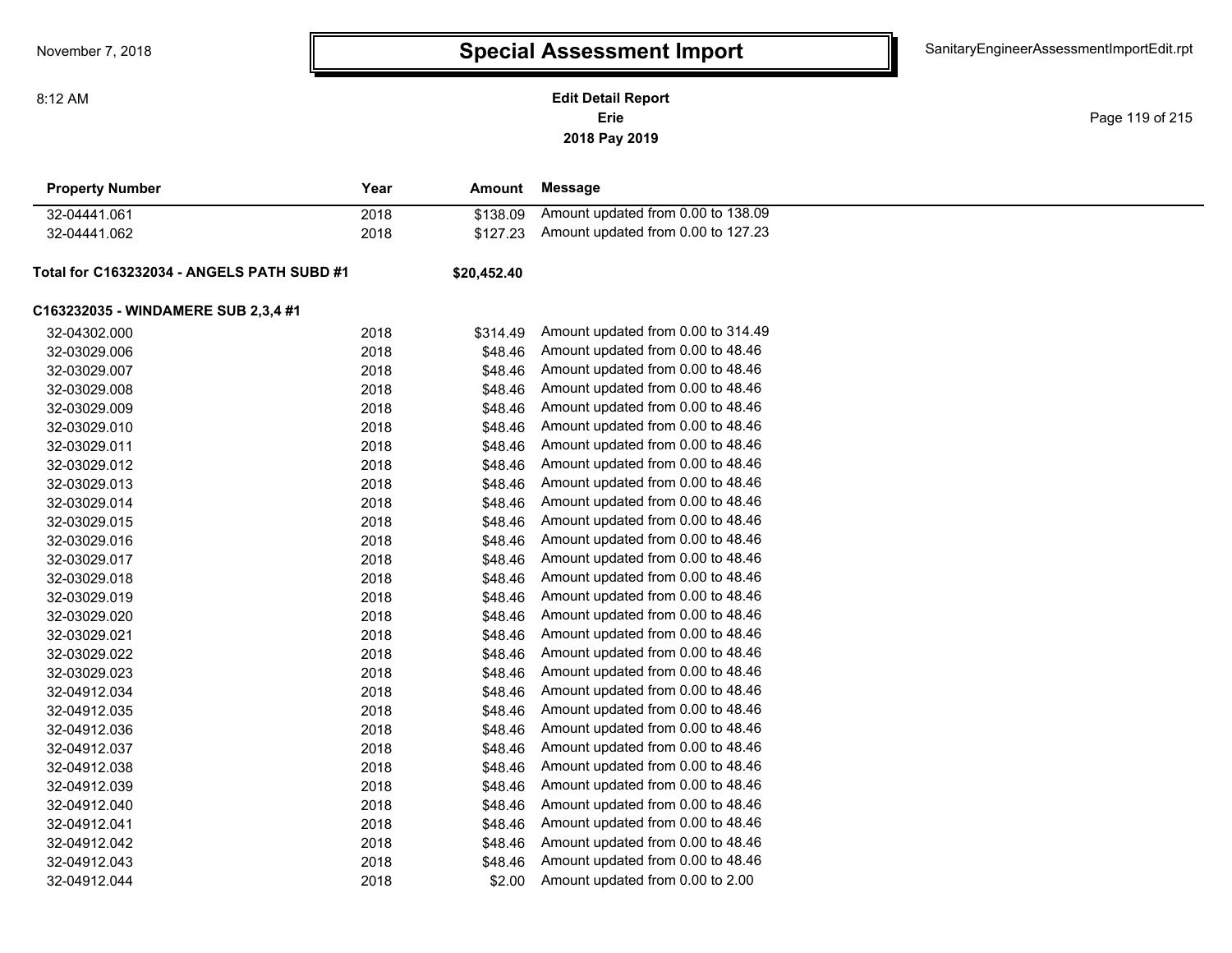# **Special Assessment Import**

**2018 Pay 2019 Erie Edit Detail Report**

Page 120 of 215

| <b>Property Number</b>                       | Year | Amount     | <b>Message</b>                     |
|----------------------------------------------|------|------------|------------------------------------|
| 32-04912.045                                 | 2018 | \$48.46    | Amount updated from 0.00 to 48.46  |
| 32-04912.047                                 | 2018 | \$48.46    | Amount updated from 0.00 to 48.46  |
| 32-04912.048                                 | 2018 | \$48.46    | Amount updated from 0.00 to 48.46  |
| 32-04912.049                                 | 2018 | \$48.46    | Amount updated from 0.00 to 48.46  |
| 32-04912.050                                 | 2018 | \$48.46    | Amount updated from 0.00 to 48.46  |
| 32-04912.051                                 | 2018 | \$48.46    | Amount updated from 0.00 to 48.46  |
| 32-04912.052                                 | 2018 | \$48.46    | Amount updated from 0.00 to 48.46  |
| 32-04912.053                                 | 2018 | \$48.46    | Amount updated from 0.00 to 48.46  |
| 32-04912.054                                 | 2018 | \$48.46    | Amount updated from 0.00 to 48.46  |
| 32-04912.055                                 | 2018 | \$48.46    | Amount updated from 0.00 to 48.46  |
| 32-04912.056                                 | 2018 | \$48.46    | Amount updated from 0.00 to 48.46  |
| 32-04912.057                                 | 2018 | \$48.46    | Amount updated from 0.00 to 48.46  |
| 32-04912.058                                 | 2018 | \$48.46    | Amount updated from 0.00 to 48.46  |
| 32-04912.060                                 | 2018 | \$48.46    | Amount updated from 0.00 to 48.46  |
| 32-04912.061                                 | 2018 | \$96.92    | Amount updated from 0.00 to 96.92  |
| 32-04912.062                                 | 2018 | \$48.46    | Amount updated from 0.00 to 48.46  |
| 32-04912.063                                 | 2018 | \$48.46    | Amount updated from 0.00 to 48.46  |
| Total for C163232035 - WINDAMERE SUB 2,3,4 # |      | \$2,545.65 |                                    |
| C163232036 - SANDY ACRES ESTS #119           |      |            |                                    |
| 32-04302.000                                 | 2018 | \$686.50   | Amount updated from 0.00 to 686.50 |
| 32-03764.001                                 | 2018 | \$152.80   | Amount updated from 0.00 to 152.80 |
| 32-03764.002                                 | 2018 | \$152.80   | Amount updated from 0.00 to 152.80 |
| 32-03764.003                                 | 2018 | \$152.80   | Amount updated from 0.00 to 152.80 |
| 32-03764.004                                 | 2018 | \$152.80   | Amount updated from 0.00 to 152.80 |
| 32-03764.005                                 | 2018 | \$152.80   | Amount updated from 0.00 to 152.80 |
| 32-03764.006                                 | 2018 | \$152.80   | Amount updated from 0.00 to 152.80 |
| 32-03764.007                                 | 2018 | \$152.80   | Amount updated from 0.00 to 152.80 |
| 32-03764.008                                 | 2018 | \$152.80   | Amount updated from 0.00 to 152.80 |
| 32-03764.009                                 | 2018 | \$152.80   | Amount updated from 0.00 to 152.80 |
| 32-03764.010                                 | 2018 | \$152.80   | Amount updated from 0.00 to 152.80 |
| 32-03764.011                                 | 2018 | \$152.80   | Amount updated from 0.00 to 152.80 |
| 32-03764.012                                 | 2018 | \$152.80   | Amount updated from 0.00 to 152.80 |
| 32-03764.013                                 | 2018 | \$152.80   | Amount updated from 0.00 to 152.80 |
| 32-03764.014                                 | 2018 | \$152.80   | Amount updated from 0.00 to 152.80 |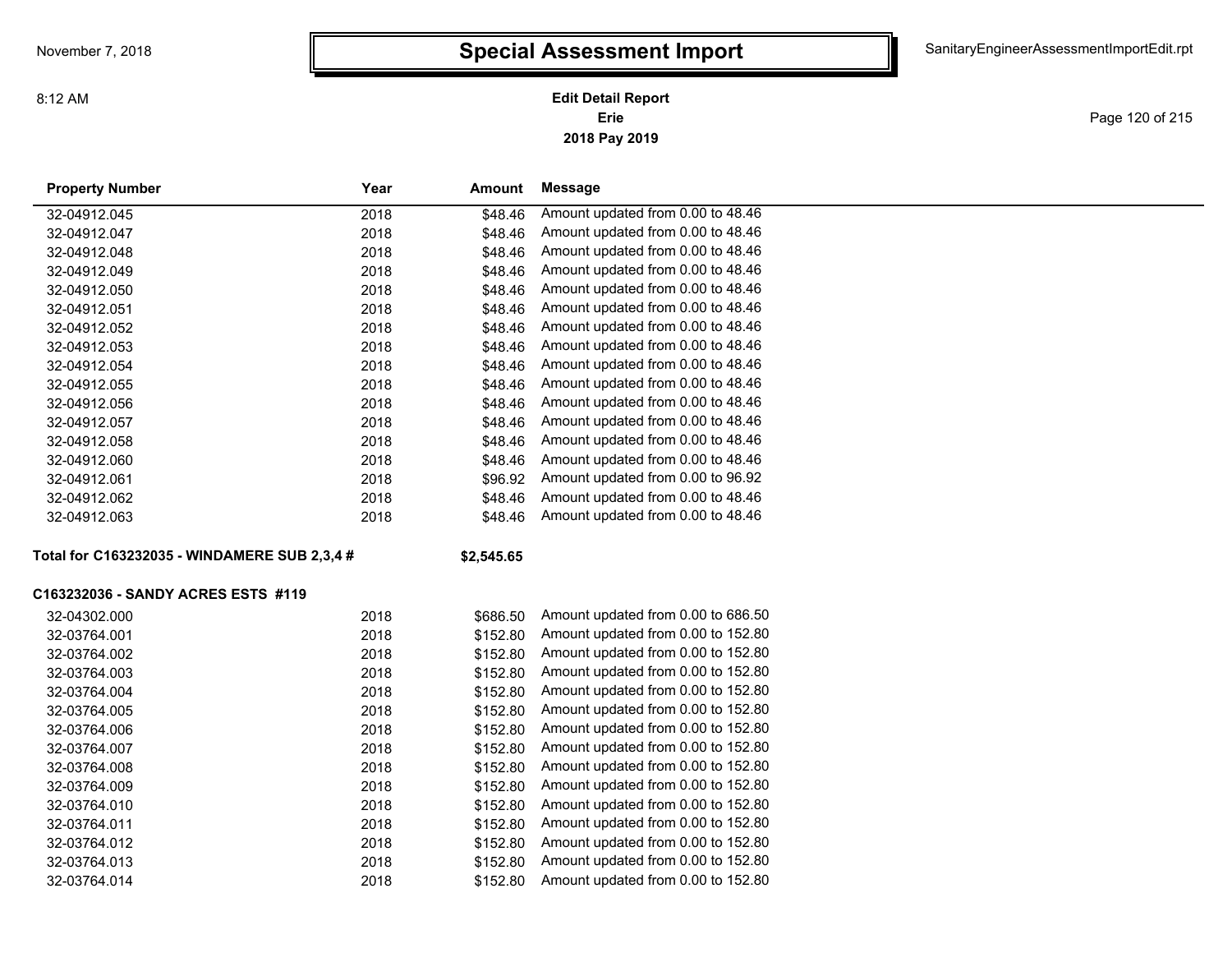**2018 Pay 2019 Erie Edit Detail Report**

Page 121 of 215

| <b>Property Number</b>                     | Year | Amount     | <b>Message</b>                       |
|--------------------------------------------|------|------------|--------------------------------------|
| 32-03764.015                               | 2018 | \$152.80   | Amount updated from 0.00 to 152.80   |
| 32-03764.016                               | 2018 | \$152.80   | Amount updated from 0.00 to 152.80   |
| 32-03764.017                               | 2018 | \$152.80   | Amount updated from 0.00 to 152.80   |
| 32-03764.018                               | 2018 | \$152.80   | Amount updated from 0.00 to 152.80   |
| 32-03764.019                               | 2018 | \$152.80   | Amount updated from 0.00 to 152.80   |
| 32-03764.020                               | 2018 | \$305.60   | Amount updated from 0.00 to 305.60   |
| 32-03764.022                               | 2018 | \$152.80   | Amount updated from 0.00 to 152.80   |
| 32-03764.023                               | 2018 | \$152.80   | Amount updated from 0.00 to 152.80   |
| 32-03764.024                               | 2018 | \$152.80   | Amount updated from 0.00 to 152.80   |
| 32-03764.025                               | 2018 | \$152.80   | Amount updated from 0.00 to 152.80   |
| 32-03764.026                               | 2018 | \$152.80   | Amount updated from 0.00 to 152.80   |
| 32-03764.027                               | 2018 | \$152.80   | Amount updated from 0.00 to 152.80   |
| 32-03764.028                               | 2018 | \$152.80   | Amount updated from 0.00 to 152.80   |
| 32-03764.029                               | 2018 | \$152.80   | Amount updated from 0.00 to 152.80   |
| Total for C163232036 - SANDY ACRES ESTS #1 |      | \$5,117.70 |                                      |
| C163232037 - KALAHARI RESORT #122          |      |            |                                      |
| 32-04082.000                               | 2018 | \$2.00     | Amount updated from 0.00 to 2.00     |
| 32-04302.000                               | 2018 | \$5.55     | Amount updated from 0.00 to 5.55     |
| 32-63829.015                               | 2018 | \$21.60    | Amount updated from 0.00 to 21.60    |
| 39-00769.000                               | 2018 | \$358.56   | Amount updated from 0.00 to 358.56   |
| 32-02956.000                               | 2018 | \$242.85   | Amount updated from 0.00 to 242.85   |
| 32-03134.000                               | 2018 | \$8.98     | Amount updated from 0.00 to 8.98     |
| 39-00512.000                               | 2018 | \$1,352.66 | Amount updated from 0.00 to 1,352.66 |
| 39-00512.001                               | 2018 | \$6.45     | Amount updated from 0.00 to 6.45     |
| 41-00070.000                               | 2018 | \$1,294.29 | Amount updated from 0.00 to 1,294.29 |
| 41-00070.002                               | 2018 | \$534.67   | Amount updated from 0.00 to 534.67   |
| 41-00070.003                               | 2018 | \$30.39    | Amount updated from 0.00 to 30.39    |
| 41-00070.004                               | 2018 | \$71.78    | Amount updated from 0.00 to 71.78    |

**Total for C163232037 - KALAHARI RESORT #122**

**\$3,941.04**

41-00071.000 2018 \$11.26 Amount updated from 0.00 to 11.26

**C163232038 - SHAKER HIGHLANDS #121**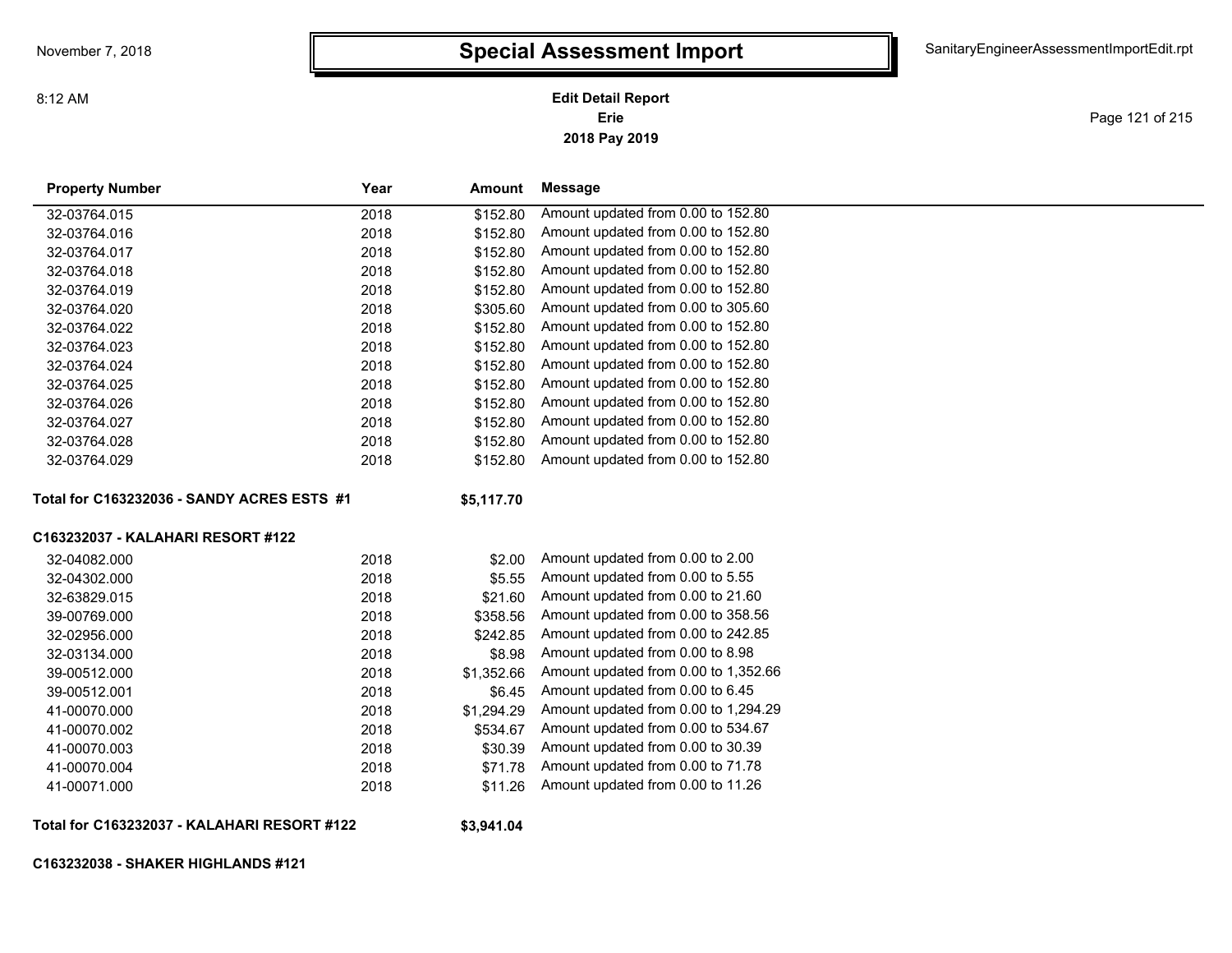Page 122 of 215

| <b>Property Number</b>                     | Year | <b>Amount</b> | <b>Message</b>                     |
|--------------------------------------------|------|---------------|------------------------------------|
| 32-02600.026                               | 2018 | \$38.37       | Amount updated from 0.00 to 38.37  |
| 32-04302.000                               | 2018 | \$315.71      | Amount updated from 0.00 to 315.71 |
| 32-02600.009                               | 2018 | \$38.37       | Amount updated from 0.00 to 38.37  |
| 32-02600.010                               | 2018 | \$38.37       | Amount updated from 0.00 to 38.37  |
| 32-02600.011                               | 2018 | \$38.37       | Amount updated from 0.00 to 38.37  |
| 32-02600.012                               | 2018 | \$38.37       | Amount updated from 0.00 to 38.37  |
| 32-02600.013                               | 2018 | \$38.37       | Amount updated from 0.00 to 38.37  |
| 32-02600.014                               | 2018 | \$38.37       | Amount updated from 0.00 to 38.37  |
| 32-02600.015                               | 2018 | \$38.37       | Amount updated from 0.00 to 38.37  |
| 32-02600.016                               | 2018 | \$38.37       | Amount updated from 0.00 to 38.37  |
| 32-02600.017                               | 2018 | \$38.37       | Amount updated from 0.00 to 38.37  |
| 32-02600.018                               | 2018 | \$38.37       | Amount updated from 0.00 to 38.37  |
| 32-02600.019                               | 2018 | \$38.37       | Amount updated from 0.00 to 38.37  |
| 32-02600.020                               | 2018 | \$38.37       | Amount updated from 0.00 to 38.37  |
| 32-02600.021                               | 2018 | \$38.37       | Amount updated from 0.00 to 38.37  |
| 32-02600.022                               | 2018 | \$38.37       | Amount updated from 0.00 to 38.37  |
| 32-02600.023                               | 2018 | \$38.37       | Amount updated from 0.00 to 38.37  |
| 32-02600.024                               | 2018 | \$38.37       | Amount updated from 0.00 to 38.37  |
| 32-02600.025                               | 2018 | \$38.37       | Amount updated from 0.00 to 38.37  |
| 32-02600.027                               | 2018 | \$38.37       | Amount updated from 0.00 to 38.37  |
| 32-02600.028                               | 2018 | \$38.37       | Amount updated from 0.00 to 38.37  |
| 32-02600.029                               | 2018 | \$38.37       | Amount updated from 0.00 to 38.37  |
| 32-02600.030                               | 2018 | \$38.37       | Amount updated from 0.00 to 38.37  |
| 32-02600.031                               | 2018 | \$38.37       | Amount updated from 0.00 to 38.37  |
| 32-02600.032                               | 2018 | \$38.37       | Amount updated from 0.00 to 38.37  |
| 32-02600.033                               | 2018 | \$38.37       | Amount updated from 0.00 to 38.37  |
| 32-02600.034                               | 2018 | \$38.37       | Amount updated from 0.00 to 38.37  |
| 32-02600.035                               | 2018 | \$38.37       | Amount updated from 0.00 to 38.37  |
| 32-02600.036                               | 2018 | \$38.37       | Amount updated from 0.00 to 38.37  |
| 32-02600.037                               | 2018 | \$38.37       | Amount updated from 0.00 to 38.37  |
| Total for C163232038 - SHAKER HIGHLANDS #1 |      | \$1,428,44    |                                    |

**Total for C163232038 - SHAKER HIGHLANDS #1**

#### **\$1,428.44**

#### **C163232039 - THE RESERVE 10 #123**

| 32-04302.000 |  |
|--------------|--|
| 32-04491.000 |  |

| 32-04302.000 | 2018 | \$159.82 Amount updated from 0.00 to 159.82 |
|--------------|------|---------------------------------------------|
| 32-04491.000 | 2018 | $$54.15$ Amount updated from 0.00 to 54.15  |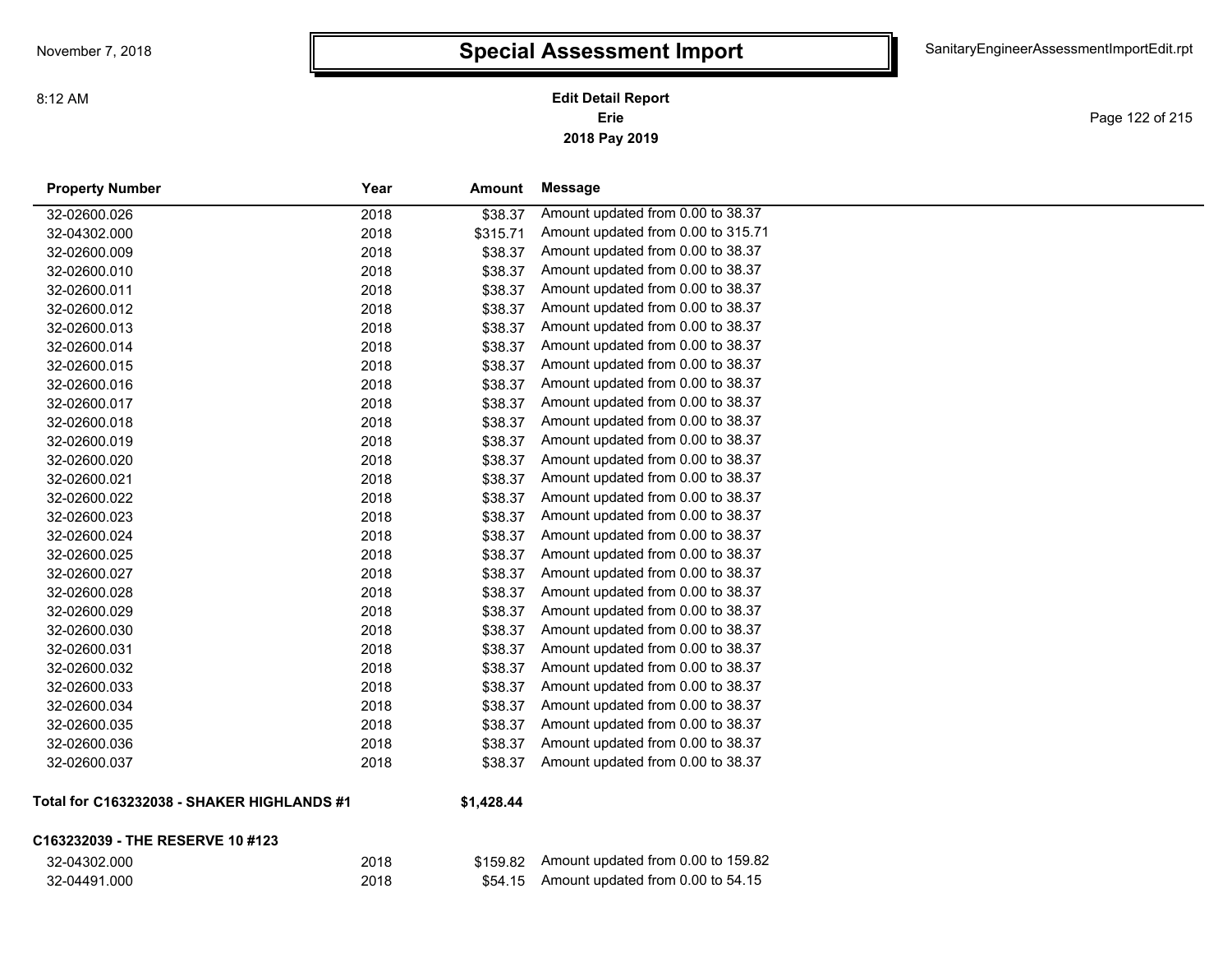#### **2018 Pay 2019 Erie Edit Detail Report**

Page 123 of 215

| <b>Property Number</b>                     | Year | Amount     | <b>Message</b>                     |
|--------------------------------------------|------|------------|------------------------------------|
| 32-04493.000                               | 2018 | \$54.15    | Amount updated from 0.00 to 54.15  |
| 32-04504.000                               | 2018 | \$54.15    | Amount updated from 0.00 to 54.15  |
| 32-04539.047                               | 2018 | \$54.15    | Amount updated from 0.00 to 54.15  |
| 32-04539.068                               | 2018 | \$54.15    | Amount updated from 0.00 to 54.15  |
| 32-04539.069                               | 2018 | \$54.15    | Amount updated from 0.00 to 54.15  |
| 32-04539.070                               | 2018 | \$54.15    | Amount updated from 0.00 to 54.15  |
| 32-04539.071                               | 2018 | \$54.15    | Amount updated from 0.00 to 54.15  |
| 32-04539.072                               | 2018 | \$54.15    | Amount updated from 0.00 to 54.15  |
| 32-04539.073                               | 2018 | \$54.15    | Amount updated from 0.00 to 54.15  |
| 32-04539.074                               | 2018 | \$54.15    | Amount updated from 0.00 to 54.15  |
| 32-04539.075                               | 2018 | \$54.15    | Amount updated from 0.00 to 54.15  |
| 32-04539.076                               | 2018 | \$54.15    | Amount updated from 0.00 to 54.15  |
| 32-04539.077                               | 2018 | \$54.15    | Amount updated from 0.00 to 54.15  |
| 32-04539.078                               | 2018 | \$54.15    | Amount updated from 0.00 to 54.15  |
| 32-04539.079                               | 2018 | \$54.15    | Amount updated from 0.00 to 54.15  |
| 32-04539.080                               | 2018 | \$54.15    | Amount updated from 0.00 to 54.15  |
| Total for C163232039 - THE RESERVE 10 #123 |      | \$1,080.37 |                                    |
| C163232040 - ANGELS POINT SUBD #1 D        |      |            |                                    |
| 32-04302.000                               | 2018 | \$270.45   | Amount updated from 0.00 to 270.45 |
| 32-03677.001                               | 2018 | \$32.01    | Amount updated from 0.00 to 32.01  |
| 32-03677.002                               | 2018 | \$32.01    | Amount updated from 0.00 to 32.01  |
| 32-03677.003                               | 2018 | \$32.01    | Amount updated from 0.00 to 32.01  |
| 32-03677.004                               | 2018 | \$32.01    | Amount updated from 0.00 to 32.01  |
| 32-03677.005                               | 2018 | \$32.01    | Amount updated from 0.00 to 32.01  |
| 32-03677.006                               | 2018 | \$32.01    | Amount updated from 0.00 to 32.01  |
| 32-03677.007                               | 2018 | \$32.01    | Amount updated from 0.00 to 32.01  |
| 32-03677.008                               | 2018 | \$32.01    | Amount updated from 0.00 to 32.01  |
| 32-03677.009                               | 2018 | \$32.01    | Amount updated from 0.00 to 32.01  |
| 32-03677.010                               | 2018 | \$32.01    | Amount updated from 0.00 to 32.01  |
| 32-03677.011                               | 2018 | \$32.01    | Amount updated from 0.00 to 32.01  |
| 32-03677.012                               | 2018 | \$32.01    | Amount updated from 0.00 to 32.01  |
| 32-03677.013                               | 2018 | \$32.01    | Amount updated from 0.00 to 32.01  |
| 32-03677.014                               | 2018 | \$32.01    | Amount updated from 0.00 to 32.01  |
| 32-03677.015                               | 2018 | \$32.01    | Amount updated from 0.00 to 32.01  |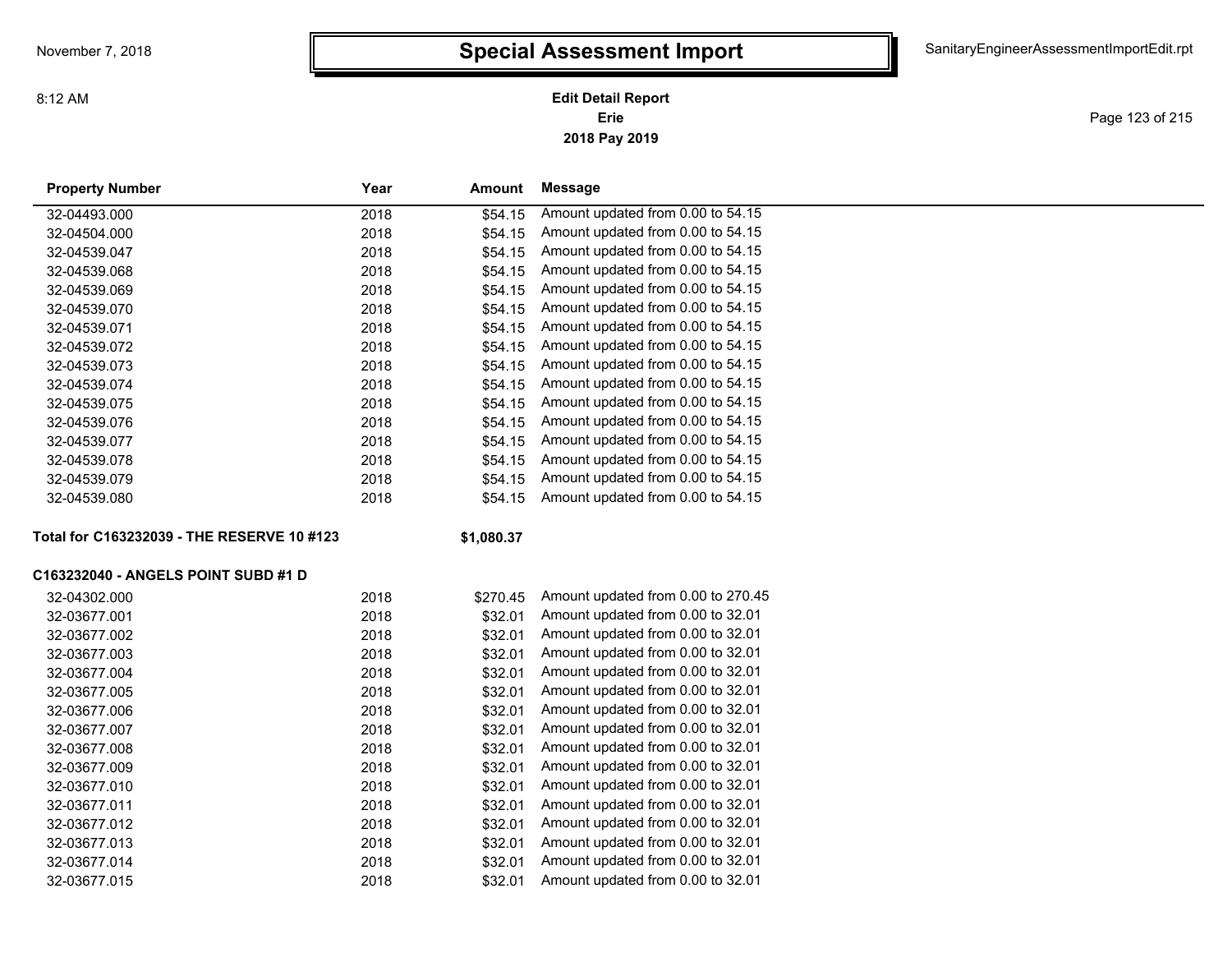### **2018 Pay 2019 Erie Edit Detail Report**

Page 124 of 215

| <b>Property Number</b>                      | Year | Amount   | <b>Message</b>                     |
|---------------------------------------------|------|----------|------------------------------------|
| Total for C163232040 - ANGELS POINT SUBD #1 |      | \$750.60 |                                    |
| C163232041 - BONE CREEK DITCH #132          |      |          |                                    |
| 32-04302.000                                | 2018 | \$95.47  | Amount updated from 0.00 to 95.47  |
| 32-04768.005                                | 2018 | \$110.98 | Amount updated from 0.00 to 110.98 |
| 32-04768.006                                | 2018 | \$228.36 | Amount updated from 0.00 to 228.36 |
| 32-04768.007                                | 2018 | \$153.20 | Amount updated from 0.00 to 153.20 |
| Total for C163232041 - BONE CREEK DITCH #1  |      | \$588.01 |                                    |
| C163232042 - LAKECREST STM #138 DI          |      |          |                                    |
| 32-03356.008                                | 2018 | \$292.85 | Amount updated from 0.00 to 292.85 |
| 32-03356.009                                | 2018 | \$40.67  | Amount updated from 0.00 to 40.67  |
| 32-03356.010                                | 2018 | \$10.55  | Amount updated from 0.00 to 10.55  |
| 32-03356.011                                | 2018 | \$416.50 | Amount updated from 0.00 to 416.50 |
| 32-04302.000                                | 2018 | \$103.91 | Amount updated from 0.00 to 103.91 |
| 32-03356.019                                | 2018 | \$128.69 | Amount updated from 0.00 to 128.69 |
| Total for C163232042 - LAKECREST STM #138 D |      | \$993.17 |                                    |
| C163331002 - BROWN KUEBELER #17             |      |          |                                    |
| 31-00400.000                                | 2018 | \$2.00   | Amount updated from 0.00 to 2.00   |
| 33-00001.000                                | 2018 | \$2.00   | Amount updated from 0.00 to 2.00   |
| 33-00036.000                                | 2018 | \$24.97  | Amount updated from 0.00 to 24.97  |
| 33-00075.000                                | 2018 | \$4.55   | Amount updated from 0.00 to 4.55   |
| 33-00141.000                                | 2018 | \$2.00   | Amount updated from 0.00 to 2.00   |
| 33-00231.000                                | 2018 | \$4.55   | Amount updated from 0.00 to 4.55   |
| 33-00247.000                                | 2018 | \$4.55   | Amount updated from 0.00 to 4.55   |
| 33-00270.000                                | 2018 | \$4.55   | Amount updated from 0.00 to 4.55   |
| 33-00317.000                                | 2018 | \$4.55   | Amount updated from 0.00 to 4.55   |
| 33-00339.000                                | 2018 | \$4.55   | Amount updated from 0.00 to 4.55   |
| 33-00396.000                                | 2018 | \$2.00   | Amount updated from 0.00 to 2.00   |
| 33-00401.000                                | 2018 | \$4.55   | Amount updated from 0.00 to 4.55   |
| 33-00412.000                                | 2018 | \$152.23 | Amount updated from 0.00 to 152.23 |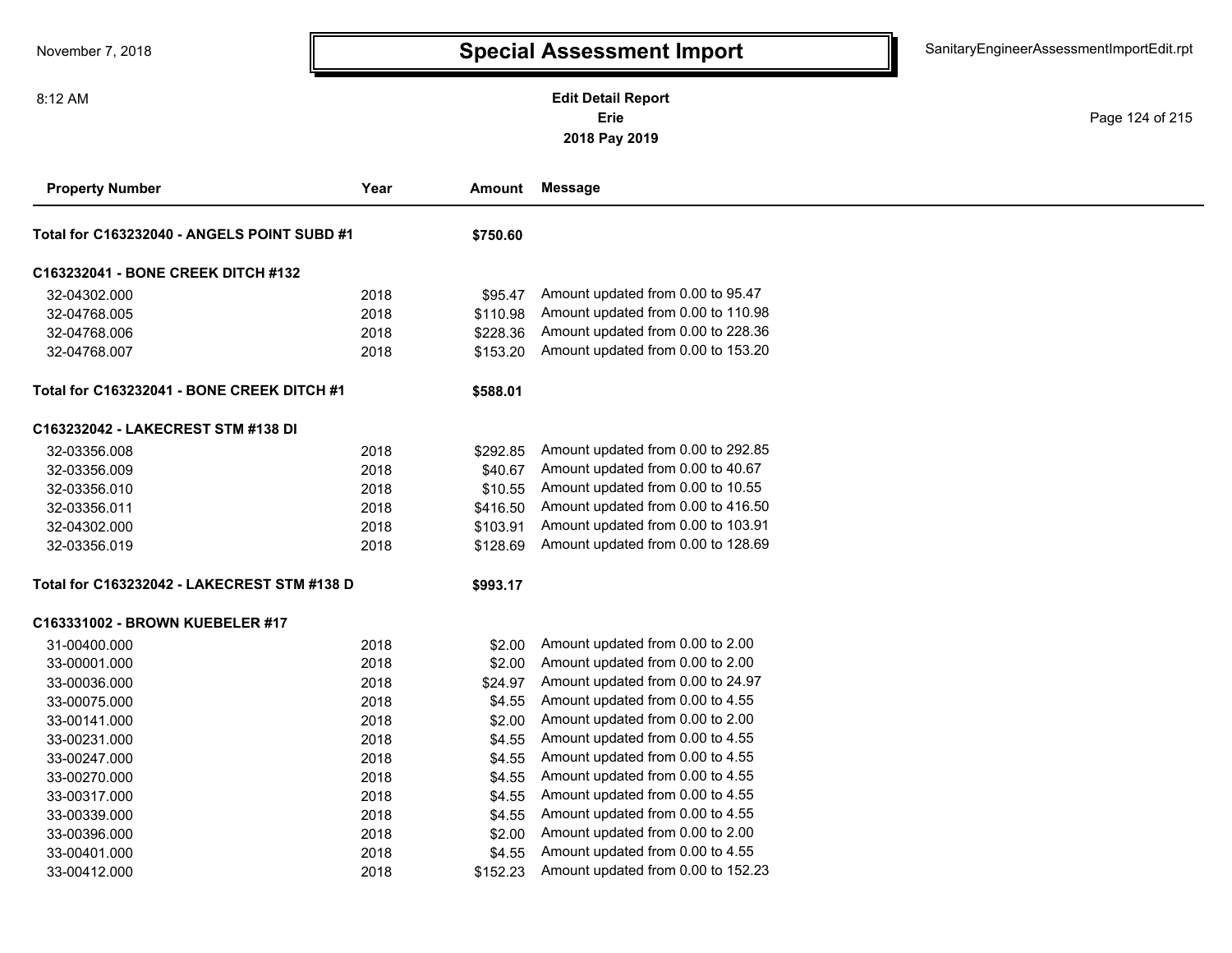Page 125 of 215

| <b>Property Number</b> | Year | Amount   | Message                            |  |
|------------------------|------|----------|------------------------------------|--|
| 33-00414.000           | 2018 | \$40.35  | Amount updated from 0.00 to 40.35  |  |
| 33-00428.000           | 2018 | \$4.55   | Amount updated from 0.00 to 4.55   |  |
| 33-00444.000           | 2018 | \$4.55   | Amount updated from 0.00 to 4.55   |  |
| 33-00449.000           | 2018 | \$4.55   | Amount updated from 0.00 to 4.55   |  |
| 33-00452.001           | 2018 | \$2.00   | Amount updated from 0.00 to 2.00   |  |
| 33-00452.002           | 2018 | \$2.00   | Amount updated from 0.00 to 2.00   |  |
| 33-00454.000           | 2018 | \$2.00   | Amount updated from 0.00 to 2.00   |  |
| 33-00455.000           | 2018 | \$2.00   | Amount updated from 0.00 to 2.00   |  |
| 33-00456.000           | 2018 | \$4.55   | Amount updated from 0.00 to 4.55   |  |
| 33-00468.003           | 2018 | \$4.59   | Amount updated from 0.00 to 4.59   |  |
| 33-00469.000           | 2018 | \$4.55   | Amount updated from 0.00 to 4.55   |  |
| 33-00470.000           | 2018 | \$4.55   | Amount updated from 0.00 to 4.55   |  |
| 33-00471.000           | 2018 | \$4.55   | Amount updated from 0.00 to 4.55   |  |
| 33-00476.000           | 2018 | \$4.55   | Amount updated from 0.00 to 4.55   |  |
| 33-00533.000           | 2018 | \$16.42  | Amount updated from 0.00 to 16.42  |  |
| 33-00539.000           | 2018 | \$2.00   | Amount updated from 0.00 to 2.00   |  |
| 33-00540.000           | 2018 | \$2.00   | Amount updated from 0.00 to 2.00   |  |
| 33-00575.000           | 2018 | \$4.55   | Amount updated from 0.00 to 4.55   |  |
| 33-00603.000           | 2018 | \$4.55   | Amount updated from 0.00 to 4.55   |  |
| 33-00656.000           | 2018 | \$2.00   | Amount updated from 0.00 to 2.00   |  |
| 33-00658.000           | 2018 | \$2.00   | Amount updated from 0.00 to 2.00   |  |
| 33-00672.000           | 2018 | \$2.00   | Amount updated from 0.00 to 2.00   |  |
| 33-00673.000           | 2018 | \$2.00   | Amount updated from 0.00 to 2.00   |  |
| 33-00707.000           | 2018 | \$2.00   | Amount updated from 0.00 to 2.00   |  |
| 33-00709.000           | 2018 | \$4.55   | Amount updated from 0.00 to 4.55   |  |
| 33-00738.000           | 2018 | \$2.00   | Amount updated from 0.00 to 2.00   |  |
| 33-00777.000           | 2018 | \$193.20 | Amount updated from 0.00 to 193.20 |  |
| 33-00778.000           | 2018 | \$141.08 | Amount updated from 0.00 to 141.08 |  |
| 33-00781.000           | 2018 | \$4.55   | Amount updated from 0.00 to 4.55   |  |
| 33-00807.000           | 2018 | \$2.00   | Amount updated from 0.00 to 2.00   |  |
| 33-00845.000           | 2018 | \$4.55   | Amount updated from 0.00 to 4.55   |  |
| 33-00847.001           | 2018 | \$2.00   | Amount updated from 0.00 to 2.00   |  |
| 33-00910.000           | 2018 | \$4.55   | Amount updated from 0.00 to 4.55   |  |
| 33-00951.000           | 2018 | \$4.55   | Amount updated from 0.00 to 4.55   |  |
| 33-00955.000           | 2018 | \$12.62  | Amount updated from 0.00 to 12.62  |  |
| 33-00956.002           | 2018 | \$2.00   | Amount updated from 0.00 to 2.00   |  |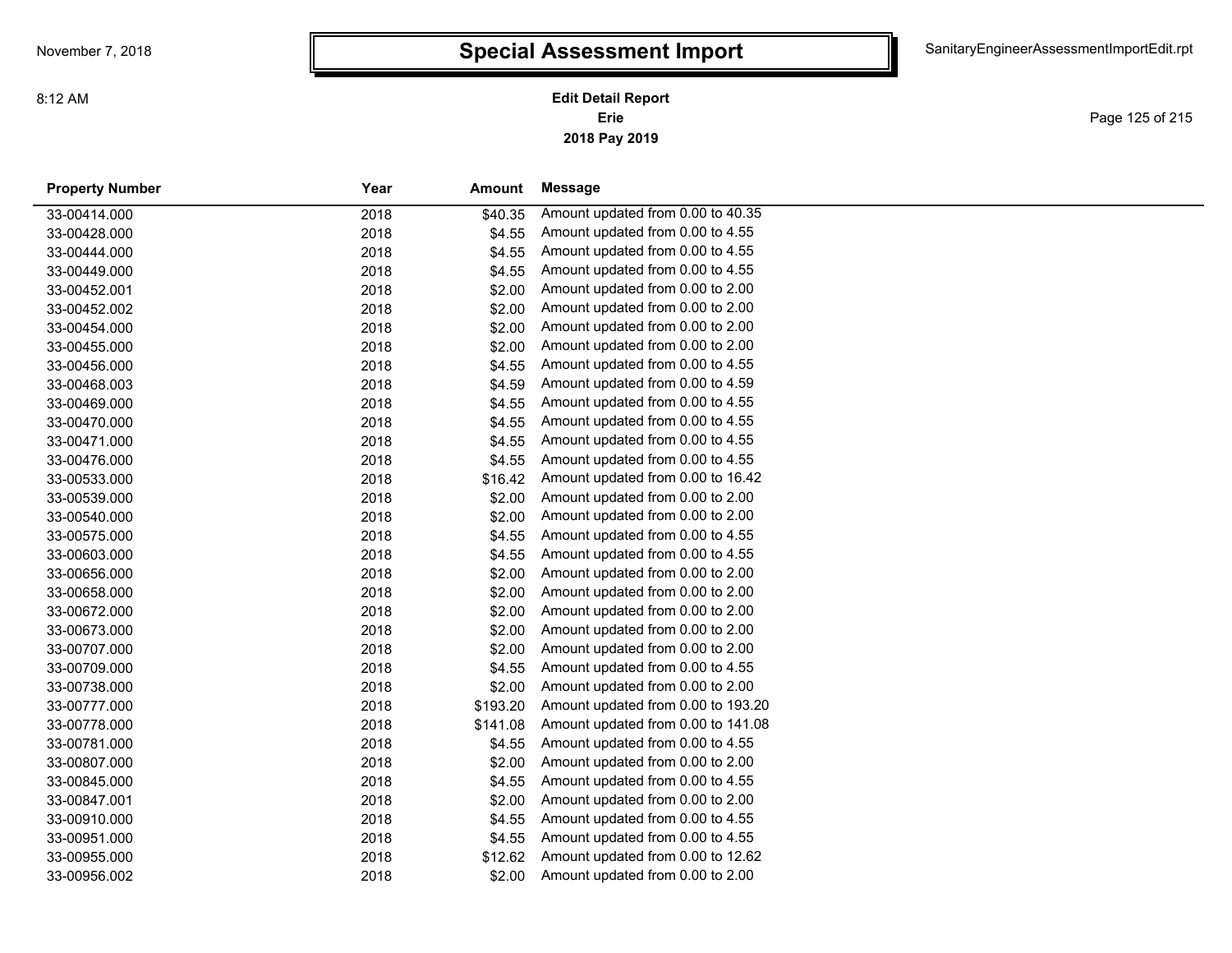# **Special Assessment Import**

**2018 Pay 2019 Erie Edit Detail Report**

Page 126 of 215

| <b>Property Number</b> | Year | Amount   | Message                            |
|------------------------|------|----------|------------------------------------|
| 33-00957.000           | 2018 | \$30.22  | Amount updated from 0.00 to 30.22  |
| 33-00959.000           | 2018 | \$30.58  | Amount updated from 0.00 to 30.58  |
| 33-00959.002           | 2018 | \$5.67   | Amount updated from 0.00 to 5.67   |
| 33-00961.001           | 2018 | \$7.20   | Amount updated from 0.00 to 7.20   |
| 33-00997.001           | 2018 | \$4.55   | Amount updated from 0.00 to 4.55   |
| 33-00998.000           | 2018 | \$113.74 | Amount updated from 0.00 to 113.74 |
| 33-01082.000           | 2018 | \$2.00   | Amount updated from 0.00 to 2.00   |
| 33-01099.000           | 2018 | \$4.55   | Amount updated from 0.00 to 4.55   |
| 33-01118.000           | 2018 | \$4.55   | Amount updated from 0.00 to 4.55   |
| 33-01163.000           | 2018 | \$5.61   | Amount updated from 0.00 to 5.61   |
| 33-01171.000           | 2018 | \$4.55   | Amount updated from 0.00 to 4.55   |
| 33-01183.000           | 2018 | \$2.00   | Amount updated from 0.00 to 2.00   |
| 33-01193.000           | 2018 | \$4.55   | Amount updated from 0.00 to 4.55   |
| 33-01254.000           | 2018 | \$4.55   | Amount updated from 0.00 to 4.55   |
| 33-01279.000           | 2018 | \$4.55   | Amount updated from 0.00 to 4.55   |
| 33-01283.000           | 2018 | \$6.02   | Amount updated from 0.00 to 6.02   |
| 33-01285.000           | 2018 | \$4.55   | Amount updated from 0.00 to 4.55   |
| 33-01318.000           | 2018 | \$4.55   | Amount updated from 0.00 to 4.55   |
| 33-01332.000           | 2018 | \$4.55   | Amount updated from 0.00 to 4.55   |
| 33-01370.000           | 2018 | \$6.37   | Amount updated from 0.00 to 6.37   |
| 33-01414.002           | 2018 | \$2.00   | Amount updated from 0.00 to 2.00   |
| 33-01414.003           | 2018 | \$2.00   | Amount updated from 0.00 to 2.00   |
| 33-01414.004           | 2018 | \$2.00   | Amount updated from 0.00 to 2.00   |
| 33-01414.005           | 2018 | \$2.00   | Amount updated from 0.00 to 2.00   |
| 33-01414.006           | 2018 | \$2.00   | Amount updated from 0.00 to 2.00   |
| 33-01428.000           | 2018 | \$2.00   | Amount updated from 0.00 to 2.00   |
| 33-01461.000           | 2018 | \$2.00   | Amount updated from 0.00 to 2.00   |
| 33-01463.000           | 2018 | \$4.55   | Amount updated from 0.00 to 4.55   |
| 33-01476.000           | 2018 | \$4.55   | Amount updated from 0.00 to 4.55   |
| 33-01493.000           | 2018 | \$4.55   | Amount updated from 0.00 to 4.55   |
| 33-01499.000           | 2018 | \$4.55   | Amount updated from 0.00 to 4.55   |
| 33-01502.001           | 2018 | \$2.00   | Amount updated from 0.00 to 2.00   |
| 33-01521.000           | 2018 | \$4.55   | Amount updated from 0.00 to 4.55   |
| 33-01541.000           | 2018 | \$2.00   | Amount updated from 0.00 to 2.00   |
| 33-01543.000           | 2018 | \$40.61  | Amount updated from 0.00 to 40.61  |
| 33-01550.000           | 2018 | \$2.00   | Amount updated from 0.00 to 2.00   |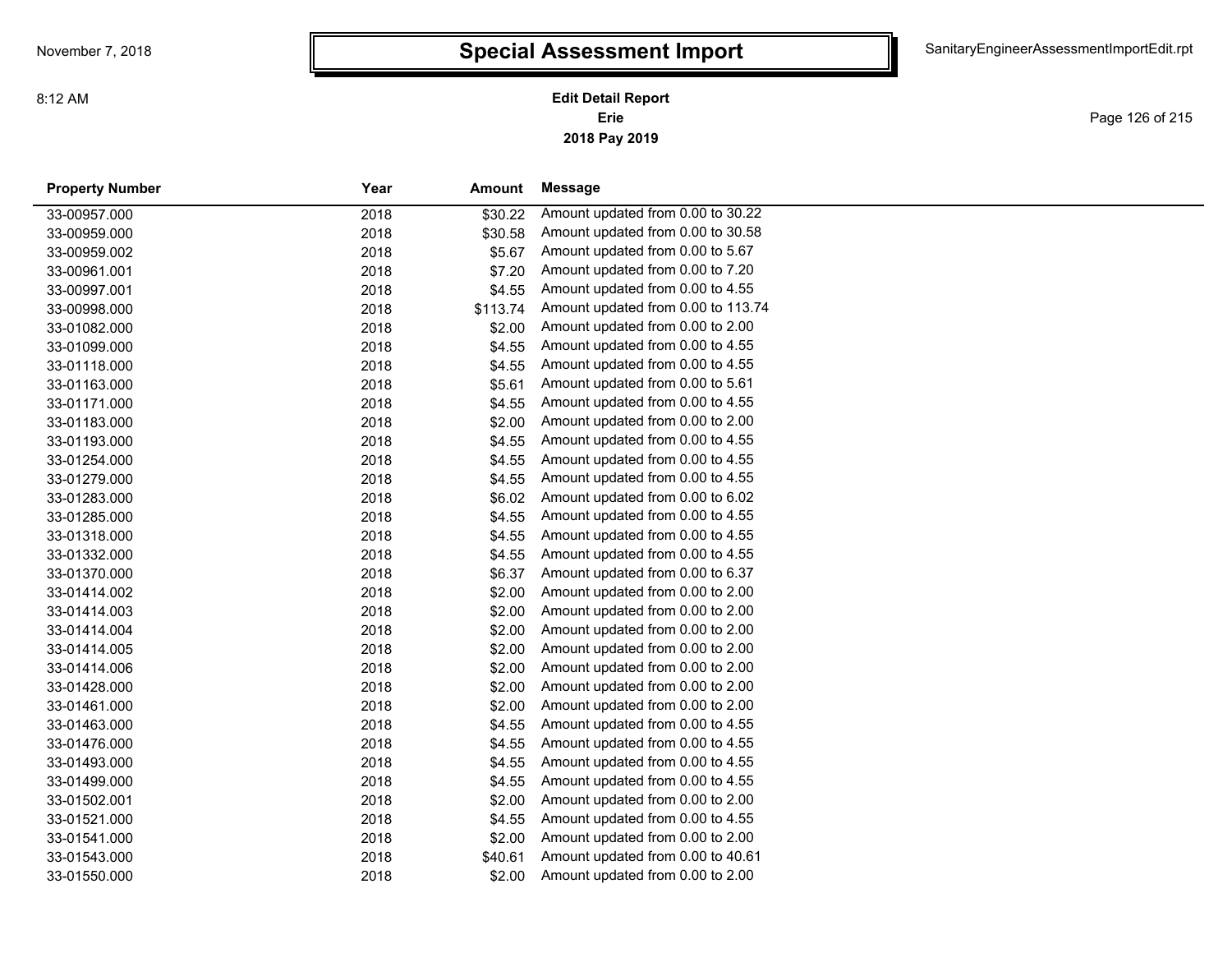Page 127 of 215

| <b>Property Number</b> | Year | Amount   | Message                            |
|------------------------|------|----------|------------------------------------|
| 33-01563.000           | 2018 | \$4.55   | Amount updated from 0.00 to 4.55   |
| 33-01586.001           | 2018 | \$4.55   | Amount updated from 0.00 to 4.55   |
| 33-01586.002           | 2018 | \$4.55   | Amount updated from 0.00 to 4.55   |
| 33-01586.004           | 2018 | \$6.83   | Amount updated from 0.00 to 6.83   |
| 33-01655.000           | 2018 | \$4.55   | Amount updated from 0.00 to 4.55   |
| 33-01679.000           | 2018 | \$4.55   | Amount updated from 0.00 to 4.55   |
| 33-01704.000           | 2018 | \$51.98  | Amount updated from 0.00 to 51.98  |
| 33-01705.000           | 2018 | \$21.89  | Amount updated from 0.00 to 21.89  |
| 33-01706.000           | 2018 | \$4.55   | Amount updated from 0.00 to 4.55   |
| 33-01708.000           | 2018 | \$57.46  | Amount updated from 0.00 to 57.46  |
| 33-01718.000           | 2018 | \$4.55   | Amount updated from 0.00 to 4.55   |
| 33-01756.000           | 2018 | \$4.96   | Amount updated from 0.00 to 4.96   |
| 33-01783.000           | 2018 | \$2.00   | Amount updated from 0.00 to 2.00   |
| 33-01804.000           | 2018 | \$4.55   | Amount updated from 0.00 to 4.55   |
| 33-01837.000           | 2018 | \$297.96 | Amount updated from 0.00 to 297.96 |
| 33-01837.009           | 2018 | \$2.72   | Amount updated from 0.00 to 2.72   |
| 33-01917.000           | 2018 | \$2.00   | Amount updated from 0.00 to 2.00   |
| 33-01919.000           | 2018 | \$2.00   | Amount updated from 0.00 to 2.00   |
| 33-01923.000           | 2018 | \$2.00   | Amount updated from 0.00 to 2.00   |
| 33-01928.000           | 2018 | \$4.55   | Amount updated from 0.00 to 4.55   |
| 33-01929.000           | 2018 | \$4.55   | Amount updated from 0.00 to 4.55   |
| 33-01935.000           | 2018 | \$7.05   | Amount updated from 0.00 to 7.05   |
| 33-01975.003           | 2018 | \$4.29   | Amount updated from 0.00 to 4.29   |
| 33-01975.004           | 2018 | \$4.55   | Amount updated from 0.00 to 4.55   |
| 33-01975.010           | 2018 | \$2.00   | Amount updated from 0.00 to 2.00   |
| 33-02017.001           | 2018 | \$4.55   | Amount updated from 0.00 to 4.55   |
| 33-02034.000           | 2018 | \$4.55   | Amount updated from 0.00 to 4.55   |
| 33-02035.000           | 2018 | \$16.90  | Amount updated from 0.00 to 16.90  |
| 33-02035.002           | 2018 | \$2.00   | Amount updated from 0.00 to 2.00   |
| 33-02065.002           | 2018 | \$2.00   | Amount updated from 0.00 to 2.00   |
| 33-02068.000           | 2018 | \$9.97   | Amount updated from 0.00 to 9.97   |
| 33-02078.000           | 2018 | \$4.55   | Amount updated from 0.00 to 4.55   |
| 33-02078.001           | 2018 | \$119.27 | Amount updated from 0.00 to 119.27 |
| 33-02081.000           | 2018 | \$4.55   | Amount updated from 0.00 to 4.55   |
| 33-02114.000           | 2018 | \$4.55   | Amount updated from 0.00 to 4.55   |
| 33-02114.002           | 2018 | \$4.55   | Amount updated from 0.00 to 4.55   |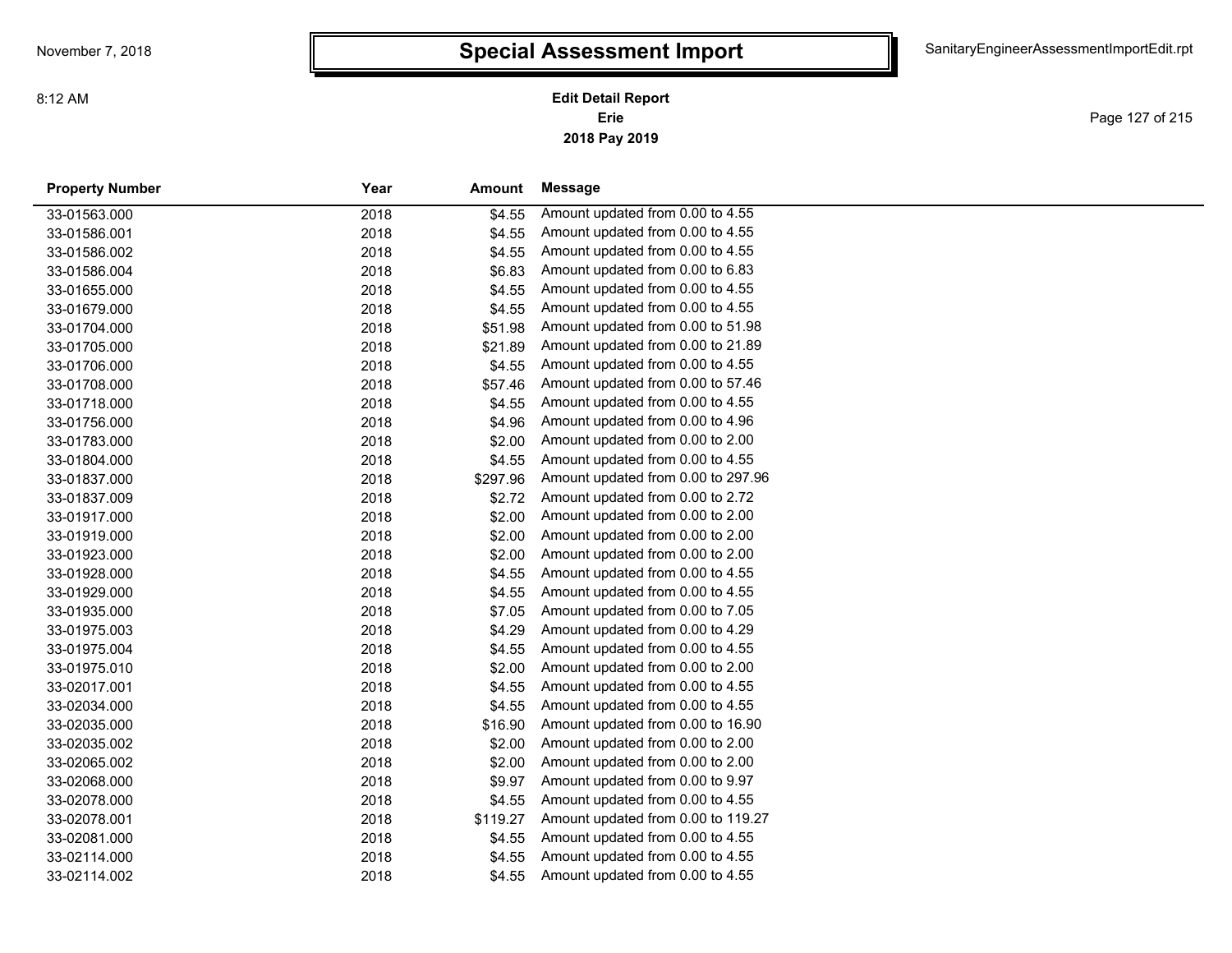# **Special Assessment Import**

**2018 Pay 2019 Erie Edit Detail Report**

Page 128 of 215

| <b>Property Number</b> | Year | Amount  | <b>Message</b>                    |
|------------------------|------|---------|-----------------------------------|
| 33-02164.000           | 2018 | \$2.00  | Amount updated from 0.00 to 2.00  |
| 33-65001.000           | 2018 | \$2.00  | Amount updated from 0.00 to 2.00  |
| 33-90025.000           | 2018 | \$2.00  | Amount updated from 0.00 to 2.00  |
| 60-00161.000           | 2018 | \$2.00  | Amount updated from 0.00 to 2.00  |
| 33-00961.003           | 2018 | \$2.75  | Amount updated from 0.00 to 2.75  |
| 33-00961.004           | 2018 | \$2.75  | Amount updated from 0.00 to 2.75  |
| 33-00961.005           | 2018 | \$2.75  | Amount updated from 0.00 to 2.75  |
| 33-00961.006           | 2018 | \$2.75  | Amount updated from 0.00 to 2.75  |
| 31-00164.000           | 2018 | \$2.00  | Amount updated from 0.00 to 2.00  |
| 31-00165.000           | 2018 | \$2.00  | Amount updated from 0.00 to 2.00  |
| 31-00240.000           | 2018 | \$2.00  | Amount updated from 0.00 to 2.00  |
| 31-00334.000           | 2018 | \$5.64  | Amount updated from 0.00 to 5.64  |
| 31-00337.000           | 2018 | \$13.68 | Amount updated from 0.00 to 13.68 |
| 31-00338.000           | 2018 | \$4.55  | Amount updated from 0.00 to 4.55  |
| 31-00400.001           | 2018 | \$2.00  | Amount updated from 0.00 to 2.00  |
| 31-00460.000           | 2018 | \$2.00  | Amount updated from 0.00 to 2.00  |
| 31-00505.000           | 2018 | \$2.00  | Amount updated from 0.00 to 2.00  |
| 33-00001.001           | 2018 | \$2.00  | Amount updated from 0.00 to 2.00  |
| 33-00002.000           | 2018 | \$2.00  | Amount updated from 0.00 to 2.00  |
| 33-00003.000           | 2018 | \$2.00  | Amount updated from 0.00 to 2.00  |
| 33-00004.000           | 2018 | \$2.00  | Amount updated from 0.00 to 2.00  |
| 33-00005.000           | 2018 | \$2.00  | Amount updated from 0.00 to 2.00  |
| 33-00027.000           | 2018 | \$4.55  | Amount updated from 0.00 to 4.55  |
| 33-00033.000           | 2018 | \$4.55  | Amount updated from 0.00 to 4.55  |
| 33-00039.000           | 2018 | \$2.00  | Amount updated from 0.00 to 2.00  |
| 33-00044.000           | 2018 | \$4.55  | Amount updated from 0.00 to 4.55  |
| 33-00045.000           | 2018 | \$4.55  | Amount updated from 0.00 to 4.55  |
| 33-00054.000           | 2018 | \$4.55  | Amount updated from 0.00 to 4.55  |
| 33-00056.000           | 2018 | \$4.55  | Amount updated from 0.00 to 4.55  |
| 33-00061.000           | 2018 | \$4.55  | Amount updated from 0.00 to 4.55  |
| 33-00071.000           | 2018 | \$14.78 | Amount updated from 0.00 to 14.78 |
| 33-00080.000           | 2018 | \$2.00  | Amount updated from 0.00 to 2.00  |
| 33-00081.000           | 2018 | \$7.85  | Amount updated from 0.00 to 7.85  |
| 33-00105.000           | 2018 | \$4.55  | Amount updated from 0.00 to 4.55  |
| 33-00119.000           | 2018 | \$4.55  | Amount updated from 0.00 to 4.55  |
| 33-00122.000           | 2018 | \$4.55  | Amount updated from 0.00 to 4.55  |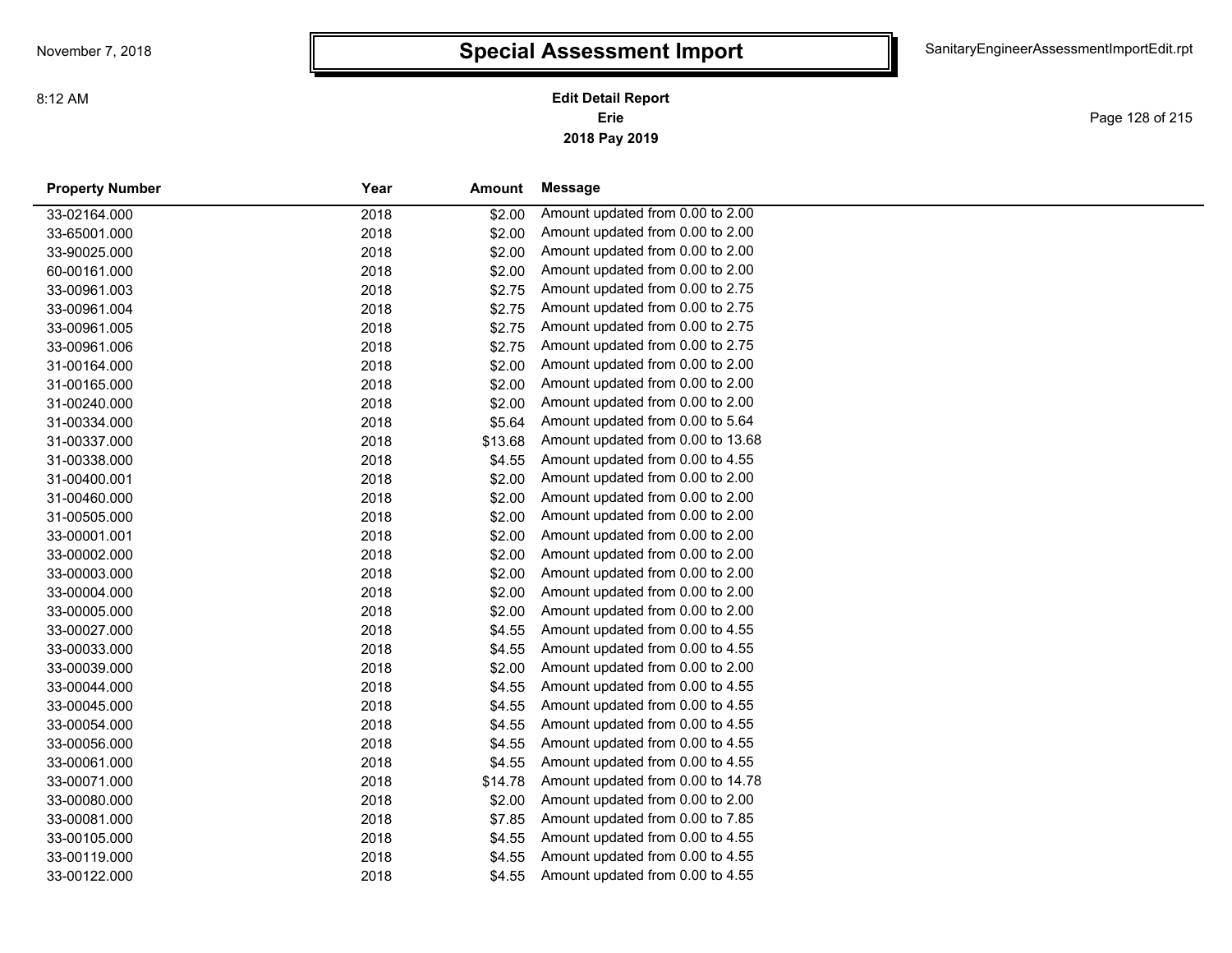# **Special Assessment Import**

**2018 Pay 2019 Erie Edit Detail Report**

Page 129 of 215

| <b>Property Number</b> | Year | Amount  | Message                           |  |
|------------------------|------|---------|-----------------------------------|--|
| 33-00124.000           | 2018 | \$4.55  | Amount updated from 0.00 to 4.55  |  |
| 33-00125.000           | 2018 | \$4.55  | Amount updated from 0.00 to 4.55  |  |
| 33-00146.000           | 2018 | \$4.55  | Amount updated from 0.00 to 4.55  |  |
| 33-00147.000           | 2018 | \$4.55  | Amount updated from 0.00 to 4.55  |  |
| 33-00175.000           | 2018 | \$2.00  | Amount updated from 0.00 to 2.00  |  |
| 33-00181.000           | 2018 | \$2.00  | Amount updated from 0.00 to 2.00  |  |
| 33-00184.000           | 2018 | \$4.55  | Amount updated from 0.00 to 4.55  |  |
| 33-00186.000           | 2018 | \$2.00  | Amount updated from 0.00 to 2.00  |  |
| 33-00214.000           | 2018 | \$4.55  | Amount updated from 0.00 to 4.55  |  |
| 33-00225.000           | 2018 | \$5.29  | Amount updated from 0.00 to 5.29  |  |
| 33-00229.000           | 2018 | \$4.55  | Amount updated from 0.00 to 4.55  |  |
| 33-00232.000           | 2018 | \$4.55  | Amount updated from 0.00 to 4.55  |  |
| 33-00234.000           | 2018 | \$4.55  | Amount updated from 0.00 to 4.55  |  |
| 33-00235.000           | 2018 | \$4.55  | Amount updated from 0.00 to 4.55  |  |
| 33-00245.000           | 2018 | \$4.55  | Amount updated from 0.00 to 4.55  |  |
| 33-00259.000           | 2018 | \$2.00  | Amount updated from 0.00 to 2.00  |  |
| 33-00261.000           | 2018 | \$4.55  | Amount updated from 0.00 to 4.55  |  |
| 33-00273.000           | 2018 | \$4.55  | Amount updated from 0.00 to 4.55  |  |
| 33-00291.000           | 2018 | \$4.55  | Amount updated from 0.00 to 4.55  |  |
| 33-00296.000           | 2018 | \$4.55  | Amount updated from 0.00 to 4.55  |  |
| 33-00300.000           | 2018 | \$4.55  | Amount updated from 0.00 to 4.55  |  |
| 33-00311.000           | 2018 | \$73.13 | Amount updated from 0.00 to 73.13 |  |
| 33-00312.000           | 2018 | \$7.58  | Amount updated from 0.00 to 7.58  |  |
| 33-00312.001           | 2018 | \$11.19 | Amount updated from 0.00 to 11.19 |  |
| 33-00313.000           | 2018 | \$2.00  | Amount updated from 0.00 to 2.00  |  |
| 33-00314.000           | 2018 | \$11.33 | Amount updated from 0.00 to 11.33 |  |
| 33-00354.000           | 2018 | \$2.00  | Amount updated from 0.00 to 2.00  |  |
| 33-00356.000           | 2018 | \$5.47  | Amount updated from 0.00 to 5.47  |  |
| 33-00390.000           | 2018 | \$4.55  | Amount updated from 0.00 to 4.55  |  |
| 33-00395.000           | 2018 | \$2.00  | Amount updated from 0.00 to 2.00  |  |
| 33-00402.000           | 2018 | \$53.35 | Amount updated from 0.00 to 53.35 |  |
| 33-00413.000           | 2018 | \$2.00  | Amount updated from 0.00 to 2.00  |  |
| 33-00420.000           | 2018 | \$4.55  | Amount updated from 0.00 to 4.55  |  |
| 33-00422.000           | 2018 | \$4.55  | Amount updated from 0.00 to 4.55  |  |
| 33-00424.000           | 2018 | \$4.55  | Amount updated from 0.00 to 4.55  |  |
| 33-00438.000           | 2018 | \$4.55  | Amount updated from 0.00 to 4.55  |  |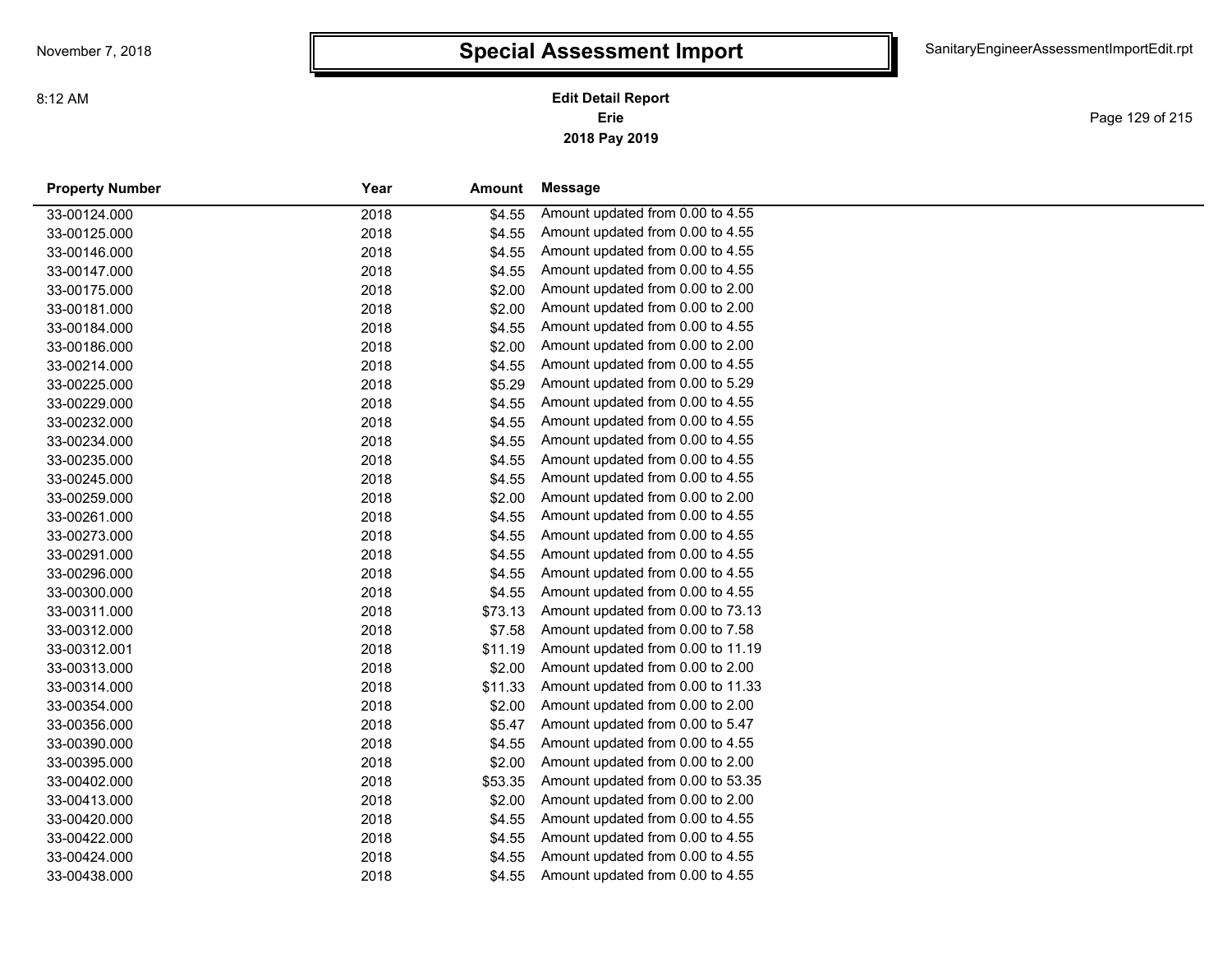Page 130 of 215

| <b>Property Number</b> | Year | Amount   | Message                            |
|------------------------|------|----------|------------------------------------|
| 33-00452.000           | 2018 | \$2.00   | Amount updated from 0.00 to 2.00   |
| 33-00453.000           | 2018 | \$2.00   | Amount updated from 0.00 to 2.00   |
| 33-00462.000           | 2018 | \$4.55   | Amount updated from 0.00 to 4.55   |
| 33-00465.000           | 2018 | \$2.00   | Amount updated from 0.00 to 2.00   |
| 33-00467.000           | 2018 | \$2.00   | Amount updated from 0.00 to 2.00   |
| 33-00468.002           | 2018 | \$4.55   | Amount updated from 0.00 to 4.55   |
| 33-00471.001           | 2018 | \$4.55   | Amount updated from 0.00 to 4.55   |
| 33-00477.000           | 2018 | \$4.55   | Amount updated from 0.00 to 4.55   |
| 33-00494.000           | 2018 | \$4.55   | Amount updated from 0.00 to 4.55   |
| 33-00495.000           | 2018 | \$4.55   | Amount updated from 0.00 to 4.55   |
| 33-00511.000           | 2018 | \$2.70   | Amount updated from 0.00 to 2.70   |
| 33-00511.001           | 2018 | \$2.70   | Amount updated from 0.00 to 2.70   |
| 33-00521.000           | 2018 | \$4.55   | Amount updated from 0.00 to 4.55   |
| 33-00524.000           | 2018 | \$13.68  | Amount updated from 0.00 to 13.68  |
| 33-00526.000           | 2018 | \$4.55   | Amount updated from 0.00 to 4.55   |
| 33-00528.000           | 2018 | \$2.00   | Amount updated from 0.00 to 2.00   |
| 33-00529.000           | 2018 | \$2.00   | Amount updated from 0.00 to 2.00   |
| 33-00533.001           | 2018 | \$2.00   | Amount updated from 0.00 to 2.00   |
| 33-00542.000           | 2018 | \$4.55   | Amount updated from 0.00 to 4.55   |
| 33-00561.000           | 2018 | \$4.55   | Amount updated from 0.00 to 4.55   |
| 33-00565.000           | 2018 | \$4.55   | Amount updated from 0.00 to 4.55   |
| 33-00574.000           | 2018 | \$4.55   | Amount updated from 0.00 to 4.55   |
| 33-00577.000           | 2018 | \$2.00   | Amount updated from 0.00 to 2.00   |
| 33-00579.000           | 2018 | \$4.55   | Amount updated from 0.00 to 4.55   |
| 33-00598.000           | 2018 | \$114.94 | Amount updated from 0.00 to 114.94 |
| 33-00606.000           | 2018 | \$2.00   | Amount updated from 0.00 to 2.00   |
| 33-00607.000           | 2018 | \$2.00   | Amount updated from 0.00 to 2.00   |
| 33-00608.000           | 2018 | \$2.00   | Amount updated from 0.00 to 2.00   |
| 33-00616.000           | 2018 | \$2.00   | Amount updated from 0.00 to 2.00   |
| 33-00617.000           | 2018 | \$2.00   | Amount updated from 0.00 to 2.00   |
| 33-00620.000           | 2018 | \$4.55   | Amount updated from 0.00 to 4.55   |
| 33-00622.000           | 2018 | \$2.00   | Amount updated from 0.00 to 2.00   |
| 33-00623.000           | 2018 | \$2.00   | Amount updated from 0.00 to 2.00   |
| 33-00625.000           | 2018 | \$2.00   | Amount updated from 0.00 to 2.00   |
| 33-00655.000           | 2018 | \$2.00   | Amount updated from 0.00 to 2.00   |
| 33-00657.000           | 2018 | \$2.00   | Amount updated from 0.00 to 2.00   |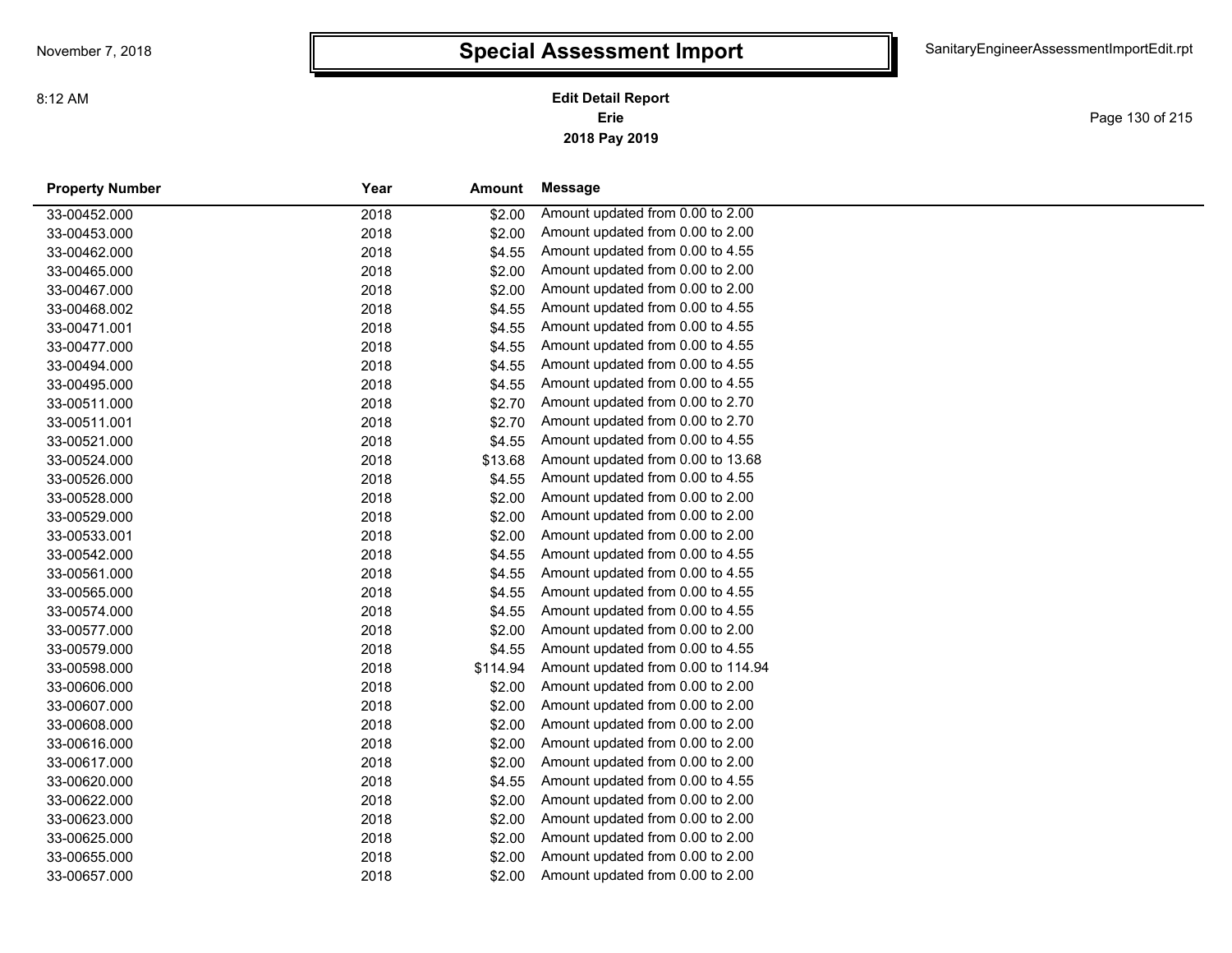Page 131 of 215

| <b>Property Number</b> | Year | Amount  | Message                           |
|------------------------|------|---------|-----------------------------------|
| 33-00663.000           | 2018 | \$2.00  | Amount updated from 0.00 to 2.00  |
| 33-00668.000           | 2018 | \$4.55  | Amount updated from 0.00 to 4.55  |
| 33-00669.000           | 2018 | \$4.55  | Amount updated from 0.00 to 4.55  |
| 33-00670.000           | 2018 | \$4.55  | Amount updated from 0.00 to 4.55  |
| 33-00676.000           | 2018 | \$2.00  | Amount updated from 0.00 to 2.00  |
| 33-00691.000           | 2018 | \$2.00  | Amount updated from 0.00 to 2.00  |
| 33-00712.000           | 2018 | \$4.55  | Amount updated from 0.00 to 4.55  |
| 33-00727.000           | 2018 | \$2.00  | Amount updated from 0.00 to 2.00  |
| 33-00748.000           | 2018 | \$29.90 | Amount updated from 0.00 to 29.90 |
| 33-00748.001           | 2018 | \$4.55  | Amount updated from 0.00 to 4.55  |
| 33-00754.000           | 2018 | \$4.55  | Amount updated from 0.00 to 4.55  |
| 33-00758.000           | 2018 | \$4.55  | Amount updated from 0.00 to 4.55  |
| 33-00761.000           | 2018 | \$5.47  | Amount updated from 0.00 to 5.47  |
| 33-00776.000           | 2018 | \$93.67 | Amount updated from 0.00 to 93.67 |
| 33-00795.000           | 2018 | \$2.00  | Amount updated from 0.00 to 2.00  |
| 33-00798.000           | 2018 | \$4.55  | Amount updated from 0.00 to 4.55  |
| 33-00805.000           | 2018 | \$4.55  | Amount updated from 0.00 to 4.55  |
| 33-00806.000           | 2018 | \$4.55  | Amount updated from 0.00 to 4.55  |
| 33-00839.000           | 2018 | \$10.94 | Amount updated from 0.00 to 10.94 |
| 33-00847.000           | 2018 | \$2.00  | Amount updated from 0.00 to 2.00  |
| 33-00848.000           | 2018 | \$30.78 | Amount updated from 0.00 to 30.78 |
| 33-00852.000           | 2018 | \$4.55  | Amount updated from 0.00 to 4.55  |
| 33-00854.000           | 2018 | \$4.55  | Amount updated from 0.00 to 4.55  |
| 33-00855.000           | 2018 | \$42.14 | Amount updated from 0.00 to 42.14 |
| 33-00863.000           | 2018 | \$2.00  | Amount updated from 0.00 to 2.00  |
| 33-00873.000           | 2018 | \$4.55  | Amount updated from 0.00 to 4.55  |
| 33-00878.000           | 2018 | \$2.00  | Amount updated from 0.00 to 2.00  |
| 33-00881.000           | 2018 | \$4.55  | Amount updated from 0.00 to 4.55  |
| 33-00894.000           | 2018 | \$4.55  | Amount updated from 0.00 to 4.55  |
| 33-00913.000           | 2018 | \$4.55  | Amount updated from 0.00 to 4.55  |
| 33-00930.000           | 2018 | \$43.78 | Amount updated from 0.00 to 43.78 |
| 33-00930.001           | 2018 | \$2.00  | Amount updated from 0.00 to 2.00  |
| 33-00931.000           | 2018 | \$2.00  | Amount updated from 0.00 to 2.00  |
| 33-00943.000           | 2018 | \$4.55  | Amount updated from 0.00 to 4.55  |
| 33-00950.000           | 2018 | \$4.55  | Amount updated from 0.00 to 4.55  |
| 33-00955.001           | 2018 | \$3.43  | Amount updated from 0.00 to 3.43  |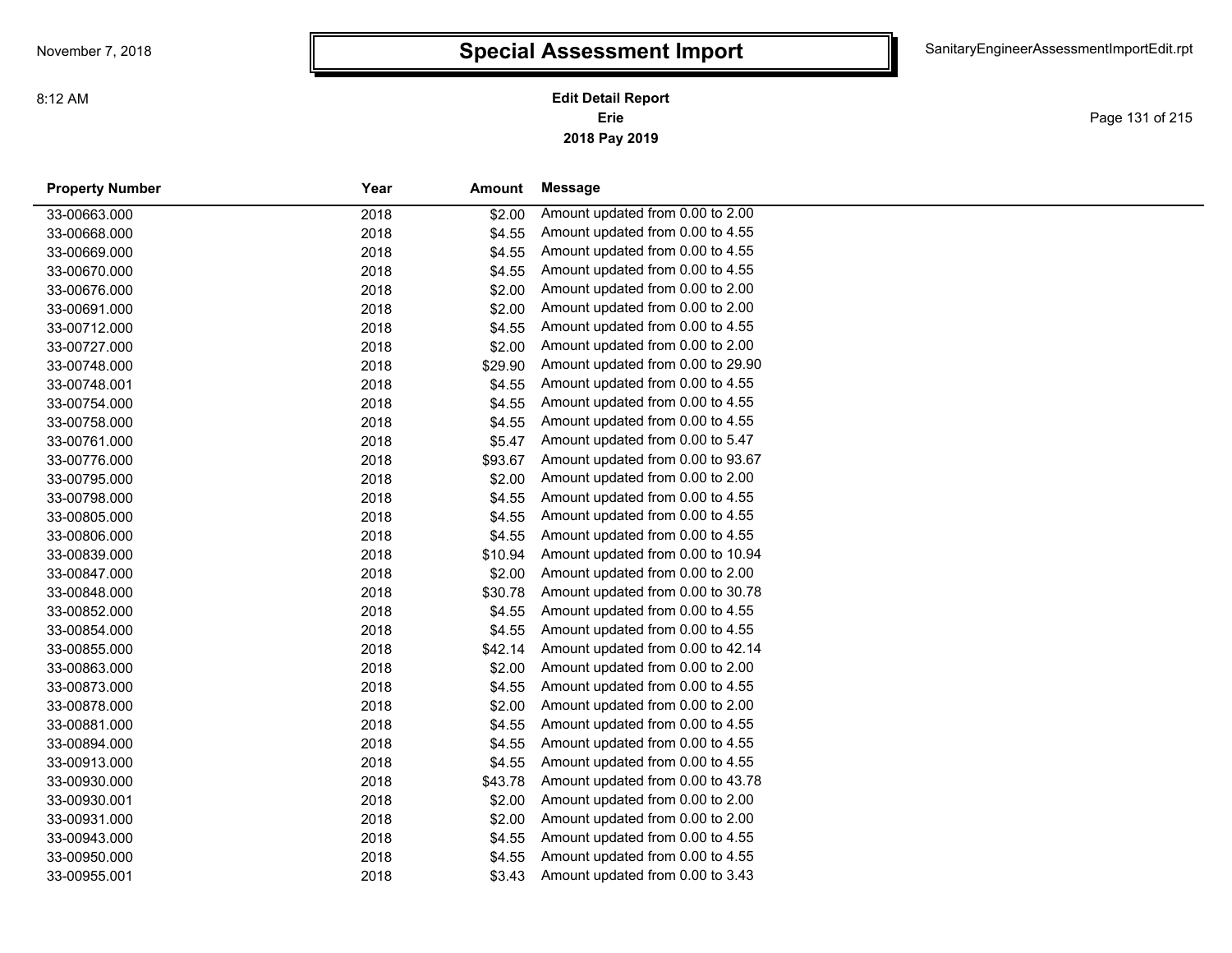Page 132 of 215

| <b>Property Number</b> | Year | Amount   | Message                            |
|------------------------|------|----------|------------------------------------|
| 33-00956.000           | 2018 | \$467.01 | Amount updated from 0.00 to 467.01 |
| 33-00956.001           | 2018 | \$5.08   | Amount updated from 0.00 to 5.08   |
| 33-00959.001           | 2018 | \$11.77  | Amount updated from 0.00 to 11.77  |
| 33-00959.003           | 2018 | \$5.67   | Amount updated from 0.00 to 5.67   |
| 33-00959.004           | 2018 | \$6.43   | Amount updated from 0.00 to 6.43   |
| 33-00961.000           | 2018 | \$20.19  | Amount updated from 0.00 to 20.19  |
| 33-00966.000           | 2018 | \$2.00   | Amount updated from 0.00 to 2.00   |
| 33-00968.000           | 2018 | \$4.55   | Amount updated from 0.00 to 4.55   |
| 33-00972.000           | 2018 | \$4.55   | Amount updated from 0.00 to 4.55   |
| 33-00976.000           | 2018 | \$4.55   | Amount updated from 0.00 to 4.55   |
| 33-00997.000           | 2018 | \$31.15  | Amount updated from 0.00 to 31.15  |
| 33-00998.001           | 2018 | \$64.37  | Amount updated from 0.00 to 64.37  |
| 33-01004.000           | 2018 | \$4.55   | Amount updated from 0.00 to 4.55   |
| 33-01010.000           | 2018 | \$4.55   | Amount updated from 0.00 to 4.55   |
| 33-01031.000           | 2018 | \$4.55   | Amount updated from 0.00 to 4.55   |
| 33-01035.000           | 2018 | \$4.55   | Amount updated from 0.00 to 4.55   |
| 33-01036.000           | 2018 | \$4.55   | Amount updated from 0.00 to 4.55   |
| 33-01037.000           | 2018 | \$5.29   | Amount updated from 0.00 to 5.29   |
| 33-01066.000           | 2018 | \$20.79  | Amount updated from 0.00 to 20.79  |
| 33-01066.001           | 2018 | \$4.55   | Amount updated from 0.00 to 4.55   |
| 33-01066.002           | 2018 | \$5.48   | Amount updated from 0.00 to 5.48   |
| 33-01072.000           | 2018 | \$4.55   | Amount updated from 0.00 to 4.55   |
| 33-01085.000           | 2018 | \$32.39  | Amount updated from 0.00 to 32.39  |
| 33-01101.000           | 2018 | \$4.55   | Amount updated from 0.00 to 4.55   |
| 33-01120.000           | 2018 | \$4.55   | Amount updated from 0.00 to 4.55   |
| 33-01177.000           | 2018 | \$2.00   | Amount updated from 0.00 to 2.00   |
| 33-01178.000           | 2018 | \$4.55   | Amount updated from 0.00 to 4.55   |
| 33-01179.000           | 2018 | \$4.55   | Amount updated from 0.00 to 4.55   |
| 33-01182.000           | 2018 | \$2.00   | Amount updated from 0.00 to 2.00   |
| 33-01186.000           | 2018 | \$2.00   | Amount updated from 0.00 to 2.00   |
| 33-01187.000           | 2018 | \$4.55   | Amount updated from 0.00 to 4.55   |
| 33-01201.000           | 2018 | \$2.00   | Amount updated from 0.00 to 2.00   |
| 33-01204.000           | 2018 | \$4.55   | Amount updated from 0.00 to 4.55   |
| 33-01215.000           | 2018 | \$4.55   | Amount updated from 0.00 to 4.55   |
| 33-01225.000           | 2018 | \$4.55   | Amount updated from 0.00 to 4.55   |
| 33-01226.000           | 2018 | \$4.55   | Amount updated from 0.00 to 4.55   |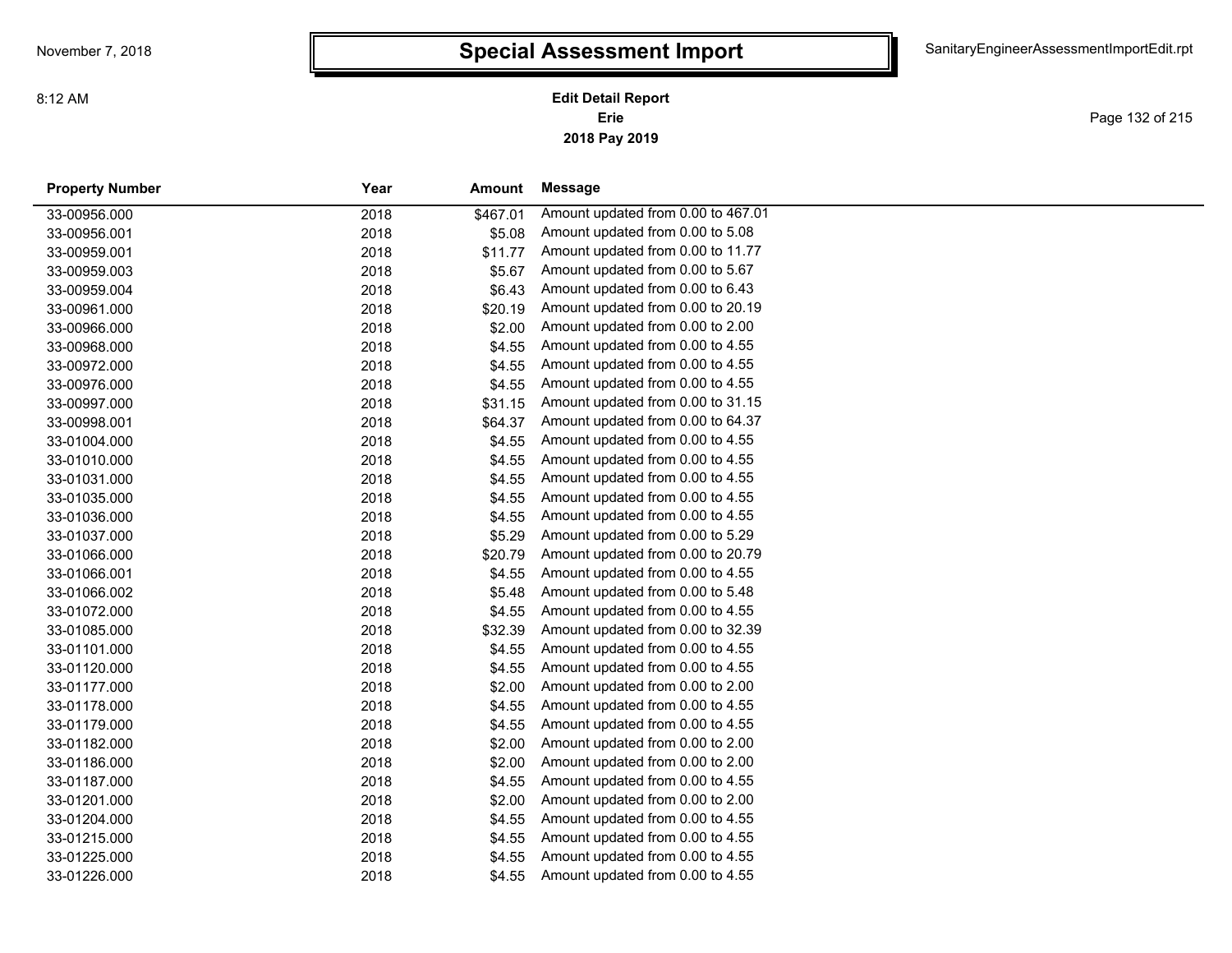Page 133 of 215

| <b>Property Number</b> | Year | Amount   | Message                            |
|------------------------|------|----------|------------------------------------|
| 33-01231.000           | 2018 | \$4.55   | Amount updated from 0.00 to 4.55   |
| 33-01237.000           | 2018 | \$2.00   | Amount updated from 0.00 to 2.00   |
| 33-01238.000           | 2018 | \$2.00   | Amount updated from 0.00 to 2.00   |
| 33-01239.000           | 2018 | \$4.55   | Amount updated from 0.00 to 4.55   |
| 33-01249.000           | 2018 | \$4.55   | Amount updated from 0.00 to 4.55   |
| 33-01255.000           | 2018 | \$4.55   | Amount updated from 0.00 to 4.55   |
| 33-01258.000           | 2018 | \$4.55   | Amount updated from 0.00 to 4.55   |
| 33-01276.000           | 2018 | \$8.25   | Amount updated from 0.00 to 8.25   |
| 33-01279.001           | 2018 | \$4.55   | Amount updated from 0.00 to 4.55   |
| 33-01280.000           | 2018 | \$4.55   | Amount updated from 0.00 to 4.55   |
| 33-01284.000           | 2018 | \$4.55   | Amount updated from 0.00 to 4.55   |
| 33-01297.000           | 2018 | \$35.07  | Amount updated from 0.00 to 35.07  |
| 33-01336.000           | 2018 | \$4.55   | Amount updated from 0.00 to 4.55   |
| 33-01347.000           | 2018 | \$4.55   | Amount updated from 0.00 to 4.55   |
| 33-01363.000           | 2018 | \$2.00   | Amount updated from 0.00 to 2.00   |
| 33-01369.000           | 2018 | \$2.00   | Amount updated from 0.00 to 2.00   |
| 33-01372.000           | 2018 | \$2.00   | Amount updated from 0.00 to 2.00   |
| 33-01379.000           | 2018 | \$2.00   | Amount updated from 0.00 to 2.00   |
| 33-01383.000           | 2018 | \$4.55   | Amount updated from 0.00 to 4.55   |
| 33-01404.000           | 2018 | \$2.00   | Amount updated from 0.00 to 2.00   |
| 33-01408.000           | 2018 | \$2.00   | Amount updated from 0.00 to 2.00   |
| 33-01414.001           | 2018 | \$2.00   | Amount updated from 0.00 to 2.00   |
| 33-01414.007           | 2018 | \$2.00   | Amount updated from 0.00 to 2.00   |
| 33-01428.001           | 2018 | \$2.00   | Amount updated from 0.00 to 2.00   |
| 33-01428.002           | 2018 | \$2.00   | Amount updated from 0.00 to 2.00   |
| 33-01444.000           | 2018 | \$4.55   | Amount updated from 0.00 to 4.55   |
| 33-01462.000           | 2018 | \$4.55   | Amount updated from 0.00 to 4.55   |
| 33-01494.000           | 2018 | \$259.54 | Amount updated from 0.00 to 259.54 |
| 33-01496.000           | 2018 | \$2.00   | Amount updated from 0.00 to 2.00   |
| 33-01497.000           | 2018 | \$34.84  | Amount updated from 0.00 to 34.84  |
| 33-01498.000           | 2018 | \$2.00   | Amount updated from 0.00 to 2.00   |
| 33-01498.001           | 2018 | \$2.00   | Amount updated from 0.00 to 2.00   |
| 33-01498.002           | 2018 | \$2.00   | Amount updated from 0.00 to 2.00   |
| 33-01500.000           | 2018 | \$2.00   | Amount updated from 0.00 to 2.00   |
| 33-01500.001           | 2018 | \$2.00   | Amount updated from 0.00 to 2.00   |
| 33-01500.002           | 2018 | \$2.00   | Amount updated from 0.00 to 2.00   |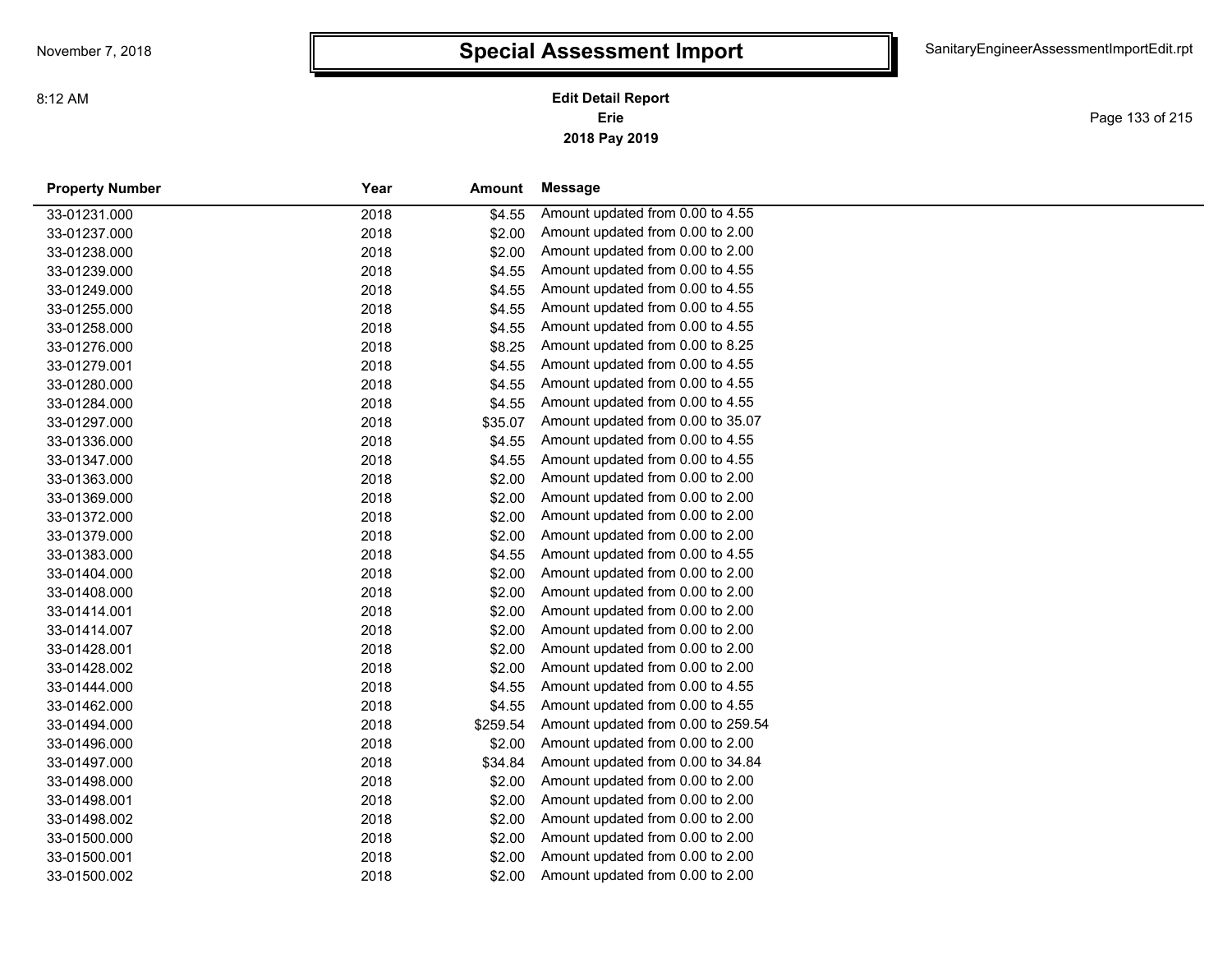Page 134 of 215

| <b>Property Number</b> | Year | Amount   | Message                            |
|------------------------|------|----------|------------------------------------|
| 33-01500.003           | 2018 | \$2.00   | Amount updated from 0.00 to 2.00   |
| 33-01502.000           | 2018 | \$2.00   | Amount updated from 0.00 to 2.00   |
| 33-01503.000           | 2018 | \$4.55   | Amount updated from 0.00 to 4.55   |
| 33-01504.000           | 2018 | \$4.55   | Amount updated from 0.00 to 4.55   |
| 33-01506.000           | 2018 | \$4.55   | Amount updated from 0.00 to 4.55   |
| 33-01538.000           | 2018 | \$2.00   | Amount updated from 0.00 to 2.00   |
| 33-01539.000           | 2018 | \$2.00   | Amount updated from 0.00 to 2.00   |
| 33-01540.000           | 2018 | \$2.00   | Amount updated from 0.00 to 2.00   |
| 33-01542.000           | 2018 | \$4.55   | Amount updated from 0.00 to 4.55   |
| 33-01544.000           | 2018 | \$4.55   | Amount updated from 0.00 to 4.55   |
| 33-01547.000           | 2018 | \$2.00   | Amount updated from 0.00 to 2.00   |
| 33-01547.001           | 2018 | \$2.00   | Amount updated from 0.00 to 2.00   |
| 33-01548.000           | 2018 | \$4.55   | Amount updated from 0.00 to 4.55   |
| 33-01551.000           | 2018 | \$2.00   | Amount updated from 0.00 to 2.00   |
| 33-01557.000           | 2018 | \$4.55   | Amount updated from 0.00 to 4.55   |
| 33-01558.000           | 2018 | \$4.55   | Amount updated from 0.00 to 4.55   |
| 33-01573.000           | 2018 | \$2.00   | Amount updated from 0.00 to 2.00   |
| 33-01581.000           | 2018 | \$4.55   | Amount updated from 0.00 to 4.55   |
| 33-01582.000           | 2018 | \$83.09  | Amount updated from 0.00 to 83.09  |
| 33-01583.000           | 2018 | \$17.19  | Amount updated from 0.00 to 17.19  |
| 33-01584.000           | 2018 | \$126.26 | Amount updated from 0.00 to 126.26 |
| 33-01584.001           | 2018 | \$4.55   | Amount updated from 0.00 to 4.55   |
| 33-01585.001           | 2018 | \$4.55   | Amount updated from 0.00 to 4.55   |
| 33-01586.000           | 2018 | \$60.78  | Amount updated from 0.00 to 60.78  |
| 33-01586.003           | 2018 | \$2.75   | Amount updated from 0.00 to 2.75   |
| 33-01588.000           | 2018 | \$4.55   | Amount updated from 0.00 to 4.55   |
| 33-01631.000           | 2018 | \$2.00   | Amount updated from 0.00 to 2.00   |
| 33-01644.000           | 2018 | \$4.55   | Amount updated from 0.00 to 4.55   |
| 33-01648.000           | 2018 | \$2.00   | Amount updated from 0.00 to 2.00   |
| 33-01654.000           | 2018 | \$4.55   | Amount updated from 0.00 to 4.55   |
| 33-01756.001           | 2018 | \$14.03  | Amount updated from 0.00 to 14.03  |
| 33-01756.002           | 2018 | \$58.82  | Amount updated from 0.00 to 58.82  |
| 33-01756.003           | 2018 | \$9.81   | Amount updated from 0.00 to 9.81   |
| 33-01763.000           | 2018 | \$7.25   | Amount updated from 0.00 to 7.25   |
| 33-01764.000           | 2018 | \$4.55   | Amount updated from 0.00 to 4.55   |
| 33-01782.000           | 2018 | \$4.55   | Amount updated from 0.00 to 4.55   |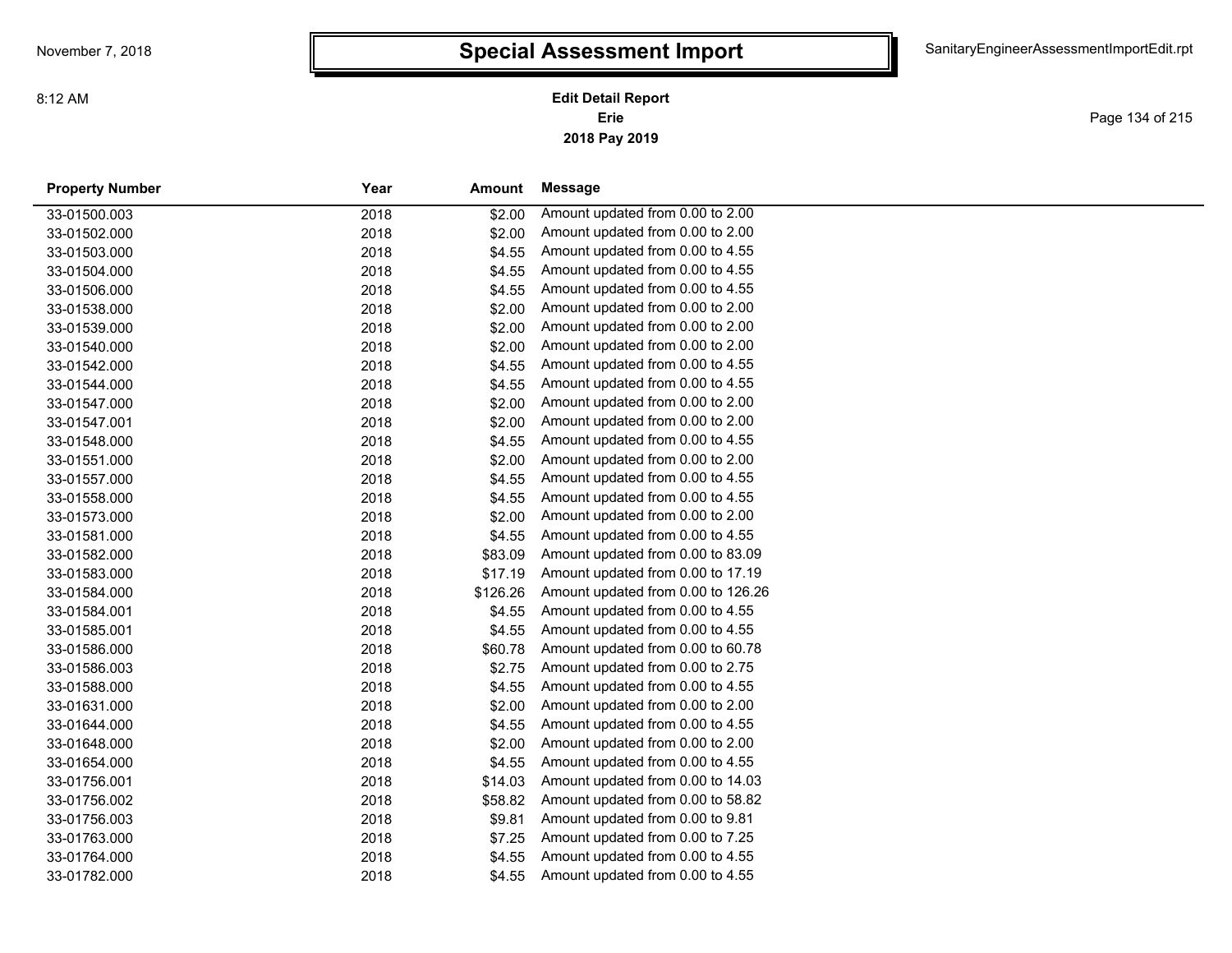Page 135 of 215

| <b>Property Number</b> | Year | Amount   | Message                            |
|------------------------|------|----------|------------------------------------|
| 33-01782.001           | 2018 | \$4.55   | Amount updated from 0.00 to 4.55   |
| 33-01782.002           | 2018 | \$4.55   | Amount updated from 0.00 to 4.55   |
| 33-01782.003           | 2018 | \$4.55   | Amount updated from 0.00 to 4.55   |
| 33-01782.004           | 2018 | \$4.55   | Amount updated from 0.00 to 4.55   |
| 33-01782.005           | 2018 | \$2.00   | Amount updated from 0.00 to 2.00   |
| 33-01788.000           | 2018 | \$6.01   | Amount updated from 0.00 to 6.01   |
| 33-01798.000           | 2018 | \$4.55   | Amount updated from 0.00 to 4.55   |
| 33-01801.000           | 2018 | \$4.55   | Amount updated from 0.00 to 4.55   |
| 33-01815.000           | 2018 | \$2.00   | Amount updated from 0.00 to 2.00   |
| 33-01837.001           | 2018 | \$3.31   | Amount updated from 0.00 to 3.31   |
| 33-01837.002           | 2018 | \$4.55   | Amount updated from 0.00 to 4.55   |
| 33-01837.003           | 2018 | \$29.17  | Amount updated from 0.00 to 29.17  |
| 33-01837.004           | 2018 | \$4.55   | Amount updated from 0.00 to 4.55   |
| 33-01837.005           | 2018 | \$4.55   | Amount updated from 0.00 to 4.55   |
| 33-01837.006           | 2018 | \$4.55   | Amount updated from 0.00 to 4.55   |
| 33-01837.007           | 2018 | \$2.00   | Amount updated from 0.00 to 2.00   |
| 33-01837.008           | 2018 | \$2.00   | Amount updated from 0.00 to 2.00   |
| 33-01840.000           | 2018 | \$285.90 | Amount updated from 0.00 to 285.90 |
| 33-01840.001           | 2018 | \$3.24   | Amount updated from 0.00 to 3.24   |
| 33-01841.000           | 2018 | \$4.55   | Amount updated from 0.00 to 4.55   |
| 33-01842.000           | 2018 | \$2.00   | Amount updated from 0.00 to 2.00   |
| 33-01872.000           | 2018 | \$2.00   | Amount updated from 0.00 to 2.00   |
| 33-01913.000           | 2018 | \$2.00   | Amount updated from 0.00 to 2.00   |
| 33-01914.000           | 2018 | \$2.00   | Amount updated from 0.00 to 2.00   |
| 33-01915.000           | 2018 | \$2.00   | Amount updated from 0.00 to 2.00   |
| 33-01916.000           | 2018 | \$2.00   | Amount updated from 0.00 to 2.00   |
| 33-01918.000           | 2018 | \$2.00   | Amount updated from 0.00 to 2.00   |
| 33-01920.000           | 2018 | \$4.55   | Amount updated from 0.00 to 4.55   |
| 33-01921.000           | 2018 | \$2.00   | Amount updated from 0.00 to 2.00   |
| 33-01922.000           | 2018 | \$2.00   | Amount updated from 0.00 to 2.00   |
| 33-01925.000           | 2018 | \$2.00   | Amount updated from 0.00 to 2.00   |
| 33-01930.000           | 2018 | \$2.00   | Amount updated from 0.00 to 2.00   |
| 33-01931.000           | 2018 | \$2.00   | Amount updated from 0.00 to 2.00   |
| 33-01932.000           | 2018 | \$2.00   | Amount updated from 0.00 to 2.00   |
| 33-01933.000           | 2018 | \$2.00   | Amount updated from 0.00 to 2.00   |
| 33-01968.000           | 2018 | \$2.00   | Amount updated from 0.00 to 2.00   |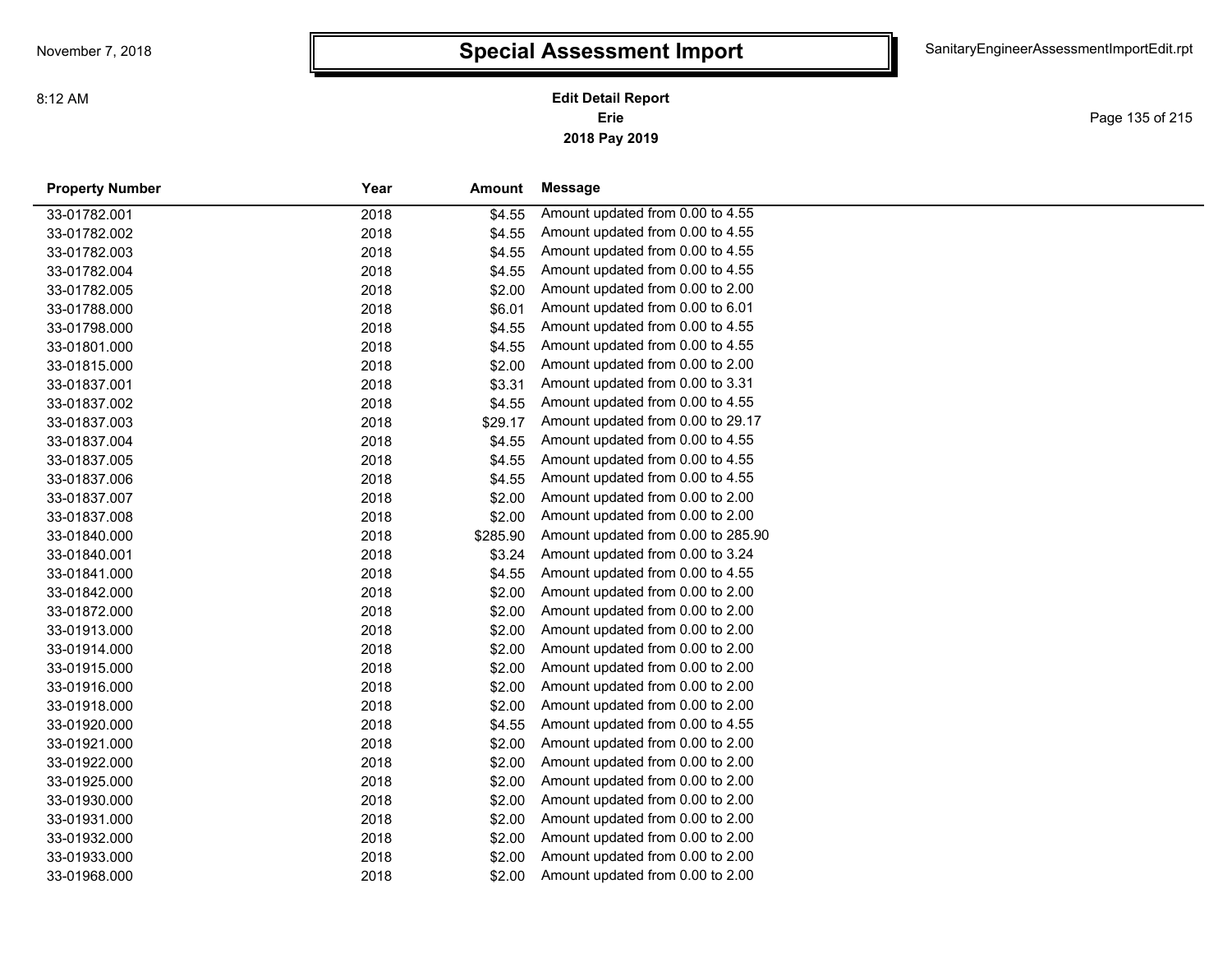Page 136 of 215

| <b>Property Number</b> | Year | Amount   | Message                            |
|------------------------|------|----------|------------------------------------|
| 33-01970.000           | 2018 | \$2.00   | Amount updated from 0.00 to 2.00   |
| 33-01972.000           | 2018 | \$2.00   | Amount updated from 0.00 to 2.00   |
| 33-01975.000           | 2018 | \$2.28   | Amount updated from 0.00 to 2.28   |
| 33-01975.001           | 2018 | \$4.55   | Amount updated from 0.00 to 4.55   |
| 33-01975.002           | 2018 | \$4.55   | Amount updated from 0.00 to 4.55   |
| 33-01975.005           | 2018 | \$4.29   | Amount updated from 0.00 to 4.29   |
| 33-01975.006           | 2018 | \$2.28   | Amount updated from 0.00 to 2.28   |
| 33-01975.007           | 2018 | \$2.00   | Amount updated from 0.00 to 2.00   |
| 33-01975.008           | 2018 | \$2.00   | Amount updated from 0.00 to 2.00   |
| 33-01975.009           | 2018 | \$2.00   | Amount updated from 0.00 to 2.00   |
| 33-01975.011           | 2018 | \$4.55   | Amount updated from 0.00 to 4.55   |
| 33-01975.012           | 2018 | \$4.55   | Amount updated from 0.00 to 4.55   |
| 33-01976.000           | 2018 | \$4.55   | Amount updated from 0.00 to 4.55   |
| 33-01983.000           | 2018 | \$4.55   | Amount updated from 0.00 to 4.55   |
| 33-02002.000           | 2018 | \$16.17  | Amount updated from 0.00 to 16.17  |
| 33-02004.000           | 2018 | \$4.55   | Amount updated from 0.00 to 4.55   |
| 33-02017.000           | 2018 | \$4.55   | Amount updated from 0.00 to 4.55   |
| 33-02035.001           | 2018 | \$2.00   | Amount updated from 0.00 to 2.00   |
| 33-02037.000           | 2018 | \$4.55   | Amount updated from 0.00 to 4.55   |
| 33-02046.001           | 2018 | \$2.00   | Amount updated from 0.00 to 2.00   |
| 33-02046.002           | 2018 | \$4.55   | Amount updated from 0.00 to 4.55   |
| 33-02046.003           | 2018 | \$2.00   | Amount updated from 0.00 to 2.00   |
| 33-02050.000           | 2018 | \$4.55   | Amount updated from 0.00 to 4.55   |
| 33-02050.001           | 2018 | \$4.55   | Amount updated from 0.00 to 4.55   |
| 33-02050.002           | 2018 | \$4.55   | Amount updated from 0.00 to 4.55   |
| 33-02050.003           | 2018 | \$4.55   | Amount updated from 0.00 to 4.55   |
| 33-02051.000           | 2018 | \$4.55   | Amount updated from 0.00 to 4.55   |
| 33-02063.000           | 2018 | \$253.98 | Amount updated from 0.00 to 253.98 |
| 33-02064.000           | 2018 | \$4.55   | Amount updated from 0.00 to 4.55   |
| 33-02065.000           | 2018 | \$7.64   | Amount updated from 0.00 to 7.64   |
| 33-02065.001           | 2018 | \$4.55   | Amount updated from 0.00 to 4.55   |
| 33-02066.000           | 2018 | \$2.00   | Amount updated from 0.00 to 2.00   |
| 33-02069.000           | 2018 | \$48.47  | Amount updated from 0.00 to 48.47  |
| 33-02069.001           | 2018 | \$4.55   | Amount updated from 0.00 to 4.55   |
| 33-02071.000           | 2018 | \$4.55   | Amount updated from 0.00 to 4.55   |
| 33-02072.000           | 2018 | \$53.60  | Amount updated from 0.00 to 53.60  |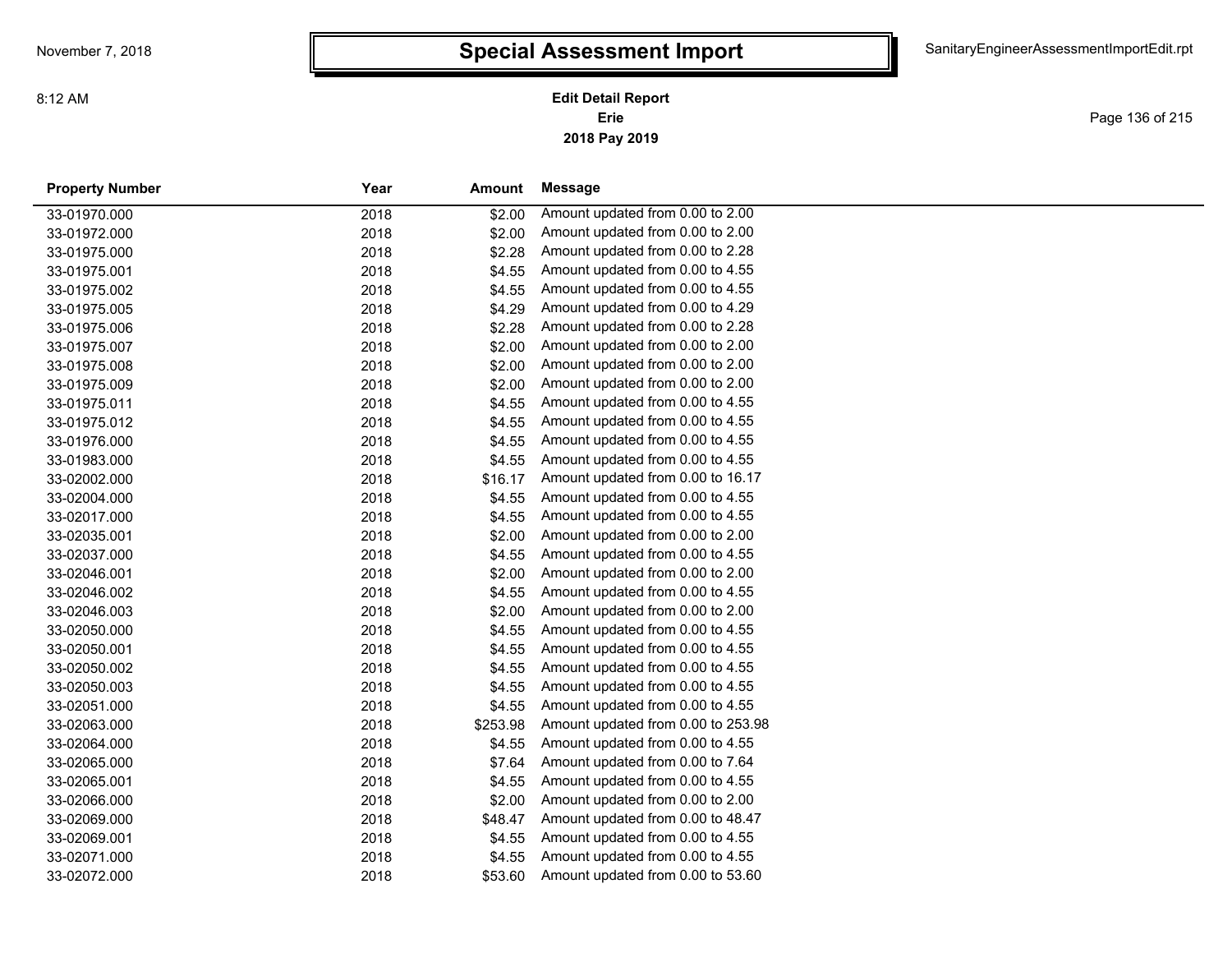**2018 Pay 2019 Erie Edit Detail Report**

Page 137 of 215

| <b>Property Number</b>                    | Year | Amount     | <b>Message</b>                    |
|-------------------------------------------|------|------------|-----------------------------------|
| 33-02073.000                              | 2018 | \$34.84    | Amount updated from 0.00 to 34.84 |
| 33-02077.000                              | 2018 | \$4.55     | Amount updated from 0.00 to 4.55  |
| 33-02079.000                              | 2018 | \$4.55     | Amount updated from 0.00 to 4.55  |
| 33-02079.001                              | 2018 | \$4.55     | Amount updated from 0.00 to 4.55  |
| 33-02081.001                              | 2018 | \$2.00     | Amount updated from 0.00 to 2.00  |
| 33-02081.003                              | 2018 | \$4.55     | Amount updated from 0.00 to 4.55  |
| 33-02093.000                              | 2018 | \$54.55    | Amount updated from 0.00 to 54.55 |
| 33-02093.001                              | 2018 | \$4.55     | Amount updated from 0.00 to 4.55  |
| 33-02095.000                              | 2018 | \$4.55     | Amount updated from 0.00 to 4.55  |
| 33-02103.000                              | 2018 | \$4.55     | Amount updated from 0.00 to 4.55  |
| 33-02103.001                              | 2018 | \$4.55     | Amount updated from 0.00 to 4.55  |
| 33-02104.000                              | 2018 | \$4.55     | Amount updated from 0.00 to 4.55  |
| 33-02113.000                              | 2018 | \$4.55     | Amount updated from 0.00 to 4.55  |
| 33-02114.001                              | 2018 | \$4.55     | Amount updated from 0.00 to 4.55  |
| 33-02164.001                              | 2018 | \$2.00     | Amount updated from 0.00 to 2.00  |
| 33-62007.000                              | 2018 | \$5.87     | Amount updated from 0.00 to 5.87  |
| 33-65002.000                              | 2018 | \$2.00     | Amount updated from 0.00 to 2.00  |
| 33-65003.000                              | 2018 | \$2.00     | Amount updated from 0.00 to 2.00  |
| 60-00162.000                              | 2018 | \$2.00     | Amount updated from 0.00 to 2.00  |
| 60-00474.000                              | 2018 | \$2.00     | Amount updated from 0.00 to 2.00  |
| Total for C163331002 - BROWN KUEBELER #17 |      | \$5,518.48 |                                   |
| C163331003 - WAHL #5                      |      |            |                                   |
| 31-00461.000                              | 2018 | \$63.22    | Amount updated from 0.00 to 63.22 |
| 31-68003.000                              | 2018 | \$9.04     | Amount updated from 0.00 to 9.04  |
| 33-00126.000                              | 2018 | \$4.66     | Amount updated from 0.00 to 4.66  |
| 33-00127.000                              | 2018 | \$2.54     | Amount updated from 0.00 to 2.54  |
| 33-00198.000                              | 2018 | \$4.66     | Amount updated from 0.00 to 4.66  |
| 33-00332.000                              | 2018 | \$4.66     | Amount updated from 0.00 to 4.66  |
| 33-00349.000                              | 2018 | \$20.77    | Amount updated from 0.00 to 20.77 |
| 33-00359.000                              | 2018 | \$9.04     | Amount updated from 0.00 to 9.04  |
| 33-00364.000                              | 2018 | \$9.04     | Amount updated from 0.00 to 9.04  |
| 33-00365.000                              | 2018 | \$9.04     | Amount updated from 0.00 to 9.04  |
| 33-00426.000                              | 2018 | \$4.66     | Amount updated from 0.00 to 4.66  |
| 33-00434.000                              | 2018 | \$4.66     | Amount updated from 0.00 to 4.66  |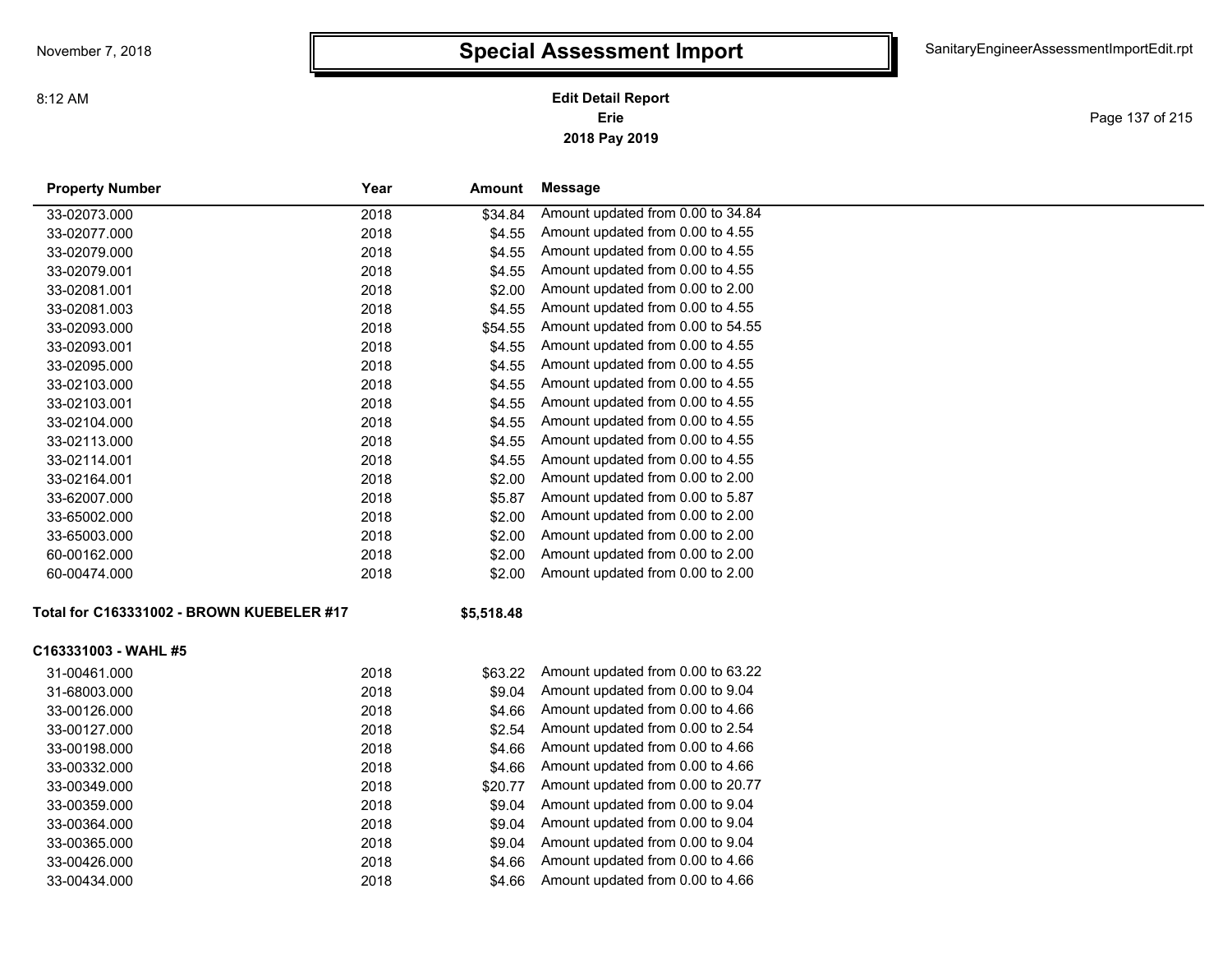Page 138 of 215

| <b>Property Number</b> | Year | Amount  | Message                           |
|------------------------|------|---------|-----------------------------------|
| 33-00435.000           | 2018 | \$50.03 | Amount updated from 0.00 to 50.03 |
| 33-00435.001           | 2018 | \$4.66  | Amount updated from 0.00 to 4.66  |
| 33-00436.000           | 2018 | \$60.85 | Amount updated from 0.00 to 60.85 |
| 33-00457.000           | 2018 | \$9.04  | Amount updated from 0.00 to 9.04  |
| 33-00458.000           | 2018 | \$9.04  | Amount updated from 0.00 to 9.04  |
| 33-00474.000           | 2018 | \$4.66  | Amount updated from 0.00 to 4.66  |
| 33-00480.000           | 2018 | \$3.62  | Amount updated from 0.00 to 3.62  |
| 33-00481.000           | 2018 | \$8.37  | Amount updated from 0.00 to 8.37  |
| 33-00496.000           | 2018 | \$4.66  | Amount updated from 0.00 to 4.66  |
| 33-00534.000           | 2018 | \$9.04  | Amount updated from 0.00 to 9.04  |
| 33-00718.000           | 2018 | \$4.66  | Amount updated from 0.00 to 4.66  |
| 33-00812.000           | 2018 | \$28.14 | Amount updated from 0.00 to 28.14 |
| 33-00817.000           | 2018 | \$9.04  | Amount updated from 0.00 to 9.04  |
| 33-00818.000           | 2018 | \$9.04  | Amount updated from 0.00 to 9.04  |
| 33-00849.000           | 2018 | \$9.52  | Amount updated from 0.00 to 9.52  |
| 33-00861.000           | 2018 | \$9.04  | Amount updated from 0.00 to 9.04  |
| 33-00870.000           | 2018 | \$9.04  | Amount updated from 0.00 to 9.04  |
| 33-00908.000           | 2018 | \$10.48 | Amount updated from 0.00 to 10.48 |
| 33-00982.000           | 2018 | \$86.80 | Amount updated from 0.00 to 86.80 |
| 33-00984.000           | 2018 | \$21.96 | Amount updated from 0.00 to 21.96 |
| 33-01242.000           | 2018 | \$61.05 | Amount updated from 0.00 to 61.05 |
| 33-01291.000           | 2018 | \$4.66  | Amount updated from 0.00 to 4.66  |
| 33-01397.000           | 2018 | \$9.04  | Amount updated from 0.00 to 9.04  |
| 33-01442.000           | 2018 | \$11.43 | Amount updated from 0.00 to 11.43 |
| 33-01452.000           | 2018 | \$9.04  | Amount updated from 0.00 to 9.04  |
| 33-01492.000           | 2018 | \$9.04  | Amount updated from 0.00 to 9.04  |
| 33-01525.001           | 2018 | \$9.04  | Amount updated from 0.00 to 9.04  |
| 33-01525.002           | 2018 | \$9.04  | Amount updated from 0.00 to 9.04  |
| 33-01525.003           | 2018 | \$9.04  | Amount updated from 0.00 to 9.04  |
| 33-01525.004           | 2018 | \$9.04  | Amount updated from 0.00 to 9.04  |
| 33-01525.005           | 2018 | \$9.04  | Amount updated from 0.00 to 9.04  |
| 33-01552.000           | 2018 | \$9.04  | Amount updated from 0.00 to 9.04  |
| 33-01665.000           | 2018 | \$9.04  | Amount updated from 0.00 to 9.04  |
| 33-01744.000           | 2018 | \$4.66  | Amount updated from 0.00 to 4.66  |
| 33-01747.000           | 2018 | \$4.66  | Amount updated from 0.00 to 4.66  |
| 33-01748.000           | 2018 | \$4.66  | Amount updated from 0.00 to 4.66  |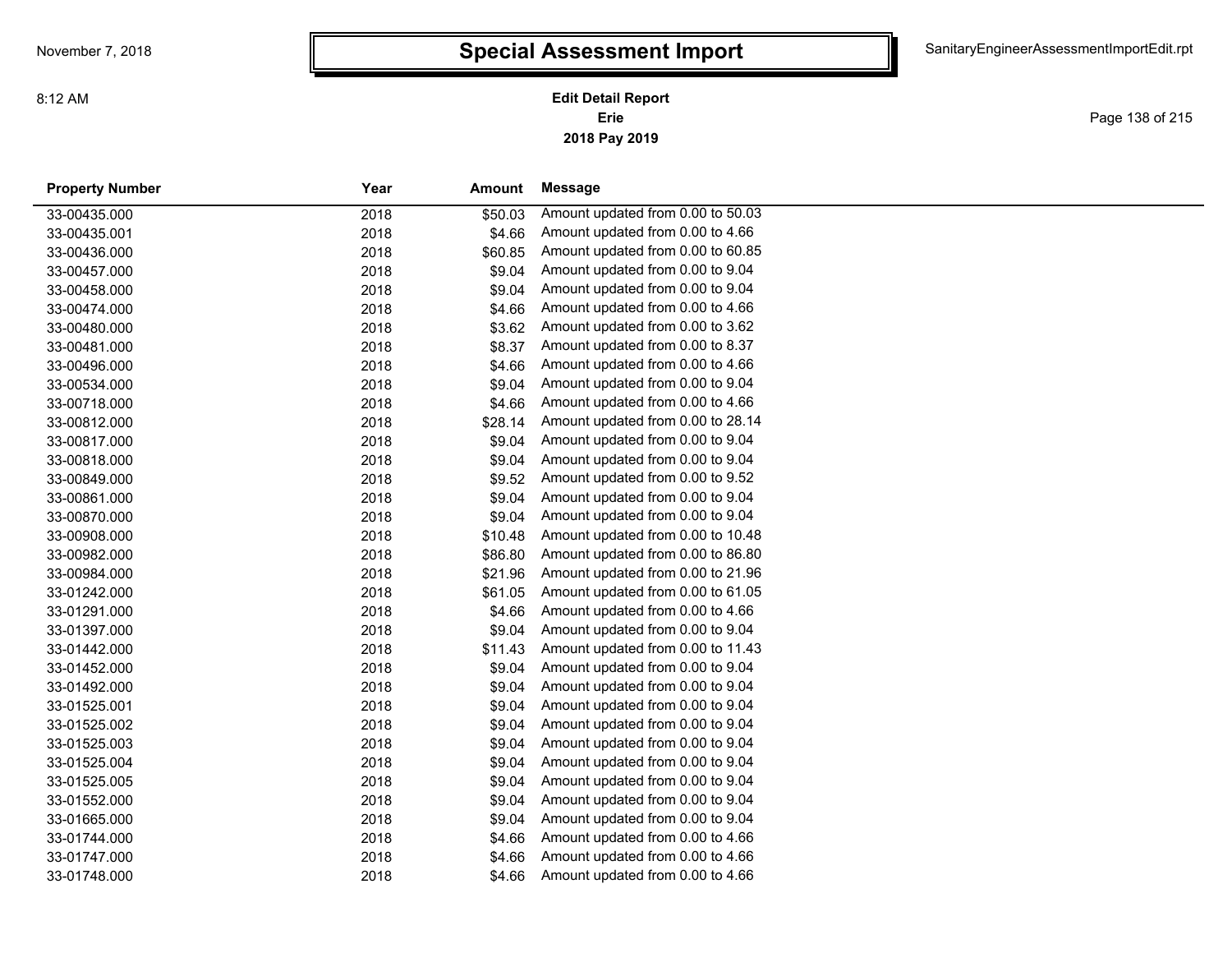### **2018 Pay 2019 Erie Edit Detail Report**

Page 139 of 215

| <b>Property Number</b>             | Year | Amount     | <b>Message</b>                       |
|------------------------------------|------|------------|--------------------------------------|
| 33-01880.000                       | 2018 | \$9.04     | Amount updated from 0.00 to 9.04     |
| 33-01881.000                       | 2018 | \$10.44    | Amount updated from 0.00 to 10.44    |
| 33-01882.000                       | 2018 | \$8.62     | Amount updated from 0.00 to 8.62     |
| 33-01891.000                       | 2018 | \$1,121.92 | Amount updated from 0.00 to 1,121.92 |
| 33-01896.000                       | 2018 | \$9.04     | Amount updated from 0.00 to 9.04     |
| 33-01897.000                       | 2018 | \$9.04     | Amount updated from 0.00 to 9.04     |
| 33-01937.000                       | 2018 | \$2.00     | Amount updated from 0.00 to 2.00     |
| 33-01942.000                       | 2018 | \$9.04     | Amount updated from 0.00 to 9.04     |
| 33-01943.000                       | 2018 | \$9.04     | Amount updated from 0.00 to 9.04     |
| 33-02013.000                       | 2018 | \$344.16   | Amount updated from 0.00 to 344.16   |
| 33-02014.000                       | 2018 | \$50.98    | Amount updated from 0.00 to 50.98    |
| 33-02126.000                       | 2018 | \$4.66     | Amount updated from 0.00 to 4.66     |
| 33-66001.000                       | 2018 | \$18.99    | Amount updated from 0.00 to 18.99    |
| 33-66002.000                       | 2018 | \$6.33     | Amount updated from 0.00 to 6.33     |
| 33-66003.000                       | 2018 | \$61.48    | Amount updated from 0.00 to 61.48    |
| 33-66004.000                       | 2018 | \$231.73   | Amount updated from 0.00 to 231.73   |
| 33-90011.000                       | 2018 | \$4.66     | Amount updated from 0.00 to 4.66     |
| 33-90012.000                       | 2018 | \$24.53    | Amount updated from 0.00 to 24.53    |
| 33-90013.000                       | 2018 | \$4.66     | Amount updated from 0.00 to 4.66     |
| Total for C163331003 - WAHL #5     |      | \$2,629.56 |                                      |
| C163333002 - SANDUSKY CEMENT #12 D |      |            |                                      |
| 33-00321.000                       | 2018 | \$44.70    | Amount updated from 0.00 to 44.70    |
| 33-00343.002                       | 2018 | \$8.68     | Amount updated from 0.00 to 8.68     |
| 33-01705.000                       | 2018 | \$8.68     | Amount updated from 0.00 to 8.68     |
| 33-00006.000                       | 2018 | \$8.68     | Amount updated from 0.00 to 8.68     |
| 33-00007.000                       | 2018 | \$8.68     | Amount updated from 0.00 to 8.68     |
| 33-00007.001                       | 2018 | \$8.68     | Amount updated from 0.00 to 8.68     |
| 33-00018.001                       | 2018 | \$8.68     | Amount updated from 0.00 to 8.68     |
| 33-00018.002                       | 2018 | \$53.26    | Amount updated from 0.00 to 53.26    |
| 33-00237.000                       | 2018 | \$8.68     | Amount updated from 0.00 to 8.68     |
| 33-00372.000                       | 2018 | \$8.68     | Amount updated from 0.00 to 8.68     |
| 33-00373.000                       | 2018 | \$8.68     | Amount updated from 0.00 to 8.68     |
| 33-00374.000                       | 2018 | \$54.41    | Amount updated from 0.00 to 54.41    |
| 33-00374.003                       | 2018 | \$30.38    | Amount updated from 0.00 to 30.38    |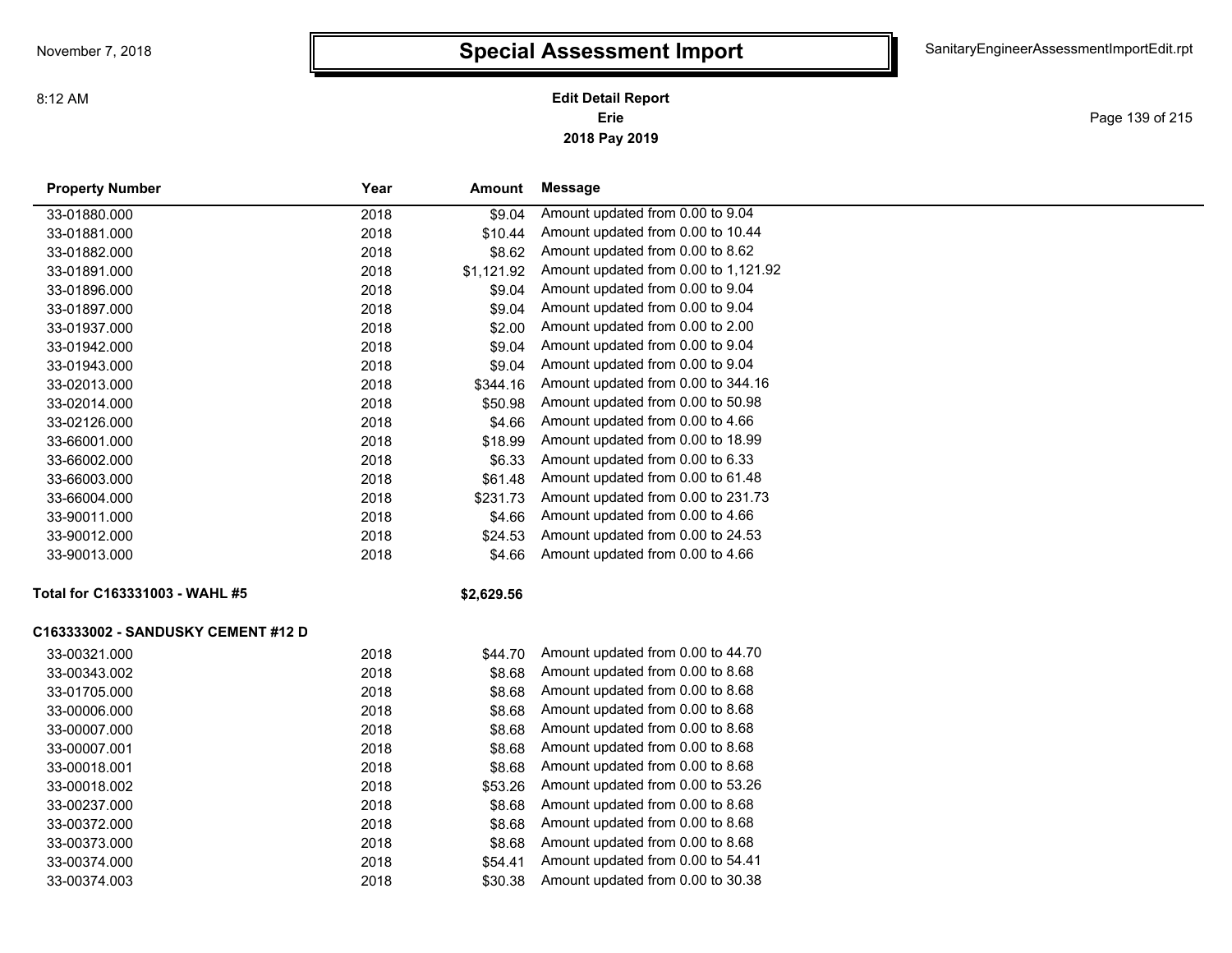# **Special Assessment Import**

**2018 Pay 2019 Erie Edit Detail Report**

Page 140 of 215

| <b>Property Number</b> | Year | Amount   | Message                            |
|------------------------|------|----------|------------------------------------|
| 33-00382.000           | 2018 | \$16.77  | Amount updated from 0.00 to 16.77  |
| 33-00382.001           | 2018 | \$22.57  | Amount updated from 0.00 to 22.57  |
| 33-00382.002           | 2018 | \$12.45  | Amount updated from 0.00 to 12.45  |
| 33-00385.000           | 2018 | \$8.68   | Amount updated from 0.00 to 8.68   |
| 33-00386.000           | 2018 | \$8.68   | Amount updated from 0.00 to 8.68   |
| 33-00441.000           | 2018 | \$8.68   | Amount updated from 0.00 to 8.68   |
| 33-00601.000           | 2018 | \$8.68   | Amount updated from 0.00 to 8.68   |
| 33-00831.000           | 2018 | \$8.68   | Amount updated from 0.00 to 8.68   |
| 33-00831.001           | 2018 | \$8.68   | Amount updated from 0.00 to 8.68   |
| 33-01083.000           | 2018 | \$2.57   | Amount updated from 0.00 to 2.57   |
| 33-01096.000           | 2018 | \$2.00   | Amount updated from 0.00 to 2.00   |
| 33-01124.000           | 2018 | \$125.57 | Amount updated from 0.00 to 125.57 |
| 33-01133.000           | 2018 | \$2.00   | Amount updated from 0.00 to 2.00   |
| 33-01224.000           | 2018 | \$8.68   | Amount updated from 0.00 to 8.68   |
| 33-01362.000           | 2018 | \$8.68   | Amount updated from 0.00 to 8.68   |
| 33-01384.000           | 2018 | \$8.68   | Amount updated from 0.00 to 8.68   |
| 33-01386.000           | 2018 | \$8.68   | Amount updated from 0.00 to 8.68   |
| 33-01386.001           | 2018 | \$8.68   | Amount updated from 0.00 to 8.68   |
| 33-01386.002           | 2018 | \$8.68   | Amount updated from 0.00 to 8.68   |
| 33-01386.003           | 2018 | \$8.68   | Amount updated from 0.00 to 8.68   |
| 33-01390.000           | 2018 | \$8.68   | Amount updated from 0.00 to 8.68   |
| 33-01441.000           | 2018 | \$8.68   | Amount updated from 0.00 to 8.68   |
| 33-01443.000           | 2018 | \$26.28  | Amount updated from 0.00 to 26.28  |
| 33-01479.000           | 2018 | \$72.31  | Amount updated from 0.00 to 72.31  |
| 33-01481.001           | 2018 | \$23.06  | Amount updated from 0.00 to 23.06  |
| 33-01481.002           | 2018 | \$2.00   | Amount updated from 0.00 to 2.00   |
| 33-01481.004           | 2018 | \$6.61   | Amount updated from 0.00 to 6.61   |
| 33-01481.006           | 2018 | \$8.68   | Amount updated from 0.00 to 8.68   |
| 33-01481.007           | 2018 | \$2.08   | Amount updated from 0.00 to 2.08   |
| 33-01481.009           | 2018 | \$2.07   | Amount updated from 0.00 to 2.07   |
| 33-01483.000           | 2018 | \$24.76  | Amount updated from 0.00 to 24.76  |
| 33-01577.000           | 2018 | \$2.20   | Amount updated from 0.00 to 2.20   |
| 33-01578.000           | 2018 | \$8.68   | Amount updated from 0.00 to 8.68   |
| 33-01579.000           | 2018 | \$36.65  | Amount updated from 0.00 to 36.65  |
| 33-01579.001           | 2018 | \$35.31  | Amount updated from 0.00 to 35.31  |
| 33-01579.002           | 2018 | \$3.60   | Amount updated from 0.00 to 3.60   |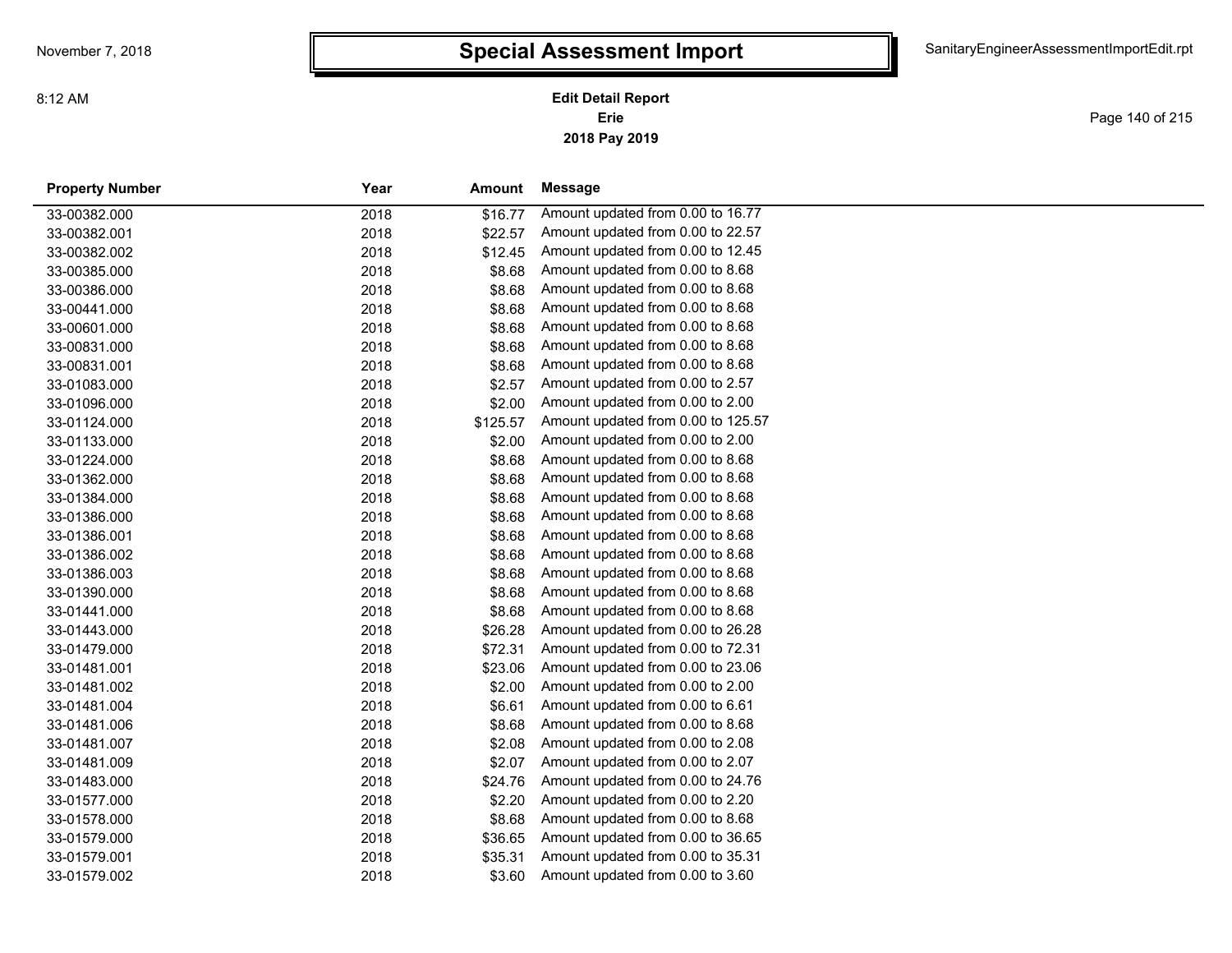### **2018 Pay 2019 Erie Edit Detail Report**

Page 141 of 215

| <b>Property Number</b>                     | Year | <b>Amount</b> | Message                           |  |
|--------------------------------------------|------|---------------|-----------------------------------|--|
| 33-01852.000                               | 2018 | \$8.68        | Amount updated from 0.00 to 8.68  |  |
| 33-01852.001                               | 2018 | \$91.01       | Amount updated from 0.00 to 91.01 |  |
| 33-01853.000                               | 2018 | \$8.68        | Amount updated from 0.00 to 8.68  |  |
| 33-01873.000                               | 2018 | \$4.38        | Amount updated from 0.00 to 4.38  |  |
| 33-01989.000                               | 2018 | \$8.68        | Amount updated from 0.00 to 8.68  |  |
| 33-01989.001                               | 2018 | \$8.68        | Amount updated from 0.00 to 8.68  |  |
| 33-01989.002                               | 2018 | \$8.68        | Amount updated from 0.00 to 8.68  |  |
| 33-01992.000                               | 2018 | \$32.61       | Amount updated from 0.00 to 32.61 |  |
| 33-01992.001                               | 2018 | \$8.68        | Amount updated from 0.00 to 8.68  |  |
| 33-01993.000                               | 2018 | \$8.68        | Amount updated from 0.00 to 8.68  |  |
| 33-02060.000                               | 2018 | \$8.68        | Amount updated from 0.00 to 8.68  |  |
| 33-02062.000                               | 2018 | \$8.68        | Amount updated from 0.00 to 8.68  |  |
| Total for C163333002 - SANDUSKY CEMENT #12 |      | \$1,035.41    |                                   |  |
| C163333003 - MUSHCASH #3                   |      |               |                                   |  |
| 33-00243.003                               | 2018 | \$2.00        | Amount updated from 0.00 to 2.00  |  |
| 33-00243.004                               | 2018 | \$2.00        | Amount updated from 0.00 to 2.00  |  |
| 33-00343.002                               | 2018 | \$25.85       | Amount updated from 0.00 to 25.85 |  |
| 33-00833.000                               | 2018 | \$3.81        | Amount updated from 0.00 to 3.81  |  |
| 33-01705.000                               | 2018 | \$2.32        | Amount updated from 0.00 to 2.32  |  |
| 33-00007.000                               | 2018 | \$95.83       | Amount updated from 0.00 to 95.83 |  |
| 33-00014.000                               | 2018 | \$80.80       | Amount updated from 0.00 to 80.80 |  |
| 33-00015.000                               | 2018 | \$2.54        | Amount updated from 0.00 to 2.54  |  |
| 33-00018.001                               | 2018 | \$3.50        | Amount updated from 0.00 to 3.50  |  |
| 33-00018.002                               | 2018 | \$5.71        | Amount updated from 0.00 to 5.71  |  |
| 33-00024.000                               | 2018 | \$8.84        | Amount updated from 0.00 to 8.84  |  |
| 33-00243.000                               | 2018 | \$7.52        | Amount updated from 0.00 to 7.52  |  |
| 33-00243.001                               | 2018 | \$2.00        | Amount updated from 0.00 to 2.00  |  |
| 33-00243.002                               | 2018 | \$2.00        | Amount updated from 0.00 to 2.00  |  |
| 33-00350.000                               | 2018 | \$4.98        | Amount updated from 0.00 to 4.98  |  |
| 33-00514.000                               | 2018 | \$5.45        | Amount updated from 0.00 to 5.45  |  |
| 33-00515.000                               | 2018 | \$2.26        | Amount updated from 0.00 to 2.26  |  |
| 33-00833.001                               | 2018 | \$6.30        | Amount updated from 0.00 to 6.30  |  |
| 33-00833.002                               | 2018 | \$10.16       | Amount updated from 0.00 to 10.16 |  |
| 33-00833.003                               | 2018 | \$12.17       | Amount updated from 0.00 to 12.17 |  |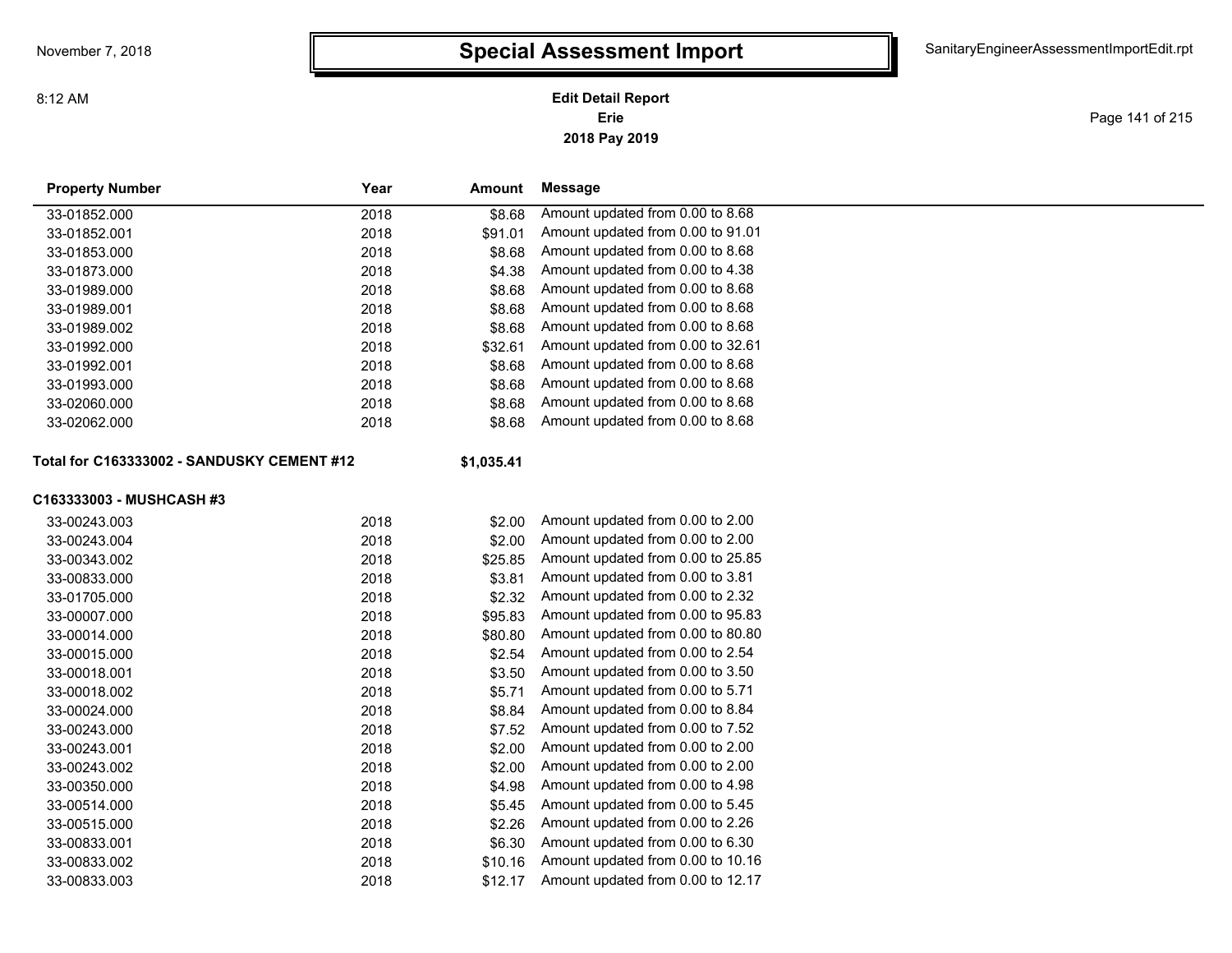### **2018 Pay 2019 Erie Edit Detail Report**

Page 142 of 215

| <b>Property Number</b>                 | Year | Amount     | <b>Message</b>                     |
|----------------------------------------|------|------------|------------------------------------|
| 33-00834.000                           | 2018 | \$24.46    | Amount updated from 0.00 to 24.46  |
| 33-00835.000                           | 2018 | \$7.98     | Amount updated from 0.00 to 7.98   |
| 33-00836.000                           | 2018 | \$17.28    | Amount updated from 0.00 to 17.28  |
| 33-00836.001                           | 2018 | \$24.43    | Amount updated from 0.00 to 24.43  |
| 33-01076.000                           | 2018 | \$6.74     | Amount updated from 0.00 to 6.74   |
| 33-01077.000                           | 2018 | \$27.54    | Amount updated from 0.00 to 27.54  |
| 33-01077.001                           | 2018 | \$2.35     | Amount updated from 0.00 to 2.35   |
| 33-01079.000                           | 2018 | \$5.55     | Amount updated from 0.00 to 5.55   |
| 33-01469.000                           | 2018 | \$2.26     | Amount updated from 0.00 to 2.26   |
| 33-01671.000                           | 2018 | \$41.70    | Amount updated from 0.00 to 41.70  |
| 33-01671.001                           | 2018 | \$2.00     | Amount updated from 0.00 to 2.00   |
| 33-61003.000                           | 2018 | \$386.86   | Amount updated from 0.00 to 386.86 |
| Total for C163333003 - MUSHCASH #3     |      | \$835.19   |                                    |
| C163333004 - SCHWEINFURTH #4           |      |            |                                    |
| 31-00461.000                           | 2018 | \$644.00   | Amount updated from 0.00 to 644.00 |
| 33-00870.000                           | 2018 | \$646.70   | Amount updated from 0.00 to 646.70 |
| 33-00870.001                           | 2018 | \$39.90    | Amount updated from 0.00 to 39.90  |
| 33-00870.002                           | 2018 | \$13.46    | Amount updated from 0.00 to 13.46  |
| 33-00870.003                           | 2018 | \$13.30    | Amount updated from 0.00 to 13.30  |
| 33-00870.004                           | 2018 | \$13.30    | Amount updated from 0.00 to 13.30  |
| 33-01891.000                           | 2018 | \$83.52    | Amount updated from 0.00 to 83.52  |
| 33-01892.000                           | 2018 | \$13.75    | Amount updated from 0.00 to 13.75  |
| Total for C163333004 - SCHWEINFURTH #4 |      | \$1,467.93 |                                    |
| C163333008 - TAILRACE #29 DITCH MAIN   |      |            |                                    |
| 33-01127.001                           | 2018 | \$2.00     | Amount updated from 0.00 to 2.00   |
| 33-01705.000                           | 2018 | \$7.35     | Amount updated from 0.00 to 7.35   |
| 33-01953.002                           | 2018 | \$14.23    | Amount updated from 0.00 to 14.23  |
| 33-01953.003                           | 2018 | \$2.96     | Amount updated from 0.00 to 2.96   |
| 33-00043.000                           | 2018 | \$2.09     | Amount updated from 0.00 to 2.09   |
| 33-00057.000                           | 2018 | \$2.00     | Amount updated from 0.00 to 2.00   |
| 33-00066.000                           | 2018 | \$2.00     | Amount updated from 0.00 to 2.00   |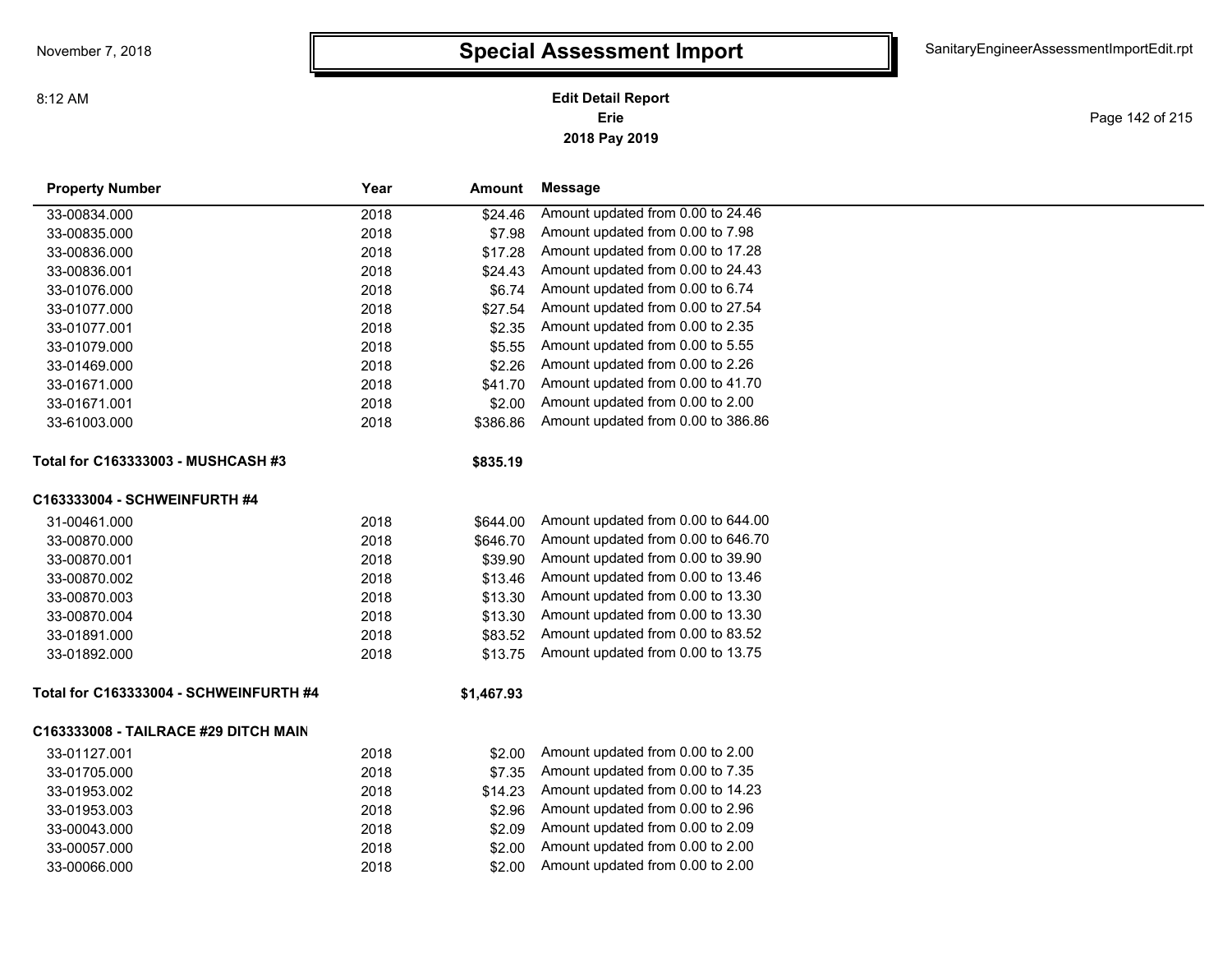# **Special Assessment Import**

**2018 Pay 2019 Erie Edit Detail Report**

Page 143 of 215

| <b>Property Number</b> | Year | Amount  | <b>Message</b>                    |
|------------------------|------|---------|-----------------------------------|
| 33-00069.000           | 2018 | \$2.42  | Amount updated from 0.00 to 2.42  |
| 33-00072.000           | 2018 | \$2.00  | Amount updated from 0.00 to 2.00  |
| 33-00072.001           | 2018 | \$2.00  | Amount updated from 0.00 to 2.00  |
| 33-00072.002           | 2018 | \$2.00  | Amount updated from 0.00 to 2.00  |
| 33-00100.000           | 2018 | \$2.00  | Amount updated from 0.00 to 2.00  |
| 33-00152.000           | 2018 | \$2.00  | Amount updated from 0.00 to 2.00  |
| 33-00154.000           | 2018 | \$2.00  | Amount updated from 0.00 to 2.00  |
| 33-00185.000           | 2018 | \$2.00  | Amount updated from 0.00 to 2.00  |
| 33-00233.000           | 2018 | \$2.09  | Amount updated from 0.00 to 2.09  |
| 33-00248.000           | 2018 | \$2.00  | Amount updated from 0.00 to 2.00  |
| 33-00268.000           | 2018 | \$2.00  | Amount updated from 0.00 to 2.00  |
| 33-00276.000           | 2018 | \$2.00  | Amount updated from 0.00 to 2.00  |
| 33-00370.000           | 2018 | \$2.00  | Amount updated from 0.00 to 2.00  |
| 33-00377.000           | 2018 | \$4.35  | Amount updated from 0.00 to 4.35  |
| 33-00378.000           | 2018 | \$17.72 | Amount updated from 0.00 to 17.72 |
| 33-00380.000           | 2018 | \$5.66  | Amount updated from 0.00 to 5.66  |
| 33-00381.000           | 2018 | \$4.41  | Amount updated from 0.00 to 4.41  |
| 33-00386.000           | 2018 | \$2.00  | Amount updated from 0.00 to 2.00  |
| 33-00451.000           | 2018 | \$2.00  | Amount updated from 0.00 to 2.00  |
| 33-00459.000           | 2018 | \$2.00  | Amount updated from 0.00 to 2.00  |
| 33-00522.000           | 2018 | \$2.00  | Amount updated from 0.00 to 2.00  |
| 33-00523.000           | 2018 | \$2.00  | Amount updated from 0.00 to 2.00  |
| 33-00523.001           | 2018 | \$3.68  | Amount updated from 0.00 to 3.68  |
| 33-00523.002           | 2018 | \$2.00  | Amount updated from 0.00 to 2.00  |
| 33-00523.003           | 2018 | \$2.00  | Amount updated from 0.00 to 2.00  |
| 33-00523.004           | 2018 | \$2.00  | Amount updated from 0.00 to 2.00  |
| 33-00523.005           | 2018 | \$2.00  | Amount updated from 0.00 to 2.00  |
| 33-00523.006           | 2018 | \$2.00  | Amount updated from 0.00 to 2.00  |
| 33-00523.007           | 2018 | \$2.00  | Amount updated from 0.00 to 2.00  |
| 33-00523.008           | 2018 | \$2.00  | Amount updated from 0.00 to 2.00  |
| 33-00537.000           | 2018 | \$2.00  | Amount updated from 0.00 to 2.00  |
| 33-00538.000           | 2018 | \$2.00  | Amount updated from 0.00 to 2.00  |
| 33-00556.000           | 2018 | \$7.40  | Amount updated from 0.00 to 7.40  |
| 33-00560.000           | 2018 | \$2.00  | Amount updated from 0.00 to 2.00  |
| 33-00570.000           | 2018 | \$2.37  | Amount updated from 0.00 to 2.37  |
| 33-00633.000           | 2018 | \$2.57  | Amount updated from 0.00 to 2.57  |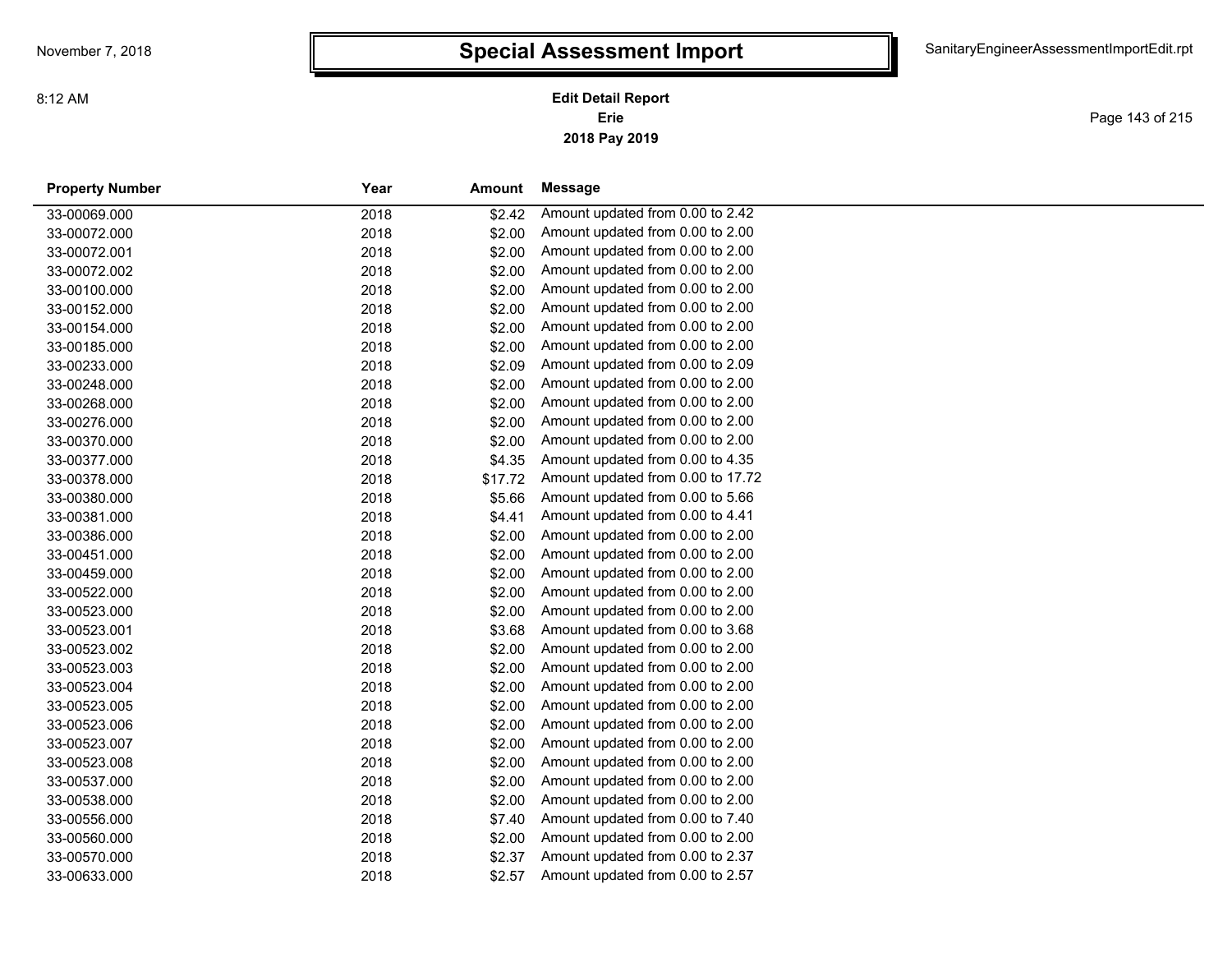# **Special Assessment Import**

**2018 Pay 2019 Erie Edit Detail Report**

Page 144 of 215

and a

| <b>Property Number</b> | Year | Amount  | Message                           |
|------------------------|------|---------|-----------------------------------|
| 33-00681.000           | 2018 | \$13.73 | Amount updated from 0.00 to 13.73 |
| 33-00681.001           | 2018 | \$2.00  | Amount updated from 0.00 to 2.00  |
| 33-00681.002           | 2018 | \$2.00  | Amount updated from 0.00 to 2.00  |
| 33-00681.003           | 2018 | \$2.00  | Amount updated from 0.00 to 2.00  |
| 33-00695.000           | 2018 | \$2.00  | Amount updated from 0.00 to 2.00  |
| 33-00705.000           | 2018 | \$2.00  | Amount updated from 0.00 to 2.00  |
| 33-00734.000           | 2018 | \$20.62 | Amount updated from 0.00 to 20.62 |
| 33-00735.000           | 2018 | \$2.00  | Amount updated from 0.00 to 2.00  |
| 33-00736.000           | 2018 | \$7.65  | Amount updated from 0.00 to 7.65  |
| 33-00821.000           | 2018 | \$2.00  | Amount updated from 0.00 to 2.00  |
| 33-00822.000           | 2018 | \$2.00  | Amount updated from 0.00 to 2.00  |
| 33-00831.000           | 2018 | \$2.00  | Amount updated from 0.00 to 2.00  |
| 33-00831.001           | 2018 | \$2.00  | Amount updated from 0.00 to 2.00  |
| 33-00980.000           | 2018 | \$6.88  | Amount updated from 0.00 to 6.88  |
| 33-01042.000           | 2018 | \$2.00  | Amount updated from 0.00 to 2.00  |
| 33-01045.000           | 2018 | \$2.00  | Amount updated from 0.00 to 2.00  |
| 33-01046.000           | 2018 | \$2.00  | Amount updated from 0.00 to 2.00  |
| 33-01068.000           | 2018 | \$2.37  | Amount updated from 0.00 to 2.37  |
| 33-01121.000           | 2018 | \$8.42  | Amount updated from 0.00 to 8.42  |
| 33-01122.000           | 2018 | \$5.05  | Amount updated from 0.00 to 5.05  |
| 33-01124.000           | 2018 | \$2.00  | Amount updated from 0.00 to 2.00  |
| 33-01124.001           | 2018 | \$13.47 | Amount updated from 0.00 to 13.47 |
| 33-01127.000           | 2018 | \$7.24  | Amount updated from 0.00 to 7.24  |
| 33-01135.000           | 2018 | \$6.54  | Amount updated from 0.00 to 6.54  |
| 33-01135.001           | 2018 | \$2.00  | Amount updated from 0.00 to 2.00  |
| 33-01136.000           | 2018 | \$10.08 | Amount updated from 0.00 to 10.08 |
| 33-01136.001           | 2018 | \$2.00  | Amount updated from 0.00 to 2.00  |
| 33-01150.000           | 2018 | \$2.57  | Amount updated from 0.00 to 2.57  |
| 33-01155.000           | 2018 | \$9.65  | Amount updated from 0.00 to 9.65  |
| 33-01155.001           | 2018 | \$2.00  | Amount updated from 0.00 to 2.00  |
| 33-01155.002           | 2018 | \$2.00  | Amount updated from 0.00 to 2.00  |
| 33-01155.003           | 2018 | \$2.00  | Amount updated from 0.00 to 2.00  |
| 33-01159.000           | 2018 | \$2.00  | Amount updated from 0.00 to 2.00  |
| 33-01159.001           | 2018 | \$2.00  | Amount updated from 0.00 to 2.00  |
| 33-01159.002           | 2018 | \$2.00  | Amount updated from 0.00 to 2.00  |
| 33-01217.000           | 2018 | \$2.00  | Amount updated from 0.00 to 2.00  |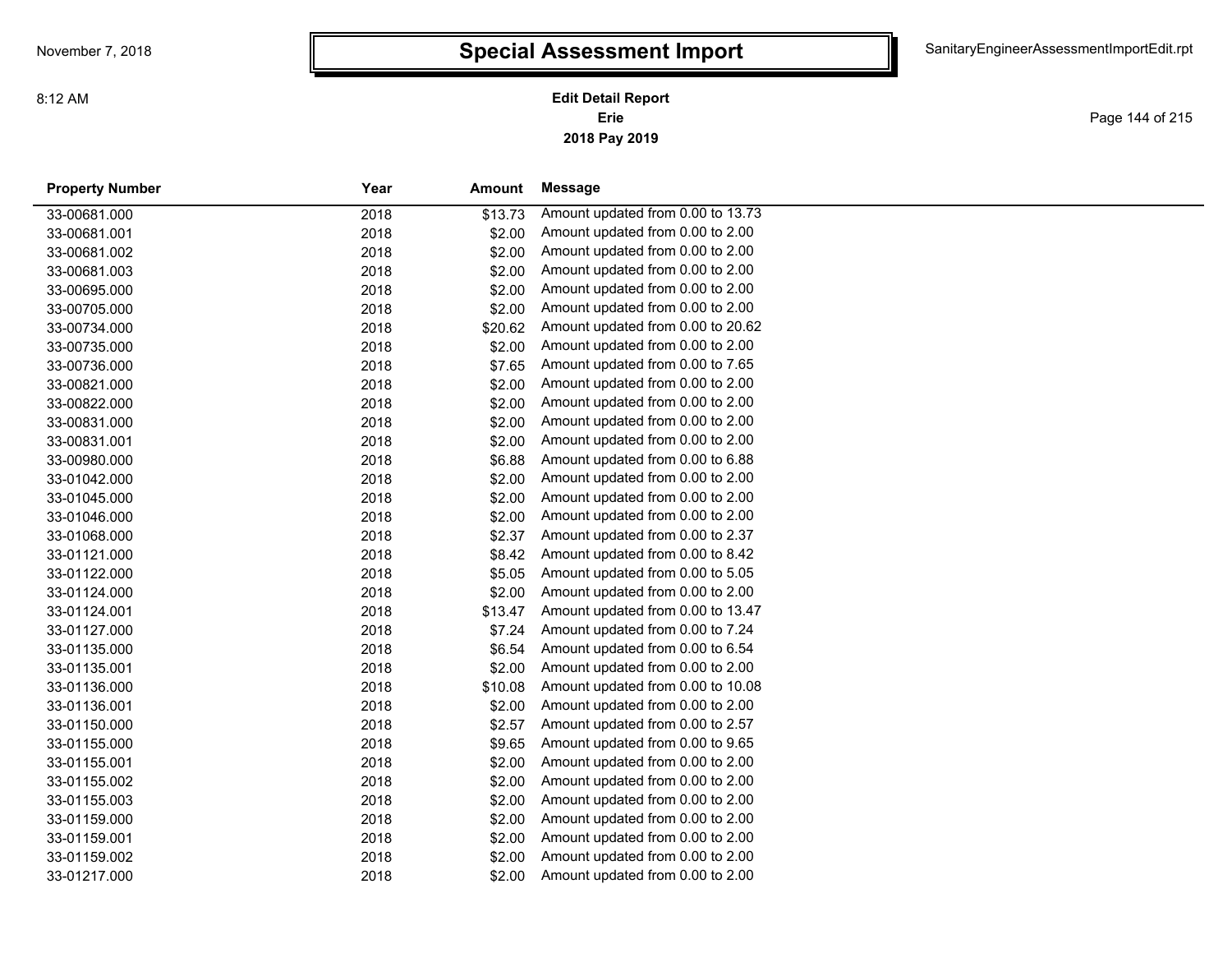Page 145 of 215

| <b>Property Number</b> | Year | Amount  | Message                           |
|------------------------|------|---------|-----------------------------------|
| 33-01218.000           | 2018 | \$2.00  | Amount updated from 0.00 to 2.00  |
| 33-01324.000           | 2018 | \$2.00  | Amount updated from 0.00 to 2.00  |
| 33-01324.001           | 2018 | \$2.00  | Amount updated from 0.00 to 2.00  |
| 33-01325.000           | 2018 | \$8.30  | Amount updated from 0.00 to 8.30  |
| 33-01325.001           | 2018 | \$2.00  | Amount updated from 0.00 to 2.00  |
| 33-01325.002           | 2018 | \$2.75  | Amount updated from 0.00 to 2.75  |
| 33-01326.000           | 2018 | \$5.73  | Amount updated from 0.00 to 5.73  |
| 33-01327.000           | 2018 | \$2.89  | Amount updated from 0.00 to 2.89  |
| 33-01329.000           | 2018 | \$2.03  | Amount updated from 0.00 to 2.03  |
| 33-01330.000           | 2018 | \$2.00  | Amount updated from 0.00 to 2.00  |
| 33-01337.000           | 2018 | \$3.70  | Amount updated from 0.00 to 3.70  |
| 33-01338.000           | 2018 | \$27.20 | Amount updated from 0.00 to 27.20 |
| 33-01338.001           | 2018 | \$6.90  | Amount updated from 0.00 to 6.90  |
| 33-01339.001           | 2018 | \$2.00  | Amount updated from 0.00 to 2.00  |
| 33-01340.000           | 2018 | \$2.00  | Amount updated from 0.00 to 2.00  |
| 33-01358.000           | 2018 | \$2.09  | Amount updated from 0.00 to 2.09  |
| 33-01359.000           | 2018 | \$23.28 | Amount updated from 0.00 to 23.28 |
| 33-01359.001           | 2018 | \$2.21  | Amount updated from 0.00 to 2.21  |
| 33-01359.002           | 2018 | \$2.40  | Amount updated from 0.00 to 2.40  |
| 33-01374.000           | 2018 | \$2.00  | Amount updated from 0.00 to 2.00  |
| 33-01432.000           | 2018 | \$2.37  | Amount updated from 0.00 to 2.37  |
| 33-01485.000           | 2018 | \$2.00  | Amount updated from 0.00 to 2.00  |
| 33-01487.000           | 2018 | \$12.27 | Amount updated from 0.00 to 12.27 |
| 33-01488.000           | 2018 | \$2.00  | Amount updated from 0.00 to 2.00  |
| 33-01507.000           | 2018 | \$2.37  | Amount updated from 0.00 to 2.37  |
| 33-01535.000           | 2018 | \$2.00  | Amount updated from 0.00 to 2.00  |
| 33-01536.000           | 2018 | \$2.37  | Amount updated from 0.00 to 2.37  |
| 33-01572.000           | 2018 | \$2.00  | Amount updated from 0.00 to 2.00  |
| 33-01629.000           | 2018 | \$2.28  | Amount updated from 0.00 to 2.28  |
| 33-01649.000           | 2018 | \$2.00  | Amount updated from 0.00 to 2.00  |
| 33-01649.001           | 2018 | \$2.00  | Amount updated from 0.00 to 2.00  |
| 33-01649.002           | 2018 | \$2.00  | Amount updated from 0.00 to 2.00  |
| 33-01786.000           | 2018 | \$2.52  | Amount updated from 0.00 to 2.52  |
| 33-01787.000           | 2018 | \$2.00  | Amount updated from 0.00 to 2.00  |
| 33-01854.000           | 2018 | \$5.61  | Amount updated from 0.00 to 5.61  |
| 33-01854.001           | 2018 | \$2.00  | Amount updated from 0.00 to 2.00  |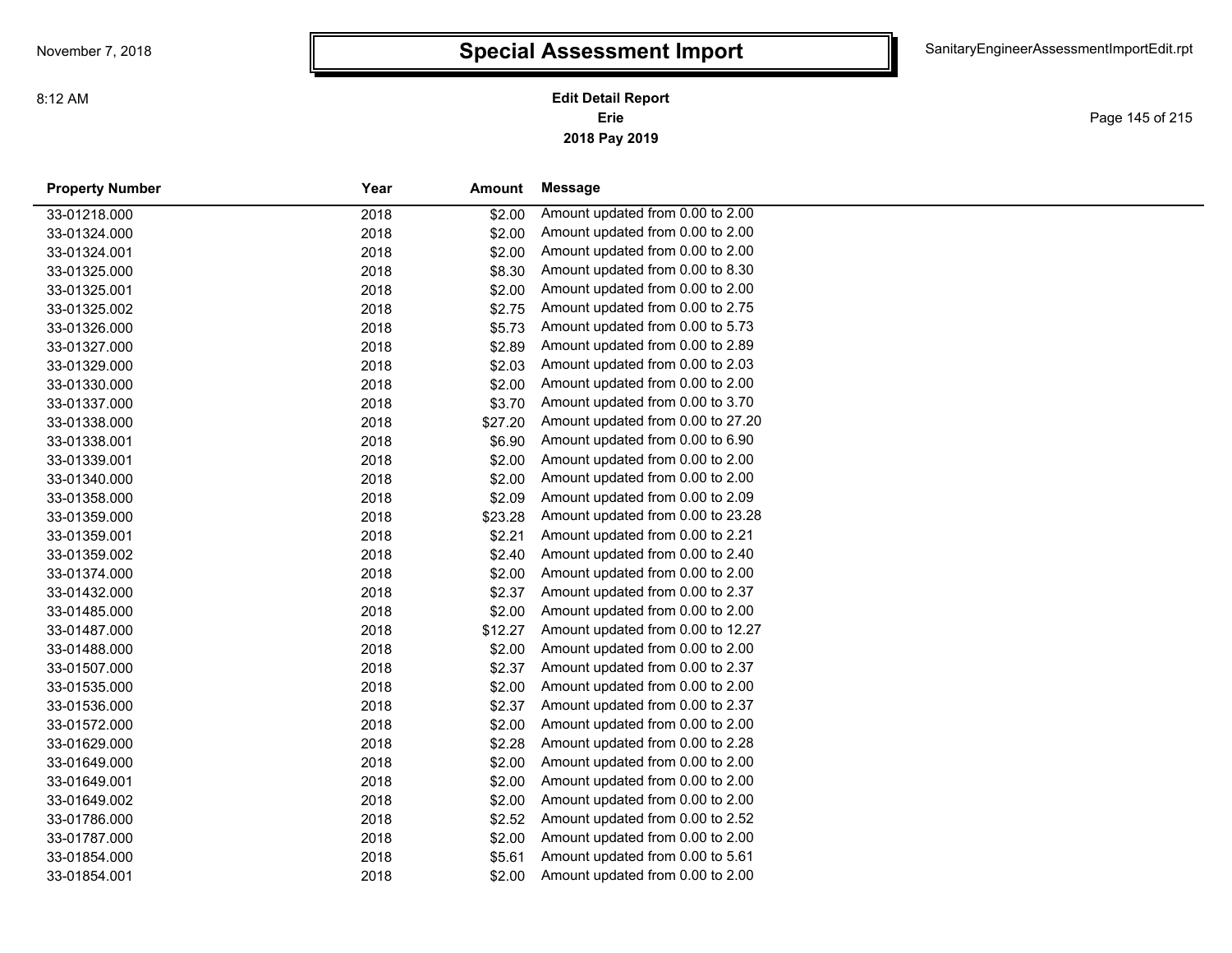Page 146 of 215

| <b>Property Number</b>                       | Year | Amount   | <b>Message</b>                    |
|----------------------------------------------|------|----------|-----------------------------------|
| 33-01854.002                                 | 2018 | \$2.00   | Amount updated from 0.00 to 2.00  |
| 33-01854.003                                 | 2018 | \$2.00   | Amount updated from 0.00 to 2.00  |
| 33-01855.000                                 | 2018 | \$2.00   | Amount updated from 0.00 to 2.00  |
| 33-01873.000                                 | 2018 | \$2.00   | Amount updated from 0.00 to 2.00  |
| 33-01952.000                                 | 2018 | \$2.00   | Amount updated from 0.00 to 2.00  |
| 33-01953.000                                 | 2018 | \$2.00   | Amount updated from 0.00 to 2.00  |
| 33-01953.001                                 | 2018 | \$2.70   | Amount updated from 0.00 to 2.70  |
| 33-02000.000                                 | 2018 | \$2.00   | Amount updated from 0.00 to 2.00  |
| 33-02012.000                                 | 2018 | \$10.08  | Amount updated from 0.00 to 10.08 |
| 33-02012.001                                 | 2018 | \$2.00   | Amount updated from 0.00 to 2.00  |
| 33-02012.002                                 | 2018 | \$2.00   | Amount updated from 0.00 to 2.00  |
| 33-02030.000                                 | 2018 | \$5.57   | Amount updated from 0.00 to 5.57  |
| 33-02032.000                                 | 2018 | \$2.09   | Amount updated from 0.00 to 2.09  |
| 33-02082.000                                 | 2018 | \$4.09   | Amount updated from 0.00 to 4.09  |
| 33-02082.001                                 | 2018 | \$2.00   | Amount updated from 0.00 to 2.00  |
| 33-02082.002                                 | 2018 | \$2.00   | Amount updated from 0.00 to 2.00  |
| 33-02083.000                                 | 2018 | \$2.00   | Amount updated from 0.00 to 2.00  |
| 33-02108.000                                 | 2018 | \$2.00   | Amount updated from 0.00 to 2.00  |
| 33-02121.000                                 | 2018 | \$14.92  | Amount updated from 0.00 to 14.92 |
| 33-02122.000                                 | 2018 | \$2.00   | Amount updated from 0.00 to 2.00  |
| 33-02123.000                                 | 2018 | \$2.00   | Amount updated from 0.00 to 2.00  |
| 33-02124.002                                 | 2018 | \$2.70   | Amount updated from 0.00 to 2.70  |
| 33-61123.000                                 | 2018 | \$2.00   | Amount updated from 0.00 to 2.00  |
| Total for C163333008 - TAILRACE #29 DITCH MA |      | \$524.99 |                                   |
| C163333011 - SCHERER TILE #26                |      |          |                                   |
| 33-00057.000                                 | 2018 | \$97.52  | Amount updated from 0.00 to 97.52 |
| 33-00185.000                                 | 2018 | \$97.52  | Amount updated from 0.00 to 97.52 |
| 33-00268.000                                 | 2018 | \$97.52  | Amount updated from 0.00 to 97.52 |
| 33-00451.000                                 | 2018 | \$97.52  | Amount updated from 0.00 to 97.52 |
| 33-01488.000                                 | 2018 | \$97.52  | Amount updated from 0.00 to 97.52 |
| 33-01572.000                                 | 2018 | \$97.52  | Amount updated from 0.00 to 97.52 |
| Total for C163333011 - SCHERER TILE #26      |      | \$585.12 |                                   |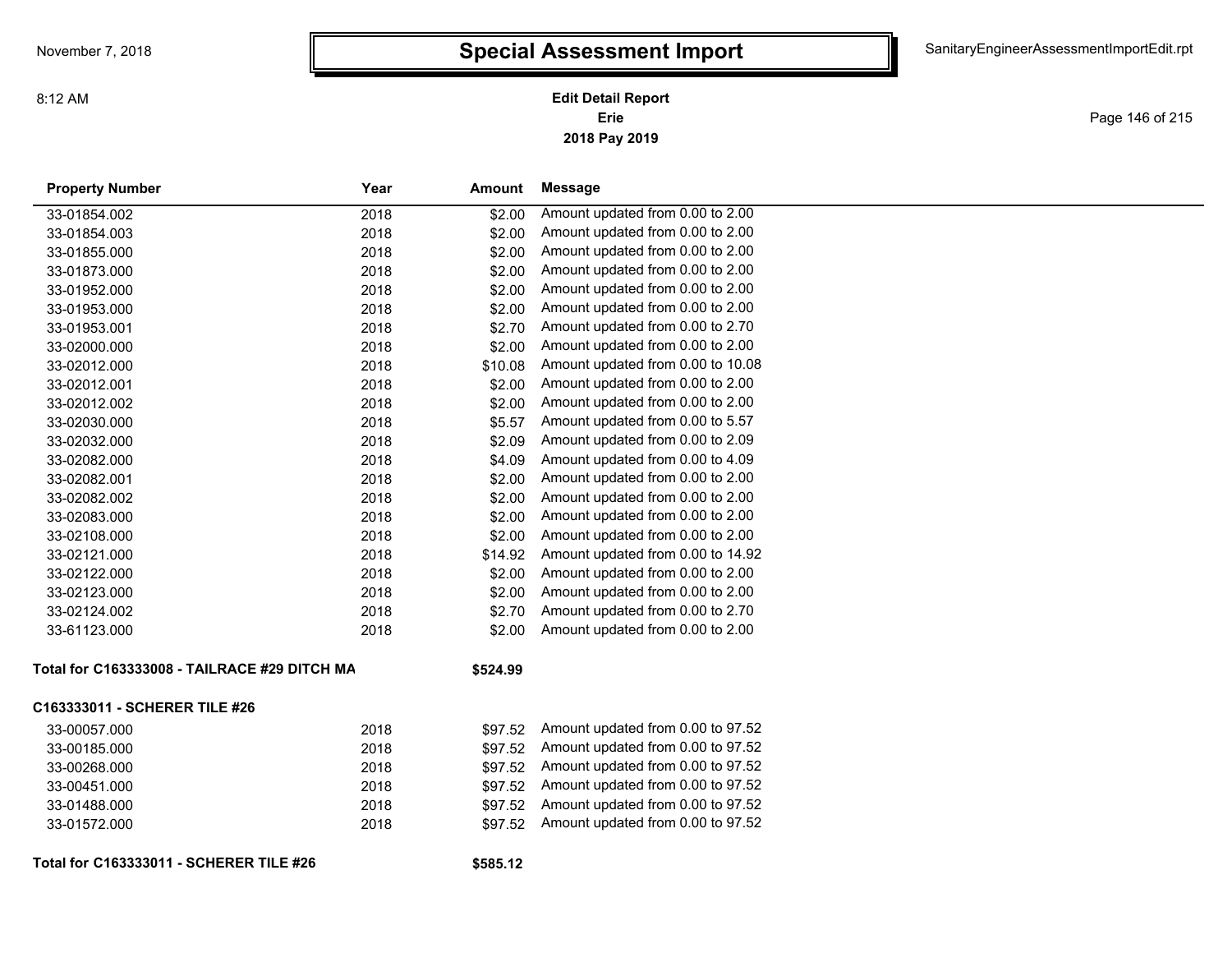Page 147 of 215

| <b>Property Number</b>          | Year | Amount   | Message                            |
|---------------------------------|------|----------|------------------------------------|
| C163333012 - WHITES LANDING #47 |      |          |                                    |
| 33-00405.000                    | 2018 | \$111.67 | Amount updated from 0.00 to 111.67 |
| 33-00406.000                    | 2018 | \$5.28   | Amount updated from 0.00 to 5.28   |
| 33-00407.000                    | 2018 | \$105.55 | Amount updated from 0.00 to 105.55 |
| 33-00408.000                    | 2018 | \$105.55 | Amount updated from 0.00 to 105.55 |
| 33-00600.000                    | 2018 | \$205.12 | Amount updated from 0.00 to 205.12 |
| 33-00600.001                    | 2018 | \$11.68  | Amount updated from 0.00 to 11.68  |
| 33-00600.002                    | 2018 | \$6.18   | Amount updated from 0.00 to 6.18   |
| 33-00600.003                    | 2018 | \$25.70  | Amount updated from 0.00 to 25.70  |
| 33-01014.000                    | 2018 | \$15.83  | Amount updated from 0.00 to 15.83  |
| 33-01354.000                    | 2018 | \$105.55 | Amount updated from 0.00 to 105.55 |
| 33-01413.000                    | 2018 | \$105.55 | Amount updated from 0.00 to 105.55 |
| 33-01633.000                    | 2018 | \$158.33 | Amount updated from 0.00 to 158.33 |
| 33-02153.000                    | 2018 | \$13.04  | Amount updated from 0.00 to 13.04  |
| 33-80002.000                    | 2018 | \$56.53  | Amount updated from 0.00 to 56.53  |
| 33-82006.000                    | 2018 | \$19.71  | Amount updated from 0.00 to 19.71  |
| 36-00001.000                    | 2018 | \$116.11 | Amount updated from 0.00 to 116.11 |
| 36-00002.000                    | 2018 | \$7.91   | Amount updated from 0.00 to 7.91   |
| 36-00003.000                    | 2018 | \$5.28   | Amount updated from 0.00 to 5.28   |
| 36-00006.000                    | 2018 | \$7.91   | Amount updated from 0.00 to 7.91   |
| 36-00007.000                    | 2018 | \$15.83  | Amount updated from 0.00 to 15.83  |
| 36-00008.000                    | 2018 | \$166.25 | Amount updated from 0.00 to 166.25 |
| 36-00009.000                    | 2018 | \$53.90  | Amount updated from 0.00 to 53.90  |
| 36-00011.000                    | 2018 | \$105.55 | Amount updated from 0.00 to 105.55 |
| 36-00012.000                    | 2018 | \$2.00   | Amount updated from 0.00 to 2.00   |
| 36-00014.000                    | 2018 | \$121.39 | Amount updated from 0.00 to 121.39 |
| 36-00080.000                    | 2018 | \$7.91   | Amount updated from 0.00 to 7.91   |
| 33-01368.000                    | 2018 | \$15.49  | Amount updated from 0.00 to 15.49  |
| 33-01844.000                    | 2018 | \$8.44   | Amount updated from 0.00 to 8.44   |
| 36-00004.000                    | 2018 | \$105.55 | Amount updated from 0.00 to 105.55 |
| 36-00020.000                    | 2018 | \$105.55 | Amount updated from 0.00 to 105.55 |
| 36-00021.000                    | 2018 | \$105.55 | Amount updated from 0.00 to 105.55 |
| 36-00023.000                    | 2018 | \$98.48  | Amount updated from 0.00 to 98.48  |
| 36-00027.000                    | 2018 | \$15.83  | Amount updated from 0.00 to 15.83  |
| 36-00028.000                    | 2018 | \$7.91   | Amount updated from 0.00 to 7.91   |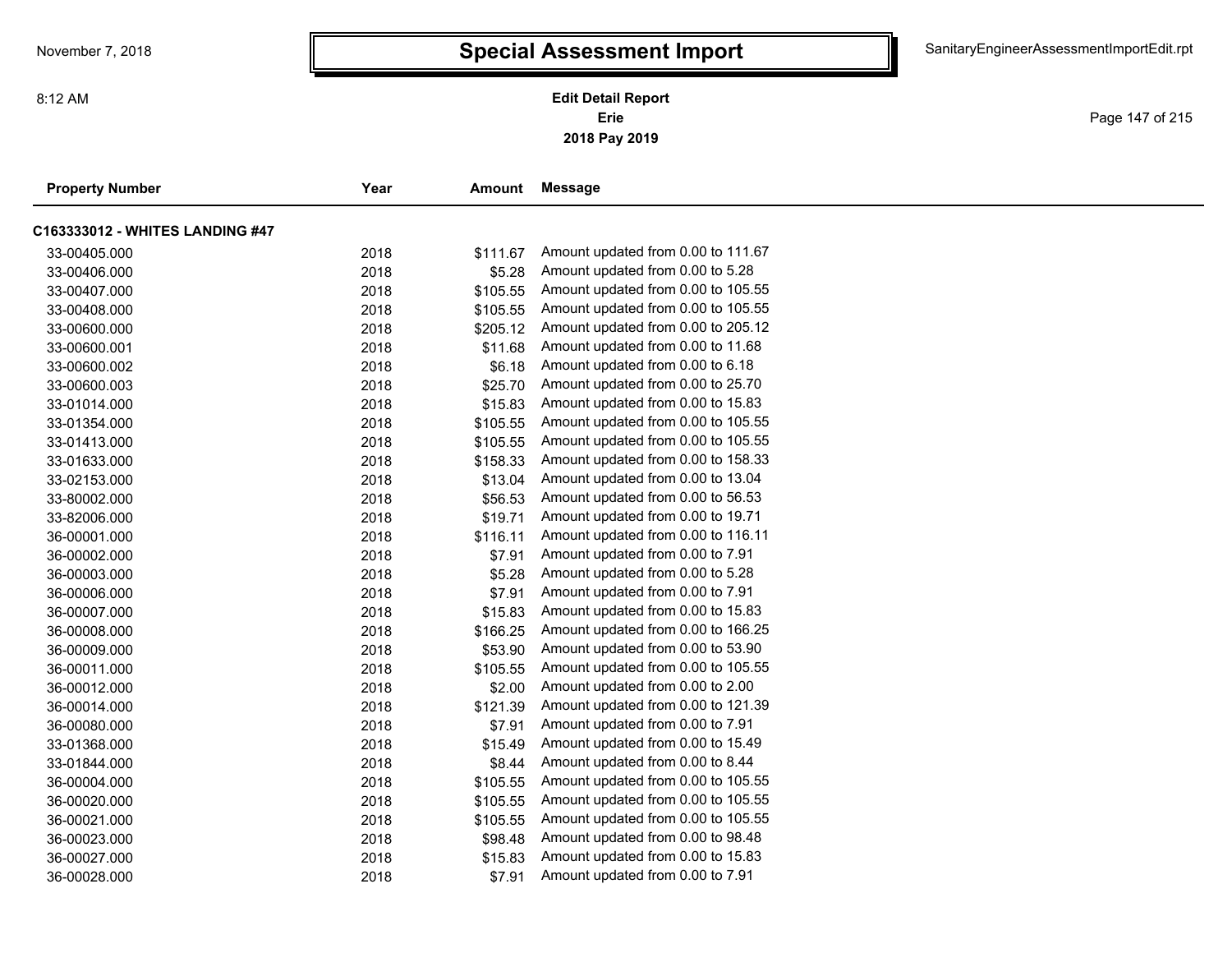**2018 Pay 2019 Erie Edit Detail Report**

Page 148 of 215

| <b>Property Number</b> | Year | Amount   | <b>Message</b>                     |
|------------------------|------|----------|------------------------------------|
| 36-00029.000           | 2018 | \$7.91   | Amount updated from 0.00 to 7.91   |
| 36-00030.000           | 2018 | \$7.91   | Amount updated from 0.00 to 7.91   |
| 36-00031.000           | 2018 | \$7.91   | Amount updated from 0.00 to 7.91   |
| 36-00039.000           | 2018 | \$236.54 | Amount updated from 0.00 to 236.54 |
| 36-00043.000           | 2018 | \$5.28   | Amount updated from 0.00 to 5.28   |
| 36-00044.000           | 2018 | \$126.66 | Amount updated from 0.00 to 126.66 |
| 36-00045.000           | 2018 | \$126.66 | Amount updated from 0.00 to 126.66 |
| 36-00046.000           | 2018 | \$5.28   | Amount updated from 0.00 to 5.28   |
| 36-00047.000           | 2018 | \$5.28   | Amount updated from 0.00 to 5.28   |
| 36-00049.000           | 2018 | \$10.55  | Amount updated from 0.00 to 10.55  |
| 36-00050.000           | 2018 | \$158.33 | Amount updated from 0.00 to 158.33 |
| 36-00051.000           | 2018 | \$158.33 | Amount updated from 0.00 to 158.33 |
| 36-00052.000           | 2018 | \$7.91   | Amount updated from 0.00 to 7.91   |
| 36-00053.000           | 2018 | \$7.91   | Amount updated from 0.00 to 7.91   |
| 36-00054.000           | 2018 | \$158.33 | Amount updated from 0.00 to 158.33 |
| 36-00055.000           | 2018 | \$15.83  | Amount updated from 0.00 to 15.83  |
| 36-00056.000           | 2018 | \$4.44   | Amount updated from 0.00 to 4.44   |
| 36-00057.000           | 2018 | \$105.55 | Amount updated from 0.00 to 105.55 |
| 36-00059.000           | 2018 | \$105.55 | Amount updated from 0.00 to 105.55 |
| 36-00060.000           | 2018 | \$116.11 | Amount updated from 0.00 to 116.11 |
| 36-00062.000           | 2018 | \$57.92  | Amount updated from 0.00 to 57.92  |
| 36-00065.000           | 2018 | \$182.08 | Amount updated from 0.00 to 182.08 |
| 36-00066.000           | 2018 | \$162.29 | Amount updated from 0.00 to 162.29 |
| 36-00067.000           | 2018 | \$118.75 | Amount updated from 0.00 to 118.75 |
| 36-00068.000           | 2018 | \$105.55 | Amount updated from 0.00 to 105.55 |
| 36-00069.000           | 2018 | \$5.28   | Amount updated from 0.00 to 5.28   |
| 36-00070.000           | 2018 | \$94.81  | Amount updated from 0.00 to 94.81  |
| 36-00071.000           | 2018 | \$15.83  | Amount updated from 0.00 to 15.83  |
| 36-00072.000           | 2018 | \$10.55  | Amount updated from 0.00 to 10.55  |
| 36-00073.000           | 2018 | \$5.28   | Amount updated from 0.00 to 5.28   |
| 36-00074.000           | 2018 | \$105.55 | Amount updated from 0.00 to 105.55 |
| 36-00075.000           | 2018 | \$2.00   | Amount updated from 0.00 to 2.00   |
| 36-00076.000           | 2018 | \$94.81  | Amount updated from 0.00 to 94.81  |
| 36-00077.000           | 2018 | \$105.37 | Amount updated from 0.00 to 105.37 |

**Total for C163333012 - WHITES LANDING #47**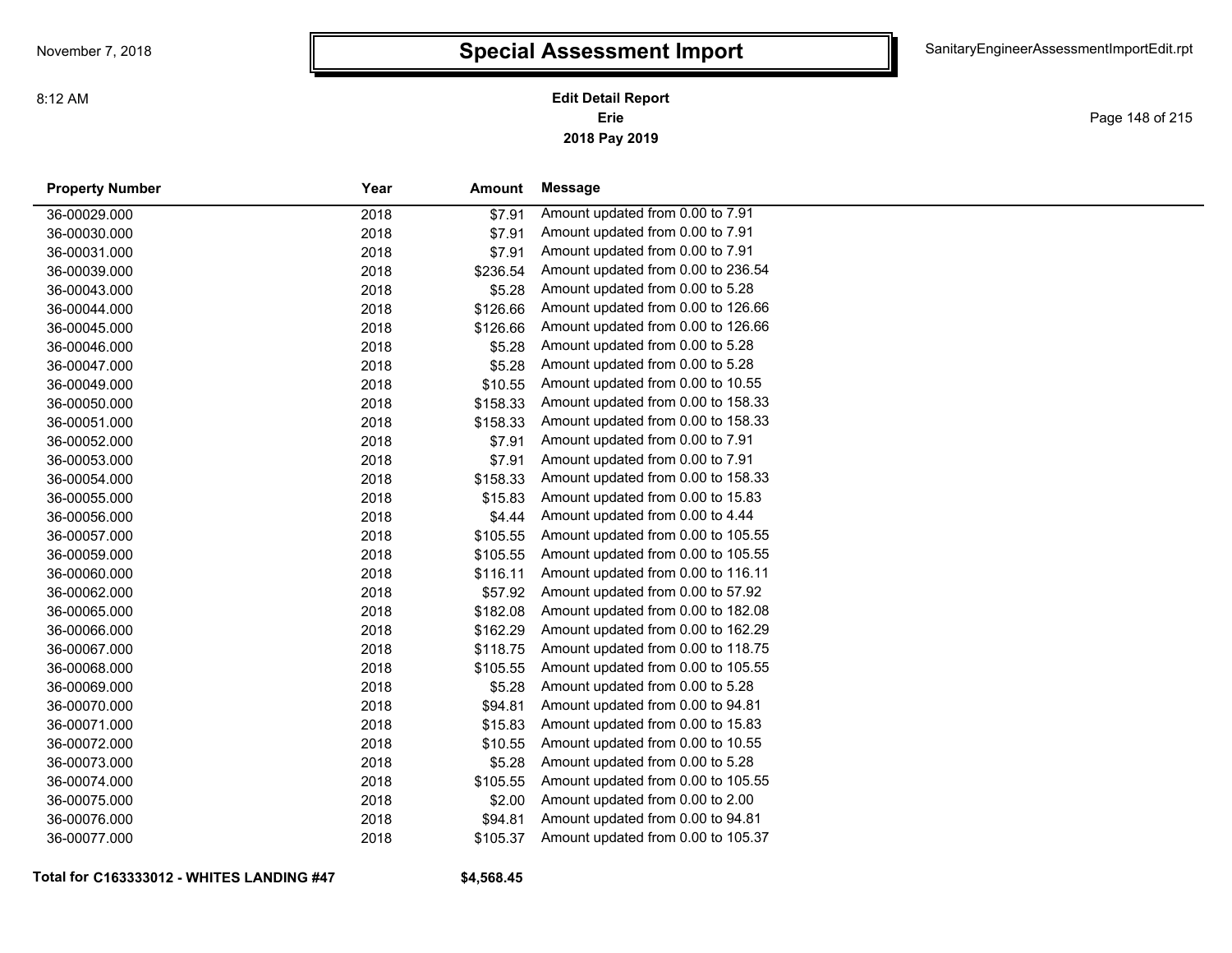Page 149 of 215

| <b>Property Number</b>              | Year | Amount   | <b>Message</b>                     |
|-------------------------------------|------|----------|------------------------------------|
| C163333016 - KARBLER #109           |      |          |                                    |
| 33-00375.000                        | 2018 | \$8.89   | Amount updated from 0.00 to 8.89   |
| 33-01024.000                        | 2018 | \$78.54  | Amount updated from 0.00 to 78.54  |
| 33-01024.001                        | 2018 | \$106.93 | Amount updated from 0.00 to 106.93 |
| 33-01477.000                        | 2018 | \$34.40  | Amount updated from 0.00 to 34.40  |
| 33-02119.000                        | 2018 | \$32.73  | Amount updated from 0.00 to 32.73  |
| 33-61004.000                        | 2018 | \$42.47  | Amount updated from 0.00 to 42.47  |
| Total for C163333016 - KARBLER #109 |      | \$303.96 |                                    |
| C163333017 - BRENNER #108 DITCH MAI |      |          |                                    |
| 33-01705.000                        | 2018 | \$32.79  | Amount updated from 0.00 to 32.79  |
| 33-80002.000                        | 2018 | \$104.54 | Amount updated from 0.00 to 104.54 |
| 33-90017.000                        | 2018 | \$25.41  | Amount updated from 0.00 to 25.41  |
| 33-90044.000                        | 2018 | \$29.94  | Amount updated from 0.00 to 29.94  |
| 33-00279.000                        | 2018 | \$7.80   | Amount updated from 0.00 to 7.80   |
| 33-00279.001                        | 2018 | \$5.82   | Amount updated from 0.00 to 5.82   |
| 33-00318.000                        | 2018 | \$12.00  | Amount updated from 0.00 to 12.00  |
| 33-00387.000                        | 2018 | \$6.00   | Amount updated from 0.00 to 6.00   |
| 33-00651.000                        | 2018 | \$7.50   | Amount updated from 0.00 to 7.50   |
| 33-00922.000                        | 2018 | \$7.12   | Amount updated from 0.00 to 7.12   |
| 33-00923.000                        | 2018 | \$125.53 | Amount updated from 0.00 to 125.53 |
| 33-00924.000                        | 2018 | \$8.44   | Amount updated from 0.00 to 8.44   |
| 33-00925.000                        | 2018 | \$10.49  | Amount updated from 0.00 to 10.49  |
| 33-01230.000                        | 2018 | \$61.03  | Amount updated from 0.00 to 61.03  |
| 33-01657.000                        | 2018 | \$5.75   | Amount updated from 0.00 to 5.75   |
| 33-01678.000                        | 2018 | \$5.75   | Amount updated from 0.00 to 5.75   |
| 33-61001.000                        | 2018 | \$5.34   | Amount updated from 0.00 to 5.34   |
| 33-61002.000                        | 2018 | \$162.00 | Amount updated from 0.00 to 162.00 |
| 33-61003.000                        | 2018 | \$607.65 | Amount updated from 0.00 to 607.65 |

**Total for C163333017 - BRENNER #108 DITCH M**

**\$1,230.90**

**C163333018 - QUARRY LAKE BUS #86**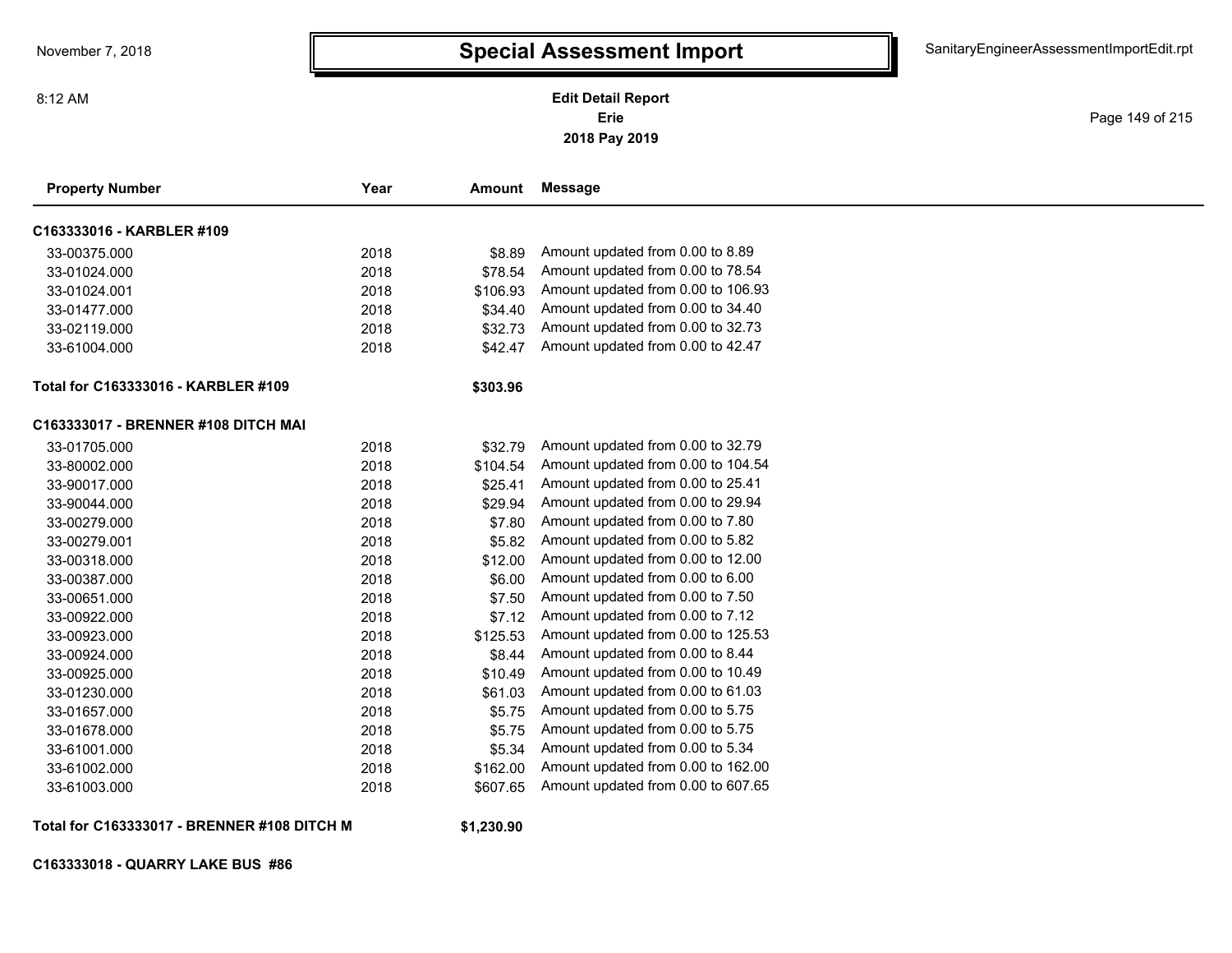**2018 Pay 2019 Erie Edit Detail Report**

Page 150 of 215

| <b>Property Number</b>                      | Year | Amount     | <b>Message</b>                     |
|---------------------------------------------|------|------------|------------------------------------|
| 33-01705.000                                | 2018 | \$132.90   | Amount updated from 0.00 to 132.90 |
| 33-62029.003                                | 2018 | \$6.23     | Amount updated from 0.00 to 6.23   |
| 33-01523.002                                | 2018 | \$144.99   | Amount updated from 0.00 to 144.99 |
| 33-01523.003                                | 2018 | \$15.80    | Amount updated from 0.00 to 15.80  |
| 33-01527.001                                | 2018 | \$32.67    | Amount updated from 0.00 to 32.67  |
| 33-01527.002                                | 2018 | \$63.45    | Amount updated from 0.00 to 63.45  |
| 33-01527.003                                | 2018 | \$41.31    | Amount updated from 0.00 to 41.31  |
| 33-01527.004                                | 2018 | \$82.71    | Amount updated from 0.00 to 82.71  |
| 33-01527.005                                | 2018 | \$93.92    | Amount updated from 0.00 to 93.92  |
| 33-01527.006                                | 2018 | \$56.53    | Amount updated from 0.00 to 56.53  |
| 33-01527.007                                | 2018 | \$58.64    | Amount updated from 0.00 to 58.64  |
| 33-01527.008                                | 2018 | \$55.43    | Amount updated from 0.00 to 55.43  |
| 33-01527.009                                | 2018 | \$51.84    | Amount updated from 0.00 to 51.84  |
| 33-01527.010                                | 2018 | \$143.49   | Amount updated from 0.00 to 143.49 |
| 33-01527.011                                | 2018 | \$71.96    | Amount updated from 0.00 to 71.96  |
| 33-01527.012                                | 2018 | \$35.98    | Amount updated from 0.00 to 35.98  |
| 33-01527.013                                | 2018 | \$81.38    | Amount updated from 0.00 to 81.38  |
| 33-01527.014                                | 2018 | \$64.77    | Amount updated from 0.00 to 64.77  |
| 33-01527.015                                | 2018 | \$138.24   | Amount updated from 0.00 to 138.24 |
| 33-01527.016                                | 2018 | \$165.07   | Amount updated from 0.00 to 165.07 |
| 33-01527.017                                | 2018 | \$170.34   | Amount updated from 0.00 to 170.34 |
| 33-01529.005                                | 2018 | \$17.09    | Amount updated from 0.00 to 17.09  |
| 33-01529.006                                | 2018 | \$17.99    | Amount updated from 0.00 to 17.99  |
| 33-01529.007                                | 2018 | \$95.75    | Amount updated from 0.00 to 95.75  |
| 33-01529.008                                | 2018 | \$95.81    | Amount updated from 0.00 to 95.81  |
| 33-01529.009                                | 2018 | \$2.00     | Amount updated from 0.00 to 2.00   |
| 33-02029.004                                | 2018 | \$30.93    | Amount updated from 0.00 to 30.93  |
| 33-02029.005                                | 2018 | \$31.80    | Amount updated from 0.00 to 31.80  |
| 33-02029.006                                | 2018 | \$52.36    | Amount updated from 0.00 to 52.36  |
| Total for C163333018 - QUARRY LAKE BUS  #86 |      | \$2,051.38 |                                    |

#### **C163333019 - WHITES LANDING DITCH #**

| 33-02153.000 | 2018 | \$781.40   | Amount updated from 0.00 to 781.40               |
|--------------|------|------------|--------------------------------------------------|
| 33-80002.000 | 2018 |            | $$1.207.42$ Amount updated from 0.00 to 1,207.42 |
| 33-00121.000 | 2018 | \$1.484.38 | Amount updated from 0.00 to 1,484.38             |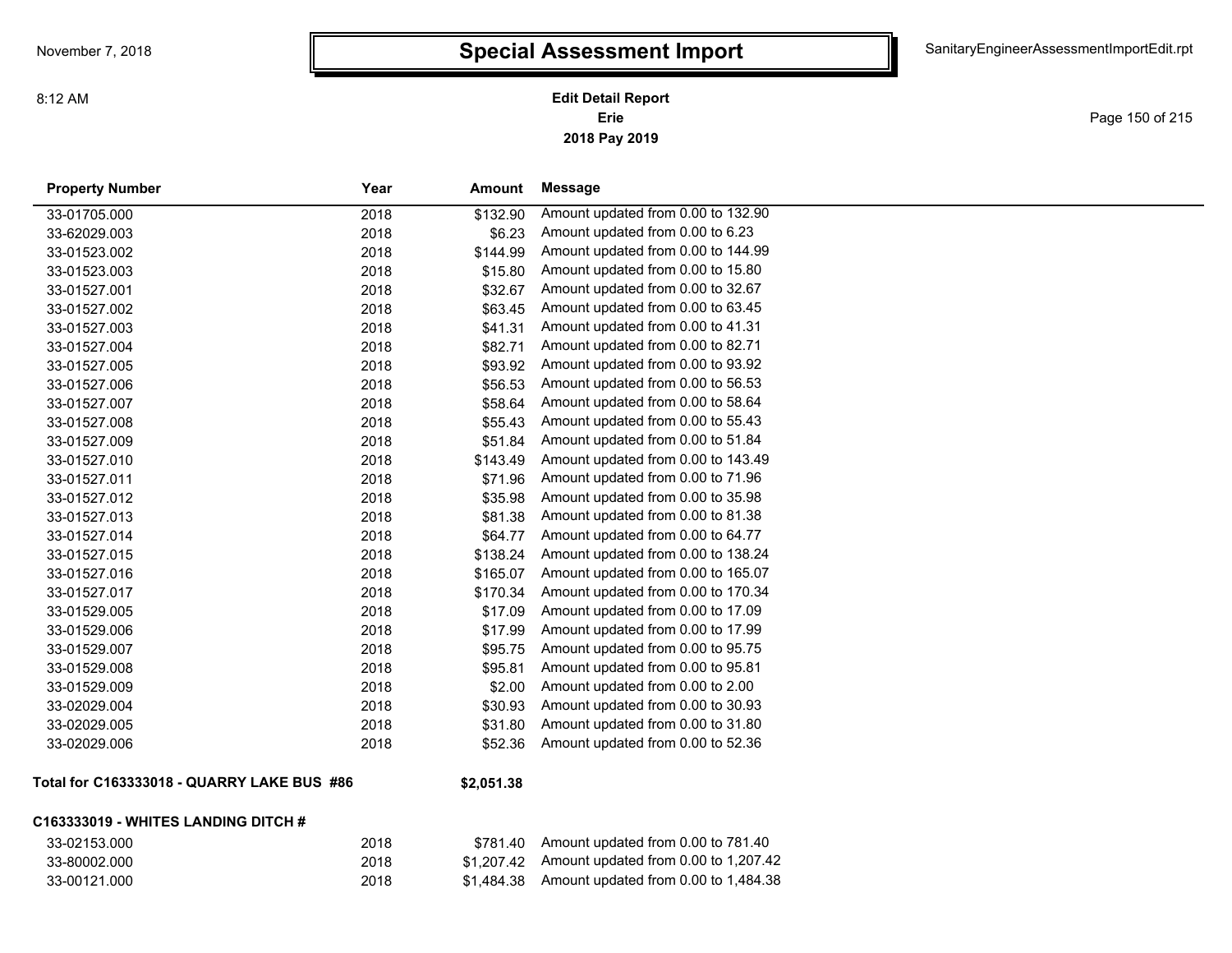**2018 Pay 2019 Erie Edit Detail Report**

Page 151 of 215

| <b>Property Number</b> | Year | Amount   | Message                            |  |
|------------------------|------|----------|------------------------------------|--|
| 33-00176.000           | 2018 | \$66.50  | Amount updated from 0.00 to 66.50  |  |
| 33-00408.000           | 2018 | \$52.99  | Amount updated from 0.00 to 52.99  |  |
| 33-00417.000           | 2018 | \$49.18  | Amount updated from 0.00 to 49.18  |  |
| 33-00418.000           | 2018 | \$27.71  | Amount updated from 0.00 to 27.71  |  |
| 33-00419.000           | 2018 | \$18.47  | Amount updated from 0.00 to 18.47  |  |
| 33-00432.000           | 2018 | \$14.55  | Amount updated from 0.00 to 14.55  |  |
| 33-00433.000           | 2018 | \$22.17  | Amount updated from 0.00 to 22.17  |  |
| 33-00600.000           | 2018 | \$46.00  | Amount updated from 0.00 to 46.00  |  |
| 33-00600.001           | 2018 | \$10.14  | Amount updated from 0.00 to 10.14  |  |
| 33-00600.002           | 2018 | \$5.36   | Amount updated from 0.00 to 5.36   |  |
| 33-00600.003           | 2018 | \$22.01  | Amount updated from 0.00 to 22.01  |  |
| 33-01020.000           | 2018 | \$61.65  | Amount updated from 0.00 to 61.65  |  |
| 33-01021.000           | 2018 | \$18.47  | Amount updated from 0.00 to 18.47  |  |
| 33-01106.000           | 2018 | \$72.74  | Amount updated from 0.00 to 72.74  |  |
| 33-01107.000           | 2018 | \$18.01  | Amount updated from 0.00 to 18.01  |  |
| 33-01108.000           | 2018 | \$27.02  | Amount updated from 0.00 to 27.02  |  |
| 33-01197.000           | 2018 | \$45.03  | Amount updated from 0.00 to 45.03  |  |
| 33-01314.000           | 2018 | \$11.43  | Amount updated from 0.00 to 11.43  |  |
| 33-01314.001           | 2018 | \$11.43  | Amount updated from 0.00 to 11.43  |  |
| 33-01315.000           | 2018 | \$83.13  | Amount updated from 0.00 to 83.13  |  |
| 33-01354.000           | 2018 | \$52.99  | Amount updated from 0.00 to 52.99  |  |
| 33-01368.000           | 2018 | \$13.38  | Amount updated from 0.00 to 13.38  |  |
| 33-01394.000           | 2018 | \$36.95  | Amount updated from 0.00 to 36.95  |  |
| 33-01395.000           | 2018 | \$55.42  | Amount updated from 0.00 to 55.42  |  |
| 33-01396.000           | 2018 | \$18.47  | Amount updated from 0.00 to 18.47  |  |
| 33-01419.000           | 2018 | \$18.47  | Amount updated from 0.00 to 18.47  |  |
| 33-01420.000           | 2018 | \$18.47  | Amount updated from 0.00 to 18.47  |  |
| 33-01421.000           | 2018 | \$9.24   | Amount updated from 0.00 to 9.24   |  |
| 33-01491.000           | 2018 | \$41.56  | Amount updated from 0.00 to 41.56  |  |
| 33-01844.000           | 2018 | \$750.31 | Amount updated from 0.00 to 750.31 |  |
| 36-00001.000           | 2018 | \$56.80  | Amount updated from 0.00 to 56.80  |  |
| 36-00002.000           | 2018 | \$12.93  | Amount updated from 0.00 to 12.93  |  |
| 36-00003.000           | 2018 | \$16.28  | Amount updated from 0.00 to 16.28  |  |
| 36-00004.000           | 2018 | \$39.49  | Amount updated from 0.00 to 39.49  |  |
| 36-00005.000           | 2018 | \$42.26  | Amount updated from 0.00 to 42.26  |  |
| 36-00006.000           | 2018 | \$14.78  | Amount updated from 0.00 to 14.78  |  |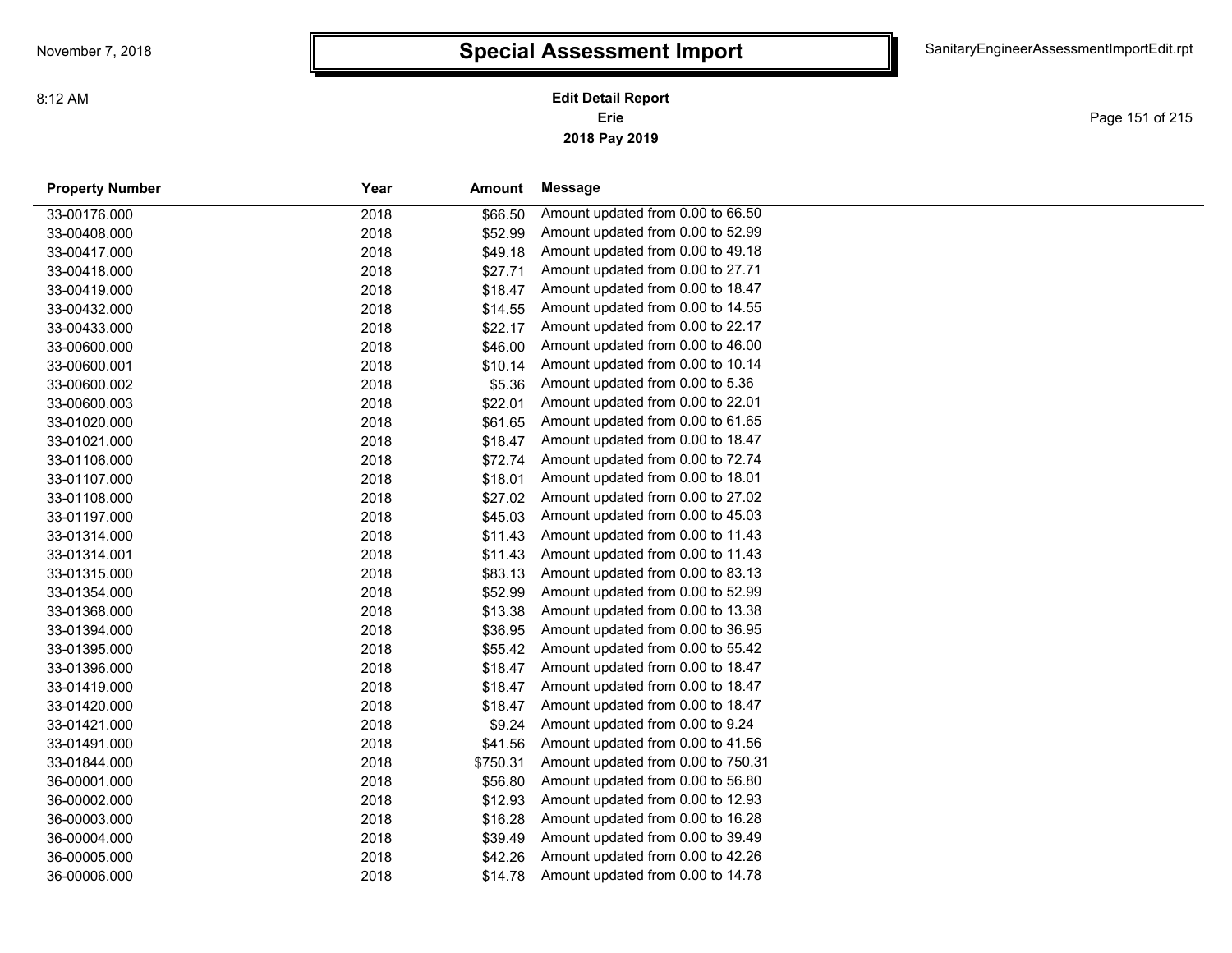**2018 Pay 2019 Erie Edit Detail Report**

Page 152 of 215

| <b>Property Number</b> | Year | Amount   | Message                            |
|------------------------|------|----------|------------------------------------|
| 36-00007.000           | 2018 | \$21.24  | Amount updated from 0.00 to 21.24  |
| 36-00008.000           | 2018 | \$31.87  | Amount updated from 0.00 to 31.87  |
| 36-00009.000           | 2018 | \$17.84  | Amount updated from 0.00 to 17.84  |
| 36-00011.000           | 2018 | \$45.72  | Amount updated from 0.00 to 45.72  |
| 36-00012.000           | 2018 | \$14.89  | Amount updated from 0.00 to 14.89  |
| 36-00013.000           | 2018 | \$21.01  | Amount updated from 0.00 to 21.01  |
| 36-00014.000           | 2018 | \$77.59  | Amount updated from 0.00 to 77.59  |
| 36-00015.000           | 2018 | \$31.17  | Amount updated from 0.00 to 31.17  |
| 36-00016.000           | 2018 | \$58.65  | Amount updated from 0.00 to 58.65  |
| 36-00016.002           | 2018 | \$33.48  | Amount updated from 0.00 to 33.48  |
| 36-00017.000           | 2018 | \$38.79  | Amount updated from 0.00 to 38.79  |
| 36-00018.000           | 2018 | \$38.10  | Amount updated from 0.00 to 38.10  |
| 36-00019.000           | 2018 | \$52.65  | Amount updated from 0.00 to 52.65  |
| 36-00020.000           | 2018 | \$27.64  | Amount updated from 0.00 to 27.64  |
| 36-00021.000           | 2018 | \$27.64  | Amount updated from 0.00 to 27.64  |
| 36-00022.000           | 2018 | \$30.48  | Amount updated from 0.00 to 30.48  |
| 36-00023.000           | 2018 | \$50.92  | Amount updated from 0.00 to 50.92  |
| 36-00024.000           | 2018 | \$21.13  | Amount updated from 0.00 to 21.13  |
| 36-00025.000           | 2018 | \$14.09  | Amount updated from 0.00 to 14.09  |
| 36-00026.000           | 2018 | \$21.13  | Amount updated from 0.00 to 21.13  |
| 36-00027.000           | 2018 | \$31.87  | Amount updated from 0.00 to 31.87  |
| 36-00028.000           | 2018 | \$25.63  | Amount updated from 0.00 to 25.63  |
| 36-00029.000           | 2018 | \$12.93  | Amount updated from 0.00 to 12.93  |
| 36-00030.000           | 2018 | \$12.93  | Amount updated from 0.00 to 12.93  |
| 36-00031.000           | 2018 | \$12.93  | Amount updated from 0.00 to 12.93  |
| 36-00039.000           | 2018 | \$769.45 | Amount updated from 0.00 to 769.45 |
| 36-00040.000           | 2018 | \$72.04  | Amount updated from 0.00 to 72.04  |
| 36-00041.000           | 2018 | \$10.39  | Amount updated from 0.00 to 10.39  |
| 36-00042.000           | 2018 | \$17.66  | Amount updated from 0.00 to 17.66  |
| 36-00043.000           | 2018 | \$39.02  | Amount updated from 0.00 to 39.02  |
| 36-00044.000           | 2018 | \$36.37  | Amount updated from 0.00 to 36.37  |
| 36-00045.000           | 2018 | \$37.41  | Amount updated from 0.00 to 37.41  |
| 36-00046.000           | 2018 | \$2.00   | Amount updated from 0.00 to 2.00   |
| 36-00047.000           | 2018 | \$2.54   | Amount updated from 0.00 to 2.54   |
| 36-00049.000           | 2018 | \$5.54   | Amount updated from 0.00 to 5.54   |
| 36-00050.000           | 2018 | \$49.53  | Amount updated from 0.00 to 49.53  |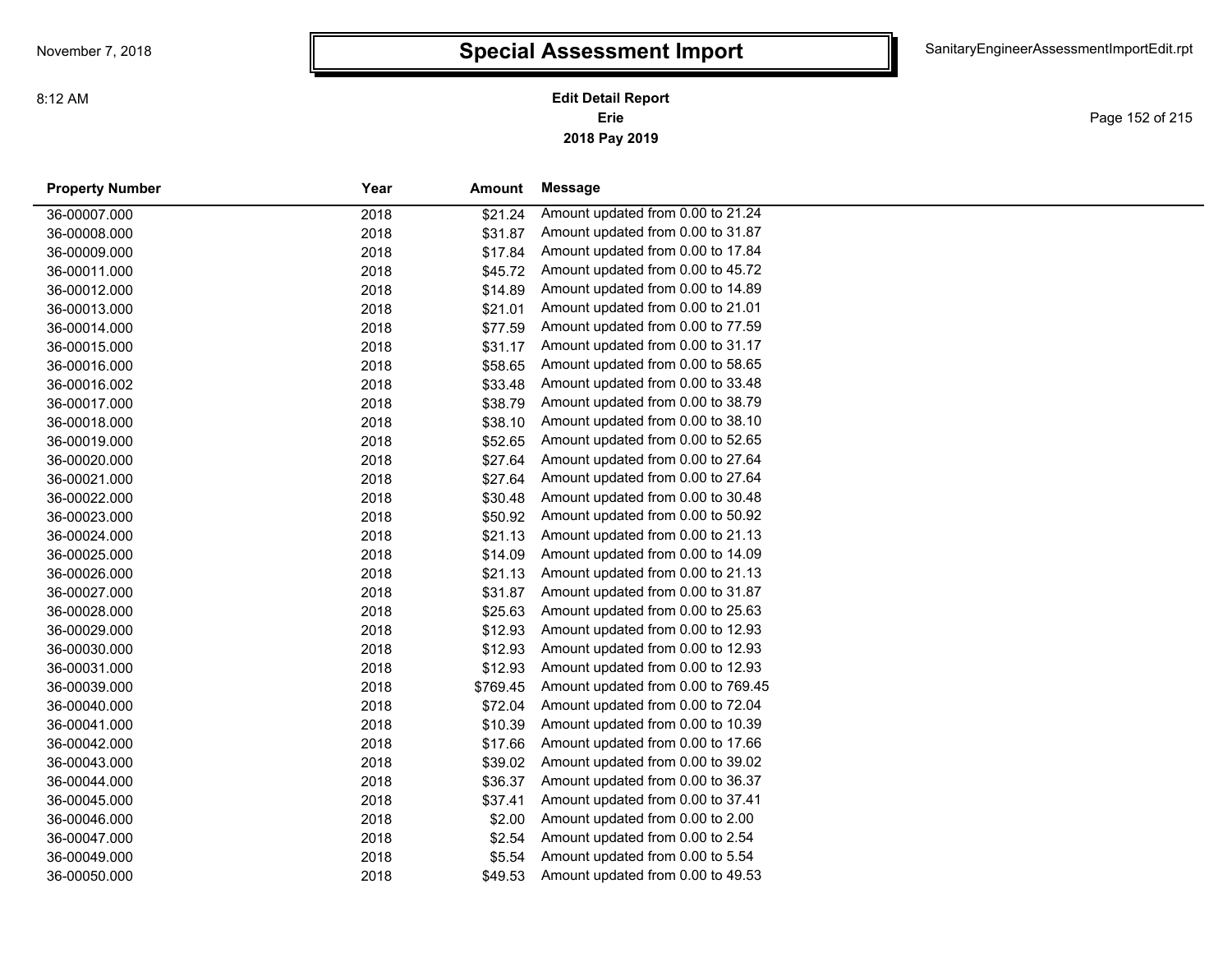**2018 Pay 2019 Erie Edit Detail Report**

Page 153 of 215

| <b>Property Number</b> | Year | <b>Amount</b> | <b>Message</b>                    |
|------------------------|------|---------------|-----------------------------------|
| 36-00051.000           | 2018 | \$29.79       | Amount updated from 0.00 to 29.79 |
| 36-00052.000           | 2018 | \$13.16       | Amount updated from 0.00 to 13.16 |
| 36-00053.000           | 2018 | \$13.16       | Amount updated from 0.00 to 13.16 |
| 36-00054.000           | 2018 | \$17.66       | Amount updated from 0.00 to 17.66 |
| 36-00055.000           | 2018 | \$31.87       | Amount updated from 0.00 to 31.87 |
| 36-00056.000           | 2018 | \$5.77        | Amount updated from 0.00 to 5.77  |
| 36-00057.000           | 2018 | \$29.61       | Amount updated from 0.00 to 29.61 |
| 36-00058.000           | 2018 | \$3.00        | Amount updated from 0.00 to 3.00  |
| 36-00059.000           | 2018 | \$46.76       | Amount updated from 0.00 to 46.76 |
| 36-00060.000           | 2018 | \$80.24       | Amount updated from 0.00 to 80.24 |
| 36-00061.000           | 2018 | \$11.31       | Amount updated from 0.00 to 11.31 |
| 36-00062.000           | 2018 | \$21.13       | Amount updated from 0.00 to 21.13 |
| 36-00063.000           | 2018 | \$52.99       | Amount updated from 0.00 to 52.99 |
| 36-00064.000           | 2018 | \$9.70        | Amount updated from 0.00 to 9.70  |
| 36-00065.000           | 2018 | \$72.74       | Amount updated from 0.00 to 72.74 |
| 36-00066.000           | 2018 | \$26.32       | Amount updated from 0.00 to 26.32 |
| 36-00067.000           | 2018 | \$59.23       | Amount updated from 0.00 to 59.23 |
| 36-00068.000           | 2018 | \$34.29       | Amount updated from 0.00 to 34.29 |
| 36-00069.000           | 2018 | \$2.00        | Amount updated from 0.00 to 2.00  |
| 36-00070.000           | 2018 | \$54.03       | Amount updated from 0.00 to 54.03 |
| 36-00071.000           | 2018 | \$24.94       | Amount updated from 0.00 to 24.94 |
| 36-00072.000           | 2018 | \$27.02       | Amount updated from 0.00 to 27.02 |
| 36-00073.000           | 2018 | \$18.01       | Amount updated from 0.00 to 18.01 |
| 36-00074.000           | 2018 | \$39.49       | Amount updated from 0.00 to 39.49 |
| 36-00075.000           | 2018 | \$20.32       | Amount updated from 0.00 to 20.32 |
| 36-00076.000           | 2018 | \$40.87       | Amount updated from 0.00 to 40.87 |
| 36-00077.000           | 2018 | \$39.49       | Amount updated from 0.00 to 39.49 |
| 36-00078.000           | 2018 | \$21.13       | Amount updated from 0.00 to 21.13 |
| 36-00079.000           | 2018 | \$14.09       | Amount updated from 0.00 to 14.09 |
| 36-00080.000           | 2018 | \$25.40       | Amount updated from 0.00 to 25.40 |
|                        |      |               |                                   |

#### **Total for C163333019 - WHITES LANDING DITCH**

#### **\$8,054.78**

#### **C163333020 - VILLAGE HILL ESTATES #**

| 33-02153.000 |  |
|--------------|--|
| 33-00134.002 |  |

| $40,00$ . $10$ |  |  |
|----------------|--|--|
|                |  |  |

| 33-02153.000 | 2018 | \$644.71 | Amount updated from 0.00 to 644.71 |
|--------------|------|----------|------------------------------------|
| 33-00134.002 | 2018 | \$2.00   | Amount updated from 0.00 to 2.00   |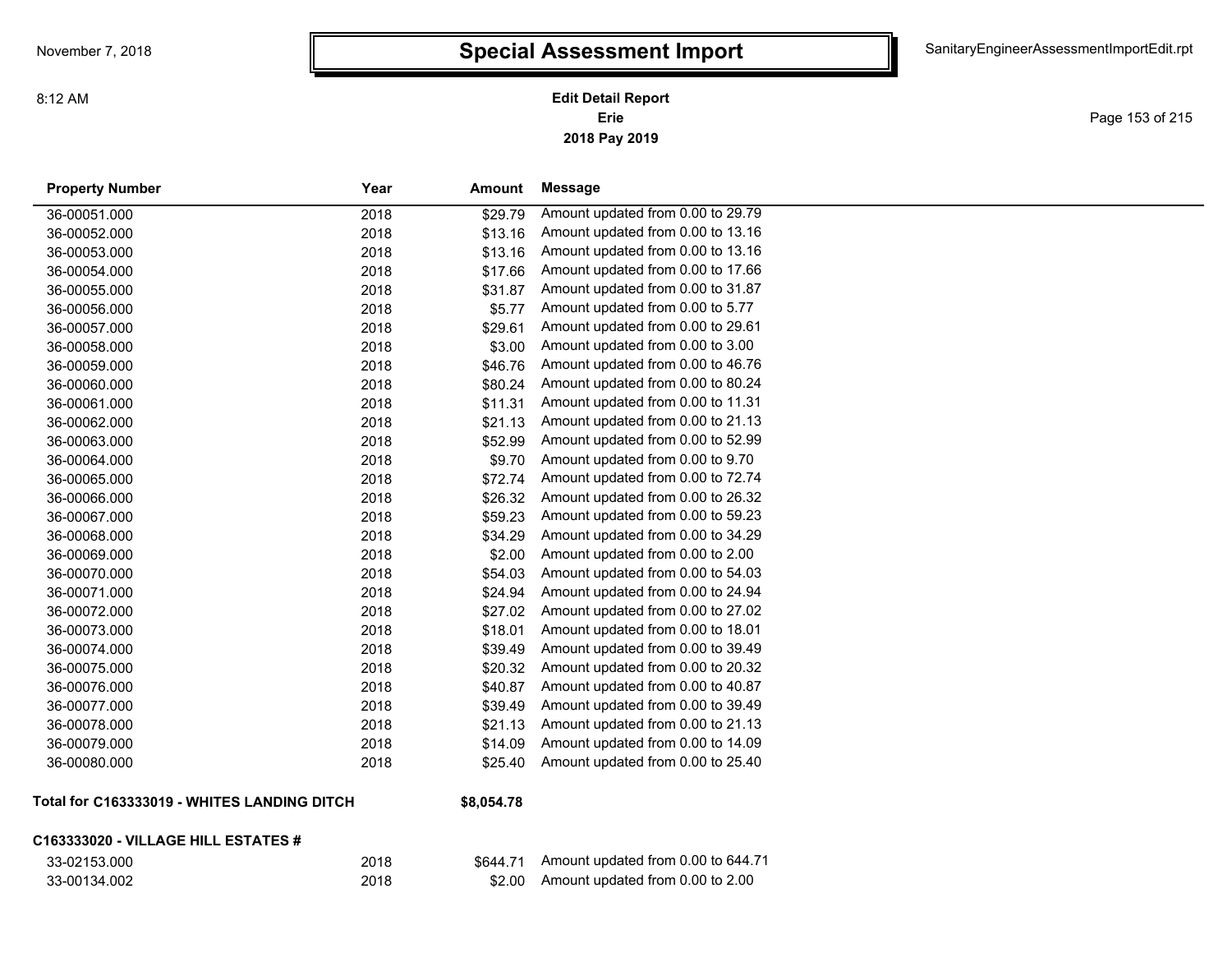**2018 Pay 2019 Erie Edit Detail Report**

Page 154 of 215

| <b>Property Number</b> | Year | Amount   | Message                            |  |
|------------------------|------|----------|------------------------------------|--|
| 33-00134.004           | 2018 | \$75.01  | Amount updated from 0.00 to 75.01  |  |
| 33-00134.005           | 2018 | \$75.01  | Amount updated from 0.00 to 75.01  |  |
| 33-00134.006           | 2018 | \$75.01  | Amount updated from 0.00 to 75.01  |  |
| 33-00134.007           | 2018 | \$75.01  | Amount updated from 0.00 to 75.01  |  |
| 33-00134.008           | 2018 | \$75.01  | Amount updated from 0.00 to 75.01  |  |
| 33-00134.009           | 2018 | \$75.01  | Amount updated from 0.00 to 75.01  |  |
| 33-00134.010           | 2018 | \$75.01  | Amount updated from 0.00 to 75.01  |  |
| 33-00134.011           | 2018 | \$75.01  | Amount updated from 0.00 to 75.01  |  |
| 33-00134.012           | 2018 | \$75.01  | Amount updated from 0.00 to 75.01  |  |
| 33-00134.013           | 2018 | \$75.01  | Amount updated from 0.00 to 75.01  |  |
| 33-00134.014           | 2018 | \$75.01  | Amount updated from 0.00 to 75.01  |  |
| 33-00134.015           | 2018 | \$75.01  | Amount updated from 0.00 to 75.01  |  |
| 33-00134.017           | 2018 | \$75.01  | Amount updated from 0.00 to 75.01  |  |
| 33-00134.018           | 2018 | \$75.01  | Amount updated from 0.00 to 75.01  |  |
| 33-00134.019           | 2018 | \$75.01  | Amount updated from 0.00 to 75.01  |  |
| 33-00134.020           | 2018 | \$75.01  | Amount updated from 0.00 to 75.01  |  |
| 33-00134.021           | 2018 | \$75.01  | Amount updated from 0.00 to 75.01  |  |
| 33-00134.022           | 2018 | \$75.01  | Amount updated from 0.00 to 75.01  |  |
| 33-00134.023           | 2018 | \$75.01  | Amount updated from 0.00 to 75.01  |  |
| 33-00134.024           | 2018 | \$75.01  | Amount updated from 0.00 to 75.01  |  |
| 33-00134.025           | 2018 | \$75.01  | Amount updated from 0.00 to 75.01  |  |
| 33-00134.026           | 2018 | \$75.01  | Amount updated from 0.00 to 75.01  |  |
| 33-00134.027           | 2018 | \$75.01  | Amount updated from 0.00 to 75.01  |  |
| 33-00134.028           | 2018 | \$75.01  | Amount updated from 0.00 to 75.01  |  |
| 33-00134.029           | 2018 | \$75.01  | Amount updated from 0.00 to 75.01  |  |
| 33-00134.030           | 2018 | \$75.01  | Amount updated from 0.00 to 75.01  |  |
| 33-00134.032           | 2018 | \$75.01  | Amount updated from 0.00 to 75.01  |  |
| 33-00134.033           | 2018 | \$75.01  | Amount updated from 0.00 to 75.01  |  |
| 33-00134.035           | 2018 | \$150.01 | Amount updated from 0.00 to 150.01 |  |
| 33-00134.036           | 2018 | \$75.01  | Amount updated from 0.00 to 75.01  |  |
| 33-00134.037           | 2018 | \$75.01  | Amount updated from 0.00 to 75.01  |  |
| 33-00134.038           | 2018 | \$75.01  | Amount updated from 0.00 to 75.01  |  |
| 33-00134.039           | 2018 | \$150.01 | Amount updated from 0.00 to 150.01 |  |
| 33-00134.041           | 2018 | \$75.01  | Amount updated from 0.00 to 75.01  |  |
| 33-00134.042           | 2018 | \$150.01 | Amount updated from 0.00 to 150.01 |  |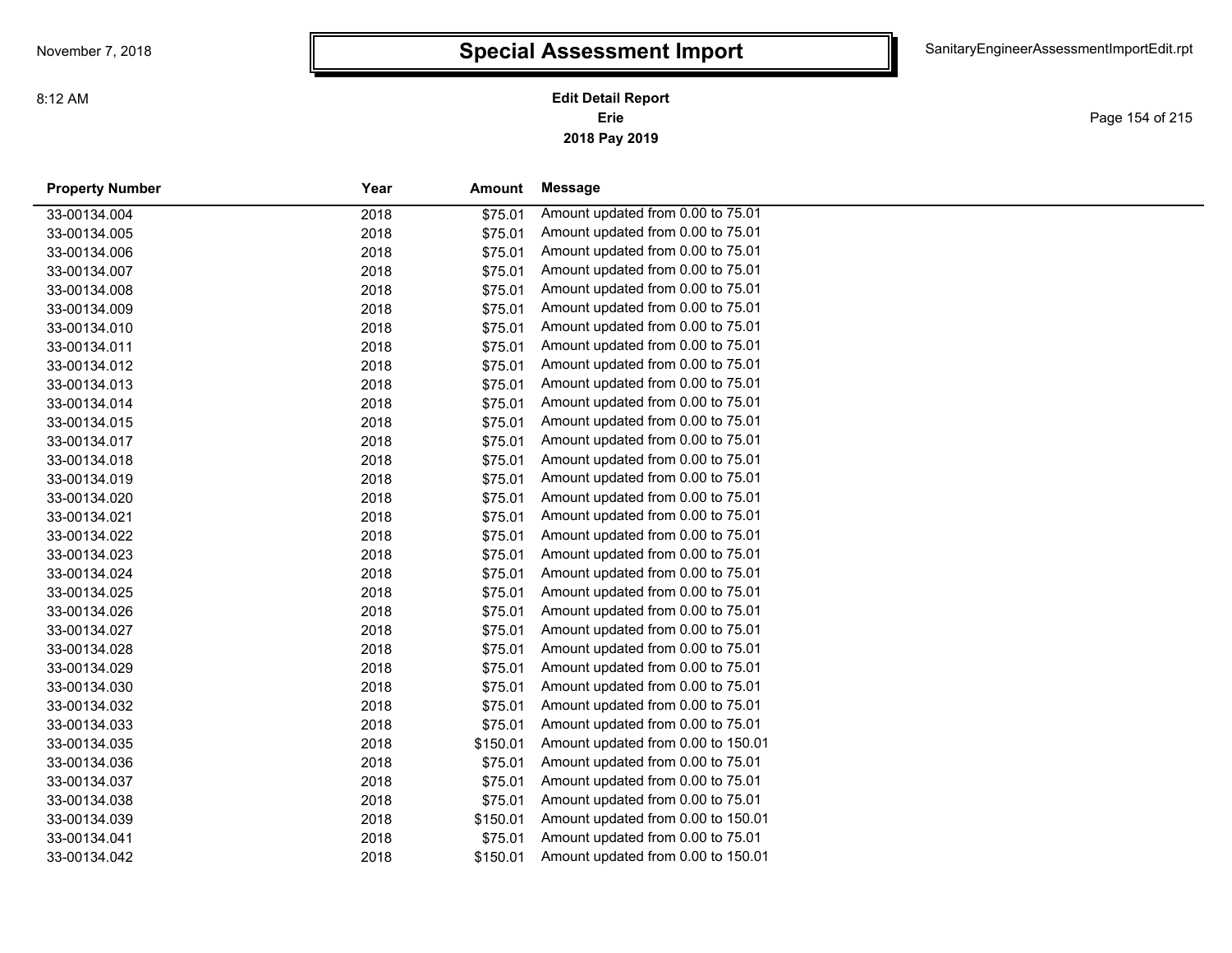**2018 Pay 2019 Erie Edit Detail Report**

Page 155 of 215

| <b>Property Number</b>                       | Year | Amount     | <b>Message</b>                    |
|----------------------------------------------|------|------------|-----------------------------------|
| Total for C163333020 - VILLAGE HILL ESTATES  |      | \$3,497.06 |                                   |
| C163336002 - WAHL RD TILE # 52 R000          |      |            |                                   |
| 33-01705.000                                 | 2018 | \$2.00     | Amount updated from 0.00 to 2.00  |
| 33-80002.000                                 | 2018 | \$2.91     | Amount updated from 0.00 to 2.91  |
| 33-82006.000                                 | 2018 | \$20.53    | Amount updated from 0.00 to 20.53 |
| 36-00004.000                                 | 2018 | \$20.53    | Amount updated from 0.00 to 20.53 |
| 36-00011.000                                 | 2018 | \$20.52    | Amount updated from 0.00 to 20.52 |
| 36-00012.000                                 | 2018 | \$20.52    | Amount updated from 0.00 to 20.52 |
| 36-00020.000                                 | 2018 | \$20.53    | Amount updated from 0.00 to 20.53 |
| 36-00021.000                                 | 2018 | \$20.53    | Amount updated from 0.00 to 20.53 |
| 36-00023.000                                 | 2018 | \$14.36    | Amount updated from 0.00 to 14.36 |
| 36-00043.000                                 | 2018 | \$2.00     | Amount updated from 0.00 to 2.00  |
| 36-00044.000                                 | 2018 | \$20.52    | Amount updated from 0.00 to 20.52 |
| 36-00050.000                                 | 2018 | \$20.52    | Amount updated from 0.00 to 20.52 |
| 36-00051.000                                 | 2018 | \$20.53    | Amount updated from 0.00 to 20.53 |
| 36-00057.000                                 | 2018 | \$20.53    | Amount updated from 0.00 to 20.53 |
| 36-00059.000                                 | 2018 | \$20.53    | Amount updated from 0.00 to 20.53 |
| 36-00062.000                                 | 2018 | \$13.68    | Amount updated from 0.00 to 13.68 |
| 36-00068.000                                 | 2018 | \$20.53    | Amount updated from 0.00 to 20.53 |
| 36-00074.000                                 | 2018 | \$20.53    | Amount updated from 0.00 to 20.53 |
| 36-00076.000                                 | 2018 | \$20.53    | Amount updated from 0.00 to 20.53 |
| 36-00077.000                                 | 2018 | \$20.53    | Amount updated from 0.00 to 20.53 |
| Total for C163336002 - WAHL RD TILE # 52 R00 |      | \$342.86   |                                   |
| C163336003 - WAHL JOINT COUNTY #13           |      |            |                                   |
| 33-80002.000                                 | 2018 | \$2.00     | Amount updated from 0.00 to 2.00  |
| 33-00405.000                                 | 2018 | \$2.00     | Amount updated from 0.00 to 2.00  |
| 33-00406.000                                 | 2018 | \$2.00     | Amount updated from 0.00 to 2.00  |
| 33-00407.000                                 | 2018 | \$2.00     | Amount updated from 0.00 to 2.00  |
| 33-01014.000                                 | 2018 | \$2.00     | Amount updated from 0.00 to 2.00  |
| 36-00002.000                                 | 2018 | \$2.00     | Amount updated from 0.00 to 2.00  |
| 36-00009.000                                 | 2018 | \$2.00     | Amount updated from 0.00 to 2.00  |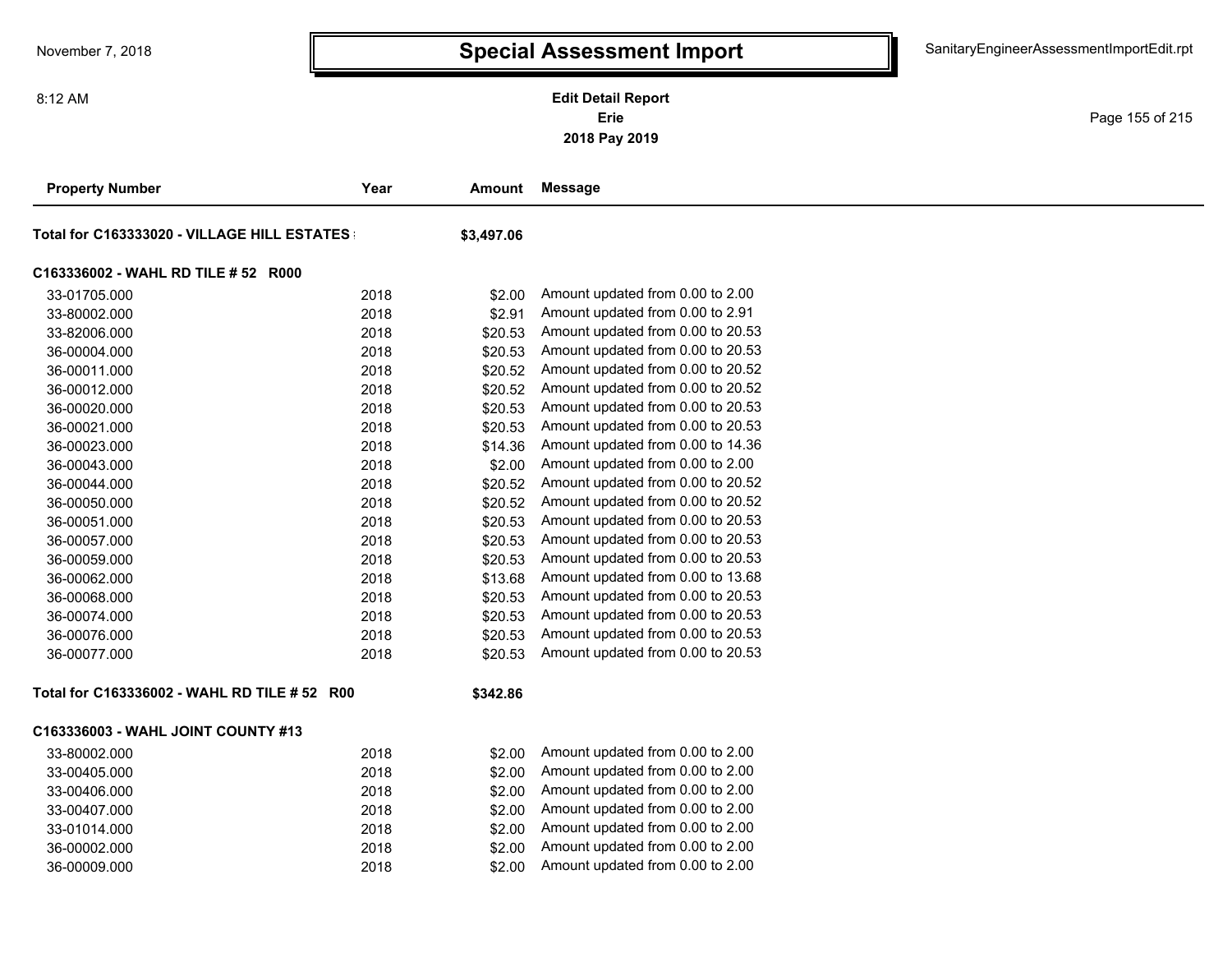### **2018 Pay 2019 Erie Edit Detail Report**

Page 156 of 215

| <b>Property Number</b>                    | Year<br><b>Amount</b> |         | Message                              |  |
|-------------------------------------------|-----------------------|---------|--------------------------------------|--|
| 36-00028.000                              | 2018                  | \$2.00  | Amount updated from 0.00 to 2.00     |  |
| 36-00029.000                              | 2018                  | \$2.00  | Amount updated from 0.00 to 2.00     |  |
| 36-00030.000                              | 2018                  | \$2.00  | Amount updated from 0.00 to 2.00     |  |
| 36-00031.000                              | 2018                  | \$2.00  | Amount updated from 0.00 to 2.00     |  |
| 36-00039.000                              | 2018                  | \$2.00  | Amount updated from 0.00 to 2.00     |  |
| 36-00070.000                              | 2018                  | \$2.00  | Amount updated from 0.00 to 2.00     |  |
| 36-00080.000                              | 2018                  | \$2.00  | Amount updated from 0.00 to 2.00     |  |
| Total for C163336003 - WAHL JOINT COUNTY# |                       | \$28.00 |                                      |  |
| C163939001 - SANCTUARY #136               |                       |         |                                      |  |
| 39-00531.003                              | 2018                  | \$20.07 | Amount updated from 0.00 to 20.07    |  |
| 39-00531.004                              | 2018                  | \$20.07 | Amount updated from 0.00 to 20.07    |  |
| 39-00531.006                              | 2018                  | \$20.07 | Amount updated from 0.00 to 20.07    |  |
| 39-00531.007                              | 2018                  | \$20.07 | Amount updated from 0.00 to 20.07    |  |
| 39-00531.008                              | 2018                  | \$20.07 | Amount updated from 0.00 to 20.07    |  |
| 39-00531.009                              | 2018                  | \$20.07 | Amount updated from 0.00 to 20.07    |  |
| 39-00531.012                              | 2018                  | \$20.07 | Amount updated from 0.00 to 20.07    |  |
| 39-00531.014                              | 2018                  | \$20.07 | Amount updated from 0.00 to 20.07    |  |
| 39-00531.016                              | 2018                  | \$20.07 | Amount updated from 0.00 to 20.07    |  |
| 39-00531.030                              | 2018                  | \$20.07 | Amount updated from 0.00 to 20.07    |  |
| 39-00531.039                              | 2018                  | \$20.07 | Amount updated from 0.00 to 20.07    |  |
| 39-00531.058                              | 2018                  | \$20.07 | Amount updated from 0.00 to 20.07    |  |
| 39-00531.063                              | 2018                  | \$20.07 | Amount updated from 0.00 to 20.07    |  |
| 39-00531.078                              | 2018                  | \$20.07 | Amount updated from 0.00 to 20.07    |  |
| 39-00531.089                              | 2018                  | \$20.07 | Amount updated from 0.00 to 20.07    |  |
| 39-00531.090                              | 2018                  | \$20.07 | Amount updated from 0.00 to 20.07    |  |
| 39-00531.093                              | 2018                  | \$20.07 | Amount updated from 0.00 to 20.07    |  |
| 39-00531.000                              | 2018<br>\$2,073.31    |         | Amount updated from 0.00 to 2,073.31 |  |
| 39-00531.001                              | 2018                  | \$20.07 | Amount updated from 0.00 to 20.07    |  |
| 39-00531.002                              | 2018                  | \$20.07 | Amount updated from 0.00 to 20.07    |  |
| 39-00531.005                              | 2018                  | \$20.07 | Amount updated from 0.00 to 20.07    |  |
| 39-00531.010                              | 2018                  | \$20.07 | Amount updated from 0.00 to 20.07    |  |
| 39-00531.011                              | 2018                  | \$20.07 | Amount updated from 0.00 to 20.07    |  |
| 39-00531.013                              | 2018                  | \$20.07 | Amount updated from 0.00 to 20.07    |  |
| 39-00531.015                              | 2018                  | \$20.07 | Amount updated from 0.00 to 20.07    |  |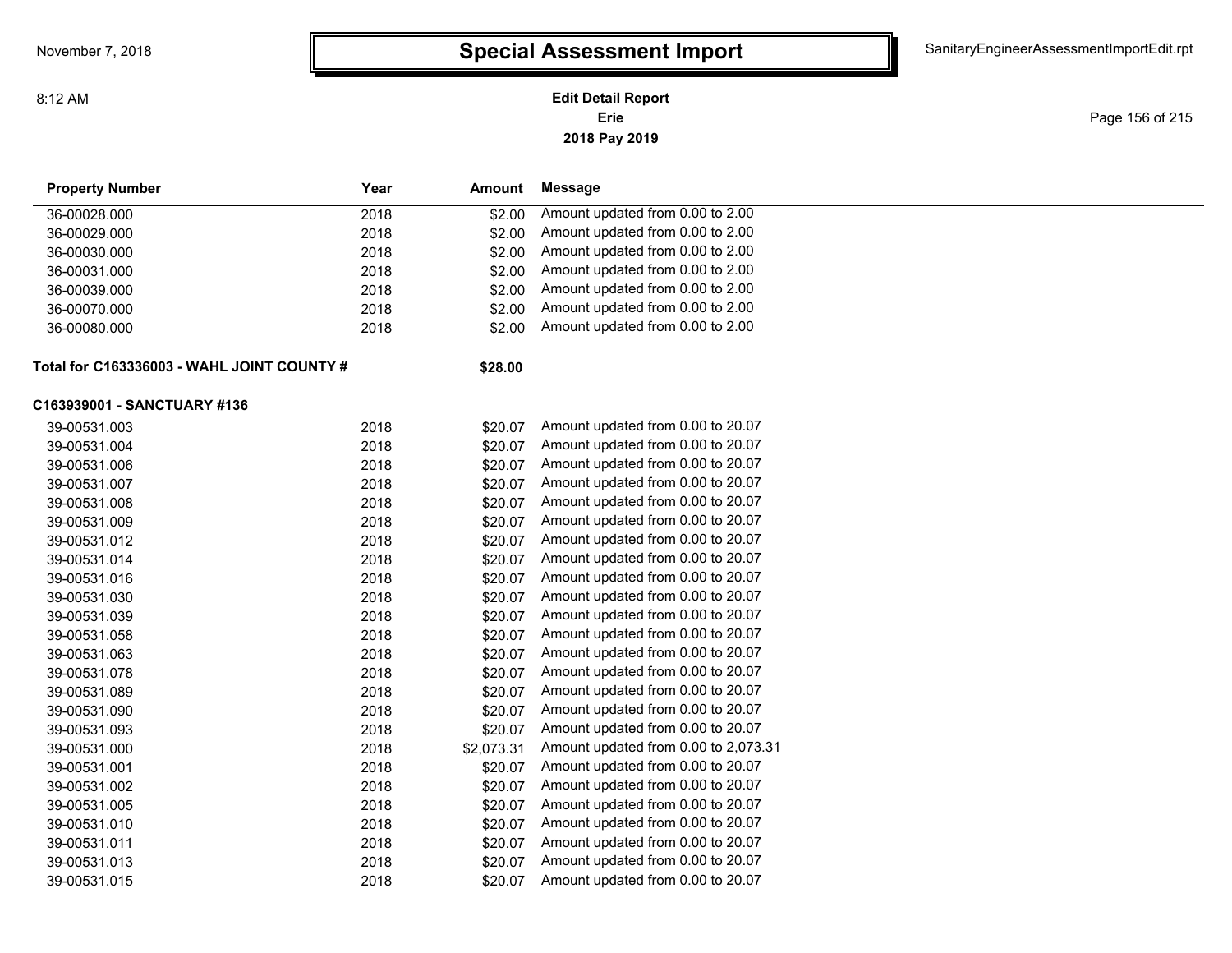**2018 Pay 2019 Erie Edit Detail Report**

Page 157 of 215

| <b>Property Number</b> | Year | Amount  | Message                           |  |
|------------------------|------|---------|-----------------------------------|--|
| 39-00531.017           | 2018 | \$20.07 | Amount updated from 0.00 to 20.07 |  |
| 39-00531.018           | 2018 | \$20.07 | Amount updated from 0.00 to 20.07 |  |
| 39-00531.019           | 2018 | \$20.07 | Amount updated from 0.00 to 20.07 |  |
| 39-00531.020           | 2018 | \$20.07 | Amount updated from 0.00 to 20.07 |  |
| 39-00531.021           | 2018 | \$20.07 | Amount updated from 0.00 to 20.07 |  |
| 39-00531.022           | 2018 | \$20.07 | Amount updated from 0.00 to 20.07 |  |
| 39-00531.023           | 2018 | \$20.07 | Amount updated from 0.00 to 20.07 |  |
| 39-00531.024           | 2018 | \$20.07 | Amount updated from 0.00 to 20.07 |  |
| 39-00531.025           | 2018 | \$20.07 | Amount updated from 0.00 to 20.07 |  |
| 39-00531.026           | 2018 | \$20.07 | Amount updated from 0.00 to 20.07 |  |
| 39-00531.027           | 2018 | \$20.07 | Amount updated from 0.00 to 20.07 |  |
| 39-00531.028           | 2018 | \$20.07 | Amount updated from 0.00 to 20.07 |  |
| 39-00531.029           | 2018 | \$20.07 | Amount updated from 0.00 to 20.07 |  |
| 39-00531.031           | 2018 | \$20.07 | Amount updated from 0.00 to 20.07 |  |
| 39-00531.032           | 2018 | \$20.07 | Amount updated from 0.00 to 20.07 |  |
| 39-00531.033           | 2018 | \$20.07 | Amount updated from 0.00 to 20.07 |  |
| 39-00531.034           | 2018 | \$20.07 | Amount updated from 0.00 to 20.07 |  |
| 39-00531.035           | 2018 | \$20.07 | Amount updated from 0.00 to 20.07 |  |
| 39-00531.036           | 2018 | \$20.07 | Amount updated from 0.00 to 20.07 |  |
| 39-00531.037           | 2018 | \$20.07 | Amount updated from 0.00 to 20.07 |  |
| 39-00531.038           | 2018 | \$20.07 | Amount updated from 0.00 to 20.07 |  |
| 39-00531.040           | 2018 | \$20.07 | Amount updated from 0.00 to 20.07 |  |
| 39-00531.041           | 2018 | \$20.07 | Amount updated from 0.00 to 20.07 |  |
| 39-00531.042           | 2018 | \$20.07 | Amount updated from 0.00 to 20.07 |  |
| 39-00531.043           | 2018 | \$20.07 | Amount updated from 0.00 to 20.07 |  |
| 39-00531.044           | 2018 | \$20.07 | Amount updated from 0.00 to 20.07 |  |
| 39-00531.045           | 2018 | \$20.07 | Amount updated from 0.00 to 20.07 |  |
| 39-00531.046           | 2018 | \$20.07 | Amount updated from 0.00 to 20.07 |  |
| 39-00531.047           | 2018 | \$20.07 | Amount updated from 0.00 to 20.07 |  |
| 39-00531.048           | 2018 | \$20.07 | Amount updated from 0.00 to 20.07 |  |
| 39-00531.049           | 2018 | \$20.07 | Amount updated from 0.00 to 20.07 |  |
| 39-00531.050           | 2018 | \$20.07 | Amount updated from 0.00 to 20.07 |  |
| 39-00531.051           | 2018 | \$20.07 | Amount updated from 0.00 to 20.07 |  |
| 39-00531.052           | 2018 | \$20.07 | Amount updated from 0.00 to 20.07 |  |
| 39-00531.053           | 2018 | \$20.07 | Amount updated from 0.00 to 20.07 |  |
| 39-00531.054           | 2018 | \$20.07 | Amount updated from 0.00 to 20.07 |  |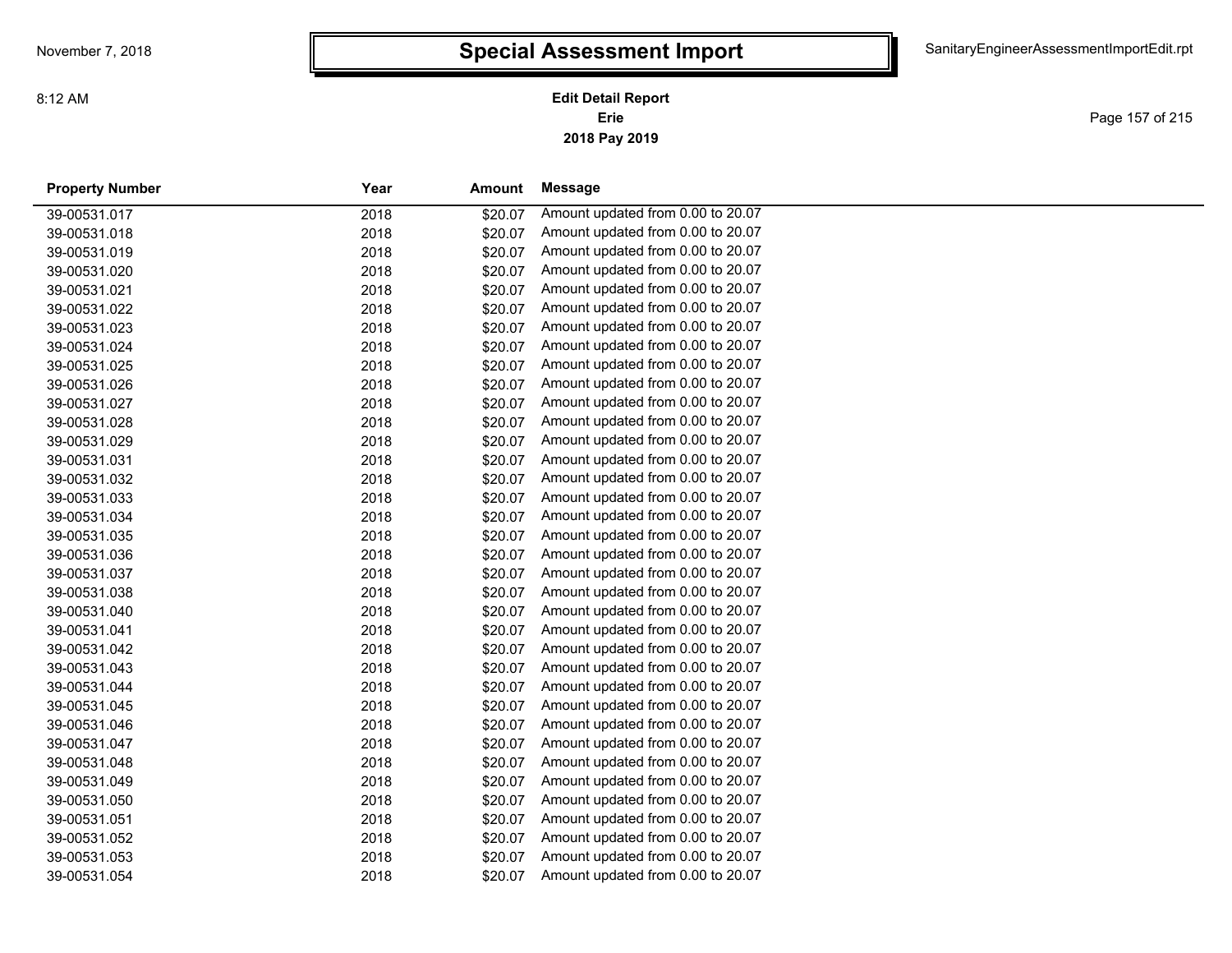**2018 Pay 2019 Erie Edit Detail Report**

Page 158 of 215

| <b>Property Number</b> | Year | <b>Amount</b> | <b>Message</b>                    |
|------------------------|------|---------------|-----------------------------------|
| 39-00531.055           | 2018 | \$20.07       | Amount updated from 0.00 to 20.07 |
| 39-00531.056           | 2018 | \$20.07       | Amount updated from 0.00 to 20.07 |
| 39-00531.057           | 2018 | \$20.07       | Amount updated from 0.00 to 20.07 |
| 39-00531.059           | 2018 | \$20.07       | Amount updated from 0.00 to 20.07 |
| 39-00531.060           | 2018 | \$20.07       | Amount updated from 0.00 to 20.07 |
| 39-00531.061           | 2018 | \$20.07       | Amount updated from 0.00 to 20.07 |
| 39-00531.062           | 2018 | \$20.07       | Amount updated from 0.00 to 20.07 |
| 39-00531.064           | 2018 | \$20.07       | Amount updated from 0.00 to 20.07 |
| 39-00531.065           | 2018 | \$20.07       | Amount updated from 0.00 to 20.07 |
| 39-00531.066           | 2018 | \$20.07       | Amount updated from 0.00 to 20.07 |
| 39-00531.067           | 2018 | \$20.07       | Amount updated from 0.00 to 20.07 |
| 39-00531.068           | 2018 | \$20.07       | Amount updated from 0.00 to 20.07 |
| 39-00531.069           | 2018 | \$20.07       | Amount updated from 0.00 to 20.07 |
| 39-00531.070           | 2018 | \$20.07       | Amount updated from 0.00 to 20.07 |
| 39-00531.071           | 2018 | \$20.07       | Amount updated from 0.00 to 20.07 |
| 39-00531.072           | 2018 | \$20.07       | Amount updated from 0.00 to 20.07 |
| 39-00531.073           | 2018 | \$20.07       | Amount updated from 0.00 to 20.07 |
| 39-00531.074           | 2018 | \$20.07       | Amount updated from 0.00 to 20.07 |
| 39-00531.075           | 2018 | \$20.07       | Amount updated from 0.00 to 20.07 |
| 39-00531.076           | 2018 | \$20.07       | Amount updated from 0.00 to 20.07 |
| 39-00531.077           | 2018 | \$20.07       | Amount updated from 0.00 to 20.07 |
| 39-00531.079           | 2018 | \$20.07       | Amount updated from 0.00 to 20.07 |
| 39-00531.080           | 2018 | \$20.07       | Amount updated from 0.00 to 20.07 |
| 39-00531.081           | 2018 | \$20.07       | Amount updated from 0.00 to 20.07 |
| 39-00531.082           | 2018 | \$20.07       | Amount updated from 0.00 to 20.07 |
| 39-00531.083           | 2018 | \$20.07       | Amount updated from 0.00 to 20.07 |
| 39-00531.084           | 2018 | \$20.07       | Amount updated from 0.00 to 20.07 |
| 39-00531.085           | 2018 | \$20.07       | Amount updated from 0.00 to 20.07 |
| 39-00531.086           | 2018 | \$20.07       | Amount updated from 0.00 to 20.07 |
| 39-00531.087           | 2018 | \$20.07       | Amount updated from 0.00 to 20.07 |
| 39-00531.088           | 2018 | \$20.07       | Amount updated from 0.00 to 20.07 |
| 39-00531.091           | 2018 | \$20.07       | Amount updated from 0.00 to 20.07 |
| 39-00531.092           | 2018 | \$20.07       | Amount updated from 0.00 to 20.07 |
|                        |      |               |                                   |

**Total for C163939001 - SANCTUARY #136**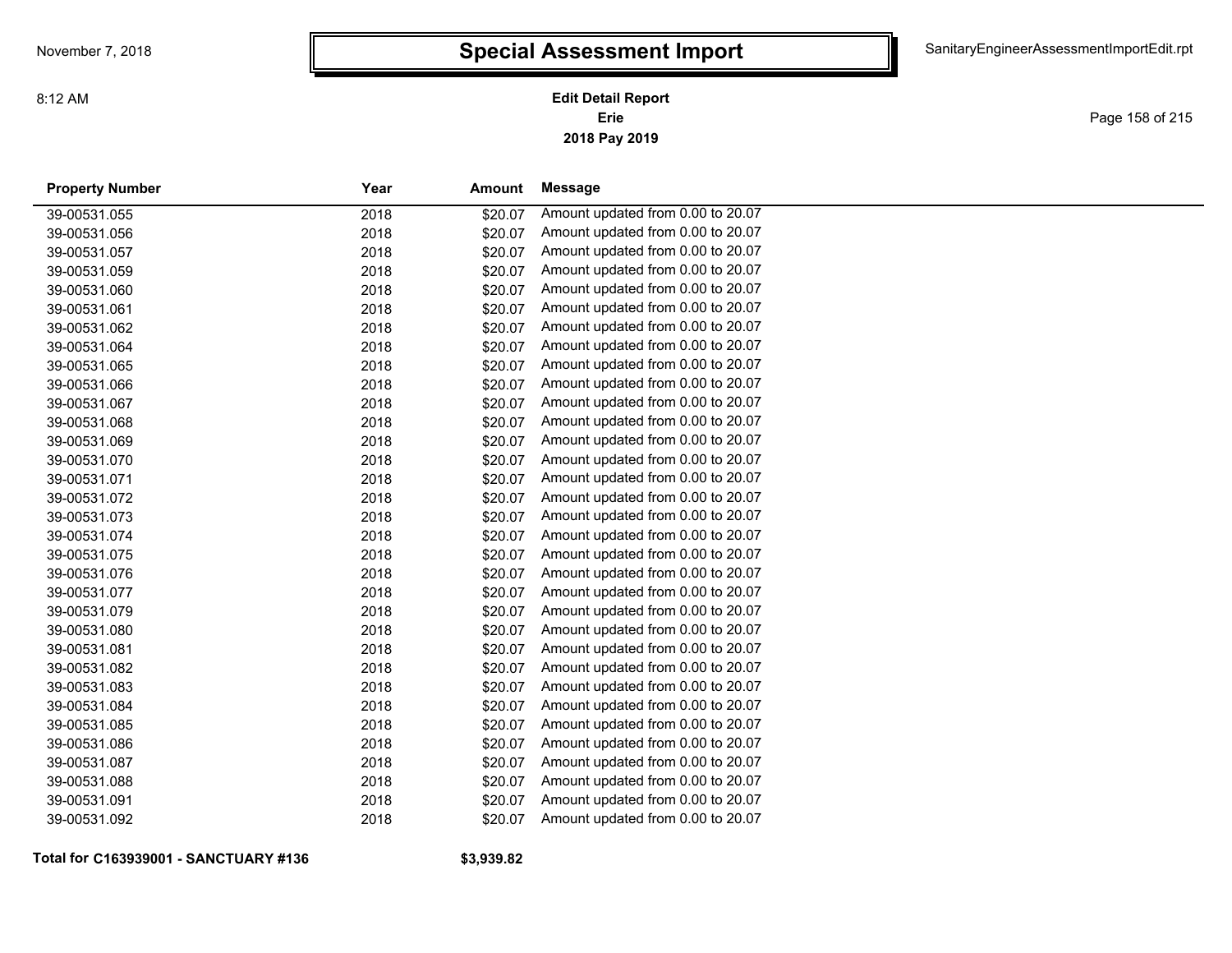Page 159 of 215

| <b>Property Number</b>           | Year | <b>Amount</b> | Message                            |
|----------------------------------|------|---------------|------------------------------------|
| C163939003 - STARR-HEIMBERGER #8 |      |               |                                    |
| 39-00769.000                     | 2018 | \$45.36       | Amount updated from 0.00 to 45.36  |
| 39-00029.000                     | 2018 | \$20.96       | Amount updated from 0.00 to 20.96  |
| 39-00055.000                     | 2018 | \$40.65       | Amount updated from 0.00 to 40.65  |
| 39-00057.000                     | 2018 | \$72.91       | Amount updated from 0.00 to 72.91  |
| 39-00082.000                     | 2018 | \$32.39       | Amount updated from 0.00 to 32.39  |
| 39-00082.003                     | 2018 | \$42.79       | Amount updated from 0.00 to 42.79  |
| 39-00088.000                     | 2018 | \$101.83      | Amount updated from 0.00 to 101.83 |
| 39-00089.000                     | 2018 | \$224.97      | Amount updated from 0.00 to 224.97 |
| 39-00094.000                     | 2018 | \$224.62      | Amount updated from 0.00 to 224.62 |
| 39-00095.000                     | 2018 | \$177.13      | Amount updated from 0.00 to 177.13 |
| 39-00096.000                     | 2018 | \$361.97      | Amount updated from 0.00 to 361.97 |
| 39-00097.000                     | 2018 | \$85.57       | Amount updated from 0.00 to 85.57  |
| 39-00100.000                     | 2018 | \$171.14      | Amount updated from 0.00 to 171.14 |
| 39-00100.001                     | 2018 | \$7.84        | Amount updated from 0.00 to 7.84   |
| 39-00145.000                     | 2018 | \$12.49       | Amount updated from 0.00 to 12.49  |
| 39-00200.000                     | 2018 | \$83.00       | Amount updated from 0.00 to 83.00  |
| 39-00227.000                     | 2018 | \$7.84        | Amount updated from 0.00 to 7.84   |
| 39-00278.000                     | 2018 | \$27.34       | Amount updated from 0.00 to 27.34  |
| 39-00333.000                     | 2018 | \$140.92      | Amount updated from 0.00 to 140.92 |
| 39-00333.001                     | 2018 | \$7.84        | Amount updated from 0.00 to 7.84   |
| 39-00380.000                     | 2018 | \$66.32       | Amount updated from 0.00 to 66.32  |
| 39-00381.000                     | 2018 | \$125.36      | Amount updated from 0.00 to 125.36 |
| 39-00440.000                     | 2018 | \$7.84        | Amount updated from 0.00 to 7.84   |
| 39-00554.000                     | 2018 | \$256.28      | Amount updated from 0.00 to 256.28 |
| 39-00555.000                     | 2018 | \$7.84        | Amount updated from 0.00 to 7.84   |
| 39-00568.000                     | 2018 | \$57.85       | Amount updated from 0.00 to 57.85  |
| 39-00569.000                     | 2018 | \$121.82      | Amount updated from 0.00 to 121.82 |
| 39-00570.000                     | 2018 | \$158.95      | Amount updated from 0.00 to 158.95 |
| 39-00572.000                     | 2018 | \$41.29       | Amount updated from 0.00 to 41.29  |
| 39-00573.000                     | 2018 | \$151.76      | Amount updated from 0.00 to 151.76 |
| 39-00573.003                     | 2018 | \$41.17       | Amount updated from 0.00 to 41.17  |
| 39-00575.000                     | 2018 | \$21.58       | Amount updated from 0.00 to 21.58  |
| 39-00576.000                     | 2018 | \$8.23        | Amount updated from 0.00 to 8.23   |
| 39-00577.000                     | 2018 | \$26.58       | Amount updated from 0.00 to 26.58  |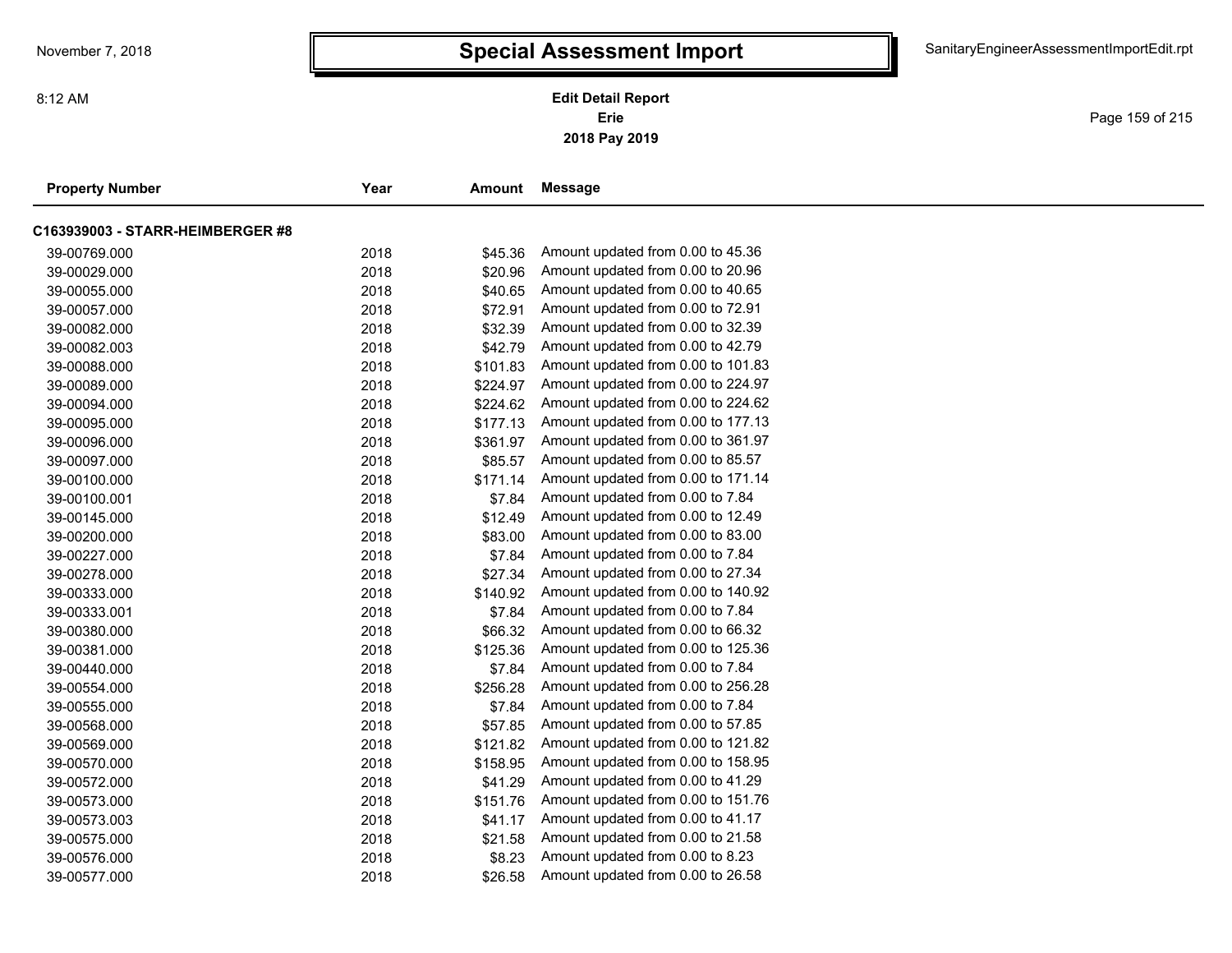**2018 Pay 2019 Erie Edit Detail Report**

Page 160 of 215

| <b>Property Number</b>                     | Year | Amount     | <b>Message</b>                     |  |
|--------------------------------------------|------|------------|------------------------------------|--|
| 39-00578.000                               | 2018 | \$235.46   | Amount updated from 0.00 to 235.46 |  |
| 39-00578.001                               | 2018 | \$34.39    | Amount updated from 0.00 to 34.39  |  |
| 39-00629.000                               | 2018 | \$131.73   | Amount updated from 0.00 to 131.73 |  |
| 39-00630.000                               | 2018 | \$39.83    | Amount updated from 0.00 to 39.83  |  |
| 39-00631.000                               | 2018 | \$30.38    | Amount updated from 0.00 to 30.38  |  |
| 39-00688.000                               | 2018 | \$20.96    | Amount updated from 0.00 to 20.96  |  |
| 39-00990.000                               | 2018 | \$227.54   | Amount updated from 0.00 to 227.54 |  |
| 39-00990.001                               | 2018 | \$136.14   | Amount updated from 0.00 to 136.14 |  |
| 39-00991.000                               | 2018 | \$7.84     | Amount updated from 0.00 to 7.84   |  |
| Total for C163939003 - STARR-HEIMBERGER #8 |      | \$3,846.70 |                                    |  |
| C163939005 - WASHBURN #1 R000A01           |      |            |                                    |  |
| 39-00769.000                               | 2018 | \$56.37    | Amount updated from 0.00 to 56.37  |  |
| 39-00908.000                               | 2018 | \$50.21    | Amount updated from 0.00 to 50.21  |  |
| 39-01110.000                               | 2018 | \$10.58    | Amount updated from 0.00 to 10.58  |  |
| 39-80001.000                               | 2018 | \$15.94    | Amount updated from 0.00 to 15.94  |  |
| 50-01131.001                               | 2018 | \$14.04    | Amount updated from 0.00 to 14.04  |  |
| 50-83018.000                               | 2018 | \$24.58    | Amount updated from 0.00 to 24.58  |  |
| 39-00007.000                               | 2018 | \$165.91   | Amount updated from 0.00 to 165.91 |  |
| 39-00007.001                               | 2018 | \$4.00     | Amount updated from 0.00 to 4.00   |  |
| 39-00011.000                               | 2018 | \$31.87    | Amount updated from 0.00 to 31.87  |  |
| 39-00029.000                               | 2018 | \$14.75    | Amount updated from 0.00 to 14.75  |  |
| 39-00033.000                               | 2018 | \$14.05    | Amount updated from 0.00 to 14.05  |  |
| 39-00058.000                               | 2018 | \$14.05    | Amount updated from 0.00 to 14.05  |  |
| 39-00061.000                               | 2018 | \$14.05    | Amount updated from 0.00 to 14.05  |  |
| 39-00061.001                               | 2018 | \$4.00     | Amount updated from 0.00 to 4.00   |  |
| 39-00082.000                               | 2018 | \$104.49   | Amount updated from 0.00 to 104.49 |  |
| 39-00082.001                               | 2018 | \$8.36     | Amount updated from 0.00 to 8.36   |  |
| 39-00082.002                               | 2018 | \$5.56     | Amount updated from 0.00 to 5.56   |  |
| 39-00082.003                               | 2018 | \$90.07    | Amount updated from 0.00 to 90.07  |  |
| 39-00085.000                               | 2018 | \$4.00     | Amount updated from 0.00 to 4.00   |  |
| 39-00085.001                               | 2018 | \$4.00     | Amount updated from 0.00 to 4.00   |  |
| 39-00087.000                               | 2018 | \$14.05    | Amount updated from 0.00 to 14.05  |  |
| 39-00088.000                               | 2018 | \$4.22     | Amount updated from 0.00 to 4.22   |  |
| 39-00093.000                               | 2018 | \$5.62     | Amount updated from 0.00 to 5.62   |  |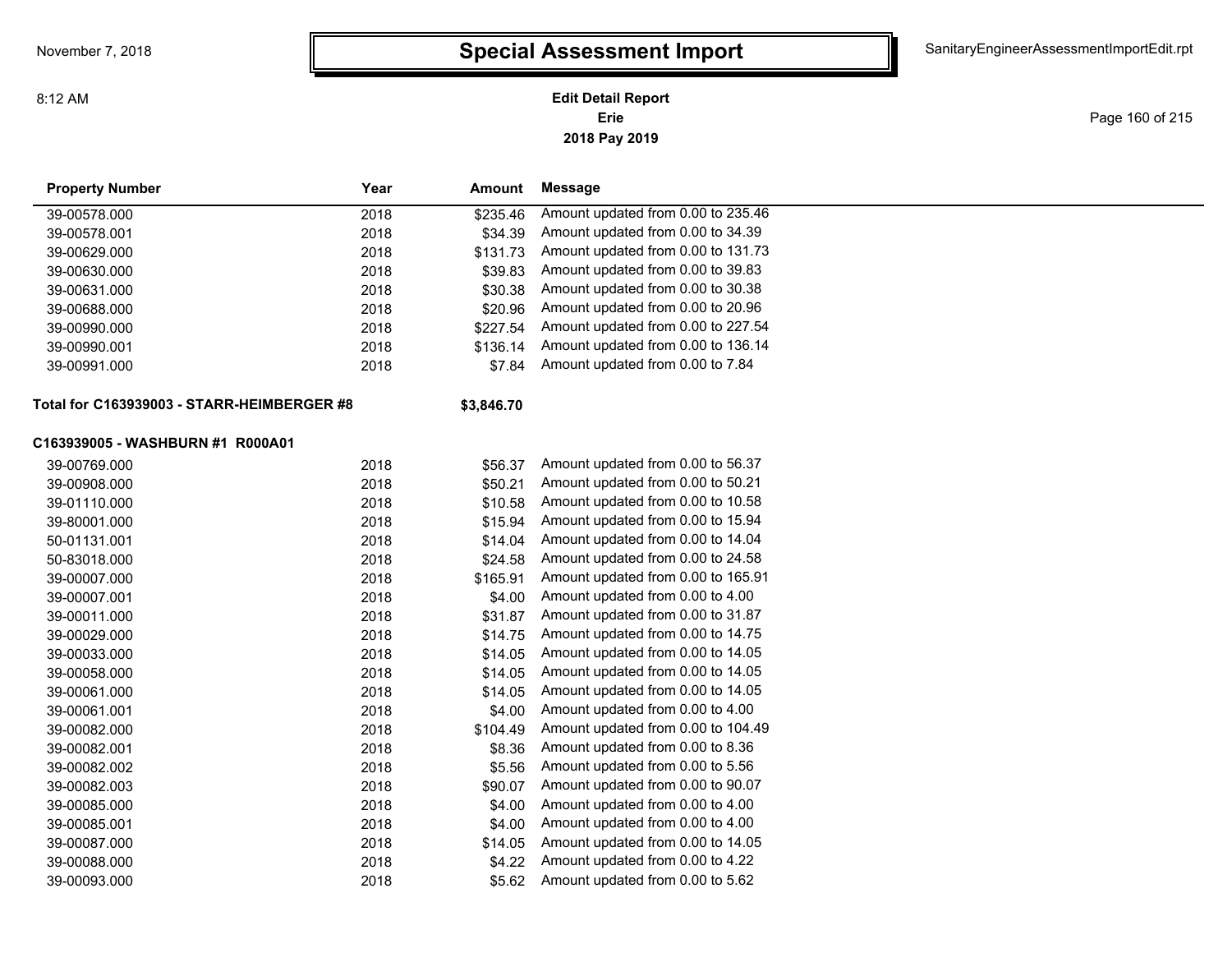Page 161 of 215

| <b>Property Number</b> | Year<br>Amount   |        | Message                            |  |
|------------------------|------------------|--------|------------------------------------|--|
| 39-00131.000           | 2018<br>\$14.05  |        | Amount updated from 0.00 to 14.05  |  |
| 39-00133.000           | 2018<br>\$14.05  |        | Amount updated from 0.00 to 14.05  |  |
| 39-00169.001           | 2018             | \$4.00 | Amount updated from 0.00 to 4.00   |  |
| 39-00169.002           | 2018             | \$4.00 | Amount updated from 0.00 to 4.00   |  |
| 39-00169.003           | 2018             | \$4.47 | Amount updated from 0.00 to 4.47   |  |
| 39-00169.004           | 2018             | \$4.00 | Amount updated from 0.00 to 4.00   |  |
| 39-00173.000           | \$10.73<br>2018  |        | Amount updated from 0.00 to 10.73  |  |
| 39-00173.001           | 2018             | \$9.51 | Amount updated from 0.00 to 9.51   |  |
| 39-00200.000           | 2018<br>\$26.53  |        | Amount updated from 0.00 to 26.53  |  |
| 39-00200.001           | 2018<br>\$52.83  |        | Amount updated from 0.00 to 52.83  |  |
| 39-00237.000           | 2018<br>\$14.05  |        | Amount updated from 0.00 to 14.05  |  |
| 39-00259.000           | 2018<br>\$14.05  |        | Amount updated from 0.00 to 14.05  |  |
| 39-00276.000           | 2018<br>\$10.60  |        | Amount updated from 0.00 to 10.60  |  |
| 39-00278.000           | \$49.16<br>2018  |        | Amount updated from 0.00 to 49.16  |  |
| 39-00285.000           | 2018<br>\$14.05  |        | Amount updated from 0.00 to 14.05  |  |
| 39-00345.000           | \$14.05<br>2018  |        | Amount updated from 0.00 to 14.05  |  |
| 39-00356.000           | 2018<br>\$14.05  |        | Amount updated from 0.00 to 14.05  |  |
| 39-00370.000           | \$14.05<br>2018  |        | Amount updated from 0.00 to 14.05  |  |
| 39-00398.000           | 2018<br>\$14.05  |        | Amount updated from 0.00 to 14.05  |  |
| 39-00399.000           | 2018<br>\$14.05  |        | Amount updated from 0.00 to 14.05  |  |
| 39-00457.000           | 2018             | \$7.70 | Amount updated from 0.00 to 7.70   |  |
| 39-00457.001           | 2018             | \$7.21 | Amount updated from 0.00 to 7.21   |  |
| 39-00457.002           | 2018             | \$4.00 | Amount updated from 0.00 to 4.00   |  |
| 39-00466.000           | 2018<br>\$146.42 |        | Amount updated from 0.00 to 146.42 |  |
| 39-00467.000           | 2018             | \$4.00 | Amount updated from 0.00 to 4.00   |  |
| 39-00471.000           | \$14.05<br>2018  |        | Amount updated from 0.00 to 14.05  |  |
| 39-00472.000           | 2018<br>\$14.05  |        | Amount updated from 0.00 to 14.05  |  |
| 39-00477.000           | \$14.05<br>2018  |        | Amount updated from 0.00 to 14.05  |  |
| 39-00485.000           | \$26.15<br>2018  |        | Amount updated from 0.00 to 26.15  |  |
| 39-00492.000           | \$14.05<br>2018  |        | Amount updated from 0.00 to 14.05  |  |
| 39-00519.000           | \$14.05<br>2018  |        | Amount updated from 0.00 to 14.05  |  |
| 39-00542.000           | 2018<br>\$14.05  |        | Amount updated from 0.00 to 14.05  |  |
| 39-00568.000           | 2018<br>\$162.58 |        | Amount updated from 0.00 to 162.58 |  |
| 39-00570.000           | 2018             | \$9.48 | Amount updated from 0.00 to 9.48   |  |
| 39-00571.000           | 2018<br>\$182.24 |        | Amount updated from 0.00 to 182.24 |  |
| 39-00572.000           | 2018<br>\$24.93  |        | Amount updated from 0.00 to 24.93  |  |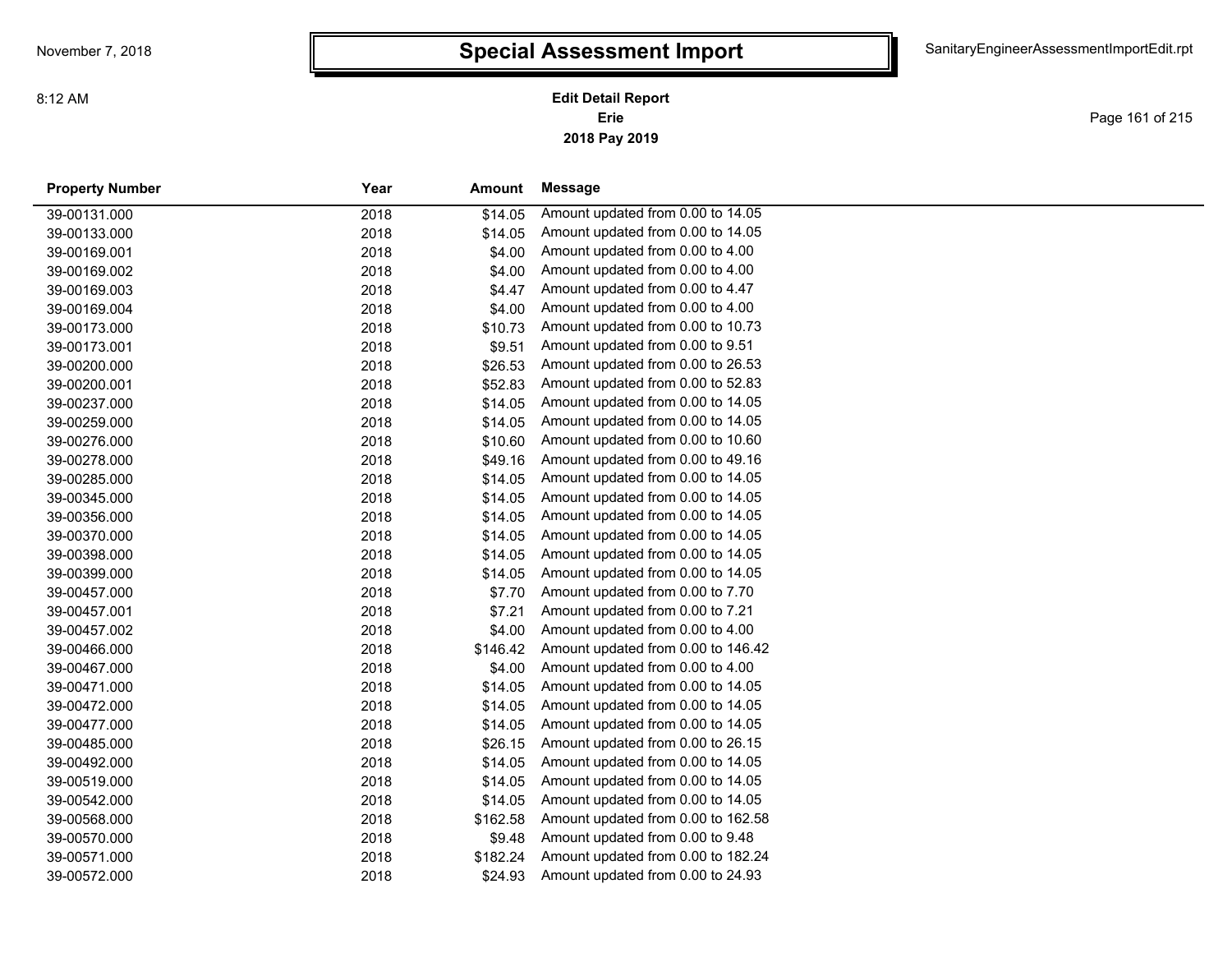**2018 Pay 2019 Erie Edit Detail Report**

Page 162 of 215

| <b>Property Number</b> | Year | Amount   | Message                            |
|------------------------|------|----------|------------------------------------|
| 39-00578.000           | 2018 | \$24.58  | Amount updated from 0.00 to 24.58  |
| 39-00579.000           | 2018 | \$175.57 | Amount updated from 0.00 to 175.57 |
| 39-00591.000           | 2018 | \$14.05  | Amount updated from 0.00 to 14.05  |
| 39-00618.000           | 2018 | \$14.05  | Amount updated from 0.00 to 14.05  |
| 39-00622.000           | 2018 | \$14.05  | Amount updated from 0.00 to 14.05  |
| 39-00626.000           | 2018 | \$159.93 | Amount updated from 0.00 to 159.93 |
| 39-00626.001           | 2018 | \$4.00   | Amount updated from 0.00 to 4.00   |
| 39-00626.002           | 2018 | \$8.10   | Amount updated from 0.00 to 8.10   |
| 39-00629.000           | 2018 | \$101.83 | Amount updated from 0.00 to 101.83 |
| 39-00630.000           | 2018 | \$4.00   | Amount updated from 0.00 to 4.00   |
| 39-00631.000           | 2018 | \$126.76 | Amount updated from 0.00 to 126.76 |
| 39-00632.000           | 2018 | \$8.78   | Amount updated from 0.00 to 8.78   |
| 39-00638.000           | 2018 | \$14.05  | Amount updated from 0.00 to 14.05  |
| 39-00649.000           | 2018 | \$14.05  | Amount updated from 0.00 to 14.05  |
| 39-00659.000           | 2018 | \$5.97   | Amount updated from 0.00 to 5.97   |
| 39-00696.000           | 2018 | \$14.05  | Amount updated from 0.00 to 14.05  |
| 39-00699.000           | 2018 | \$82.34  | Amount updated from 0.00 to 82.34  |
| 39-00699.001           | 2018 | \$4.00   | Amount updated from 0.00 to 4.00   |
| 39-00699.004           | 2018 | \$4.00   | Amount updated from 0.00 to 4.00   |
| 39-00699.005           | 2018 | \$4.00   | Amount updated from 0.00 to 4.00   |
| 39-00699.006           | 2018 | \$4.00   | Amount updated from 0.00 to 4.00   |
| 39-00699.009           | 2018 | \$4.00   | Amount updated from 0.00 to 4.00   |
| 39-00699.010           | 2018 | \$5.44   | Amount updated from 0.00 to 5.44   |
| 39-00703.000           | 2018 | \$14.05  | Amount updated from 0.00 to 14.05  |
| 39-00720.003           | 2018 | \$5.92   | Amount updated from 0.00 to 5.92   |
| 39-00720.004           | 2018 | \$7.97   | Amount updated from 0.00 to 7.97   |
| 39-00720.005           | 2018 | \$8.57   | Amount updated from 0.00 to 8.57   |
| 39-00720.006           | 2018 | \$5.97   | Amount updated from 0.00 to 5.97   |
| 39-00720.007           | 2018 | \$5.96   | Amount updated from 0.00 to 5.96   |
| 39-00720.008           | 2018 | \$13.15  | Amount updated from 0.00 to 13.15  |
| 39-00720.009           | 2018 | \$18.30  | Amount updated from 0.00 to 18.30  |
| 39-00720.010           | 2018 | \$16.10  | Amount updated from 0.00 to 16.10  |
| 39-00720.011           | 2018 | \$12.30  | Amount updated from 0.00 to 12.30  |
| 39-00720.012           | 2018 | \$15.75  | Amount updated from 0.00 to 15.75  |
| 39-00720.013           | 2018 | \$12.27  | Amount updated from 0.00 to 12.27  |
| 39-00720.014           | 2018 | \$11.95  | Amount updated from 0.00 to 11.95  |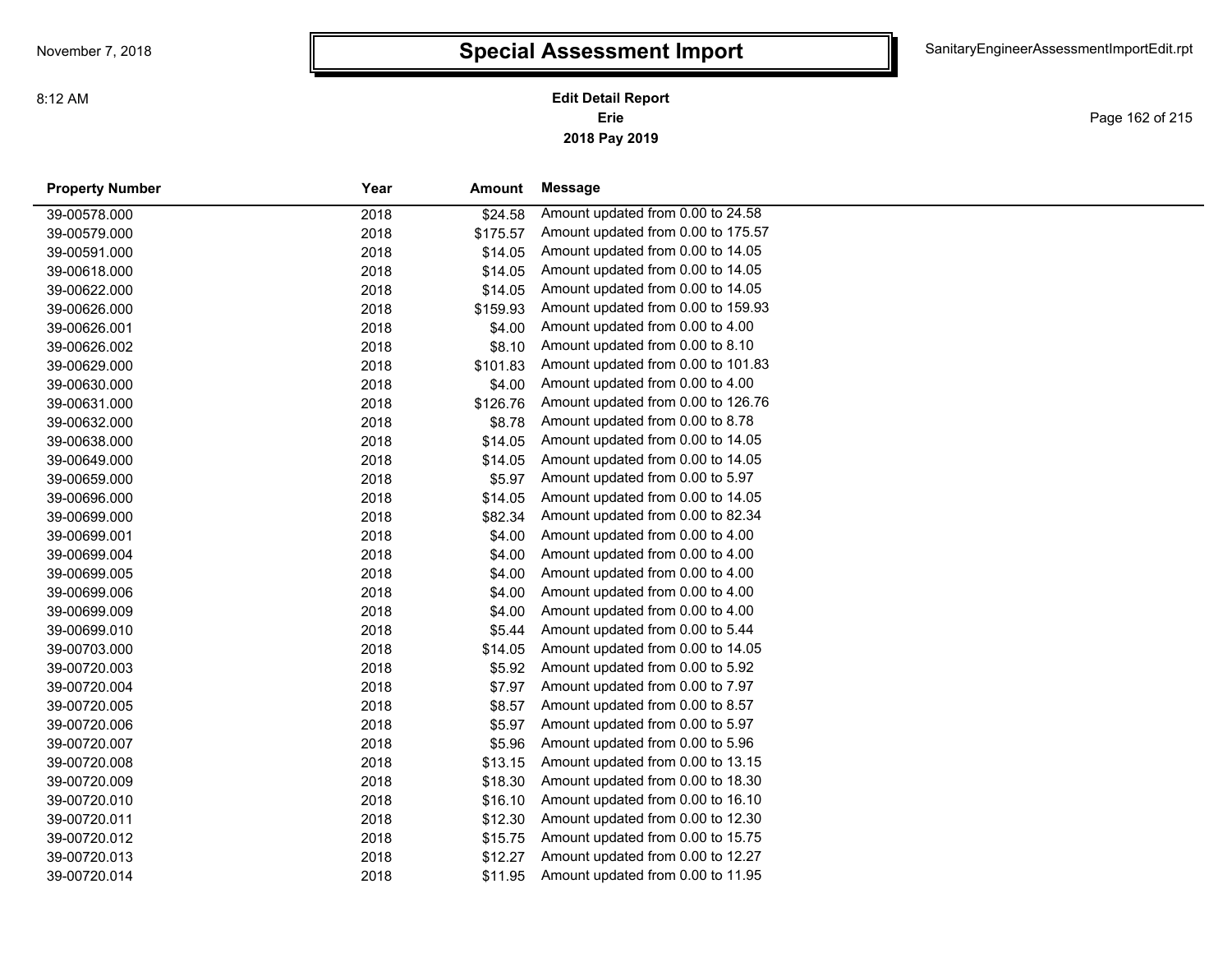**2018 Pay 2019 Erie Edit Detail Report**

Page 163 of 215

| <b>Property Number</b> | Year | Amount   | Message                            |
|------------------------|------|----------|------------------------------------|
| 39-00720.015           | 2018 | \$15.49  | Amount updated from 0.00 to 15.49  |
| 39-00720.017           | 2018 | \$4.00   | Amount updated from 0.00 to 4.00   |
| 39-00720.018           | 2018 | \$4.00   | Amount updated from 0.00 to 4.00   |
| 39-00720.019           | 2018 | \$5.43   | Amount updated from 0.00 to 5.43   |
| 39-00720.020           | 2018 | \$5.43   | Amount updated from 0.00 to 5.43   |
| 39-00720.021           | 2018 | \$11.82  | Amount updated from 0.00 to 11.82  |
| 39-00720.022           | 2018 | \$17.61  | Amount updated from 0.00 to 17.61  |
| 39-00720.023           | 2018 | \$4.00   | Amount updated from 0.00 to 4.00   |
| 39-00720.025           | 2018 | \$4.03   | Amount updated from 0.00 to 4.03   |
| 39-00720.026           | 2018 | \$18.90  | Amount updated from 0.00 to 18.90  |
| 39-00720.027           | 2018 | \$20.47  | Amount updated from 0.00 to 20.47  |
| 39-00720.028           | 2018 | \$4.08   | Amount updated from 0.00 to 4.08   |
| 39-00720.029           | 2018 | \$4.00   | Amount updated from 0.00 to 4.00   |
| 39-00720.031           | 2018 | \$7.38   | Amount updated from 0.00 to 7.38   |
| 39-00720.032           | 2018 | \$7.38   | Amount updated from 0.00 to 7.38   |
| 39-00722.000           | 2018 | \$8.43   | Amount updated from 0.00 to 8.43   |
| 39-00722.001           | 2018 | \$7.55   | Amount updated from 0.00 to 7.55   |
| 39-00722.002           | 2018 | \$4.00   | Amount updated from 0.00 to 4.00   |
| 39-00801.000           | 2018 | \$14.05  | Amount updated from 0.00 to 14.05  |
| 39-00802.000           | 2018 | \$14.05  | Amount updated from 0.00 to 14.05  |
| 39-00848.000           | 2018 | \$4.00   | Amount updated from 0.00 to 4.00   |
| 39-00850.000           | 2018 | \$14.05  | Amount updated from 0.00 to 14.05  |
| 39-00882.000           | 2018 | \$17.14  | Amount updated from 0.00 to 17.14  |
| 39-00883.000           | 2018 | \$19.94  | Amount updated from 0.00 to 19.94  |
| 39-00923.000           | 2018 | \$175.57 | Amount updated from 0.00 to 175.57 |
| 39-00924.000           | 2018 | \$139.87 | Amount updated from 0.00 to 139.87 |
| 39-00924.001           | 2018 | \$35.12  | Amount updated from 0.00 to 35.12  |
| 39-00925.000           | 2018 | \$53.44  | Amount updated from 0.00 to 53.44  |
| 39-00927.000           | 2018 | \$30.75  | Amount updated from 0.00 to 30.75  |
| 39-00928.000           | 2018 | \$23.51  | Amount updated from 0.00 to 23.51  |
| 39-00939.000           | 2018 | \$4.00   | Amount updated from 0.00 to 4.00   |
| 39-00940.000           | 2018 | \$70.92  | Amount updated from 0.00 to 70.92  |
| 39-00940.001           | 2018 | \$4.00   | Amount updated from 0.00 to 4.00   |
| 39-00942.000           | 2018 | \$14.05  | Amount updated from 0.00 to 14.05  |
| 39-00997.000           | 2018 | \$14.05  | Amount updated from 0.00 to 14.05  |
| 42-01994.000           | 2018 | \$11.59  | Amount updated from 0.00 to 11.59  |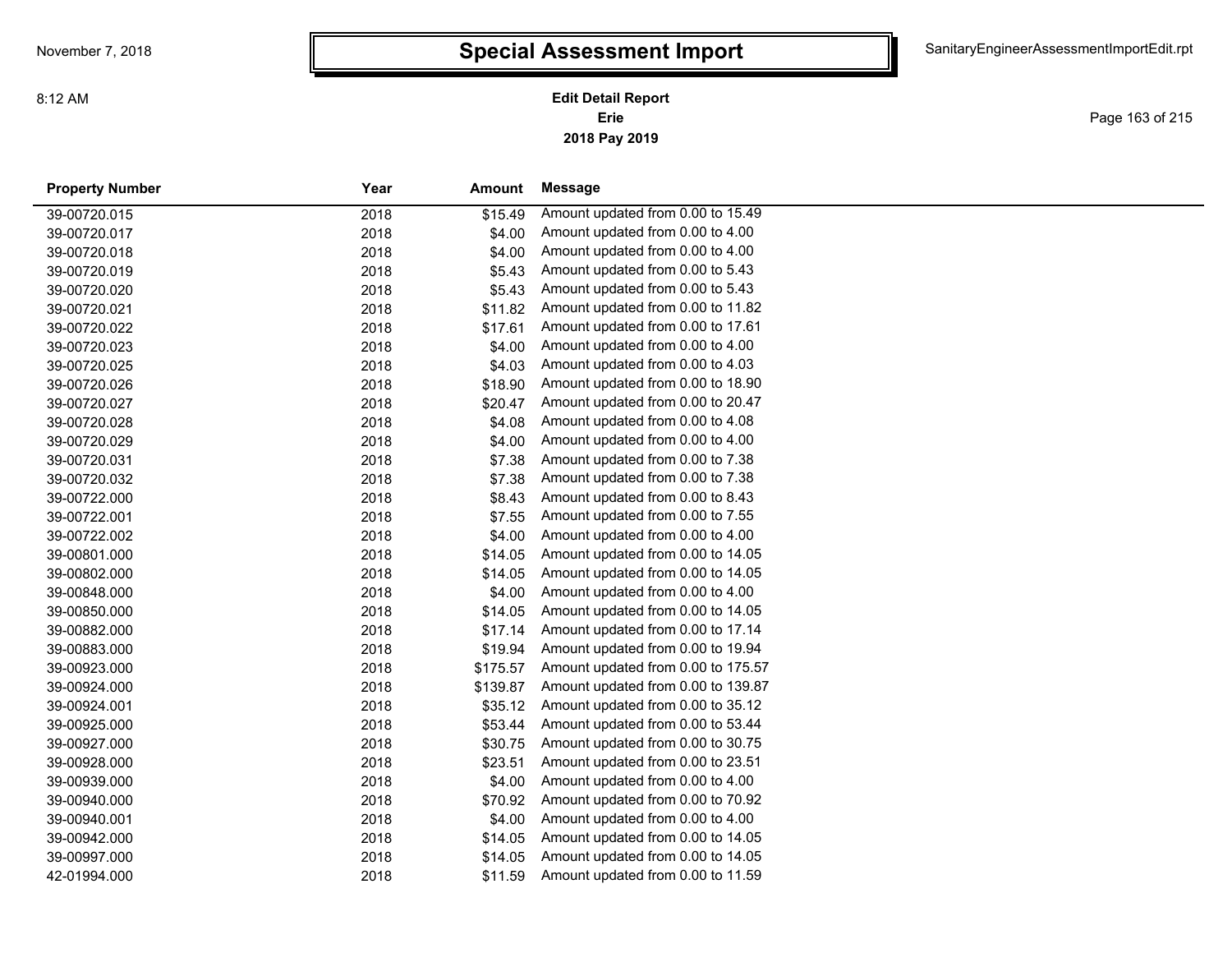**2018 Pay 2019 Erie Edit Detail Report**

Page 164 of 215

| <b>Property Number</b> | Year | Amount   | <b>Message</b>                     |
|------------------------|------|----------|------------------------------------|
| 50-00046.000           | 2018 | \$14.05  | Amount updated from 0.00 to 14.05  |
| 50-00062.000           | 2018 | \$71.98  | Amount updated from 0.00 to 71.98  |
| 50-00063.000           | 2018 | \$92.00  | Amount updated from 0.00 to 92.00  |
| 50-00235.000           | 2018 | \$18.57  | Amount updated from 0.00 to 18.57  |
| 50-00362.000           | 2018 | \$6.11   | Amount updated from 0.00 to 6.11   |
| 50-00362.001           | 2018 | \$34.26  | Amount updated from 0.00 to 34.26  |
| 50-00364.000           | 2018 | \$14.05  | Amount updated from 0.00 to 14.05  |
| 50-00365.001           | 2018 | \$4.00   | Amount updated from 0.00 to 4.00   |
| 50-00365.003           | 2018 | \$14.01  | Amount updated from 0.00 to 14.01  |
| 50-00367.000           | 2018 | \$108.36 | Amount updated from 0.00 to 108.36 |
| 50-00370.000           | 2018 | \$472.17 | Amount updated from 0.00 to 472.17 |
| 50-00370.001           | 2018 | \$14.05  | Amount updated from 0.00 to 14.05  |
| 50-00371.002           | 2018 | \$14.05  | Amount updated from 0.00 to 14.05  |
| 50-00372.001           | 2018 | \$8.41   | Amount updated from 0.00 to 8.41   |
| 50-00373.000           | 2018 | \$14.05  | Amount updated from 0.00 to 14.05  |
| 50-00408.000           | 2018 | \$14.05  | Amount updated from 0.00 to 14.05  |
| 50-00483.000           | 2018 | \$14.05  | Amount updated from 0.00 to 14.05  |
| 50-00490.000           | 2018 | \$14.05  | Amount updated from 0.00 to 14.05  |
| 50-00502.000           | 2018 | \$14.05  | Amount updated from 0.00 to 14.05  |
| 50-00503.000           | 2018 | \$4.00   | Amount updated from 0.00 to 4.00   |
| 50-00542.000           | 2018 | \$14.05  | Amount updated from 0.00 to 14.05  |
| 50-00562.000           | 2018 | \$14.05  | Amount updated from 0.00 to 14.05  |
| 50-00587.000           | 2018 | \$58.43  | Amount updated from 0.00 to 58.43  |
| 50-00587.001           | 2018 | \$4.00   | Amount updated from 0.00 to 4.00   |
| 50-00590.000           | 2018 | \$29.07  | Amount updated from 0.00 to 29.07  |
| 50-00656.000           | 2018 | \$155.45 | Amount updated from 0.00 to 155.45 |
| 50-00667.000           | 2018 | \$48.11  | Amount updated from 0.00 to 48.11  |
| 50-00773.000           | 2018 | \$4.00   | Amount updated from 0.00 to 4.00   |
| 50-00910.000           | 2018 | \$10.89  | Amount updated from 0.00 to 10.89  |
| 50-00924.000           | 2018 | \$23.57  | Amount updated from 0.00 to 23.57  |
| 50-00925.000           | 2018 | \$14.05  | Amount updated from 0.00 to 14.05  |
| 50-01131.000           | 2018 | \$238.83 | Amount updated from 0.00 to 238.83 |
| 50-63012.000           | 2018 | \$4.00   | Amount updated from 0.00 to 4.00   |
| 50-63013.000           | 2018 | \$4.00   | Amount updated from 0.00 to 4.00   |
| 50-63014.000           | 2018 | \$4.00   | Amount updated from 0.00 to 4.00   |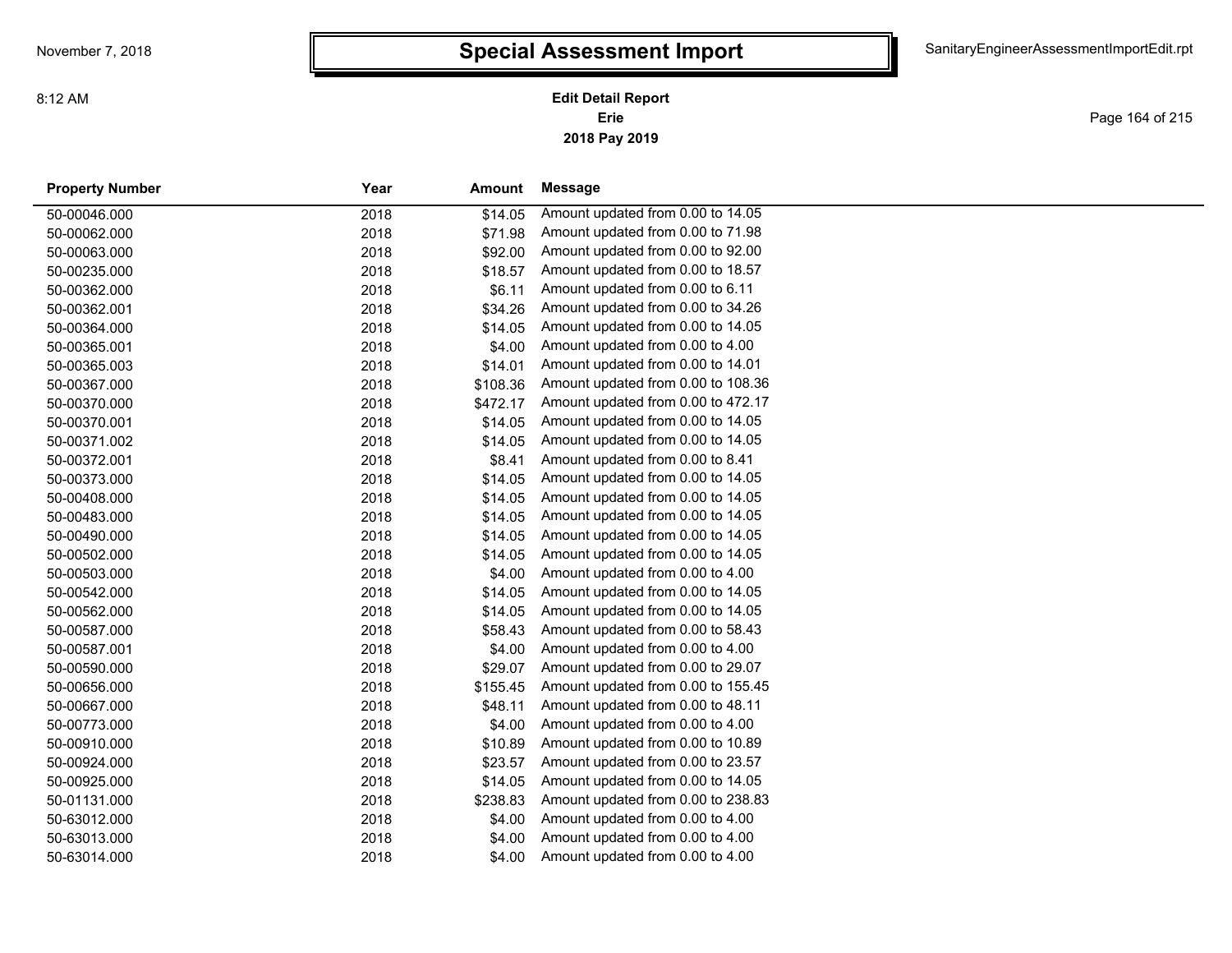**2018 Pay 2019 Erie Edit Detail Report**

Page 165 of 215

| <b>Property Number</b>                     | Year | Amount     | <b>Message</b>                    |
|--------------------------------------------|------|------------|-----------------------------------|
| Total for C163939005 - WASHBURN #1 R000A01 |      | \$5,010.89 |                                   |
| C163939007 - HOFFMAN #34 DITCH MAIN        |      |            |                                   |
| 39-00022.001                               | 2018 | \$6.79     | Amount updated from 0.00 to 6.79  |
| 39-00022.004                               | 2018 | \$14.67    | Amount updated from 0.00 to 14.67 |
| 39-00024.000                               | 2018 | \$12.91    | Amount updated from 0.00 to 12.91 |
| 39-00092.000                               | 2018 | \$38.28    | Amount updated from 0.00 to 38.28 |
| 39-00092.001                               | 2018 | \$15.30    | Amount updated from 0.00 to 15.30 |
| 39-00092.002                               | 2018 | \$6.34     | Amount updated from 0.00 to 6.34  |
| 39-00092.006                               | 2018 | \$15.95    | Amount updated from 0.00 to 15.95 |
| 39-00092.011                               | 2018 | \$6.92     | Amount updated from 0.00 to 6.92  |
| 39-00092.013                               | 2018 | \$4.79     | Amount updated from 0.00 to 4.79  |
| 39-00092.025                               | 2018 | \$7.65     | Amount updated from 0.00 to 7.65  |
| 39-00122.000                               | 2018 | \$13.96    | Amount updated from 0.00 to 13.96 |
| 39-00229.000                               | 2018 | \$21.60    | Amount updated from 0.00 to 21.60 |
| 39-00243.001                               | 2018 | \$54.11    | Amount updated from 0.00 to 54.11 |
| 39-00344.000                               | 2018 | \$10.87    | Amount updated from 0.00 to 10.87 |
| 39-00350.000                               | 2018 | \$13.57    | Amount updated from 0.00 to 13.57 |
| 39-00355.000                               | 2018 | \$27.92    | Amount updated from 0.00 to 27.92 |
| 39-00488.003                               | 2018 | \$7.13     | Amount updated from 0.00 to 7.13  |
| 39-00527.000                               | 2018 | \$6.66     | Amount updated from 0.00 to 6.66  |
| 39-00528.000                               | 2018 | \$11.70    | Amount updated from 0.00 to 11.70 |
| 39-00738.041                               | 2018 | \$2.50     | Amount updated from 0.00 to 2.50  |
| 39-00738.043                               | 2018 | \$2.50     | Amount updated from 0.00 to 2.50  |
| 39-00738.047                               | 2018 | \$2.50     | Amount updated from 0.00 to 2.50  |
| 39-00738.048                               | 2018 | \$2.50     | Amount updated from 0.00 to 2.50  |
| 39-00738.051                               | 2018 | \$2.50     | Amount updated from 0.00 to 2.50  |
| 39-00738.055                               | 2018 | \$2.50     | Amount updated from 0.00 to 2.50  |
| 39-00738.057                               | 2018 | \$2.50     | Amount updated from 0.00 to 2.50  |
| 39-00738.058                               | 2018 | \$2.50     | Amount updated from 0.00 to 2.50  |
| 39-00738.062                               | 2018 | \$2.50     | Amount updated from 0.00 to 2.50  |
| 39-00738.063                               | 2018 | \$2.50     | Amount updated from 0.00 to 2.50  |
| 39-00738.064                               | 2018 | \$2.50     | Amount updated from 0.00 to 2.50  |
| 39-00738.065                               | 2018 | \$2.50     | Amount updated from 0.00 to 2.50  |
| 39-00738.066                               | 2018 | \$2.50     | Amount updated from 0.00 to 2.50  |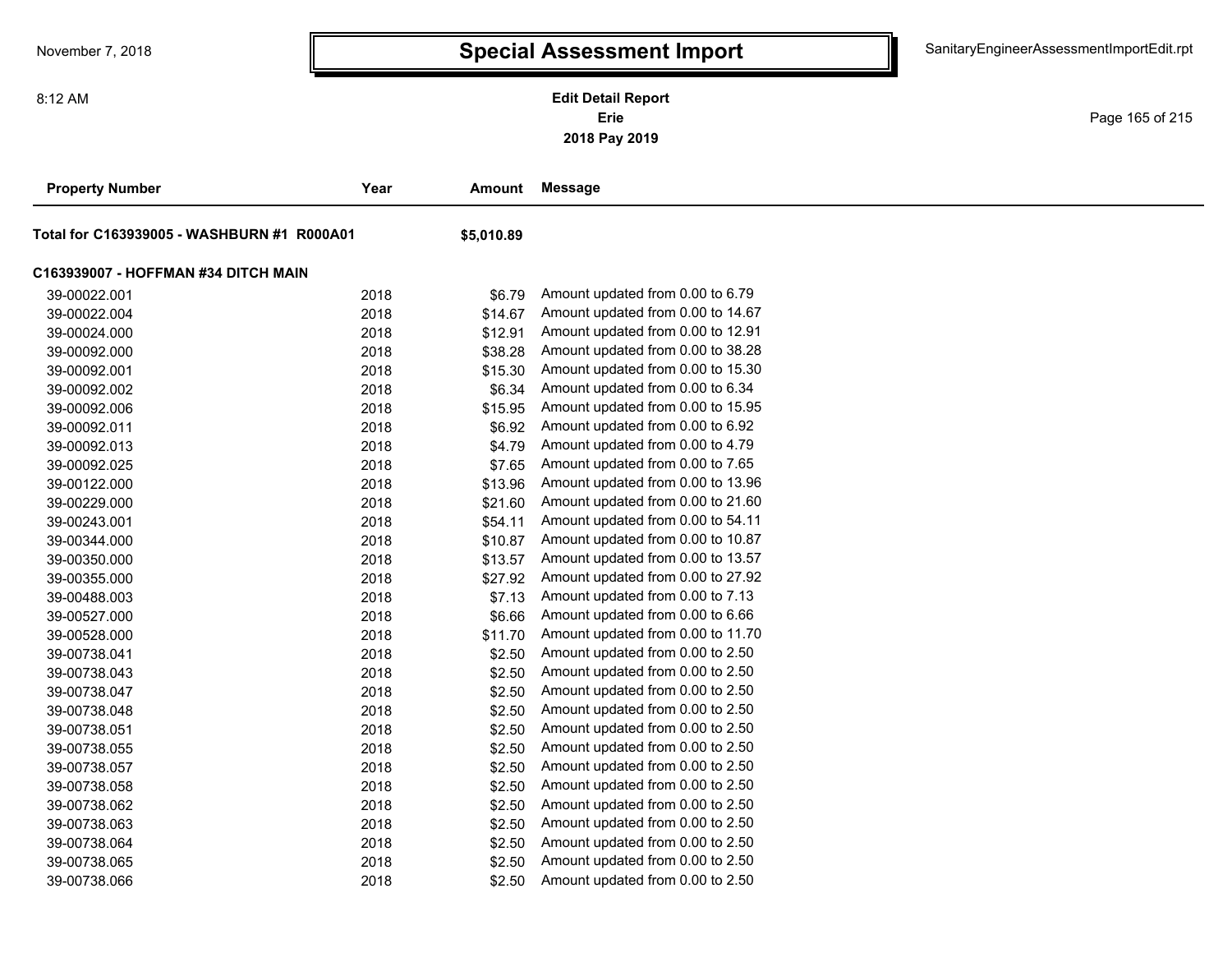**2018 Pay 2019 Erie Edit Detail Report**

Page 166 of 215

| <b>Property Number</b> | Year | Amount   | Message                            |
|------------------------|------|----------|------------------------------------|
| 39-00738.067           | 2018 | \$2.50   | Amount updated from 0.00 to 2.50   |
| 39-00770.000           | 2018 | \$268.33 | Amount updated from 0.00 to 268.33 |
| 39-00775.000           | 2018 | \$44.53  | Amount updated from 0.00 to 44.53  |
| 39-00798.000           | 2018 | \$7.83   | Amount updated from 0.00 to 7.83   |
| 39-00841.000           | 2018 | \$4.49   | Amount updated from 0.00 to 4.49   |
| 39-00841.004           | 2018 | \$22.51  | Amount updated from 0.00 to 22.51  |
| 39-00842.000           | 2018 | \$35.18  | Amount updated from 0.00 to 35.18  |
| 39-00843.000           | 2018 | \$205.61 | Amount updated from 0.00 to 205.61 |
| 39-00876.000           | 2018 | \$13.09  | Amount updated from 0.00 to 13.09  |
| 39-00919.000           | 2018 | \$166.68 | Amount updated from 0.00 to 166.68 |
| 39-01117.000           | 2018 | \$288.82 | Amount updated from 0.00 to 288.82 |
| 39-90028.000           | 2018 | \$71.14  | Amount updated from 0.00 to 71.14  |
| 42-00453.000           | 2018 | \$7.40   | Amount updated from 0.00 to 7.40   |
| 39-00022.000           | 2018 | \$11.12  | Amount updated from 0.00 to 11.12  |
| 39-00022.002           | 2018 | \$4.63   | Amount updated from 0.00 to 4.63   |
| 39-00023.000           | 2018 | \$6.55   | Amount updated from 0.00 to 6.55   |
| 39-00064.000           | 2018 | \$13.30  | Amount updated from 0.00 to 13.30  |
| 39-00092.004           | 2018 | \$6.34   | Amount updated from 0.00 to 6.34   |
| 39-00092.005           | 2018 | \$15.95  | Amount updated from 0.00 to 15.95  |
| 39-00092.007           | 2018 | \$5.30   | Amount updated from 0.00 to 5.30   |
| 39-00092.008           | 2018 | \$40.32  | Amount updated from 0.00 to 40.32  |
| 39-00092.009           | 2018 | \$10.03  | Amount updated from 0.00 to 10.03  |
| 39-00092.010           | 2018 | \$6.92   | Amount updated from 0.00 to 6.92   |
| 39-00092.012           | 2018 | \$7.71   | Amount updated from 0.00 to 7.71   |
| 39-00092.014           | 2018 | \$5.48   | Amount updated from 0.00 to 5.48   |
| 39-00092.015           | 2018 | \$7.07   | Amount updated from 0.00 to 7.07   |
| 39-00092.017           | 2018 | \$4.63   | Amount updated from 0.00 to 4.63   |
| 39-00092.018           | 2018 | \$38.40  | Amount updated from 0.00 to 38.40  |
| 39-00092.020           | 2018 | \$46.80  | Amount updated from 0.00 to 46.80  |
| 39-00092.023           | 2018 | \$19.16  | Amount updated from 0.00 to 19.16  |
| 39-00092.024           | 2018 | \$11.46  | Amount updated from 0.00 to 11.46  |
| 39-00122.001           | 2018 | \$4.63   | Amount updated from 0.00 to 4.63   |
| 39-00135.000           | 2018 | \$13.76  | Amount updated from 0.00 to 13.76  |
| 39-00136.000           | 2018 | \$16.28  | Amount updated from 0.00 to 16.28  |
| 39-00174.000           | 2018 | \$8.13   | Amount updated from 0.00 to 8.13   |
| 39-00175.000           | 2018 | \$23.36  | Amount updated from 0.00 to 23.36  |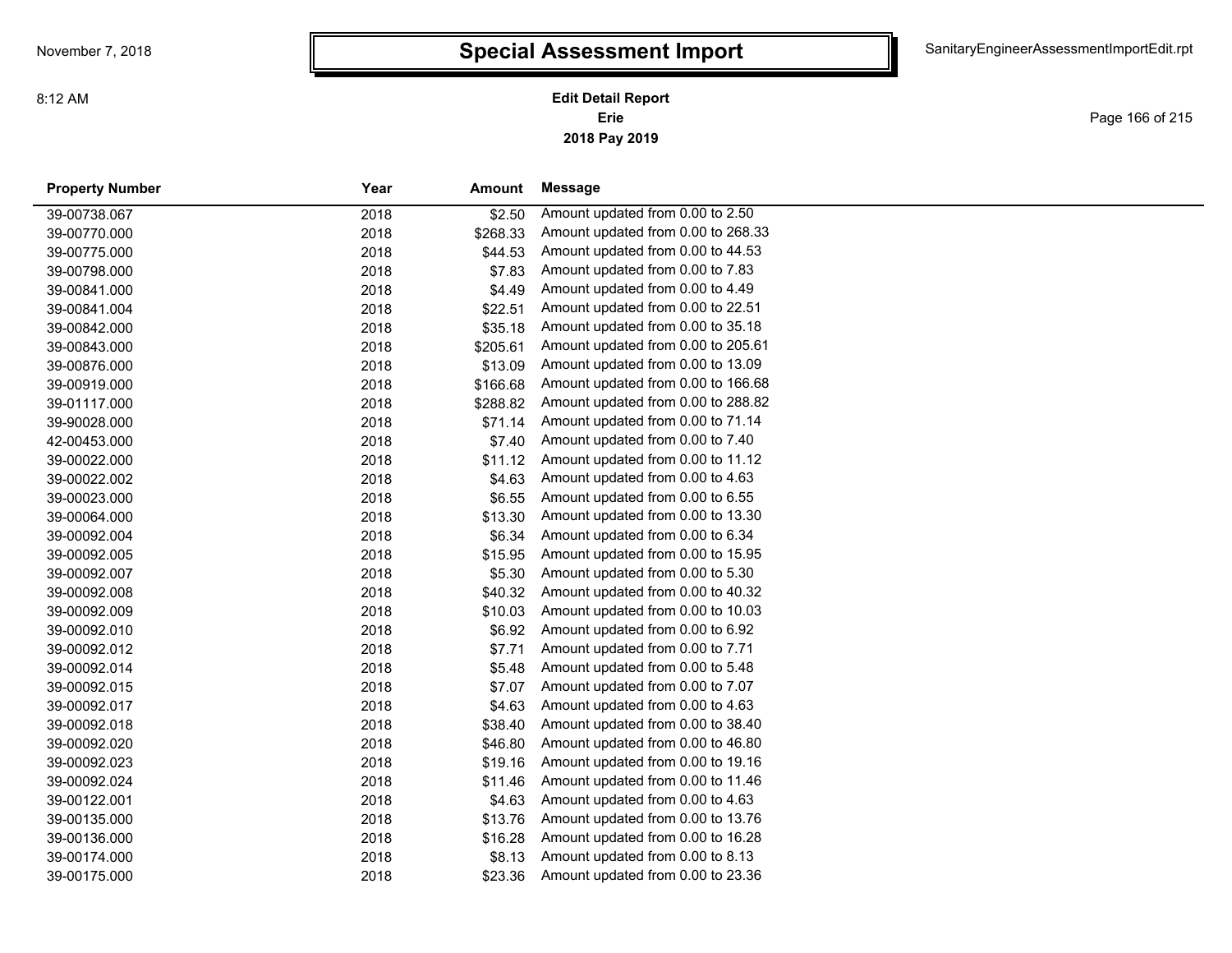**2018 Pay 2019 Erie Edit Detail Report**

Page 167 of 215

| <b>Property Number</b> | Year | Amount   | Message                            |
|------------------------|------|----------|------------------------------------|
| 39-00176.000           | 2018 | \$2.50   | Amount updated from 0.00 to 2.50   |
| 39-00230.000           | 2018 | \$21.60  | Amount updated from 0.00 to 21.60  |
| 39-00243.002           | 2018 | \$137.58 | Amount updated from 0.00 to 137.58 |
| 39-00300.000           | 2018 | \$64.27  | Amount updated from 0.00 to 64.27  |
| 39-00357.000           | 2018 | \$105.43 | Amount updated from 0.00 to 105.43 |
| 39-00362.000           | 2018 | \$245.36 | Amount updated from 0.00 to 245.36 |
| 39-00369.000           | 2018 | \$40.01  | Amount updated from 0.00 to 40.01  |
| 39-00432.000           | 2018 | \$2.50   | Amount updated from 0.00 to 2.50   |
| 39-00433.000           | 2018 | \$30.36  | Amount updated from 0.00 to 30.36  |
| 39-00488.000           | 2018 | \$133.29 | Amount updated from 0.00 to 133.29 |
| 39-00488.001           | 2018 | \$15.36  | Amount updated from 0.00 to 15.36  |
| 39-00488.002           | 2018 | \$15.36  | Amount updated from 0.00 to 15.36  |
| 39-00529.000           | 2018 | \$9.26   | Amount updated from 0.00 to 9.26   |
| 39-00639.000           | 2018 | \$13.05  | Amount updated from 0.00 to 13.05  |
| 39-00738.000           | 2018 | \$129.17 | Amount updated from 0.00 to 129.17 |
| 39-00738.042           | 2018 | \$2.50   | Amount updated from 0.00 to 2.50   |
| 39-00738.044           | 2018 | \$2.50   | Amount updated from 0.00 to 2.50   |
| 39-00738.045           | 2018 | \$2.50   | Amount updated from 0.00 to 2.50   |
| 39-00738.046           | 2018 | \$2.50   | Amount updated from 0.00 to 2.50   |
| 39-00738.049           | 2018 | \$2.50   | Amount updated from 0.00 to 2.50   |
| 39-00738.050           | 2018 | \$2.50   | Amount updated from 0.00 to 2.50   |
| 39-00738.052           | 2018 | \$2.50   | Amount updated from 0.00 to 2.50   |
| 39-00738.053           | 2018 | \$2.50   | Amount updated from 0.00 to 2.50   |
| 39-00738.054           | 2018 | \$2.50   | Amount updated from 0.00 to 2.50   |
| 39-00738.056           | 2018 | \$2.50   | Amount updated from 0.00 to 2.50   |
| 39-00738.059           | 2018 | \$2.50   | Amount updated from 0.00 to 2.50   |
| 39-00738.060           | 2018 | \$2.50   | Amount updated from 0.00 to 2.50   |
| 39-00738.061           | 2018 | \$2.50   | Amount updated from 0.00 to 2.50   |
| 39-00738.068           | 2018 | \$34.05  | Amount updated from 0.00 to 34.05  |
| 39-00841.001           | 2018 | \$14.80  | Amount updated from 0.00 to 14.80  |
| 39-00841.002           | 2018 | \$28.38  | Amount updated from 0.00 to 28.38  |
| 39-00841.003           | 2018 | \$16.45  | Amount updated from 0.00 to 16.45  |
| 39-00841.006           | 2018 | \$74.65  | Amount updated from 0.00 to 74.65  |
| 39-00841.007           | 2018 | \$6.38   | Amount updated from 0.00 to 6.38   |
| 39-00920.000           | 2018 | \$15.36  | Amount updated from 0.00 to 15.36  |
| 39-00994.000           | 2018 | \$16.92  | Amount updated from 0.00 to 16.92  |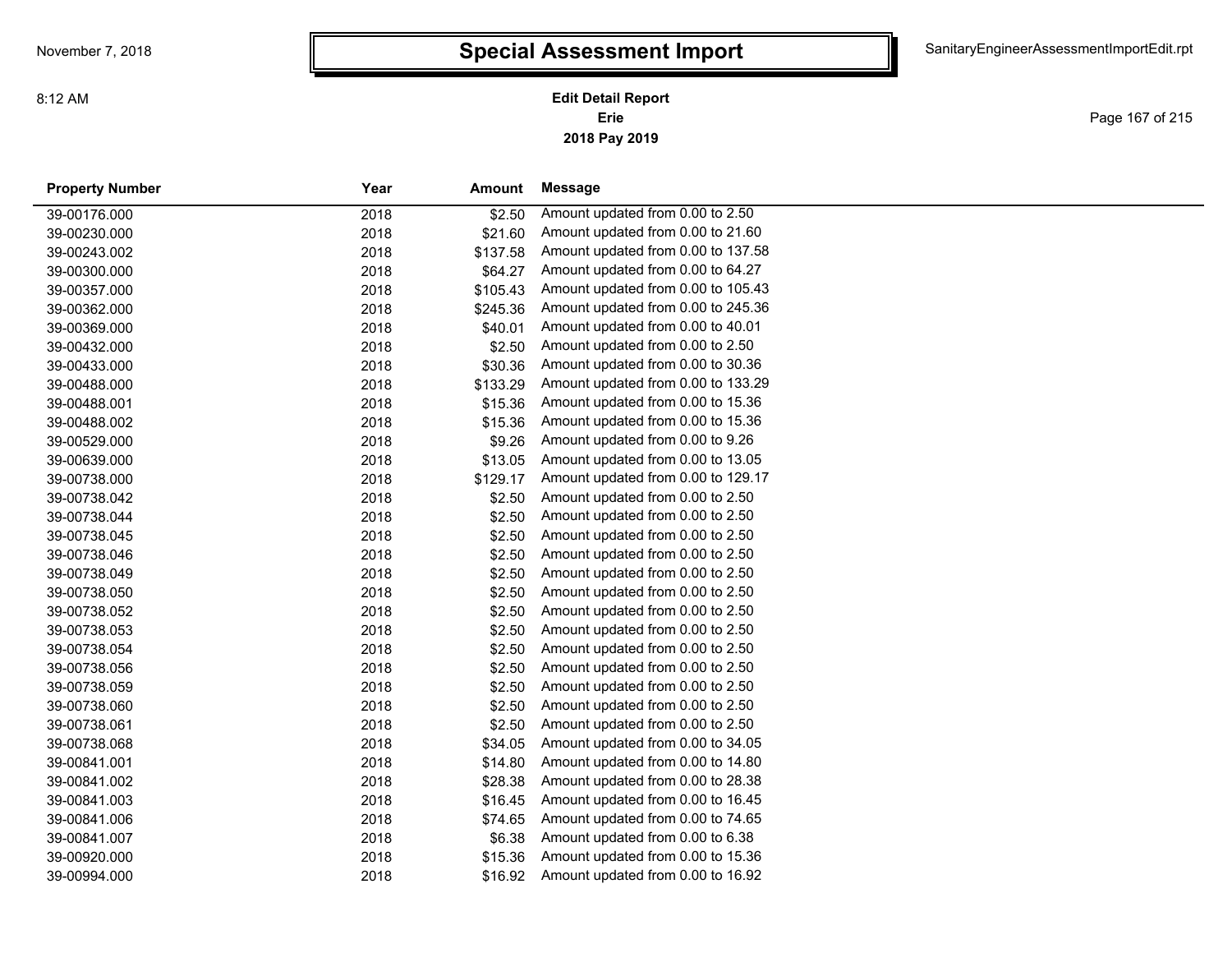**2018 Pay 2019 Erie Edit Detail Report**

Page 168 of 215

| <b>Property Number</b>                         | Year | <b>Amount</b> | <b>Message</b>                    |  |
|------------------------------------------------|------|---------------|-----------------------------------|--|
| 39-61025.000                                   | 2018 | \$5.10        | Amount updated from 0.00 to 5.10  |  |
| 42-00584.000                                   | 2018 | \$5.86        | Amount updated from 0.00 to 5.86  |  |
| 42-01353.000                                   | 2018 | \$4.78        | Amount updated from 0.00 to 4.78  |  |
| Total for C163939007 - HOFFMAN #34 DITCH MA    |      | \$3,015.39    |                                   |  |
| C163939008 - NICKELS TIEL #39                  |      |               |                                   |  |
| 39-00131.000                                   | 2018 | \$43.80       | Amount updated from 0.00 to 43.80 |  |
| 39-00133.000                                   | 2018 | \$43.80       | Amount updated from 0.00 to 43.80 |  |
| 39-00345.000                                   | 2018 | \$21.86       | Amount updated from 0.00 to 21.86 |  |
| 39-00466.000                                   | 2018 | \$65.76       | Amount updated from 0.00 to 65.76 |  |
| 39-00618.000                                   | 2018 | \$43.80       | Amount updated from 0.00 to 43.80 |  |
| 39-00703.000                                   | 2018 | \$21.86       | Amount updated from 0.00 to 21.86 |  |
| <b>Total for C163939008 - NICKELS TIEL #39</b> |      | \$240.88      |                                   |  |
| C163939011 - DILDINE # 7 R000A07               |      |               |                                   |  |
| 39-00027.000                                   | 2018 | \$13.45       | Amount updated from 0.00 to 13.45 |  |
| 39-00108.000                                   | 2018 | \$4.98        | Amount updated from 0.00 to 4.98  |  |
| 39-00231.000                                   | 2018 | \$4.98        | Amount updated from 0.00 to 4.98  |  |
| 39-00272.000                                   | 2018 | \$4.98        | Amount updated from 0.00 to 4.98  |  |
| 39-00371.000                                   | 2018 | \$4.98        | Amount updated from 0.00 to 4.98  |  |
| 39-00408.000                                   | 2018 | \$4.98        | Amount updated from 0.00 to 4.98  |  |
| 39-00424.000                                   | 2018 | \$4.98        | Amount updated from 0.00 to 4.98  |  |
| 39-00441.000                                   | 2018 | \$4.98        | Amount updated from 0.00 to 4.98  |  |
| 39-00516.000                                   | 2018 | \$4.98        | Amount updated from 0.00 to 4.98  |  |
| 39-00526.000                                   | 2018 | \$4.98        | Amount updated from 0.00 to 4.98  |  |
| 39-00531.003                                   | 2018 | \$2.00        | Amount updated from 0.00 to 2.00  |  |
| 39-00531.004                                   | 2018 | \$2.00        | Amount updated from 0.00 to 2.00  |  |
| 39-00531.006                                   | 2018 | \$2.00        | Amount updated from 0.00 to 2.00  |  |
| 39-00531.007                                   | 2018 | \$2.00        | Amount updated from 0.00 to 2.00  |  |
| 39-00531.008                                   | 2018 | \$2.00        | Amount updated from 0.00 to 2.00  |  |
| 39-00531.009                                   | 2018 | \$2.00        | Amount updated from 0.00 to 2.00  |  |
| 39-00531.012                                   | 2018 | \$2.00        | Amount updated from 0.00 to 2.00  |  |

39-00531.014 2018 \$2.00 Amount updated from 0.00 to 2.00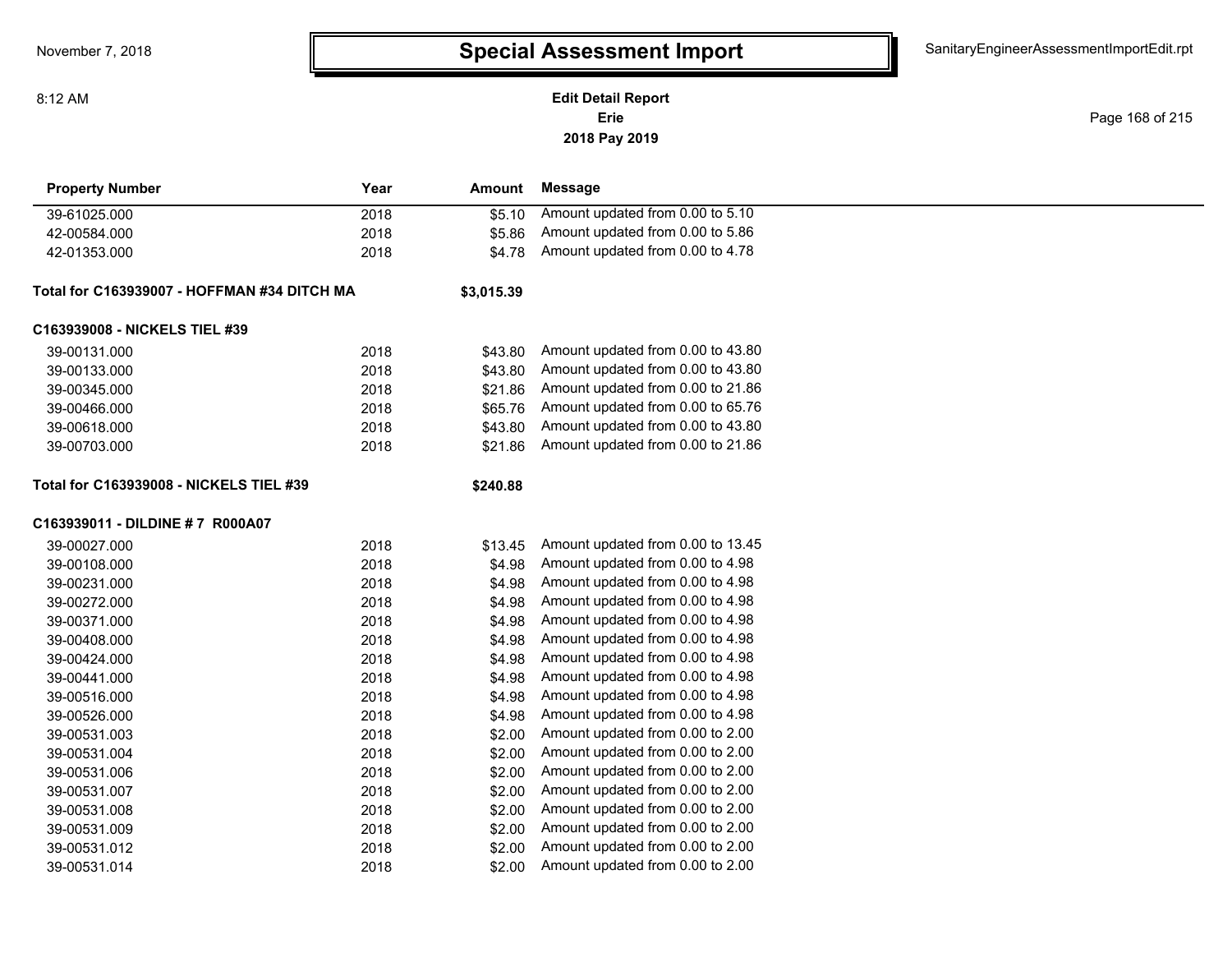**2018 Pay 2019 Erie Edit Detail Report**

Page 169 of 215

| <b>Property Number</b> | Year | Amount | Message                          |
|------------------------|------|--------|----------------------------------|
| 39-00531.016           | 2018 | \$2.00 | Amount updated from 0.00 to 2.00 |
| 39-00531.030           | 2018 | \$2.00 | Amount updated from 0.00 to 2.00 |
| 39-00531.039           | 2018 | \$2.00 | Amount updated from 0.00 to 2.00 |
| 39-00531.058           | 2018 | \$2.00 | Amount updated from 0.00 to 2.00 |
| 39-00531.063           | 2018 | \$2.00 | Amount updated from 0.00 to 2.00 |
| 39-00531.078           | 2018 | \$2.00 | Amount updated from 0.00 to 2.00 |
| 39-00531.089           | 2018 | \$2.00 | Amount updated from 0.00 to 2.00 |
| 39-00531.090           | 2018 | \$2.00 | Amount updated from 0.00 to 2.00 |
| 39-00531.093           | 2018 | \$2.00 | Amount updated from 0.00 to 2.00 |
| 39-00558.000           | 2018 | \$4.98 | Amount updated from 0.00 to 4.98 |
| 39-00584.001           | 2018 | \$4.98 | Amount updated from 0.00 to 4.98 |
| 39-00655.000           | 2018 | \$4.98 | Amount updated from 0.00 to 4.98 |
| 39-00770.000           | 2018 | \$5.97 | Amount updated from 0.00 to 5.97 |
| 39-00828.004           | 2018 | \$4.98 | Amount updated from 0.00 to 4.98 |
| 39-00828.011           | 2018 | \$4.98 | Amount updated from 0.00 to 4.98 |
| 39-00828.012           | 2018 | \$4.98 | Amount updated from 0.00 to 4.98 |
| 39-00828.015           | 2018 | \$4.98 | Amount updated from 0.00 to 4.98 |
| 39-00828.023           | 2018 | \$4.98 | Amount updated from 0.00 to 4.98 |
| 39-00828.024           | 2018 | \$4.98 | Amount updated from 0.00 to 4.98 |
| 39-00828.025           | 2018 | \$2.00 | Amount updated from 0.00 to 2.00 |
| 39-00830.001           | 2018 | \$4.98 | Amount updated from 0.00 to 4.98 |
| 39-00834.000           | 2018 | \$2.00 | Amount updated from 0.00 to 2.00 |
| 39-00835.000           | 2018 | \$2.00 | Amount updated from 0.00 to 2.00 |
| 39-00837.000           | 2018 | \$4.98 | Amount updated from 0.00 to 4.98 |
| 39-00904.000           | 2018 | \$4.98 | Amount updated from 0.00 to 4.98 |
| 39-00906.000           | 2018 | \$4.98 | Amount updated from 0.00 to 4.98 |
| 39-00025.000           | 2018 | \$4.98 | Amount updated from 0.00 to 4.98 |
| 39-00026.000           | 2018 | \$4.99 | Amount updated from 0.00 to 4.99 |
| 39-00068.000           | 2018 | \$4.98 | Amount updated from 0.00 to 4.98 |
| 39-00068.001           | 2018 | \$4.98 | Amount updated from 0.00 to 4.98 |
| 39-00080.000           | 2018 | \$4.98 | Amount updated from 0.00 to 4.98 |
| 39-00081.000           | 2018 | \$4.98 | Amount updated from 0.00 to 4.98 |
| 39-00083.000           | 2018 | \$4.98 | Amount updated from 0.00 to 4.98 |
| 39-00104.000           | 2018 | \$4.98 | Amount updated from 0.00 to 4.98 |
| 39-00112.000           | 2018 | \$4.98 | Amount updated from 0.00 to 4.98 |
| 39-00124.000           | 2018 | \$4.98 | Amount updated from 0.00 to 4.98 |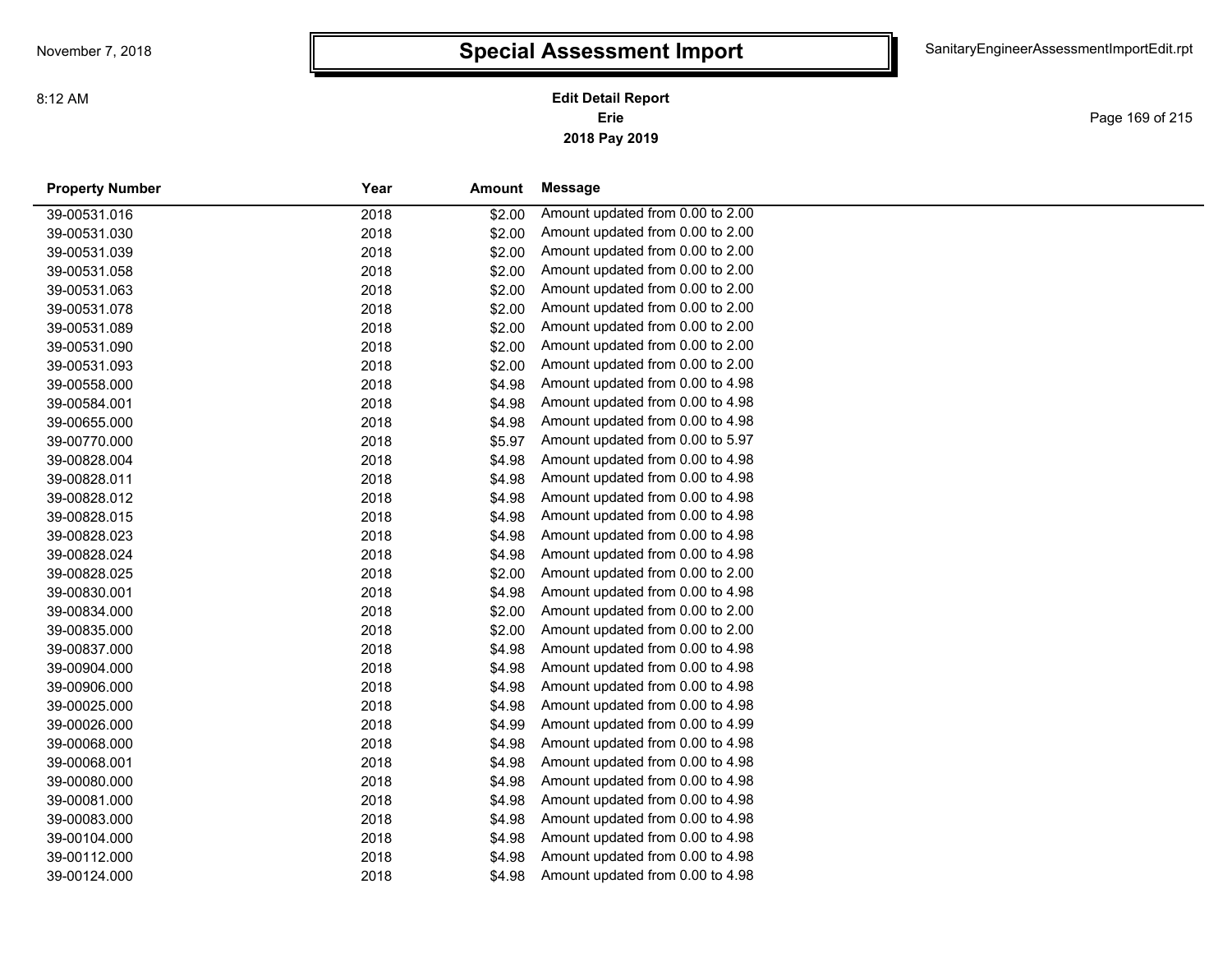Page 170 of 215

| <b>Property Number</b> | Year | Amount  | Message                           |
|------------------------|------|---------|-----------------------------------|
| 39-00127.000           | 2018 | \$4.98  | Amount updated from 0.00 to 4.98  |
| 39-00134.000           | 2018 | \$4.98  | Amount updated from 0.00 to 4.98  |
| 39-00143.000           | 2018 | \$4.98  | Amount updated from 0.00 to 4.98  |
| 39-00166.000           | 2018 | \$4.98  | Amount updated from 0.00 to 4.98  |
| 39-00167.000           | 2018 | \$4.98  | Amount updated from 0.00 to 4.98  |
| 39-00168.000           | 2018 | \$4.98  | Amount updated from 0.00 to 4.98  |
| 39-00180.000           | 2018 | \$4.98  | Amount updated from 0.00 to 4.98  |
| 39-00211.000           | 2018 | \$4.98  | Amount updated from 0.00 to 4.98  |
| 39-00222.000           | 2018 | \$4.98  | Amount updated from 0.00 to 4.98  |
| 39-00233.000           | 2018 | \$2.75  | Amount updated from 0.00 to 2.75  |
| 39-00240.000           | 2018 | \$4.98  | Amount updated from 0.00 to 4.98  |
| 39-00256.000           | 2018 | \$4.98  | Amount updated from 0.00 to 4.98  |
| 39-00302.000           | 2018 | \$4.98  | Amount updated from 0.00 to 4.98  |
| 39-00317.000           | 2018 | \$4.98  | Amount updated from 0.00 to 4.98  |
| 39-00339.000           | 2018 | \$4.98  | Amount updated from 0.00 to 4.98  |
| 39-00340.000           | 2018 | \$4.98  | Amount updated from 0.00 to 4.98  |
| 39-00368.000           | 2018 | \$4.98  | Amount updated from 0.00 to 4.98  |
| 39-00371.001           | 2018 | \$4.98  | Amount updated from 0.00 to 4.98  |
| 39-00387.000           | 2018 | \$4.98  | Amount updated from 0.00 to 4.98  |
| 39-00392.000           | 2018 | \$4.98  | Amount updated from 0.00 to 4.98  |
| 39-00403.000           | 2018 | \$4.98  | Amount updated from 0.00 to 4.98  |
| 39-00410.000           | 2018 | \$4.98  | Amount updated from 0.00 to 4.98  |
| 39-00411.000           | 2018 | \$4.98  | Amount updated from 0.00 to 4.98  |
| 39-00437.000           | 2018 | \$4.98  | Amount updated from 0.00 to 4.98  |
| 39-00445.000           | 2018 | \$4.99  | Amount updated from 0.00 to 4.99  |
| 39-00460.000           | 2018 | \$4.98  | Amount updated from 0.00 to 4.98  |
| 39-00468.000           | 2018 | \$4.98  | Amount updated from 0.00 to 4.98  |
| 39-00470.000           | 2018 | \$4.98  | Amount updated from 0.00 to 4.98  |
| 39-00478.000           | 2018 | \$4.98  | Amount updated from 0.00 to 4.98  |
| 39-00495.000           | 2018 | \$4.98  | Amount updated from 0.00 to 4.98  |
| 39-00531.000           | 2018 | \$23.23 | Amount updated from 0.00 to 23.23 |
| 39-00531.001           | 2018 | \$2.00  | Amount updated from 0.00 to 2.00  |
| 39-00531.002           | 2018 | \$2.00  | Amount updated from 0.00 to 2.00  |
| 39-00531.005           | 2018 | \$2.00  | Amount updated from 0.00 to 2.00  |
| 39-00531.010           | 2018 | \$2.00  | Amount updated from 0.00 to 2.00  |
| 39-00531.011           | 2018 | \$2.00  | Amount updated from 0.00 to 2.00  |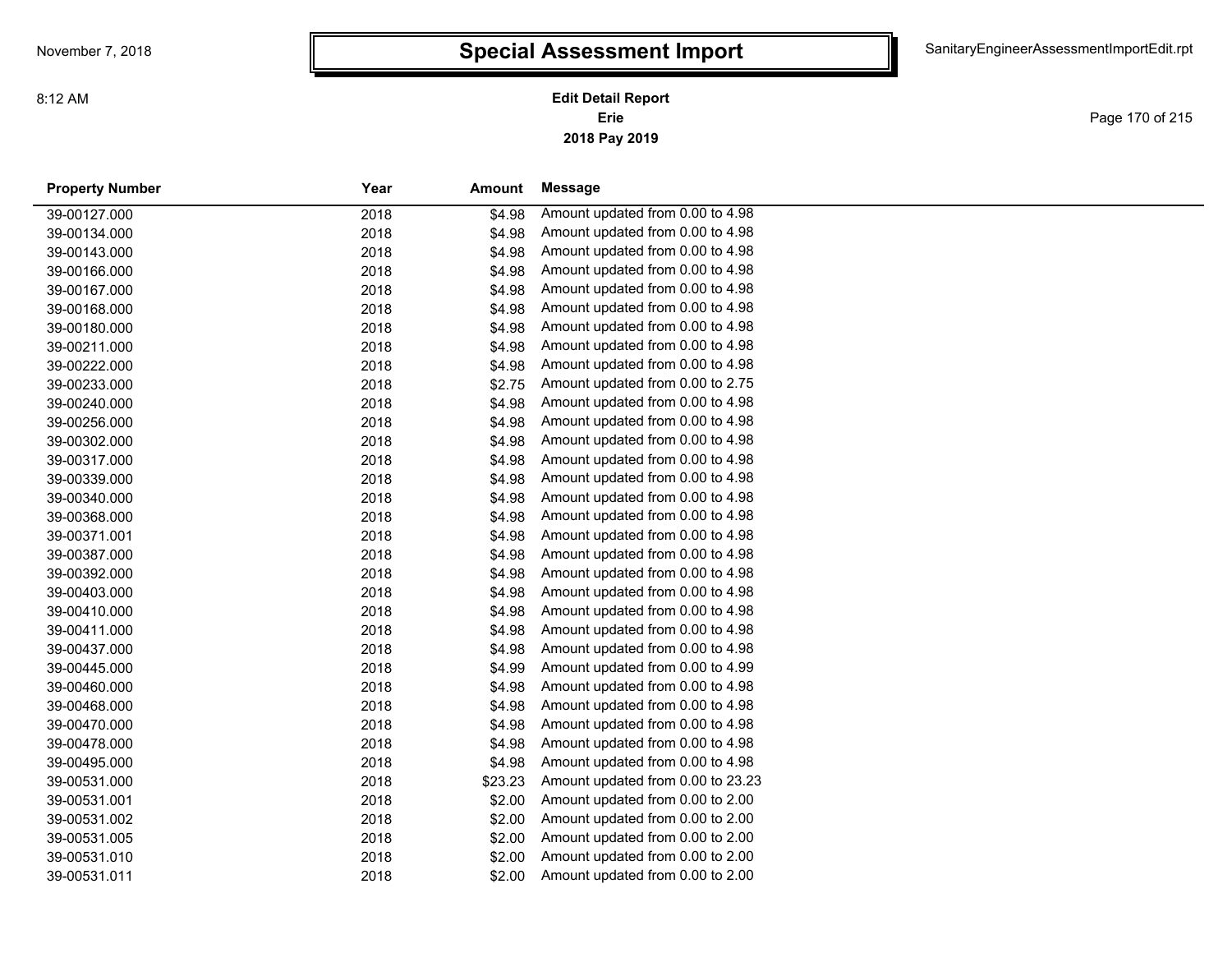**2018 Pay 2019 Erie Edit Detail Report**

Page 171 of 215

| <b>Property Number</b> | Year | Amount | Message                          |  |
|------------------------|------|--------|----------------------------------|--|
| 39-00531.013           | 2018 | \$2.00 | Amount updated from 0.00 to 2.00 |  |
| 39-00531.015           | 2018 | \$2.00 | Amount updated from 0.00 to 2.00 |  |
| 39-00531.017           | 2018 | \$2.00 | Amount updated from 0.00 to 2.00 |  |
| 39-00531.018           | 2018 | \$2.00 | Amount updated from 0.00 to 2.00 |  |
| 39-00531.019           | 2018 | \$2.00 | Amount updated from 0.00 to 2.00 |  |
| 39-00531.020           | 2018 | \$2.00 | Amount updated from 0.00 to 2.00 |  |
| 39-00531.021           | 2018 | \$2.00 | Amount updated from 0.00 to 2.00 |  |
| 39-00531.022           | 2018 | \$2.00 | Amount updated from 0.00 to 2.00 |  |
| 39-00531.023           | 2018 | \$2.00 | Amount updated from 0.00 to 2.00 |  |
| 39-00531.024           | 2018 | \$2.00 | Amount updated from 0.00 to 2.00 |  |
| 39-00531.025           | 2018 | \$2.00 | Amount updated from 0.00 to 2.00 |  |
| 39-00531.026           | 2018 | \$2.00 | Amount updated from 0.00 to 2.00 |  |
| 39-00531.027           | 2018 | \$2.00 | Amount updated from 0.00 to 2.00 |  |
| 39-00531.028           | 2018 | \$2.00 | Amount updated from 0.00 to 2.00 |  |
| 39-00531.029           | 2018 | \$2.00 | Amount updated from 0.00 to 2.00 |  |
| 39-00531.031           | 2018 | \$2.00 | Amount updated from 0.00 to 2.00 |  |
| 39-00531.032           | 2018 | \$2.00 | Amount updated from 0.00 to 2.00 |  |
| 39-00531.033           | 2018 | \$2.00 | Amount updated from 0.00 to 2.00 |  |
| 39-00531.034           | 2018 | \$2.00 | Amount updated from 0.00 to 2.00 |  |
| 39-00531.035           | 2018 | \$2.00 | Amount updated from 0.00 to 2.00 |  |
| 39-00531.036           | 2018 | \$2.00 | Amount updated from 0.00 to 2.00 |  |
| 39-00531.037           | 2018 | \$2.00 | Amount updated from 0.00 to 2.00 |  |
| 39-00531.038           | 2018 | \$2.00 | Amount updated from 0.00 to 2.00 |  |
| 39-00531.040           | 2018 | \$2.00 | Amount updated from 0.00 to 2.00 |  |
| 39-00531.041           | 2018 | \$2.00 | Amount updated from 0.00 to 2.00 |  |
| 39-00531.042           | 2018 | \$2.00 | Amount updated from 0.00 to 2.00 |  |
| 39-00531.043           | 2018 | \$2.00 | Amount updated from 0.00 to 2.00 |  |
| 39-00531.044           | 2018 | \$2.00 | Amount updated from 0.00 to 2.00 |  |
| 39-00531.045           | 2018 | \$2.00 | Amount updated from 0.00 to 2.00 |  |
| 39-00531.046           | 2018 | \$2.00 | Amount updated from 0.00 to 2.00 |  |
| 39-00531.047           | 2018 | \$2.00 | Amount updated from 0.00 to 2.00 |  |
| 39-00531.048           | 2018 | \$2.00 | Amount updated from 0.00 to 2.00 |  |
| 39-00531.049           | 2018 | \$2.00 | Amount updated from 0.00 to 2.00 |  |
| 39-00531.050           | 2018 | \$2.00 | Amount updated from 0.00 to 2.00 |  |
| 39-00531.051           | 2018 | \$2.00 | Amount updated from 0.00 to 2.00 |  |
| 39-00531.052           | 2018 | \$2.00 | Amount updated from 0.00 to 2.00 |  |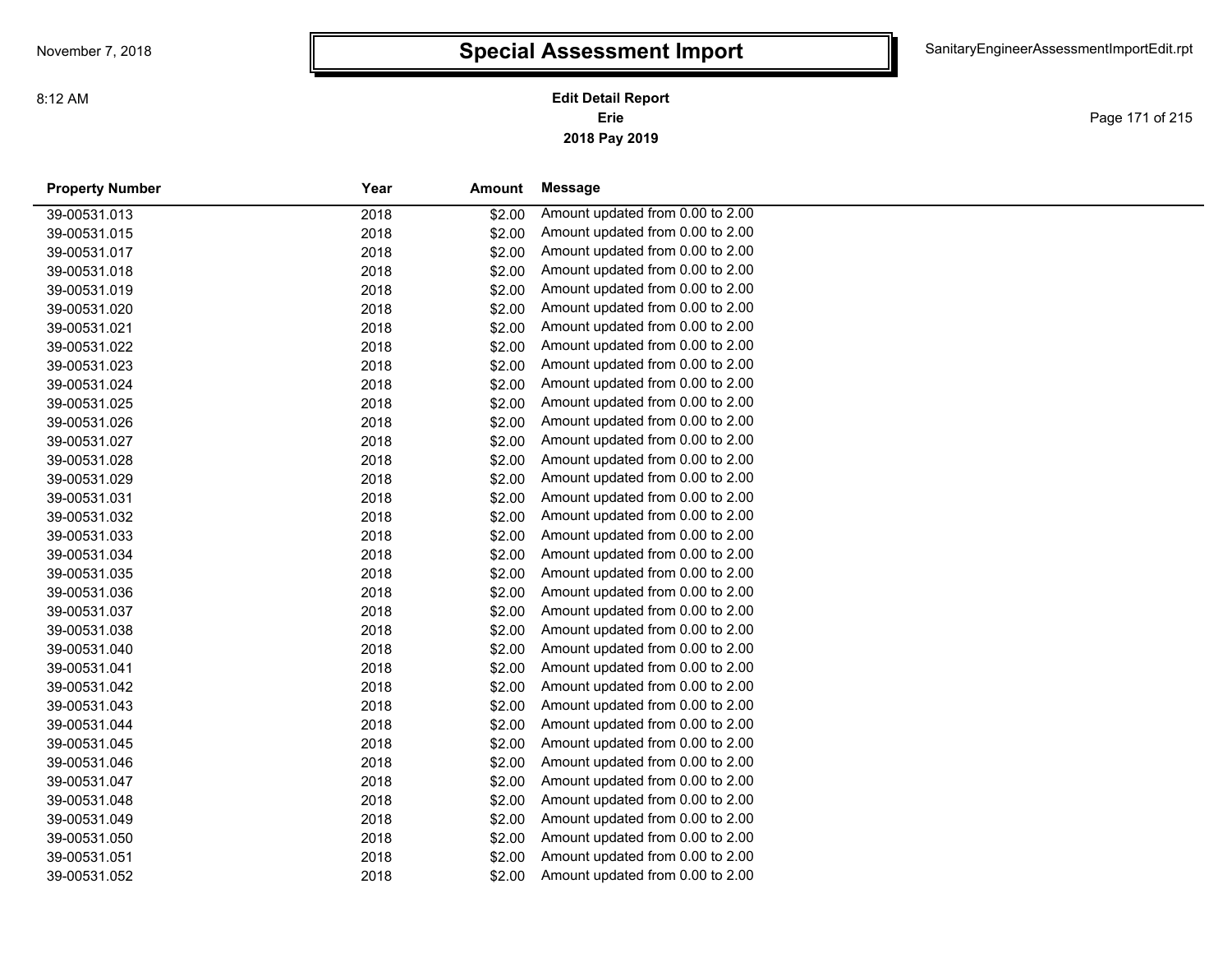**2018 Pay 2019 Erie Edit Detail Report**

Page 172 of 215

| <b>Property Number</b> | Year | Amount | Message                          |
|------------------------|------|--------|----------------------------------|
| 39-00531.053           | 2018 | \$2.00 | Amount updated from 0.00 to 2.00 |
| 39-00531.054           | 2018 | \$2.00 | Amount updated from 0.00 to 2.00 |
| 39-00531.055           | 2018 | \$2.00 | Amount updated from 0.00 to 2.00 |
| 39-00531.056           | 2018 | \$2.00 | Amount updated from 0.00 to 2.00 |
| 39-00531.057           | 2018 | \$2.00 | Amount updated from 0.00 to 2.00 |
| 39-00531.059           | 2018 | \$2.00 | Amount updated from 0.00 to 2.00 |
| 39-00531.060           | 2018 | \$2.00 | Amount updated from 0.00 to 2.00 |
| 39-00531.061           | 2018 | \$2.00 | Amount updated from 0.00 to 2.00 |
| 39-00531.062           | 2018 | \$2.00 | Amount updated from 0.00 to 2.00 |
| 39-00531.064           | 2018 | \$2.00 | Amount updated from 0.00 to 2.00 |
| 39-00531.065           | 2018 | \$2.00 | Amount updated from 0.00 to 2.00 |
| 39-00531.066           | 2018 | \$2.00 | Amount updated from 0.00 to 2.00 |
| 39-00531.067           | 2018 | \$2.00 | Amount updated from 0.00 to 2.00 |
| 39-00531.068           | 2018 | \$2.00 | Amount updated from 0.00 to 2.00 |
| 39-00531.069           | 2018 | \$2.00 | Amount updated from 0.00 to 2.00 |
| 39-00531.070           | 2018 | \$2.00 | Amount updated from 0.00 to 2.00 |
| 39-00531.071           | 2018 | \$2.00 | Amount updated from 0.00 to 2.00 |
| 39-00531.072           | 2018 | \$2.00 | Amount updated from 0.00 to 2.00 |
| 39-00531.073           | 2018 | \$2.00 | Amount updated from 0.00 to 2.00 |
| 39-00531.074           | 2018 | \$2.00 | Amount updated from 0.00 to 2.00 |
| 39-00531.075           | 2018 | \$2.00 | Amount updated from 0.00 to 2.00 |
| 39-00531.076           | 2018 | \$2.00 | Amount updated from 0.00 to 2.00 |
| 39-00531.077           | 2018 | \$2.00 | Amount updated from 0.00 to 2.00 |
| 39-00531.079           | 2018 | \$2.00 | Amount updated from 0.00 to 2.00 |
| 39-00531.080           | 2018 | \$2.00 | Amount updated from 0.00 to 2.00 |
| 39-00531.081           | 2018 | \$2.00 | Amount updated from 0.00 to 2.00 |
| 39-00531.082           | 2018 | \$2.00 | Amount updated from 0.00 to 2.00 |
| 39-00531.083           | 2018 | \$2.00 | Amount updated from 0.00 to 2.00 |
| 39-00531.084           | 2018 | \$2.00 | Amount updated from 0.00 to 2.00 |
| 39-00531.085           | 2018 | \$2.00 | Amount updated from 0.00 to 2.00 |
| 39-00531.086           | 2018 | \$2.00 | Amount updated from 0.00 to 2.00 |
| 39-00531.087           | 2018 | \$2.00 | Amount updated from 0.00 to 2.00 |
| 39-00531.088           | 2018 | \$2.00 | Amount updated from 0.00 to 2.00 |
| 39-00531.091           | 2018 | \$2.00 | Amount updated from 0.00 to 2.00 |
| 39-00531.092           | 2018 | \$2.00 | Amount updated from 0.00 to 2.00 |
| 39-00532.000           | 2018 | \$5.55 | Amount updated from 0.00 to 5.55 |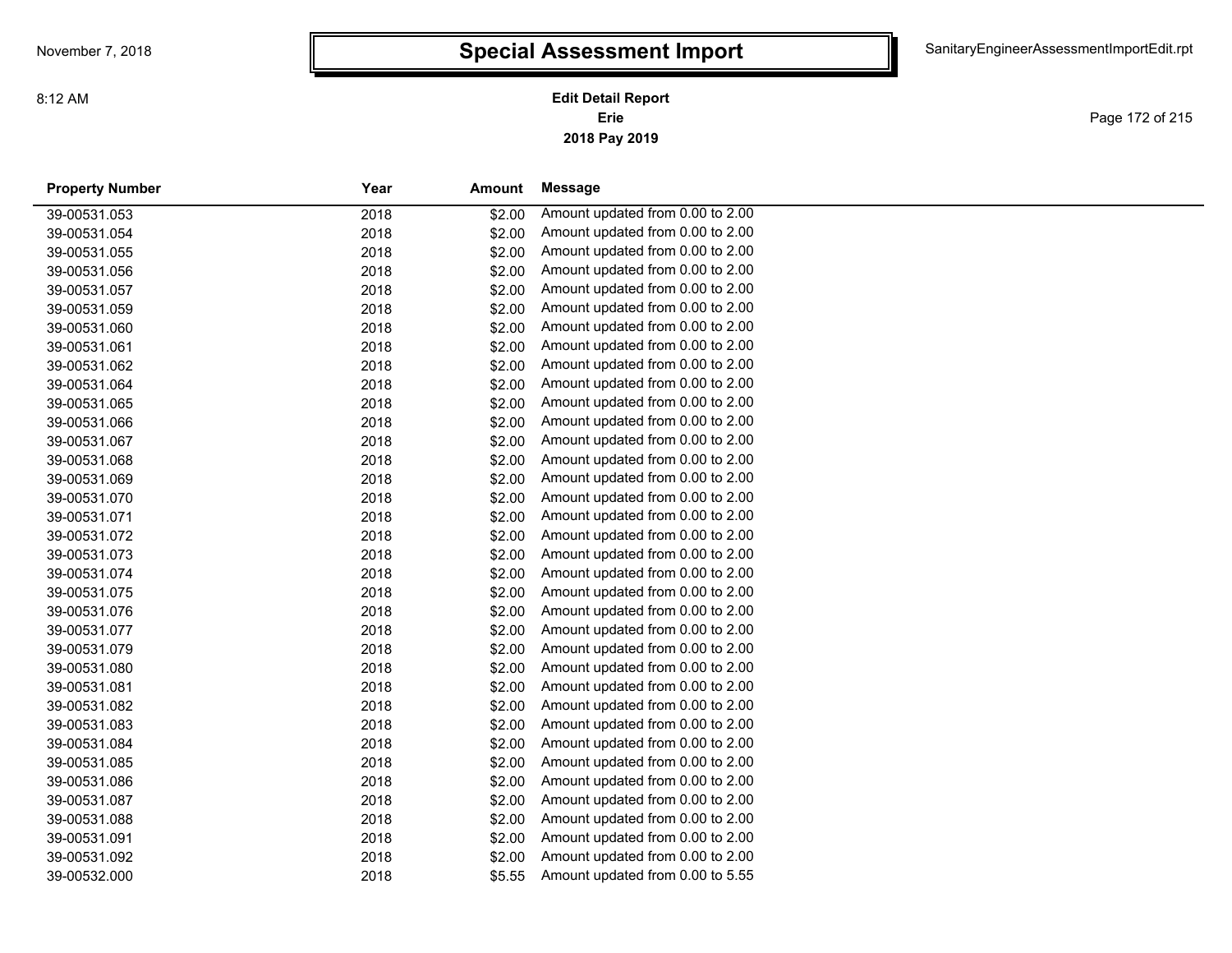Page 173 of 215

| <b>Property Number</b> | Year | Amount | Message                          |
|------------------------|------|--------|----------------------------------|
| 39-00584.000           | 2018 | \$4.98 | Amount updated from 0.00 to 4.98 |
| 39-00590.000           | 2018 | \$4.98 | Amount updated from 0.00 to 4.98 |
| 39-00602.000           | 2018 | \$4.98 | Amount updated from 0.00 to 4.98 |
| 39-00617.000           | 2018 | \$4.98 | Amount updated from 0.00 to 4.98 |
| 39-00646.000           | 2018 | \$4.98 | Amount updated from 0.00 to 4.98 |
| 39-00648.000           | 2018 | \$2.00 | Amount updated from 0.00 to 2.00 |
| 39-00660.000           | 2018 | \$4.98 | Amount updated from 0.00 to 4.98 |
| 39-00702.000           | 2018 | \$4.98 | Amount updated from 0.00 to 4.98 |
| 39-00761.002           | 2018 | \$4.98 | Amount updated from 0.00 to 4.98 |
| 39-00828.002           | 2018 | \$4.98 | Amount updated from 0.00 to 4.98 |
| 39-00828.003           | 2018 | \$4.98 | Amount updated from 0.00 to 4.98 |
| 39-00828.005           | 2018 | \$4.98 | Amount updated from 0.00 to 4.98 |
| 39-00828.006           | 2018 | \$4.98 | Amount updated from 0.00 to 4.98 |
| 39-00828.007           | 2018 | \$4.98 | Amount updated from 0.00 to 4.98 |
| 39-00828.008           | 2018 | \$4.98 | Amount updated from 0.00 to 4.98 |
| 39-00828.009           | 2018 | \$4.98 | Amount updated from 0.00 to 4.98 |
| 39-00828.010           | 2018 | \$4.98 | Amount updated from 0.00 to 4.98 |
| 39-00828.013           | 2018 | \$4.98 | Amount updated from 0.00 to 4.98 |
| 39-00828.014           | 2018 | \$4.98 | Amount updated from 0.00 to 4.98 |
| 39-00828.016           | 2018 | \$4.98 | Amount updated from 0.00 to 4.98 |
| 39-00828.017           | 2018 | \$4.98 | Amount updated from 0.00 to 4.98 |
| 39-00828.018           | 2018 | \$4.98 | Amount updated from 0.00 to 4.98 |
| 39-00828.019           | 2018 | \$4.98 | Amount updated from 0.00 to 4.98 |
| 39-00828.020           | 2018 | \$4.98 | Amount updated from 0.00 to 4.98 |
| 39-00828.021           | 2018 | \$4.98 | Amount updated from 0.00 to 4.98 |
| 39-00828.022           | 2018 | \$4.98 | Amount updated from 0.00 to 4.98 |
| 39-00836.000           | 2018 | \$2.00 | Amount updated from 0.00 to 2.00 |
| 39-00838.000           | 2018 | \$2.00 | Amount updated from 0.00 to 2.00 |
| 39-00839.000           | 2018 | \$2.00 | Amount updated from 0.00 to 2.00 |
| 39-00840.000           | 2018 | \$4.98 | Amount updated from 0.00 to 4.98 |
| 39-00887.000           | 2018 | \$4.98 | Amount updated from 0.00 to 4.98 |
| 39-00888.000           | 2018 | \$4.98 | Amount updated from 0.00 to 4.98 |
| 39-00889.000           | 2018 | \$4.98 | Amount updated from 0.00 to 4.98 |
| 39-00890.000           | 2018 | \$4.98 | Amount updated from 0.00 to 4.98 |
| 39-00891.000           | 2018 | \$4.98 | Amount updated from 0.00 to 4.98 |
| 39-00892.000           | 2018 | \$4.98 | Amount updated from 0.00 to 4.98 |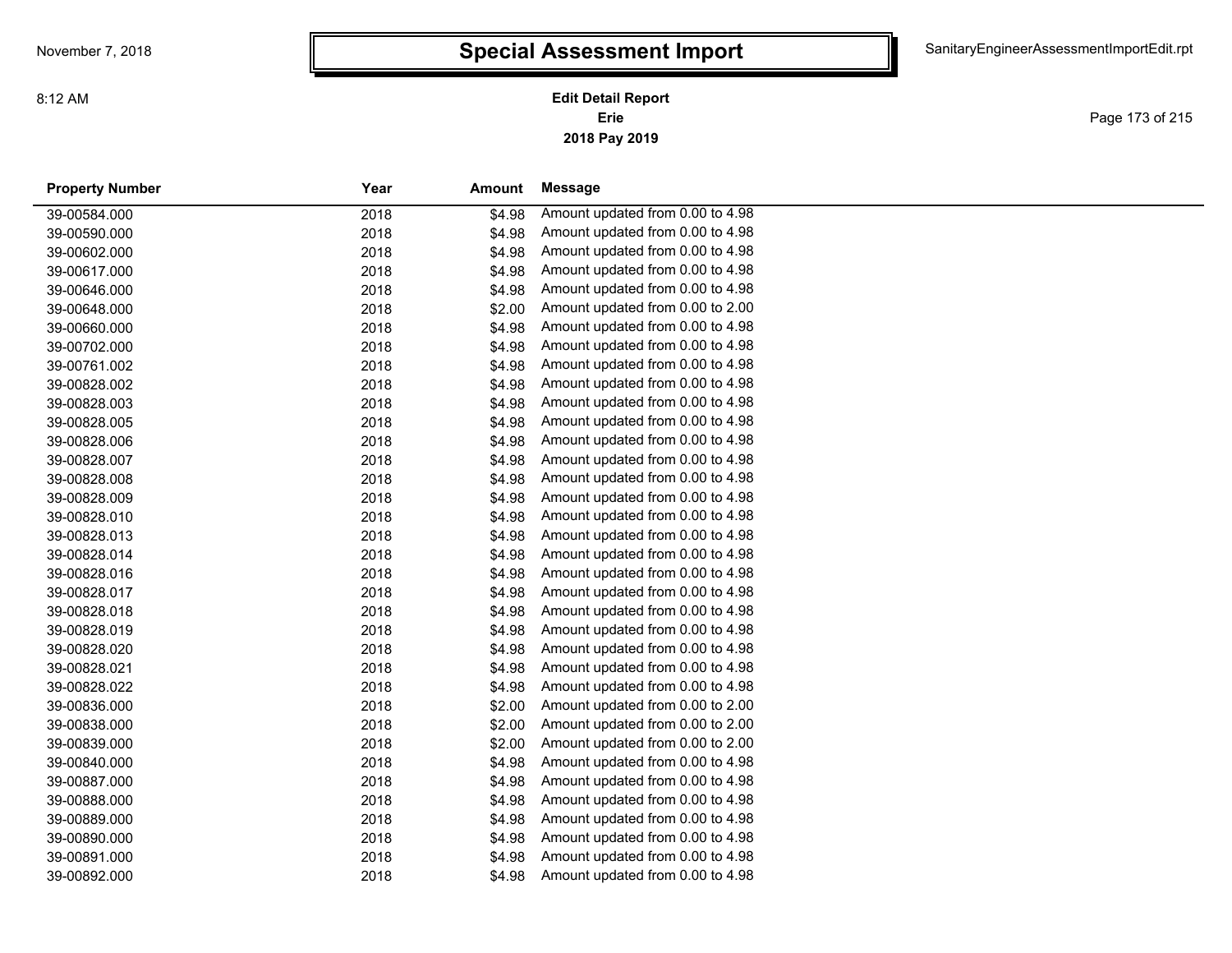### **2018 Pay 2019 Erie Edit Detail Report**

Page 174 of 215

| <b>Property Number</b>                     | Year | Amount   | <b>Message</b>                     |
|--------------------------------------------|------|----------|------------------------------------|
| 39-00893.000                               | 2018 | \$4.98   | Amount updated from 0.00 to 4.98   |
| 39-00894.000                               | 2018 | \$4.98   | Amount updated from 0.00 to 4.98   |
| 39-00895.000                               | 2018 | \$4.98   | Amount updated from 0.00 to 4.98   |
| 39-00896.000                               | 2018 | \$4.98   | Amount updated from 0.00 to 4.98   |
| 39-00897.000                               | 2018 | \$4.98   | Amount updated from 0.00 to 4.98   |
| 39-00898.000                               | 2018 | \$4.98   | Amount updated from 0.00 to 4.98   |
| 39-00899.000                               | 2018 | \$4.98   | Amount updated from 0.00 to 4.98   |
| 39-00900.000                               | 2018 | \$4.98   | Amount updated from 0.00 to 4.98   |
| 39-00901.000                               | 2018 | \$4.98   | Amount updated from 0.00 to 4.98   |
| 39-00902.000                               | 2018 | \$4.98   | Amount updated from 0.00 to 4.98   |
| 39-00903.000                               | 2018 | \$4.98   | Amount updated from 0.00 to 4.98   |
| 39-00905.000                               | 2018 | \$4.98   | Amount updated from 0.00 to 4.98   |
| 39-00907.000                               | 2018 | \$4.98   | Amount updated from 0.00 to 4.98   |
| 39-62015.000                               | 2018 | \$4.98   | Amount updated from 0.00 to 4.98   |
| Total for C163939011 - DILDINE # 7 R000A07 |      | \$783.83 |                                    |
| C163939014 - SCHLESSMAN DITCH #35          |      |          |                                    |
| 39-01117.000                               | 2018 | \$42.63  | Amount updated from 0.00 to 42.63  |
| 39-00099.000                               | 2018 | \$18.75  | Amount updated from 0.00 to 18.75  |
| 39-00303.000                               | 2018 | \$4.19   | Amount updated from 0.00 to 4.19   |
| 41-00012.000                               | 2018 | \$5.36   | Amount updated from 0.00 to 5.36   |
| 41-00030.000                               | 2018 | \$3.00   | Amount updated from 0.00 to 3.00   |
| 41-00040.000                               | 2018 | \$309.74 | Amount updated from 0.00 to 309.74 |
| 41-00040.001                               | 2018 | \$16.00  | Amount updated from 0.00 to 16.00  |
| 41-00045.000                               | 2018 | \$13.56  | Amount updated from 0.00 to 13.56  |
| 41-00047.000                               | 2018 | \$11.43  | Amount updated from 0.00 to 11.43  |
| 41-00076.000                               | 2018 | \$28.56  | Amount updated from 0.00 to 28.56  |
| 41-00093.000                               | 2018 | \$44.77  | Amount updated from 0.00 to 44.77  |
| 41-00129.000                               | 2018 | \$9.97   | Amount updated from 0.00 to 9.97   |
| 41-00129.001                               | 2018 | \$12.37  | Amount updated from 0.00 to 12.37  |
| 41-00129.002                               | 2018 | \$12.37  | Amount updated from 0.00 to 12.37  |
| 41-00129.003                               | 2018 | \$12.26  | Amount updated from 0.00 to 12.26  |
| 41-00129.004                               | 2018 | \$12.51  | Amount updated from 0.00 to 12.51  |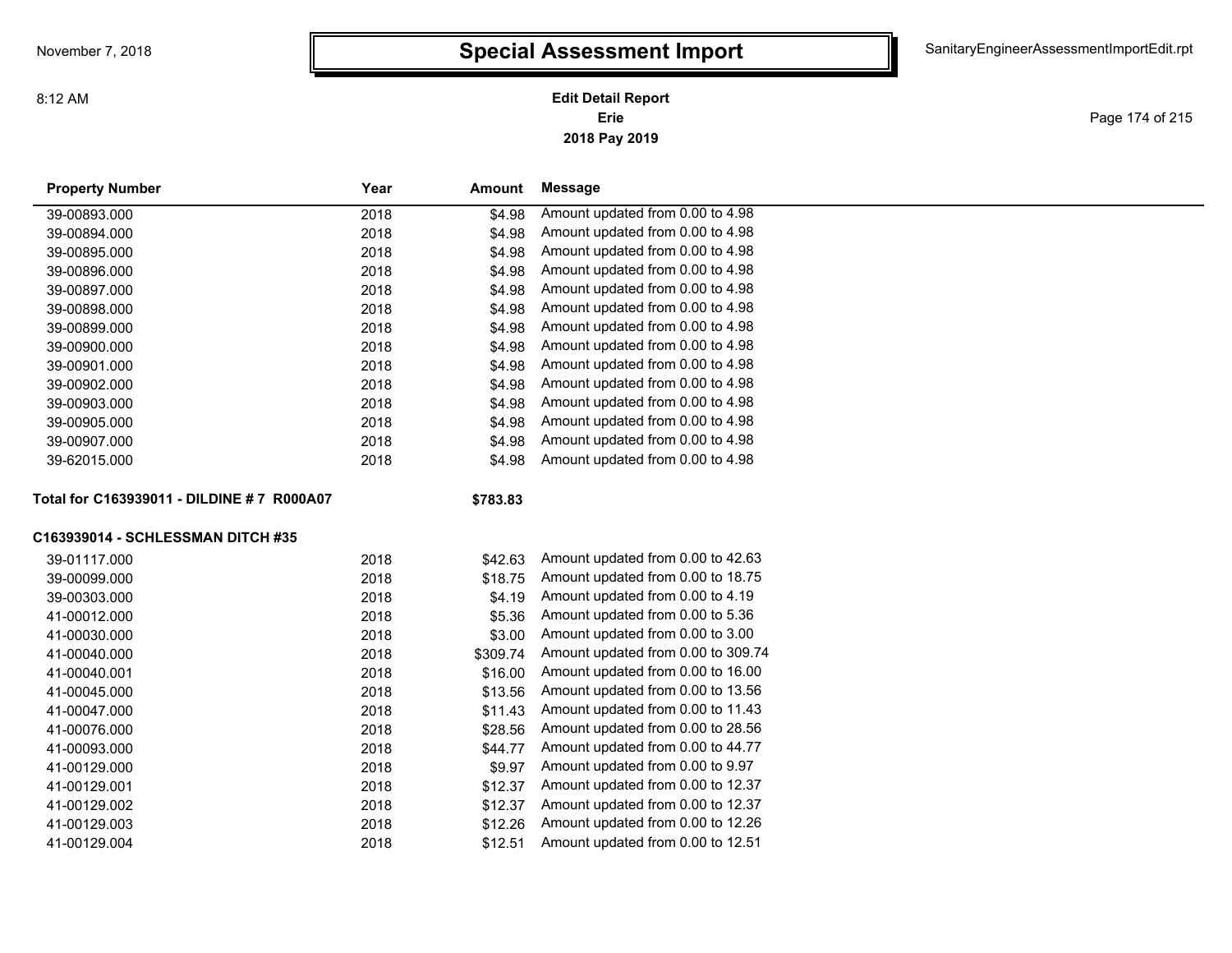**2018 Pay 2019 Erie Edit Detail Report**

Page 175 of 215

| <b>Property Number</b>                     | Year | Amount     | <b>Message</b>                    |
|--------------------------------------------|------|------------|-----------------------------------|
| Total for C163939014 - SCHLESSMAN DITCH #3 |      | \$557.47   |                                   |
| <b>C163939016 - HURON RIVER ESTATES #</b>  |      |            |                                   |
| 39-00032.005                               | 2018 | \$78.24    | Amount updated from 0.00 to 78.24 |
| 39-00032.007                               | 2018 | \$78.24    | Amount updated from 0.00 to 78.24 |
| 39-00032.009                               | 2018 | \$78.24    | Amount updated from 0.00 to 78.24 |
| 39-00032.010                               | 2018 | \$78.24    | Amount updated from 0.00 to 78.24 |
| 39-00032.011                               | 2018 | \$78.24    | Amount updated from 0.00 to 78.24 |
| 39-00032.015                               | 2018 | \$78.24    | Amount updated from 0.00 to 78.24 |
| 39-00876.000                               | 2018 | \$78.24    | Amount updated from 0.00 to 78.24 |
| 50-83018.000                               | 2018 | \$39.12    | Amount updated from 0.00 to 39.12 |
| 39-00032.002                               | 2018 | \$78.24    | Amount updated from 0.00 to 78.24 |
| 39-00032.003                               | 2018 | \$78.24    | Amount updated from 0.00 to 78.24 |
| 39-00032.004                               | 2018 | \$78.24    | Amount updated from 0.00 to 78.24 |
| 39-00032.006                               | 2018 | \$78.24    | Amount updated from 0.00 to 78.24 |
| 39-00032.008                               | 2018 | \$78.24    | Amount updated from 0.00 to 78.24 |
| 39-00032.012                               | 2018 | \$78.24    | Amount updated from 0.00 to 78.24 |
| 39-00032.013                               | 2018 | \$78.24    | Amount updated from 0.00 to 78.24 |
| 39-00032.014                               | 2018 | \$78.24    | Amount updated from 0.00 to 78.24 |
| 50-01107.000                               | 2018 | \$78.24    | Amount updated from 0.00 to 78.24 |
| 50-01107.001                               | 2018 | \$78.24    | Amount updated from 0.00 to 78.24 |
| Total for C163939016 - HURON RIVER ESTATES |      | \$1,369.20 |                                   |
| C163939017 - EVERETT TILE #65              |      |            |                                   |
| 39-00769.000                               | 2018 | \$14.56    | Amount updated from 0.00 to 14.56 |
| 39-01116.000                               | 2018 | \$17.94    | Amount updated from 0.00 to 17.94 |
| 39-80001.000                               | 2018 | \$10.49    | Amount updated from 0.00 to 10.49 |
| 39-00162.000                               | 2018 | \$2.00     | Amount updated from 0.00 to 2.00  |
| 39-00163.000                               | 2018 | \$3.28     | Amount updated from 0.00 to 3.28  |
| 39-00163.001                               | 2018 | \$2.00     | Amount updated from 0.00 to 2.00  |
| 39-00307.000                               | 2018 | \$6.34     | Amount updated from 0.00 to 6.34  |
| 39-00307.001                               | 2018 | \$2.00     | Amount updated from 0.00 to 2.00  |
| 39-00307.002                               | 2018 | \$2.00     | Amount updated from 0.00 to 2.00  |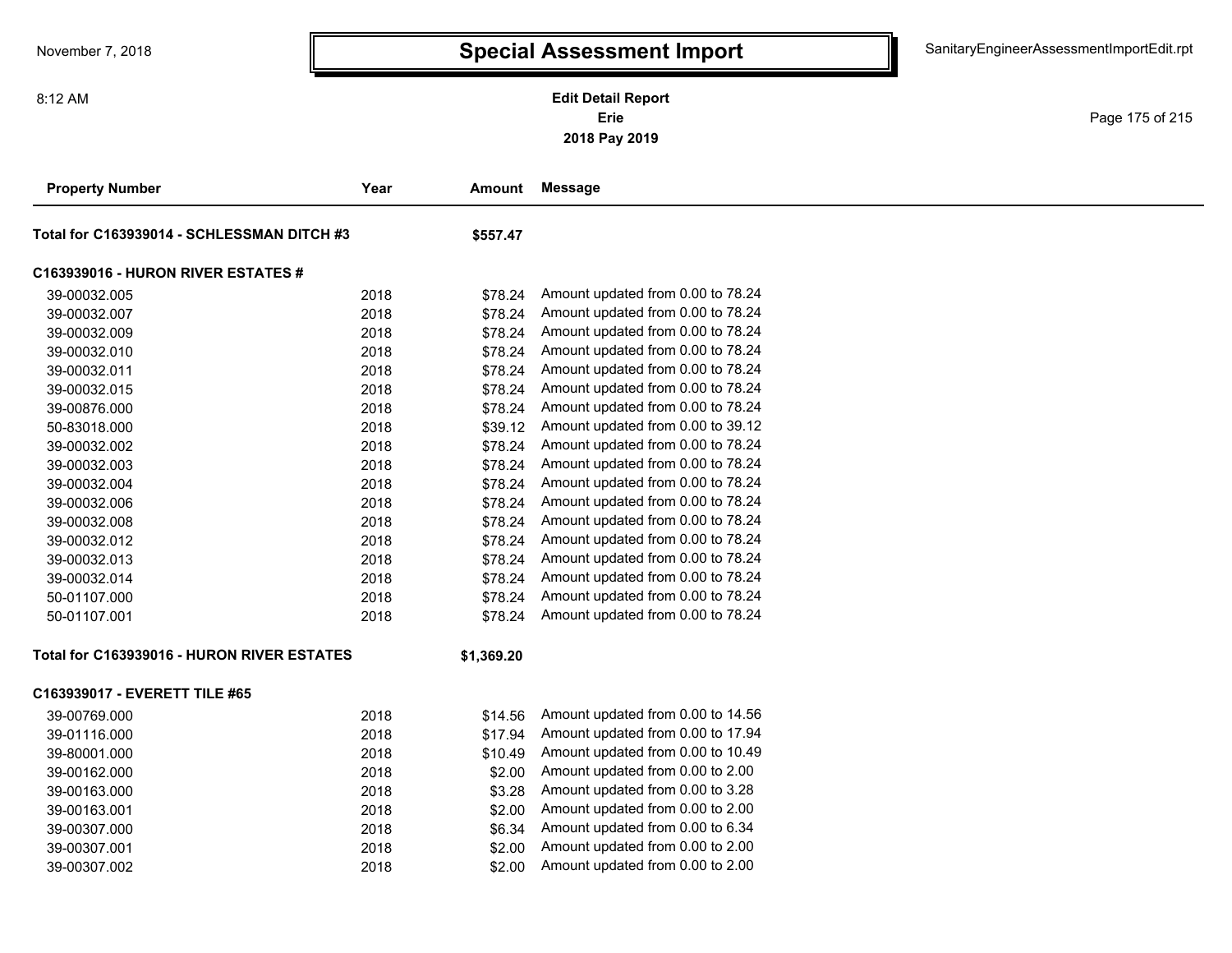**2018 Pay 2019 Erie Edit Detail Report**

Page 176 of 215

| <b>Property Number</b>                  | Year | Amount   | Message                            |
|-----------------------------------------|------|----------|------------------------------------|
| 39-00414.000                            | 2018 | \$2.83   | Amount updated from 0.00 to 2.83   |
| 39-00640.000                            | 2018 | \$4.30   | Amount updated from 0.00 to 4.30   |
| 39-00678.000                            | 2018 | \$4.50   | Amount updated from 0.00 to 4.50   |
| 39-00823.000                            | 2018 | \$5.05   | Amount updated from 0.00 to 5.05   |
| 39-00824.000                            | 2018 | \$2.00   | Amount updated from 0.00 to 2.00   |
| 39-00936.000                            | 2018 | \$2.00   | Amount updated from 0.00 to 2.00   |
| 39-00973.000                            | 2018 | \$7.73   | Amount updated from 0.00 to 7.73   |
| 39-00974.000                            | 2018 | \$2.00   | Amount updated from 0.00 to 2.00   |
| 39-00977.000                            | 2018 | \$4.30   | Amount updated from 0.00 to 4.30   |
| 39-01081.000                            | 2018 | \$16.21  | Amount updated from 0.00 to 16.21  |
| 39-01081.001                            | 2018 | \$4.75   | Amount updated from 0.00 to 4.75   |
| 39-01083.000                            | 2018 | \$4.30   | Amount updated from 0.00 to 4.30   |
| Total for C163939017 - EVERETT TILE #65 |      | \$120.58 |                                    |
| C163939018 - BOOS #50                   |      |          |                                    |
| 39-00001.001                            | 2018 | \$4.29   | Amount updated from 0.00 to 4.29   |
| 39-00066.000                            | 2018 | \$2.32   | Amount updated from 0.00 to 2.32   |
| 39-00182.000                            | 2018 | \$129.96 | Amount updated from 0.00 to 129.96 |
| 39-00184.000                            | 2018 | \$18.21  | Amount updated from 0.00 to 18.21  |
| 39-00186.000                            | 2018 | \$2.00   | Amount updated from 0.00 to 2.00   |
| 39-00673.000                            | 2018 | \$2.00   | Amount updated from 0.00 to 2.00   |
| 39-01116.000                            | 2018 | \$2.00   | Amount updated from 0.00 to 2.00   |
| 39-01117.000                            | 2018 | \$316.52 | Amount updated from 0.00 to 316.52 |
| 39-80001.000                            | 2018 | \$34.92  | Amount updated from 0.00 to 34.92  |
| 39-00001.002                            | 2018 | \$2.00   | Amount updated from 0.00 to 2.00   |
| 39-00038.000                            | 2018 | \$11.92  | Amount updated from 0.00 to 11.92  |
| 39-00116.000                            | 2018 | \$2.00   | Amount updated from 0.00 to 2.00   |
| 39-00126.000                            | 2018 | \$46.32  | Amount updated from 0.00 to 46.32  |
| 39-00182.500                            | 2018 | \$109.79 | Amount updated from 0.00 to 109.79 |
| 39-00187.000                            | 2018 | \$41.45  | Amount updated from 0.00 to 41.45  |
| 39-00206.000                            | 2018 | \$26.41  | Amount updated from 0.00 to 26.41  |
| 39-00206.001                            | 2018 | \$4.79   | Amount updated from 0.00 to 4.79   |
| 39-00206.002                            | 2018 | \$6.24   | Amount updated from 0.00 to 6.24   |
| 39-00207.000                            | 2018 | \$18.64  | Amount updated from 0.00 to 18.64  |
| 39-00266.000                            | 2018 | \$2.77   | Amount updated from 0.00 to 2.77   |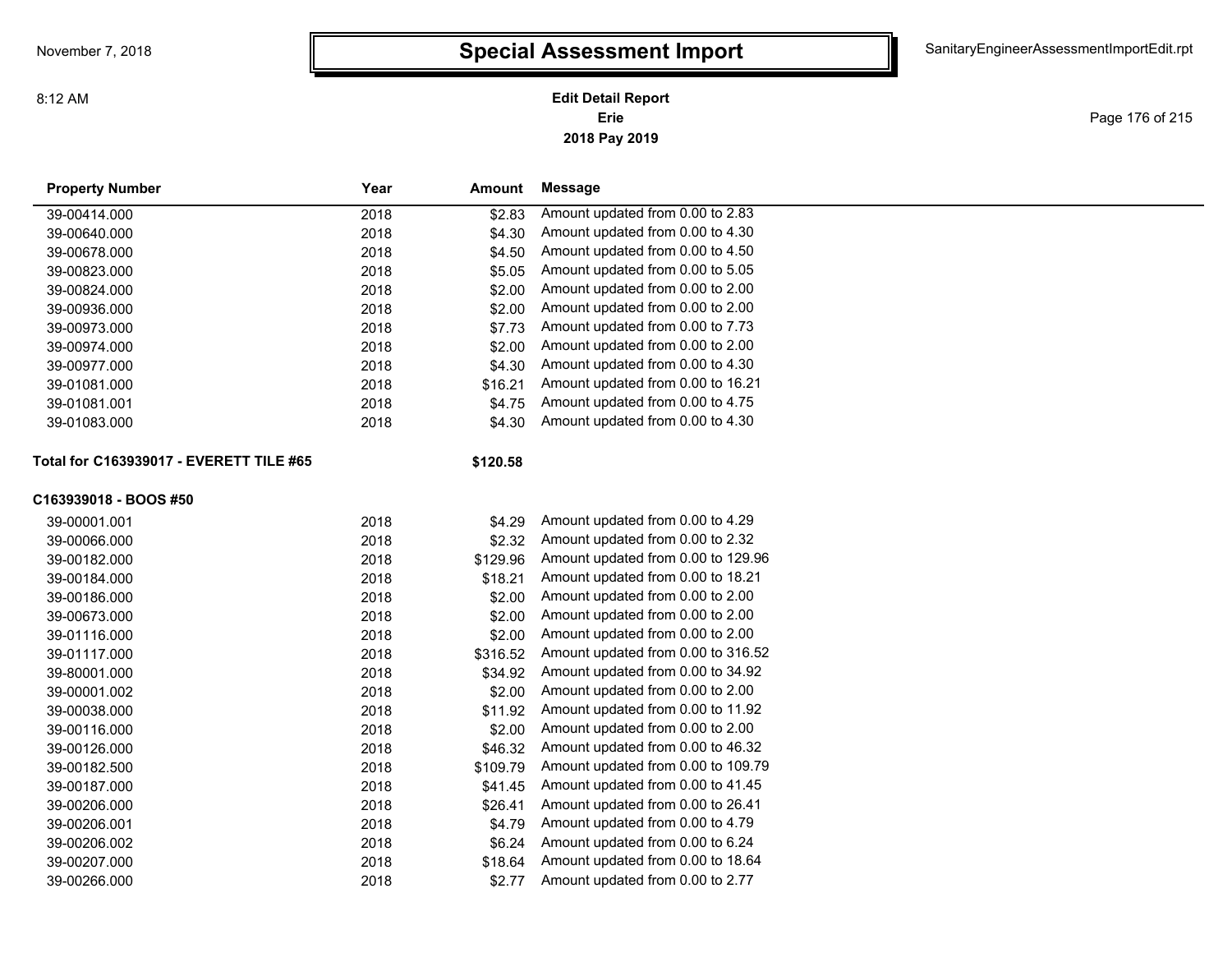Page 177 of 215

| <b>Property Number</b> | Year | Amount   | Message                            |
|------------------------|------|----------|------------------------------------|
| 39-00277.000           | 2018 | \$4.26   | Amount updated from 0.00 to 4.26   |
| 39-00282.000           | 2018 | \$3.46   | Amount updated from 0.00 to 3.46   |
| 39-00283.000           | 2018 | \$16.27  | Amount updated from 0.00 to 16.27  |
| 39-00309.000           | 2018 | \$2.00   | Amount updated from 0.00 to 2.00   |
| 39-00314.000           | 2018 | \$2.00   | Amount updated from 0.00 to 2.00   |
| 39-00315.000           | 2018 | \$37.09  | Amount updated from 0.00 to 37.09  |
| 39-00336.000           | 2018 | \$20.54  | Amount updated from 0.00 to 20.54  |
| 39-00383.000           | 2018 | \$7.74   | Amount updated from 0.00 to 7.74   |
| 39-00401.001           | 2018 | \$8.11   | Amount updated from 0.00 to 8.11   |
| 39-00416.000           | 2018 | \$2.59   | Amount updated from 0.00 to 2.59   |
| 39-00427.000           | 2018 | \$65.41  | Amount updated from 0.00 to 65.41  |
| 39-00449.000           | 2018 | \$4.14   | Amount updated from 0.00 to 4.14   |
| 39-00474.000           | 2018 | \$114.06 | Amount updated from 0.00 to 114.06 |
| 39-00480.000           | 2018 | \$2.00   | Amount updated from 0.00 to 2.00   |
| 39-00481.000           | 2018 | \$2.00   | Amount updated from 0.00 to 2.00   |
| 39-00482.000           | 2018 | \$2.00   | Amount updated from 0.00 to 2.00   |
| 39-00484.000           | 2018 | \$11.63  | Amount updated from 0.00 to 11.63  |
| 39-00506.000           | 2018 | \$2.48   | Amount updated from 0.00 to 2.48   |
| 39-00531.000           | 2018 | \$29.79  | Amount updated from 0.00 to 29.79  |
| 39-00557.000           | 2018 | \$39.95  | Amount updated from 0.00 to 39.95  |
| 39-00558.000           | 2018 | \$135.46 | Amount updated from 0.00 to 135.46 |
| 39-00605.000           | 2018 | \$2.00   | Amount updated from 0.00 to 2.00   |
| 39-00609.000           | 2018 | \$2.72   | Amount updated from 0.00 to 2.72   |
| 39-00674.000           | 2018 | \$16.14  | Amount updated from 0.00 to 16.14  |
| 39-00675.000           | 2018 | \$9.39   | Amount updated from 0.00 to 9.39   |
| 39-00705.000           | 2018 | \$7.10   | Amount updated from 0.00 to 7.10   |
| 39-00715.000           | 2018 | \$20.97  | Amount updated from 0.00 to 20.97  |
| 39-00715.001           | 2018 | \$5.64   | Amount updated from 0.00 to 5.64   |
| 39-00715.003           | 2018 | \$23.10  | Amount updated from 0.00 to 23.10  |
| 39-00715.004           | 2018 | \$6.21   | Amount updated from 0.00 to 6.21   |
| 39-00715.005           | 2018 | \$36.39  | Amount updated from 0.00 to 36.39  |
| 39-00715.006           | 2018 | \$6.88   | Amount updated from 0.00 to 6.88   |
| 39-00716.002           | 2018 | \$42.17  | Amount updated from 0.00 to 42.17  |
| 39-00717.000           | 2018 | \$285.92 | Amount updated from 0.00 to 285.92 |
| 39-00758.000           | 2018 | \$23.74  | Amount updated from 0.00 to 23.74  |
| 39-00758.001           | 2018 | \$18.73  | Amount updated from 0.00 to 18.73  |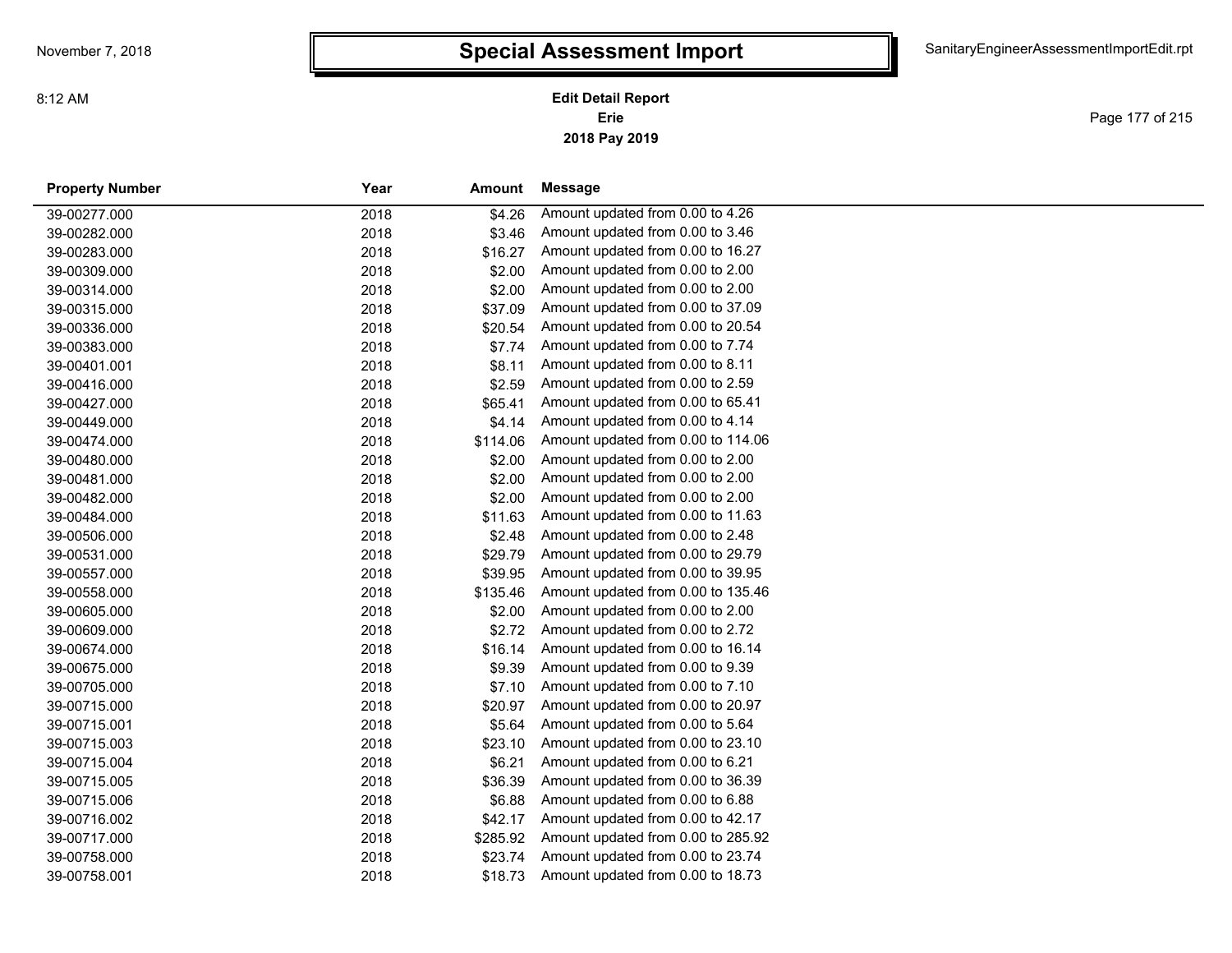### **2018 Pay 2019 Erie Edit Detail Report**

Page 178 of 215

| <b>Property Number</b>               | Year | Amount     | Message                              |  |
|--------------------------------------|------|------------|--------------------------------------|--|
| 39-00759.000                         | 2018 | \$27.40    | Amount updated from 0.00 to 27.40    |  |
| 39-00760.000                         | 2018 | \$2.04     | Amount updated from 0.00 to 2.04     |  |
| 39-00769.000                         | 2018 | \$23.19    | Amount updated from 0.00 to 23.19    |  |
| 39-00783.000                         | 2018 | \$2.00     | Amount updated from 0.00 to 2.00     |  |
| 39-00803.000                         | 2018 | \$25.58    | Amount updated from 0.00 to 25.58    |  |
| 39-00805.000                         | 2018 | \$2.69     | Amount updated from 0.00 to 2.69     |  |
| 39-00921.000                         | 2018 | \$40.10    | Amount updated from 0.00 to 40.10    |  |
| 39-00999.000                         | 2018 | \$105.51   | Amount updated from 0.00 to 105.51   |  |
| Total for C163939018 - BOOS #50      |      | \$2,033.14 |                                      |  |
| C163939019 - BOOS TILE #64           |      |            |                                      |  |
| 39-00092.006                         | 2018 | \$23.24    | Amount updated from 0.00 to 23.24    |  |
| 39-00092.009                         | 2018 | \$23.24    | Amount updated from 0.00 to 23.24    |  |
| 39-00092.010                         | 2018 | \$23.24    | Amount updated from 0.00 to 23.24    |  |
| 39-00092.011                         | 2018 | \$23.24    | Amount updated from 0.00 to 23.24    |  |
| 39-00092.012                         | 2018 | \$23.24    | Amount updated from 0.00 to 23.24    |  |
| 39-00092.013                         | 2018 | \$23.24    | Amount updated from 0.00 to 23.24    |  |
| 39-00092.014                         | 2018 | \$23.24    | Amount updated from 0.00 to 23.24    |  |
| 39-00092.015                         | 2018 | \$23.24    | Amount updated from 0.00 to 23.24    |  |
| Total for C163939019 - BOOS TILE #64 |      | \$185.92   |                                      |  |
| C163939020 - FOUR SEEASONS SUB #78   |      |            |                                      |  |
| 39-00769.000                         | 2018 | \$1,495.83 | Amount updated from 0.00 to 1,495.83 |  |
| 39-00661.002                         | 2018 | \$99.72    | Amount updated from 0.00 to 99.72    |  |
| 39-00661.009                         | 2018 | \$99.72    | Amount updated from 0.00 to 99.72    |  |
| 39-00661.014                         | 2018 | \$99.72    | Amount updated from 0.00 to 99.72    |  |
| 39-00661.017                         | 2018 | \$99.72    | Amount updated from 0.00 to 99.72    |  |
| 39-00661.026                         | 2018 | \$99.72    | Amount updated from 0.00 to 99.72    |  |
| 39-00661.054                         | 2018 | \$99.72    | Amount updated from 0.00 to 99.72    |  |
| 39-00661.055                         | 2018 | \$99.72    | Amount updated from 0.00 to 99.72    |  |
| 39-00661.056                         | 2018 | \$99.72    | Amount updated from 0.00 to 99.72    |  |
| 39-00661.057                         | 2018 | \$99.72    | Amount updated from 0.00 to 99.72    |  |
| 39-00661.058                         | 2018 | \$99.72    | Amount updated from 0.00 to 99.72    |  |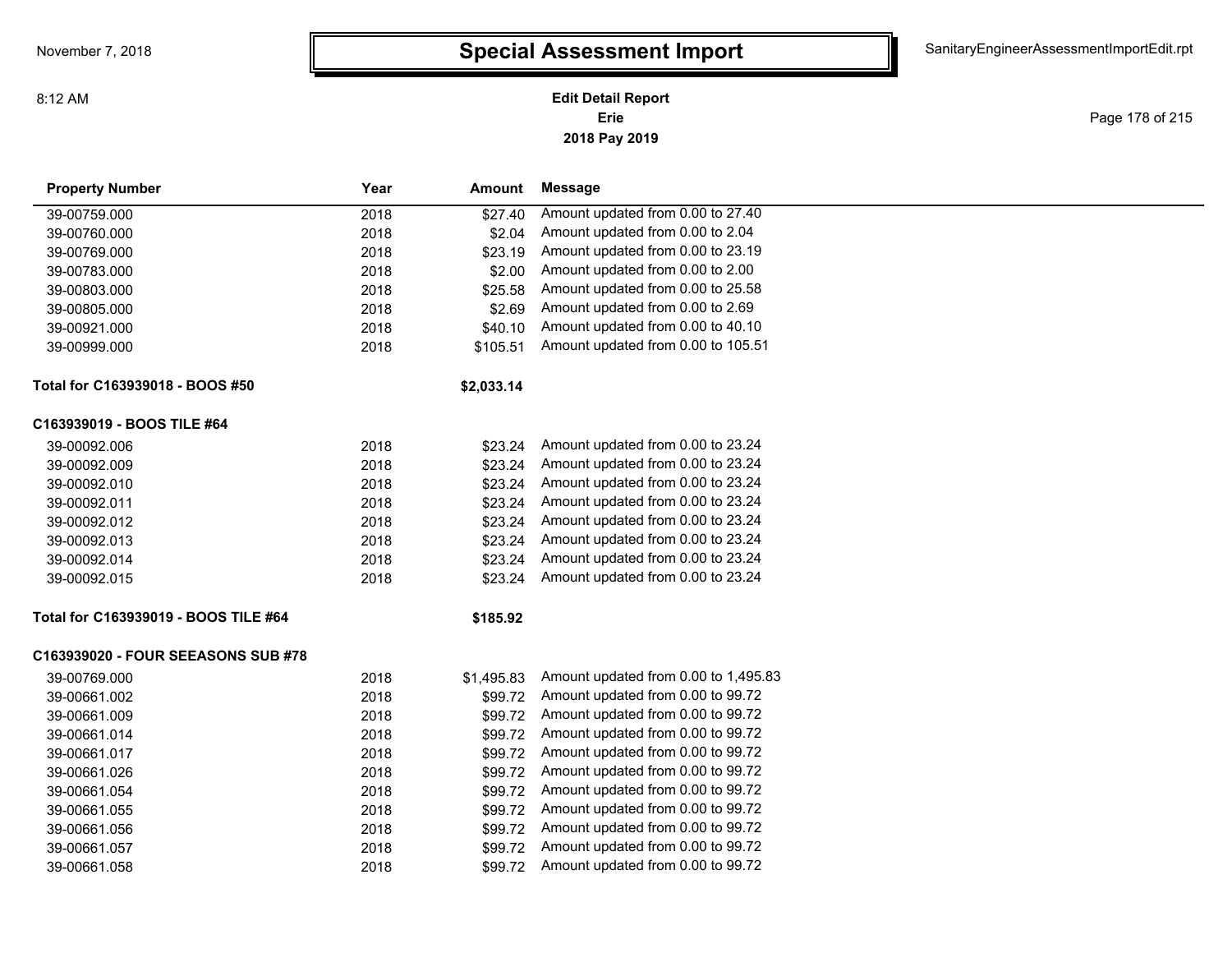**2018 Pay 2019 Erie Edit Detail Report**

Page 179 of 215

| <b>Property Number</b> | Year | Amount   | Message                            |
|------------------------|------|----------|------------------------------------|
| 39-00661.059           | 2018 | \$99.72  | Amount updated from 0.00 to 99.72  |
| 39-00661.060           | 2018 | \$99.72  | Amount updated from 0.00 to 99.72  |
| 39-00661.061           | 2018 | \$99.72  | Amount updated from 0.00 to 99.72  |
| 39-00661.062           | 2018 | \$99.72  | Amount updated from 0.00 to 99.72  |
| 39-00661.063           | 2018 | \$99.72  | Amount updated from 0.00 to 99.72  |
| 39-00662.001           | 2018 | \$99.72  | Amount updated from 0.00 to 99.72  |
| 39-00662.002           | 2018 | \$99.72  | Amount updated from 0.00 to 99.72  |
| 39-00662.003           | 2018 | \$99.72  | Amount updated from 0.00 to 99.72  |
| 39-00662.004           | 2018 | \$99.72  | Amount updated from 0.00 to 99.72  |
| 39-00662.005           | 2018 | \$99.72  | Amount updated from 0.00 to 99.72  |
| 39-00662.006           | 2018 | \$99.72  | Amount updated from 0.00 to 99.72  |
| 39-00662.007           | 2018 | \$99.72  | Amount updated from 0.00 to 99.72  |
| 39-00662.008           | 2018 | \$99.72  | Amount updated from 0.00 to 99.72  |
| 39-00662.009           | 2018 | \$99.72  | Amount updated from 0.00 to 99.72  |
| 39-00662.010           | 2018 | \$99.72  | Amount updated from 0.00 to 99.72  |
| 39-00662.011           | 2018 | \$99.72  | Amount updated from 0.00 to 99.72  |
| 39-00662.012           | 2018 | \$99.72  | Amount updated from 0.00 to 99.72  |
| 39-00662.013           | 2018 | \$99.72  | Amount updated from 0.00 to 99.72  |
| 39-00662.014           | 2018 | \$99.72  | Amount updated from 0.00 to 99.72  |
| 39-00662.015           | 2018 | \$124.65 | Amount updated from 0.00 to 124.65 |
| 39-00662.016           | 2018 | \$124.65 | Amount updated from 0.00 to 124.65 |
| 39-00662.017           | 2018 | \$124.65 | Amount updated from 0.00 to 124.65 |
| 39-00662.019           | 2018 | \$124.65 | Amount updated from 0.00 to 124.65 |
| 39-00662.020           | 2018 | \$99.72  | Amount updated from 0.00 to 99.72  |
| 39-00662.021           | 2018 | \$99.72  | Amount updated from 0.00 to 99.72  |
| 39-00662.022           | 2018 | \$99.72  | Amount updated from 0.00 to 99.72  |
| 39-00662.023           | 2018 | \$99.72  | Amount updated from 0.00 to 99.72  |
| 39-00662.024           | 2018 | \$99.72  | Amount updated from 0.00 to 99.72  |
| 39-00662.025           | 2018 | \$99.72  | Amount updated from 0.00 to 99.72  |
| 39-00662.026           | 2018 | \$99.72  | Amount updated from 0.00 to 99.72  |
| 39-00662.027           | 2018 | \$99.72  | Amount updated from 0.00 to 99.72  |
| 39-00662.028           | 2018 | \$99.72  | Amount updated from 0.00 to 99.72  |
| 39-00662.029           | 2018 | \$99.72  | Amount updated from 0.00 to 99.72  |
| 39-00662.030           | 2018 | \$99.72  | Amount updated from 0.00 to 99.72  |
| 39-00662.031           | 2018 | \$99.72  | Amount updated from 0.00 to 99.72  |
| 39-00662.032           | 2018 | \$99.72  | Amount updated from 0.00 to 99.72  |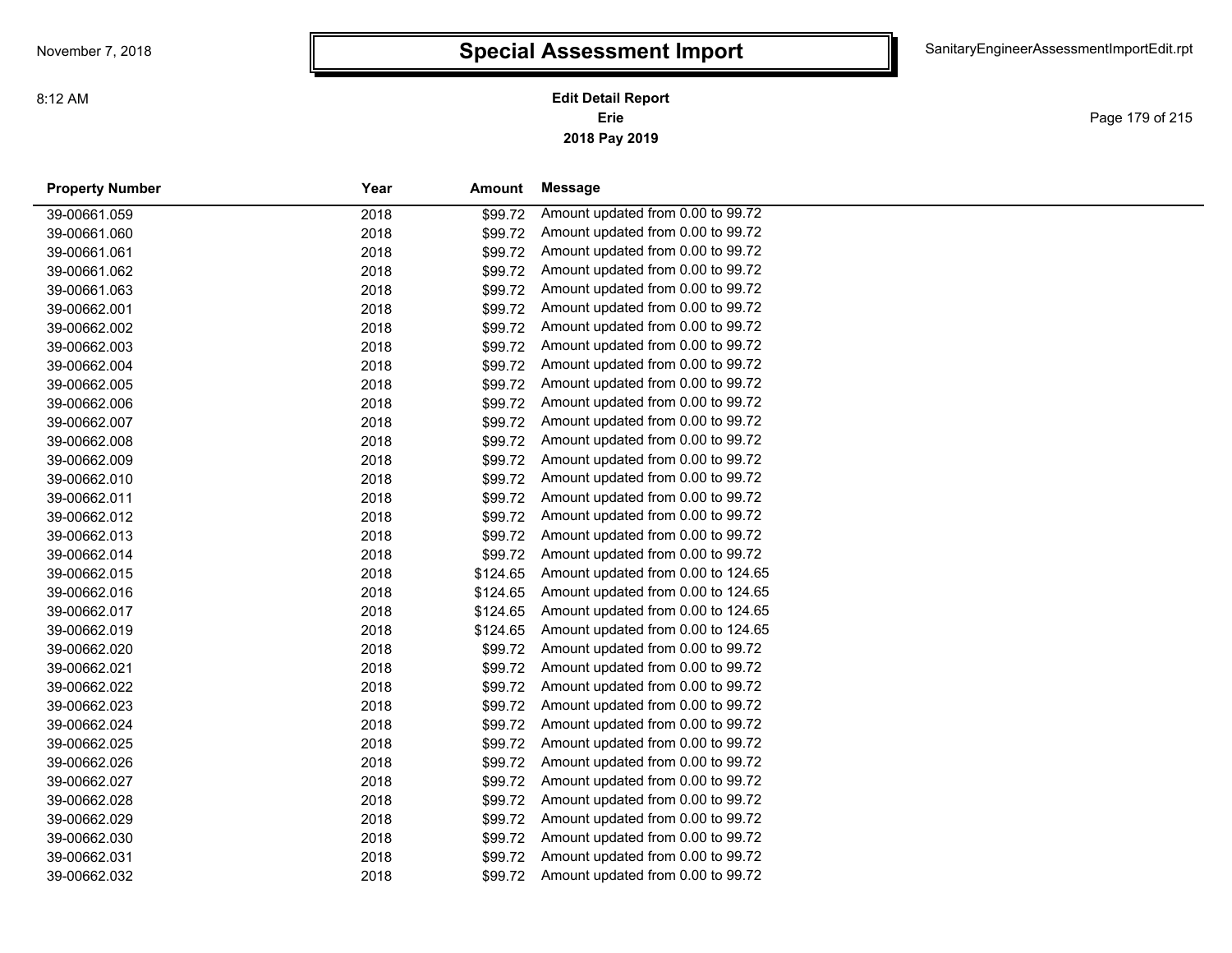**2018 Pay 2019 Erie Edit Detail Report**

Page 180 of 215

| <b>Property Number</b>                      | Year | Amount     | <b>Message</b>                    |  |  |  |
|---------------------------------------------|------|------------|-----------------------------------|--|--|--|
| 39-00662.033                                | 2018 | \$99.72    | Amount updated from 0.00 to 99.72 |  |  |  |
| 39-00662.034                                | 2018 | \$99.72    | Amount updated from 0.00 to 99.72 |  |  |  |
| 39-00662.035                                | 2018 | \$99.72    | Amount updated from 0.00 to 99.72 |  |  |  |
| 39-00662.036                                | 2018 | \$99.72    | Amount updated from 0.00 to 99.72 |  |  |  |
| 39-00662.037                                | 2018 | \$99.72    | Amount updated from 0.00 to 99.72 |  |  |  |
| 39-00662.038                                | 2018 | \$99.72    | Amount updated from 0.00 to 99.72 |  |  |  |
| 39-00662.039                                | 2018 | \$99.72    | Amount updated from 0.00 to 99.72 |  |  |  |
| 39-00664.001                                | 2018 | \$99.72    | Amount updated from 0.00 to 99.72 |  |  |  |
| 39-00664.002                                | 2018 | \$99.72    | Amount updated from 0.00 to 99.72 |  |  |  |
| Total for C163939020 - FOUR SEEASONS SUB #  |      | \$7,080.15 |                                   |  |  |  |
| C163939021 - STIERHOFF TILE DITCH #         |      |            |                                   |  |  |  |
| 39-01110.000                                | 2018 | \$69.14    | Amount updated from 0.00 to 69.14 |  |  |  |
| 39-80001.000                                | 2018 | \$60.18    | Amount updated from 0.00 to 60.18 |  |  |  |
| 39-00061.000                                | 2018 | \$23.41    | Amount updated from 0.00 to 23.41 |  |  |  |
| 39-00173.000                                | 2018 | \$21.95    | Amount updated from 0.00 to 21.95 |  |  |  |
| 39-00356.000                                | 2018 | \$22.13    | Amount updated from 0.00 to 22.13 |  |  |  |
| 39-00472.000                                | 2018 | \$22.50    | Amount updated from 0.00 to 22.50 |  |  |  |
| 39-00492.000                                | 2018 | \$25.24    | Amount updated from 0.00 to 25.24 |  |  |  |
| 39-00591.000                                | 2018 | \$28.90    | Amount updated from 0.00 to 28.90 |  |  |  |
| 39-00622.000                                | 2018 | \$30.55    | Amount updated from 0.00 to 30.55 |  |  |  |
| 39-00638.000                                | 2018 | \$27.62    | Amount updated from 0.00 to 27.62 |  |  |  |
| 39-00649.000                                | 2018 | \$22.68    | Amount updated from 0.00 to 22.68 |  |  |  |
| 39-00801.000                                | 2018 | \$21.03    | Amount updated from 0.00 to 21.03 |  |  |  |
| 39-00802.000                                | 2018 | \$21.40    | Amount updated from 0.00 to 21.40 |  |  |  |
| 39-01073.002                                | 2018 | \$20.49    | Amount updated from 0.00 to 20.49 |  |  |  |
| 39-01073.004                                | 2018 | \$6.83     | Amount updated from 0.00 to 6.83  |  |  |  |
| Total for C163939021 - STIERHOFF TILE DITCH |      | \$424.05   |                                   |  |  |  |
| C163939022 - EAGLE CREST SUBD-1 #9          |      |            |                                   |  |  |  |

#### 39-00769.000 2018 \$262.64 Amount updated from 0.00 to 262.64 42-84001.000 2018 \$22.54 Amount updated from 0.00 to 22.54 39-00738.001 2018 \$55.83 Amount updated from 0.00 to 55.83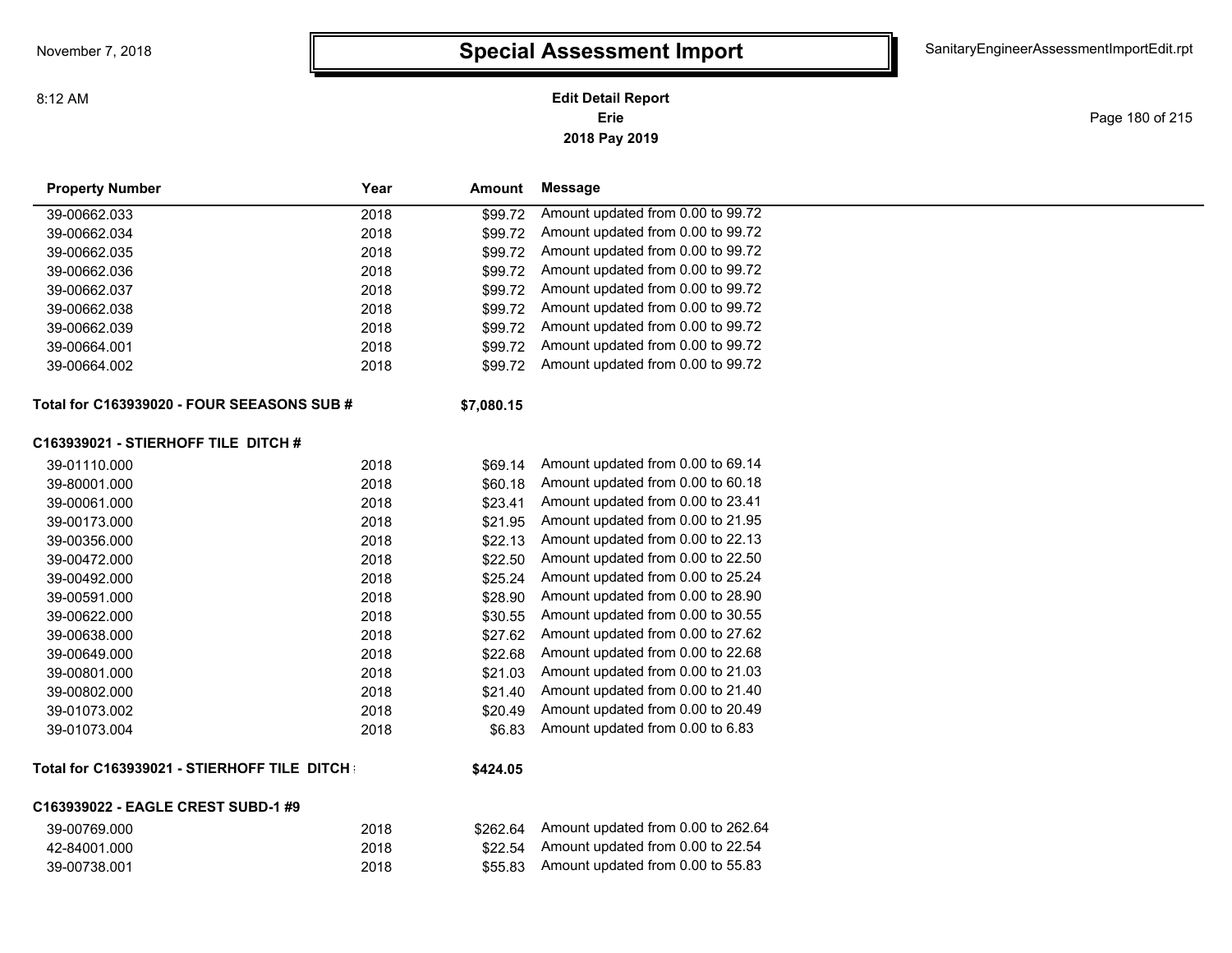### **2018 Pay 2019 Erie Edit Detail Report**

Page 181 of 215

| <b>Property Number</b>                      | Year | Amount     | Message                            |
|---------------------------------------------|------|------------|------------------------------------|
| 39-00738.002                                | 2018 | \$55.83    | Amount updated from 0.00 to 55.83  |
| 39-00738.003                                | 2018 | \$55.83    | Amount updated from 0.00 to 55.83  |
| 39-00738.004                                | 2018 | \$55.83    | Amount updated from 0.00 to 55.83  |
| 39-00738.005                                | 2018 | \$55.83    | Amount updated from 0.00 to 55.83  |
| 39-00738.006                                | 2018 | \$55.83    | Amount updated from 0.00 to 55.83  |
| 39-00738.007                                | 2018 | \$55.83    | Amount updated from 0.00 to 55.83  |
| 39-00738.008                                | 2018 | \$55.83    | Amount updated from 0.00 to 55.83  |
| 39-00738.009                                | 2018 | \$55.83    | Amount updated from 0.00 to 55.83  |
| 39-00738.010                                | 2018 | \$55.83    | Amount updated from 0.00 to 55.83  |
| 39-00738.011                                | 2018 | \$55.83    | Amount updated from 0.00 to 55.83  |
| 39-00738.012                                | 2018 | \$55.83    | Amount updated from 0.00 to 55.83  |
| 39-00738.013                                | 2018 | \$55.83    | Amount updated from 0.00 to 55.83  |
| 39-00738.014                                | 2018 | \$55.83    | Amount updated from 0.00 to 55.83  |
| 39-00738.015                                | 2018 | \$55.83    | Amount updated from 0.00 to 55.83  |
| 39-00738.016                                | 2018 | \$55.83    | Amount updated from 0.00 to 55.83  |
| 42-01772.002                                | 2018 | \$55.83    | Amount updated from 0.00 to 55.83  |
| Total for C163939022 - EAGLE CREST SUBD-1 # |      | \$1,234.29 |                                    |
| C163939023 - EAGLE CREST SUBD-2 #1          |      |            |                                    |
| 39-00876.000                                | 2018 | \$235.47   | Amount updated from 0.00 to 235.47 |
| 42-84001.000                                | 2018 | \$100.22   | Amount updated from 0.00 to 100.22 |
| 39-00738.019                                | 2018 | \$40.14    | Amount updated from 0.00 to 40.14  |
| 39-00738.020                                | 2018 | \$40.14    | Amount updated from 0.00 to 40.14  |
| 39-00738.021                                | 2018 | \$40.14    | Amount updated from 0.00 to 40.14  |
| 39-00738.022                                | 2018 | \$40.14    | Amount updated from 0.00 to 40.14  |
| 39-00738.023                                | 2018 | \$40.14    | Amount updated from 0.00 to 40.14  |
| 39-00738.024                                | 2018 | \$40.14    | Amount updated from 0.00 to 40.14  |
| 39-00738.025                                | 2018 | \$40.14    | Amount updated from 0.00 to 40.14  |
| 39-00738.026                                | 2018 | \$40.14    | Amount updated from 0.00 to 40.14  |
| 39-00738.027                                | 2018 | \$40.14    | Amount updated from 0.00 to 40.14  |
| 39-00738.028                                | 2018 | \$40.14    | Amount updated from 0.00 to 40.14  |
| 39-00738.029                                | 2018 | \$40.14    | Amount updated from 0.00 to 40.14  |
| 39-00738.030                                | 2018 | \$40.14    | Amount updated from 0.00 to 40.14  |
| 39-00738.031                                | 2018 | \$40.14    | Amount updated from 0.00 to 40.14  |
| 39-00738.032                                | 2018 | \$40.14    | Amount updated from 0.00 to 40.14  |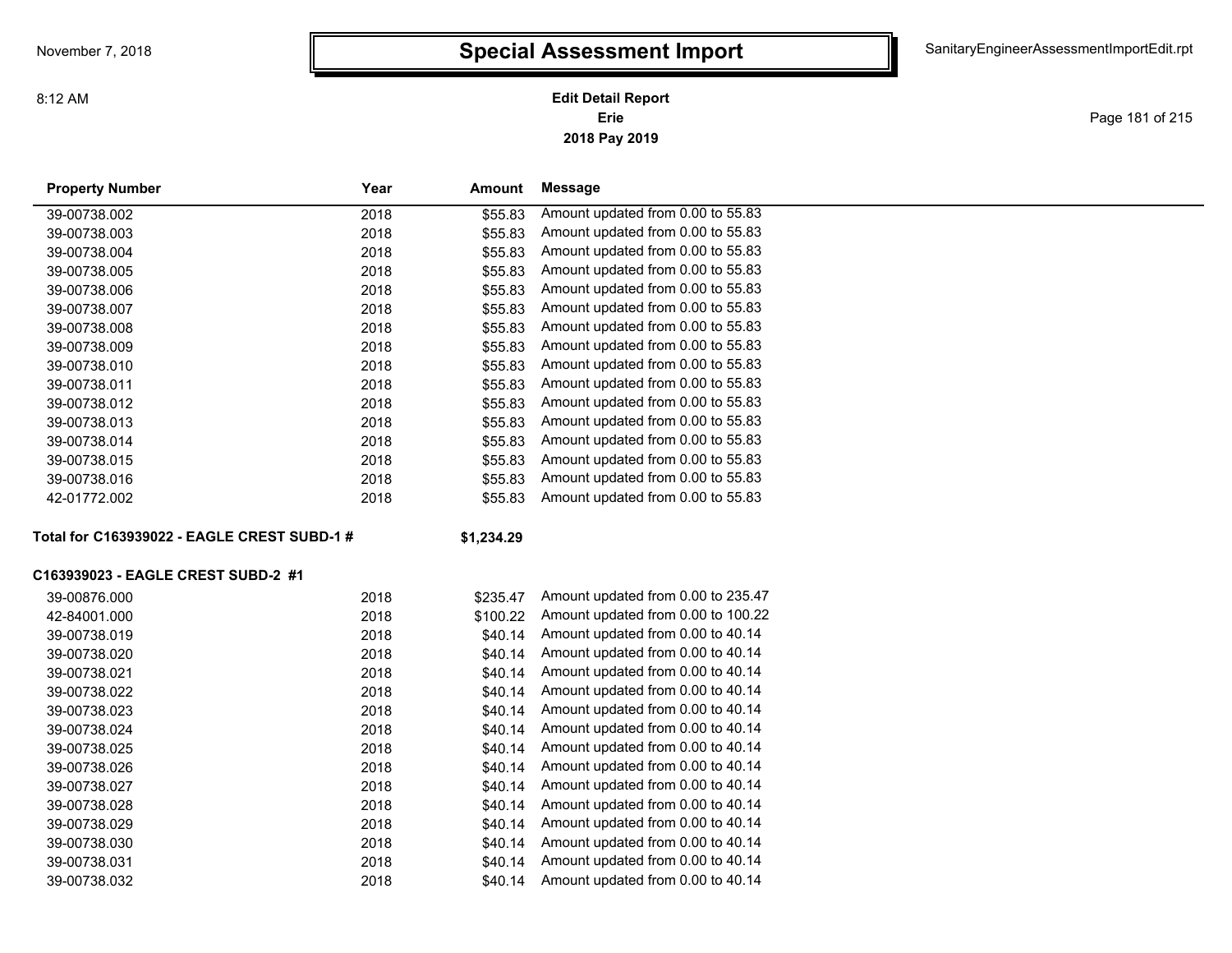### **2018 Pay 2019 Erie Edit Detail Report**

Page 182 of 215

| <b>Property Number</b>                      | Year<br>Amount   | Message                            |  |
|---------------------------------------------|------------------|------------------------------------|--|
| 39-00738.033                                | \$40.14<br>2018  | Amount updated from 0.00 to 40.14  |  |
| 39-00738.034                                | 2018<br>\$40.14  | Amount updated from 0.00 to 40.14  |  |
| 39-00738.035                                | 2018<br>\$40.14  | Amount updated from 0.00 to 40.14  |  |
| 39-00738.036                                | 2018<br>\$40.14  | Amount updated from 0.00 to 40.14  |  |
| 39-00738.037                                | 2018<br>\$40.14  | Amount updated from 0.00 to 40.14  |  |
| 39-00738.038                                | 2018<br>\$40.14  | Amount updated from 0.00 to 40.14  |  |
| 39-00738.039                                | \$40.14<br>2018  | Amount updated from 0.00 to 40.14  |  |
| 39-00738.040                                | 2018<br>\$40.14  | Amount updated from 0.00 to 40.14  |  |
| 42-01772.010                                | \$40.14<br>2018  | Amount updated from 0.00 to 40.14  |  |
| 42-01772.011                                | 2018<br>\$40.14  | Amount updated from 0.00 to 40.14  |  |
| 42-01772.012                                | 2018<br>\$40.14  | Amount updated from 0.00 to 40.14  |  |
| 42-01772.013                                | 2018<br>\$40.14  | Amount updated from 0.00 to 40.14  |  |
| 42-01772.014                                | \$40.14<br>2018  | Amount updated from 0.00 to 40.14  |  |
| 42-01772.015                                | 2018<br>\$40.14  | Amount updated from 0.00 to 40.14  |  |
| Total for C163939023 - EAGLE CREST SUBD-2 # | \$1,459.61       |                                    |  |
| C163939024 - HURON GREEN SUBD #98           |                  |                                    |  |
| 39-00769.000                                | 2018<br>\$418.86 | Amount updated from 0.00 to 418.86 |  |
| 39-00943.001                                | 2018<br>\$16.39  | Amount updated from 0.00 to 16.39  |  |
| 39-00943.017                                | \$16.39<br>2018  | Amount updated from 0.00 to 16.39  |  |
| 39-00943.019                                | 2018<br>\$16.39  | Amount updated from 0.00 to 16.39  |  |
| 39-00943.026                                | \$16.39<br>2018  | Amount updated from 0.00 to 16.39  |  |
| 39-00943.030                                | 2018<br>\$16.39  | Amount updated from 0.00 to 16.39  |  |
| 39-00943.037                                | 2018<br>\$16.39  | Amount updated from 0.00 to 16.39  |  |
| 39-00943.038                                | 2018<br>\$16.39  | Amount updated from 0.00 to 16.39  |  |
| 39-00943.039                                | 2018<br>\$16.39  | Amount updated from 0.00 to 16.39  |  |
| 39-00994.002                                | 2018<br>\$16.39  | Amount updated from 0.00 to 16.39  |  |
| 39-00994.007                                | 2018<br>\$16.80  | Amount updated from 0.00 to 16.80  |  |
| 39-00994.009                                | 2018<br>\$16.80  | Amount updated from 0.00 to 16.80  |  |
| 39-00994.011                                | 2018<br>\$16.80  | Amount updated from 0.00 to 16.80  |  |
| 39-00994.013                                | 2018<br>\$16.80  | Amount updated from 0.00 to 16.80  |  |
| 39-00994.015                                | 2018<br>\$16.80  | Amount updated from 0.00 to 16.80  |  |
| 39-00994.018                                | 2018<br>\$16.80  | Amount updated from 0.00 to 16.80  |  |
| 39-00994.019                                | 2018<br>\$16.80  | Amount updated from 0.00 to 16.80  |  |
| 39-00994.020                                | 2018<br>\$16.80  | Amount updated from 0.00 to 16.80  |  |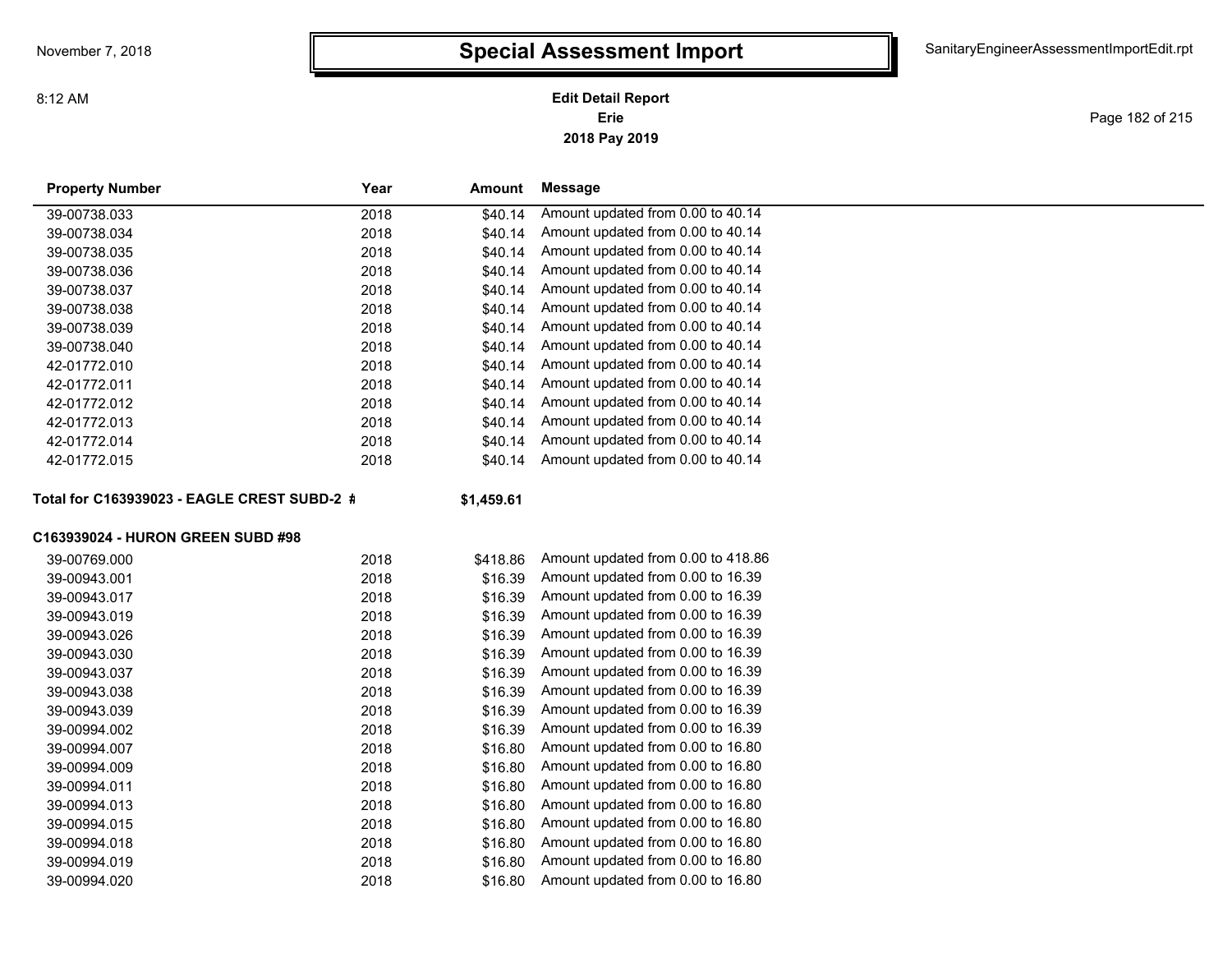### **2018 Pay 2019 Erie Edit Detail Report**

Page 183 of 215

| <b>Property Number</b> | Year | Amount  | Message                           |  |
|------------------------|------|---------|-----------------------------------|--|
| 39-00994.024           | 2018 | \$16.80 | Amount updated from 0.00 to 16.80 |  |
| 39-00994.025           | 2018 | \$16.80 | Amount updated from 0.00 to 16.80 |  |
| 39-00994.027           | 2018 | \$16.80 | Amount updated from 0.00 to 16.80 |  |
| 39-00994.030           | 2018 | \$16.80 | Amount updated from 0.00 to 16.80 |  |
| 39-00994.032           | 2018 | \$16.80 | Amount updated from 0.00 to 16.80 |  |
| 39-00994.034           | 2018 | \$16.80 | Amount updated from 0.00 to 16.80 |  |
| 39-00994.036           | 2018 | \$16.80 | Amount updated from 0.00 to 16.80 |  |
| 39-00994.037           | 2018 | \$16.80 | Amount updated from 0.00 to 16.80 |  |
| 39-00994.038           | 2018 | \$16.80 | Amount updated from 0.00 to 16.80 |  |
| 39-00994.045           | 2018 | \$16.80 | Amount updated from 0.00 to 16.80 |  |
| 39-00994.046           | 2018 | \$16.80 | Amount updated from 0.00 to 16.80 |  |
| 39-00994.047           | 2018 | \$16.80 | Amount updated from 0.00 to 16.80 |  |
| 39-00994.052           | 2018 | \$16.80 | Amount updated from 0.00 to 16.80 |  |
| 39-00994.055           | 2018 | \$16.39 | Amount updated from 0.00 to 16.39 |  |
| 39-00994.056           | 2018 | \$16.39 | Amount updated from 0.00 to 16.39 |  |
| 39-00994.057           | 2018 | \$16.39 | Amount updated from 0.00 to 16.39 |  |
| 39-00994.058           | 2018 | \$16.39 | Amount updated from 0.00 to 16.39 |  |
| 39-00994.066           | 2018 | \$16.39 | Amount updated from 0.00 to 16.39 |  |
| 39-00994.070           | 2018 | \$16.39 | Amount updated from 0.00 to 16.39 |  |
| 39-00994.078           | 2018 | \$16.39 | Amount updated from 0.00 to 16.39 |  |
| 39-00943.002           | 2018 | \$16.39 | Amount updated from 0.00 to 16.39 |  |
| 39-00943.003           | 2018 | \$16.39 | Amount updated from 0.00 to 16.39 |  |
| 39-00943.004           | 2018 | \$16.39 | Amount updated from 0.00 to 16.39 |  |
| 39-00943.005           | 2018 | \$16.39 | Amount updated from 0.00 to 16.39 |  |
| 39-00943.006           | 2018 | \$16.39 | Amount updated from 0.00 to 16.39 |  |
| 39-00943.007           | 2018 | \$16.39 | Amount updated from 0.00 to 16.39 |  |
| 39-00943.008           | 2018 | \$16.39 | Amount updated from 0.00 to 16.39 |  |
| 39-00943.009           | 2018 | \$16.39 | Amount updated from 0.00 to 16.39 |  |
| 39-00943.010           | 2018 | \$16.39 | Amount updated from 0.00 to 16.39 |  |
| 39-00943.011           | 2018 | \$16.39 | Amount updated from 0.00 to 16.39 |  |
| 39-00943.012           | 2018 | \$16.39 | Amount updated from 0.00 to 16.39 |  |
| 39-00943.013           | 2018 | \$16.39 | Amount updated from 0.00 to 16.39 |  |
| 39-00943.014           | 2018 | \$16.39 | Amount updated from 0.00 to 16.39 |  |
| 39-00943.015           | 2018 | \$16.39 | Amount updated from 0.00 to 16.39 |  |
| 39-00943.016           | 2018 | \$16.39 | Amount updated from 0.00 to 16.39 |  |
| 39-00943.018           | 2018 | \$16.39 | Amount updated from 0.00 to 16.39 |  |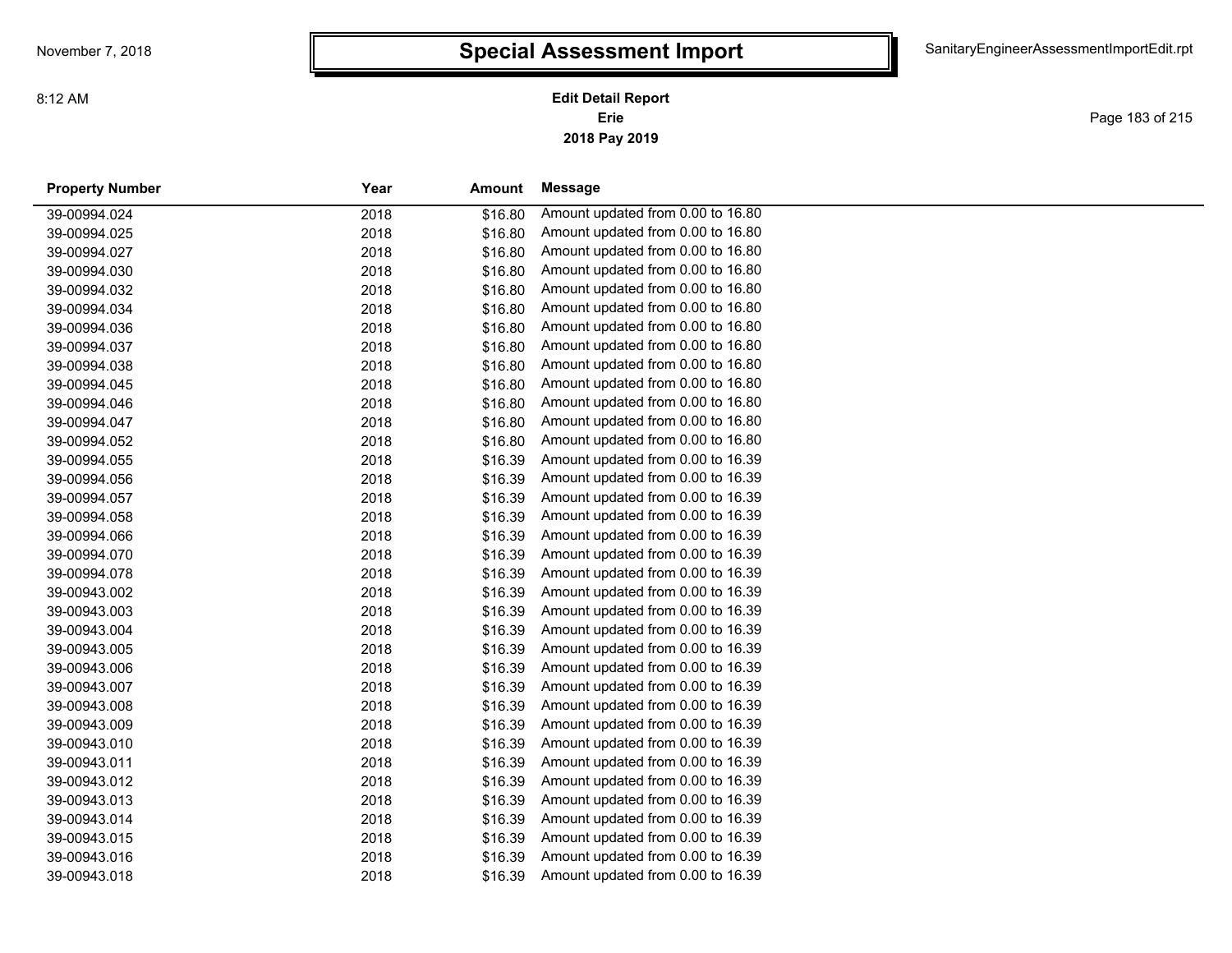Page 184 of 215

| <b>Property Number</b> | Year<br>Amount  | Message                           |
|------------------------|-----------------|-----------------------------------|
| 39-00943.020           | 2018<br>\$16.39 | Amount updated from 0.00 to 16.39 |
| 39-00943.021           | \$16.39<br>2018 | Amount updated from 0.00 to 16.39 |
| 39-00943.022           | 2018<br>\$16.39 | Amount updated from 0.00 to 16.39 |
| 39-00943.023           | \$16.39<br>2018 | Amount updated from 0.00 to 16.39 |
| 39-00943.024           | \$16.39<br>2018 | Amount updated from 0.00 to 16.39 |
| 39-00943.025           | 2018<br>\$16.39 | Amount updated from 0.00 to 16.39 |
| 39-00943.027           | 2018<br>\$16.39 | Amount updated from 0.00 to 16.39 |
| 39-00943.028           | 2018<br>\$16.39 | Amount updated from 0.00 to 16.39 |
| 39-00943.029           | 2018<br>\$16.39 | Amount updated from 0.00 to 16.39 |
| 39-00943.031           | 2018<br>\$16.39 | Amount updated from 0.00 to 16.39 |
| 39-00943.032           | 2018<br>\$16.39 | Amount updated from 0.00 to 16.39 |
| 39-00943.033           | 2018<br>\$16.39 | Amount updated from 0.00 to 16.39 |
| 39-00943.034           | \$16.39<br>2018 | Amount updated from 0.00 to 16.39 |
| 39-00943.035           | 2018<br>\$16.39 | Amount updated from 0.00 to 16.39 |
| 39-00943.036           | 2018<br>\$16.39 | Amount updated from 0.00 to 16.39 |
| 39-00994.003           | 2018<br>\$16.80 | Amount updated from 0.00 to 16.80 |
| 39-00994.004           | \$16.80<br>2018 | Amount updated from 0.00 to 16.80 |
| 39-00994.005           | 2018<br>\$16.80 | Amount updated from 0.00 to 16.80 |
| 39-00994.006           | \$16.80<br>2018 | Amount updated from 0.00 to 16.80 |
| 39-00994.008           | \$16.80<br>2018 | Amount updated from 0.00 to 16.80 |
| 39-00994.010           | 2018<br>\$16.80 | Amount updated from 0.00 to 16.80 |
| 39-00994.012           | \$16.80<br>2018 | Amount updated from 0.00 to 16.80 |
| 39-00994.014           | 2018<br>\$16.80 | Amount updated from 0.00 to 16.80 |
| 39-00994.016           | 2018<br>\$16.80 | Amount updated from 0.00 to 16.80 |
| 39-00994.017           | 2018<br>\$16.80 | Amount updated from 0.00 to 16.80 |
| 39-00994.021           | 2018<br>\$16.80 | Amount updated from 0.00 to 16.80 |
| 39-00994.022           | 2018<br>\$16.80 | Amount updated from 0.00 to 16.80 |
| 39-00994.023           | 2018<br>\$16.80 | Amount updated from 0.00 to 16.80 |
| 39-00994.026           | \$16.80<br>2018 | Amount updated from 0.00 to 16.80 |
| 39-00994.028           | 2018<br>\$16.80 | Amount updated from 0.00 to 16.80 |
| 39-00994.029           | \$16.80<br>2018 | Amount updated from 0.00 to 16.80 |
| 39-00994.033           | 2018<br>\$16.80 | Amount updated from 0.00 to 16.80 |
| 39-00994.035           | 2018<br>\$16.80 | Amount updated from 0.00 to 16.80 |
| 39-00994.039           | 2018<br>\$16.80 | Amount updated from 0.00 to 16.80 |
| 39-00994.040           | 2018<br>\$16.80 | Amount updated from 0.00 to 16.80 |
| 39-00994.041           | 2018<br>\$16.80 | Amount updated from 0.00 to 16.80 |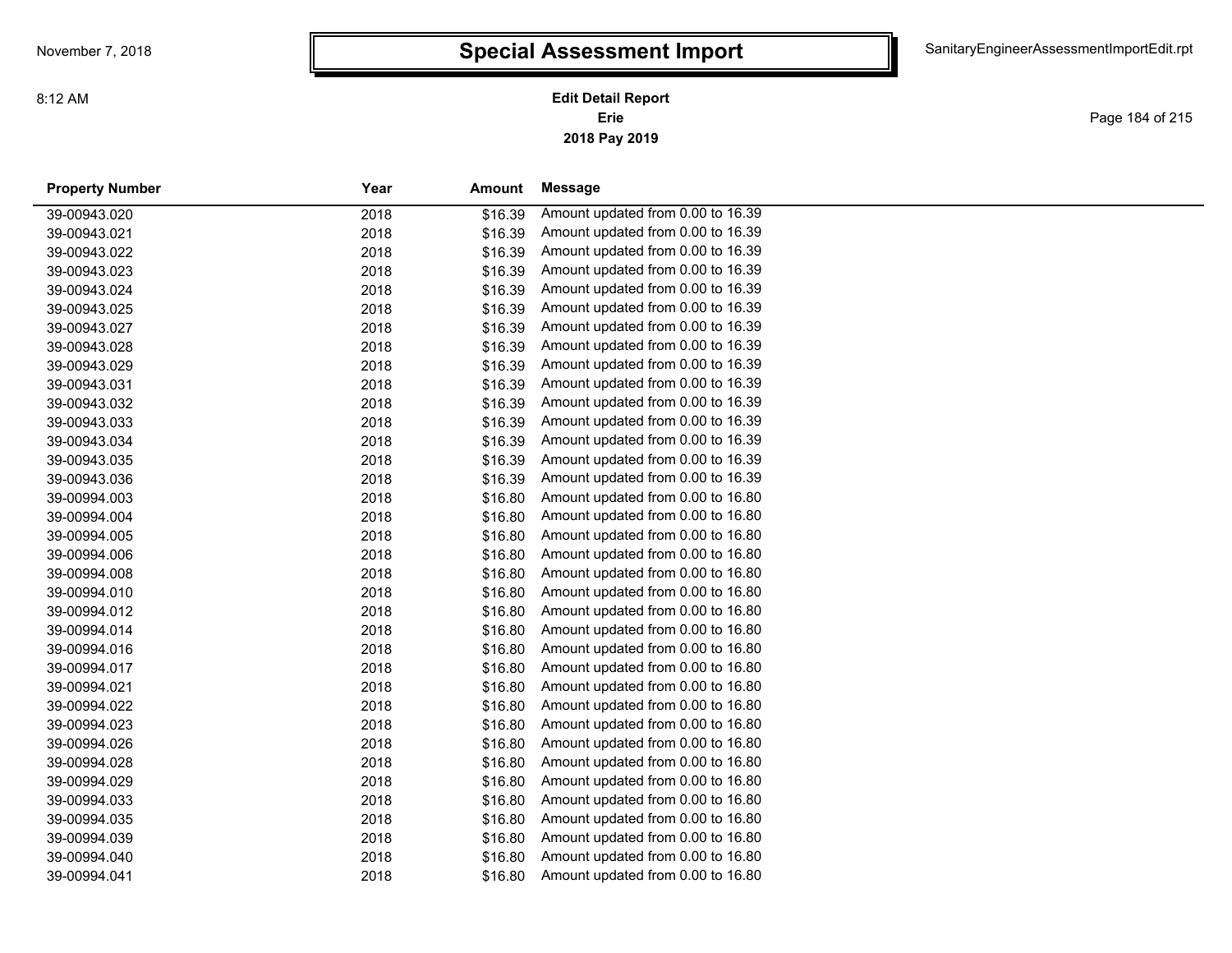Page 185 of 215

| <b>Property Number</b> | Year | Amount  | Message                           |
|------------------------|------|---------|-----------------------------------|
| 39-00994.042           | 2018 | \$16.80 | Amount updated from 0.00 to 16.80 |
| 39-00994.043           | 2018 | \$16.80 | Amount updated from 0.00 to 16.80 |
| 39-00994.044           | 2018 | \$16.80 | Amount updated from 0.00 to 16.80 |
| 39-00994.048           | 2018 | \$16.80 | Amount updated from 0.00 to 16.80 |
| 39-00994.049           | 2018 | \$16.80 | Amount updated from 0.00 to 16.80 |
| 39-00994.050           | 2018 | \$16.80 | Amount updated from 0.00 to 16.80 |
| 39-00994.051           | 2018 | \$16.80 | Amount updated from 0.00 to 16.80 |
| 39-00994.053           | 2018 | \$16.80 | Amount updated from 0.00 to 16.80 |
| 39-00994.054           | 2018 | \$16.80 | Amount updated from 0.00 to 16.80 |
| 39-00994.059           | 2018 | \$16.39 | Amount updated from 0.00 to 16.39 |
| 39-00994.060           | 2018 | \$16.39 | Amount updated from 0.00 to 16.39 |
| 39-00994.061           | 2018 | \$16.39 | Amount updated from 0.00 to 16.39 |
| 39-00994.062           | 2018 | \$16.39 | Amount updated from 0.00 to 16.39 |
| 39-00994.063           | 2018 | \$16.39 | Amount updated from 0.00 to 16.39 |
| 39-00994.064           | 2018 | \$16.39 | Amount updated from 0.00 to 16.39 |
| 39-00994.065           | 2018 | \$16.39 | Amount updated from 0.00 to 16.39 |
| 39-00994.067           | 2018 | \$16.39 | Amount updated from 0.00 to 16.39 |
| 39-00994.068           | 2018 | \$16.39 | Amount updated from 0.00 to 16.39 |
| 39-00994.069           | 2018 | \$16.39 | Amount updated from 0.00 to 16.39 |
| 39-00994.071           | 2018 | \$16.39 | Amount updated from 0.00 to 16.39 |
| 39-00994.072           | 2018 | \$16.39 | Amount updated from 0.00 to 16.39 |
| 39-00994.073           | 2018 | \$16.39 | Amount updated from 0.00 to 16.39 |
| 39-00994.074           | 2018 | \$16.39 | Amount updated from 0.00 to 16.39 |
| 39-00994.075           | 2018 | \$16.39 | Amount updated from 0.00 to 16.39 |
| 39-00994.076           | 2018 | \$16.39 | Amount updated from 0.00 to 16.39 |
| 39-00994.077           | 2018 | \$16.39 | Amount updated from 0.00 to 16.39 |
| 39-60943.040           | 2018 | \$16.39 | Amount updated from 0.00 to 16.39 |
|                        |      |         |                                   |
|                        |      |         |                                   |

#### **Total for C163939024 - HURON GREEN SUBD #**

### **\$2,341.01**

#### **C163939025 - LAKEFIELD MANOR #93**

| 32-00429.004 | 2018 | \$2.00  | Amount updated from 0.00 to 2.00 |
|--------------|------|---------|----------------------------------|
| 39-00202.001 | 2018 | .S2.00. | Amount updated from 0.00 to 2.00 |
| 39-00202.002 | 2018 | \$2.00  | Amount updated from 0.00 to 2.00 |
| 39-00202.003 | 2018 | \$2.00  | Amount updated from 0.00 to 2.00 |
| 39-00202.004 | 2018 | \$2.00  | Amount updated from 0.00 to 2.00 |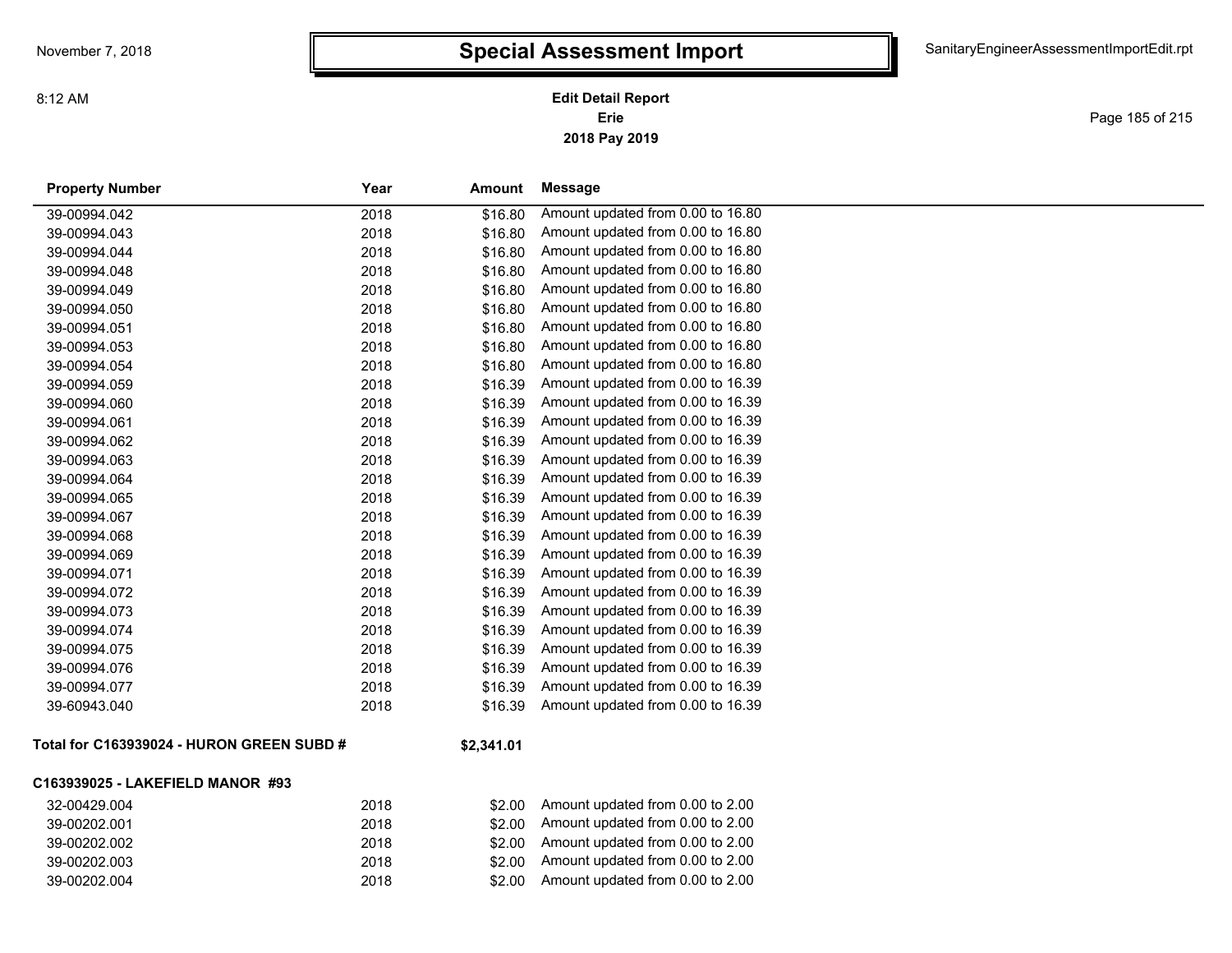Page 186 of 215

| <b>Property Number</b> | Year<br>Amount |         | Message                           |  |
|------------------------|----------------|---------|-----------------------------------|--|
| 39-00202.008           | 2018           | \$10.70 | Amount updated from 0.00 to 10.70 |  |
| 39-00202.009           | 2018           | \$10.70 | Amount updated from 0.00 to 10.70 |  |
| 39-00202.010           | 2018           | \$10.70 | Amount updated from 0.00 to 10.70 |  |
| 39-00202.011           | 2018           | \$10.70 | Amount updated from 0.00 to 10.70 |  |
| 39-00202.012           | 2018           | \$10.70 | Amount updated from 0.00 to 10.70 |  |
| 39-00202.013           | 2018           | \$10.70 | Amount updated from 0.00 to 10.70 |  |
| 39-00202.014           | 2018           | \$10.70 | Amount updated from 0.00 to 10.70 |  |
| 39-00202.015           | 2018           | \$10.70 | Amount updated from 0.00 to 10.70 |  |
| 39-00202.016           | 2018           | \$10.70 | Amount updated from 0.00 to 10.70 |  |
| 39-00202.017           | 2018           | \$2.00  | Amount updated from 0.00 to 2.00  |  |
| 39-00202.018           | 2018           | \$2.00  | Amount updated from 0.00 to 2.00  |  |
| 39-00202.019           | 2018           | \$2.00  | Amount updated from 0.00 to 2.00  |  |
| 39-00202.020           | 2018           | \$2.00  | Amount updated from 0.00 to 2.00  |  |
| 39-00202.021           | 2018           | \$2.00  | Amount updated from 0.00 to 2.00  |  |
| 39-00202.022           | 2018           | \$2.00  | Amount updated from 0.00 to 2.00  |  |
| 39-00202.023           | 2018           | \$2.00  | Amount updated from 0.00 to 2.00  |  |
| 39-00202.024           | 2018           | \$2.00  | Amount updated from 0.00 to 2.00  |  |
| 39-00202.025           | 2018           | \$2.00  | Amount updated from 0.00 to 2.00  |  |
| 39-00202.026           | 2018           | \$2.00  | Amount updated from 0.00 to 2.00  |  |
| 39-00202.027           | 2018           | \$2.00  | Amount updated from 0.00 to 2.00  |  |
| 39-00202.028           | 2018           | \$2.00  | Amount updated from 0.00 to 2.00  |  |
| 39-00202.029           | 2018           | \$2.00  | Amount updated from 0.00 to 2.00  |  |
| 39-00202.030           | 2018           | \$2.00  | Amount updated from 0.00 to 2.00  |  |
| 39-00202.031           | 2018           | \$2.00  | Amount updated from 0.00 to 2.00  |  |
| 39-00202.032           | 2018           | \$2.00  | Amount updated from 0.00 to 2.00  |  |
| 39-00202.033           | 2018           | \$2.00  | Amount updated from 0.00 to 2.00  |  |
| 39-00202.034           | 2018           | \$2.00  | Amount updated from 0.00 to 2.00  |  |
| 39-00202.035           | 2018           | \$2.00  | Amount updated from 0.00 to 2.00  |  |
| 39-00202.036           | 2018           | \$2.00  | Amount updated from 0.00 to 2.00  |  |
| 39-00202.037           | 2018           | \$2.00  | Amount updated from 0.00 to 2.00  |  |
| 39-00202.038           | 2018           | \$2.00  | Amount updated from 0.00 to 2.00  |  |
| 39-00202.039           | 2018           | \$2.00  | Amount updated from 0.00 to 2.00  |  |
| 39-00202.040           | 2018           | \$2.00  | Amount updated from 0.00 to 2.00  |  |
| 39-00202.041           | 2018           | \$2.00  | Amount updated from 0.00 to 2.00  |  |
| 39-00202.042           | 2018           | \$2.00  | Amount updated from 0.00 to 2.00  |  |
| 39-00202.043           | 2018           | \$2.00  | Amount updated from 0.00 to 2.00  |  |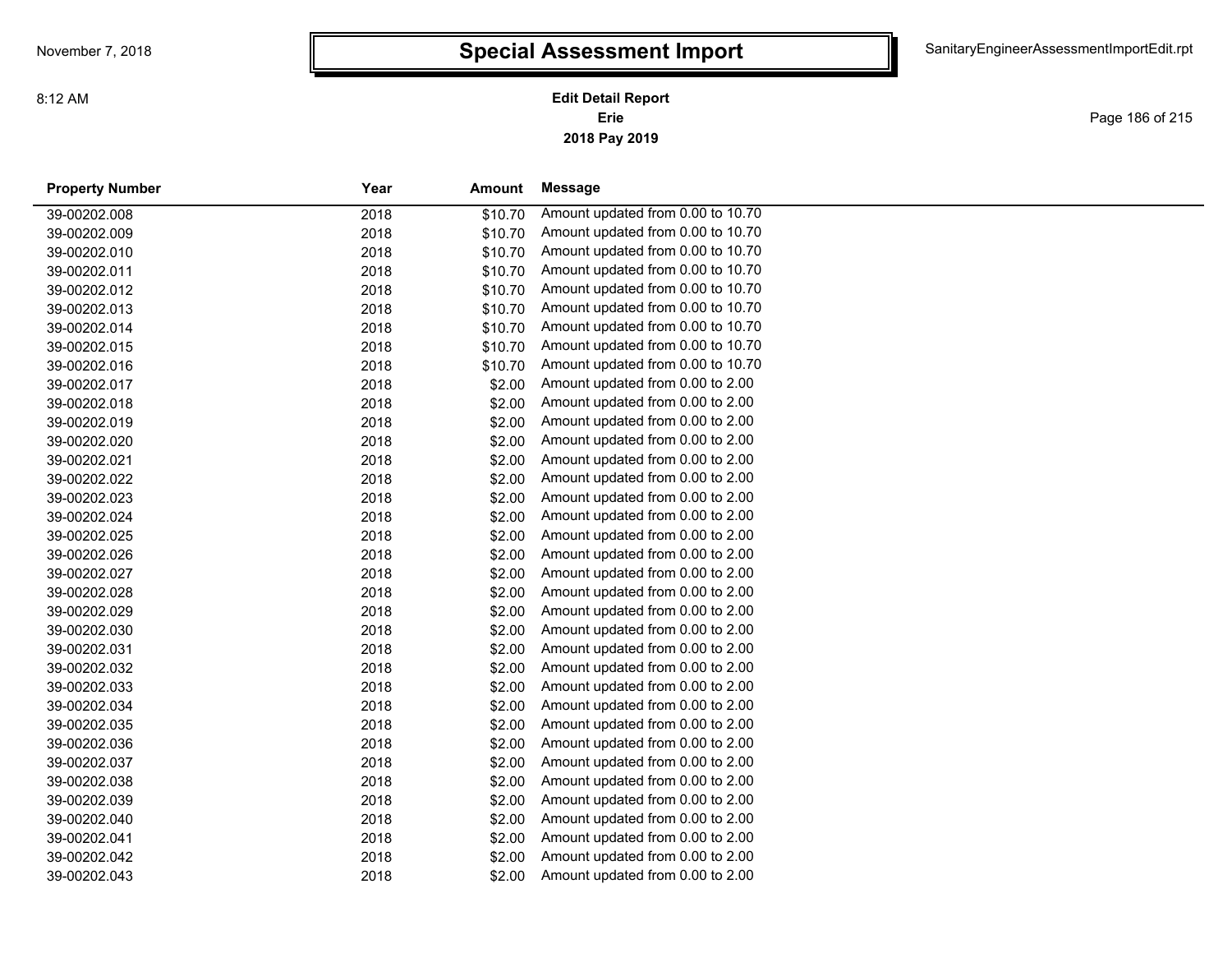Page 187 of 215

| <b>Property Number</b> | Year | Amount | Message                          |
|------------------------|------|--------|----------------------------------|
| 39-00202.044           | 2018 | \$2.00 | Amount updated from 0.00 to 2.00 |
| 39-00202.045           | 2018 | \$2.00 | Amount updated from 0.00 to 2.00 |
| 39-00202.046           | 2018 | \$2.00 | Amount updated from 0.00 to 2.00 |
| 39-00202.047           | 2018 | \$2.00 | Amount updated from 0.00 to 2.00 |
| 39-00202.048           | 2018 | \$2.00 | Amount updated from 0.00 to 2.00 |
| 39-00202.049           | 2018 | \$2.00 | Amount updated from 0.00 to 2.00 |
| 39-00202.051           | 2018 | \$2.00 | Amount updated from 0.00 to 2.00 |
| 39-00202.052           | 2018 | \$2.00 | Amount updated from 0.00 to 2.00 |
| 39-00202.053           | 2018 | \$2.00 | Amount updated from 0.00 to 2.00 |
| 39-00202.054           | 2018 | \$2.00 | Amount updated from 0.00 to 2.00 |
| 39-00202.055           | 2018 | \$2.00 | Amount updated from 0.00 to 2.00 |
| 39-00202.056           | 2018 | \$2.00 | Amount updated from 0.00 to 2.00 |
| 39-00202.057           | 2018 | \$2.00 | Amount updated from 0.00 to 2.00 |
| 39-00202.058           | 2018 | \$2.00 | Amount updated from 0.00 to 2.00 |
| 39-00202.059           | 2018 | \$2.00 | Amount updated from 0.00 to 2.00 |
| 39-00202.060           | 2018 | \$2.00 | Amount updated from 0.00 to 2.00 |
| 39-00202.061           | 2018 | \$2.00 | Amount updated from 0.00 to 2.00 |
| 39-00202.062           | 2018 | \$2.00 | Amount updated from 0.00 to 2.00 |
| 39-00202.063           | 2018 | \$2.00 | Amount updated from 0.00 to 2.00 |
| 39-00202.064           | 2018 | \$2.00 | Amount updated from 0.00 to 2.00 |
| 39-00202.065           | 2018 | \$2.00 | Amount updated from 0.00 to 2.00 |
| 39-00202.066           | 2018 | \$2.00 | Amount updated from 0.00 to 2.00 |
| 39-00202.068           | 2018 | \$2.00 | Amount updated from 0.00 to 2.00 |
| 39-00202.069           | 2018 | \$2.00 | Amount updated from 0.00 to 2.00 |
| 39-00202.070           | 2018 | \$2.00 | Amount updated from 0.00 to 2.00 |
| 39-00202.071           | 2018 | \$2.00 | Amount updated from 0.00 to 2.00 |
| 39-00202.072           | 2018 | \$2.00 | Amount updated from 0.00 to 2.00 |
| 39-00202.073           | 2018 | \$2.00 | Amount updated from 0.00 to 2.00 |
| 39-00202.074           | 2018 | \$2.00 | Amount updated from 0.00 to 2.00 |
| 39-00202.075           | 2018 | \$2.00 | Amount updated from 0.00 to 2.00 |
| 39-00202.076           | 2018 | \$2.00 | Amount updated from 0.00 to 2.00 |
| 39-00202.077           | 2018 | \$2.00 | Amount updated from 0.00 to 2.00 |
| 39-00202.082           | 2018 | \$2.00 | Amount updated from 0.00 to 2.00 |
| 39-00202.083           | 2018 | \$2.00 | Amount updated from 0.00 to 2.00 |
| 39-00202.084           | 2018 | \$2.00 | Amount updated from 0.00 to 2.00 |
| 39-00202.085           | 2018 | \$2.00 | Amount updated from 0.00 to 2.00 |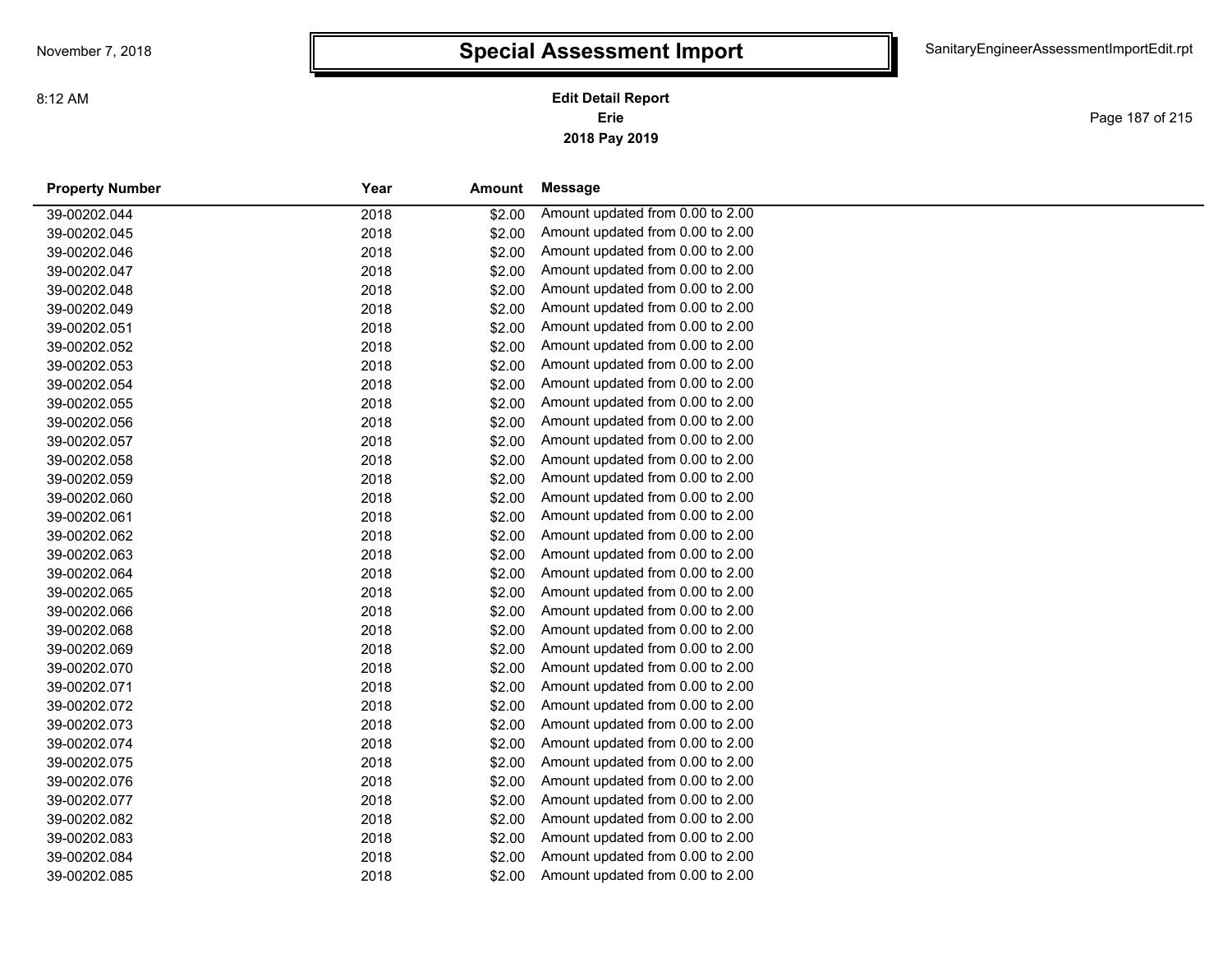Page 188 of 215

| <b>Property Number</b> | Year | Amount | Message                          |  |
|------------------------|------|--------|----------------------------------|--|
| 39-00202.086           | 2018 | \$2.00 | Amount updated from 0.00 to 2.00 |  |
| 39-00202.087           | 2018 | \$2.00 | Amount updated from 0.00 to 2.00 |  |
| 39-00202.090           | 2018 | \$2.00 | Amount updated from 0.00 to 2.00 |  |
| 39-00202.091           | 2018 | \$2.00 | Amount updated from 0.00 to 2.00 |  |
| 39-00202.092           | 2018 | \$2.00 | Amount updated from 0.00 to 2.00 |  |
| 39-00202.093           | 2018 | \$2.00 | Amount updated from 0.00 to 2.00 |  |
| 39-00202.094           | 2018 | \$2.00 | Amount updated from 0.00 to 2.00 |  |
| 39-00202.095           | 2018 | \$2.00 | Amount updated from 0.00 to 2.00 |  |
| 39-00202.096           | 2018 | \$2.00 | Amount updated from 0.00 to 2.00 |  |
| 39-00202.097           | 2018 | \$2.00 | Amount updated from 0.00 to 2.00 |  |
| 39-00202.098           | 2018 | \$2.00 | Amount updated from 0.00 to 2.00 |  |
| 39-00202.099           | 2018 | \$2.00 | Amount updated from 0.00 to 2.00 |  |
| 39-00202.100           | 2018 | \$2.00 | Amount updated from 0.00 to 2.00 |  |
| 39-00202.101           | 2018 | \$2.00 | Amount updated from 0.00 to 2.00 |  |
| 39-00202.102           | 2018 | \$2.00 | Amount updated from 0.00 to 2.00 |  |
| 39-00202.103           | 2018 | \$2.00 | Amount updated from 0.00 to 2.00 |  |
| 39-00202.104           | 2018 | \$2.00 | Amount updated from 0.00 to 2.00 |  |
| 39-00202.105           | 2018 | \$2.00 | Amount updated from 0.00 to 2.00 |  |
| 39-00202.106           | 2018 | \$2.00 | Amount updated from 0.00 to 2.00 |  |
| 39-00202.107           | 2018 | \$2.00 | Amount updated from 0.00 to 2.00 |  |
| 39-00202.108           | 2018 | \$2.00 | Amount updated from 0.00 to 2.00 |  |
| 39-00202.109           | 2018 | \$2.00 | Amount updated from 0.00 to 2.00 |  |
| 39-00202.110           | 2018 | \$2.00 | Amount updated from 0.00 to 2.00 |  |
| 39-00202.111           | 2018 | \$2.00 | Amount updated from 0.00 to 2.00 |  |
| 39-00202.112           | 2018 | \$2.00 | Amount updated from 0.00 to 2.00 |  |
| 39-00202.113           | 2018 | \$2.00 | Amount updated from 0.00 to 2.00 |  |
| 39-00202.114           | 2018 | \$2.00 | Amount updated from 0.00 to 2.00 |  |
| 39-00202.116           | 2018 | \$2.00 | Amount updated from 0.00 to 2.00 |  |
| 39-00202.117           | 2018 | \$2.00 | Amount updated from 0.00 to 2.00 |  |
| 39-00202.118           | 2018 | \$2.00 | Amount updated from 0.00 to 2.00 |  |
| 39-00202.119           | 2018 | \$2.00 | Amount updated from 0.00 to 2.00 |  |
| 39-00202.120           | 2018 | \$2.00 | Amount updated from 0.00 to 2.00 |  |
| 39-00202.121           | 2018 | \$2.00 | Amount updated from 0.00 to 2.00 |  |
| 39-00202.122           | 2018 | \$2.00 | Amount updated from 0.00 to 2.00 |  |
| 39-00202.123           | 2018 | \$2.00 | Amount updated from 0.00 to 2.00 |  |
| 39-00202.124           | 2018 | \$2.00 | Amount updated from 0.00 to 2.00 |  |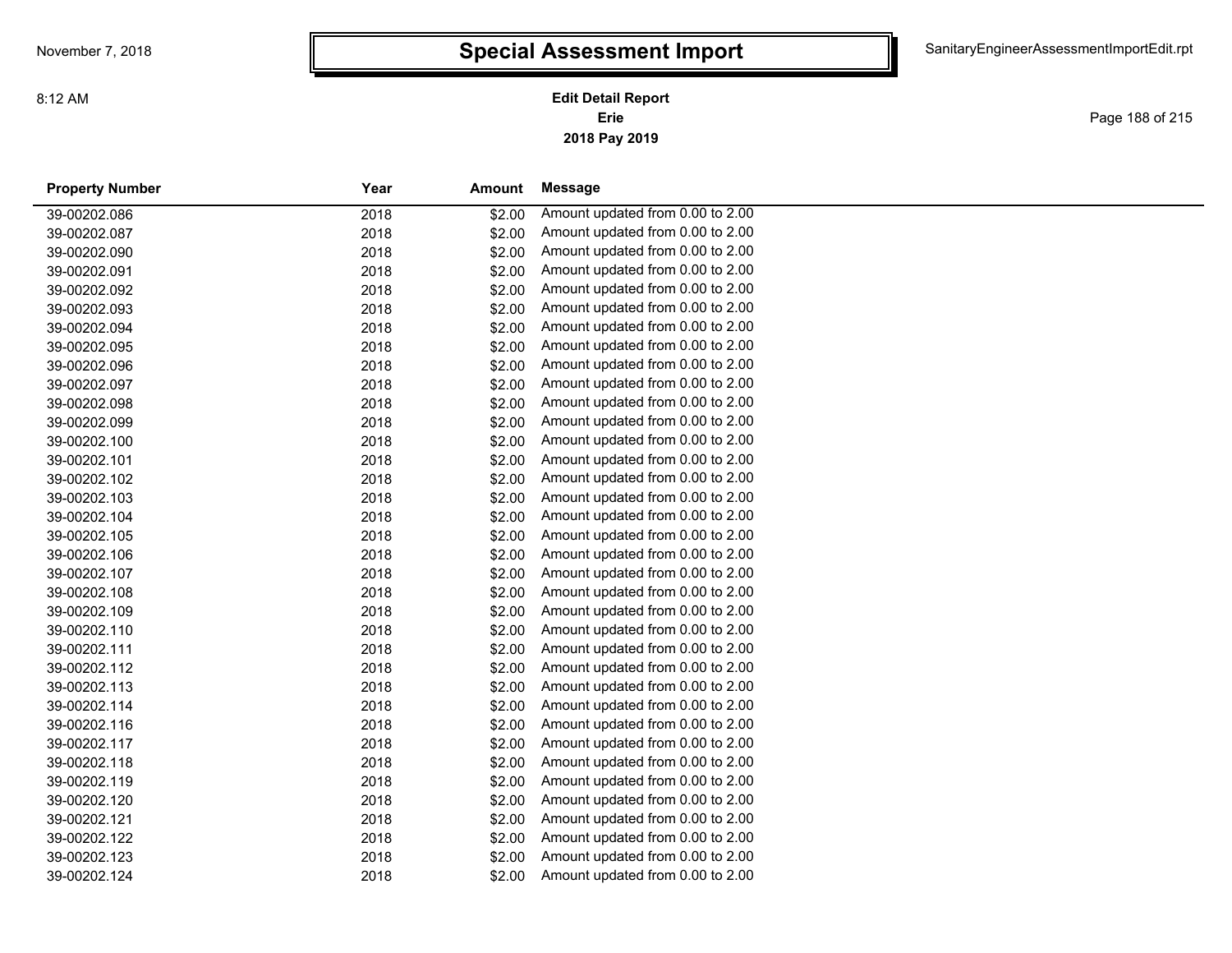**2018 Pay 2019 Erie Edit Detail Report**

Page 189 of 215

| <b>Property Number</b> | Year | Amount | <b>Message</b>                   |
|------------------------|------|--------|----------------------------------|
| 39-00202.125           | 2018 | \$2.00 | Amount updated from 0.00 to 2.00 |
| 39-00202.127           | 2018 | \$2.00 | Amount updated from 0.00 to 2.00 |
| 39-00202.128           | 2018 | \$2.00 | Amount updated from 0.00 to 2.00 |
| 39-00202.129           | 2018 | \$2.00 | Amount updated from 0.00 to 2.00 |
| 39-00202.130           | 2018 | \$2.00 | Amount updated from 0.00 to 2.00 |
| 39-00202.131           | 2018 | \$2.00 | Amount updated from 0.00 to 2.00 |
| 39-00202.132           | 2018 | \$2.00 | Amount updated from 0.00 to 2.00 |
| 39-00202.133           | 2018 | \$2.00 | Amount updated from 0.00 to 2.00 |
| 39-00202.134           | 2018 | \$2.00 | Amount updated from 0.00 to 2.00 |
| 39-00202.135           | 2018 | \$2.00 | Amount updated from 0.00 to 2.00 |
| 39-00202.136           | 2018 | \$2.00 | Amount updated from 0.00 to 2.00 |
| 39-00202.138           | 2018 | \$2.00 | Amount updated from 0.00 to 2.00 |
| 39-00202.139           | 2018 | \$2.00 | Amount updated from 0.00 to 2.00 |
| 39-00202.140           | 2018 | \$2.00 | Amount updated from 0.00 to 2.00 |
| 39-00202.141           | 2018 | \$2.00 | Amount updated from 0.00 to 2.00 |
| 39-00202.142           | 2018 | \$2.00 | Amount updated from 0.00 to 2.00 |
| 39-00202.143           | 2018 | \$2.00 | Amount updated from 0.00 to 2.00 |
| 39-00202.144           | 2018 | \$2.00 | Amount updated from 0.00 to 2.00 |
| 39-00202.145           | 2018 | \$2.00 | Amount updated from 0.00 to 2.00 |
| 39-00202.146           | 2018 | \$2.00 | Amount updated from 0.00 to 2.00 |
| 39-00202.147           | 2018 | \$2.00 | Amount updated from 0.00 to 2.00 |
| 39-00202.148           | 2018 | \$2.00 | Amount updated from 0.00 to 2.00 |
| 39-00202.149           | 2018 | \$2.00 | Amount updated from 0.00 to 2.00 |
| 39-00202.150           | 2018 | \$2.00 | Amount updated from 0.00 to 2.00 |
| 39-00202.151           | 2018 | \$2.00 | Amount updated from 0.00 to 2.00 |
| 39-00202.152           | 2018 | \$2.00 | Amount updated from 0.00 to 2.00 |
| 39-00202.153           | 2018 | \$2.00 | Amount updated from 0.00 to 2.00 |
| 39-00202.154           | 2018 | \$2.00 | Amount updated from 0.00 to 2.00 |
| 39-00202.156           | 2018 | \$2.00 | Amount updated from 0.00 to 2.00 |
| 39-00202.157           | 2018 | \$2.00 | Amount updated from 0.00 to 2.00 |
| 39-00202.158           | 2018 | \$2.00 | Amount updated from 0.00 to 2.00 |
| 39-00202.159           | 2018 | \$2.00 | Amount updated from 0.00 to 2.00 |
| 39-00202.160           | 2018 | \$2.00 | Amount updated from 0.00 to 2.00 |
| 39-00202.161           | 2018 | \$2.00 | Amount updated from 0.00 to 2.00 |
| 39-00202.162           | 2018 | \$2.00 | Amount updated from 0.00 to 2.00 |
| 39-00202.163           | 2018 | \$2.00 | Amount updated from 0.00 to 2.00 |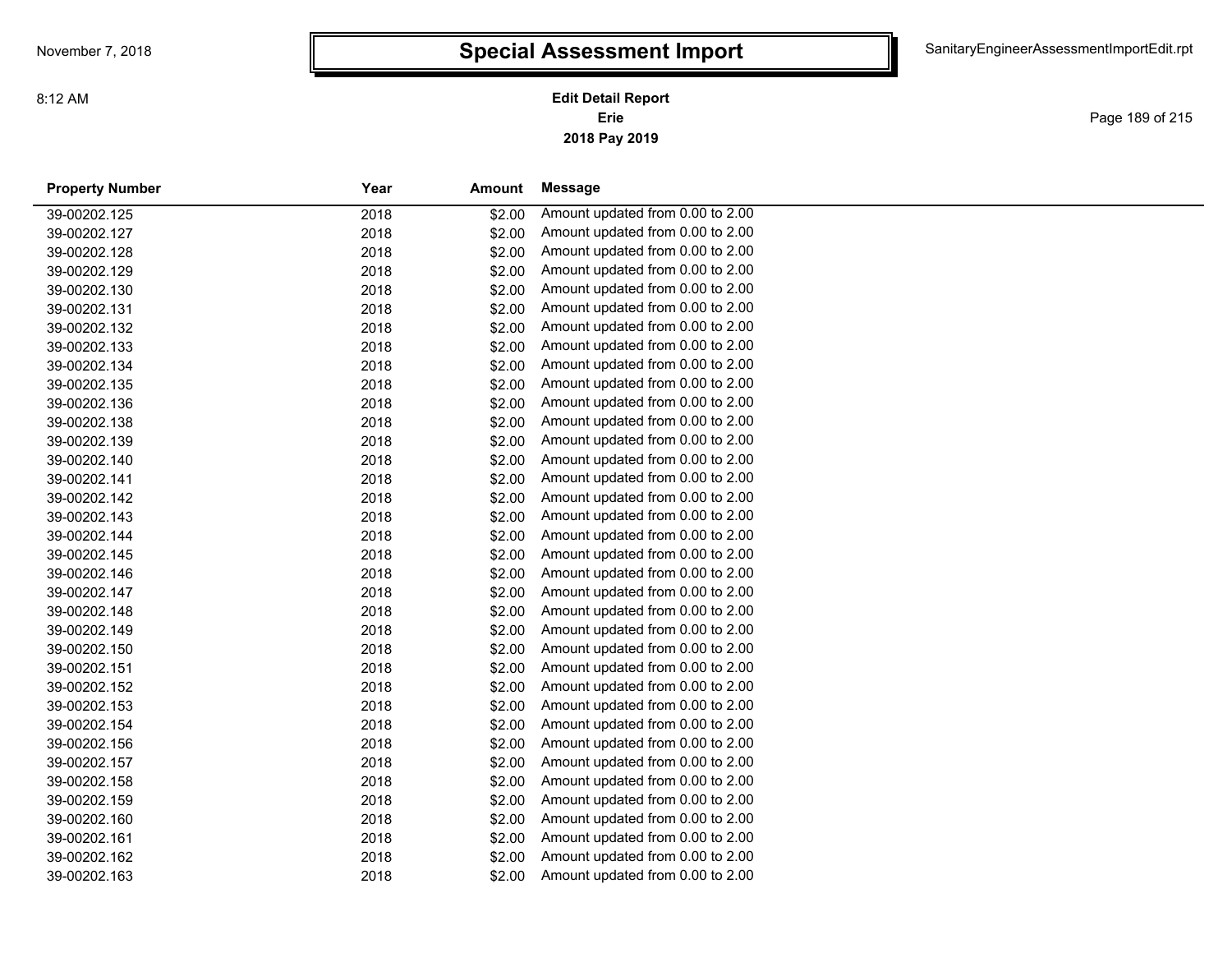**2018 Pay 2019 Erie Edit Detail Report**

Page 190 of 215

| <b>Property Number</b> | Year | Amount | Message                          |  |
|------------------------|------|--------|----------------------------------|--|
| 39-00202.164           | 2018 | \$2.00 | Amount updated from 0.00 to 2.00 |  |
| 39-00202.165           | 2018 | \$2.00 | Amount updated from 0.00 to 2.00 |  |
| 39-00202.166           | 2018 | \$2.00 | Amount updated from 0.00 to 2.00 |  |
| 39-00202.167           | 2018 | \$2.00 | Amount updated from 0.00 to 2.00 |  |
| 39-00202.168           | 2018 | \$2.00 | Amount updated from 0.00 to 2.00 |  |
| 39-00202.169           | 2018 | \$2.00 | Amount updated from 0.00 to 2.00 |  |
| 39-00202.170           | 2018 | \$2.00 | Amount updated from 0.00 to 2.00 |  |
| 39-00202.172           | 2018 | \$2.00 | Amount updated from 0.00 to 2.00 |  |
| 39-00202.173           | 2018 | \$2.00 | Amount updated from 0.00 to 2.00 |  |
| 39-00202.174           | 2018 | \$2.00 | Amount updated from 0.00 to 2.00 |  |
| 39-00202.175           | 2018 | \$2.00 | Amount updated from 0.00 to 2.00 |  |
| 39-00202.176           | 2018 | \$2.00 | Amount updated from 0.00 to 2.00 |  |
| 39-00202.177           | 2018 | \$2.00 | Amount updated from 0.00 to 2.00 |  |
| 39-00202.178           | 2018 | \$2.00 | Amount updated from 0.00 to 2.00 |  |
| 39-00202.179           | 2018 | \$2.00 | Amount updated from 0.00 to 2.00 |  |
| 39-00202.180           | 2018 | \$2.00 | Amount updated from 0.00 to 2.00 |  |
| 39-00202.181           | 2018 | \$2.00 | Amount updated from 0.00 to 2.00 |  |
| 39-00202.182           | 2018 | \$2.00 | Amount updated from 0.00 to 2.00 |  |
| 39-00202.183           | 2018 | \$2.00 | Amount updated from 0.00 to 2.00 |  |
| 39-00202.186           | 2018 | \$2.00 | Amount updated from 0.00 to 2.00 |  |
| 39-00202.187           | 2018 | \$2.00 | Amount updated from 0.00 to 2.00 |  |
| 39-00202.188           | 2018 | \$2.00 | Amount updated from 0.00 to 2.00 |  |
| 39-00202.189           | 2018 | \$2.00 | Amount updated from 0.00 to 2.00 |  |
| 39-00202.190           | 2018 | \$2.00 | Amount updated from 0.00 to 2.00 |  |
| 39-00202.191           | 2018 | \$2.00 | Amount updated from 0.00 to 2.00 |  |
| 39-00202.192           | 2018 | \$2.00 | Amount updated from 0.00 to 2.00 |  |
| 39-00202.194           | 2018 | \$2.00 | Amount updated from 0.00 to 2.00 |  |
| 39-00202.195           | 2018 | \$2.00 | Amount updated from 0.00 to 2.00 |  |
| 39-00202.196           | 2018 | \$2.00 | Amount updated from 0.00 to 2.00 |  |
| 39-00202.197           | 2018 | \$2.00 | Amount updated from 0.00 to 2.00 |  |
| 39-00202.198           | 2018 | \$2.00 | Amount updated from 0.00 to 2.00 |  |
| 39-00202.200           | 2018 | \$2.00 | Amount updated from 0.00 to 2.00 |  |
| 39-00202.201           | 2018 | \$2.00 | Amount updated from 0.00 to 2.00 |  |
| 39-00202.202           | 2018 | \$2.00 | Amount updated from 0.00 to 2.00 |  |
| 39-00202.203           | 2018 | \$2.00 | Amount updated from 0.00 to 2.00 |  |
| 39-00202.205           | 2018 | \$2.00 | Amount updated from 0.00 to 2.00 |  |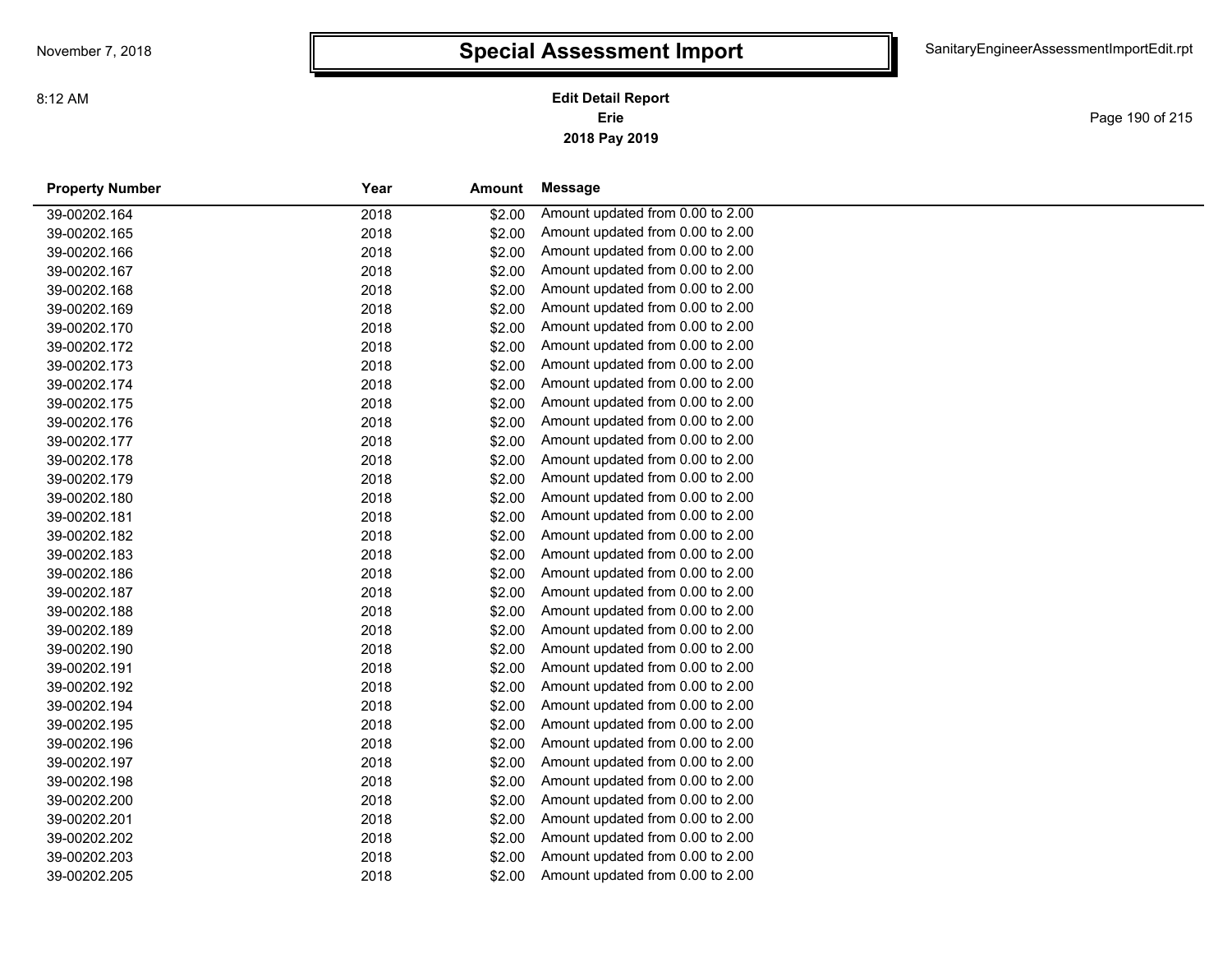**2018 Pay 2019 Erie Edit Detail Report**

Page 191 of 215

| <b>Property Number</b>                     | Year | Amount   | Message                            |  |
|--------------------------------------------|------|----------|------------------------------------|--|
| 39-00202.206                               | 2018 | \$2.00   | Amount updated from 0.00 to 2.00   |  |
| 39-00202.207                               | 2018 | \$2.00   | Amount updated from 0.00 to 2.00   |  |
| 39-00202.208                               | 2018 | \$2.00   | Amount updated from 0.00 to 2.00   |  |
| 39-00202.209                               | 2018 | \$2.00   | Amount updated from 0.00 to 2.00   |  |
| 39-00202.210                               | 2018 | \$2.00   | Amount updated from 0.00 to 2.00   |  |
| 39-00202.211                               | 2018 | \$2.00   | Amount updated from 0.00 to 2.00   |  |
| 39-00202.212                               | 2018 | \$2.00   | Amount updated from 0.00 to 2.00   |  |
| 39-00202.213                               | 2018 | \$2.00   | Amount updated from 0.00 to 2.00   |  |
| 39-00202.214                               | 2018 | \$2.00   | Amount updated from 0.00 to 2.00   |  |
| 39-00202.217                               | 2018 | \$2.00   | Amount updated from 0.00 to 2.00   |  |
| 39-00202.218                               | 2018 | \$2.00   | Amount updated from 0.00 to 2.00   |  |
| 39-00202.219                               | 2018 | \$2.00   | Amount updated from 0.00 to 2.00   |  |
| Total for C163939025 - LAKEFIELD MANOR #93 |      | \$472.30 |                                    |  |
| C163939026 - PLUM BROOK OAKS-1 #4          |      |          |                                    |  |
| 39-00769.000                               | 2018 | \$234.75 | Amount updated from 0.00 to 234.75 |  |
| 39-00852.003                               | 2018 | \$39.35  | Amount updated from 0.00 to 39.35  |  |
| 39-00852.004                               | 2018 | \$47.30  | Amount updated from 0.00 to 47.30  |  |
| 39-00852.005                               | 2018 | \$47.30  | Amount updated from 0.00 to 47.30  |  |
| 39-00852.006                               | 2018 | \$47.30  | Amount updated from 0.00 to 47.30  |  |
| 39-00852.007                               | 2018 | \$47.30  | Amount updated from 0.00 to 47.30  |  |
| 39-00852.008                               | 2018 | \$47.30  | Amount updated from 0.00 to 47.30  |  |
| 39-00852.009                               | 2018 | \$47.30  | Amount updated from 0.00 to 47.30  |  |
| 39-00852.010                               | 2018 | \$47.30  | Amount updated from 0.00 to 47.30  |  |
| 39-00852.011                               | 2018 | \$47.30  | Amount updated from 0.00 to 47.30  |  |
| 39-00852.012                               | 2018 | \$47.30  | Amount updated from 0.00 to 47.30  |  |
| 39-00852.013                               | 2018 | \$47.30  | Amount updated from 0.00 to 47.30  |  |
| 39-00852.014                               | 2018 | \$47.30  | Amount updated from 0.00 to 47.30  |  |
| 39-00852.015                               | 2018 | \$47.30  | Amount updated from 0.00 to 47.30  |  |
| 39-00852.016                               | 2018 | \$47.30  | Amount updated from 0.00 to 47.30  |  |
| 39-00852.017                               | 2018 | \$47.30  | Amount updated from 0.00 to 47.30  |  |
| 39-00852.018                               | 2018 | \$26.20  | Amount updated from 0.00 to 26.20  |  |
| 39-00852.021                               | 2018 | \$39.35  | Amount updated from 0.00 to 39.35  |  |
| 39-00852.022                               | 2018 | \$19.68  | Amount updated from 0.00 to 19.68  |  |
| 39-00852.023                               | 2018 | \$39.35  | Amount updated from 0.00 to 39.35  |  |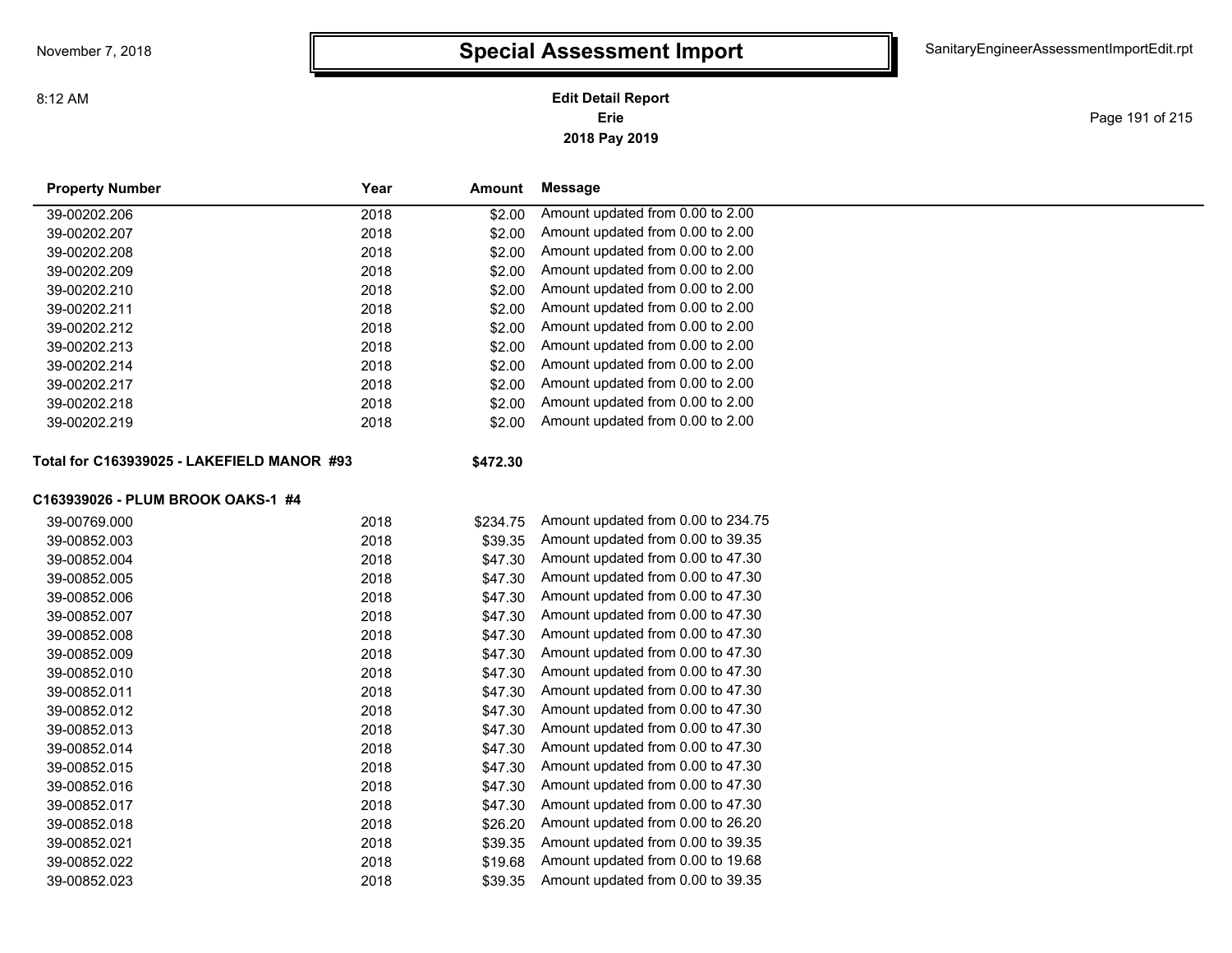### **2018 Pay 2019 Erie Edit Detail Report**

Page 192 of 215

| <b>Property Number</b>                     | Year | Amount     | <b>Message</b>                     |
|--------------------------------------------|------|------------|------------------------------------|
| 39-00852.024                               | 2018 | \$39.35    | Amount updated from 0.00 to 39.35  |
| 39-00852.025                               | 2018 | \$39.35    | Amount updated from 0.00 to 39.35  |
| 39-00852.026                               | 2018 | \$39.35    | Amount updated from 0.00 to 39.35  |
| 39-00852.027                               | 2018 | \$39.35    | Amount updated from 0.00 to 39.35  |
| 39-00852.028                               | 2018 | \$39.35    | Amount updated from 0.00 to 39.35  |
| 39-00852.029                               | 2018 | \$39.35    | Amount updated from 0.00 to 39.35  |
| 39-00852.030                               | 2018 | \$39.35    | Amount updated from 0.00 to 39.35  |
| 39-00852.031                               | 2018 | \$39.35    | Amount updated from 0.00 to 39.35  |
| 39-00852.032                               | 2018 | \$39.35    | Amount updated from 0.00 to 39.35  |
| Total for C163939026 - PLUM BROOK OAKS-1 # |      | \$1,415.03 |                                    |
| C163939027 - PLUM BROOK HILLS EST-         |      |            |                                    |
| 39-00971.002                               | 2018 | \$14.05    | Amount updated from 0.00 to 14.05  |
| 39-00971.003                               | 2018 | \$14.05    | Amount updated from 0.00 to 14.05  |
| 39-00971.004                               | 2018 | \$14.05    | Amount updated from 0.00 to 14.05  |
| 39-00971.005                               | 2018 | \$14.05    | Amount updated from 0.00 to 14.05  |
| 39-00971.006                               | 2018 | \$14.05    | Amount updated from 0.00 to 14.05  |
| 39-00971.008                               | 2018 | \$28.09    | Amount updated from 0.00 to 28.09  |
| 39-00971.009                               | 2018 | \$14.05    | Amount updated from 0.00 to 14.05  |
| 39-00971.010                               | 2018 | \$14.05    | Amount updated from 0.00 to 14.05  |
| 39-00971.011                               | 2018 | \$14.05    | Amount updated from 0.00 to 14.05  |
| 39-00971.012                               | 2018 | \$14.05    | Amount updated from 0.00 to 14.05  |
| Total for C163939027 - PLUM BROOK HILLS ES |      | \$154.54   |                                    |
| C163939028 - SONGWOOD RES-2 #110           |      |            |                                    |
| 39-00720.025                               | 2018 | \$80.93    | Amount updated from 0.00 to 80.93  |
| 39-00720.026                               | 2018 | \$357.26   | Amount updated from 0.00 to 357.26 |
| 39-00720.027                               | 2018 | \$386.17   | Amount updated from 0.00 to 386.17 |
| 39-00720.028                               | 2018 | \$75.15    | Amount updated from 0.00 to 75.15  |
| 39-00720.029                               | 2018 | \$68.22    | Amount updated from 0.00 to 68.22  |
| 39-00720.031                               | 2018 | \$63.59    | Amount updated from 0.00 to 63.59  |
| 39-00720.032                               | 2018 | \$63.59    | Amount updated from 0.00 to 63.59  |
| 39-00769.000                               | 2018 | \$61.28    | Amount updated from 0.00 to 61.28  |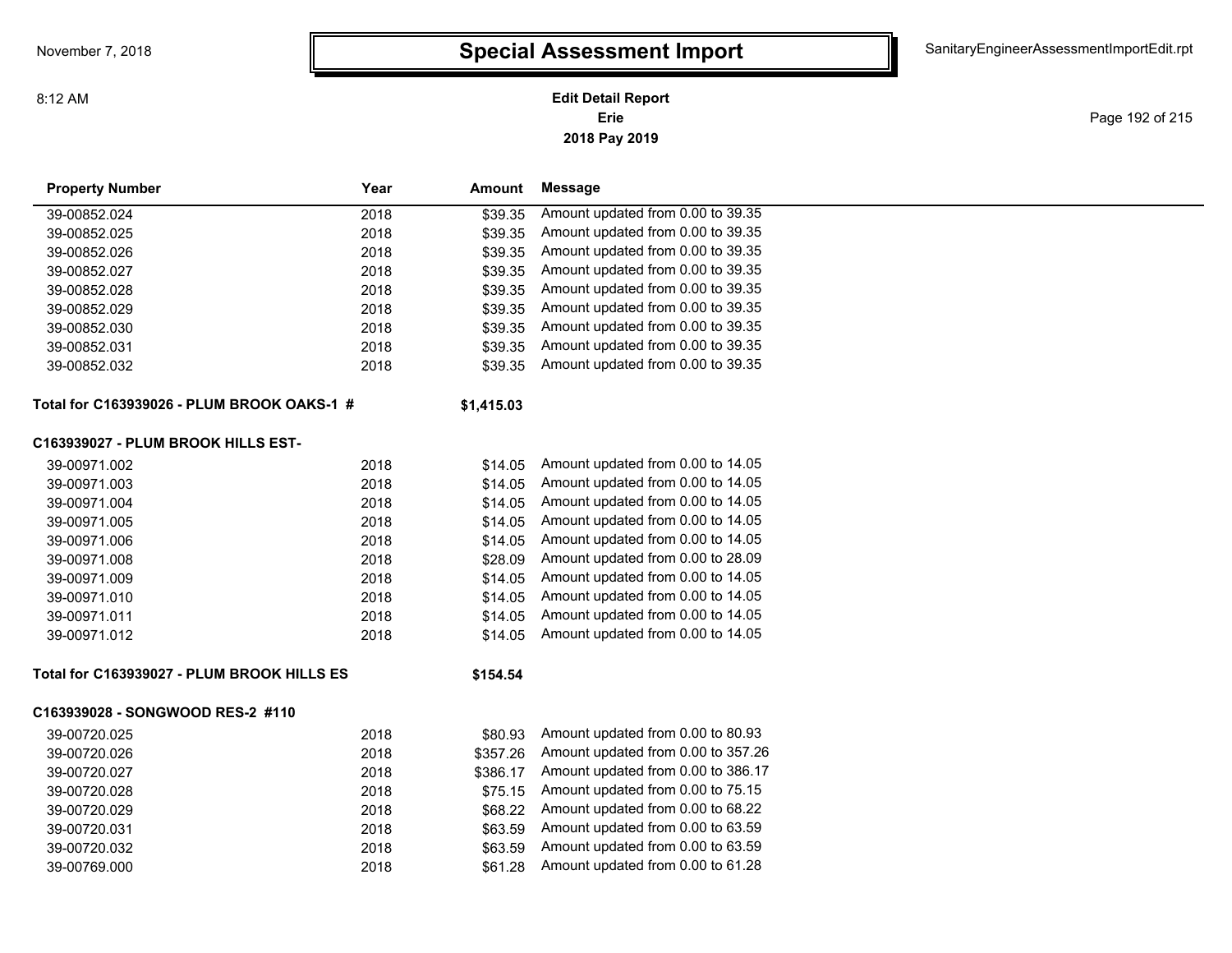### **2018 Pay 2019 Erie Edit Detail Report**

Page 193 of 215

| <b>Property Number</b>                    | Year       | Amount   | Message                            |  |
|-------------------------------------------|------------|----------|------------------------------------|--|
| Total for C163939028 - SONGWOOD RES-2 #11 | \$1,156.19 |          |                                    |  |
| C163939029 - SONGWOOD RESERVE #9          |            |          |                                    |  |
| 39-00720.008                              | 2018       | \$114.30 | Amount updated from 0.00 to 114.30 |  |
| 39-00720.009                              | 2018       | \$114.30 | Amount updated from 0.00 to 114.30 |  |
| 39-00720.010                              | 2018       | \$114.30 | Amount updated from 0.00 to 114.30 |  |
| 39-00720.011                              | 2018       | \$114.30 | Amount updated from 0.00 to 114.30 |  |
| 39-00720.012                              | 2018       | \$114.30 | Amount updated from 0.00 to 114.30 |  |
| 39-00720.013                              | 2018       | \$114.30 | Amount updated from 0.00 to 114.30 |  |
| 39-00720.014                              | 2018       | \$114.30 | Amount updated from 0.00 to 114.30 |  |
| 39-00720.015                              | 2018       | \$114.30 | Amount updated from 0.00 to 114.30 |  |
| 39-00769.000                              | 2018       | \$57.15  | Amount updated from 0.00 to 57.15  |  |
| Total for C163939029 - SONGWOOD RESERVE # |            | \$971.55 |                                    |  |
| C163939031 - EAGLE CREST SUBD - 3 #       |            |          |                                    |  |
| 39-00769.000                              | 2018       | \$243.88 | Amount updated from 0.00 to 243.88 |  |
| 39-00738.041                              | 2018       | \$42.88  | Amount updated from 0.00 to 42.88  |  |
| 39-00738.042                              | 2018       | \$42.88  | Amount updated from 0.00 to 42.88  |  |
| 39-00738.043                              | 2018       | \$42.88  | Amount updated from 0.00 to 42.88  |  |
| 39-00738.044                              | 2018       | \$42.88  | Amount updated from 0.00 to 42.88  |  |
| 39-00738.045                              | 2018       | \$42.88  | Amount updated from 0.00 to 42.88  |  |
| 39-00738.046                              | 2018       | \$42.88  | Amount updated from 0.00 to 42.88  |  |
| 39-00738.047                              | 2018       | \$42.88  | Amount updated from 0.00 to 42.88  |  |
| 39-00738.048                              | 2018       | \$42.88  | Amount updated from 0.00 to 42.88  |  |
| 39-00738.049                              | 2018       | \$42.88  | Amount updated from 0.00 to 42.88  |  |
| 39-00738.050                              | 2018       | \$42.88  | Amount updated from 0.00 to 42.88  |  |
| 39-00738.051                              | 2018       | \$42.88  | Amount updated from 0.00 to 42.88  |  |
| 39-00738.052                              | 2018       | \$42.88  | Amount updated from 0.00 to 42.88  |  |
| 39-00738.053                              | 2018       | \$42.88  | Amount updated from 0.00 to 42.88  |  |
| 39-00738.054                              | 2018       | \$42.88  | Amount updated from 0.00 to 42.88  |  |
| 39-00738.055                              | 2018       | \$42.88  | Amount updated from 0.00 to 42.88  |  |
| 39-00738.056                              | 2018       | \$42.88  | Amount updated from 0.00 to 42.88  |  |
| 39-00738.057                              | 2018       | \$42.88  | Amount updated from 0.00 to 42.88  |  |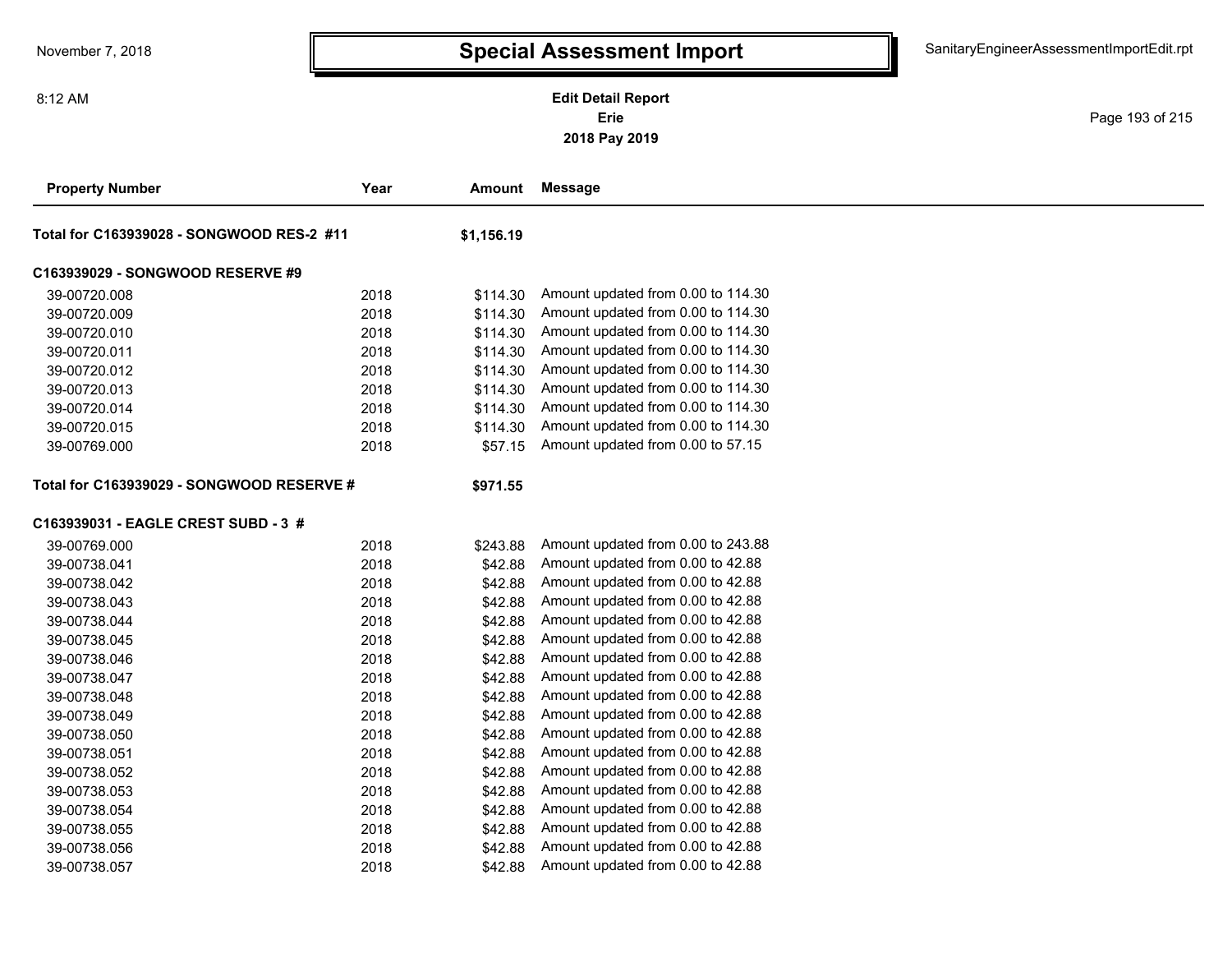#### **2018 Pay 2019 Erie Edit Detail Report**

Page 194 of 215

| <b>Property Number</b>                        | Year | Amount     | <b>Message</b>                     |
|-----------------------------------------------|------|------------|------------------------------------|
| 39-00738.058                                  | 2018 | \$42.88    | Amount updated from 0.00 to 42.88  |
| 39-00738.059                                  | 2018 | \$42.88    | Amount updated from 0.00 to 42.88  |
| 39-00738.060                                  | 2018 | \$42.88    | Amount updated from 0.00 to 42.88  |
| 39-00738.061                                  | 2018 | \$42.88    | Amount updated from 0.00 to 42.88  |
| 39-00738.062                                  | 2018 | \$42.88    | Amount updated from 0.00 to 42.88  |
| 39-00738.063                                  | 2018 | \$42.88    | Amount updated from 0.00 to 42.88  |
| 39-00738.064                                  | 2018 | \$42.88    | Amount updated from 0.00 to 42.88  |
| 39-00738.065                                  | 2018 | \$42.88    | Amount updated from 0.00 to 42.88  |
| 39-00738.066                                  | 2018 | \$42.88    | Amount updated from 0.00 to 42.88  |
| 39-00738.067                                  | 2018 | \$42.88    | Amount updated from 0.00 to 42.88  |
| Total for C163939031 - EAGLE CREST SUBD - 3   |      | \$1,401.64 |                                    |
| C163941002 - DAUCH DITCH #46                  |      |            |                                    |
| 32-04082.000                                  | 2018 | \$16.53    | Amount updated from 0.00 to 16.53  |
| 32-04424.001                                  | 2018 | \$2.00     | Amount updated from 0.00 to 2.00   |
| 32-63829.015                                  | 2018 | \$2.00     | Amount updated from 0.00 to 2.00   |
| 39-00876.000                                  | 2018 | \$4.57     | Amount updated from 0.00 to 4.57   |
| 39-01117.000                                  | 2018 | \$2.00     | Amount updated from 0.00 to 2.00   |
| 32-01068.000                                  | 2018 | \$54.14    | Amount updated from 0.00 to 54.14  |
| 32-02680.000                                  | 2018 | \$38.47    | Amount updated from 0.00 to 38.47  |
| 32-04424.000                                  | 2018 | \$11.26    | Amount updated from 0.00 to 11.26  |
| 32-04870.000                                  | 2018 | \$42.35    | Amount updated from 0.00 to 42.35  |
| 41-00015.000                                  | 2018 | \$36.36    | Amount updated from 0.00 to 36.36  |
| 41-00024.000                                  | 2018 | \$25.83    | Amount updated from 0.00 to 25.83  |
| 41-00034.000                                  | 2018 | \$5.16     | Amount updated from 0.00 to 5.16   |
| 41-00060.000                                  | 2018 | \$64.05    | Amount updated from 0.00 to 64.05  |
| 41-00077.000                                  | 2018 | \$2.00     | Amount updated from 0.00 to 2.00   |
| <b>Total for C163941002 - DAUCH DITCH #46</b> |      | \$306.72   |                                    |
| C163941005 - WILLOW LAKES #124                |      |            |                                    |
| 39-00769.000                                  | 2018 | \$525.90   | Amount updated from 0.00 to 525.90 |
| 41-00014.004                                  | 2018 | \$76.05    | Amount updated from 0.00 to 76.05  |
| 41-00014.005                                  | 2018 | \$76.05    | Amount updated from 0.00 to 76.05  |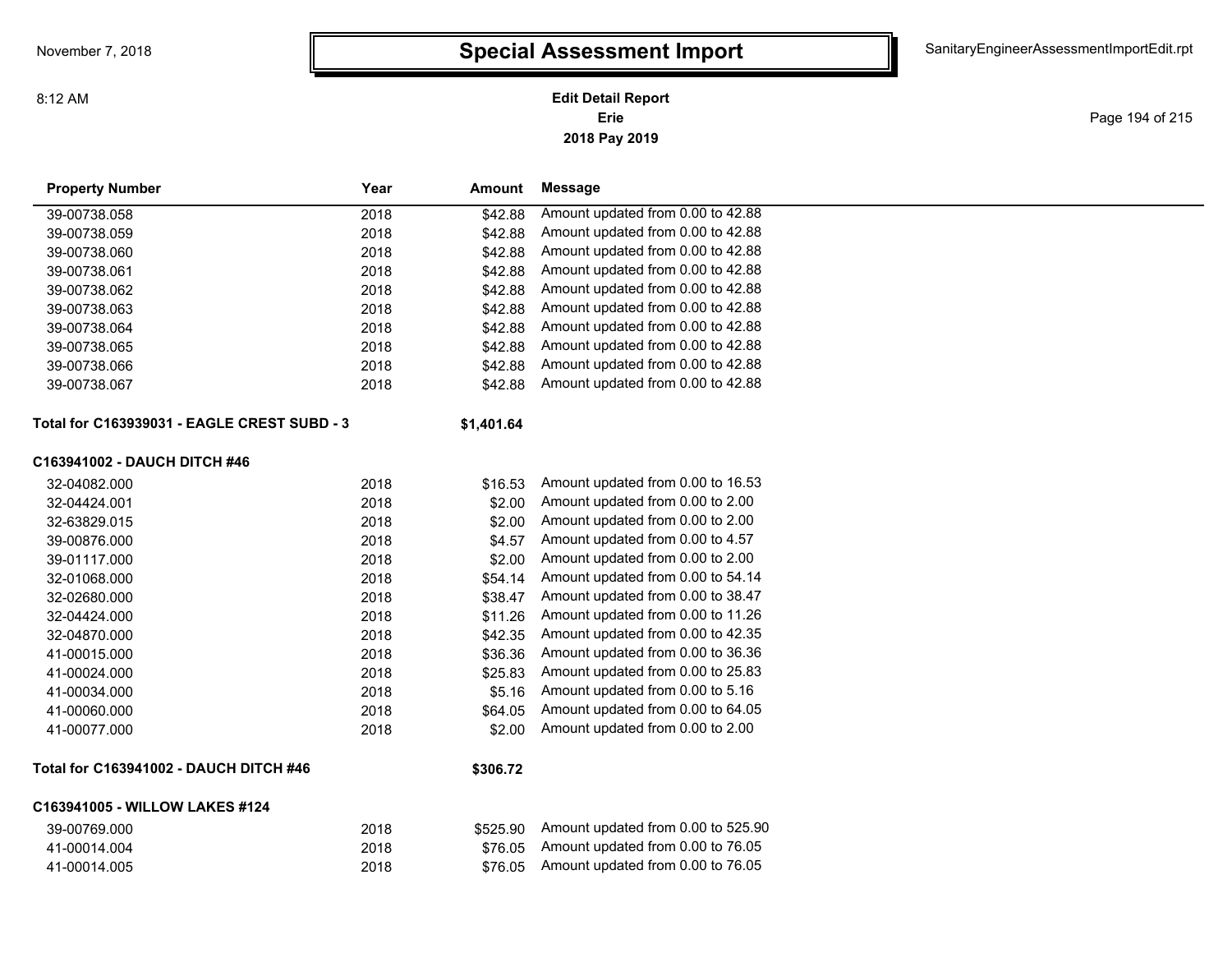Page 195 of 215

| <b>Property Number</b> | Year<br>Amount  |         | Message                           |  |
|------------------------|-----------------|---------|-----------------------------------|--|
| 41-00014.006           | 2018            | \$76.05 | Amount updated from 0.00 to 76.05 |  |
| 41-00014.007           | 2018            | \$76.05 | Amount updated from 0.00 to 76.05 |  |
| 41-00014.008           | 2018            | \$76.05 | Amount updated from 0.00 to 76.05 |  |
| 41-00014.009           | 2018            | \$76.05 | Amount updated from 0.00 to 76.05 |  |
| 41-00014.010           | 2018            | \$76.05 | Amount updated from 0.00 to 76.05 |  |
| 41-00014.011           | 2018<br>\$76.05 |         | Amount updated from 0.00 to 76.05 |  |
| 41-00014.012           | 2018            | \$76.05 | Amount updated from 0.00 to 76.05 |  |
| 41-00014.013           | 2018<br>\$76.05 |         | Amount updated from 0.00 to 76.05 |  |
| 41-00014.014           | 2018            | \$76.05 | Amount updated from 0.00 to 76.05 |  |
| 41-00014.015           | 2018            | \$76.05 | Amount updated from 0.00 to 76.05 |  |
| 41-00014.016           | 2018            | \$76.05 | Amount updated from 0.00 to 76.05 |  |
| 41-00014.017           | 2018<br>\$76.05 |         | Amount updated from 0.00 to 76.05 |  |
| 41-00014.018           | 2018<br>\$76.05 |         | Amount updated from 0.00 to 76.05 |  |
| 41-00014.019           | 2018            | \$76.05 | Amount updated from 0.00 to 76.05 |  |
| 41-00014.020           | 2018            | \$76.05 | Amount updated from 0.00 to 76.05 |  |
| 41-00014.021           | \$76.05<br>2018 |         | Amount updated from 0.00 to 76.05 |  |
| 41-00014.022           | 2018            | \$76.05 | Amount updated from 0.00 to 76.05 |  |
| 41-00014.023           | 2018<br>\$76.05 |         | Amount updated from 0.00 to 76.05 |  |
| 41-00014.024           | 2018<br>\$76.05 |         | Amount updated from 0.00 to 76.05 |  |
| 41-00014.025           | 2018<br>\$76.05 |         | Amount updated from 0.00 to 76.05 |  |
| 41-00014.026           | 2018            | \$76.05 | Amount updated from 0.00 to 76.05 |  |
| 41-00014.027           | 2018<br>\$76.05 |         | Amount updated from 0.00 to 76.05 |  |
| 41-00014.028           | 2018<br>\$76.05 |         | Amount updated from 0.00 to 76.05 |  |
| 41-00014.029           | 2018            | \$76.05 | Amount updated from 0.00 to 76.05 |  |
| 41-00014.030           | 2018            | \$76.05 | Amount updated from 0.00 to 76.05 |  |
| 41-00014.031           | 2018            | \$76.05 | Amount updated from 0.00 to 76.05 |  |
| 41-00014.032           | 2018            | \$76.05 | Amount updated from 0.00 to 76.05 |  |
| 41-00014.033           | 2018            | \$76.05 | Amount updated from 0.00 to 76.05 |  |
| 41-00014.034           | 2018<br>\$76.05 |         | Amount updated from 0.00 to 76.05 |  |
| 41-00014.035           | 2018<br>\$76.05 |         | Amount updated from 0.00 to 76.05 |  |
| 41-00014.036           | 2018            | \$76.05 | Amount updated from 0.00 to 76.05 |  |
| 41-00014.037           | 2018<br>\$76.05 |         | Amount updated from 0.00 to 76.05 |  |
| 41-00014.038           | \$76.05<br>2018 |         | Amount updated from 0.00 to 76.05 |  |
| 41-00014.039           | 2018            | \$76.05 | Amount updated from 0.00 to 76.05 |  |
| 41-00014.040           | 2018<br>\$76.05 |         | Amount updated from 0.00 to 76.05 |  |
| 41-00014.041           | 2018            | \$76.05 | Amount updated from 0.00 to 76.05 |  |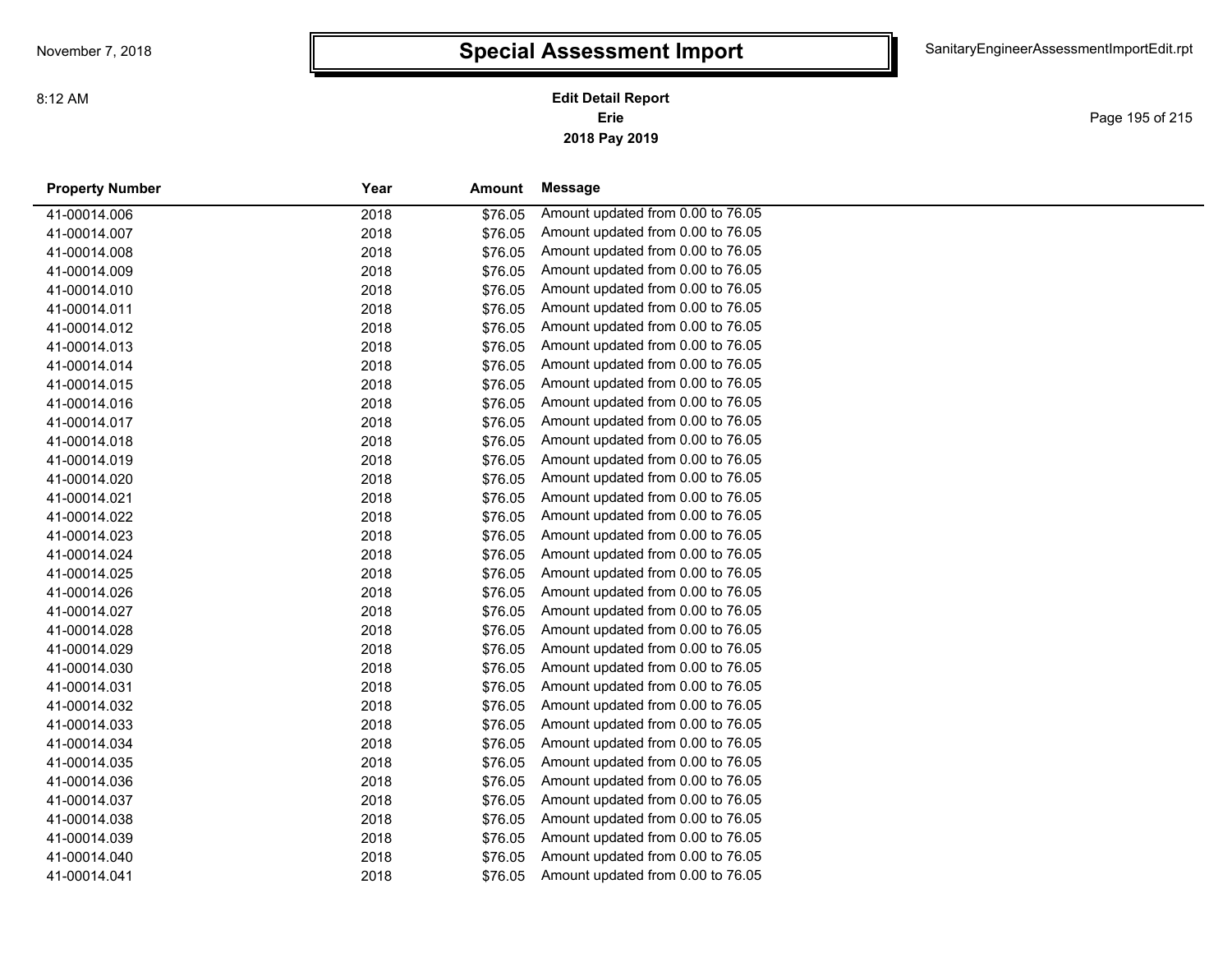**2018 Pay 2019 Erie Edit Detail Report**

Page 196 of 215

| <b>Property Number</b>                   | Year | Amount     | <b>Message</b>                     |
|------------------------------------------|------|------------|------------------------------------|
| Total for C163941005 - WILLOW LAKES #124 |      | \$3,415.80 |                                    |
| C163942001 - BEATTY DITCH # 36           |      |            |                                    |
| 39-00055.000                             | 2018 | \$15.60    | Amount updated from 0.00 to 15.60  |
| 39-00055.001                             | 2018 | \$111.08   | Amount updated from 0.00 to 111.08 |
| 39-00056.000                             | 2018 | \$4.53     | Amount updated from 0.00 to 4.53   |
| 39-00057.000                             | 2018 | \$49.79    | Amount updated from 0.00 to 49.79  |
| 39-00333.001                             | 2018 | \$2.50     | Amount updated from 0.00 to 2.50   |
| 39-00479.000                             | 2018 | \$6.97     | Amount updated from 0.00 to 6.97   |
| 39-00578.001                             | 2018 | \$3.80     | Amount updated from 0.00 to 3.80   |
| 39-00769.000                             | 2018 | \$19.64    | Amount updated from 0.00 to 19.64  |
| 39-00770.000                             | 2018 | \$20.30    | Amount updated from 0.00 to 20.30  |
| 39-01117.000                             | 2018 | \$41.90    | Amount updated from 0.00 to 41.90  |
| 42-00090.000                             | 2018 | \$4.53     | Amount updated from 0.00 to 4.53   |
| 42-00093.000                             | 2018 | \$116.54   | Amount updated from 0.00 to 116.54 |
| 42-01136.000                             | 2018 | \$3.00     | Amount updated from 0.00 to 3.00   |
| 42-01569.000                             | 2018 | \$2.50     | Amount updated from 0.00 to 2.50   |
| 42-01760.000                             | 2018 | \$2.50     | Amount updated from 0.00 to 2.50   |
| 42-01780.000                             | 2018 | \$3.00     | Amount updated from 0.00 to 3.00   |
| 42-01800.000                             | 2018 | \$3.02     | Amount updated from 0.00 to 3.02   |
| 42-01895.000                             | 2018 | \$68.74    | Amount updated from 0.00 to 68.74  |
| 42-01973.000                             | 2018 | \$8.51     | Amount updated from 0.00 to 8.51   |
| 42-02021.000                             | 2018 | \$216.05   | Amount updated from 0.00 to 216.05 |
| 42-62071.000                             | 2018 | \$35.81    | Amount updated from 0.00 to 35.81  |
| 12-90029.000                             | 2018 | \$72.67    | Amount updated from 0.00 to 72.67  |
| 39-00055.002                             | 2018 | \$247.15   | Amount updated from 0.00 to 247.15 |
| 39-00097.000                             | 2018 | \$65.47    | Amount updated from 0.00 to 65.47  |
| 39-00100.000                             | 2018 | \$116.21   | Amount updated from 0.00 to 116.21 |
| 39-00378.000                             | 2018 | \$399.37   | Amount updated from 0.00 to 399.37 |
| 39-00573.000                             | 2018 | \$37.99    | Amount updated from 0.00 to 37.99  |
| 39-00573.001                             | 2018 | \$4.95     | Amount updated from 0.00 to 4.95   |
| 39-00573.002                             | 2018 | \$4.95     | Amount updated from 0.00 to 4.95   |
| 39-00573.003                             | 2018 | \$9.36     | Amount updated from 0.00 to 9.36   |
| 39-00573.004                             | 2018 | \$11.57    | Amount updated from 0.00 to 11.57  |
| 39-00574.000                             | 2018 | \$9.40     | Amount updated from 0.00 to 9.40   |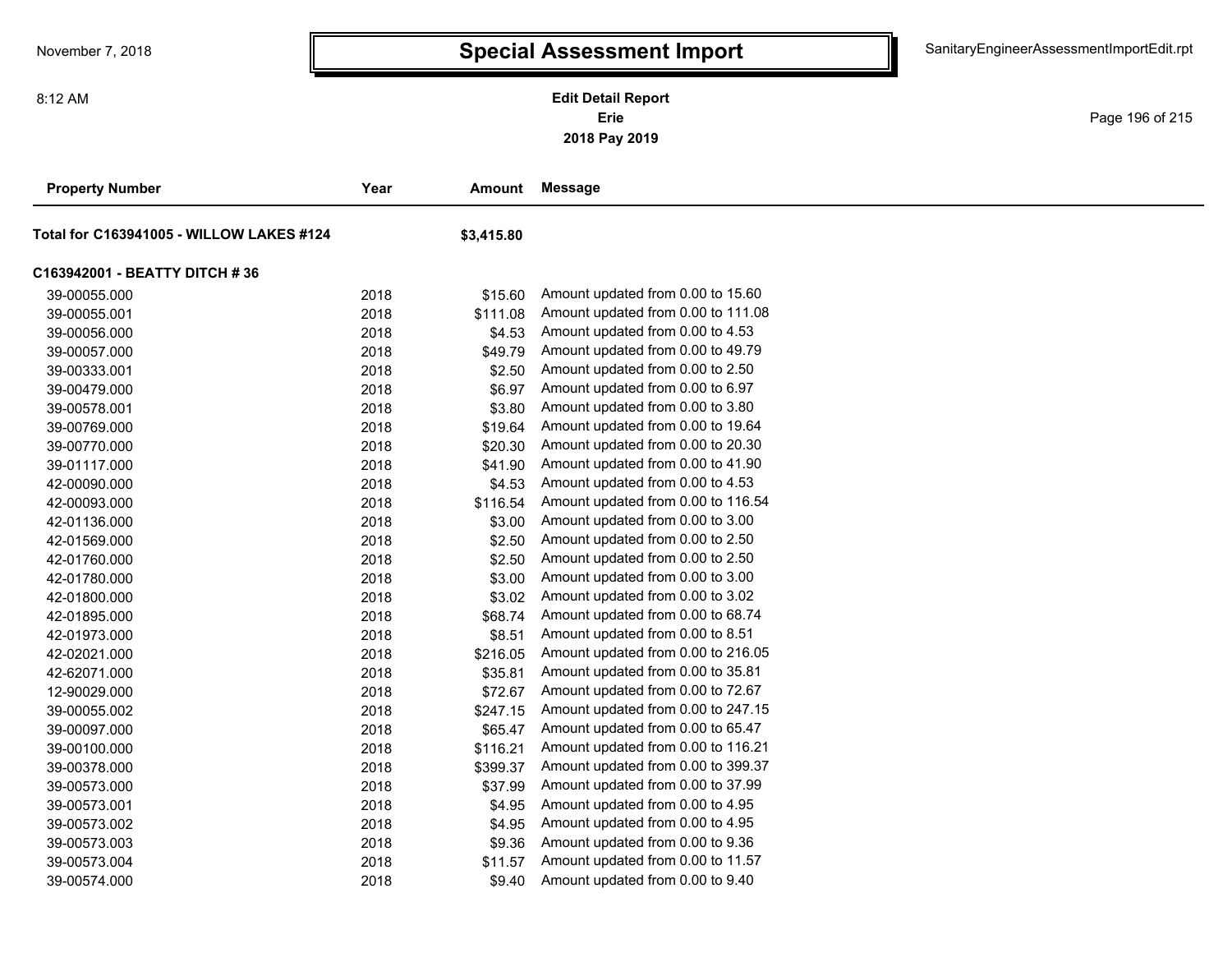#### **2018 Pay 2019 Erie Edit Detail Report**

Page 197 of 215

| <b>Property Number</b>                  | Year | Amount     | <b>Message</b>                       |
|-----------------------------------------|------|------------|--------------------------------------|
| 39-00577.000                            | 2018 | \$2.50     | Amount updated from 0.00 to 2.50     |
| 39-00578.000                            | 2018 | \$20.95    | Amount updated from 0.00 to 20.95    |
| 39-00580.000                            | 2018 | \$9.40     | Amount updated from 0.00 to 9.40     |
| 42-00120.000                            | 2018 | \$19.64    | Amount updated from 0.00 to 19.64    |
| 42-00826.000                            | 2018 | \$344.18   | Amount updated from 0.00 to 344.18   |
| 42-01476.000                            | 2018 | \$2.50     | Amount updated from 0.00 to 2.50     |
| 42-01494.000                            | 2018 | \$9.68     | Amount updated from 0.00 to 9.68     |
| 42-01852.000                            | 2018 | \$7.79     | Amount updated from 0.00 to 7.79     |
| 42-01852.001                            | 2018 | \$2.50     | Amount updated from 0.00 to 2.50     |
| 42-01896.000                            | 2018 | \$326.37   | Amount updated from 0.00 to 326.37   |
| 42-01897.000                            | 2018 | \$19.95    | Amount updated from 0.00 to 19.95    |
| 42-01972.000                            | 2018 | \$153.20   | Amount updated from 0.00 to 153.20   |
| 42-01972.001                            | 2018 | \$23.37    | Amount updated from 0.00 to 23.37    |
| 42-01972.005                            | 2018 | \$2.50     | Amount updated from 0.00 to 2.50     |
| Total for C163942001 - BEATTY DITCH #36 |      | \$2,663.93 |                                      |
| C163942004 - RYE BEACH #88 - R000A8     |      |            |                                      |
| 39-01117.000                            | 2018 | \$109.11   | Amount updated from 0.00 to 109.11   |
| 39-80001.000                            | 2018 | \$125.44   | Amount updated from 0.00 to 125.44   |
| 43-00012.000                            | 2018 | \$38.11    | Amount updated from 0.00 to 38.11    |
| 43-00223.000                            | 2018 | \$57.16    | Amount updated from 0.00 to 57.16    |
| 43-00230.000                            | 2018 | \$19.05    | Amount updated from 0.00 to 19.05    |
| 43-00233.000                            | 2018 | \$2.00     | Amount updated from 0.00 to 2.00     |
| 43-00329.000                            | 2018 | \$19.05    | Amount updated from 0.00 to 19.05    |
| 43-00397.000                            | 2018 | \$19.05    | Amount updated from 0.00 to 19.05    |
| 43-00398.000                            | 2018 | \$38.11    | Amount updated from 0.00 to 38.11    |
| 43-00525.000                            | 2018 | \$38.11    | Amount updated from 0.00 to 38.11    |
| 43-64001.000                            | 2018 | \$1,214.95 | Amount updated from 0.00 to 1,214.95 |
| 43-64002.000                            | 2018 | \$19.06    | Amount updated from 0.00 to 19.06    |
| 44-00018.000                            | 2018 | \$38.11    | Amount updated from 0.00 to 38.11    |
| 44-00023.000                            | 2018 | \$28.58    | Amount updated from 0.00 to 28.58    |
| 44-00024.000                            | 2018 | \$38.11    | Amount updated from 0.00 to 38.11    |
| 44-00034.000                            | 2018 | \$19.05    | Amount updated from 0.00 to 19.05    |
| 44-00035.000                            | 2018 | \$19.05    | Amount updated from 0.00 to 19.05    |
| 44-00047.000                            | 2018 | \$38.11    | Amount updated from 0.00 to 38.11    |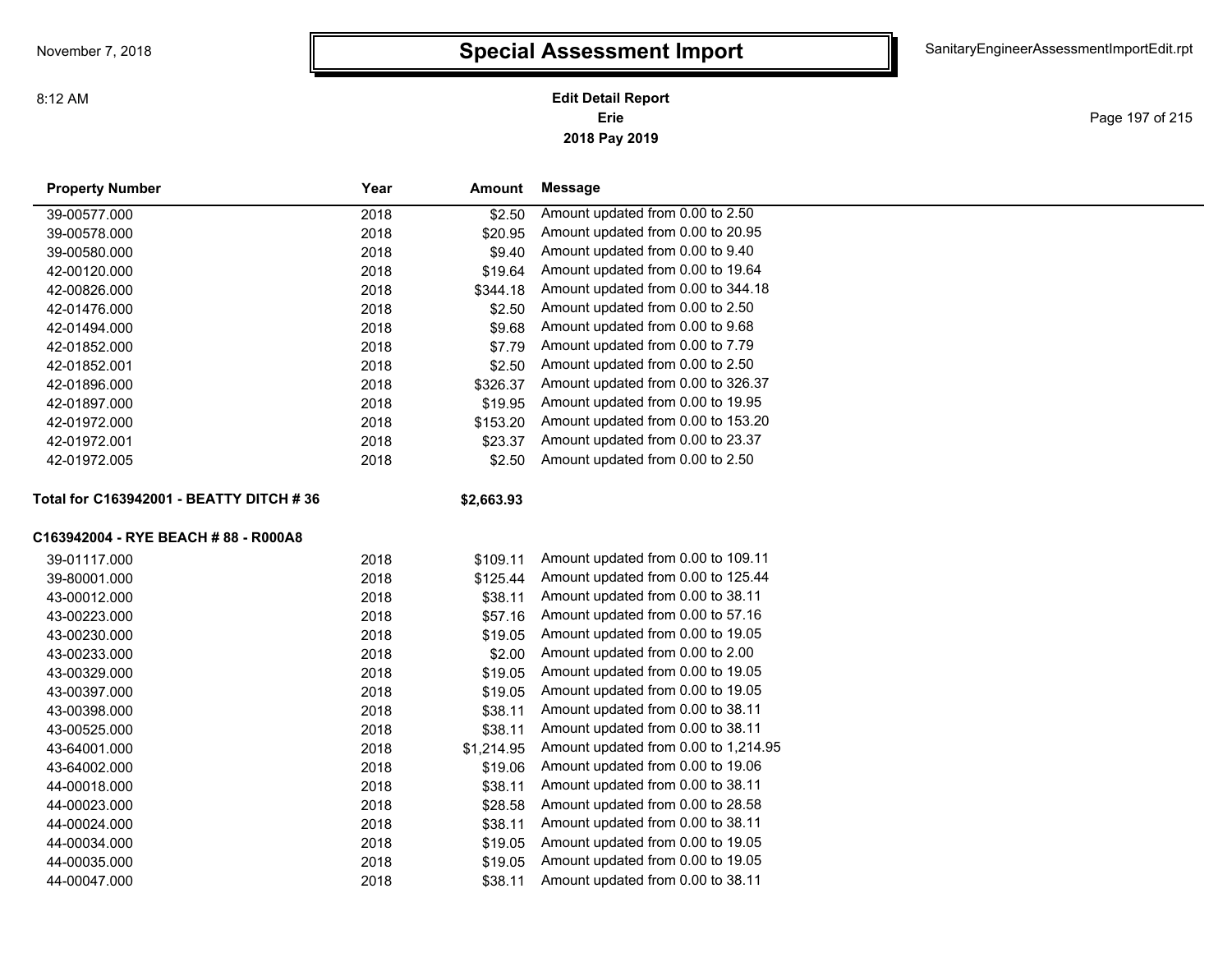**2018 Pay 2019 Erie Edit Detail Report**

Page 198 of 215

| <b>Property Number</b>                                             | Year | Amount     | Message                            |
|--------------------------------------------------------------------|------|------------|------------------------------------|
| 44-00049.000                                                       | 2018 | \$28.58    | Amount updated from 0.00 to 28.58  |
| 45-00374.000                                                       | 2018 | \$2.00     | Amount updated from 0.00 to 2.00   |
| 45-00497.000                                                       | 2018 | \$2.00     | Amount updated from 0.00 to 2.00   |
| Total for C163942004 - RYE BEACH # 88 - R000A                      |      | \$1.912.79 |                                    |
| C165050002 - TAYLOR TILE - MAIN B # 3                              |      |            |                                    |
| 39-00769.000                                                       | 2018 | \$128.04   | Amount updated from 0.00 to 128.04 |
| $F^{\wedge}$ $\wedge$ $\wedge$ $\wedge$ $\wedge$ $\wedge$ $\wedge$ | 0.10 |            | $0.00 \text{ kg}$ $\mu$ $\mu$      |

| 50-83018.000 | 2018 | \$98.45  | Amount updated from 0.00 to 98.45  |
|--------------|------|----------|------------------------------------|
| 39-00058.000 | 2018 | \$18.24  | Amount updated from 0.00 to 18.24  |
| 39-00087.000 | 2018 | \$13.26  | Amount updated from 0.00 to 13.26  |
| 39-00131.000 | 2018 | \$11.65  | Amount updated from 0.00 to 11.65  |
| 39-00133.000 | 2018 | \$11.25  | Amount updated from 0.00 to 11.25  |
| 39-00153.000 | 2018 | \$196.37 | Amount updated from 0.00 to 196.37 |
| 39-00153.001 | 2018 | \$180.20 | Amount updated from 0.00 to 180.20 |
| 39-00153.002 | 2018 | \$525.96 | Amount updated from 0.00 to 525.96 |
| 39-00153.003 | 2018 | \$526.86 | Amount updated from 0.00 to 526.86 |
| 39-00153.004 | 2018 | \$223.85 | Amount updated from 0.00 to 223.85 |
| 39-00153.005 | 2018 | \$32.20  | Amount updated from 0.00 to 32.20  |
| 39-00154.000 | 2018 | \$530.96 | Amount updated from 0.00 to 530.96 |
| 39-00157.000 | 2018 | \$50.81  | Amount updated from 0.00 to 50.81  |
| 39-00238.000 | 2018 | \$632.66 | Amount updated from 0.00 to 632.66 |
| 39-00238.001 | 2018 | \$27.33  | Amount updated from 0.00 to 27.33  |
| 39-00244.000 | 2018 | \$17.54  | Amount updated from 0.00 to 17.54  |
| 39-00284.000 | 2018 | \$12.76  | Amount updated from 0.00 to 12.76  |
| 39-00338.000 | 2018 | \$4.54   | Amount updated from 0.00 to 4.54   |
| 39-00352.000 | 2018 | \$7.73   | Amount updated from 0.00 to 7.73   |
| 39-00446.000 | 2018 | \$23.10  | Amount updated from 0.00 to 23.10  |
| 39-00466.000 | 2018 | \$39.22  | Amount updated from 0.00 to 39.22  |
| 39-00503.000 | 2018 | \$11.98  | Amount updated from 0.00 to 11.98  |
| 39-00703.000 | 2018 | \$6.11   | Amount updated from 0.00 to 6.11   |
| 39-00939.000 | 2018 | \$17.68  | Amount updated from 0.00 to 17.68  |
| 39-00940.000 | 2018 | \$38.42  | Amount updated from 0.00 to 38.42  |
| 39-00940.001 | 2018 | \$2.06   | Amount updated from 0.00 to 2.06   |
| 39-00942.000 | 2018 | \$11.01  | Amount updated from 0.00 to 11.01  |
| 39-00961.000 | 2018 | \$20.31  | Amount updated from 0.00 to 20.31  |
|              |      |          |                                    |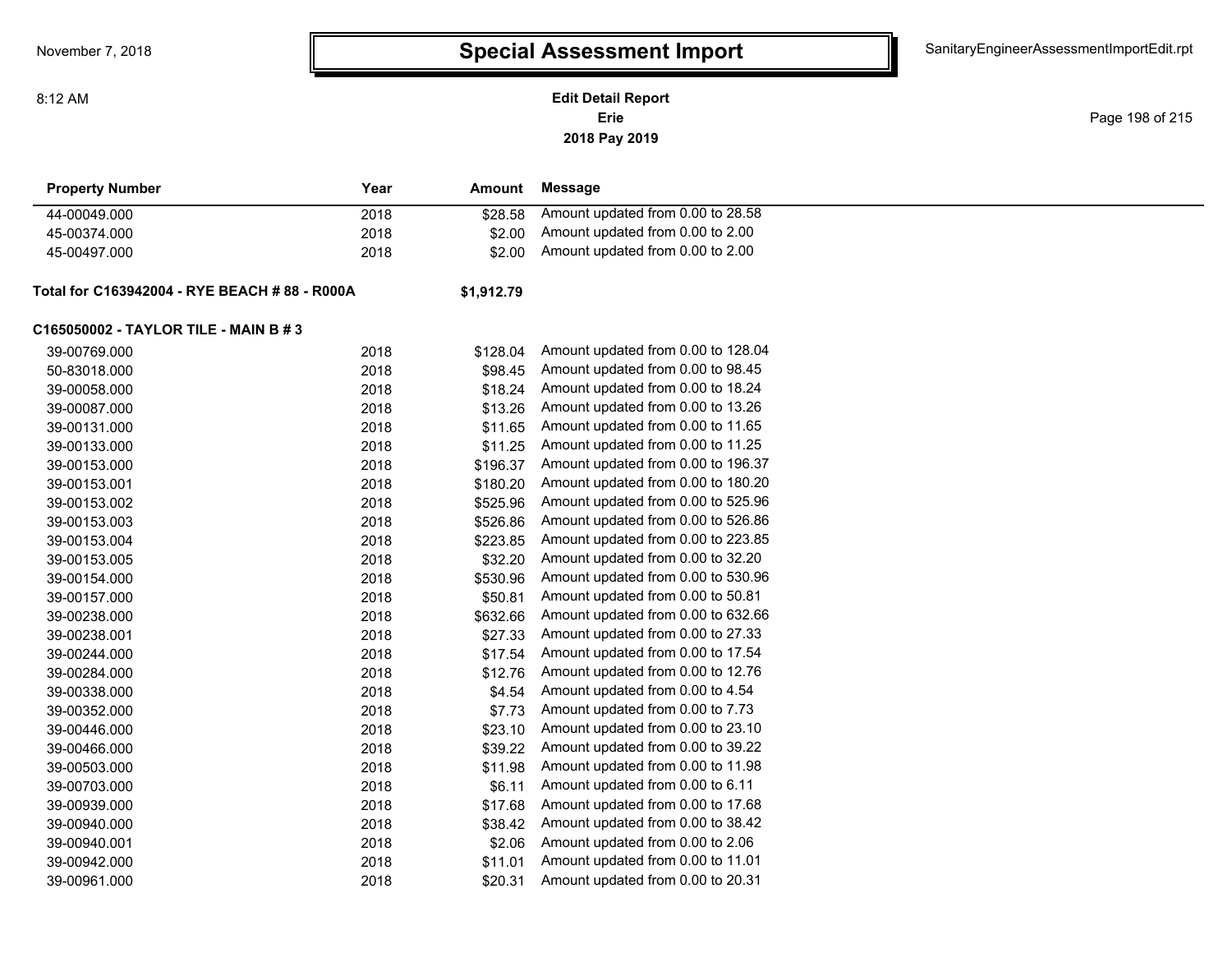**2018 Pay 2019 Erie Edit Detail Report**

Page 199 of 215

| <b>Property Number</b>                        | Year | Amount      | <b>Message</b>                       |
|-----------------------------------------------|------|-------------|--------------------------------------|
| 39-00964.000                                  | 2018 | \$20.90     | Amount updated from 0.00 to 20.90    |
| 39-00967.000                                  | 2018 | \$13.42     | Amount updated from 0.00 to 13.42    |
| 39-00968.000                                  | 2018 | \$19.45     | Amount updated from 0.00 to 19.45    |
| 39-01073.000                                  | 2018 | \$304.94    | Amount updated from 0.00 to 304.94   |
| 39-01073.002                                  | 2018 | \$3,306.15  | Amount updated from 0.00 to 3,306.15 |
| 39-01092.004                                  | 2018 | \$6.43      | Amount updated from 0.00 to 6.43     |
| 50-00092.000                                  | 2018 | \$155.78    | Amount updated from 0.00 to 155.78   |
| 50-00150.000                                  | 2018 | \$73.00     | Amount updated from 0.00 to 73.00    |
| 50-00224.000                                  | 2018 | \$182.93    | Amount updated from 0.00 to 182.93   |
| 50-00358.000                                  | 2018 | \$186.36    | Amount updated from 0.00 to 186.36   |
| 50-00367.000                                  | 2018 | \$1,278.99  | Amount updated from 0.00 to 1,278.99 |
| 50-00370.000                                  | 2018 | \$255.52    | Amount updated from 0.00 to 255.52   |
| 50-00371.002                                  | 2018 | \$30.85     | Amount updated from 0.00 to 30.85    |
| 50-00408.000                                  | 2018 | \$6.94      | Amount updated from 0.00 to 6.94     |
| 50-00483.000                                  | 2018 | \$8.48      | Amount updated from 0.00 to 8.48     |
| 50-00512.000                                  | 2018 | \$24.42     | Amount updated from 0.00 to 24.42    |
| 50-00672.000                                  | 2018 | \$222.61    | Amount updated from 0.00 to 222.61   |
| 50-00775.000                                  | 2018 | \$46.68     | Amount updated from 0.00 to 46.68    |
| 50-00776.000                                  | 2018 | \$79.54     | Amount updated from 0.00 to 79.54    |
| 50-00798.000                                  | 2018 | \$150.38    | Amount updated from 0.00 to 150.38   |
| 50-00854.000                                  | 2018 | \$193.05    | Amount updated from 0.00 to 193.05   |
| 50-00967.000                                  | 2018 | \$17.58     | Amount updated from 0.00 to 17.58    |
| 50-63012.000                                  | 2018 | \$42.42     | Amount updated from 0.00 to 42.42    |
| 50-63013.000                                  | 2018 | \$42.42     | Amount updated from 0.00 to 42.42    |
| 50-63014.000                                  | 2018 | \$42.42     | Amount updated from 0.00 to 42.42    |
| Total for C165050002 - TAYLOR TILE - MAIN B # |      | \$10,132.21 |                                      |
| <b>C165050003 - CREEKSIDE CIRCLE TILE #</b>   |      |             |                                      |
| 50-00730.002                                  | 2018 | \$35.61     | Amount updated from 0.00 to 35.61    |
| 50-00730.003                                  | 2018 | \$35.61     | Amount updated from 0.00 to 35.61    |
| 50-00730.004                                  | 2018 | \$35.61     | Amount updated from 0.00 to 35.61    |
| 50-00730.005                                  | 2018 | \$35.61     | Amount updated from 0.00 to 35.61    |
| 50-00730.006                                  | 2018 | \$35.61     | Amount updated from 0.00 to 35.61    |
| 50-00730.007                                  | 2018 | \$35.61     | Amount updated from 0.00 to 35.61    |
| 50-00730.008                                  | 2018 | \$35.61     | Amount updated from 0.00 to 35.61    |
|                                               |      |             |                                      |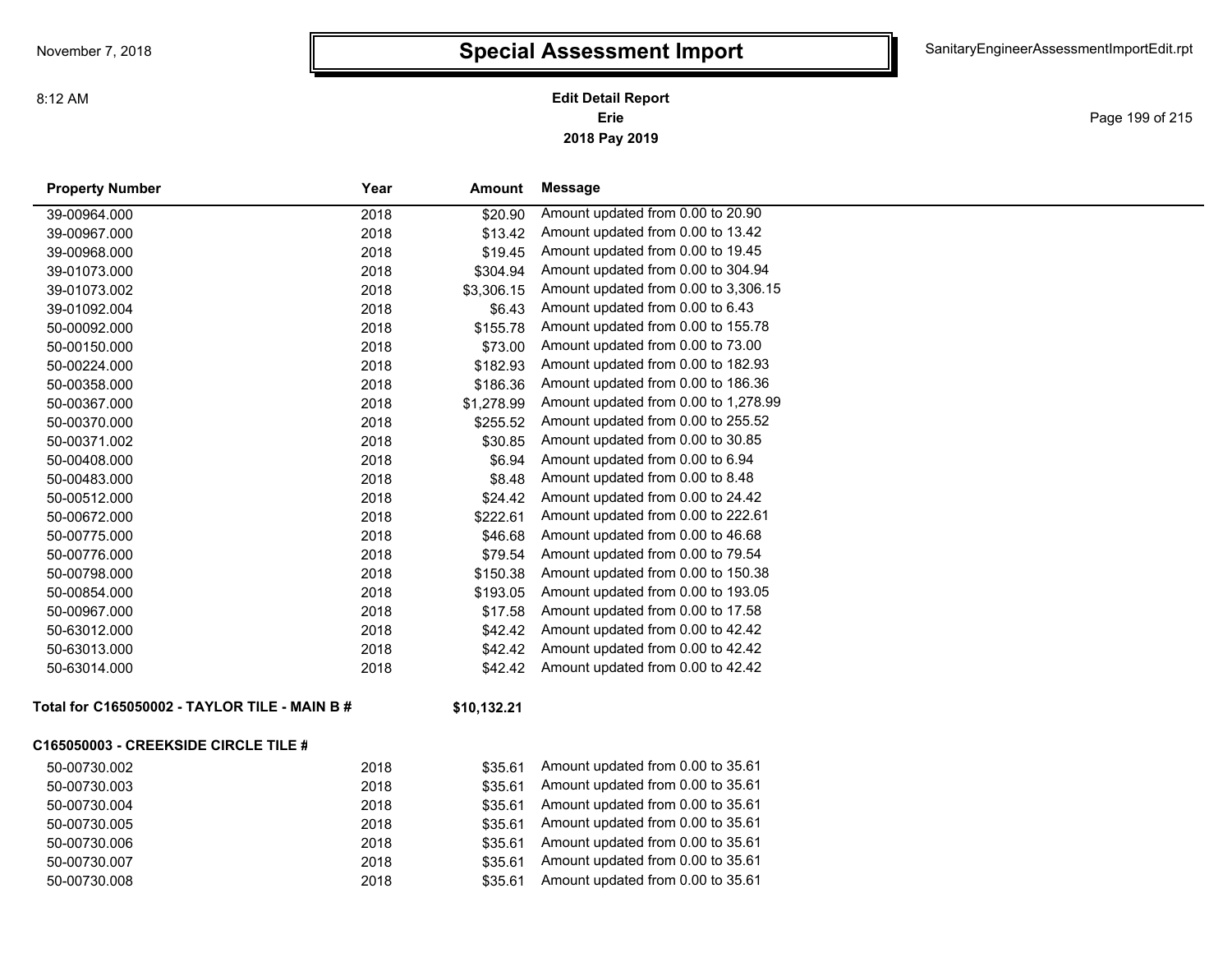**Erie Edit Detail Report**

**2018 Pay 2019**

Page 200 of 215

| <b>Property Number</b>                      | Year | <b>Amount</b> | <b>Message</b>                     |  |
|---------------------------------------------|------|---------------|------------------------------------|--|
| 50-00730.009                                | 2018 | \$35.61       | Amount updated from 0.00 to 35.61  |  |
| 50-00730.010                                | 2018 | \$35.61       | Amount updated from 0.00 to 35.61  |  |
| Total for C165050003 - CREEKSIDE CIRCLE TIL |      | \$320.49      |                                    |  |
| C165050004 - EDISON RIDGE EST #67 R         |      |               |                                    |  |
| 50-83018.000                                | 2018 | \$287.92      | Amount updated from 0.00 to 287.92 |  |
| 50-00460.001                                | 2018 | \$59.10       | Amount updated from 0.00 to 59.10  |  |
| 50-00460.002                                | 2018 | \$59.10       | Amount updated from 0.00 to 59.10  |  |
| 50-00460.003                                | 2018 | \$59.10       | Amount updated from 0.00 to 59.10  |  |
| 50-00460.005                                | 2018 | \$59.10       | Amount updated from 0.00 to 59.10  |  |
| 50-00460.006                                | 2018 | \$59.10       | Amount updated from 0.00 to 59.10  |  |
| 50-00460.007                                | 2018 | \$59.10       | Amount updated from 0.00 to 59.10  |  |
| 50-00460.008                                | 2018 | \$59.10       | Amount updated from 0.00 to 59.10  |  |
| 50-00460.009                                | 2018 | \$59.10       | Amount updated from 0.00 to 59.10  |  |
| 50-00460.010                                | 2018 | \$59.10       | Amount updated from 0.00 to 59.10  |  |
| 50-00460.011                                | 2018 | \$59.10       | Amount updated from 0.00 to 59.10  |  |
| 50-00460.012                                | 2018 | \$59.10       | Amount updated from 0.00 to 59.10  |  |
| 50-00460.013                                | 2018 | \$59.10       | Amount updated from 0.00 to 59.10  |  |
| 50-00460.014                                | 2018 | \$59.10       | Amount updated from 0.00 to 59.10  |  |
| 50-00460.015                                | 2018 | \$59.10       | Amount updated from 0.00 to 59.10  |  |
| 50-00460.016                                | 2018 | \$59.10       | Amount updated from 0.00 to 59.10  |  |
| 50-00460.017                                | 2018 | \$59.10       | Amount updated from 0.00 to 59.10  |  |
| 50-00460.018                                | 2018 | \$59.10       | Amount updated from 0.00 to 59.10  |  |
| 50-00460.019                                | 2018 | \$59.10       | Amount updated from 0.00 to 59.10  |  |
| 50-00460.020                                | 2018 | \$59.10       | Amount updated from 0.00 to 59.10  |  |
| 50-00460.021                                | 2018 | \$59.10       | Amount updated from 0.00 to 59.10  |  |
| 50-00460.022                                | 2018 | \$59.10       | Amount updated from 0.00 to 59.10  |  |
| 50-00460.023                                | 2018 | \$59.10       | Amount updated from 0.00 to 59.10  |  |
| 50-00460.024                                | 2018 | \$59.10       | Amount updated from 0.00 to 59.10  |  |
| 50-00460.026                                | 2018 | \$59.10       | Amount updated from 0.00 to 59.10  |  |
| 50-00460.027                                | 2018 | \$59.10       | Amount updated from 0.00 to 59.10  |  |
| 50-00460.028                                | 2018 | \$59.10       | Amount updated from 0.00 to 59.10  |  |
| 50-00460.029                                | 2018 | \$59.10       | Amount updated from 0.00 to 59.10  |  |
| 50-00460.030                                | 2018 | \$59.10       | Amount updated from 0.00 to 59.10  |  |
| 50-00460.031                                | 2018 | \$59.10       | Amount updated from 0.00 to 59.10  |  |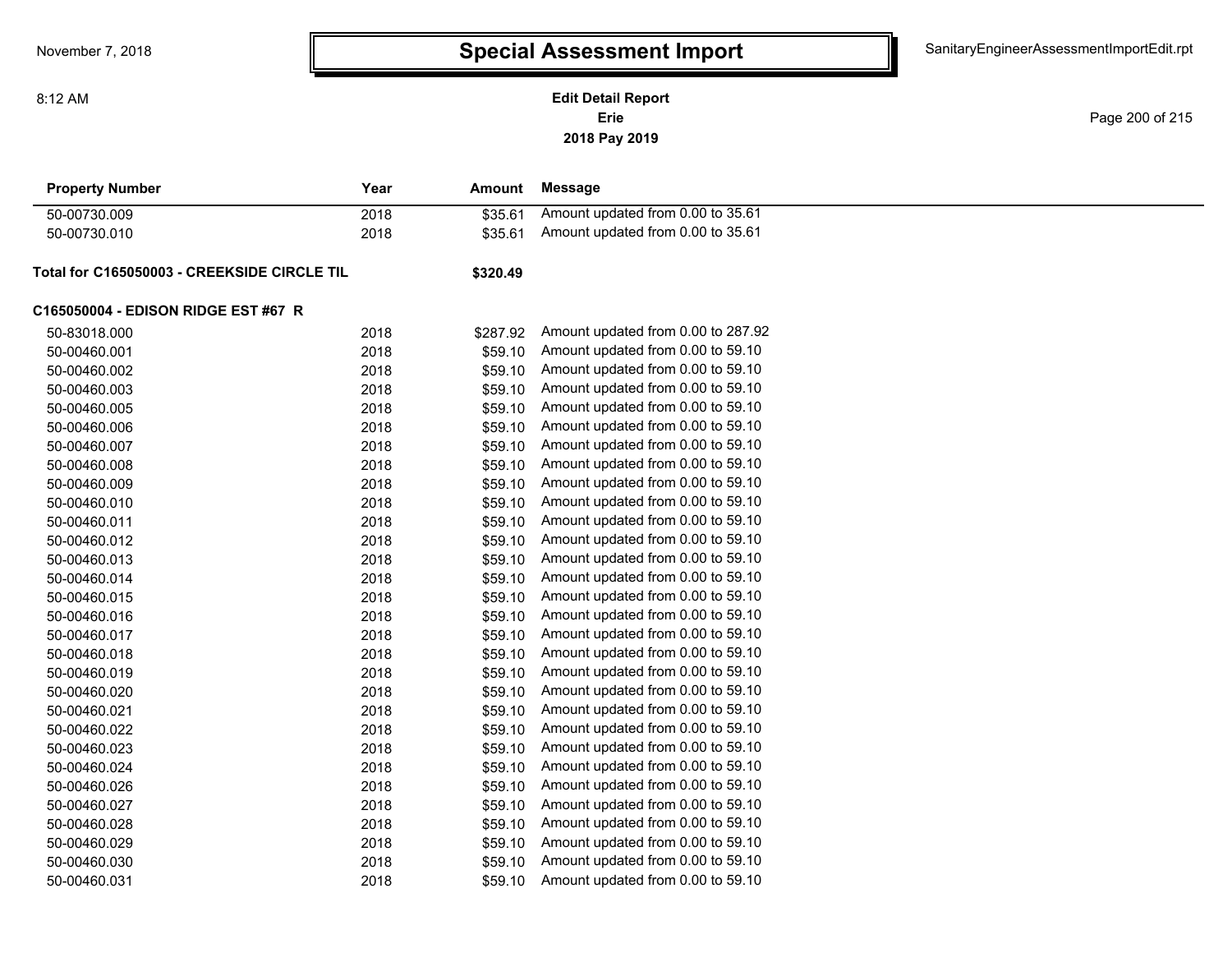### **2018 Pay 2019 Erie Edit Detail Report**

Page 201 of 215

| Amount updated from 0.00 to 59.10<br>2018<br>\$59.10<br>50-00460.032<br>Amount updated from 0.00 to 59.10<br>2018<br>\$59.10<br>50-00460.033<br>Amount updated from 0.00 to 59.10<br>2018<br>\$59.10<br>50-00460.034<br>Amount updated from 0.00 to 59.10<br>50-00460.035<br>2018<br>\$59.10<br>Amount updated from 0.00 to 59.10<br>50-00460.036<br>2018<br>\$59.10<br>Amount updated from 0.00 to 59.10<br>2018<br>50-00460.037<br>\$59.10<br>Amount updated from 0.00 to 59.10<br>2018<br>50-00460.038<br>\$59.10<br>Amount updated from 0.00 to 59.10<br>2018<br>\$59.10<br>50-00460.039<br>Amount updated from 0.00 to 59.10<br>2018<br>\$59.10<br>50-00460.040<br>\$2,533.72<br>Amount updated from 0.00 to 106.91<br>50-01110.001<br>2018<br>\$106.91<br>2018<br>Amount updated from 0.00 to 106.91<br>50-01110.002<br>\$106.91<br>Amount updated from 0.00 to 106.91<br>50-01110.003<br>2018<br>\$106.91<br>Amount updated from 0.00 to 106.91<br>2018<br>\$106.91<br>50-01110.004<br>Amount updated from 0.00 to 106.91<br>2018<br>50-01110.005<br>\$106.91<br>Amount updated from 0.00 to 106.91<br>2018<br>50-01110.006<br>\$106.91<br>Amount updated from 0.00 to 106.91<br>2018<br>50-01110.007<br>\$106.91<br>Amount updated from 0.00 to 11.01<br>50-01110.008<br>2018<br>\$11.01<br>Amount updated from 0.00 to 11.01<br>2018<br>50-01110.009<br>\$11.01<br>\$770.39<br>Amount updated from 0.00 to 113.79<br>50-83018.000<br>2018<br>\$113.79<br>Amount updated from 0.00 to 40.16<br>50-00463.001<br>2018<br>\$40.16<br>Amount updated from 0.00 to 40.16<br>50-00463.002<br>2018<br>\$40.16<br>Amount updated from 0.00 to 40.16<br>50-00463.003<br>2018<br>\$40.16<br>Amount updated from 0.00 to 40.16<br>2018<br>50-00463.004<br>\$40.16<br>Amount updated from 0.00 to 40.16<br>2018<br>50-00463.005<br>\$40.16<br>Amount updated from 0.00 to 40.16<br>2018<br>\$40.16<br>50-00463.006<br>Amount updated from 0.00 to 40.16<br>2018<br>50-00463.007<br>\$40.16<br>Amount updated from 0.00 to 40.16<br>2018<br>50-00463.008<br>\$40.16 | <b>Property Number</b>                             | Year | Amount | <b>Message</b> |
|----------------------------------------------------------------------------------------------------------------------------------------------------------------------------------------------------------------------------------------------------------------------------------------------------------------------------------------------------------------------------------------------------------------------------------------------------------------------------------------------------------------------------------------------------------------------------------------------------------------------------------------------------------------------------------------------------------------------------------------------------------------------------------------------------------------------------------------------------------------------------------------------------------------------------------------------------------------------------------------------------------------------------------------------------------------------------------------------------------------------------------------------------------------------------------------------------------------------------------------------------------------------------------------------------------------------------------------------------------------------------------------------------------------------------------------------------------------------------------------------------------------------------------------------------------------------------------------------------------------------------------------------------------------------------------------------------------------------------------------------------------------------------------------------------------------------------------------------------------------------------------------------------------------------------------------------------------------------------------------------------------------------------------------------------------------|----------------------------------------------------|------|--------|----------------|
|                                                                                                                                                                                                                                                                                                                                                                                                                                                                                                                                                                                                                                                                                                                                                                                                                                                                                                                                                                                                                                                                                                                                                                                                                                                                                                                                                                                                                                                                                                                                                                                                                                                                                                                                                                                                                                                                                                                                                                                                                                                                |                                                    |      |        |                |
|                                                                                                                                                                                                                                                                                                                                                                                                                                                                                                                                                                                                                                                                                                                                                                                                                                                                                                                                                                                                                                                                                                                                                                                                                                                                                                                                                                                                                                                                                                                                                                                                                                                                                                                                                                                                                                                                                                                                                                                                                                                                |                                                    |      |        |                |
|                                                                                                                                                                                                                                                                                                                                                                                                                                                                                                                                                                                                                                                                                                                                                                                                                                                                                                                                                                                                                                                                                                                                                                                                                                                                                                                                                                                                                                                                                                                                                                                                                                                                                                                                                                                                                                                                                                                                                                                                                                                                |                                                    |      |        |                |
|                                                                                                                                                                                                                                                                                                                                                                                                                                                                                                                                                                                                                                                                                                                                                                                                                                                                                                                                                                                                                                                                                                                                                                                                                                                                                                                                                                                                                                                                                                                                                                                                                                                                                                                                                                                                                                                                                                                                                                                                                                                                |                                                    |      |        |                |
|                                                                                                                                                                                                                                                                                                                                                                                                                                                                                                                                                                                                                                                                                                                                                                                                                                                                                                                                                                                                                                                                                                                                                                                                                                                                                                                                                                                                                                                                                                                                                                                                                                                                                                                                                                                                                                                                                                                                                                                                                                                                |                                                    |      |        |                |
|                                                                                                                                                                                                                                                                                                                                                                                                                                                                                                                                                                                                                                                                                                                                                                                                                                                                                                                                                                                                                                                                                                                                                                                                                                                                                                                                                                                                                                                                                                                                                                                                                                                                                                                                                                                                                                                                                                                                                                                                                                                                |                                                    |      |        |                |
|                                                                                                                                                                                                                                                                                                                                                                                                                                                                                                                                                                                                                                                                                                                                                                                                                                                                                                                                                                                                                                                                                                                                                                                                                                                                                                                                                                                                                                                                                                                                                                                                                                                                                                                                                                                                                                                                                                                                                                                                                                                                |                                                    |      |        |                |
|                                                                                                                                                                                                                                                                                                                                                                                                                                                                                                                                                                                                                                                                                                                                                                                                                                                                                                                                                                                                                                                                                                                                                                                                                                                                                                                                                                                                                                                                                                                                                                                                                                                                                                                                                                                                                                                                                                                                                                                                                                                                |                                                    |      |        |                |
|                                                                                                                                                                                                                                                                                                                                                                                                                                                                                                                                                                                                                                                                                                                                                                                                                                                                                                                                                                                                                                                                                                                                                                                                                                                                                                                                                                                                                                                                                                                                                                                                                                                                                                                                                                                                                                                                                                                                                                                                                                                                |                                                    |      |        |                |
|                                                                                                                                                                                                                                                                                                                                                                                                                                                                                                                                                                                                                                                                                                                                                                                                                                                                                                                                                                                                                                                                                                                                                                                                                                                                                                                                                                                                                                                                                                                                                                                                                                                                                                                                                                                                                                                                                                                                                                                                                                                                | <b>Total for C165050004 - EDISON RIDGE EST #67</b> |      |        |                |
|                                                                                                                                                                                                                                                                                                                                                                                                                                                                                                                                                                                                                                                                                                                                                                                                                                                                                                                                                                                                                                                                                                                                                                                                                                                                                                                                                                                                                                                                                                                                                                                                                                                                                                                                                                                                                                                                                                                                                                                                                                                                | C165050006 - ESTUARY #73                           |      |        |                |
|                                                                                                                                                                                                                                                                                                                                                                                                                                                                                                                                                                                                                                                                                                                                                                                                                                                                                                                                                                                                                                                                                                                                                                                                                                                                                                                                                                                                                                                                                                                                                                                                                                                                                                                                                                                                                                                                                                                                                                                                                                                                |                                                    |      |        |                |
|                                                                                                                                                                                                                                                                                                                                                                                                                                                                                                                                                                                                                                                                                                                                                                                                                                                                                                                                                                                                                                                                                                                                                                                                                                                                                                                                                                                                                                                                                                                                                                                                                                                                                                                                                                                                                                                                                                                                                                                                                                                                |                                                    |      |        |                |
|                                                                                                                                                                                                                                                                                                                                                                                                                                                                                                                                                                                                                                                                                                                                                                                                                                                                                                                                                                                                                                                                                                                                                                                                                                                                                                                                                                                                                                                                                                                                                                                                                                                                                                                                                                                                                                                                                                                                                                                                                                                                |                                                    |      |        |                |
|                                                                                                                                                                                                                                                                                                                                                                                                                                                                                                                                                                                                                                                                                                                                                                                                                                                                                                                                                                                                                                                                                                                                                                                                                                                                                                                                                                                                                                                                                                                                                                                                                                                                                                                                                                                                                                                                                                                                                                                                                                                                |                                                    |      |        |                |
|                                                                                                                                                                                                                                                                                                                                                                                                                                                                                                                                                                                                                                                                                                                                                                                                                                                                                                                                                                                                                                                                                                                                                                                                                                                                                                                                                                                                                                                                                                                                                                                                                                                                                                                                                                                                                                                                                                                                                                                                                                                                |                                                    |      |        |                |
|                                                                                                                                                                                                                                                                                                                                                                                                                                                                                                                                                                                                                                                                                                                                                                                                                                                                                                                                                                                                                                                                                                                                                                                                                                                                                                                                                                                                                                                                                                                                                                                                                                                                                                                                                                                                                                                                                                                                                                                                                                                                |                                                    |      |        |                |
|                                                                                                                                                                                                                                                                                                                                                                                                                                                                                                                                                                                                                                                                                                                                                                                                                                                                                                                                                                                                                                                                                                                                                                                                                                                                                                                                                                                                                                                                                                                                                                                                                                                                                                                                                                                                                                                                                                                                                                                                                                                                |                                                    |      |        |                |
|                                                                                                                                                                                                                                                                                                                                                                                                                                                                                                                                                                                                                                                                                                                                                                                                                                                                                                                                                                                                                                                                                                                                                                                                                                                                                                                                                                                                                                                                                                                                                                                                                                                                                                                                                                                                                                                                                                                                                                                                                                                                |                                                    |      |        |                |
|                                                                                                                                                                                                                                                                                                                                                                                                                                                                                                                                                                                                                                                                                                                                                                                                                                                                                                                                                                                                                                                                                                                                                                                                                                                                                                                                                                                                                                                                                                                                                                                                                                                                                                                                                                                                                                                                                                                                                                                                                                                                |                                                    |      |        |                |
|                                                                                                                                                                                                                                                                                                                                                                                                                                                                                                                                                                                                                                                                                                                                                                                                                                                                                                                                                                                                                                                                                                                                                                                                                                                                                                                                                                                                                                                                                                                                                                                                                                                                                                                                                                                                                                                                                                                                                                                                                                                                | Total for C165050006 - ESTUARY #73                 |      |        |                |
|                                                                                                                                                                                                                                                                                                                                                                                                                                                                                                                                                                                                                                                                                                                                                                                                                                                                                                                                                                                                                                                                                                                                                                                                                                                                                                                                                                                                                                                                                                                                                                                                                                                                                                                                                                                                                                                                                                                                                                                                                                                                | C165050007 - TWIN OAKS #87 R000A87                 |      |        |                |
|                                                                                                                                                                                                                                                                                                                                                                                                                                                                                                                                                                                                                                                                                                                                                                                                                                                                                                                                                                                                                                                                                                                                                                                                                                                                                                                                                                                                                                                                                                                                                                                                                                                                                                                                                                                                                                                                                                                                                                                                                                                                |                                                    |      |        |                |
|                                                                                                                                                                                                                                                                                                                                                                                                                                                                                                                                                                                                                                                                                                                                                                                                                                                                                                                                                                                                                                                                                                                                                                                                                                                                                                                                                                                                                                                                                                                                                                                                                                                                                                                                                                                                                                                                                                                                                                                                                                                                |                                                    |      |        |                |
|                                                                                                                                                                                                                                                                                                                                                                                                                                                                                                                                                                                                                                                                                                                                                                                                                                                                                                                                                                                                                                                                                                                                                                                                                                                                                                                                                                                                                                                                                                                                                                                                                                                                                                                                                                                                                                                                                                                                                                                                                                                                |                                                    |      |        |                |
|                                                                                                                                                                                                                                                                                                                                                                                                                                                                                                                                                                                                                                                                                                                                                                                                                                                                                                                                                                                                                                                                                                                                                                                                                                                                                                                                                                                                                                                                                                                                                                                                                                                                                                                                                                                                                                                                                                                                                                                                                                                                |                                                    |      |        |                |
|                                                                                                                                                                                                                                                                                                                                                                                                                                                                                                                                                                                                                                                                                                                                                                                                                                                                                                                                                                                                                                                                                                                                                                                                                                                                                                                                                                                                                                                                                                                                                                                                                                                                                                                                                                                                                                                                                                                                                                                                                                                                |                                                    |      |        |                |
|                                                                                                                                                                                                                                                                                                                                                                                                                                                                                                                                                                                                                                                                                                                                                                                                                                                                                                                                                                                                                                                                                                                                                                                                                                                                                                                                                                                                                                                                                                                                                                                                                                                                                                                                                                                                                                                                                                                                                                                                                                                                |                                                    |      |        |                |
|                                                                                                                                                                                                                                                                                                                                                                                                                                                                                                                                                                                                                                                                                                                                                                                                                                                                                                                                                                                                                                                                                                                                                                                                                                                                                                                                                                                                                                                                                                                                                                                                                                                                                                                                                                                                                                                                                                                                                                                                                                                                |                                                    |      |        |                |
|                                                                                                                                                                                                                                                                                                                                                                                                                                                                                                                                                                                                                                                                                                                                                                                                                                                                                                                                                                                                                                                                                                                                                                                                                                                                                                                                                                                                                                                                                                                                                                                                                                                                                                                                                                                                                                                                                                                                                                                                                                                                |                                                    |      |        |                |
|                                                                                                                                                                                                                                                                                                                                                                                                                                                                                                                                                                                                                                                                                                                                                                                                                                                                                                                                                                                                                                                                                                                                                                                                                                                                                                                                                                                                                                                                                                                                                                                                                                                                                                                                                                                                                                                                                                                                                                                                                                                                |                                                    |      |        |                |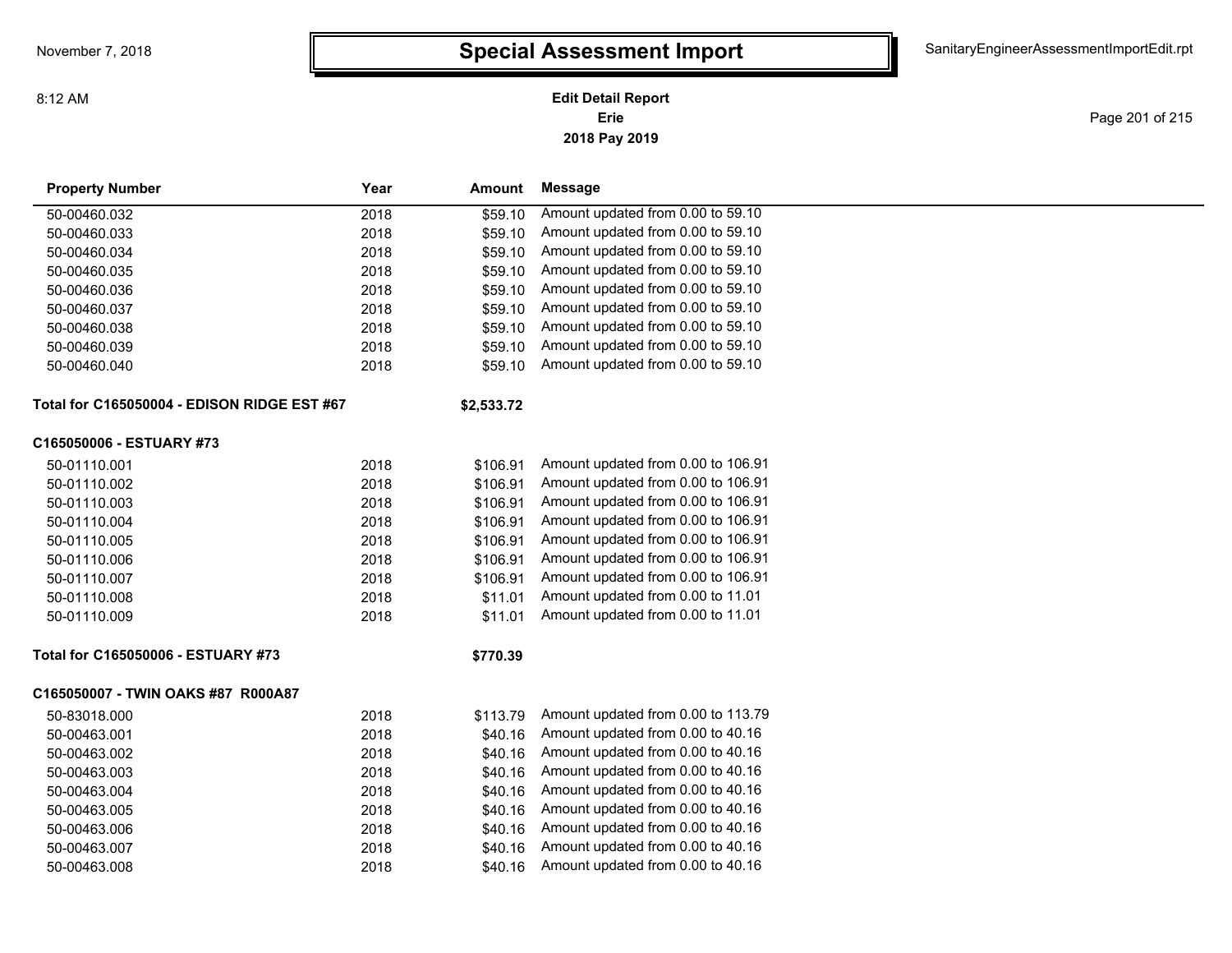**2018 Pay 2019 Erie Edit Detail Report**

Page 202 of 215

| <b>Property Number</b>                      | Year | Amount     | Message                           |
|---------------------------------------------|------|------------|-----------------------------------|
| 50-00463.009                                | 2018 | \$40.16    | Amount updated from 0.00 to 40.16 |
| 50-00463.010                                | 2018 | \$40.16    | Amount updated from 0.00 to 40.16 |
| 50-00463.011                                | 2018 | \$40.16    | Amount updated from 0.00 to 40.16 |
| 50-00463.012                                | 2018 | \$40.16    | Amount updated from 0.00 to 40.16 |
| 50-00463.013                                | 2018 | \$40.16    | Amount updated from 0.00 to 40.16 |
| 50-00463.014                                | 2018 | \$40.16    | Amount updated from 0.00 to 40.16 |
| 50-00463.015                                | 2018 | \$40.16    | Amount updated from 0.00 to 40.16 |
| 50-00463.016                                | 2018 | \$40.16    | Amount updated from 0.00 to 40.16 |
| 50-00463.017                                | 2018 | \$40.16    | Amount updated from 0.00 to 40.16 |
| 50-00463.018                                | 2018 | \$40.16    | Amount updated from 0.00 to 40.16 |
| 50-00463.019                                | 2018 | \$40.16    | Amount updated from 0.00 to 40.16 |
| 50-00463.021                                | 2018 | \$40.16    | Amount updated from 0.00 to 40.16 |
| 50-00463.022                                | 2018 | \$40.16    | Amount updated from 0.00 to 40.16 |
| 50-00463.023                                | 2018 | \$40.16    | Amount updated from 0.00 to 40.16 |
| 50-00463.024                                | 2018 | \$40.16    | Amount updated from 0.00 to 40.16 |
| 50-00463.025                                | 2018 | \$40.16    | Amount updated from 0.00 to 40.16 |
| 50-00463.026                                | 2018 | \$40.16    | Amount updated from 0.00 to 40.16 |
| 50-00463.027                                | 2018 | \$40.16    | Amount updated from 0.00 to 40.16 |
| 50-00463.028                                | 2018 | \$40.16    | Amount updated from 0.00 to 40.16 |
| 50-00463.029                                | 2018 | \$40.16    | Amount updated from 0.00 to 40.16 |
| 50-00463.030                                | 2018 | \$40.16    | Amount updated from 0.00 to 40.16 |
| 50-00463.031                                | 2018 | \$40.16    | Amount updated from 0.00 to 40.16 |
| 50-00463.032                                | 2018 | \$40.16    | Amount updated from 0.00 to 40.16 |
| 50-00463.033                                | 2018 | \$40.16    | Amount updated from 0.00 to 40.16 |
| 50-00463.034                                | 2018 | \$40.16    | Amount updated from 0.00 to 40.16 |
| 50-00463.035                                | 2018 | \$40.16    | Amount updated from 0.00 to 40.16 |
| Total for C165050007 - TWIN OAKS #87 R000A8 |      | \$1,479.23 |                                   |
| C165050008 - EDISON RIDGE EST-4 #84         |      |            |                                   |
| 50-00460.003                                | 2018 | \$41.75    | Amount updated from 0.00 to 41.75 |
| 50-00466.001                                | 2018 | \$41.75    | Amount updated from 0.00 to 41.75 |
| 50-00466.002                                | 2018 | \$41.75    | Amount updated from 0.00 to 41.75 |
| 50-00466.003                                | 2018 | \$41.75    | Amount updated from 0.00 to 41.75 |
| 50-00466.004                                | 2018 | \$41.75    | Amount updated from 0.00 to 41.75 |
| 50-00466.005                                | 2018 | \$41.75    | Amount updated from 0.00 to 41.75 |
|                                             |      |            |                                   |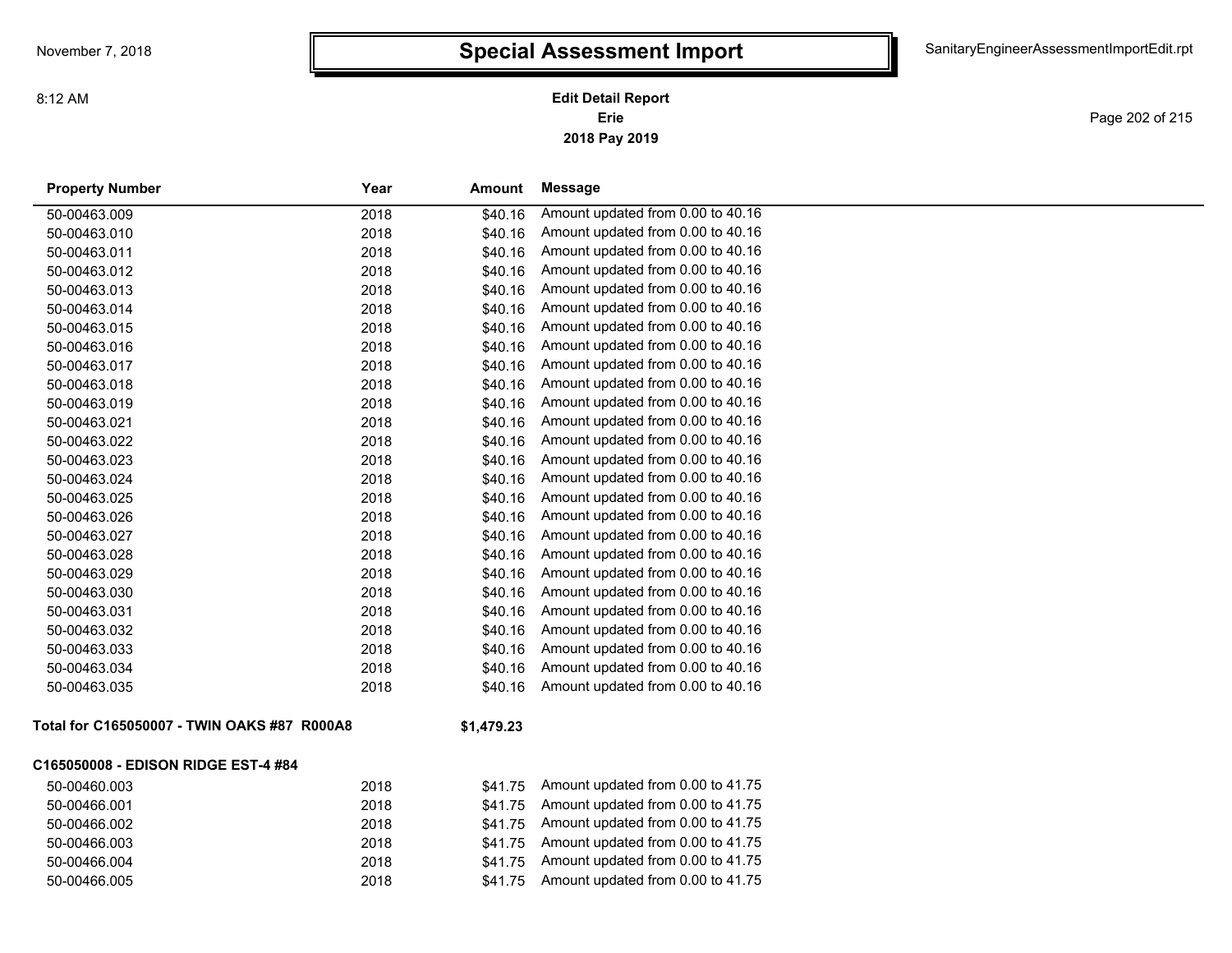**2018 Pay 2019 Erie Edit Detail Report**

Page 203 of 215

| <b>Property Number</b>                       | Year | Amount     | Message                            |
|----------------------------------------------|------|------------|------------------------------------|
| 50-00466.006                                 | 2018 | \$41.75    | Amount updated from 0.00 to 41.75  |
| 50-00466.007                                 | 2018 | \$41.75    | Amount updated from 0.00 to 41.75  |
| 50-00466.008                                 | 2018 | \$41.75    | Amount updated from 0.00 to 41.75  |
| 50-00466.010                                 | 2018 | \$41.75    | Amount updated from 0.00 to 41.75  |
| 50-00466.011                                 | 2018 | \$41.75    | Amount updated from 0.00 to 41.75  |
| 50-00466.012                                 | 2018 | \$41.75    | Amount updated from 0.00 to 41.75  |
| 50-00466.013                                 | 2018 | \$41.75    | Amount updated from 0.00 to 41.75  |
| 50-00466.014                                 | 2018 | \$41.75    | Amount updated from 0.00 to 41.75  |
| 50-00468.002                                 | 2018 | \$26.56    | Amount updated from 0.00 to 26.56  |
| Total for C165050008 - EDISON RIDGE EST-4 #8 |      | \$611.06   |                                    |
| C165050009 - TWIN OAKS SUB-4 #113            |      |            |                                    |
| 50-83018.000                                 | 2018 | \$67.66    | Amount updated from 0.00 to 67.66  |
| 50-00081.006                                 | 2018 | \$85.31    | Amount updated from 0.00 to 85.31  |
| 50-00081.007                                 | 2018 | \$85.31    | Amount updated from 0.00 to 85.31  |
| 50-00081.008                                 | 2018 | \$85.31    | Amount updated from 0.00 to 85.31  |
| 50-00081.009                                 | 2018 | \$85.31    | Amount updated from 0.00 to 85.31  |
| 50-00081.010                                 | 2018 | \$85.31    | Amount updated from 0.00 to 85.31  |
| 50-00081.011                                 | 2018 | \$85.31    | Amount updated from 0.00 to 85.31  |
| 50-00081.012                                 | 2018 | \$85.31    | Amount updated from 0.00 to 85.31  |
| 50-00081.013                                 | 2018 | \$85.31    | Amount updated from 0.00 to 85.31  |
| 50-00081.014                                 | 2018 | \$85.31    | Amount updated from 0.00 to 85.31  |
| 50-00081.015                                 | 2018 | \$85.31    | Amount updated from 0.00 to 85.31  |
| 50-00081.016                                 | 2018 | \$85.31    | Amount updated from 0.00 to 85.31  |
| 50-00081.017                                 | 2018 | \$85.31    | Amount updated from 0.00 to 85.31  |
| Total for C165050009 - TWIN OAKS SUB-4 #113  |      | \$1,091.38 |                                    |
| C165050010 - MILLWOOD SUB #117               |      |            |                                    |
| 50-83018.000                                 | 2018 | \$121.15   | Amount updated from 0.00 to 121.15 |
| 50-00487.000                                 | 2018 | \$124.53   | Amount updated from 0.00 to 124.53 |
| 50-00487.001                                 | 2018 | \$74.84    | Amount updated from 0.00 to 74.84  |
| 50-01037.000                                 | 2018 | \$152.66   | Amount updated from 0.00 to 152.66 |
| 50-01037.003                                 | 2018 | \$197.78   | Amount updated from 0.00 to 197.78 |
|                                              |      |            |                                    |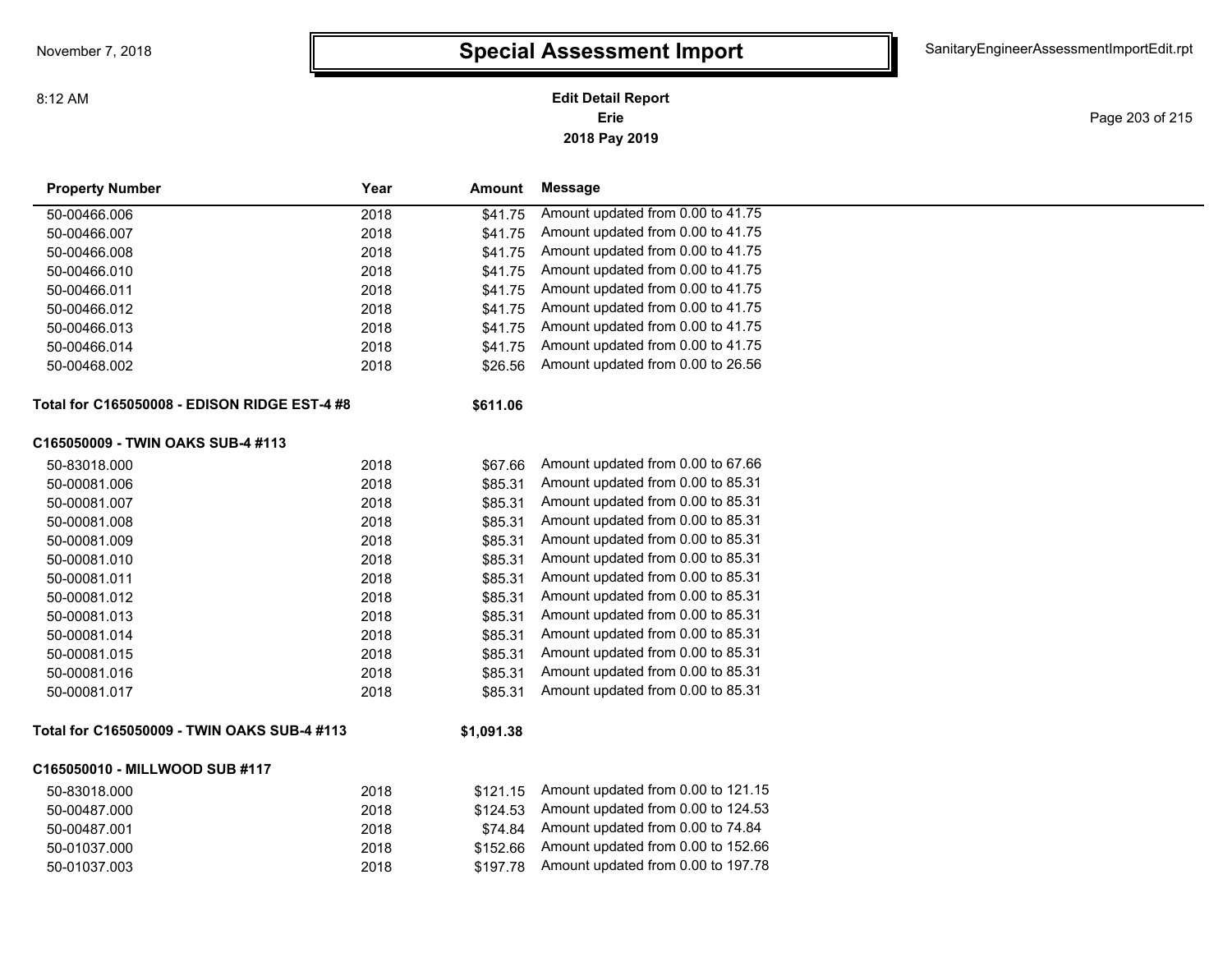8:12 AM

### **2018 Pay 2019 Erie Edit Detail Report**

Page 204 of 215

| <b>Property Number</b>                   | Year | Amount     | <b>Message</b>                     |
|------------------------------------------|------|------------|------------------------------------|
| 50-01037.005                             | 2018 | \$120.72   | Amount updated from 0.00 to 120.72 |
| 50-01037.006                             | 2018 | \$44.40    | Amount updated from 0.00 to 44.40  |
| 50-01037.007                             | 2018 | \$102.87   | Amount updated from 0.00 to 102.87 |
| 50-01037.008                             | 2018 | \$46.20    | Amount updated from 0.00 to 46.20  |
| 50-01037.010                             | 2018 | \$49.01    | Amount updated from 0.00 to 49.01  |
| Total for C165050010 - MILLWOOD SUB #117 |      | \$1,034.16 |                                    |
| C165454007 - SWEETBRIAR STORM SEW        |      |            |                                    |
| 54-80349.000                             | 2018 | \$499.88   | Amount updated from 0.00 to 499.88 |
| 54-00007.000                             | 2018 | \$11.17    | Amount updated from 0.00 to 11.17  |
| 54-00012.000                             | 2018 | \$4.13     | Amount updated from 0.00 to 4.13   |
| 54-00025.000                             | 2018 | \$7.26     | Amount updated from 0.00 to 7.26   |
| 54-00029.000                             | 2018 | \$6.33     | Amount updated from 0.00 to 6.33   |
| 54-00030.000                             | 2018 | \$9.50     | Amount updated from 0.00 to 9.50   |
| 54-00031.000                             | 2018 | \$9.50     | Amount updated from 0.00 to 9.50   |
| 54-00034.000                             | 2018 | \$6.95     | Amount updated from 0.00 to 6.95   |
| 54-00036.000                             | 2018 | \$10.44    | Amount updated from 0.00 to 10.44  |
| 54-00038.000                             | 2018 | \$7.49     | Amount updated from 0.00 to 7.49   |
| 54-00039.000                             | 2018 | \$3.48     | Amount updated from 0.00 to 3.48   |
| 54-00040.000                             | 2018 | \$5.21     | Amount updated from 0.00 to 5.21   |
| 54-00041.000                             | 2018 | \$5.21     | Amount updated from 0.00 to 5.21   |
| 54-00042.000                             | 2018 | \$5.21     | Amount updated from 0.00 to 5.21   |
| 54-00043.000                             | 2018 | \$5.21     | Amount updated from 0.00 to 5.21   |
| 54-00044.000                             | 2018 | \$5.21     | Amount updated from 0.00 to 5.21   |
| 54-00045.000                             | 2018 | \$5.21     | Amount updated from 0.00 to 5.21   |
| 54-00046.000                             | 2018 | \$5.21     | Amount updated from 0.00 to 5.21   |
| 54-00047.000                             | 2018 | \$11.08    | Amount updated from 0.00 to 11.08  |
| 54-00050.000                             | 2018 | \$6.70     | Amount updated from 0.00 to 6.70   |
| 54-00054.000                             | 2018 | \$3.48     | Amount updated from 0.00 to 3.48   |
| 54-00063.000                             | 2018 | \$5.21     | Amount updated from 0.00 to 5.21   |
| 54-00065.000                             | 2018 | \$7.55     | Amount updated from 0.00 to 7.55   |
| 54-00069.000                             | 2018 | \$5.59     | Amount updated from 0.00 to 5.59   |
| 54-00070.000                             | 2018 | \$5.59     | Amount updated from 0.00 to 5.59   |
| 54-00077.000                             | 2018 | \$6.33     | Amount updated from 0.00 to 6.33   |
| 54-00083.000                             | 2018 | \$8.25     | Amount updated from 0.00 to 8.25   |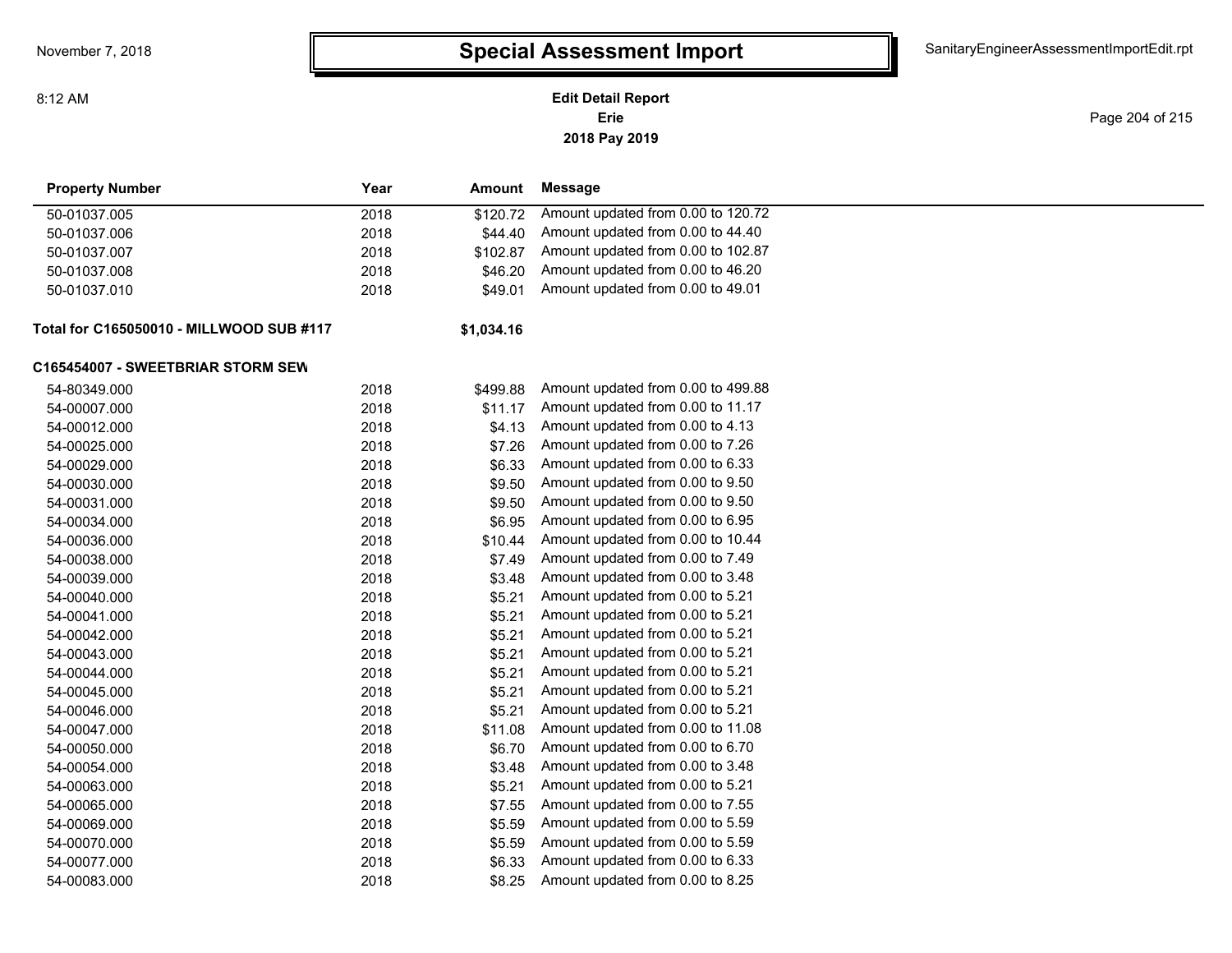**2018 Pay 2019 Erie Edit Detail Report**

Page 205 of 215

| <b>Property Number</b> | Year | Amount  | Message                           |  |
|------------------------|------|---------|-----------------------------------|--|
| 54-00089.000           | 2018 | \$5.59  | Amount updated from 0.00 to 5.59  |  |
| 54-00096.000           | 2018 | \$5.21  | Amount updated from 0.00 to 5.21  |  |
| 54-00137.000           | 2018 | \$8.25  | Amount updated from 0.00 to 8.25  |  |
| 54-00138.000           | 2018 | \$4.13  | Amount updated from 0.00 to 4.13  |  |
| 54-00139.000           | 2018 | \$4.13  | Amount updated from 0.00 to 4.13  |  |
| 54-00140.000           | 2018 | \$6.19  | Amount updated from 0.00 to 6.19  |  |
| 54-00141.000           | 2018 | \$6.19  | Amount updated from 0.00 to 6.19  |  |
| 54-00185.000           | 2018 | \$12.38 | Amount updated from 0.00 to 12.38 |  |
| 54-00214.000           | 2018 | \$6.95  | Amount updated from 0.00 to 6.95  |  |
| 54-00216.000           | 2018 | \$5.21  | Amount updated from 0.00 to 5.21  |  |
| 54-00217.000           | 2018 | \$5.21  | Amount updated from 0.00 to 5.21  |  |
| 54-00218.000           | 2018 | \$5.21  | Amount updated from 0.00 to 5.21  |  |
| 54-00219.000           | 2018 | \$3.48  | Amount updated from 0.00 to 3.48  |  |
| 54-00220.000           | 2018 | \$5.21  | Amount updated from 0.00 to 5.21  |  |
| 54-00221.000           | 2018 | \$5.21  | Amount updated from 0.00 to 5.21  |  |
| 54-00222.000           | 2018 | \$5.21  | Amount updated from 0.00 to 5.21  |  |
| 54-00223.000           | 2018 | \$5.21  | Amount updated from 0.00 to 5.21  |  |
| 54-00224.000           | 2018 | \$5.21  | Amount updated from 0.00 to 5.21  |  |
| 54-00225.000           | 2018 | \$5.21  | Amount updated from 0.00 to 5.21  |  |
| 54-00226.000           | 2018 | \$5.21  | Amount updated from 0.00 to 5.21  |  |
| 54-00227.000           | 2018 | \$5.21  | Amount updated from 0.00 to 5.21  |  |
| 54-00228.000           | 2018 | \$5.21  | Amount updated from 0.00 to 5.21  |  |
| 54-00229.000           | 2018 | \$24.33 | Amount updated from 0.00 to 24.33 |  |
| 54-00234.000           | 2018 | \$10.43 | Amount updated from 0.00 to 10.43 |  |
| 54-00236.000           | 2018 | \$5.21  | Amount updated from 0.00 to 5.21  |  |
| 54-00237.000           | 2018 | \$3.48  | Amount updated from 0.00 to 3.48  |  |
| 54-00238.000           | 2018 | \$3.48  | Amount updated from 0.00 to 3.48  |  |
| 54-00239.000           | 2018 | \$5.54  | Amount updated from 0.00 to 5.54  |  |
| 54-00242.000           | 2018 | \$16.62 | Amount updated from 0.00 to 16.62 |  |
| 54-00244.000           | 2018 | \$5.54  | Amount updated from 0.00 to 5.54  |  |
| 54-00245.000           | 2018 | \$5.54  | Amount updated from 0.00 to 5.54  |  |
| 54-00246.000           | 2018 | \$5.54  | Amount updated from 0.00 to 5.54  |  |
| 54-00247.000           | 2018 | \$8.38  | Amount updated from 0.00 to 8.38  |  |
| 54-00250.000           | 2018 | \$5.65  | Amount updated from 0.00 to 5.65  |  |
| 54-00251.000           | 2018 | \$5.59  | Amount updated from 0.00 to 5.59  |  |
| 54-00252.000           | 2018 | \$5.59  | Amount updated from 0.00 to 5.59  |  |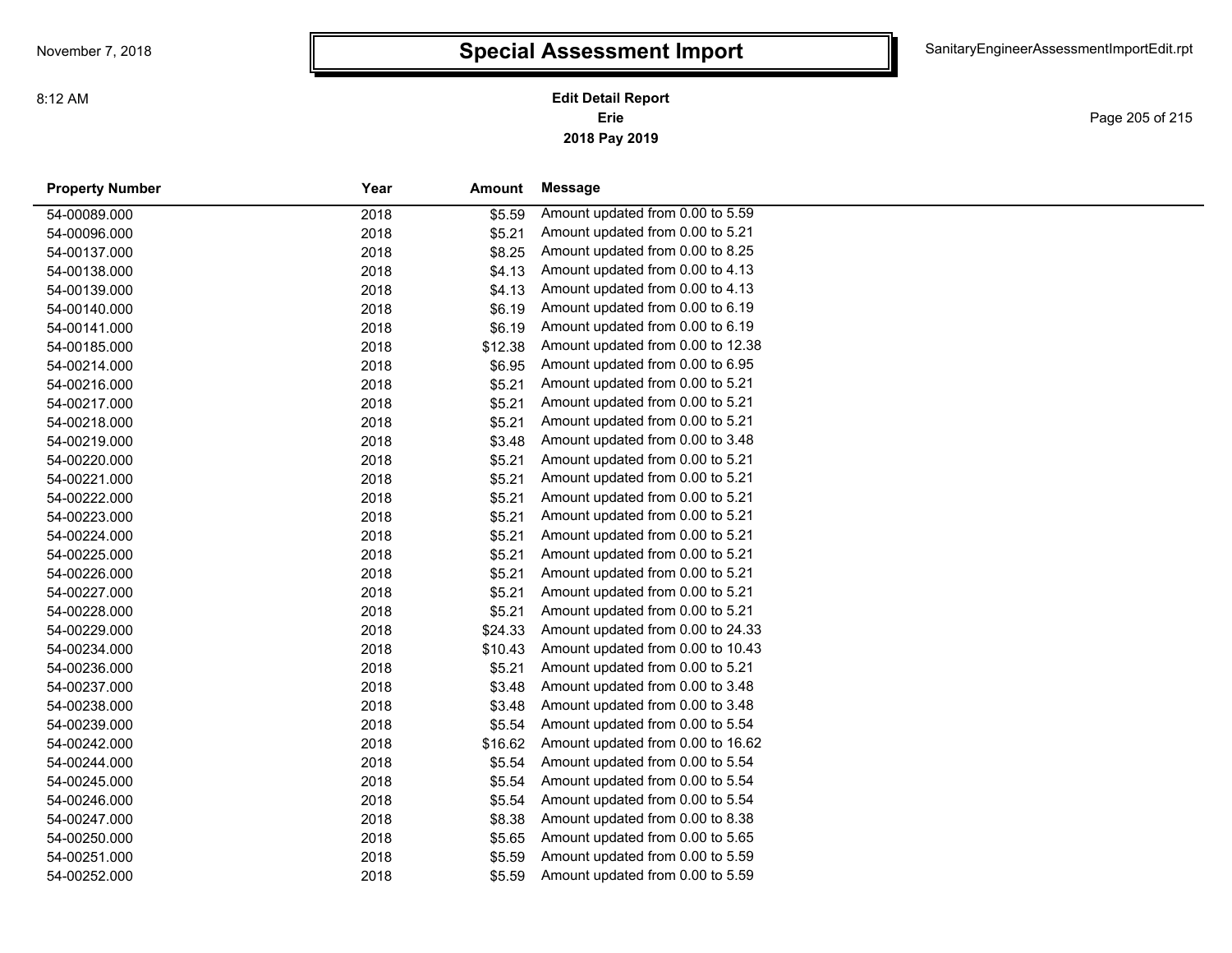**2018 Pay 2019 Erie Edit Detail Report**

Page 206 of 215

| <b>Property Number</b> | Year | Amount  | Message                           |
|------------------------|------|---------|-----------------------------------|
| 54-00253.000           | 2018 | \$5.21  | Amount updated from 0.00 to 5.21  |
| 54-00254.000           | 2018 | \$5.21  | Amount updated from 0.00 to 5.21  |
| 54-00256.000           | 2018 | \$4.84  | Amount updated from 0.00 to 4.84  |
| 54-00257.000           | 2018 | \$4.84  | Amount updated from 0.00 to 4.84  |
| 54-00258.000           | 2018 | \$7.26  | Amount updated from 0.00 to 7.26  |
| 54-00259.000           | 2018 | \$7.26  | Amount updated from 0.00 to 7.26  |
| 54-00260.000           | 2018 | \$7.26  | Amount updated from 0.00 to 7.26  |
| 54-00261.000           | 2018 | \$5.59  | Amount updated from 0.00 to 5.59  |
| 54-00262.000           | 2018 | \$5.59  | Amount updated from 0.00 to 5.59  |
| 54-00263.000           | 2018 | \$9.50  | Amount updated from 0.00 to 9.50  |
| 54-00289.000           | 2018 | \$3.72  | Amount updated from 0.00 to 3.72  |
| 54-00314.000           | 2018 | \$3.48  | Amount updated from 0.00 to 3.48  |
| 54-00325.000           | 2018 | \$9.50  | Amount updated from 0.00 to 9.50  |
| 54-00338.000           | 2018 | \$5.59  | Amount updated from 0.00 to 5.59  |
| 54-00397.000           | 2018 | \$14.94 | Amount updated from 0.00 to 14.94 |
| 54-00431.000           | 2018 | \$13.41 | Amount updated from 0.00 to 13.41 |
| 54-00439.000           | 2018 | \$6.19  | Amount updated from 0.00 to 6.19  |
| 54-00440.000           | 2018 | \$6.19  | Amount updated from 0.00 to 6.19  |
| 54-00442.000           | 2018 | \$11.08 | Amount updated from 0.00 to 11.08 |
| 54-00443.000           | 2018 | \$14.66 | Amount updated from 0.00 to 14.66 |
| 54-00444.000           | 2018 | \$7.39  | Amount updated from 0.00 to 7.39  |
| 54-00449.000           | 2018 | \$8.47  | Amount updated from 0.00 to 8.47  |
| 54-00466.000           | 2018 | \$3.48  | Amount updated from 0.00 to 3.48  |
| 54-00467.000           | 2018 | \$5.21  | Amount updated from 0.00 to 5.21  |
| 54-00468.000           | 2018 | \$5.21  | Amount updated from 0.00 to 5.21  |
| 54-00469.000           | 2018 | \$5.21  | Amount updated from 0.00 to 5.21  |
| 54-00470.000           | 2018 | \$5.21  | Amount updated from 0.00 to 5.21  |
| 54-00471.000           | 2018 | \$5.21  | Amount updated from 0.00 to 5.21  |
| 54-00472.000           | 2018 | \$5.21  | Amount updated from 0.00 to 5.21  |
| 54-00473.000           | 2018 | \$5.21  | Amount updated from 0.00 to 5.21  |
| 54-00474.000           | 2018 | \$5.21  | Amount updated from 0.00 to 5.21  |
| 54-00475.000           | 2018 | \$5.21  | Amount updated from 0.00 to 5.21  |
| 54-00476.000           | 2018 | \$5.21  | Amount updated from 0.00 to 5.21  |
| 54-00477.000           | 2018 | \$5.21  | Amount updated from 0.00 to 5.21  |
| 54-00478.000           | 2018 | \$5.21  | Amount updated from 0.00 to 5.21  |
| 54-00479.000           | 2018 | \$5.21  | Amount updated from 0.00 to 5.21  |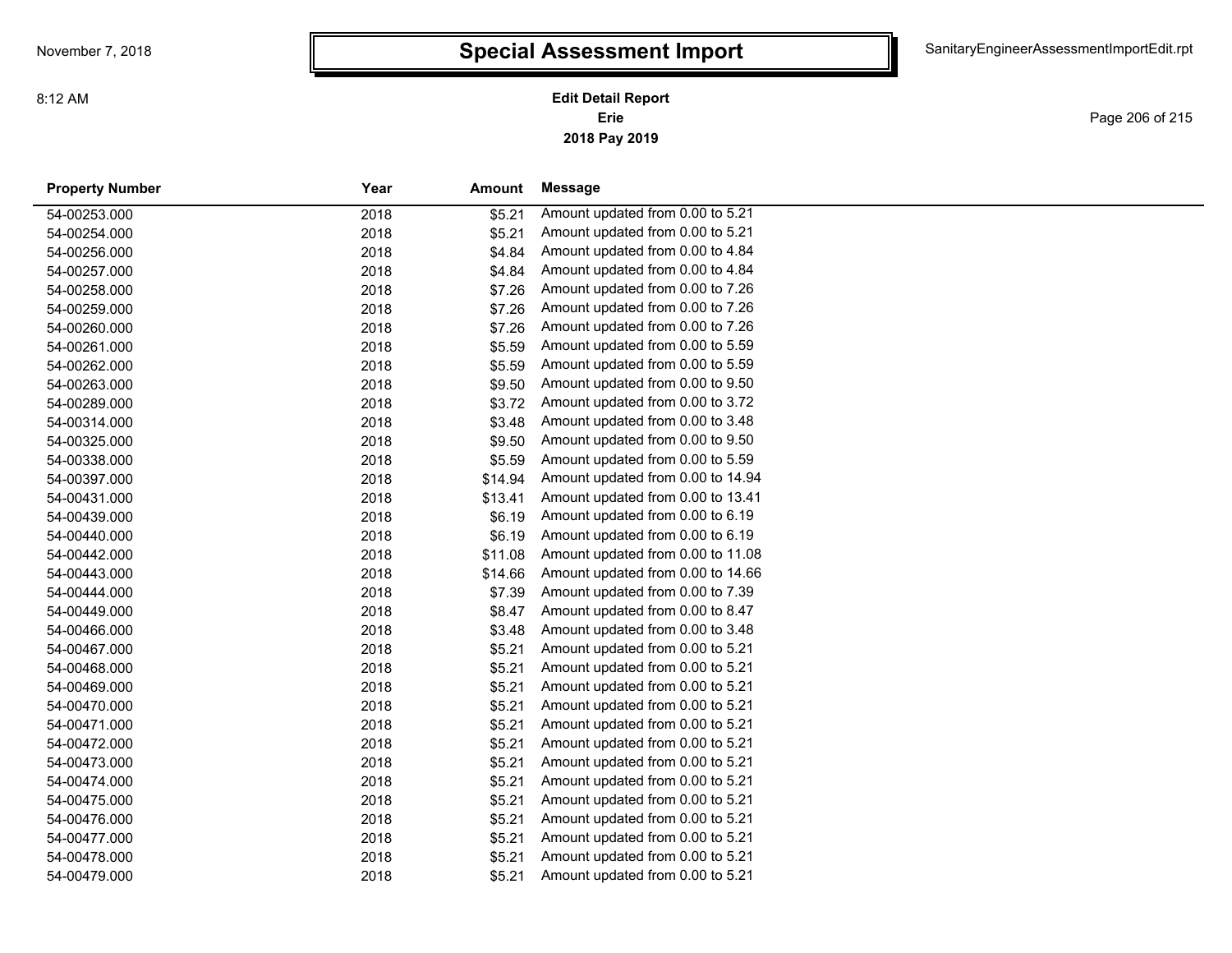**2018 Pay 2019 Erie Edit Detail Report**

Page 207 of 215

| <b>Property Number</b> | Year | Amount  | Message                           |
|------------------------|------|---------|-----------------------------------|
| 54-00483.000           | 2018 | \$5.21  | Amount updated from 0.00 to 5.21  |
| 54-00484.000           | 2018 | \$5.21  | Amount updated from 0.00 to 5.21  |
| 54-00485.000           | 2018 | \$5.21  | Amount updated from 0.00 to 5.21  |
| 54-00486.000           | 2018 | \$7.26  | Amount updated from 0.00 to 7.26  |
| 54-00487.000           | 2018 | \$7.26  | Amount updated from 0.00 to 7.26  |
| 54-00546.000           | 2018 | \$7.26  | Amount updated from 0.00 to 7.26  |
| 54-00547.000           | 2018 | \$4.84  | Amount updated from 0.00 to 4.84  |
| 54-00548.000           | 2018 | \$8.57  | Amount updated from 0.00 to 8.57  |
| 54-00552.000           | 2018 | \$3.72  | Amount updated from 0.00 to 3.72  |
| 54-00555.000           | 2018 | \$3.72  | Amount updated from 0.00 to 3.72  |
| 54-00556.000           | 2018 | \$3.72  | Amount updated from 0.00 to 3.72  |
| 54-00574.000           | 2018 | \$17.60 | Amount updated from 0.00 to 17.60 |
| 54-00579.001           | 2018 | \$13.41 | Amount updated from 0.00 to 13.41 |
| 54-00580.000           | 2018 | \$14.52 | Amount updated from 0.00 to 14.52 |
| 54-00580.001           | 2018 | \$23.63 | Amount updated from 0.00 to 23.63 |
| 54-00580.002           | 2018 | \$8.63  | Amount updated from 0.00 to 8.63  |
| 54-00581.000           | 2018 | \$27.37 | Amount updated from 0.00 to 27.37 |
| 54-00597.000           | 2018 | \$4.13  | Amount updated from 0.00 to 4.13  |
| 54-00598.000           | 2018 | \$4.13  | Amount updated from 0.00 to 4.13  |
| 54-00603.000           | 2018 | \$6.19  | Amount updated from 0.00 to 6.19  |
| 54-00604.000           | 2018 | \$6.19  | Amount updated from 0.00 to 6.19  |
| 54-00606.000           | 2018 | \$10.21 | Amount updated from 0.00 to 10.21 |
| 54-00608.000           | 2018 | \$15.31 | Amount updated from 0.00 to 15.31 |
| 54-00611.000           | 2018 | \$12.38 | Amount updated from 0.00 to 12.38 |
| 54-00613.000           | 2018 | \$12.38 | Amount updated from 0.00 to 12.38 |
| 54-00615.000           | 2018 | \$12.38 | Amount updated from 0.00 to 12.38 |
| 54-00617.000           | 2018 | \$12.38 | Amount updated from 0.00 to 12.38 |
| 54-00619.000           | 2018 | \$12.38 | Amount updated from 0.00 to 12.38 |
| 54-00621.000           | 2018 | \$12.38 | Amount updated from 0.00 to 12.38 |
| 54-00623.000           | 2018 | \$12.38 | Amount updated from 0.00 to 12.38 |
| 54-00625.000           | 2018 | \$6.19  | Amount updated from 0.00 to 6.19  |
| 54-00626.000           | 2018 | \$6.19  | Amount updated from 0.00 to 6.19  |
| 54-00627.000           | 2018 | \$6.19  | Amount updated from 0.00 to 6.19  |
| 54-00628.000           | 2018 | \$6.19  | Amount updated from 0.00 to 6.19  |
| 54-00629.000           | 2018 | \$6.19  | Amount updated from 0.00 to 6.19  |
| 54-00630.000           | 2018 | \$6.19  | Amount updated from 0.00 to 6.19  |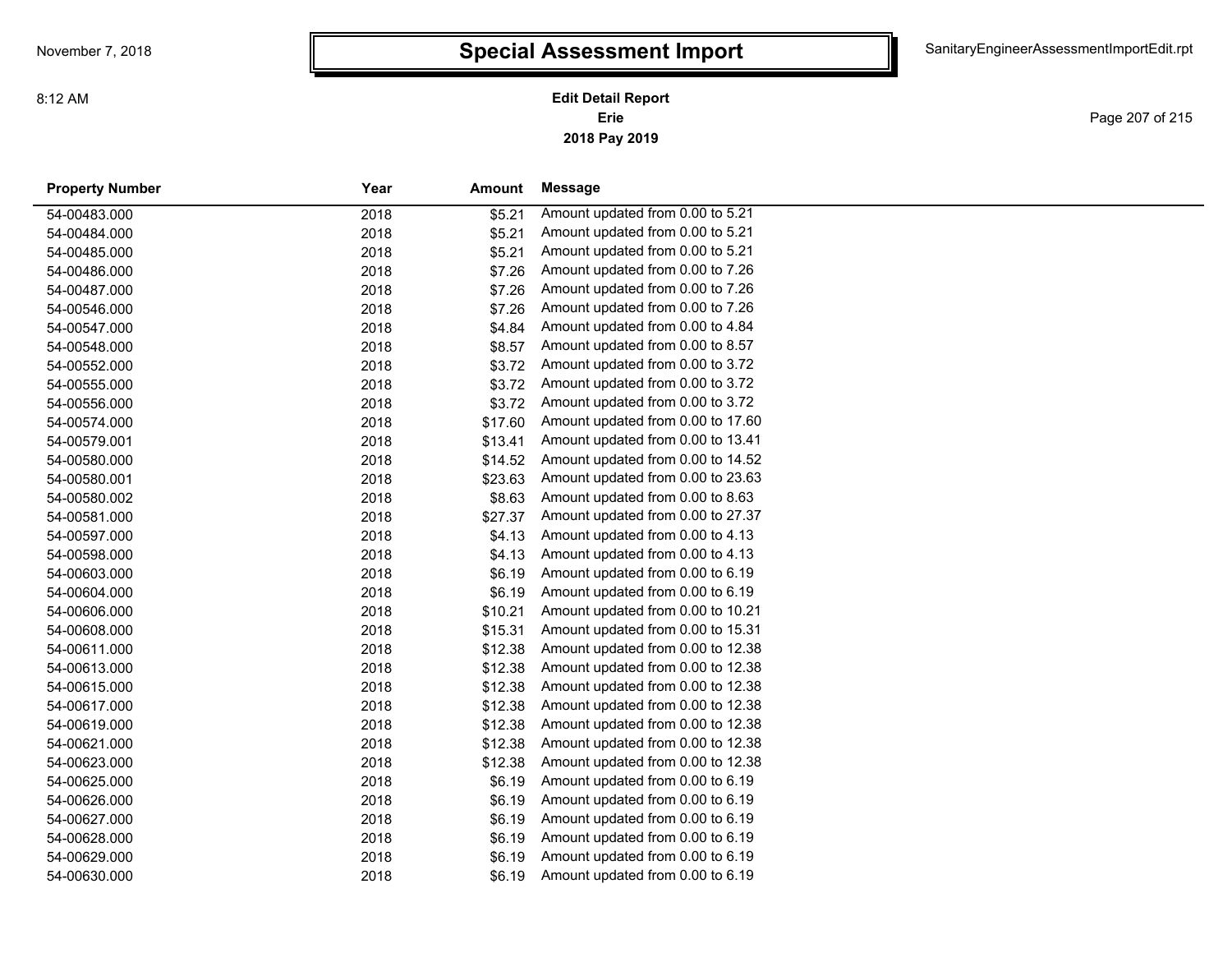**2018 Pay 2019 Erie Edit Detail Report**

Page 208 of 215

| <b>Property Number</b> | Year<br>Amount |         | Message                           |  |
|------------------------|----------------|---------|-----------------------------------|--|
| 54-00631.000           | 2018           | \$12.38 | Amount updated from 0.00 to 12.38 |  |
| 54-00633.000           | 2018           | \$6.19  | Amount updated from 0.00 to 6.19  |  |
| 54-00634.000           | 2018           | \$6.19  | Amount updated from 0.00 to 6.19  |  |
| 54-00635.000           | 2018           | \$6.19  | Amount updated from 0.00 to 6.19  |  |
| 54-00636.000           | 2018           | \$6.19  | Amount updated from 0.00 to 6.19  |  |
| 54-00637.000           | 2018           | \$6.19  | Amount updated from 0.00 to 6.19  |  |
| 54-00638.000           | 2018           | \$7.60  | Amount updated from 0.00 to 7.60  |  |
| 54-00641.000           | 2018           | \$8.91  | Amount updated from 0.00 to 8.91  |  |
| 54-00642.000           | 2018           | \$12.38 | Amount updated from 0.00 to 12.38 |  |
| 54-00644.000           | 2018           | \$6.19  | Amount updated from 0.00 to 6.19  |  |
| 54-00645.000           | 2018           | \$6.19  | Amount updated from 0.00 to 6.19  |  |
| 54-00646.000           | 2018           | \$6.19  | Amount updated from 0.00 to 6.19  |  |
| 54-00647.000           | 2018           | \$6.19  | Amount updated from 0.00 to 6.19  |  |
| 54-00648.000           | 2018           | \$20.85 | Amount updated from 0.00 to 20.85 |  |
| 54-00658.000           | 2018           | \$7.82  | Amount updated from 0.00 to 7.82  |  |
| 54-00661.000           | 2018           | \$11.73 | Amount updated from 0.00 to 11.73 |  |
| 54-00668.000           | 2018           | \$4.47  | Amount updated from 0.00 to 4.47  |  |
| 54-00669.000           | 2018           | \$3.48  | Amount updated from 0.00 to 3.48  |  |
| 54-00673.000           | 2018           | \$11.08 | Amount updated from 0.00 to 11.08 |  |
| 54-00681.000           | 2018           | \$6.98  | Amount updated from 0.00 to 6.98  |  |
| 54-00715.000           | 2018           | \$5.96  | Amount updated from 0.00 to 5.96  |  |
| 54-00716.000           | 2018           | \$5.21  | Amount updated from 0.00 to 5.21  |  |
| 54-00717.000           | 2018           | \$5.21  | Amount updated from 0.00 to 5.21  |  |
| 54-00718.000           | 2018           | \$5.21  | Amount updated from 0.00 to 5.21  |  |
| 54-00719.000           | 2018           | \$5.21  | Amount updated from 0.00 to 5.21  |  |
| 54-00720.000           | 2018           | \$5.21  | Amount updated from 0.00 to 5.21  |  |
| 54-00721.000           | 2018           | \$5.21  | Amount updated from 0.00 to 5.21  |  |
| 54-00722.000           | 2018           | \$5.21  | Amount updated from 0.00 to 5.21  |  |
| 54-00723.000           | 2018           | \$5.21  | Amount updated from 0.00 to 5.21  |  |
| 54-00724.000           | 2018           | \$5.21  | Amount updated from 0.00 to 5.21  |  |
| 54-00725.000           | 2018           | \$5.21  | Amount updated from 0.00 to 5.21  |  |
| 54-00726.000           | 2018           | \$5.21  | Amount updated from 0.00 to 5.21  |  |
| 54-00727.000           | 2018           | \$3.69  | Amount updated from 0.00 to 3.69  |  |
| 54-00728.000           | 2018           | \$5.59  | Amount updated from 0.00 to 5.59  |  |
| 54-00729.000           | 2018           | \$11.17 | Amount updated from 0.00 to 11.17 |  |
| 54-00730.000           | 2018           | \$3.72  | Amount updated from 0.00 to 3.72  |  |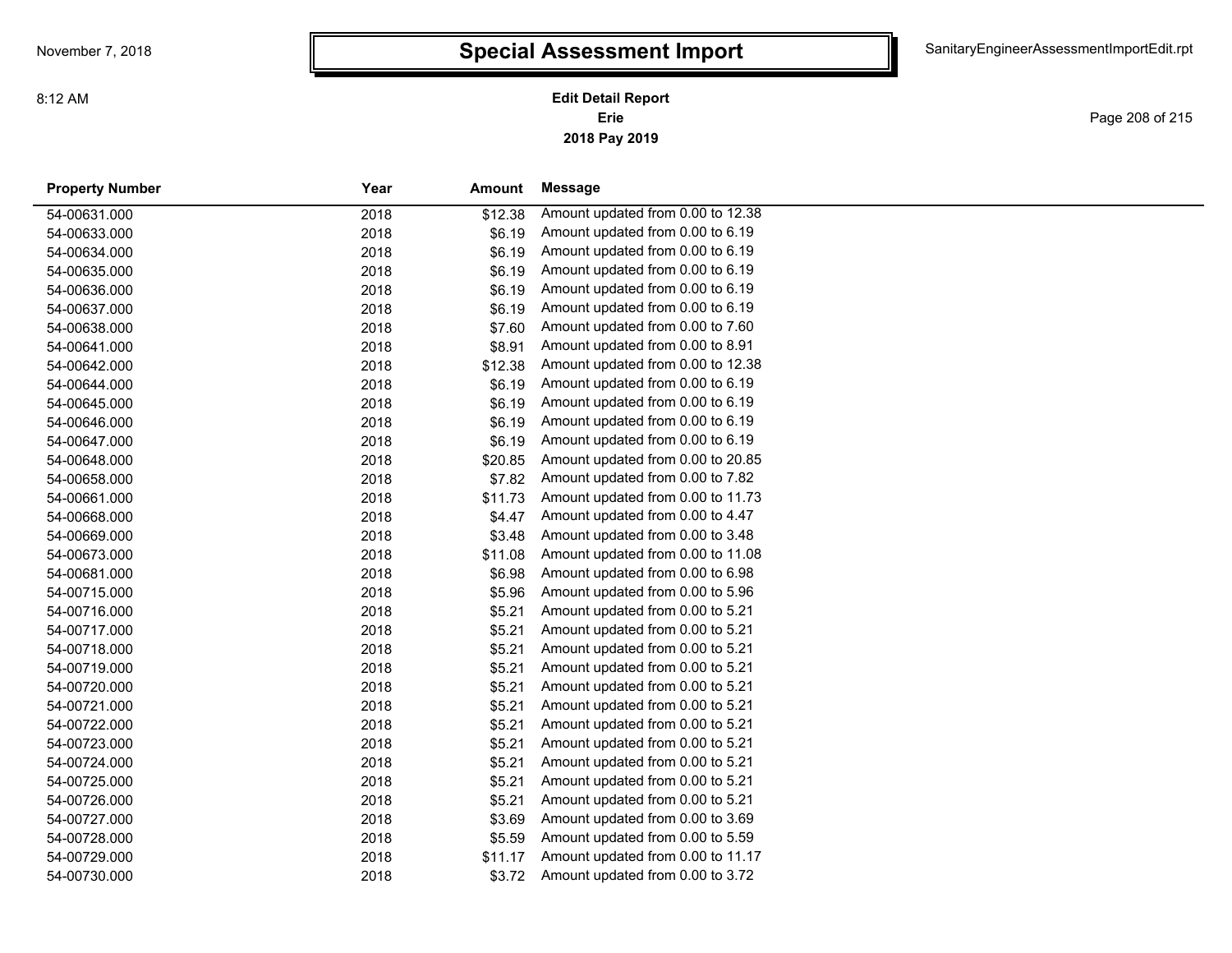**2018 Pay 2019 Erie Edit Detail Report**

Page 209 of 215

| <b>Property Number</b> | Year | Amount  | Message                           |  |
|------------------------|------|---------|-----------------------------------|--|
| 54-00732.000           | 2018 | \$5.46  | Amount updated from 0.00 to 5.46  |  |
| 54-00734.000           | 2018 | \$5.59  | Amount updated from 0.00 to 5.59  |  |
| 54-00735.000           | 2018 | \$3.72  | Amount updated from 0.00 to 3.72  |  |
| 54-00736.000           | 2018 | \$3.72  | Amount updated from 0.00 to 3.72  |  |
| 54-00752.000           | 2018 | \$3.48  | Amount updated from 0.00 to 3.48  |  |
| 54-00765.000           | 2018 | \$4.13  | Amount updated from 0.00 to 4.13  |  |
| 54-00768.000           | 2018 | \$6.19  | Amount updated from 0.00 to 6.19  |  |
| 54-00769.000           | 2018 | \$6.19  | Amount updated from 0.00 to 6.19  |  |
| 54-00770.000           | 2018 | \$14.66 | Amount updated from 0.00 to 14.66 |  |
| 54-00777.000           | 2018 | \$5.59  | Amount updated from 0.00 to 5.59  |  |
| 54-00778.000           | 2018 | \$6.95  | Amount updated from 0.00 to 6.95  |  |
| 54-00786.000           | 2018 | \$3.48  | Amount updated from 0.00 to 3.48  |  |
| 54-00787.000           | 2018 | \$3.48  | Amount updated from 0.00 to 3.48  |  |
| 54-00790.000           | 2018 | \$3.48  | Amount updated from 0.00 to 3.48  |  |
| 54-00791.000           | 2018 | \$3.48  | Amount updated from 0.00 to 3.48  |  |
| 54-00792.000           | 2018 | \$20.34 | Amount updated from 0.00 to 20.34 |  |
| 54-00792.001           | 2018 | \$19.88 | Amount updated from 0.00 to 19.88 |  |
| 54-00793.000           | 2018 | \$5.03  | Amount updated from 0.00 to 5.03  |  |
| 54-00793.001           | 2018 | \$4.13  | Amount updated from 0.00 to 4.13  |  |
| 54-00795.000           | 2018 | \$4.13  | Amount updated from 0.00 to 4.13  |  |
| 54-00796.000           | 2018 | \$4.13  | Amount updated from 0.00 to 4.13  |  |
| 54-00797.000           | 2018 | \$4.13  | Amount updated from 0.00 to 4.13  |  |
| 54-00798.000           | 2018 | \$4.13  | Amount updated from 0.00 to 4.13  |  |
| 54-00799.000           | 2018 | \$5.96  | Amount updated from 0.00 to 5.96  |  |
| 54-00800.000           | 2018 | \$5.96  | Amount updated from 0.00 to 5.96  |  |
| 54-00806.000           | 2018 | \$4.47  | Amount updated from 0.00 to 4.47  |  |
| 54-00818.000           | 2018 | \$8.19  | Amount updated from 0.00 to 8.19  |  |
| 54-00820.000           | 2018 | \$7.83  | Amount updated from 0.00 to 7.83  |  |
| 54-00851.000           | 2018 | \$5.21  | Amount updated from 0.00 to 5.21  |  |
| 54-00852.000           | 2018 | \$5.21  | Amount updated from 0.00 to 5.21  |  |
| 54-00856.000           | 2018 | \$3.72  | Amount updated from 0.00 to 3.72  |  |
| 54-00857.000           | 2018 | \$3.72  | Amount updated from 0.00 to 3.72  |  |
| 54-00859.000           | 2018 | \$5.21  | Amount updated from 0.00 to 5.21  |  |
| 54-00868.000           | 2018 | \$5.96  | Amount updated from 0.00 to 5.96  |  |
| 54-00889.000           | 2018 | \$3.48  | Amount updated from 0.00 to 3.48  |  |
| 54-00890.000           | 2018 | \$16.76 | Amount updated from 0.00 to 16.76 |  |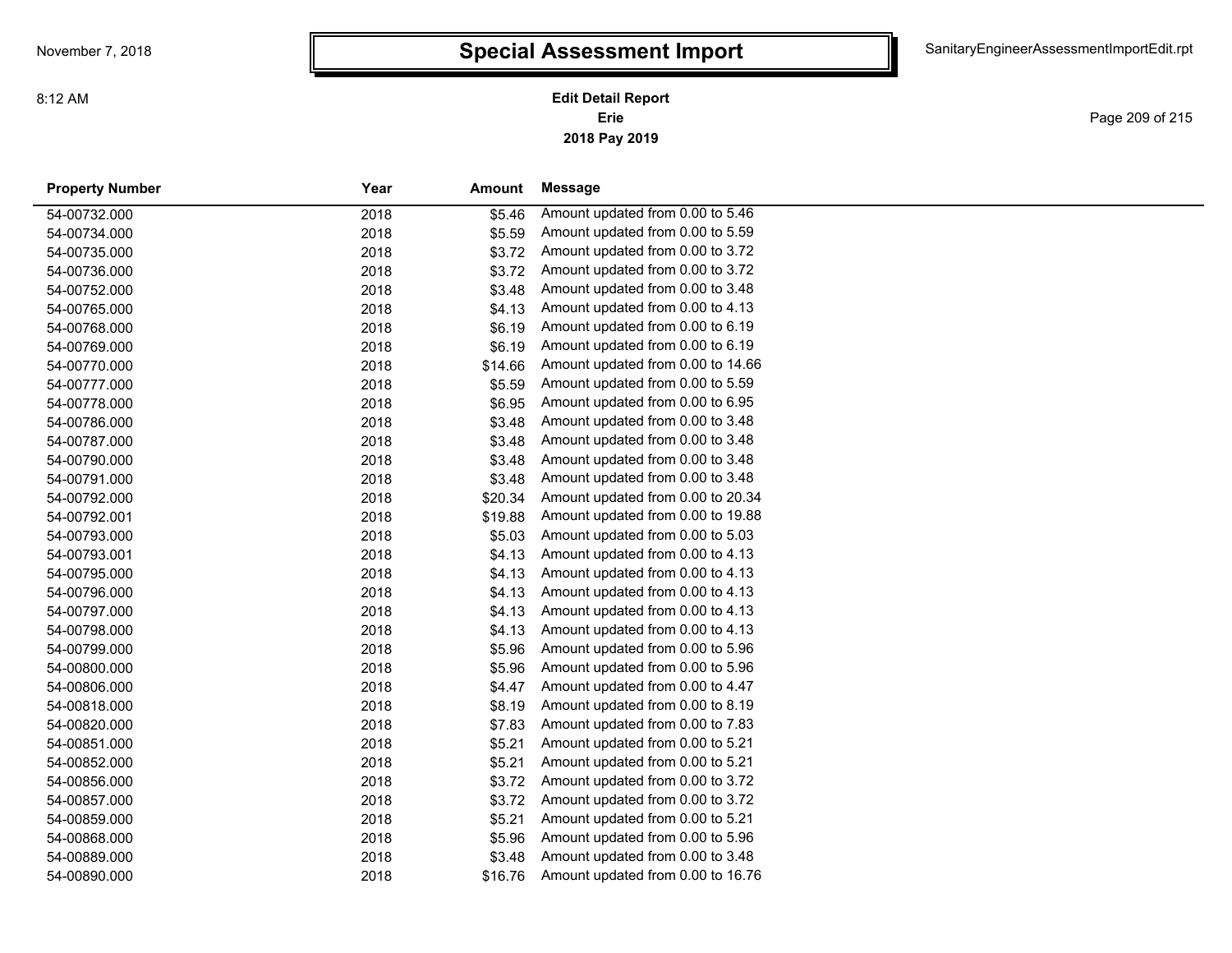Page 210 of 215

| <b>Property Number</b> | Year | Amount  | Message                           |  |
|------------------------|------|---------|-----------------------------------|--|
| 54-00933.000           | 2018 | \$5.59  | Amount updated from 0.00 to 5.59  |  |
| 54-00934.000           | 2018 | \$5.96  | Amount updated from 0.00 to 5.96  |  |
| 54-00946.000           | 2018 | \$3.72  | Amount updated from 0.00 to 3.72  |  |
| 54-00948.000           | 2018 | \$8.66  | Amount updated from 0.00 to 8.66  |  |
| 54-00952.000           | 2018 | \$8.19  | Amount updated from 0.00 to 8.19  |  |
| 54-00953.000           | 2018 | \$5.54  | Amount updated from 0.00 to 5.54  |  |
| 54-00954.000           | 2018 | \$5.54  | Amount updated from 0.00 to 5.54  |  |
| 54-00955.000           | 2018 | \$5.54  | Amount updated from 0.00 to 5.54  |  |
| 54-00956.000           | 2018 | \$5.54  | Amount updated from 0.00 to 5.54  |  |
| 54-00957.000           | 2018 | \$5.54  | Amount updated from 0.00 to 5.54  |  |
| 54-00958.000           | 2018 | \$5.54  | Amount updated from 0.00 to 5.54  |  |
| 54-00959.000           | 2018 | \$7.39  | Amount updated from 0.00 to 7.39  |  |
| 54-00961.000           | 2018 | \$6.33  | Amount updated from 0.00 to 6.33  |  |
| 54-00962.000           | 2018 | \$5.21  | Amount updated from 0.00 to 5.21  |  |
| 54-00963.000           | 2018 | \$10.43 | Amount updated from 0.00 to 10.43 |  |
| 54-00966.000           | 2018 | \$15.64 | Amount updated from 0.00 to 15.64 |  |
| 54-00968.000           | 2018 | \$7.49  | Amount updated from 0.00 to 7.49  |  |
| 54-00971.000           | 2018 | \$4.84  | Amount updated from 0.00 to 4.84  |  |
| 54-00972.000           | 2018 | \$7.26  | Amount updated from 0.00 to 7.26  |  |
| 54-00978.000           | 2018 | \$9.50  | Amount updated from 0.00 to 9.50  |  |
| 54-00980.000           | 2018 | \$8.94  | Amount updated from 0.00 to 8.94  |  |
| 54-00981.000           | 2018 | \$4.84  | Amount updated from 0.00 to 4.84  |  |
| 54-00982.000           | 2018 | \$7.26  | Amount updated from 0.00 to 7.26  |  |
| 54-00983.000           | 2018 | \$7.26  | Amount updated from 0.00 to 7.26  |  |
| 54-00984.000           | 2018 | \$7.26  | Amount updated from 0.00 to 7.26  |  |
| 54-00988.000           | 2018 | \$15.64 | Amount updated from 0.00 to 15.64 |  |
| 54-00991.000           | 2018 | \$5.21  | Amount updated from 0.00 to 5.21  |  |
| 54-00992.000           | 2018 | \$5.21  | Amount updated from 0.00 to 5.21  |  |
| 54-00993.000           | 2018 | \$5.21  | Amount updated from 0.00 to 5.21  |  |
| 54-00994.000           | 2018 | \$4.65  | Amount updated from 0.00 to 4.65  |  |
| 54-00995.000           | 2018 | \$10.43 | Amount updated from 0.00 to 10.43 |  |
| 54-00997.000           | 2018 | \$10.43 | Amount updated from 0.00 to 10.43 |  |
| 54-00999.000           | 2018 | \$5.21  | Amount updated from 0.00 to 5.21  |  |
| 54-01000.000           | 2018 | \$5.21  | Amount updated from 0.00 to 5.21  |  |
| 54-01001.000           | 2018 | \$5.21  | Amount updated from 0.00 to 5.21  |  |
| 54-01002.000           | 2018 | \$5.21  | Amount updated from 0.00 to 5.21  |  |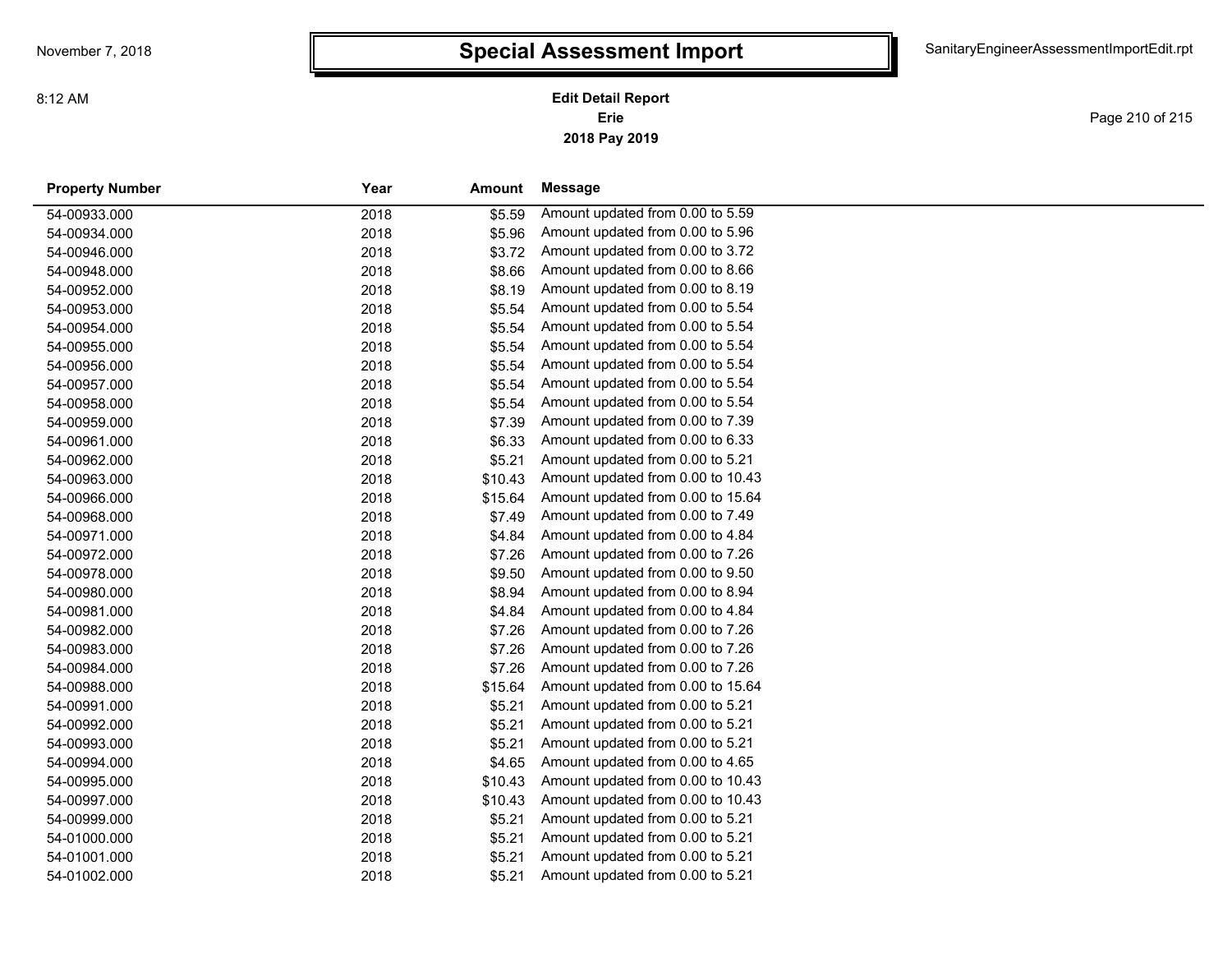Page 211 of 215

| <b>Property Number</b> | Year | Amount  | Message                           |
|------------------------|------|---------|-----------------------------------|
| 54-01003.000           | 2018 | \$5.21  | Amount updated from 0.00 to 5.21  |
| 54-01004.000           | 2018 | \$8.94  | Amount updated from 0.00 to 8.94  |
| 54-01005.000           | 2018 | \$8.10  | Amount updated from 0.00 to 8.10  |
| 54-01006.000           | 2018 | \$5.21  | Amount updated from 0.00 to 5.21  |
| 54-01007.000           | 2018 | \$5.21  | Amount updated from 0.00 to 5.21  |
| 54-01008.000           | 2018 | \$20.85 | Amount updated from 0.00 to 20.85 |
| 54-01009.000           | 2018 | \$5.21  | Amount updated from 0.00 to 5.21  |
| 54-01010.000           | 2018 | \$5.21  | Amount updated from 0.00 to 5.21  |
| 54-01011.000           | 2018 | \$5.21  | Amount updated from 0.00 to 5.21  |
| 54-01014.000           | 2018 | \$5.54  | Amount updated from 0.00 to 5.54  |
| 54-01015.000           | 2018 | \$5.54  | Amount updated from 0.00 to 5.54  |
| 54-01016.000           | 2018 | \$5.54  | Amount updated from 0.00 to 5.54  |
| 54-01017.000           | 2018 | \$5.54  | Amount updated from 0.00 to 5.54  |
| 54-01018.000           | 2018 | \$16.62 | Amount updated from 0.00 to 16.62 |
| 54-01021.000           | 2018 | \$5.54  | Amount updated from 0.00 to 5.54  |
| 54-01022.000           | 2018 | \$11.17 | Amount updated from 0.00 to 11.17 |
| 54-01024.000           | 2018 | \$5.21  | Amount updated from 0.00 to 5.21  |
| 54-01025.000           | 2018 | \$5.21  | Amount updated from 0.00 to 5.21  |
| 54-01026.000           | 2018 | \$8.47  | Amount updated from 0.00 to 8.47  |
| 54-01027.000           | 2018 | \$5.54  | Amount updated from 0.00 to 5.54  |
| 54-01028.000           | 2018 | \$5.54  | Amount updated from 0.00 to 5.54  |
| 54-01029.000           | 2018 | \$5.54  | Amount updated from 0.00 to 5.54  |
| 54-01030.000           | 2018 | \$13.03 | Amount updated from 0.00 to 13.03 |
| 54-01033.000           | 2018 | \$32.82 | Amount updated from 0.00 to 32.82 |
| 54-01046.000           | 2018 | \$3.72  | Amount updated from 0.00 to 3.72  |
| 54-01080.000           | 2018 | \$3.48  | Amount updated from 0.00 to 3.48  |
| 54-01086.000           | 2018 | \$3.72  | Amount updated from 0.00 to 3.72  |
| 54-01093.000           | 2018 | \$5.96  | Amount updated from 0.00 to 5.96  |
| 54-01101.000           | 2018 | \$3.72  | Amount updated from 0.00 to 3.72  |
| 54-01109.000           | 2018 | \$25.52 | Amount updated from 0.00 to 25.52 |
| 54-01134.000           | 2018 | \$10.89 | Amount updated from 0.00 to 10.89 |
| 54-01150.000           | 2018 | \$5.59  | Amount updated from 0.00 to 5.59  |
| 54-01156.000           | 2018 | \$3.48  | Amount updated from 0.00 to 3.48  |
| 54-01157.000           | 2018 | \$8.19  | Amount updated from 0.00 to 8.19  |
| 54-01172.000           | 2018 | \$4.84  | Amount updated from 0.00 to 4.84  |
| 54-01184.000           | 2018 | \$5.00  | Amount updated from 0.00 to 5.00  |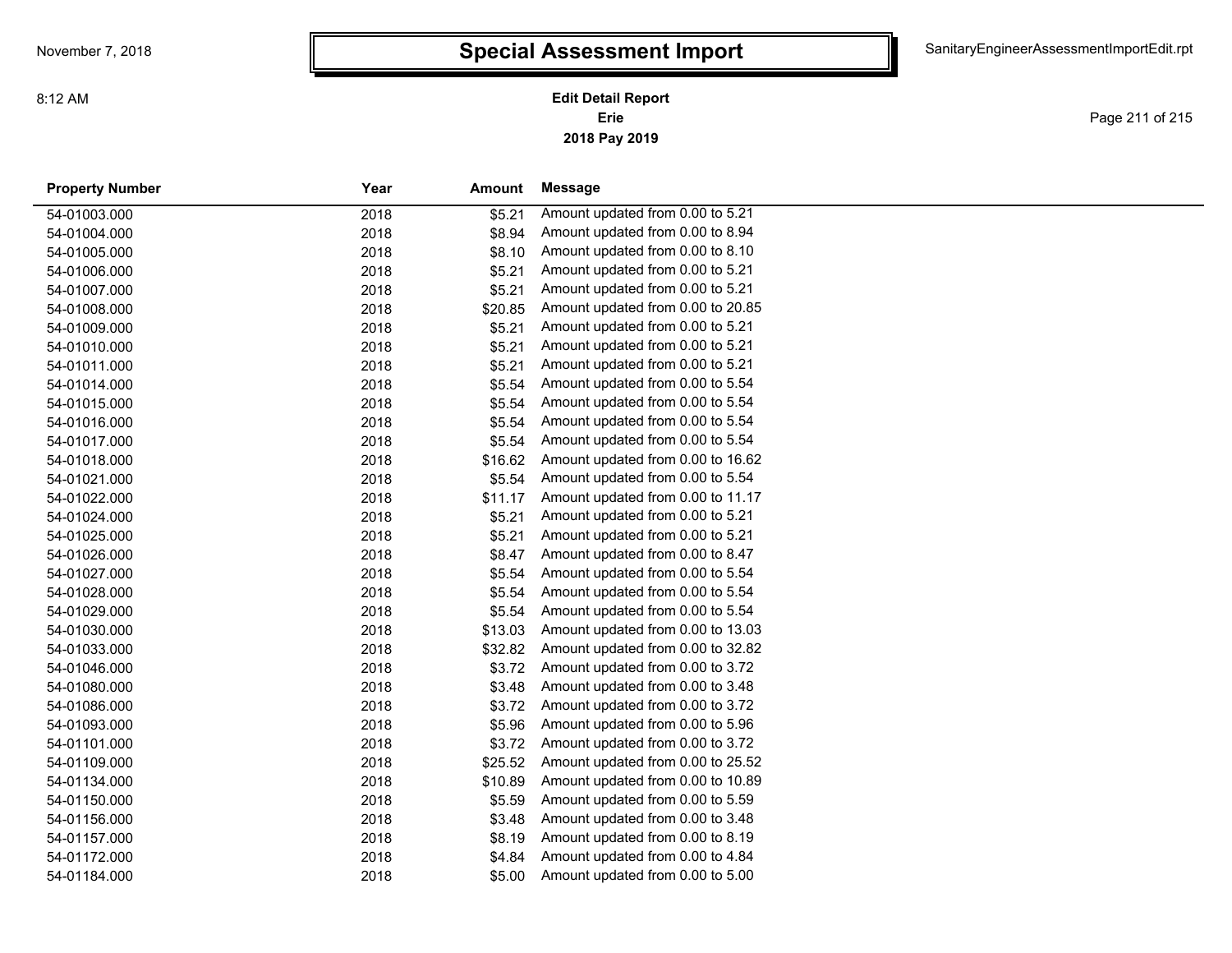Page 212 of 215

| <b>Property Number</b> | Year | Amount  | Message                           |
|------------------------|------|---------|-----------------------------------|
| 54-01185.000           | 2018 | \$5.00  | Amount updated from 0.00 to 5.00  |
| 54-01186.000           | 2018 | \$6.42  | Amount updated from 0.00 to 6.42  |
| 54-01187.000           | 2018 | \$6.19  | Amount updated from 0.00 to 6.19  |
| 54-01188.000           | 2018 | \$6.19  | Amount updated from 0.00 to 6.19  |
| 54-01196.000           | 2018 | \$4.84  | Amount updated from 0.00 to 4.84  |
| 54-01198.000           | 2018 | \$7.49  | Amount updated from 0.00 to 7.49  |
| 54-01212.000           | 2018 | \$4.13  | Amount updated from 0.00 to 4.13  |
| 54-01213.000           | 2018 | \$4.13  | Amount updated from 0.00 to 4.13  |
| 54-01233.000           | 2018 | \$5.87  | Amount updated from 0.00 to 5.87  |
| 54-01234.000           | 2018 | \$5.87  | Amount updated from 0.00 to 5.87  |
| 54-01250.000           | 2018 | \$5.96  | Amount updated from 0.00 to 5.96  |
| 54-01251.000           | 2018 | \$3.48  | Amount updated from 0.00 to 3.48  |
| 54-01252.000           | 2018 | \$3.48  | Amount updated from 0.00 to 3.48  |
| 54-01253.000           | 2018 | \$5.21  | Amount updated from 0.00 to 5.21  |
| 54-01254.000           | 2018 | \$9.78  | Amount updated from 0.00 to 9.78  |
| 54-01255.000           | 2018 | \$6.95  | Amount updated from 0.00 to 6.95  |
| 54-01257.000           | 2018 | \$5.21  | Amount updated from 0.00 to 5.21  |
| 54-01258.000           | 2018 | \$5.21  | Amount updated from 0.00 to 5.21  |
| 54-01259.000           | 2018 | \$22.16 | Amount updated from 0.00 to 22.16 |
| 54-01263.000           | 2018 | \$5.54  | Amount updated from 0.00 to 5.54  |
| 54-01264.000           | 2018 | \$5.54  | Amount updated from 0.00 to 5.54  |
| 54-01265.000           | 2018 | \$5.54  | Amount updated from 0.00 to 5.54  |
| 54-01266.000           | 2018 | \$5.21  | Amount updated from 0.00 to 5.21  |
| 54-01267.000           | 2018 | \$10.43 | Amount updated from 0.00 to 10.43 |
| 54-01269.000           | 2018 | \$5.21  | Amount updated from 0.00 to 5.21  |
| 54-01270.000           | 2018 | \$5.21  | Amount updated from 0.00 to 5.21  |
| 54-01271.000           | 2018 | \$5.21  | Amount updated from 0.00 to 5.21  |
| 54-01272.000           | 2018 | \$5.21  | Amount updated from 0.00 to 5.21  |
| 54-01273.000           | 2018 | \$5.21  | Amount updated from 0.00 to 5.21  |
| 54-01274.000           | 2018 | \$5.21  | Amount updated from 0.00 to 5.21  |
| 54-01275.000           | 2018 | \$5.21  | Amount updated from 0.00 to 5.21  |
| 54-01276.000           | 2018 | \$13.69 | Amount updated from 0.00 to 13.69 |
| 54-01297.000           | 2018 | \$5.40  | Amount updated from 0.00 to 5.40  |
| 54-01315.000           | 2018 | \$8.25  | Amount updated from 0.00 to 8.25  |
| 54-01344.000           | 2018 | \$7.45  | Amount updated from 0.00 to 7.45  |
| 54-01353.000           | 2018 | \$3.48  | Amount updated from 0.00 to 3.48  |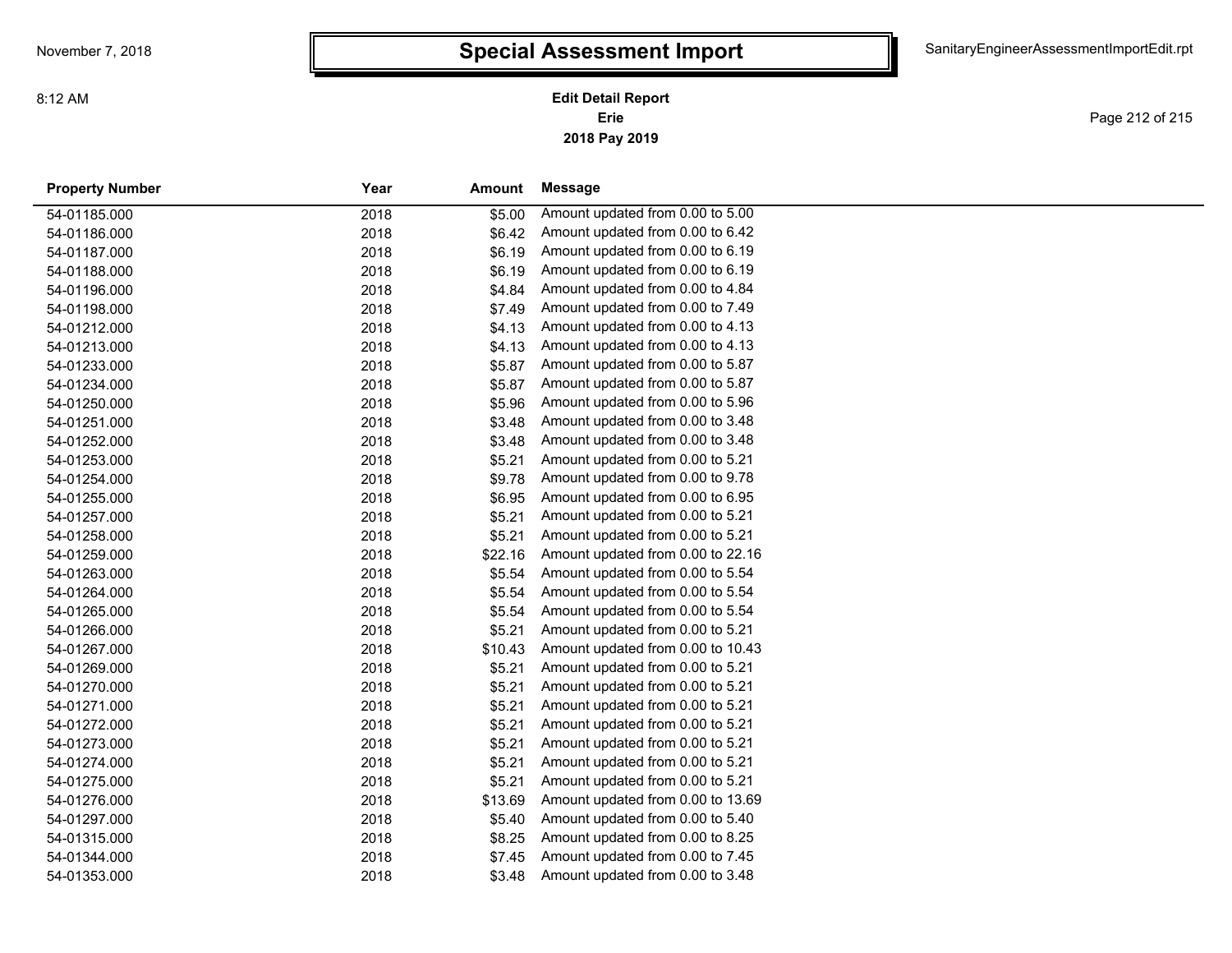**2018 Pay 2019 Erie Edit Detail Report**

Page 213 of 215

| <b>Property Number</b> | Year | Amount  | Message                           |
|------------------------|------|---------|-----------------------------------|
| 54-01364.000           | 2018 | \$8.25  | Amount updated from 0.00 to 8.25  |
| 54-01371.000           | 2018 | \$3.48  | Amount updated from 0.00 to 3.48  |
| 54-01390.000           | 2018 | \$6.19  | Amount updated from 0.00 to 6.19  |
| 54-01391.000           | 2018 | \$6.19  | Amount updated from 0.00 to 6.19  |
| 54-01394.000           | 2018 | \$6.19  | Amount updated from 0.00 to 6.19  |
| 54-01395.000           | 2018 | \$6.19  | Amount updated from 0.00 to 6.19  |
| 54-01402.000           | 2018 | \$27.37 | Amount updated from 0.00 to 27.37 |
| 54-01403.000           | 2018 | \$26.81 | Amount updated from 0.00 to 26.81 |
| 54-01420.000           | 2018 | \$6.19  | Amount updated from 0.00 to 6.19  |
| 54-01421.000           | 2018 | \$6.19  | Amount updated from 0.00 to 6.19  |
| 54-01427.000           | 2018 | \$8.10  | Amount updated from 0.00 to 8.10  |
| 54-01432.000           | 2018 | \$4.84  | Amount updated from 0.00 to 4.84  |
| 54-01438.000           | 2018 | \$5.96  | Amount updated from 0.00 to 5.96  |
| 54-01446.000           | 2018 | \$10.33 | Amount updated from 0.00 to 10.33 |
| 54-01447.000           | 2018 | \$5.21  | Amount updated from 0.00 to 5.21  |
| 54-01448.000           | 2018 | \$12.38 | Amount updated from 0.00 to 12.38 |
| 54-01450.000           | 2018 | \$11.08 | Amount updated from 0.00 to 11.08 |
| 54-01650.000           | 2018 | \$5.54  | Amount updated from 0.00 to 5.54  |
| 54-01651.000           | 2018 | \$5.21  | Amount updated from 0.00 to 5.21  |
| 54-01656.000           | 2018 | \$11.17 | Amount updated from 0.00 to 11.17 |
| 54-01676.000           | 2018 | \$6.19  | Amount updated from 0.00 to 6.19  |
| 54-01677.000           | 2018 | \$6.19  | Amount updated from 0.00 to 6.19  |
| 54-01687.000           | 2018 | \$4.84  | Amount updated from 0.00 to 4.84  |
| 54-01688.000           | 2018 | \$4.13  | Amount updated from 0.00 to 4.13  |
| 54-01689.000           | 2018 | \$4.13  | Amount updated from 0.00 to 4.13  |
| 54-01830.000           | 2018 | \$7.82  | Amount updated from 0.00 to 7.82  |
| 54-01831.000           | 2018 | \$5.21  | Amount updated from 0.00 to 5.21  |
| 54-01850.000           | 2018 | \$2.61  | Amount updated from 0.00 to 2.61  |
| 54-01852.000           | 2018 | \$7.82  | Amount updated from 0.00 to 7.82  |
| 54-01883.000           | 2018 | \$8.25  | Amount updated from 0.00 to 8.25  |
| 54-01909.000           | 2018 | \$6.95  | Amount updated from 0.00 to 6.95  |
| 54-01913.000           | 2018 | \$5.46  | Amount updated from 0.00 to 5.46  |
| 54-01934.000           | 2018 | \$5.65  | Amount updated from 0.00 to 5.65  |
| 54-01970.000           | 2018 | \$7.82  | Amount updated from 0.00 to 7.82  |
| 54-61051.000           | 2018 | \$33.21 | Amount updated from 0.00 to 33.21 |
| 54-61054.000           | 2018 | \$17.50 | Amount updated from 0.00 to 17.50 |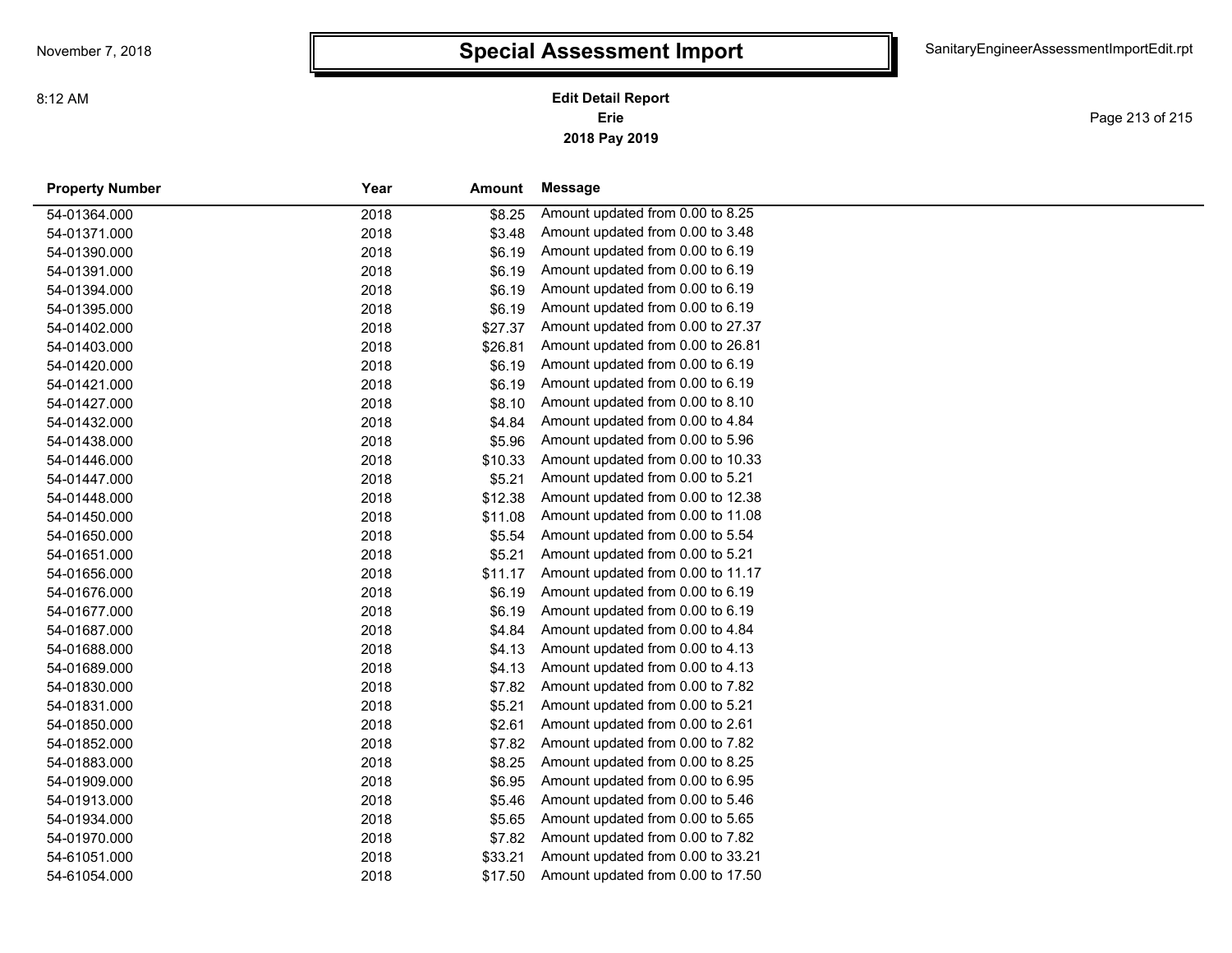### **2018 Pay 2019 Erie Edit Detail Report**

Page 214 of 215

| <b>Property Number</b>                    | Year | <b>Amount</b> | <b>Message</b>                     |
|-------------------------------------------|------|---------------|------------------------------------|
| 54-61059.000                              | 2018 | \$143.81      | Amount updated from 0.00 to 143.81 |
| Total for C165454007 - SWEETBRIAR STORM S |      | \$3,195.59    |                                    |
| C165560001 - MIX #9                       |      |               |                                    |
| 33-01759.000                              | 2018 | \$5.29        | Amount updated from 0.00 to 5.29   |
| 33-01761.000                              | 2018 | \$24.29       | Amount updated from 0.00 to 24.29  |
| 33-01792.000                              | 2018 | \$6.29        | Amount updated from 0.00 to 6.29   |
| 33-01793.000                              | 2018 | \$2.00        | Amount updated from 0.00 to 2.00   |
| 60-00009.000                              | 2018 | \$5.25        | Amount updated from 0.00 to 5.25   |
| 60-00029.000                              | 2018 | \$2.00        | Amount updated from 0.00 to 2.00   |
| 60-00030.000                              | 2018 | \$5.25        | Amount updated from 0.00 to 5.25   |
| 60-00058.000                              | 2018 | \$5.25        | Amount updated from 0.00 to 5.25   |
| 60-00059.000                              | 2018 | \$2.00        | Amount updated from 0.00 to 2.00   |
| 60-00067.000                              | 2018 | \$5.25        | Amount updated from 0.00 to 5.25   |
| 60-00076.000                              | 2018 | \$5.25        | Amount updated from 0.00 to 5.25   |
| 60-00078.000                              | 2018 | \$5.25        | Amount updated from 0.00 to 5.25   |
| 60-00082.000                              | 2018 | \$5.25        | Amount updated from 0.00 to 5.25   |
| 60-00083.000                              | 2018 | \$5.25        | Amount updated from 0.00 to 5.25   |
| 60-00086.000                              | 2018 | \$5.25        | Amount updated from 0.00 to 5.25   |
| 60-00100.000                              | 2018 | \$5.25        | Amount updated from 0.00 to 5.25   |
| 60-00102.000                              | 2018 | \$5.25        | Amount updated from 0.00 to 5.25   |
| 60-00103.000                              | 2018 | \$2.00        | Amount updated from 0.00 to 2.00   |
| 60-00111.000                              | 2018 | \$5.25        | Amount updated from 0.00 to 5.25   |
| 60-00126.000                              | 2018 | \$2.00        | Amount updated from 0.00 to 2.00   |
| 60-00127.000                              | 2018 | \$5.25        | Amount updated from 0.00 to 5.25   |
| 60-00152.000                              | 2018 | \$10.50       | Amount updated from 0.00 to 10.50  |
| 60-00165.000                              | 2018 | \$5.25        | Amount updated from 0.00 to 5.25   |
| 60-00172.000                              | 2018 | \$5.25        | Amount updated from 0.00 to 5.25   |
| 60-00192.000                              | 2018 | \$5.25        | Amount updated from 0.00 to 5.25   |
| 60-00194.000                              | 2018 | \$5.25        | Amount updated from 0.00 to 5.25   |
| 60-00194.001                              | 2018 | \$2.00        | Amount updated from 0.00 to 2.00   |
| 60-00206.000                              | 2018 | \$5.25        | Amount updated from 0.00 to 5.25   |
| 60-00213.000                              | 2018 | \$2.00        | Amount updated from 0.00 to 2.00   |
| 60-00214.000                              | 2018 | \$5.25        | Amount updated from 0.00 to 5.25   |
| 60-00223.000                              | 2018 | \$5.25        | Amount updated from 0.00 to 5.25   |